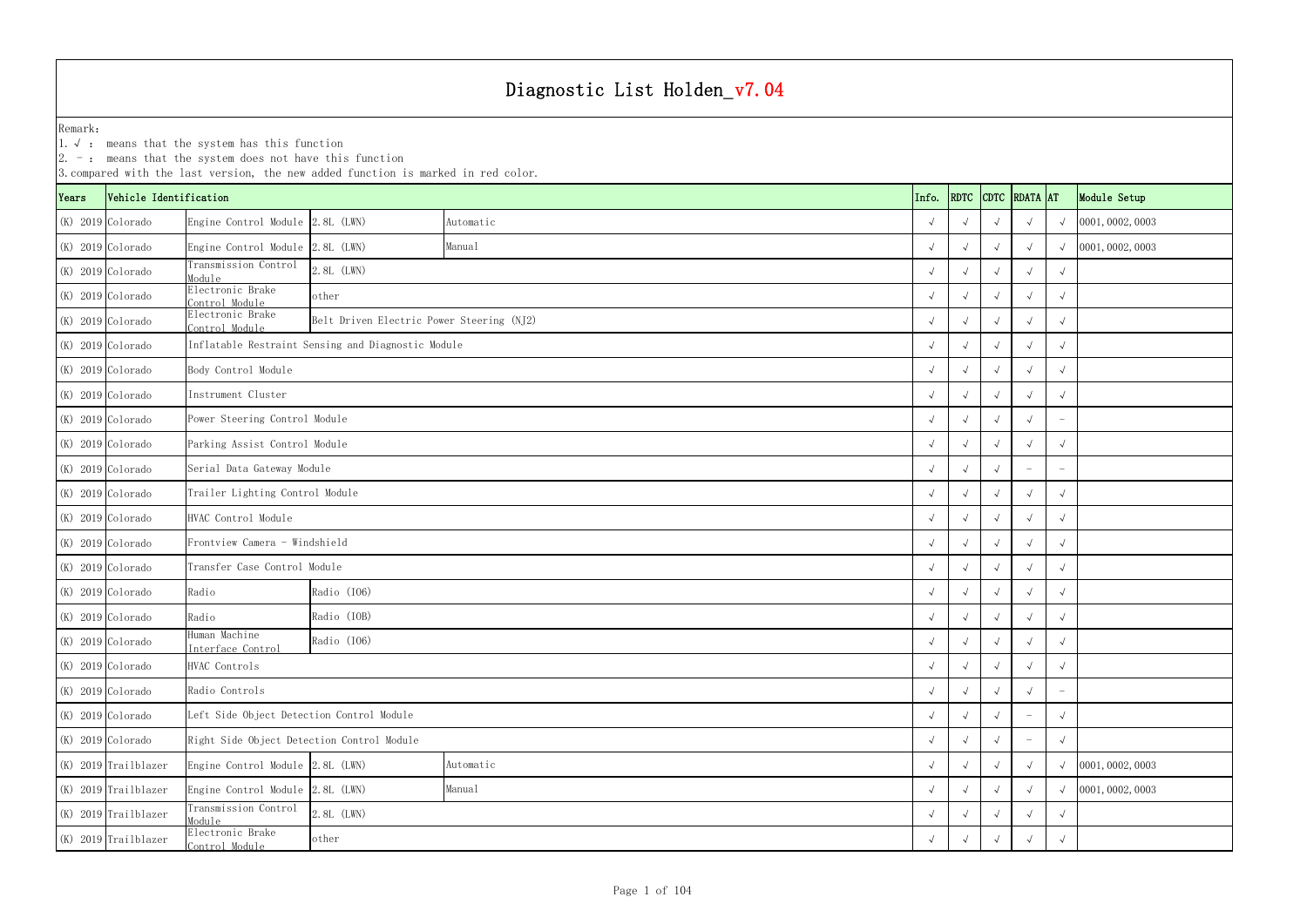YearsVehicle Identification **Info.** RDTC Remark:1.  $\sqrt{ }$ : means that the system has this function 2. -: means that the system does not have this function 3.compared with the last version, the new added function is marked in red color. (K) 2019 Trailblazer Electronic Brake Control Module <sup>√</sup> √√√√ Belt Driven Electric Power Steering (NJ2) (K) 2019 Trailblazer √ √√√√ Inflatable Restraint Sensing and Diagnostic Module (K) 2019 Trailblazer √ √√√√ (K) 2019 Trailblazer √ √√√√ (K) 2019 Trailblazer √ √√√ - Power Steering Control Module (K) 2019 Trailblazer √ √√√√ (K) 2019 Trailblazer √ √√√√ Frontview Camera - Windshield(K) 2019 Trailblazer √ √√ - √ Left Side Object Detection Control Module (K) 2019 Trailblazer √ √√ - √ Right Side Object Detection Control Module (K) 2019 Trailblazer √ √√ - - Serial Data Gateway Module (K) 2019 Trailblazer √ √√√√ Trailer Lighting Control Module (K) 2019 Trailblazer Parking Assist<br>Control Module <sup>√</sup> √√√√  $(K)$  2019 Trailblazer  $\begin{matrix} \text{Parking Assistant} \\ \text{Control Module} \end{matrix}$  <sup>√</sup> √√√√ Side Object Detection Indicator (UDQ) (K) 2019 Trailblazer √ √√√√ Transfer Case Control Module (K) 2019 Trailblazer Human Machine <sup>√</sup> √√√√ (K) 2019 Trailblazer √ √√√√ (K) 2019 Trailblazer √ √√√ - (K) 2019 Trailblazer Radio √ √√√√ (K) 2019 Trailblazer Radio √ √√√√  $(I)$  2018 Astra Sedan Engine Control Module 1.4L (LE2) <sup>√</sup> √√√√  $(J)$  2018 Astra Sedan Engine Control Module 1.4L (LE2) <sup>√</sup> √√√√  $(I)$  2018 Astra Sedan Engine Control Module 1.4L (LE2) <sup>√</sup> √√√√  $(I)$  2018 Astra Sedan Engine Control Module 1.4L (LE2) <sup>√</sup> √√√√ (J) 2018  $\frac{\text{Astra Sedan}}{\text{NR4}}$  Engine Control Module 1.6L (LWC) <sup>√</sup> √√√√ (J) 2018  $\frac{\text{Astra Sedan}}{\text{NR4}}$  Engine Control Module 1.6L (LWC) <sup>√</sup> √√√√ HVAC Controls Radio Controls Not Equipped Not Equipped Stop/Start System (KL9) Stop/Start System (KL9) Not Equipped Not Equipped Body Control Module Instrument ClusterHVAC Control Module Radio (IO6) Radio (IOB) Radio (IO6) Not Equipped

 $(J)$  2018 Astra Sedan

|                      | ans that the system does not have this function | with the last version, the new added function is marked in red color. |                         |       |                          |            |                          |                                 |              |
|----------------------|-------------------------------------------------|-----------------------------------------------------------------------|-------------------------|-------|--------------------------|------------|--------------------------|---------------------------------|--------------|
| hicle Identification |                                                 |                                                                       |                         | Info. |                          |            | RDTC CDTC RDATA AT       |                                 | Module Setup |
| ailblazer            | Electronic Brake<br>Control Module              | Belt Driven Electric Power Steering (NJ2)                             |                         |       | $\sqrt{ }$<br>$\sqrt{ }$ |            | $\sqrt{ }$               | $\sqrt{ }$                      |              |
| ailblazer            |                                                 | Inflatable Restraint Sensing and Diagnostic Module                    |                         |       | $\sqrt{ }$<br>$\sqrt{ }$ |            | $\sqrt{ }$               | $\sim$                          |              |
| ailblazer            | Body Control Module                             |                                                                       |                         |       | $\sqrt{ }$<br>$\sqrt{ }$ |            | $\sqrt{ }$               | $\sim$                          |              |
| ailblazer            | Instrument Cluster                              |                                                                       |                         |       | $\sqrt{ }$<br>$\sqrt{ }$ |            | $\sqrt{ }$               |                                 |              |
| ailblazer            | Power Steering Control Module                   |                                                                       |                         |       | $\sqrt{ }$               |            |                          |                                 |              |
| ailblazer            | HVAC Control Module                             |                                                                       |                         |       | $\sqrt{ }$<br>$\sqrt{ }$ |            | $\sqrt{ }$               | $\sqrt{ }$                      |              |
| ailblazer            | Frontview Camera - Windshield                   |                                                                       |                         |       | $\sqrt{ }$<br>$\sqrt{ }$ | $\sqrt{ }$ | $\sqrt{ }$               | $\sqrt{ }$                      |              |
| ailblazer            | Left Side Object Detection Control Module       |                                                                       |                         |       | $\sqrt{ }$<br>$\sqrt{ }$ |            | $\overline{\phantom{a}}$ | $\sqrt{ }$                      |              |
| ailblazer            | Right Side Object Detection Control Module      |                                                                       |                         |       | $\sqrt{ }$<br>$\sqrt{ }$ |            |                          | $\sqrt{ }$                      |              |
| ailblazer            | Serial Data Gateway Module                      |                                                                       |                         |       | $\sqrt{ }$<br>$\sqrt{ }$ |            |                          | $\hspace{0.1mm}-\hspace{0.1mm}$ |              |
| ailblazer            | Trailer Lighting Control Module                 |                                                                       |                         |       | $\sqrt{ }$<br>$\sqrt{ }$ |            | $\sqrt{ }$               | $\sqrt{ }$                      |              |
| ailblazer            | Parking Assist<br>Control Module                | Not Equipped                                                          |                         |       | $\sqrt{ }$<br>$\sqrt{ }$ |            | $\sqrt{ }$               | $\sqrt{ }$                      |              |
| ailblazer            | Parking Assist<br>Control Module                | Side Object Detection Indicator (UDQ)                                 |                         |       | $\sqrt{ }$<br>$\sqrt{ }$ |            |                          | $\sqrt{ }$                      |              |
| ailblazer            | Transfer Case Control Module                    |                                                                       |                         |       | $\sqrt{ }$<br>$\sqrt{ }$ |            | $\sqrt{ }$               | $\sqrt{ }$                      |              |
| ailblazer            | Human Machine<br>Interface Control              | Radio (I06)                                                           |                         |       | $\sqrt{ }$<br>$\sqrt{ }$ | $\sqrt{ }$ | $\sqrt{ }$               | $\sim$                          |              |
| ailblazer            | HVAC Controls                                   |                                                                       |                         |       | $\sqrt{ }$<br>$\sqrt{ }$ |            | $\sqrt{ }$               | $\sqrt{ }$                      |              |
| ailblazer            | Radio Controls                                  |                                                                       |                         |       | $\sqrt{ }$<br>$\sqrt{ }$ |            | $\sqrt{ }$               | $\overline{\phantom{0}}$        |              |
| ailblazer            | Radio                                           | Radio (I06)                                                           |                         |       | $\sqrt{ }$<br>$\sqrt{ }$ | $\sqrt{ }$ | $\sqrt{ }$               | $\sqrt{ }$                      |              |
| ailblazer            | Radio                                           | Radio (IOB)                                                           |                         |       | $\sqrt{ }$<br>$\sqrt{ }$ | $\sqrt{ }$ | $\sqrt{ }$               | $\sqrt{ }$                      |              |
| tra Sedan            | Engine Control Module                           | 1.4L (LE2)                                                            | Not Equipped            |       | $\sqrt{ }$<br>$\sqrt{ }$ | $\sqrt{ }$ | $\sqrt{ }$               | $\sqrt{ }$                      |              |
| tra Sedan            | Engine Control Module 1.4L (LE2)                |                                                                       | Not Equipped            |       | $\sqrt{ }$<br>$\sqrt{ }$ |            | $\sqrt{ }$               | $\sqrt{ }$                      |              |
| tra Sedan            | Engine Control Module 1.4L (LE2)                |                                                                       | Stop/Start System (KL9) |       | $\sqrt{ }$<br>$\sqrt{ }$ | $\sqrt{ }$ | $\sqrt{ }$               | $\sqrt{ }$                      |              |
| tra Sedan            | Engine Control Module 1.4L (LE2)                |                                                                       | Stop/Start System (KL9) |       | $\sqrt{ }$<br>$\sqrt{ }$ | $\sqrt{ }$ | $\sqrt{ }$               | $\sqrt{ }$                      |              |
| tra Sedan            | Engine Control Module 1.6L (LWC)                |                                                                       | Not Equipped            |       | $\sqrt{ }$<br>$\sqrt{ }$ | $\sqrt{ }$ | $\sqrt{ }$               | $\sqrt{ }$                      |              |
| tra Sedan            | Engine Control Module 1.6L (LWC)                |                                                                       | Not Equipped            |       | $\sqrt{ }$<br>$\sqrt{ }$ |            |                          | $\sqrt{ }$                      |              |
| tra Sedan            | Engine Control Module 1.6L (LWC)                |                                                                       | Stop/Start System (KL9) |       | $\sqrt{ }$<br>$\sqrt{ }$ | $\sqrt{ }$ | $\sqrt{ }$               | $\sqrt{ }$                      |              |
|                      |                                                 |                                                                       |                         |       |                          |            |                          |                                 |              |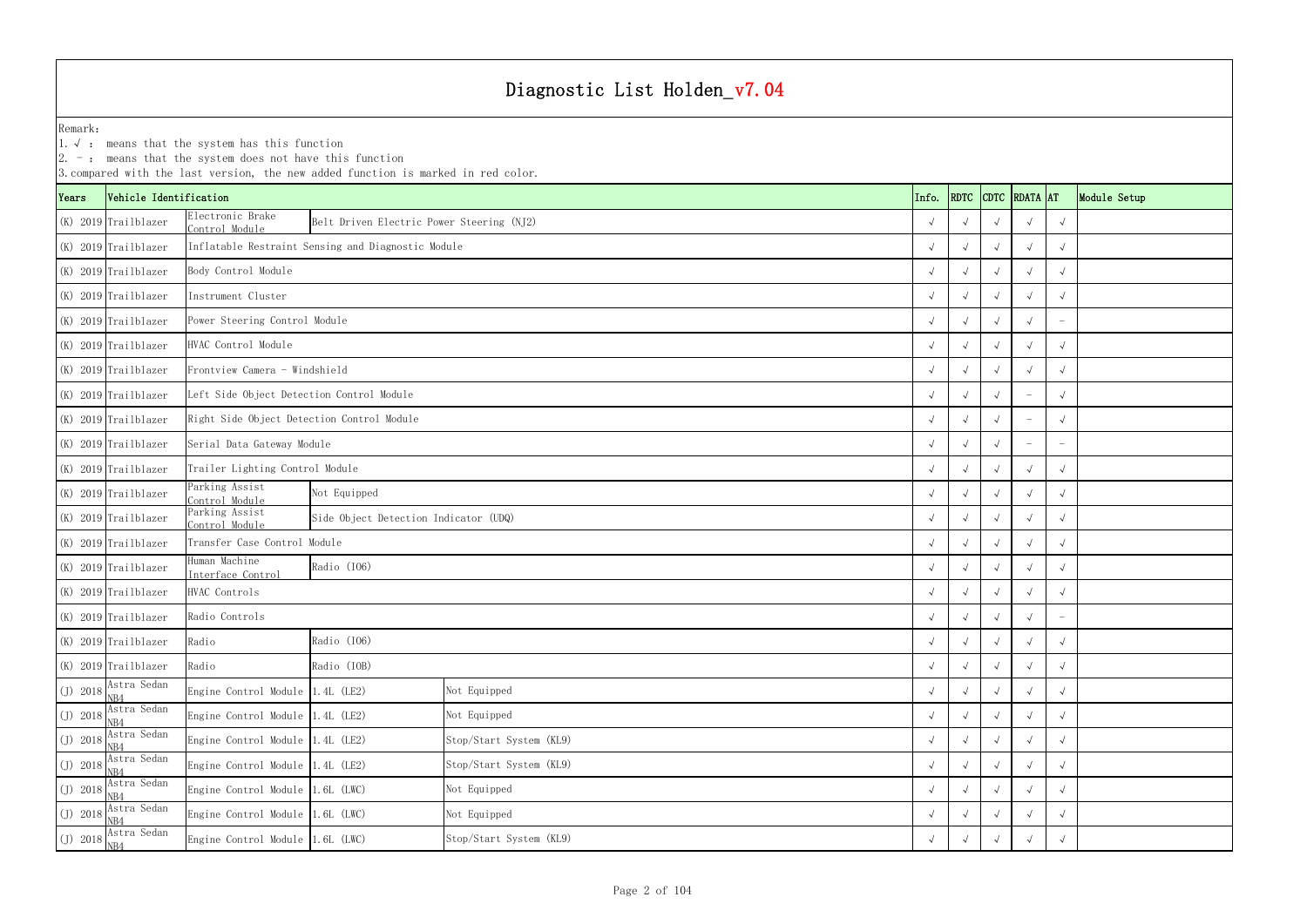|                    | $ 2.$ -: means that the system does not have this function<br>3. compared with the last version, the new added function is marked in red color.<br>Vehicle Identification<br>RDTC CDTC RDATA AT<br>Info. |                                                             |                                                    |                                                           |  |            |            |            |            |                          |              |  |  |
|--------------------|----------------------------------------------------------------------------------------------------------------------------------------------------------------------------------------------------------|-------------------------------------------------------------|----------------------------------------------------|-----------------------------------------------------------|--|------------|------------|------------|------------|--------------------------|--------------|--|--|
| Years              |                                                                                                                                                                                                          | Stop/Start System (KL9)<br>Engine Control Module 1.6L (LWC) |                                                    |                                                           |  |            |            |            |            |                          | Module Setup |  |  |
| $(J)$ 2018         | Astra Sedan<br>NB4                                                                                                                                                                                       |                                                             |                                                    |                                                           |  |            |            |            |            | $\sqrt{ }$               |              |  |  |
| $(J)$ 2018         | Astra Sedan<br>NB4                                                                                                                                                                                       | Transmission Control<br>Module                              | 1.4L (LE2)                                         |                                                           |  |            | $\sqrt{ }$ |            |            | $\sqrt{ }$               |              |  |  |
| $(J)$ 2018         | Astra Sedan<br>N <sub>B</sub> 4                                                                                                                                                                          | Transmission Control<br>Module                              | 1.6L (LWC)                                         |                                                           |  |            |            |            |            | $\sqrt{ }$               |              |  |  |
| $(J)$ 2018         | Astra Sedan<br>N <sub>R4</sub>                                                                                                                                                                           | Electronic Brake<br>Control Module                          | Not Equipped                                       |                                                           |  |            |            |            |            | $\sqrt{ }$               |              |  |  |
| $(J)$ 2018         | Astra Sedan<br>NB4                                                                                                                                                                                       |                                                             | Inflatable Restraint Sensing and Diagnostic Module |                                                           |  |            |            |            |            | $\sqrt{ }$               |              |  |  |
| $(J)$ 2018         | Astra Sedan<br>NB4                                                                                                                                                                                       | Body Control Module                                         | Not Equipped                                       |                                                           |  |            | $\sqrt{ }$ |            |            | $\sqrt{ }$               |              |  |  |
| $(J)$ 2018         | Astra Sedan<br>NB4                                                                                                                                                                                       | Body Control Module                                         | Extended Range Passive Entry (ATH)                 |                                                           |  |            | $\sqrt{ }$ |            |            | $\sqrt{ }$               |              |  |  |
| $(J)$ 2018         | Astra Sedan<br>NB4                                                                                                                                                                                       | Instrument Cluster                                          |                                                    |                                                           |  |            |            |            |            | $\sqrt{ }$               |              |  |  |
| $(J)$ 2018         | Astra Sedan<br>N <sub>B4</sub>                                                                                                                                                                           | Power Supply Transformer                                    |                                                    |                                                           |  |            |            |            |            |                          |              |  |  |
| $(J)$ 2018         | Astra Sedan<br>NB4                                                                                                                                                                                       | Power Steering Control Module                               |                                                    |                                                           |  |            | $\sqrt{ }$ |            |            |                          |              |  |  |
| $(J)$ 2018         | Astra Sedan<br>N <sub>B</sub> 4                                                                                                                                                                          | Radio                                                       | Radio (I06)                                        |                                                           |  |            |            |            |            | $\sqrt{ }$               |              |  |  |
| $(J)$ 2018         | Astra Sedan<br>NB4                                                                                                                                                                                       | Radio                                                       | Radio (IOA)                                        |                                                           |  |            |            |            |            | $\sqrt{ }$               |              |  |  |
| $(J)$ 2018         | Astra Sedan<br>NB4                                                                                                                                                                                       | Parking Assist<br>Control Module                            | Not Equipped                                       |                                                           |  |            |            |            |            | $\sqrt{ }$               |              |  |  |
| $(J)$ 2018         | Astra Sedan<br>NB4                                                                                                                                                                                       | Parking Assist<br>Control Module                            |                                                    | Advance Parking Assist with Semi Automatic Steering (UFQ) |  |            |            |            |            | $\sqrt{ }$               |              |  |  |
| $(J)$ 2018         | Astra Sedan<br>NB4                                                                                                                                                                                       | Parking Assist<br>Control Module                            | Parking Assist with Rear Sensors (UD7)             |                                                           |  |            |            |            |            | $\sqrt{ }$               |              |  |  |
| $(J)$ 2018         | Astra Sedan<br>NB4                                                                                                                                                                                       | HVAC Control Module                                         | Auto Control Single Zone (C68)                     |                                                           |  |            |            |            |            | $\sqrt{ }$               |              |  |  |
| $(J)$ 2018         | Astra Sedan<br>NB4                                                                                                                                                                                       | HVAC Control Module                                         | Manual Control Single Zone (C67)                   |                                                           |  |            |            |            |            | $\sqrt{ }$               |              |  |  |
|                    | (J) $\overline{2018}$ $\overline{\text{Astra Sedan}}$<br>NB4                                                                                                                                             | HVAC Controls                                               |                                                    |                                                           |  | $\sqrt{ }$ | $\sqrt{ }$ | $\sqrt{ }$ |            | $\overline{\phantom{m}}$ |              |  |  |
| $(J)$ 2018         | Astra Sedan<br>NB4                                                                                                                                                                                       | Radio Controls                                              |                                                    |                                                           |  |            | $\sqrt{ }$ |            |            |                          |              |  |  |
| $(J)$ 2018         | Astra Sedan<br>NB4                                                                                                                                                                                       | Trailer Lighting Control Module                             |                                                    |                                                           |  |            |            | $\sqrt{ }$ |            | $\sqrt{ }$               |              |  |  |
| $(J)$ 2018         | Astra Sedan<br>NB4                                                                                                                                                                                       | Frontview Camera Module                                     |                                                    |                                                           |  |            |            |            |            |                          |              |  |  |
| $(J)$ 2018         | Astra Sedan<br>NB4                                                                                                                                                                                       | Amplifier                                                   |                                                    |                                                           |  |            |            | $\sqrt{ }$ | $\sqrt{ }$ | $\overline{\phantom{0}}$ |              |  |  |
| $(J)$ 2018         | Astra Sedan                                                                                                                                                                                              | Human Machine Interface Control Module                      |                                                    |                                                           |  |            |            |            |            | $\sqrt{ }$               |              |  |  |
| $(J)$ 2018         | Astra Sedan<br>NB4                                                                                                                                                                                       | Keyless Entry Control Module                                |                                                    |                                                           |  |            |            |            |            | $\sqrt{ }$               |              |  |  |
| $(J)$ 2018         | Astra Sedan<br>N <sub>B4</sub>                                                                                                                                                                           | Steering Column Lock Control Module                         |                                                    |                                                           |  |            |            |            |            |                          |              |  |  |
| $(J)$ 2018 Astra-J |                                                                                                                                                                                                          | Not Equipped<br>Engine Control Module 1.6L (LWC)            |                                                    |                                                           |  |            |            |            |            | $\sqrt{ }$               |              |  |  |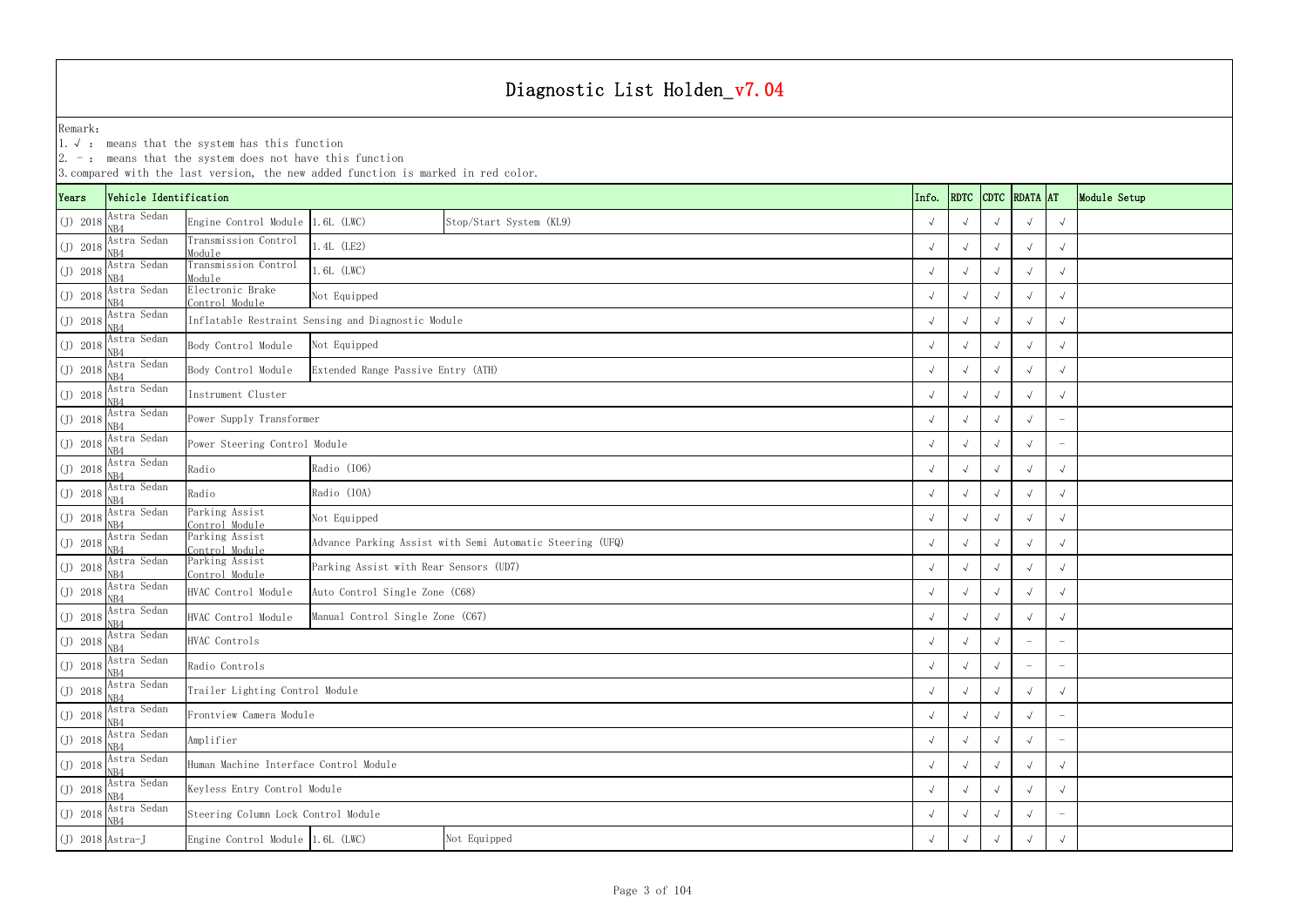|                    | $ 2.$ -: means that the system does not have this function<br>3. compared with the last version, the new added function is marked in red color.<br>CDTC RDATA AT<br>Vehicle Identification |                                       |                                                    |                                          |                         |  |       |             |  |  |            |              |
|--------------------|--------------------------------------------------------------------------------------------------------------------------------------------------------------------------------------------|---------------------------------------|----------------------------------------------------|------------------------------------------|-------------------------|--|-------|-------------|--|--|------------|--------------|
| Years              |                                                                                                                                                                                            |                                       |                                                    |                                          |                         |  | Info. | <b>RDTC</b> |  |  |            | Module Setup |
| $(J)$ 2018 Astra-J |                                                                                                                                                                                            | Engine Control Module 1.6L (LWC)      |                                                    | Not Equipped                             |                         |  |       |             |  |  |            |              |
| $(J)$ 2018 Astra-J |                                                                                                                                                                                            | Engine Control Module 1.6L (LWC)      |                                                    | Stop/Start System (KL9)                  |                         |  |       |             |  |  |            |              |
| $(J)$ 2018 Astra-J |                                                                                                                                                                                            | Engine Control Module 1.6L (LWC)      |                                                    | Stop/Start System (KL9)                  |                         |  |       |             |  |  |            |              |
| $(J)$ 2018 Astra-J |                                                                                                                                                                                            | Engine Control Module 2.0L (LHU)      |                                                    | Not Equipped                             |                         |  |       |             |  |  |            |              |
| $(J)$ 2018 Astra-J |                                                                                                                                                                                            | Engine Control Module 2.0L (LHU)      |                                                    | Not Equipped                             |                         |  |       |             |  |  |            |              |
| $(J)$ 2018 Astra-J |                                                                                                                                                                                            | Engine Control Module 2.0L (LHU)      |                                                    | Stop/Start System (KL9)                  |                         |  |       |             |  |  |            |              |
| $(J)$ 2018 Astra-J |                                                                                                                                                                                            | Engine Control Module 2.0L (LHU)      |                                                    | Stop/Start System (KL9)                  |                         |  |       |             |  |  |            |              |
| $(J)$ 2018 Astra-J |                                                                                                                                                                                            | Transmission Control Module           |                                                    |                                          |                         |  |       |             |  |  |            |              |
| $(J)$ 2018 Astra-J |                                                                                                                                                                                            | Electronic Brake<br>Control Module    | Vehicle Stability System (FX3)                     |                                          |                         |  |       |             |  |  |            |              |
| $(J)$ 2018 Astra-J |                                                                                                                                                                                            |                                       | Inflatable Restraint Sensing and Diagnostic Module |                                          |                         |  |       |             |  |  |            |              |
| $(J)$ 2018 Astra-J |                                                                                                                                                                                            | Body Control Module                   | Automatic                                          | Halogen (T4A TT4)                        | Not Equipped            |  |       |             |  |  |            |              |
| $(J)$ 2018 Astra-J |                                                                                                                                                                                            | Body Control Module                   | Automatic                                          | Halogen (T4A TT4)                        | Stop/Start System (KL9) |  |       |             |  |  |            |              |
| $(J)$ 2018 Astra-J |                                                                                                                                                                                            | Body Control Module                   | Automatic                                          | High Intensity<br>Discharge (T4F TT2 TT6 | Not Equipped            |  |       |             |  |  |            |              |
| $(J)$ 2018 Astra-J |                                                                                                                                                                                            | Body Control Module                   | Automatic                                          | High Intensity<br>Discharge (T4F TT2 TT6 | Stop/Start System (KL9) |  |       |             |  |  |            |              |
| $(J)$ 2018 Astra-J |                                                                                                                                                                                            | Body Control Module                   | Manual                                             | Halogen (T4A TT4)                        | Not Equipped            |  |       |             |  |  |            |              |
| $(J)$ 2018 Astra-J |                                                                                                                                                                                            | Body Control Module                   | Manual                                             | Halogen (T4A TT4)                        | Stop/Start System (KL9) |  |       |             |  |  |            |              |
| $(J)$ 2018 Astra-J |                                                                                                                                                                                            | Body Control Module                   | Manual                                             | High Intensity<br>Discharge (T4F TT2 TT6 | Not Equipped            |  |       |             |  |  |            |              |
| $(J)$ 2018 Astra-J |                                                                                                                                                                                            | Body Control Module                   | Manual                                             | High Intensity<br>Discharge (T4F TT2 TT6 | Stop/Start System (KL9) |  |       |             |  |  | $\sqrt{ }$ |              |
| $(J)$ 2018 Astra-J |                                                                                                                                                                                            | Instrument Cluster                    |                                                    |                                          |                         |  |       |             |  |  |            |              |
| $(J)$ 2018 Astra-J |                                                                                                                                                                                            | Digital Radio Receiver Control Module |                                                    |                                          |                         |  |       |             |  |  | $\sqrt{ }$ |              |
| $(J)$ 2018 Astra-J |                                                                                                                                                                                            | Parking Assist<br>Control Module      | Not Equipped                                       |                                          |                         |  |       |             |  |  |            |              |
| $(J)$ 2018 Astra-J |                                                                                                                                                                                            | Parking Assist<br>Control Module      | Side Object Detection Indicator (UDQ)              |                                          |                         |  |       |             |  |  | $\sqrt{ }$ |              |
| $(J)$ 2018 Astra-J |                                                                                                                                                                                            | Trailer Lighting Control Module       |                                                    |                                          |                         |  |       |             |  |  |            |              |
| $(J)$ 2018 Astra-J |                                                                                                                                                                                            | Headlamp Control Module               |                                                    |                                          |                         |  |       |             |  |  | $\sqrt{ }$ |              |
|                    | HVAC Control Module<br>Auto Control Dual Zone (CJ2)<br>$(J)$ 2018 Astra-J                                                                                                                  |                                       |                                                    |                                          |                         |  |       |             |  |  |            |              |
| $(J)$ 2018 Astra-J |                                                                                                                                                                                            | HVAC Control Module                   | Manual Control Single Zone (C67)                   |                                          |                         |  |       |             |  |  |            |              |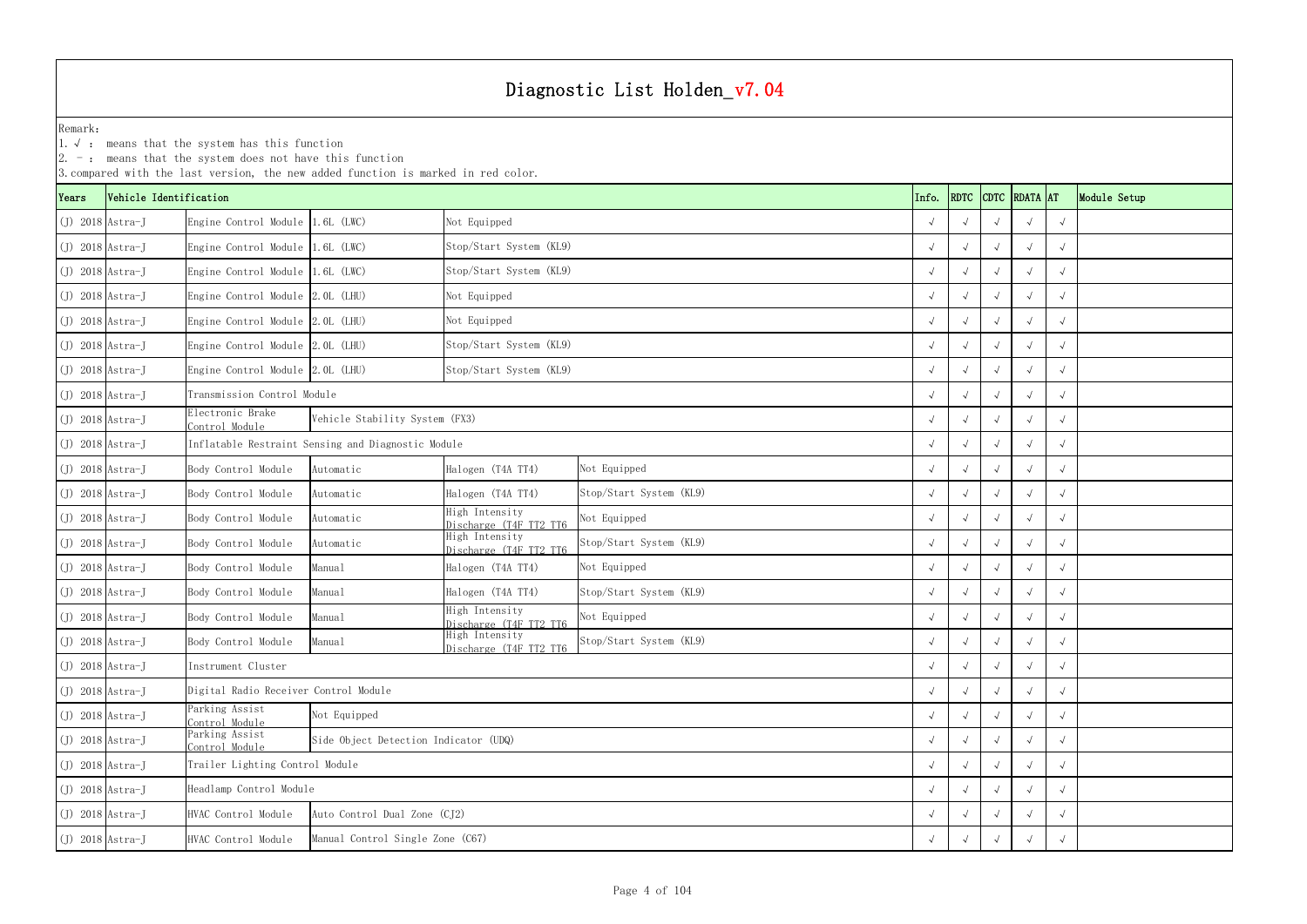YearsVehicle Identification **Info.** RDTC Remark:1.  $\sqrt{ }$ : means that the system has this function 2. -: means that the system does not have this function 3.compared with the last version, the new added function is marked in red color. (J) 2018 Astra-J √ √√√√ Suspension Control Module (J) 2018 Astra-J √ √√√√ Parking Brake Control Module (J) 2018 Astra-J<br>
Control Module <sup>√</sup> √√√ - Vehicle Stability System (FX3) (J) 2018 Astra-J √ √√√√ (J) 2018 Astra-J √ √√√√ Front Seat Heating Control Module (J) 2018 Astra-J √ √√√√ Chassis Control Module(J) 2018 Astra-J √ √√ - - Multi-Axis Acceleration Sensor Module(J) 2018 Astra-J √ √√ - - Steering Wheel Angle Sensor Module (J) 2018 Astra-J<br>
Module <sup>√</sup> √√√√ (J) 2018 Astra-J<br>
Module <sup>√</sup> √√√√ (J) 2018 Astra-J Frontview Camera Module <sup>√</sup> √√√√ Headlamp High Beam Control Module - Gentex (J) 2018 Astra-K Engine Control Module 1.4L (LE2) √ √√√√ (J) 2018 Astra-K Engine Control Module 1.4L (LE2) √ √√√√ (J) 2018 Astra-K Engine Control Module 1.4L (LE2) √ √√√√ Stop/Start System (KL9) (J) 2018 Astra-K Engine Control Module 1.4L (LE2) √ √√√√ Stop/Start System (KL9) (J) 2018 Astra-K Engine Control Module 1.6L (LWC) √ √√√√ (J) 2018 Astra-K Engine Control Module 1.6L (LWC) √ √√√√ (J) 2018 Astra-K Engine Control Module 1.6L (LWC) √ √√√√ Stop/Start System (KL9) (J) 2018 Astra-K Engine Control Module 1.6L (LWC) √ √√√√ Stop/Start System (KL9) (J) 2018 Astra-K √ √√√√ Transmission Control Module (J) 2018 Astra-K Electronic Brake Control Moduleαπειοι βίας επιβρασίας του προσωπικού του προσωπικού του προσωπικού του προσωπικού του στο στον καταστημικό στ<br>Προσωπικού του προσωπικού του προσωπικού του προσωπικού του προσωπικού του προσωπικού του προσωπικού του στο (J) 2018 Astra-K<br>
Control Module απειος βρασιεύες Park Brake (J71)<br>e interval park Brake (J71) (J) 2018 Astra-K √ √√√√ Inflatable Restraint Sensing and Diagnostic Module (J) 2018 Astra-K Body Control Module √ √√√√ (J) 2018 Astra-K Body Control Module √ √√√√ (J) 2018 Astra-K √ √√√√ Not Equipped Not Equipped Not Equipped Not Equipped Instrument Cluster RadioNot Equipped Electric Park Brake (J71) Hatchback Station Wagon Not Equipped Magna (UFL)

| <b>DTC</b>           | RDATA AT             |                      | Module Setup |
|----------------------|----------------------|----------------------|--------------|
| $\sqrt{ }$           | $\checkmark$         | $\checkmark$         |              |
| $\sqrt{ }$           | $\checkmark$         | $\sqrt{ }$           |              |
| $\sqrt{ }$           | $\checkmark$         |                      |              |
| $\sqrt{ }$           | $\checkmark$         | $\checkmark$         |              |
| $\sqrt{ }$           | $\checkmark$         | $\checkmark$         |              |
| $\sqrt{ }$           | $\checkmark$         | $\checkmark$         |              |
| $\sqrt{ }$           |                      |                      |              |
| $\sqrt{ }$           |                      |                      |              |
| $\sqrt{ }$           | $\checkmark$         | $\checkmark$         |              |
| $\sqrt{ }$           | $\checkmark$         | $\checkmark$         |              |
| $\sqrt{ }$           | $\checkmark$         | $\sqrt{}$            |              |
| $\sqrt{ }$           | $\checkmark$         | $\checkmark$         |              |
| $\sqrt{ }$           | $\checkmark$         | $\sqrt{ }$           |              |
| $\sqrt{ }$           | $\checkmark$         | $\checkmark$         |              |
| $\sqrt{ }$           | $\checkmark$         | $\sqrt{ }$           |              |
| $\sqrt{ }$           | $\checkmark$         | $\checkmark$         |              |
| $\sqrt{ }$           | $\checkmark$         | $\checkmark$         |              |
| $\checkmark$         | $\checkmark$         | $\sqrt{\phantom{a}}$ |              |
| $\sqrt{2}$           | $\checkmark$         | $\sqrt{ }$           |              |
| $\sqrt{\phantom{a}}$ | $\sqrt{}$            | $\checkmark$         |              |
| $\sqrt{ }$           | $\sqrt{2}$           | $\sqrt{\phantom{a}}$ |              |
| $\sqrt{2}$           | $\sqrt{2}$           | $\sqrt{2}$           |              |
| $\sqrt{ }$           | $\sqrt{2}$           | $\sqrt{2}$           |              |
| $\sqrt{ }$           | $\sqrt{2}$           | $\sqrt{2}$           |              |
| $\sqrt{ }$           | $\sqrt{\phantom{a}}$ | $\sqrt{ }$           |              |
| $\sqrt{2}$           | $\sqrt{2}$           | $\sqrt{2}$           |              |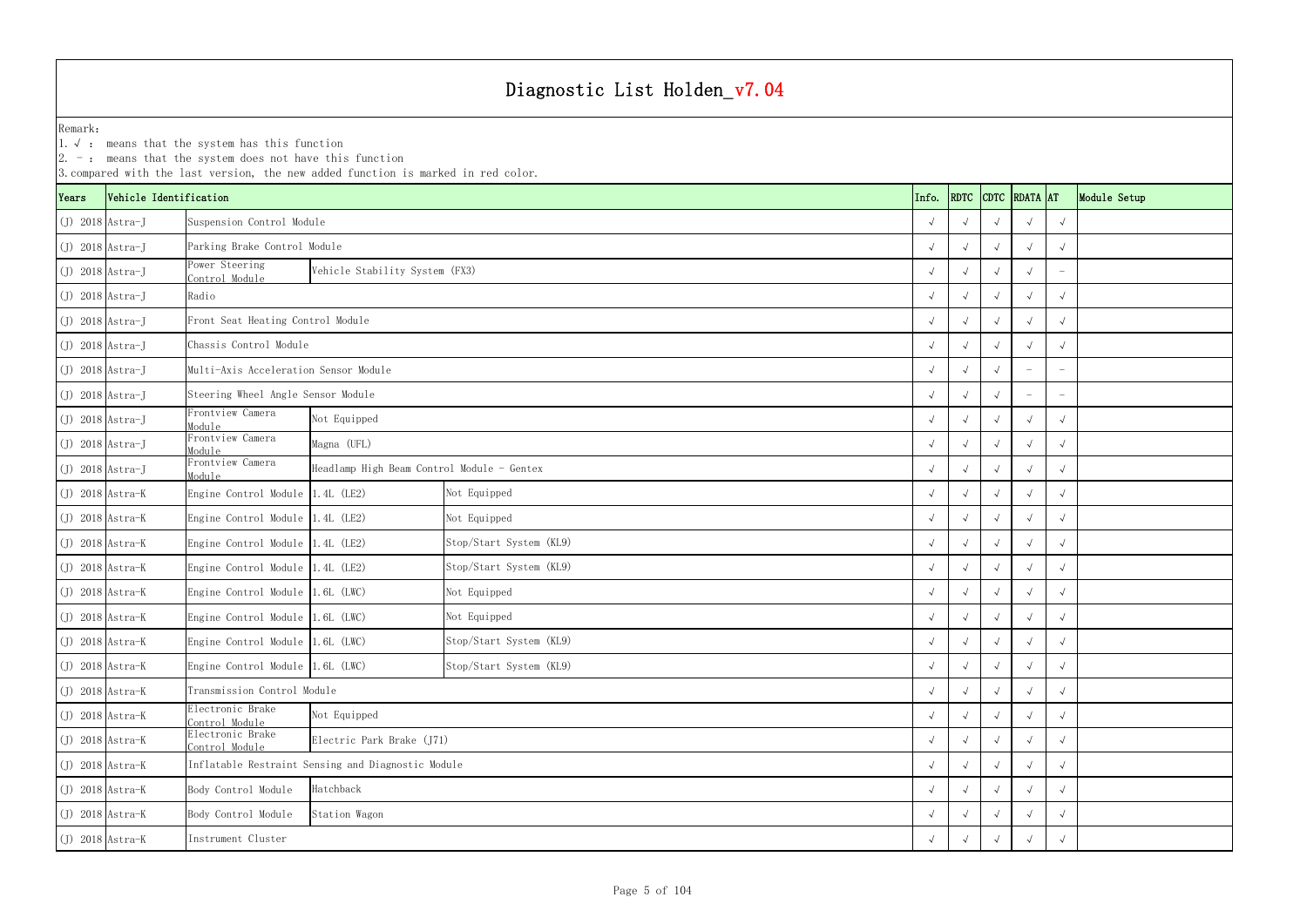1.√ : means that the system has this function

|                    |                        | $\vert 2.$ -: means that the system does not have this function                               | 3. compared with the last version, the new added function is marked in red color. |           |  |       |                          |            |                    |                          |              |
|--------------------|------------------------|-----------------------------------------------------------------------------------------------|-----------------------------------------------------------------------------------|-----------|--|-------|--------------------------|------------|--------------------|--------------------------|--------------|
| Years              | Vehicle Identification |                                                                                               |                                                                                   |           |  | Info. |                          |            | RDTC CDTC RDATA AT |                          | Module Setup |
| $(J)$ 2018 Astra-K |                        | Radio Controls                                                                                |                                                                                   |           |  |       |                          |            |                    |                          |              |
| $(J)$ 2018 Astra-K |                        | HVAC Controls                                                                                 |                                                                                   |           |  |       |                          |            |                    |                          |              |
| $(J)$ 2018 Astra-K |                        | Trailer Lighting Control Module                                                               |                                                                                   |           |  |       |                          |            |                    | $\sqrt{ }$               |              |
| $(J)$ 2018 Astra-K |                        | Parking Assist<br>Control Module                                                              | Not Equipped                                                                      |           |  |       |                          |            |                    | $\sqrt{ }$               |              |
| $(J)$ 2018 Astra-K |                        | Parking Assist<br>Advance Parking Assist with Semi Automatic Steering (UFQ)<br>Control Module |                                                                                   |           |  |       |                          |            |                    |                          |              |
| $(J)$ 2018 Astra-K |                        | Parking Assist<br>Control Module                                                              | Parking Assist with Rear Sensors (UD7)                                            |           |  |       |                          |            |                    |                          |              |
| $J)$ 2018 Astra-K  |                        | Liftgate Control<br>Module                                                                    | Not Equipped                                                                      |           |  |       |                          |            |                    |                          |              |
| $(J)$ 2018 Astra-K |                        | Liftgate Control<br>Module                                                                    | Hands-Free Liftgate (TC2)                                                         |           |  |       |                          |            |                    |                          |              |
| $(J)$ 2018 Astra-K |                        | Serial Data Gateway Module                                                                    |                                                                                   |           |  |       |                          |            |                    | $\overline{\phantom{a}}$ |              |
| $(J)$ 2018 Astra-K |                        | Human Machine Interface Control Module                                                        |                                                                                   |           |  |       |                          |            |                    | $\sqrt{ }$               |              |
| $(J)$ 2018 Astra-K |                        | Headlamp Control Module                                                                       |                                                                                   |           |  |       |                          | $\sqrt{ }$ |                    | $\sqrt{ }$               |              |
| $(J)$ 2018 Astra-K |                        | HVAC Control Module                                                                           | Auto Control Dual Zone (CJ2)                                                      |           |  |       |                          | $\sqrt{ }$ |                    | $\sqrt{ }$               |              |
| $(J)$ 2018 Astra-K |                        | HVAC Control Module                                                                           | Manual Control Single Zone (C67)                                                  |           |  |       |                          |            |                    | $\sqrt{ }$               |              |
| $(J)$ 2018 Astra-K |                        | Power Supply Transformer                                                                      |                                                                                   |           |  |       |                          |            |                    |                          |              |
| $J)$ 2018 Astra-K  |                        | Steering Column Lock Control Module                                                           |                                                                                   |           |  |       |                          |            |                    |                          |              |
| $(J)$ 2018 Astra-K |                        | Power Steering Control Module                                                                 |                                                                                   |           |  |       |                          |            |                    |                          |              |
| $(J)$ 2018 Astra-K |                        | Radio                                                                                         | Radio (I06)                                                                       |           |  |       |                          |            |                    | $\sqrt{ }$               |              |
| $(J)$ 2018 Astra-K |                        | Radio                                                                                         | Radio (IOB)                                                                       |           |  |       |                          |            |                    | $\sqrt{ }$               |              |
| $(J)$ 2018 Astra-K |                        | Frontview Camera<br>Module                                                                    | All Speed Collision Avoidance (UGN)                                               |           |  |       |                          | $\sqrt{ }$ |                    | $\sqrt{ }$               |              |
| $(J)$ 2018 Astra-K |                        | Frontview Camera<br>Module                                                                    | Low Speed Collision Avoidance (UHY)                                               |           |  |       | $\overline{\mathcal{A}}$ | $\sqrt{ }$ | $\sqrt{ }$         | $\sqrt{ }$               |              |
| $(J)$ 2018 Astra-K |                        | Active Safety Control Module                                                                  |                                                                                   |           |  |       |                          |            |                    | $\sqrt{ }$               |              |
| $(J)$ 2018 Astra-K |                        | Long Range Radar Sensor Module                                                                |                                                                                   |           |  |       |                          | $\sqrt{ }$ |                    |                          |              |
| $(J)$ 2018 Astra-K |                        | Multi-Axis Acceleration Sensor Module                                                         |                                                                                   |           |  |       | $\mathbf{\hat{v}}$       | $\sqrt{ }$ |                    |                          |              |
| $(J)$ 2018 Astra-K |                        | Keyless Entry Control Module                                                                  |                                                                                   |           |  |       | $\sim$                   | $\sqrt{ }$ | $\sqrt{ }$         | $\sqrt{ }$               |              |
| $(J)$ 2018 Barina  |                        | Engine Control Module 1.6L (LDE)                                                              |                                                                                   | Automatic |  |       |                          | $\sqrt{ }$ |                    | $\sqrt{ }$               |              |
| $(J)$ 2018 Barina  |                        |                                                                                               | Manual<br>Engine Control Module 1.6L (LDE)                                        |           |  |       |                          |            |                    |                          |              |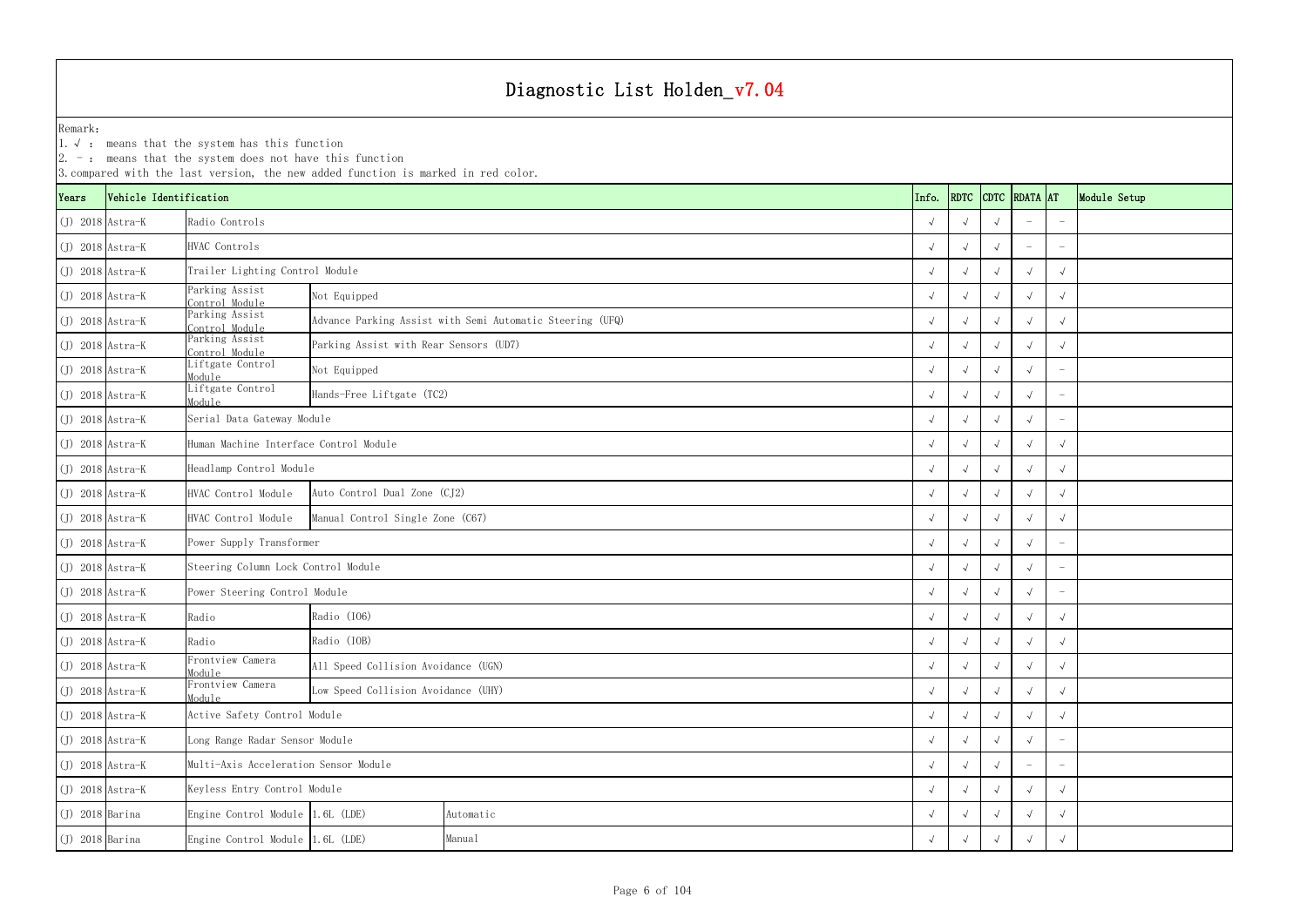1.√ : means that the system has this function

|                    |                        | $ 2. -$ : means that the system does not have this function | 3. compared with the last version, the new added function is marked in red color. |           |  |            |                    |            |            |                          |              |
|--------------------|------------------------|-------------------------------------------------------------|-----------------------------------------------------------------------------------|-----------|--|------------|--------------------|------------|------------|--------------------------|--------------|
| Years              | Vehicle Identification |                                                             |                                                                                   |           |  | Info.      | RDTC CDTC RDATA AT |            |            |                          | Module Setup |
| $(J)$ 2018 Barina  |                        | Transmission Control Module                                 |                                                                                   |           |  |            |                    |            |            | $\sqrt{ }$               |              |
| $(J)$ 2018 Barina  |                        | Electronic Brake<br>Control Module                          | Vehicle Stability System (FX3)                                                    |           |  |            |                    |            |            | $\sqrt{ }$               |              |
| $(J)$ 2018 Barina  |                        |                                                             | Inflatable Restraint Sensing and Diagnostic Module                                |           |  |            |                    |            |            | $\sqrt{ }$               |              |
| $(J)$ 2018 Barina  |                        | Body Control Module                                         | Automatic                                                                         |           |  |            |                    |            |            |                          |              |
| $(J)$ 2018 Barina  |                        | Body Control Module                                         | Manual                                                                            |           |  |            |                    |            |            | $\sqrt{ }$               |              |
| $(J)$ 2018 Barina  |                        | Instrument Cluster                                          |                                                                                   |           |  |            |                    |            |            | $\sqrt{ }$               |              |
| $(J)$ 2018 Barina  |                        | Parking Assist Control Module                               |                                                                                   |           |  |            |                    |            |            | $\sqrt{ }$               |              |
| $(J)$ 2018 Barina  |                        | Steering Wheel Angle Sensor Module                          |                                                                                   |           |  |            |                    |            |            | $\overline{\phantom{m}}$ |              |
| $(J)$ 2018 Barina  |                        | Power Steering Control Module                               |                                                                                   |           |  |            |                    |            |            |                          |              |
| $(J)$ 2018 Barina  |                        | Radio                                                       | Rearview Camera (UVC)                                                             |           |  |            |                    |            |            | $\sqrt{ }$               |              |
| $(J)$ 2018 Barina  |                        | Front Seat Heating Control Module                           |                                                                                   |           |  |            |                    |            |            | $\sqrt{ }$               |              |
| $(J)$ 2018 Barina  |                        | HVAC Control Module                                         |                                                                                   |           |  |            |                    |            |            | $\sqrt{ }$               |              |
| $(J)$ 2018 Barina  |                        | Serial Data Gateway Module                                  |                                                                                   |           |  |            |                    |            |            |                          |              |
| $(J)$ 2018 Barina  |                        | Steering Column Lock Control Module                         |                                                                                   |           |  |            |                    |            |            |                          |              |
| $(J)$ 2018 Barina  |                        | Chassis Control Module                                      |                                                                                   |           |  |            | $\sqrt{ }$         |            |            | $\sqrt{ }$               |              |
| $(J)$ 2018 Barina  |                        | Keyless Entry Control Module                                |                                                                                   |           |  |            |                    |            |            | $\sqrt{ }$               |              |
| $(J)$ 2018 Captiva |                        | Engine Control Module 2.2L (LNQ)                            |                                                                                   | Automatic |  |            |                    |            |            | $\sqrt{ }$               |              |
| $(J)$ 2018 Captiva |                        | Engine Control Module 2.2L (LNQ)                            |                                                                                   | Manual    |  | $\sqrt{ }$ | $\sqrt{ }$         | $\sqrt{ }$ | $\sqrt{ }$ | $\sqrt{ }$               |              |
| $(J)$ 2018 Captiva |                        | Engine Control Module 2.4L (LE9)                            |                                                                                   | Automatic |  |            | $\sqrt{ }$         |            |            | $\sqrt{ }$               |              |
| $J)$ 2018 Captiva  |                        | Engine Control Module 2.4L (LE9)                            |                                                                                   | Manual    |  |            |                    |            |            | $\sqrt{ }$               |              |
| $(J)$ 2018 Captiva |                        | Engine Control Module 3.0L (LFW)                            |                                                                                   | Automatic |  |            |                    |            |            | $\sqrt{ }$               |              |
| $(J)$ 2018 Captiva |                        | Engine Control Module 3.0L (LFW)                            |                                                                                   | Manual    |  | $\sqrt{ }$ | $\sqrt{ }$         |            |            | $\sqrt{ }$               |              |
| $(J)$ 2018 Captiva |                        | Transmission Control Module                                 |                                                                                   |           |  | $\sqrt{ }$ | $\sqrt{ }$         | $\sqrt{ }$ |            | $\sqrt{ }$               |              |
| $(J)$ 2018 Captiva |                        | Electronic Brake<br>Equipped<br>Control Module              |                                                                                   |           |  |            |                    |            |            | $\sqrt{ }$               |              |
| $(J)$ 2018 Captiva |                        | Inflatable Restraint Sensing and Diagnostic Module          |                                                                                   |           |  |            |                    |            |            | $\sqrt{ }$               |              |
| (J) 2018 Captiva   |                        | Body Control Module                                         |                                                                                   |           |  |            |                    | $\sqrt{ }$ |            |                          |              |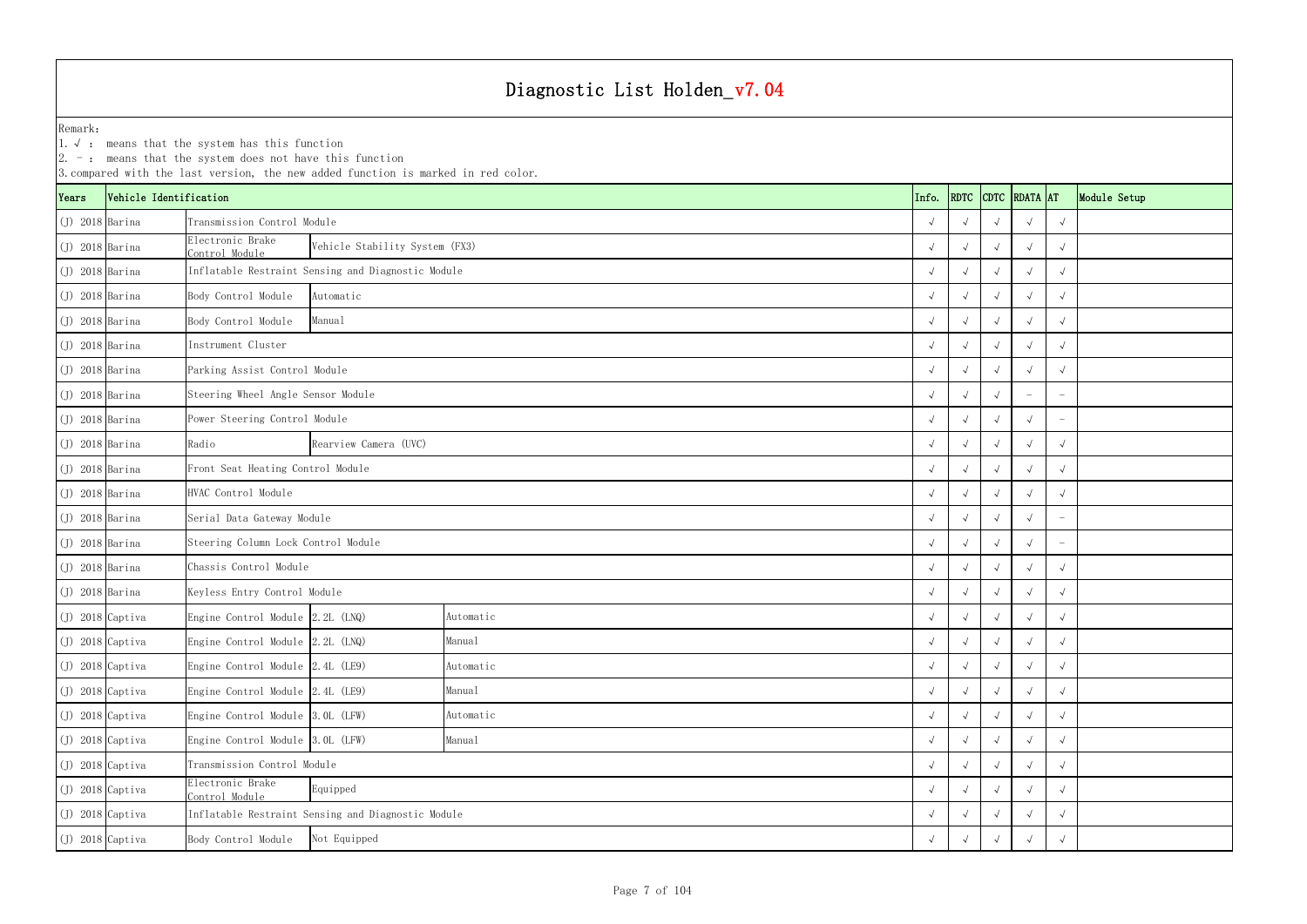YearsVehicle Identification **Info.** RDTC Remark:1.  $\sqrt{ }$ : means that the system has this function 2. -: means that the system does not have this function 3.compared with the last version, the new added function is marked in red color. (J) 2018 Captiva √ √√√√ (J) 2018 Captiva √ √√√√ Headlamp Control Module (J) 2018 Captiva √ √√ - √ (J) 2018 Captiva √ √√ - √ Variable Power Steering Control Module (J) 2018 Captiva √ √√√√ (J) 2018 Captiva √ √√ - √ Left Side Object Detection Control Module (J) 2018 Captiva √ √√ - √ Right Side Object Detection Control Module (J) 2018 Captiva √ √√√√ Parking Brake Control Module (J) 2018 Captiva √ √√√√ Remote Control Door Lock Receiver (J) 2018 Captiva √ √√√√ Auxiliary Body Control Module (J) 2018 Captiva √ √√√√ Chassis Control Module (J) 2018 Captiva √ √√√√ Rear Differential Clutch Control Module (J) 2018 Cascada Engine Control Module 1.6L (LWC) √ √√√√ (J) 2018 Cascada Engine Control Module 1.6L (LWC) √ √√√√ (J) 2018 Cascada Engine Control Module 1.6L (LWC) √ √√√√ Stop/Start System (KL9) (J) 2018 Cascada Engine Control Module 1.6L (LWC) √ √√√√ Stop/Start System (KL9) (J) 2018 Cascada √ √√√√ Transmission Control Module (J) 2018 Cascada Electronic Brake Control Module <sup>√</sup> √√√√ Vehicle Stability System (FX3) (J) 2018 Cascada √ √√√√ Inflatable Restraint Sensing and Diagnostic Module (J) 2018 Cascada Body Control Module Automatic Halogen (T4A TT4) √ √√√√ (J) 2018 Cascada Body Control Module Automatic Halogen (T4A TT4) √ √√√√ Stop/Start System (KL9) (J) 2018 Cascada Body Control Module Automatic High Intensity Not Equipped √ √ √ √ √ √ (J) 2018 Cascada Body Control Module Automatic High Intensity Discharge (T4F TT2 TT6 <sup>√</sup> √√√√ (J) 2018 Cascada Body Control Module Manual Halogen (T4A TT4) √ √√√√ (J) 2018 Cascada Body Control Module Manual Halogen (T4A TT4) √ √√√√ Stop/Start System (KL9) Not Equipped Not Equipped Not Equipped Stop/Start System (KL9) Not Equipped Instrument ClusterHVAC Control ModuleRadio Not Equipped

|                    |                        | 2. $-$ : means that the system does not have this function                                | 3. compared with the last version, the new added function is marked in red color. |                                          |                         |       |            |            |                    |            |              |  |
|--------------------|------------------------|-------------------------------------------------------------------------------------------|-----------------------------------------------------------------------------------|------------------------------------------|-------------------------|-------|------------|------------|--------------------|------------|--------------|--|
| ears)              | Vehicle Identification |                                                                                           |                                                                                   |                                          |                         | Info. |            |            | RDTC CDTC RDATA AT |            | Module Setup |  |
| (J) 2018 Captiva   |                        | Instrument Cluster                                                                        |                                                                                   |                                          |                         |       | $\sqrt{ }$ |            |                    |            |              |  |
| (J) 2018 Captiva   |                        | Headlamp Control Module                                                                   |                                                                                   |                                          |                         |       | $\sqrt{ }$ |            |                    | $\sqrt{ }$ |              |  |
| (J) 2018 Captiva   |                        | HVAC Control Module                                                                       |                                                                                   |                                          |                         |       | $\sqrt{ }$ |            |                    |            |              |  |
| (J) 2018 Captiva   |                        | Variable Power Steering Control Module                                                    |                                                                                   |                                          |                         |       | $\sqrt{ }$ |            |                    |            |              |  |
| (J) 2018 Captiva   |                        | Radio                                                                                     |                                                                                   |                                          |                         |       |            |            |                    |            |              |  |
| (J) 2018 Captiva   |                        | Left Side Object Detection Control Module                                                 |                                                                                   |                                          |                         |       |            |            |                    |            |              |  |
| (J) 2018 Captiva   |                        | Right Side Object Detection Control Module                                                |                                                                                   |                                          |                         |       | $\sqrt{ }$ |            |                    |            |              |  |
| (J) 2018 Captiva   |                        | Parking Brake Control Module                                                              |                                                                                   |                                          |                         |       | $\sqrt{ }$ |            |                    |            |              |  |
| (J) 2018 Captiva   |                        | Remote Control Door Lock Receiver                                                         |                                                                                   |                                          |                         |       | $\sqrt{ }$ |            |                    |            |              |  |
| (J) 2018 Captiva   |                        | Auxiliary Body Control Module                                                             |                                                                                   |                                          |                         |       | $\sqrt{ }$ |            |                    |            |              |  |
| (J) 2018 Captiva   |                        | Chassis Control Module                                                                    |                                                                                   |                                          |                         |       | $\sqrt{ }$ |            |                    |            |              |  |
| (J) 2018 Captiva   |                        | Rear Differential Clutch Control Module                                                   |                                                                                   |                                          |                         |       | $\sqrt{ }$ |            |                    |            |              |  |
| (J) 2018 Cascada   |                        | Engine Control Module 1.6L (LWC)                                                          |                                                                                   | Not Equipped                             |                         |       | $\sqrt{ }$ |            |                    |            |              |  |
| (J) 2018 Cascada   |                        | Engine Control Module 1.6L (LWC)                                                          |                                                                                   | Not Equipped                             |                         |       |            |            |                    |            |              |  |
| (J) 2018 Cascada   |                        | Engine Control Module 1.6L (LWC)                                                          |                                                                                   | Stop/Start System (KL9)                  |                         |       | $\sqrt{ }$ |            |                    |            |              |  |
| (J) 2018 Cascada   |                        | Engine Control Module 1.6L (LWC)                                                          |                                                                                   | Stop/Start System (KL9)                  |                         |       | $\sqrt{ }$ |            |                    |            |              |  |
| $(J)$ 2018 Cascada |                        | Transmission Control Module                                                               |                                                                                   |                                          |                         |       | $\sqrt{ }$ |            |                    |            |              |  |
| $(J)$ 2018 Cascada |                        | Electronic Brake<br>Control Module                                                        | Vehicle Stability System (FX3)                                                    |                                          |                         |       | $\sqrt{ }$ | $\sqrt{ }$ |                    | $\sqrt{ }$ | $\sqrt{ }$   |  |
| (J) 2018 Cascada   |                        |                                                                                           | Inflatable Restraint Sensing and Diagnostic Module                                |                                          |                         |       | $\sqrt{ }$ | $\sqrt{ }$ | $\sqrt{ }$         |            |              |  |
| (J) 2018 Cascada   |                        | Body Control Module                                                                       | Automatic                                                                         | Halogen (T4A TT4)                        | Not Equipped            |       | $\sqrt{ }$ |            |                    |            | $\sqrt{ }$   |  |
| (J) 2018 Cascada   |                        | Body Control Module                                                                       | Automatic                                                                         | Halogen (T4A TT4)                        | Stop/Start System (KL9) |       | $\sqrt{ }$ | $\sqrt{ }$ |                    |            |              |  |
| (J) 2018 Cascada   |                        | Body Control Module                                                                       | Automatic                                                                         | High Intensity<br>Discharge (T4F TT2 TT6 | Not Equipped            |       | $\sqrt{ }$ | $\sqrt{ }$ |                    | $\sqrt{ }$ | $\sqrt{ }$   |  |
| (J) 2018 Cascada   |                        | Body Control Module                                                                       | Automatic                                                                         | High Intensity<br>Discharge (T4F TT2 TT6 | Stop/Start System (KL9) |       | $\sqrt{ }$ | $\sqrt{ }$ |                    |            |              |  |
| (J) 2018 Cascada   |                        | Body Control Module                                                                       | Manual                                                                            | Halogen (T4A TT4)                        | Not Equipped            |       | $\sqrt{ }$ |            |                    |            |              |  |
| (J) 2018 Cascada   |                        | Body Control Module                                                                       | Manual                                                                            | Halogen (T4A TT4)                        | Stop/Start System (KL9) |       | $\sqrt{ }$ |            |                    |            |              |  |
| (J) 2018 Cascada   |                        | High Intensity<br>Not Equipped<br>Body Control Module<br>Manual<br>Discharge (T4F TT2 TT6 |                                                                                   |                                          |                         |       |            |            |                    |            |              |  |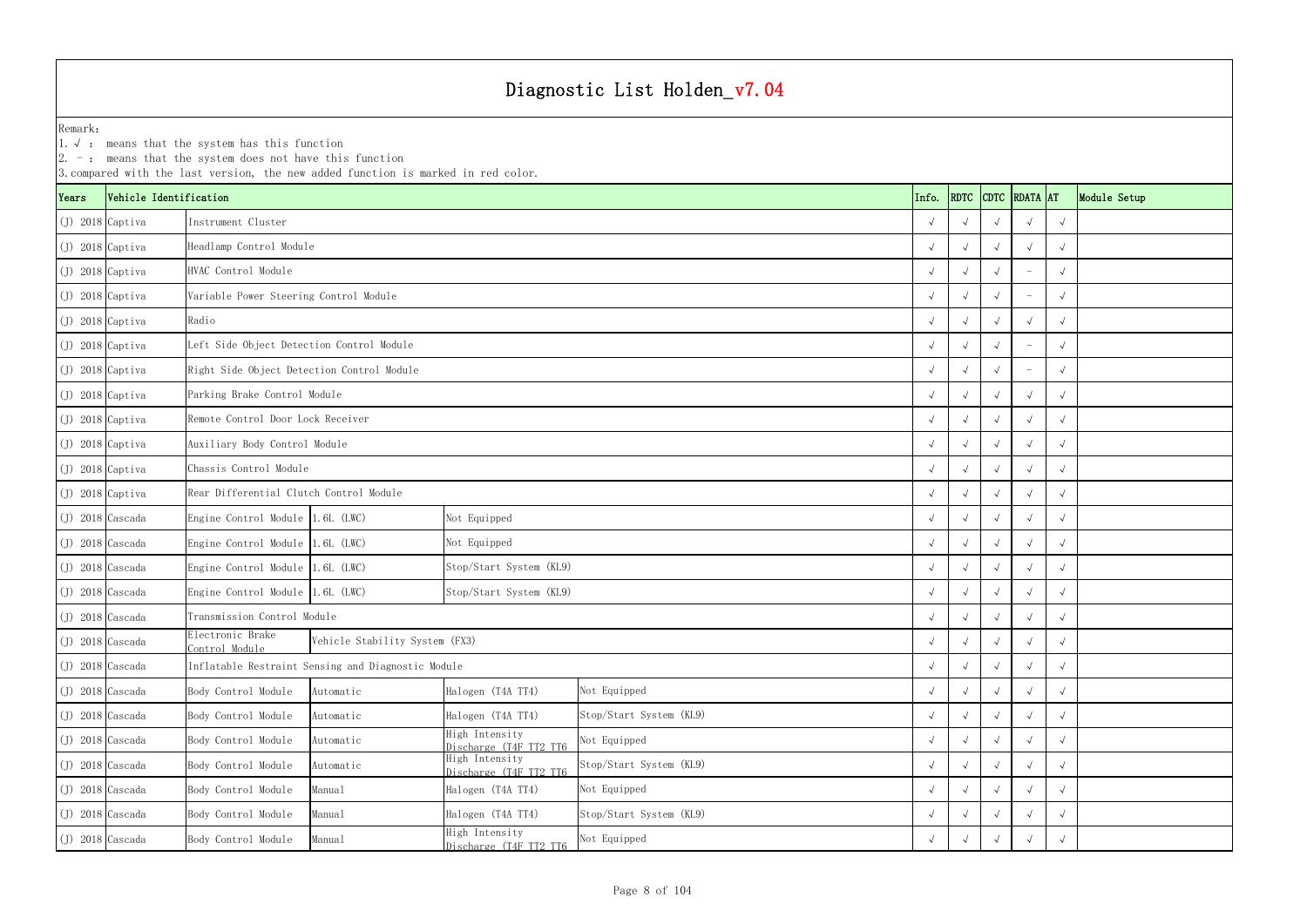|                    |                                                                                          | $ 2. -$ : means that the system does not have this function | 3. compared with the last version, the new added function is marked in red color. |                                          |                         |            |            |            |               |                          |              |
|--------------------|------------------------------------------------------------------------------------------|-------------------------------------------------------------|-----------------------------------------------------------------------------------|------------------------------------------|-------------------------|------------|------------|------------|---------------|--------------------------|--------------|
| Years              | Vehicle Identification                                                                   |                                                             |                                                                                   |                                          |                         | Info.      | RDTC       |            | CDTC RDATA AT |                          | Module Setup |
| $(J)$ 2018 Cascada |                                                                                          | Body Control Module                                         | Manual                                                                            | High Intensity<br>Discharge (T4F TT2 TT6 | Stop/Start System (KL9) |            |            |            |               | $\sqrt{ }$               |              |
| $(J)$ 2018 Cascada |                                                                                          | Instrument Cluster                                          |                                                                                   |                                          |                         |            |            |            | $\sqrt{ }$    | $\sqrt{ }$               |              |
| $(J)$ 2019 Cascada |                                                                                          | Folding Top Control<br>Module                               | Not Equipped                                                                      | Not Equipped                             | Not Equipped            |            |            |            |               | $\sqrt{ }$               |              |
| $(J)$ 2020 Cascada |                                                                                          | olding Top Control<br>Module                                | Not Equipped                                                                      | Not Equipped                             | Equipped                |            |            |            |               | $\sqrt{ }$               |              |
| $(J)$ 2021 Cascada |                                                                                          | olding Top Control<br>Module                                | Not Equipped                                                                      | Equipped                                 | Not Equipped            |            |            |            |               | $\sqrt{ }$               |              |
| $(J)$ 2022 Cascada |                                                                                          | <b>Colding Top Control</b><br><i>Module</i>                 | Not Equipped                                                                      | Equipped                                 | Equipped                |            | $\sqrt{ }$ |            |               | $\sqrt{ }$               |              |
| $(J)$ 2023 Cascada |                                                                                          | Folding Top Control<br>Module                               | Equipped                                                                          | Not Equipped                             | Not Equipped            |            |            |            |               | $\sqrt{ }$               |              |
| $(J)$ 2024 Cascada |                                                                                          | <b>Colding Top Control</b><br>Module                        | Equipped                                                                          | Not Equipped                             | Equipped                |            |            |            |               | $\sqrt{ }$               |              |
| $(J)$ 2025 Cascada |                                                                                          | olding Top Control<br>Module                                | Equipped                                                                          | Equipped                                 | Not Equipped            |            |            |            | $\sqrt{ }$    | $\sqrt{ }$               |              |
| $(J)$ 2026 Cascada |                                                                                          | <b>Colding Top Control</b><br>Module                        | Equipped                                                                          | Equipped                                 | Equipped                |            |            |            | $\sqrt{ }$    | $\sqrt{ }$               |              |
| $(J)$ 2018 Cascada |                                                                                          | Digital Radio Receiver Control Module                       |                                                                                   |                                          |                         |            |            |            |               | $\sqrt{ }$               |              |
| $(J)$ 2018 Cascada |                                                                                          | Headlamp Control Module                                     |                                                                                   |                                          |                         |            |            |            |               | $\sqrt{ }$               |              |
| $(J)$ 2018 Cascada |                                                                                          | HVAC Control Module                                         | Auto Control Dual Zone (CJ2)                                                      |                                          |                         |            |            |            |               | $\sqrt{ }$               |              |
| $(J)$ 2018 Cascada |                                                                                          | Parking Assist<br>Control Module                            | Not Equipped                                                                      |                                          |                         |            | $\sqrt{ }$ |            |               | $\sqrt{ }$               |              |
| $(J)$ 2018 Cascada |                                                                                          | Parking Assist<br>Control Module                            | Side Object Detection Indicator (UDQ)                                             |                                          |                         |            | $\sqrt{ }$ |            |               | $\sqrt{ }$               |              |
| $(J)$ 2018 Cascada |                                                                                          | Suspension Control Module                                   |                                                                                   |                                          |                         |            |            |            |               | $\sqrt{ }$               |              |
| $(J)$ 2018 Cascada |                                                                                          | Multi-Axis Acceleration Sensor Module                       |                                                                                   |                                          |                         |            |            |            |               | $\overline{\phantom{0}}$ |              |
| $(J)$ 2018 Cascada |                                                                                          | Steering Wheel Angle Sensor Module                          |                                                                                   |                                          |                         | $\sqrt{ }$ | $\sqrt{ }$ | $\sqrt{ }$ |               | $\overline{\phantom{m}}$ |              |
| $(J)$ 2018 Cascada |                                                                                          | Frontview Camera<br>Module                                  | Frontview Camera Module\$FCM - Magna                                              |                                          |                         |            | $\sqrt{ }$ |            |               | $\sqrt{ }$               |              |
| $(J)$ 2018 Cascada |                                                                                          | Frontview Camera<br>Module                                  | Frontview Camera Module\$FCM - Magna                                              |                                          |                         |            |            |            |               | $\sqrt{ }$               |              |
| $(J)$ 2018 Cascada |                                                                                          | Chassis Control Module                                      |                                                                                   |                                          |                         |            |            |            |               | $\sqrt{ }$               |              |
| $(J)$ 2018 Cascada |                                                                                          | Front Seat Heating Control Module                           |                                                                                   |                                          |                         |            | $\sqrt{ }$ | $\sqrt{ }$ |               | $\sqrt{ }$               |              |
|                    | Power Steering<br>Vehicle Stability System (FX3)<br>$(J)$ 2018 Cascada<br>Control Module |                                                             |                                                                                   |                                          |                         |            | $\sqrt{ }$ | $\sqrt{ }$ |               | $\overline{\phantom{a}}$ |              |
|                    | Radio<br>$(J)$ 2018 Cascada                                                              |                                                             |                                                                                   |                                          |                         |            |            |            |               | $\sqrt{ }$               |              |
|                    | Parking Brake Control Module<br>$(J)$ 2018 Cascada                                       |                                                             |                                                                                   |                                          |                         |            |            |            |               | $\sqrt{ }$               |              |
|                    | (J) 2018 Colorado<br>Engine Control Module 2.8L (LWN)<br>Automatic                       |                                                             |                                                                                   |                                          |                         |            |            |            |               | $\sqrt{ }$               |              |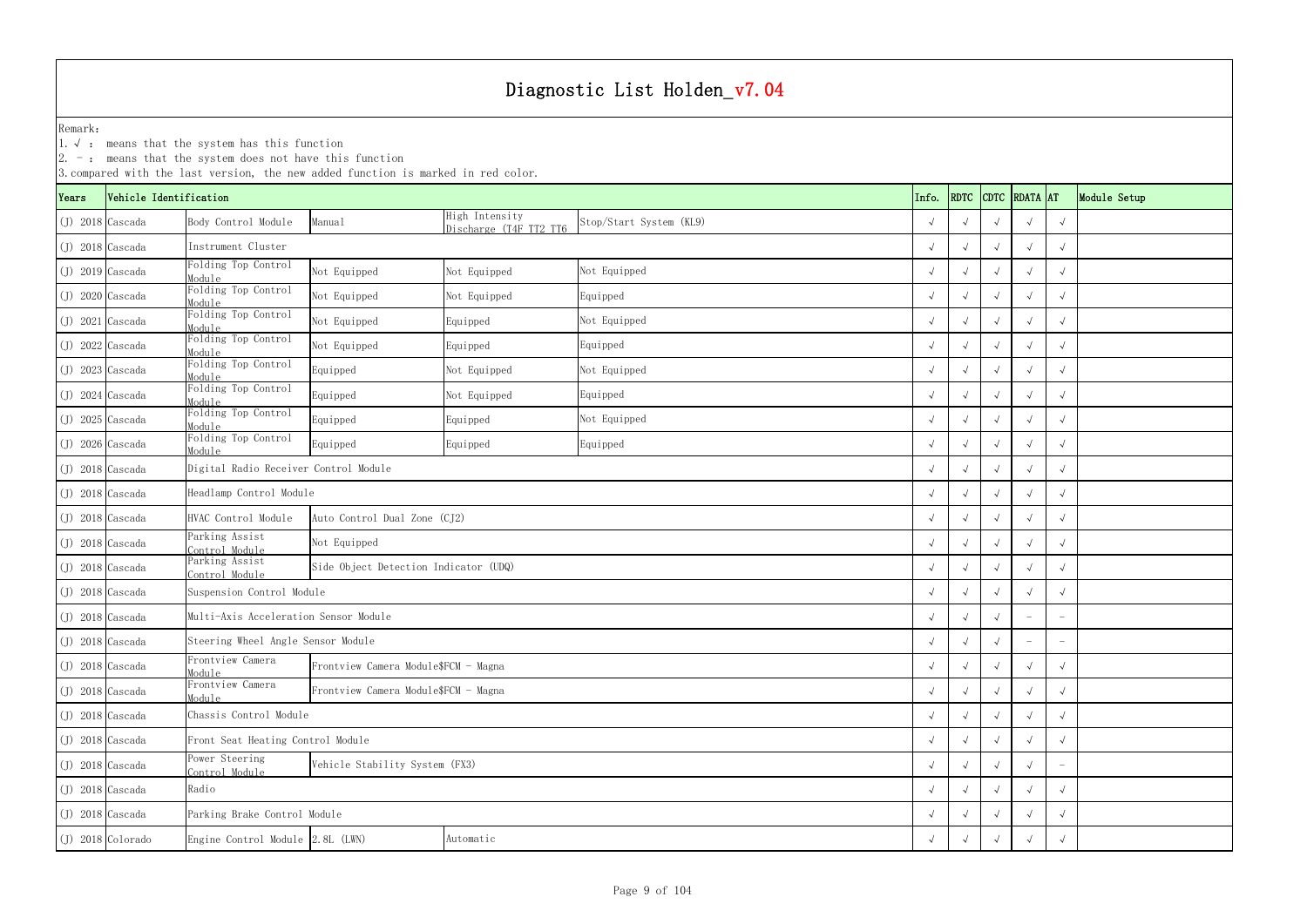1.√ : means that the system has this function

|                     |                                                       | $ 2. -$ : means that the system does not have this function                     | 3. compared with the last version, the new added function is marked in red color. |                                                  |  |       |            |  |                    |            |              |
|---------------------|-------------------------------------------------------|---------------------------------------------------------------------------------|-----------------------------------------------------------------------------------|--------------------------------------------------|--|-------|------------|--|--------------------|------------|--------------|
| Years               | Vehicle Identification                                |                                                                                 |                                                                                   |                                                  |  | Info. |            |  | RDTC CDTC RDATA AT |            | Module Setup |
|                     | $(J)$ 2018 Colorado                                   | Engine Control Module 2.8L (LWN)                                                |                                                                                   | Automatic                                        |  |       |            |  |                    | $\sqrt{ }$ |              |
|                     | $(J)$ 2018 Colorado                                   | Engine Control Module 2.8L (LWN)                                                |                                                                                   | Manual                                           |  |       |            |  |                    |            |              |
| $(J)$ 2018 Colorado |                                                       | Engine Control Module 2.8L (LWN)                                                |                                                                                   | Manual                                           |  |       |            |  |                    | $\sqrt{ }$ |              |
|                     | $(J)$ 2018 Colorado                                   | Transmission Control Module                                                     |                                                                                   |                                                  |  |       |            |  |                    |            |              |
|                     | $(J)$ 2018 Colorado                                   | Electronic Brake<br>other<br>Control Module                                     |                                                                                   |                                                  |  |       |            |  |                    | $\sqrt{ }$ |              |
|                     | $(J)$ 2018 Colorado                                   | Electronic Brake<br>Belt Driven Electric Power Steering (NJ2)<br>Control Module |                                                                                   |                                                  |  |       |            |  |                    |            |              |
|                     | $(J)$ 2018 Colorado                                   |                                                                                 | Inflatable Restraint Sensing and Diagnostic Module                                |                                                  |  |       |            |  |                    | $\sqrt{ }$ |              |
|                     | $(J)$ 2018 Colorado                                   | Body Control Module                                                             | Not Equipped                                                                      | Not Equipped                                     |  |       |            |  |                    |            |              |
|                     | $(J)$ 2018 Colorado                                   | Body Control Module                                                             | Not Equipped                                                                      | Rear Power Windows with Express Up/Down (AER)    |  |       |            |  |                    | $\sqrt{ }$ |              |
|                     | $(J)$ 2018 Colorado                                   | Body Control Module                                                             | Standard Range (ATG)                                                              | Not Equipped                                     |  |       |            |  |                    | $\sqrt{ }$ |              |
| $(J)$ 2018 Colorado |                                                       | Body Control Module                                                             | Standard Range (ATG)                                                              | Rear Power Windows with Express Up/Down (AER)    |  |       |            |  |                    | $\sqrt{ }$ |              |
|                     | $(J)$ 2018 Colorado                                   | Instrument Cluster                                                              |                                                                                   |                                                  |  |       |            |  |                    |            |              |
|                     | $(J)$ 2018 Colorado                                   | Trailer Lighting Control Module                                                 |                                                                                   |                                                  |  |       |            |  |                    |            |              |
|                     | $(J)$ 2018 Colorado                                   | Radio Controls                                                                  |                                                                                   |                                                  |  |       |            |  |                    |            |              |
|                     | $(J)$ 2018 Colorado                                   | HVAC Controls                                                                   |                                                                                   |                                                  |  |       |            |  |                    | $\sqrt{ }$ |              |
|                     | $(J)$ 2018 Colorado                                   | HVAC Control Module                                                             |                                                                                   |                                                  |  |       |            |  |                    | $\sqrt{ }$ |              |
|                     | $(J)$ 2018 Colorado                                   | Parking Assist<br>Control Module                                                | Not Equipped                                                                      |                                                  |  |       |            |  |                    | $\sqrt{ }$ |              |
|                     | (J) 2018 Colorado                                     | Parking Assist<br>Control Module                                                | Parking Assist with Rear Sensors (UD7)                                            |                                                  |  |       | $\sqrt{ }$ |  | $\sqrt{ }$         | $\sqrt{ }$ |              |
|                     | $(J)$ 2018 Colorado                                   | Parking Assist<br>Control Module                                                |                                                                                   | Parking Assist with Front and Rear Sensors (UD5) |  |       | $\sqrt{ }$ |  |                    |            |              |
|                     | $(J)$ 2018 Colorado                                   | Power Steering Control Module                                                   |                                                                                   |                                                  |  |       |            |  |                    |            |              |
|                     | (J) 2018 Colorado                                     | Radio                                                                           | Radio (I06)                                                                       |                                                  |  |       |            |  |                    | $\sqrt{ }$ |              |
|                     | $(J)$ 2018 Colorado                                   | Radio (I06)<br>Radio                                                            |                                                                                   |                                                  |  |       | $\sqrt{ }$ |  | $\sqrt{ }$         | $\sqrt{ }$ |              |
|                     | (J) 2018 Colorado                                     | Human Machine Interface Control Module                                          |                                                                                   |                                                  |  |       | $\sqrt{ }$ |  |                    | $\sqrt{ }$ |              |
|                     | Serial Data Gateway Module<br>$(J)$ 2018 Colorado     |                                                                                 |                                                                                   |                                                  |  |       |            |  |                    |            |              |
|                     | Transfer Case Control Module<br>$(J)$ 2018 Colorado   |                                                                                 |                                                                                   |                                                  |  |       |            |  |                    | $\sqrt{ }$ |              |
|                     | Frontview Camera Module<br>$(J)$ 2018 $\alpha$ lorado |                                                                                 |                                                                                   |                                                  |  |       |            |  |                    | $\sqrt{ }$ |              |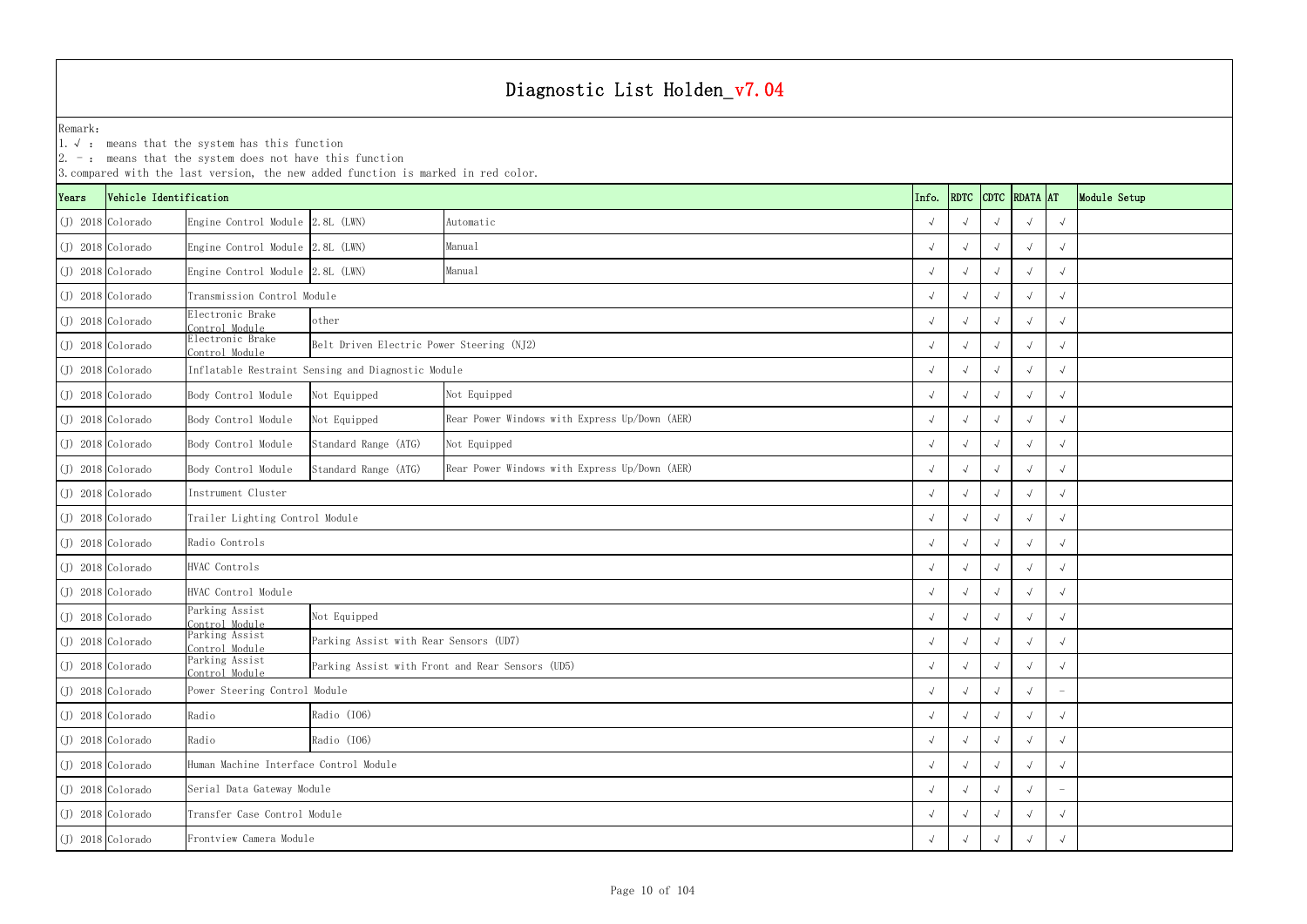|       |                        | $ 2. -$ : means that the system does not have this function | 3. compared with the last version, the new added function is marked in red color. |                         |  |            |                    |            |               |                   |              |
|-------|------------------------|-------------------------------------------------------------|-----------------------------------------------------------------------------------|-------------------------|--|------------|--------------------|------------|---------------|-------------------|--------------|
| Years | Vehicle Identification |                                                             |                                                                                   |                         |  | Info.      | RDTC               |            | CDTC RDATA AT |                   | Module Setup |
|       | $(J)$ 2018 Commodore   | Engine Control Module 2.0L (LFS)                            |                                                                                   |                         |  |            |                    |            |               | $\sqrt{ }$        |              |
|       | $(J)$ 2018 Commodore   | Transmission Control<br>Module                              | 2.0L (LFS)                                                                        |                         |  |            | $\sqrt{ }$         |            |               |                   |              |
|       | $(J)$ 2018 Commodore   | Transmission Control<br>Module                              | $2.0L$ (LTG)                                                                      |                         |  |            |                    |            |               | $\sqrt{ }$        |              |
|       | $(J)$ 2018 Commodore   | Transmission Control<br>Module                              | $6L$ (LGX)                                                                        |                         |  |            |                    |            |               |                   |              |
|       | $(J)$ 2018 Commodore   | Electronic Brake<br>Control Module                          | Electric Park Brake (J71)                                                         |                         |  |            |                    |            |               | $\sqrt{ }$        |              |
|       | $(J)$ 2018 Commodore   | Inflatable Restraint Sensing and Diagnostic Module          |                                                                                   |                         |  |            |                    |            |               |                   |              |
|       | $(J)$ 2018 Commodore   | Body Control Module                                         | Halogen (T4A TT4)                                                                 | Not Equipped            |  |            |                    |            |               | $\sqrt{ }$        |              |
|       | $(J)$ 2018 Commodore   | Body Control Module                                         | Halogen (T4A TT4)                                                                 | Stop/Start System (KL9) |  |            |                    |            |               |                   |              |
|       | $(J)$ 2018 Commodore   | Body Control Module                                         | Light Emitting Diode<br>(T4L)                                                     | Not Equipped            |  |            |                    |            |               | $\sqrt{ }$        |              |
|       | $(J)$ 2018 Commodore   | Body Control Module                                         | Light Emitting Diode<br>(T4L)                                                     | Stop/Start System (KL9) |  |            |                    |            |               | $\sqrt{ }$        |              |
|       | $(J)$ 2018 Commodore   | Instrument Cluster                                          |                                                                                   |                         |  |            |                    |            |               | $\sqrt{ }$        |              |
|       | $(J)$ 2018 Commodore   | Trailer Lighting Control Module                             |                                                                                   |                         |  |            |                    |            |               |                   |              |
|       | $(J)$ 2018 Commodore   | Serial Data Gateway Module                                  |                                                                                   |                         |  |            |                    |            |               |                   |              |
|       | $(J)$ 2018 Commodore   | HVAC Controls                                               |                                                                                   |                         |  |            | $\sqrt{ }$         |            |               |                   |              |
|       | $(J)$ 2018 Commodore   | Radio Controls                                              |                                                                                   |                         |  |            |                    |            |               |                   |              |
|       | $(J)$ 2018 Commodore   | Human Machine Interface Control Module                      |                                                                                   |                         |  |            |                    |            |               | $\sqrt{ }$        |              |
|       | $(J)$ 2018 Commodore   | Headlamp Control Module                                     |                                                                                   |                         |  |            |                    |            |               | $\sqrt{ }$        |              |
|       | $(J)$ 2018 Commodore   | HVAC Control Module                                         |                                                                                   |                         |  | $\sqrt{ }$ | $\sqrt{ }$         | $\sqrt{ }$ | $\sqrt{ }$    | $\sqrt{ }$        |              |
|       | $(J)$ 2018 Commodore   | Parking Assist Control Module                               |                                                                                   |                         |  | $\sqrt{ }$ | $\sim$             |            |               | $\sqrt{ }$        |              |
|       | $(J)$ 2018 Commodore   | Power Steering Control Module                               |                                                                                   |                         |  |            | $\sim$             |            |               | $\qquad \qquad -$ |              |
|       | $(J)$ 2018 Commodore   | Radio                                                       | Radio (I06)                                                                       |                         |  | $\sqrt{ }$ | $\sim$             |            |               | $\sqrt{ }$        |              |
|       | $(J)$ 2018 Commodore   | Radio                                                       | Radio (I06)                                                                       |                         |  | $\sqrt{ }$ | $\sqrt{ }$         | $\sqrt{ }$ | $\sqrt{ }$    | $\sqrt{ }$        |              |
|       | $(J)$ 2018 Commodore   | Seat Memory Control<br>Module - Driver                      | Not Equipped                                                                      |                         |  | $\sqrt{ }$ | $\rightsquigarrow$ | $\sqrt{ }$ |               | $\sqrt{ }$        |              |
|       | $(J)$ 2018 Commodore   | Seat Memory Control<br>Module - Driver                      | 0501                                                                              |                         |  |            |                    |            |               | $\sqrt{ }$        |              |
|       | $(J)$ 2018 Commodore   | Seat Memory Control<br>0502<br>Module - Driver              |                                                                                   |                         |  |            |                    |            |               | $\sqrt{ }$        |              |
|       | (J) 2018 Commodore     | Seat Memory Control<br>Module - Driver                      | 0503                                                                              |                         |  |            | $\sqrt{ }$         |            |               |                   |              |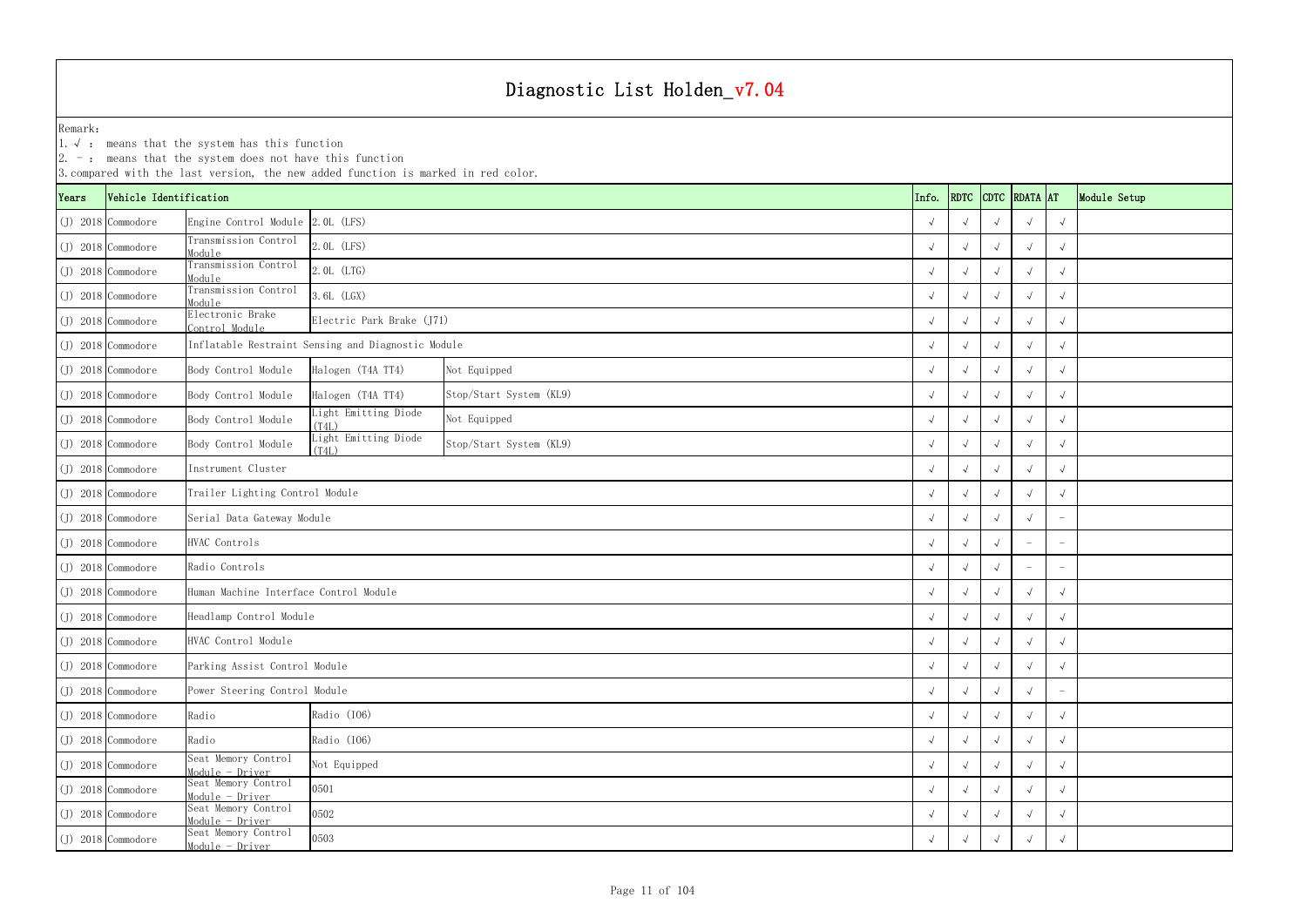|       |                        | $ 2. -$ : means that the system does not have this function | 3. compared with the last version, the new added function is marked in red color. |            |                    |            |                    |            |              |
|-------|------------------------|-------------------------------------------------------------|-----------------------------------------------------------------------------------|------------|--------------------|------------|--------------------|------------|--------------|
| Years | Vehicle Identification |                                                             |                                                                                   | Info.      |                    |            | RDTC CDTC RDATA AT |            | Module Setup |
|       | $(J)$ 2018 Commodore   | Seat Memory Control<br>$Module - Driver$                    | 0504                                                                              |            |                    |            |                    |            |              |
|       | $(J)$ 2018 Commodore   | Seat Memory Control<br>Module - Driver                      | 0505                                                                              |            |                    |            | $\sqrt{ }$         | $\sqrt{ }$ |              |
|       | $(J)$ 2018 Commodore   | Seat Memory Control<br>Module - Driver                      | 0506                                                                              |            |                    |            |                    | $\sqrt{}$  |              |
|       | (J) 2018 Commodore     | Seat Memory Control<br>Module - Driver                      | 0507                                                                              |            |                    |            |                    | $\sqrt{ }$ |              |
|       | $(J)$ 2018 Commodore   | Seat Memory Control<br>Module - Driver                      | 0508                                                                              |            |                    |            |                    |            |              |
|       | $(J)$ 2018 Commodore   | Seat Memory Control<br>Module - Driver                      | 0509                                                                              |            |                    |            |                    | $\sqrt{ }$ |              |
|       | (J) 2018 Commodore     | Seat Memory Control<br>Module - Driver                      | 050A                                                                              |            | $\sqrt{ }$         |            |                    |            |              |
|       | $(J)$ 2018 Commodore   | Seat Memory Control<br>Module - Driver                      | 050B                                                                              |            |                    |            |                    | $\sqrt{ }$ |              |
|       | $(J)$ 2018 Commodore   | Seat Memory Control<br>Module - Driver                      | 050C                                                                              |            |                    |            |                    |            |              |
|       | $(J)$ 2018 Commodore   | Seat Memory Control<br>Module - Driver                      | 050D                                                                              |            |                    |            |                    | $\sqrt{ }$ |              |
|       | $(J)$ 2018 Commodore   | Seat Memory Control<br>Module - Driver                      | 050E                                                                              |            |                    |            |                    | $\sqrt{ }$ |              |
|       | $(J)$ 2018 Commodore   | Seat Memory Control<br>Module - Driver                      | 050F                                                                              |            |                    |            |                    | $\sqrt{ }$ |              |
|       | $(J)$ 2018 Commodore   | Seat Memory Control<br>Module - Driver                      | 0510                                                                              |            |                    |            |                    | $\sqrt{ }$ |              |
|       | $(J)$ 2018 Commodore   | Seat Memory Control<br>Module - Driver                      | 0511                                                                              |            |                    |            |                    | $\sqrt{ }$ |              |
|       | $(J)$ 2018 Commodore   | Seat Memory Control<br>Module - Driver                      | 0512                                                                              |            | $\sqrt{ }$         |            |                    |            |              |
|       | $(J)$ 2018 Commodore   | Seat Memory Control<br>Module - Driver                      | 0513                                                                              |            |                    |            |                    | $\sqrt{ }$ |              |
|       | $(J)$ 2018 Commodore   | Seat Memory Control<br>Module - Driver                      | 0514                                                                              |            |                    |            |                    | $\sqrt{}$  |              |
|       | $(J)$ 2018 Commodore   | Seat Memory Control<br>Module - Driver                      | 0515                                                                              | $\sqrt{ }$ | $\sqrt{ }$         | $\sqrt{ }$ | $\sqrt{ }$         | $\sqrt{ }$ |              |
|       | $(J)$ 2018 Commodore   | Seat Memory Control<br>Module - Driver                      | 0516                                                                              |            | $\sqrt{ }$         |            |                    | $\sqrt{ }$ |              |
|       | $(J)$ 2018 Commodore   | Seat Memory Control<br>Module - Driver                      | 0517                                                                              |            | $\rightsquigarrow$ |            |                    | $\sqrt{ }$ |              |
|       | $(J)$ 2018 Commodore   | Seat Memory Control<br>Module - Driver                      | 0518                                                                              |            | $\sqrt{ }$         |            |                    | $\sqrt{ }$ |              |
|       | $(J)$ 2018 Commodore   | Seat Memory Control<br>Module - Driver                      | 0519                                                                              | $\sqrt{ }$ | $\rightsquigarrow$ |            | $\sqrt{ }$         | $\sqrt{ }$ |              |
|       | $(J)$ 2018 Commodore   | Seat Memory Control<br>Module - Driver                      | 051A                                                                              | $\sqrt{ }$ | $\sqrt{ }$         | $\sqrt{ }$ |                    | $\sqrt{ }$ |              |
|       | $(J)$ 2018 Commodore   | Seat Memory Control<br>Module - Driver                      | 051B                                                                              |            |                    |            |                    | $\sqrt{ }$ |              |
|       | $(J)$ 2018 Commodore   | Seat Memory Control<br>Module - Driver                      | 051C                                                                              |            |                    |            |                    | $\sqrt{}$  |              |
|       | (J) 2018 Commodore     | Seat Memory Control<br>Module - Driver                      | 051D                                                                              |            |                    |            |                    | $\sqrt{ }$ |              |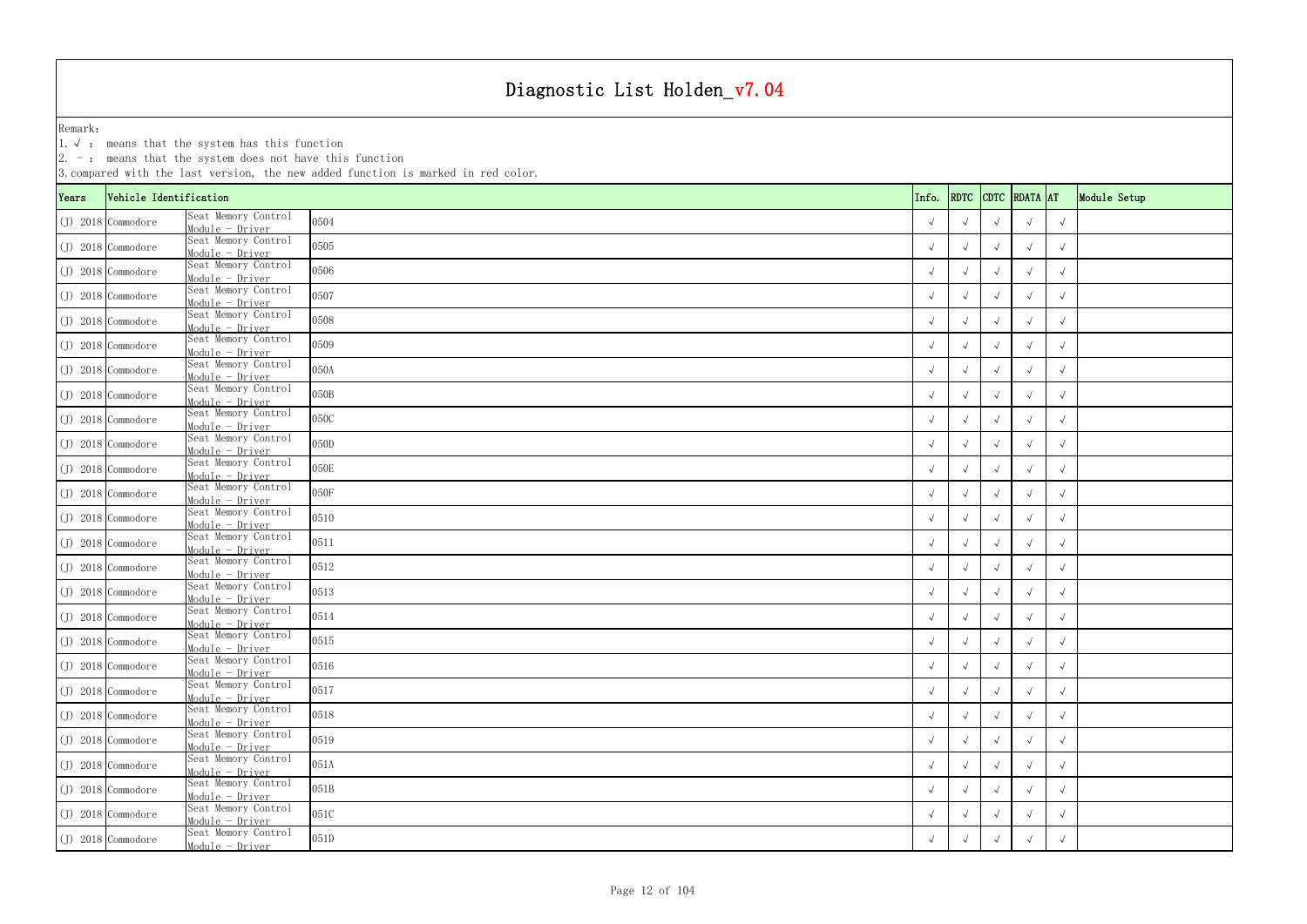| Years | Vehicle Identification |                                          | 3. compared with the last version, the new added function is marked in red color. | Info.      |                    |            | RDTC CDTC RDATA AT |                                 | Module Setup |
|-------|------------------------|------------------------------------------|-----------------------------------------------------------------------------------|------------|--------------------|------------|--------------------|---------------------------------|--------------|
|       | (J) 2018 Commodore     | Seat Memory Control<br>Module - Driver   | 051E                                                                              | $\sqrt{ }$ |                    |            |                    | $\sqrt{ }$                      |              |
|       | $(J)$ 2018 Commodore   | Seat Memory Control<br>Module - Driver   | 051F                                                                              | $\sqrt{ }$ |                    |            |                    | $\sqrt{ }$                      |              |
|       | $(J)$ 2018 Commodore   | Seat Memory Control<br>$Module - Driver$ | 0520                                                                              |            |                    |            |                    | $\sqrt{ }$                      |              |
|       | $(J)$ 2018 Commodore   | Seat Memory Control Module - Passenger   |                                                                                   |            |                    |            |                    | $\sqrt{ }$                      |              |
|       | (J) 2018 Commodore     | Suspension Control Module                |                                                                                   |            |                    |            |                    |                                 |              |
|       | (J) 2018 Commodore     | Rear Differential Clutch Control Module  |                                                                                   | $\sqrt{ }$ |                    |            |                    | $\sqrt{ }$                      |              |
|       | (J) 2018 Commodore     | Liftgate Control Module                  |                                                                                   | $\sqrt{ }$ |                    |            |                    | $\sqrt{ }$                      |              |
|       | (J) 2018 Commodore     | Steering Column Lock Control Module      |                                                                                   | $\sqrt{ }$ |                    |            |                    |                                 |              |
|       | (J) 2018 Commodore     | Frontview Camera<br>Module               | Frontview Camera Module\$FCM - CBS - TRW-HS GMLAN                                 | $\sqrt{ }$ |                    |            |                    |                                 |              |
|       | (J) 2018 Commodore     | Active Safety Control Module             |                                                                                   | $\sqrt{ }$ |                    |            |                    | $\sqrt{ }$                      |              |
|       | (J) 2018 Commodore     | Long Range Radar Sensor Module           |                                                                                   | $\sqrt{ }$ |                    |            |                    | $\hspace{0.1mm}-\hspace{0.1mm}$ |              |
|       | $(J)$ 2018 Commodore   | Video Processing Control Module          |                                                                                   |            |                    |            |                    | $\sqrt{ }$                      |              |
|       | (J) 2018 Commodore     | Power Supply Transformer                 |                                                                                   |            |                    |            |                    |                                 |              |
|       | (J) 2018 Commodore     | Left Side Object<br>Detection Control    | Not Equipped                                                                      | $\sqrt{ }$ |                    |            |                    | $\sqrt{ }$                      |              |
|       | (J) 2018 Commodore     | Left Side Object<br>Detection Control    | 0501                                                                              |            |                    |            |                    | $\sqrt{ }$                      |              |
|       | (J) 2018 Commodore     | Left Side Object<br>Detection Control    | 0502                                                                              |            |                    |            |                    | $\sqrt{ }$                      |              |
|       | (J) 2018 Commodore     | Left Side Object<br>Detection Control    | 0503                                                                              |            |                    |            |                    | $\sqrt{ }$                      |              |
|       | $(J)$ 2018 Commodore   | Left Side Object<br>Detection Control    | 0504                                                                              | $\sqrt{ }$ | $\sqrt{ }$         |            |                    | $\sqrt{ }$                      |              |
|       | (J) 2018 Commodore     | Left Side Object<br>Detection Control    | 0505                                                                              | $\sqrt{ }$ | $\sqrt{ }$         |            |                    | $\sqrt{ }$                      |              |
|       | (J) 2018 Commodore     | Left Side Object<br>Detection Control    | 0506                                                                              | $\sqrt{ }$ | $\sqrt{}$          |            |                    | $\sqrt{ }$                      |              |
|       | (J) 2018 Commodore     | Left Side Object<br>Detection Control    | 0507                                                                              | $\sqrt{ }$ | $\mathbf{\hat{v}}$ |            |                    | $\sqrt{ }$                      |              |
|       | (J) 2018 Commodore     | Left Side Object<br>Detection Control    | 0508                                                                              | $\sqrt{ }$ | $\mathbf{\hat{v}}$ | $\sqrt{ }$ |                    | $\sqrt{ }$                      |              |
|       | $(J)$ 2018 Commodore   | Left Side Object<br>Detection Control    | 0509                                                                              | $\sqrt{ }$ | $\sqrt{ }$         | $\sqrt{ }$ |                    | $\sqrt{ }$                      |              |
|       | $(J)$ 2018 Commodore   | Left Side Object<br>Detection Control    | 050A                                                                              | $\sqrt{ }$ | $\sqrt{}$          |            |                    | $\sqrt{ }$                      |              |
|       | (J) 2018 Commodore     | Left Side Object<br>Detection Control    | 050B                                                                              |            |                    |            |                    | $\sqrt{ }$                      |              |
|       | $(J)$ 2018 Commodore   | Left Side Object<br>Detection Control    | 050C                                                                              | $\sqrt{ }$ |                    |            |                    | $\sqrt{ }$                      |              |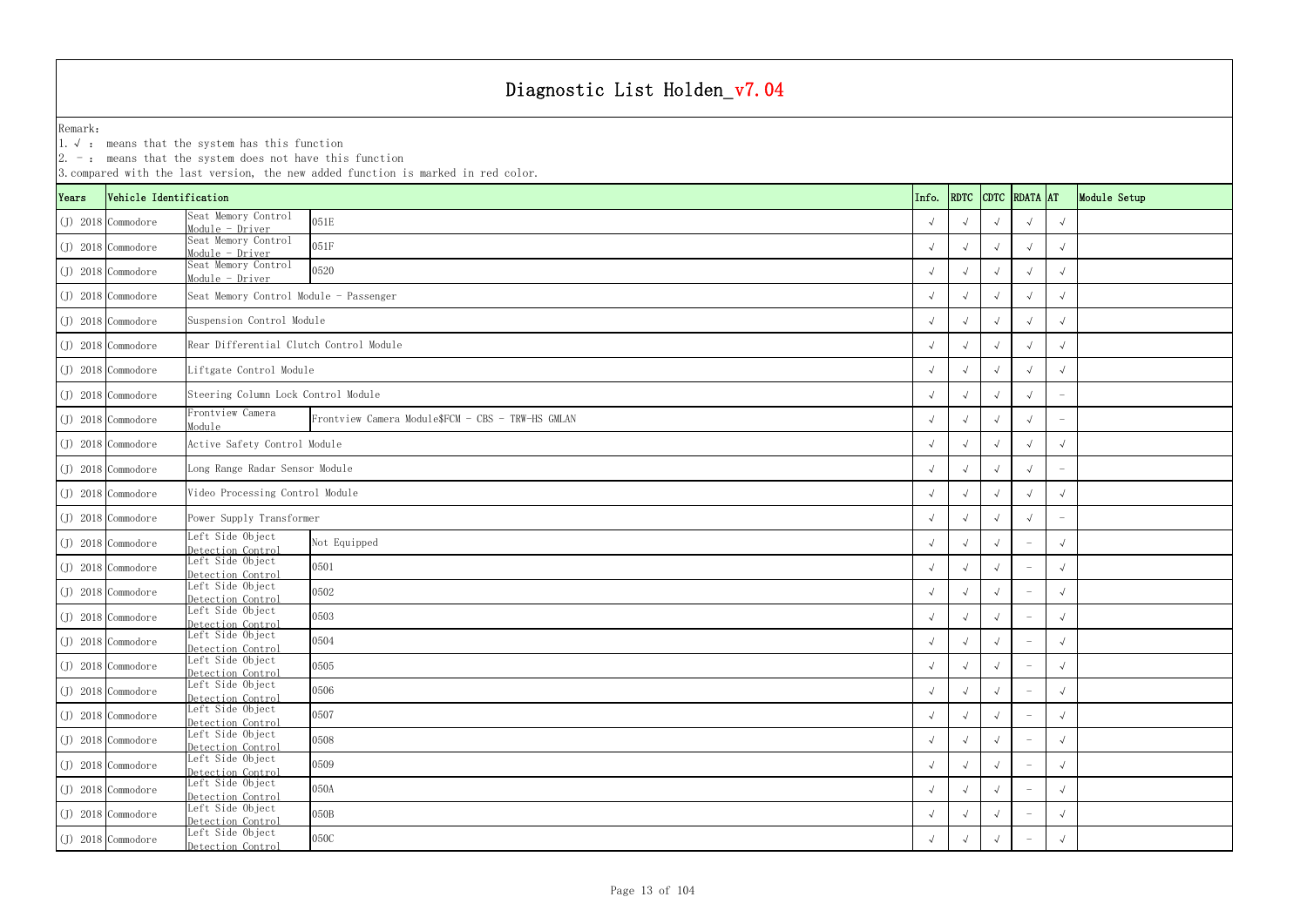|                    | $ 2. -$ : means that the system does not have this function<br>3. compared with the last version, the new added function is marked in red color. |                                              |                                               |  |           |  |  |            |                    |            |                                 |            |                       |               |                                 |              |  |
|--------------------|--------------------------------------------------------------------------------------------------------------------------------------------------|----------------------------------------------|-----------------------------------------------|--|-----------|--|--|------------|--------------------|------------|---------------------------------|------------|-----------------------|---------------|---------------------------------|--------------|--|
| Years              |                                                                                                                                                  | Vehicle Identification<br>Left Side Object   |                                               |  |           |  |  |            |                    |            | Info.                           | RDTC       |                       | CDTC RDATA AT |                                 | Module Setup |  |
|                    | $(J)$ 2018 Commodore                                                                                                                             | Detection Control                            | 050D                                          |  |           |  |  |            |                    |            |                                 |            |                       |               |                                 | $\sqrt{ }$   |  |
|                    | $(J)$ 2018 Commodore                                                                                                                             | Left Side Object<br>Detection Control        | 050E                                          |  |           |  |  |            |                    |            |                                 |            | $\sqrt{ }$            |               |                                 | $\sqrt{ }$   |  |
|                    | $(J)$ 2018 Commodore                                                                                                                             | Left Side Object<br>Detection Control        | 050F                                          |  |           |  |  |            |                    |            |                                 |            |                       |               | $\overline{\phantom{a}}$        | $\sqrt{ }$   |  |
|                    | $(J)$ 2018 Commodore                                                                                                                             | Left Side Object<br>Detection Control        | 0510                                          |  |           |  |  |            |                    |            |                                 |            |                       |               |                                 | $\sqrt{ }$   |  |
|                    | $(J)$ 2018 Commodore                                                                                                                             | Left Side Object<br>Detection Control        | 0511                                          |  |           |  |  |            |                    |            |                                 |            |                       |               |                                 | $\sqrt{ }$   |  |
|                    | $(J)$ 2018 Commodore                                                                                                                             | Left Side Object<br>Detection Control        | 0512                                          |  |           |  |  |            |                    |            |                                 |            | $\sqrt{ }$            |               |                                 | $\sqrt{ }$   |  |
|                    | $(J)$ 2018 Commodore                                                                                                                             | Left Side Object<br>Detection Control        | 0513                                          |  |           |  |  |            |                    |            |                                 |            |                       | $\sqrt{ }$    |                                 |              |  |
|                    | $(J)$ 2018 Commodore                                                                                                                             | Left Side Object<br>Detection Control        | 0514                                          |  |           |  |  |            |                    |            |                                 |            |                       | $\sqrt{ }$    |                                 |              |  |
|                    | $(J)$ 2018 Commodore                                                                                                                             | eft Side Object<br>Det <u>ection Control</u> | 0515                                          |  |           |  |  |            |                    |            |                                 |            |                       |               |                                 | $\sqrt{ }$   |  |
|                    | $(J)$ 2018 Commodore                                                                                                                             | Left Side Object<br>Detection Control        | 0516                                          |  |           |  |  |            |                    |            |                                 |            | $\overline{\sqrt{2}}$ |               |                                 | $\sqrt{ }$   |  |
|                    | $(J)$ 2018 Commodore                                                                                                                             | Left Side Object<br>Detection Control        | 0517                                          |  |           |  |  |            |                    |            |                                 |            |                       |               | $\overline{\phantom{a}}$        | $\sqrt{ }$   |  |
|                    | $(J)$ 2018 Commodore                                                                                                                             | Left Side Object<br>Detection Control        | 0518                                          |  |           |  |  |            |                    |            |                                 |            |                       |               |                                 | $\sqrt{ }$   |  |
|                    | $(J)$ 2018 Commodore                                                                                                                             | Left Side Object<br>Detection Control        | 0519                                          |  |           |  |  |            |                    |            |                                 |            |                       |               |                                 | $\sqrt{ }$   |  |
|                    | $(J)$ 2018 Commodore                                                                                                                             | Left Side Object<br>Detection Control        | 051A                                          |  |           |  |  |            |                    |            |                                 |            | $\sqrt{ }$            |               |                                 | $\sqrt{ }$   |  |
|                    | $(J)$ 2018 Commodore                                                                                                                             | Left Side Object<br>Detection Control        | 051B                                          |  |           |  |  |            |                    |            |                                 |            | $\sqrt{ }$            |               | $\overline{\phantom{a}}$        | $\sqrt{ }$   |  |
|                    | $(J)$ 2018 Commodore                                                                                                                             | Left Side Object<br>Detection Control        | 051C                                          |  |           |  |  |            |                    |            |                                 |            |                       |               |                                 | $\sqrt{ }$   |  |
|                    | $(J)$ 2018 Commodore                                                                                                                             | Left Side Object<br>Detection Control        | 051D                                          |  |           |  |  |            |                    |            |                                 |            |                       |               |                                 | $\sqrt{ }$   |  |
|                    | $(J)$ 2018 Commodore                                                                                                                             | Left Side Object<br>Detection Control        | 051E                                          |  |           |  |  |            |                    |            |                                 | $\sqrt{ }$ | $\sqrt{ }$            | $\sqrt{ }$    | $\hspace{0.1mm}-\hspace{0.1mm}$ | $\sqrt{ }$   |  |
|                    | $(J)$ 2018 Commodore                                                                                                                             | Left Side Object<br>Detection Control        | 051F                                          |  |           |  |  |            |                    |            |                                 |            | $\sqrt{ }$            | $\sqrt{ }$    | $\overline{\phantom{a}}$        | $\sqrt{ }$   |  |
|                    | $(J)$ 2018 Commodore                                                                                                                             | Left Side Object<br>Detection Control        | 0520                                          |  |           |  |  |            |                    |            |                                 |            | $\sqrt{ }$            | $\sqrt{ }$    | $\hspace{0.1mm}-\hspace{0.1mm}$ | $\sqrt{ }$   |  |
|                    | $(J)$ 2018 Commodore                                                                                                                             | Keyless Entry Control<br>Module              | Not Equipped                                  |  |           |  |  |            | $\rightsquigarrow$ | $\sqrt{ }$ | $\sqrt{ }$                      | $\sqrt{ }$ |                       |               |                                 |              |  |
|                    | $(J)$ 2018 Commodore                                                                                                                             | Keyless Entry Control<br>Module              | Hands-Free Liftgate (TC2)                     |  |           |  |  |            | $\sqrt{ }$         | $\sqrt{ }$ | $\sqrt{ }$                      | $\sqrt{ }$ |                       |               |                                 |              |  |
|                    | $(J)$ 2018 Commodore                                                                                                                             | Amplifier                                    |                                               |  |           |  |  | $\sqrt{ }$ | $\sqrt{ }$         | $\sqrt{ }$ | $\hspace{0.1mm}-\hspace{0.1mm}$ |            |                       |               |                                 |              |  |
| $(J)$ 2018 Equinox |                                                                                                                                                  | Engine Control Module $1.5L$ (LYX)           |                                               |  | Automatic |  |  |            |                    |            |                                 |            |                       |               |                                 | $\sqrt{ }$   |  |
| $(J)$ 2018 Equinox |                                                                                                                                                  | Engine Control Module 1.5L (LYX)             |                                               |  | Manual    |  |  |            |                    |            |                                 |            |                       |               |                                 | $\sqrt{ }$   |  |
| $(J)$ 2018 Equinox |                                                                                                                                                  |                                              | Engine Control Module 1.6L (LVL)<br>Automatic |  |           |  |  |            |                    |            | $\sqrt{ }$                      | $\sqrt{ }$ |                       | $\sqrt{ }$    |                                 |              |  |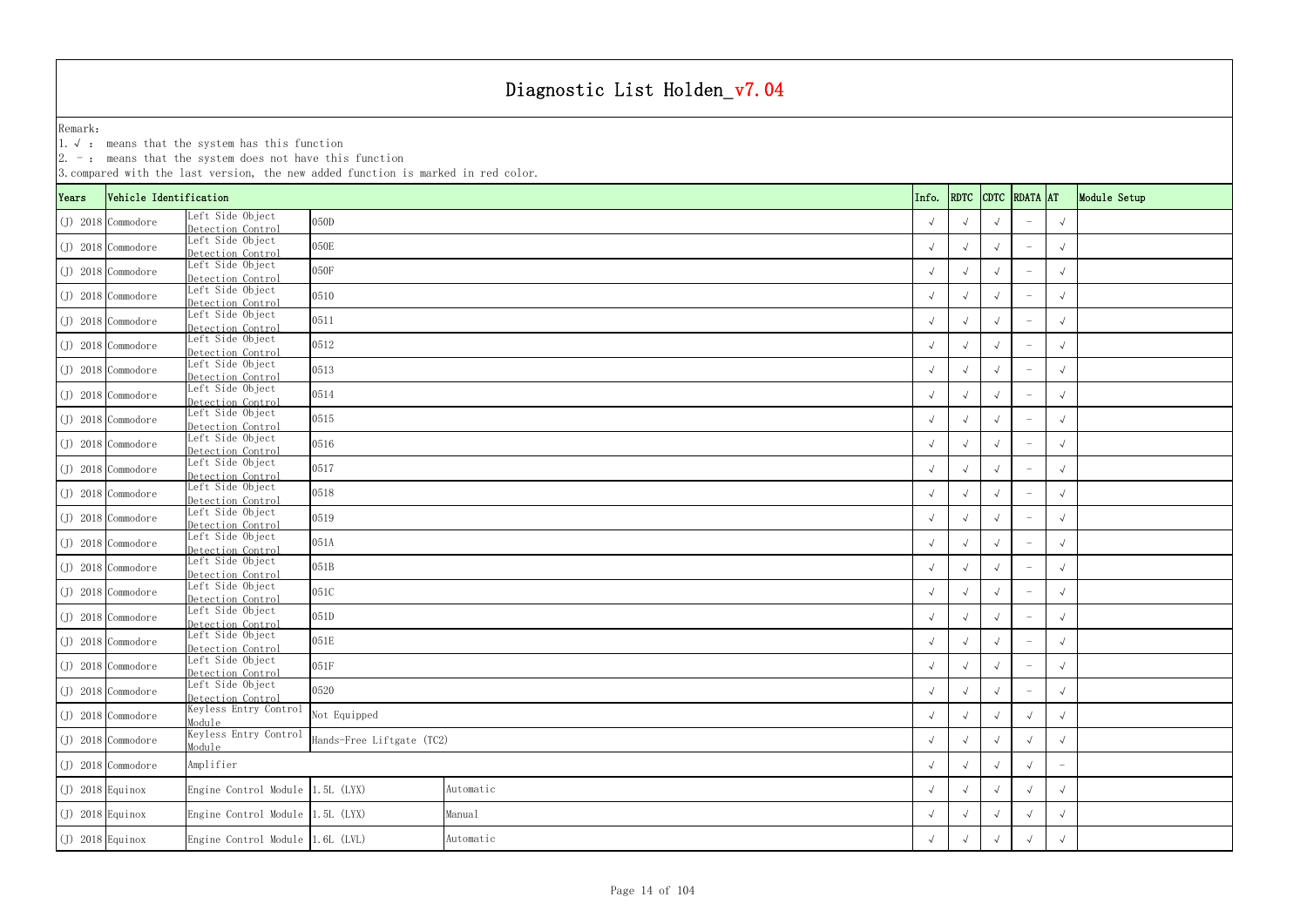1.√ : means that the system has this function

|                    | $ 2. -$ : means that the system does not have this function<br>3. compared with the last version, the new added function is marked in red color.<br>CDTC RDATA AT<br>Vehicle Identification |                                                    |              |                                          |                           |       |            |  |  |            |              |  |  |
|--------------------|---------------------------------------------------------------------------------------------------------------------------------------------------------------------------------------------|----------------------------------------------------|--------------|------------------------------------------|---------------------------|-------|------------|--|--|------------|--------------|--|--|
| Years              |                                                                                                                                                                                             |                                                    |              |                                          |                           | Info. | RDTC       |  |  |            | Module Setup |  |  |
| $(J)$ 2018 Equinox |                                                                                                                                                                                             | Engine Control Module 1.6L (LVL)                   |              | Manual                                   |                           |       |            |  |  |            |              |  |  |
| $(J)$ 2018 Equinox |                                                                                                                                                                                             | Engine Control Module 2.0L (LTG)                   |              | Automatic                                |                           |       |            |  |  |            |              |  |  |
| $J)$ 2018 Equinox  |                                                                                                                                                                                             | Engine Control Module 2.0L (LTG)                   |              | Manual                                   |                           |       |            |  |  |            |              |  |  |
| $(J)$ 2018 Equinox |                                                                                                                                                                                             | Transmission Control<br>Module                     | $1.5L$ (LYX) |                                          |                           |       |            |  |  |            |              |  |  |
| $J)$ 2018 Equinox  |                                                                                                                                                                                             | Transmission Control<br>Module                     | $.6L$ (LVL)  |                                          |                           |       |            |  |  |            |              |  |  |
| $(J)$ 2018 Equinox |                                                                                                                                                                                             | Transmission Control<br>Module                     | 2.0L (LTG)   |                                          |                           |       |            |  |  |            |              |  |  |
| $(J)$ 2018 Equinox |                                                                                                                                                                                             | Electronic Brake Control Module                    |              |                                          |                           |       | $\sqrt{ }$ |  |  |            |              |  |  |
| $J)$ 2018 Equinox  |                                                                                                                                                                                             | Inflatable Restraint Sensing and Diagnostic Module |              |                                          |                           |       |            |  |  |            |              |  |  |
| $(J)$ 2018 Equinox |                                                                                                                                                                                             | Body Control Module                                | Automatic    | Halogen (T4A TT4)                        | Not Equipped              |       |            |  |  |            |              |  |  |
| $(J)$ 2018 Equinox |                                                                                                                                                                                             | Body Control Module                                | Automatic    | Halogen (T4A TT4)                        | Hands-Free Liftgate (TC2) |       |            |  |  |            |              |  |  |
| $(J)$ 2018 Equinox |                                                                                                                                                                                             | Body Control Module                                | Automatic    | Halogen (T4A TT4)                        | Power Liftgate (TB5)      |       |            |  |  |            |              |  |  |
| $J)$ 2018 Equinox  |                                                                                                                                                                                             | Body Control Module                                | Automatic    | High Intensity<br>Discharge (T4F TT2 TT6 | Not Equipped              |       |            |  |  | $\sqrt{ }$ |              |  |  |
| $(J)$ 2018 Equinox |                                                                                                                                                                                             | Body Control Module                                | Automatic    | High Intensity<br>Discharge (T4F TT2 TT6 | Hands-Free Liftgate (TC2) |       |            |  |  |            |              |  |  |
| $(J)$ 2018 Equinox |                                                                                                                                                                                             | Body Control Module                                | Automatic    | High Intensity<br>Discharge (T4F TT2 TT6 | Power Liftgate (TB5)      |       |            |  |  |            |              |  |  |
| $(J)$ 2018 Equinox |                                                                                                                                                                                             | Body Control Module                                | Automatic    | Light Emitting Diode<br>(T4L)            | Not Equipped              |       | $\sqrt{ }$ |  |  |            |              |  |  |
| $(J)$ 2018 Equinox |                                                                                                                                                                                             | Body Control Module                                | Automatic    | Light Emitting Diode<br>(T4L)            | Hands-Free Liftgate (TC2) |       |            |  |  | $\sqrt{}$  |              |  |  |
| $(J)$ 2018 Equinox |                                                                                                                                                                                             | Body Control Module                                | Automatic    | Light Emitting Diode<br>(T4L)            | Power Liftgate (TB5)      |       |            |  |  |            |              |  |  |
| $(J)$ 2018 Equinox |                                                                                                                                                                                             | Body Control Module                                | Manual       | Halogen (T4A TT4)                        | Not Equipped              |       |            |  |  | $\sqrt{ }$ |              |  |  |
| $(J)$ 2018 Equinox |                                                                                                                                                                                             | Body Control Module                                | Manual       | Halogen (T4A TT4)                        | Hands-Free Liftgate (TC2) |       | $\sqrt{ }$ |  |  |            |              |  |  |
| $(J)$ 2018 Equinox |                                                                                                                                                                                             | Body Control Module                                | Manual       | Halogen (T4A TT4)                        | Power Liftgate (TB5)      |       |            |  |  | $\sqrt{ }$ |              |  |  |
| $(J)$ 2018 Equinox |                                                                                                                                                                                             | Body Control Module                                | Manual       | High Intensity<br>Discharge (T4F TT2 TT6 | Not Equipped              |       |            |  |  | $\sqrt{}$  |              |  |  |
| $(J)$ 2018 Equinox |                                                                                                                                                                                             | Body Control Module                                | Manual       | High Intensity<br>Discharge (T4F TT2 TT6 | Hands-Free Liftgate (TC2) |       |            |  |  | $\sqrt{ }$ |              |  |  |
| $(J)$ 2018 Equinox |                                                                                                                                                                                             | Body Control Module                                | Manual       | High Intensity<br>Discharge (T4F TT2 TT6 | Power Liftgate (TB5)      |       | $\sqrt{ }$ |  |  | $\sqrt{ }$ |              |  |  |
| $(J)$ 2018 Equinox |                                                                                                                                                                                             | Body Control Module                                | Manual       | Light Emitting Diode<br>(T4L)            | Not Equipped              |       |            |  |  | $\sqrt{ }$ |              |  |  |
| $(J)$ 2018 Equinox |                                                                                                                                                                                             | Body Control Module                                | Manual       | Light Emitting Diode<br>(T4L)            | Hands-Free Liftgate (TC2) |       |            |  |  |            |              |  |  |
| $(J)$ 2018 Equinox |                                                                                                                                                                                             | Body Control Module                                | Manual       | Light Emitting Diode<br>(T4L)            | Power Liftgate (TB5)      |       |            |  |  |            |              |  |  |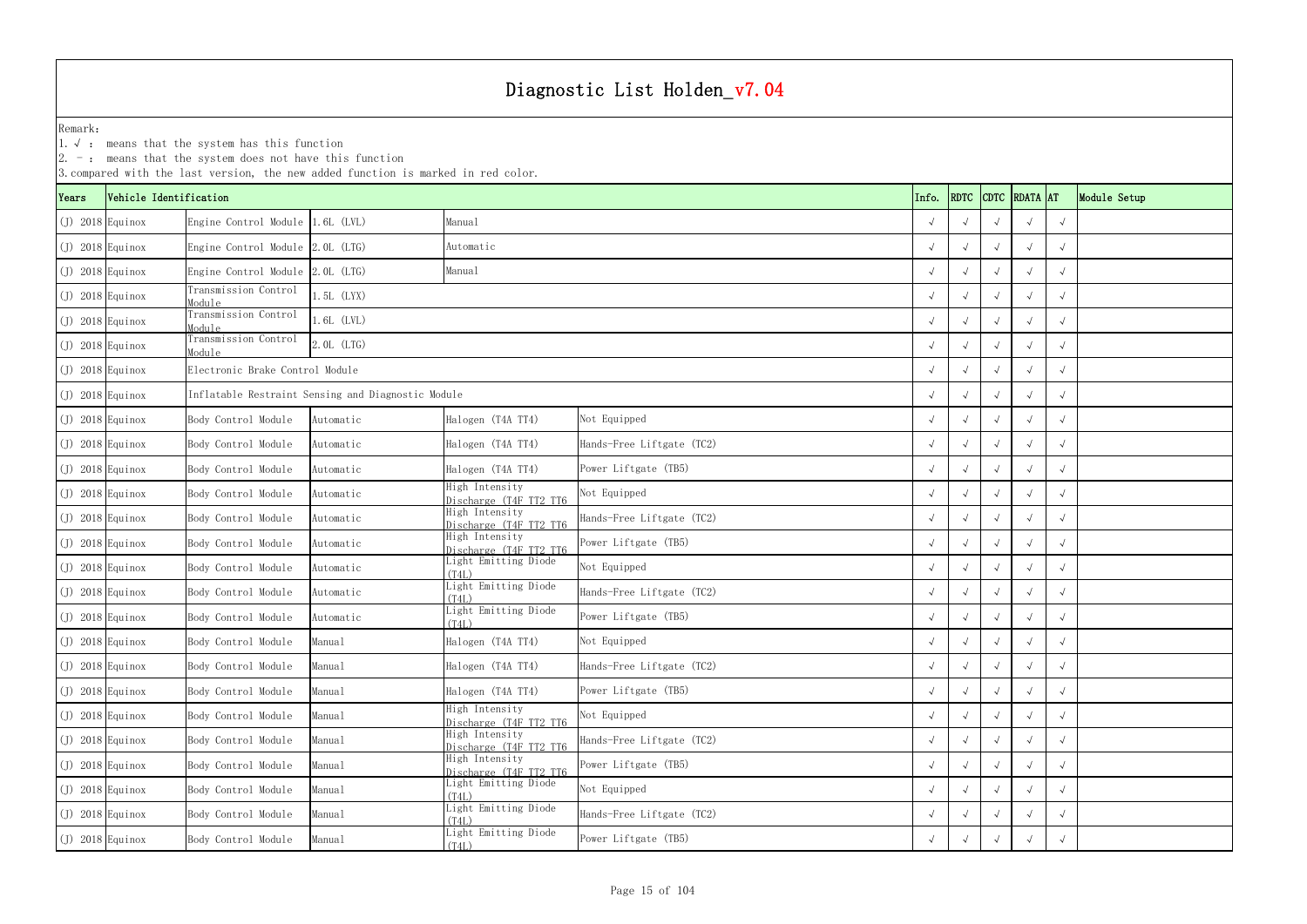1.√ : means that the system has this function

|                    | $ 2.$ -: means that the system does not have this function<br>3. compared with the last version, the new added function is marked in red color.<br>RDTC CDTC RDATA AT |                                           |                                                  |                                                           |            |       |            |            |                          |                          |              |  |
|--------------------|-----------------------------------------------------------------------------------------------------------------------------------------------------------------------|-------------------------------------------|--------------------------------------------------|-----------------------------------------------------------|------------|-------|------------|------------|--------------------------|--------------------------|--------------|--|
| Years              | Vehicle Identification                                                                                                                                                |                                           |                                                  |                                                           |            | Info. |            |            |                          |                          | Module Setup |  |
| $(J)$ 2018 Equinox |                                                                                                                                                                       | Instrument Cluster                        |                                                  |                                                           |            |       |            |            |                          | $\sqrt{ }$               |              |  |
| $(J)$ 2018 Equinox |                                                                                                                                                                       | Steering Column Lock Control Module       |                                                  |                                                           |            |       |            |            |                          |                          |              |  |
| $(J)$ 2018 Equinox |                                                                                                                                                                       | Liftgate Control Module                   |                                                  |                                                           |            |       |            |            |                          | $\sqrt{ }$               |              |  |
| $(J)$ 2018 Equinox |                                                                                                                                                                       | Parking Assist<br>Control Module          |                                                  | Advance Parking Assist with Semi Automatic Steering (UFQ) |            |       |            |            |                          |                          |              |  |
| $(J)$ 2018 Equinox |                                                                                                                                                                       | Parking Assist<br>Control Module          | Parking Assist with Rear Sensors (UD7)           |                                                           |            |       |            |            |                          | $\sqrt{ }$               |              |  |
| $(J)$ 2018 Equinox |                                                                                                                                                                       | Parking Assist<br>Control Module          | Parking Assist with Front and Rear Sensors (UD5) |                                                           |            |       |            |            |                          |                          |              |  |
| $(J)$ 2018 Equinox |                                                                                                                                                                       | Power Steering Control Module             |                                                  |                                                           |            |       |            |            |                          |                          |              |  |
| $(J)$ 2018 Equinox |                                                                                                                                                                       | Radio                                     | Radio (I06)                                      |                                                           |            |       |            |            |                          | $\sqrt{ }$               |              |  |
| $(J)$ 2018 Equinox |                                                                                                                                                                       | Radio                                     | Radio (IOB)                                      |                                                           |            |       |            |            |                          | $\sqrt{ }$               |              |  |
| $(J)$ 2018 Equinox |                                                                                                                                                                       | Seat Memory Control Module - Driver       |                                                  |                                                           |            |       |            | $\sqrt{ }$ |                          |                          |              |  |
| $(J)$ 2018 Equinox |                                                                                                                                                                       | Audio Amplifier                           |                                                  |                                                           |            |       |            |            |                          |                          |              |  |
| $(J)$ 2018 Equinox |                                                                                                                                                                       | HVAC Controls                             |                                                  |                                                           |            |       |            |            |                          |                          |              |  |
| $(J)$ 2018 Equinox |                                                                                                                                                                       | Radio Controls                            |                                                  |                                                           |            |       |            |            |                          |                          |              |  |
| $(J)$ 2018 Equinox |                                                                                                                                                                       | HVAC Control Module                       | Auto Control Dual Zone (CJ2)                     |                                                           |            |       |            |            |                          |                          |              |  |
| $(J)$ 2018 Equinox |                                                                                                                                                                       | HVAC Control Module                       | Manual Control Single Zone (C67)                 |                                                           |            |       |            |            |                          | $\sqrt{ }$               |              |  |
| $(J)$ 2018 Equinox |                                                                                                                                                                       | HVAC Control Module                       | Semi Auto Control Single Zone (C4P)              |                                                           |            |       |            |            |                          | $\sqrt{ }$               |              |  |
| $(J)$ 2018 Equinox |                                                                                                                                                                       | Frontview Camera Module                   |                                                  |                                                           |            |       |            |            |                          |                          |              |  |
| $(J)$ 2018 Equinox |                                                                                                                                                                       | Headlamp Control Module                   |                                                  |                                                           |            |       | $\sqrt{ }$ | $\sqrt{ }$ | $\sqrt{ }$               | $\sqrt{ }$               |              |  |
| $(J)$ 2018 Equinox |                                                                                                                                                                       | Left Side Object Detection Control Module |                                                  |                                                           |            |       | $\sqrt{ }$ |            | $\overline{\phantom{a}}$ |                          |              |  |
| $(J)$ 2018 Equinox |                                                                                                                                                                       | Serial Data Gateway Module                |                                                  |                                                           |            |       |            |            |                          | $\overline{\phantom{a}}$ |              |  |
| $(J)$ 2018 Equinox |                                                                                                                                                                       | Rear Differential Clutch Control Module   |                                                  |                                                           |            |       |            | $\sqrt{ }$ |                          |                          |              |  |
| $(J)$ 2018 Equinox |                                                                                                                                                                       | Human Machine Interface Control Module    |                                                  |                                                           | $\sqrt{ }$ |       | $\sqrt{ }$ | $\sqrt{ }$ |                          |                          |              |  |
| $(J)$ 2018 Equinox |                                                                                                                                                                       | Keyless Entry Control Module              |                                                  |                                                           |            |       | $\sqrt{ }$ |            |                          | $\sqrt{ }$               |              |  |
| $(J)$ 2018 Equinox |                                                                                                                                                                       | Trailer Lighting Control Module           |                                                  |                                                           |            |       |            |            |                          | $\sqrt{ }$               |              |  |
| $(J)$ 2018 Spark   |                                                                                                                                                                       | Engine Control Module 1.4L (LV7)          |                                                  | Automatic                                                 |            |       |            |            |                          | $\sqrt{ }$               |              |  |
| $(J)$ 2018 Spark   |                                                                                                                                                                       |                                           | Engine Control Module 1.4L (LV7)<br>Manual       |                                                           |            |       |            |            |                          | $\sqrt{ }$               |              |  |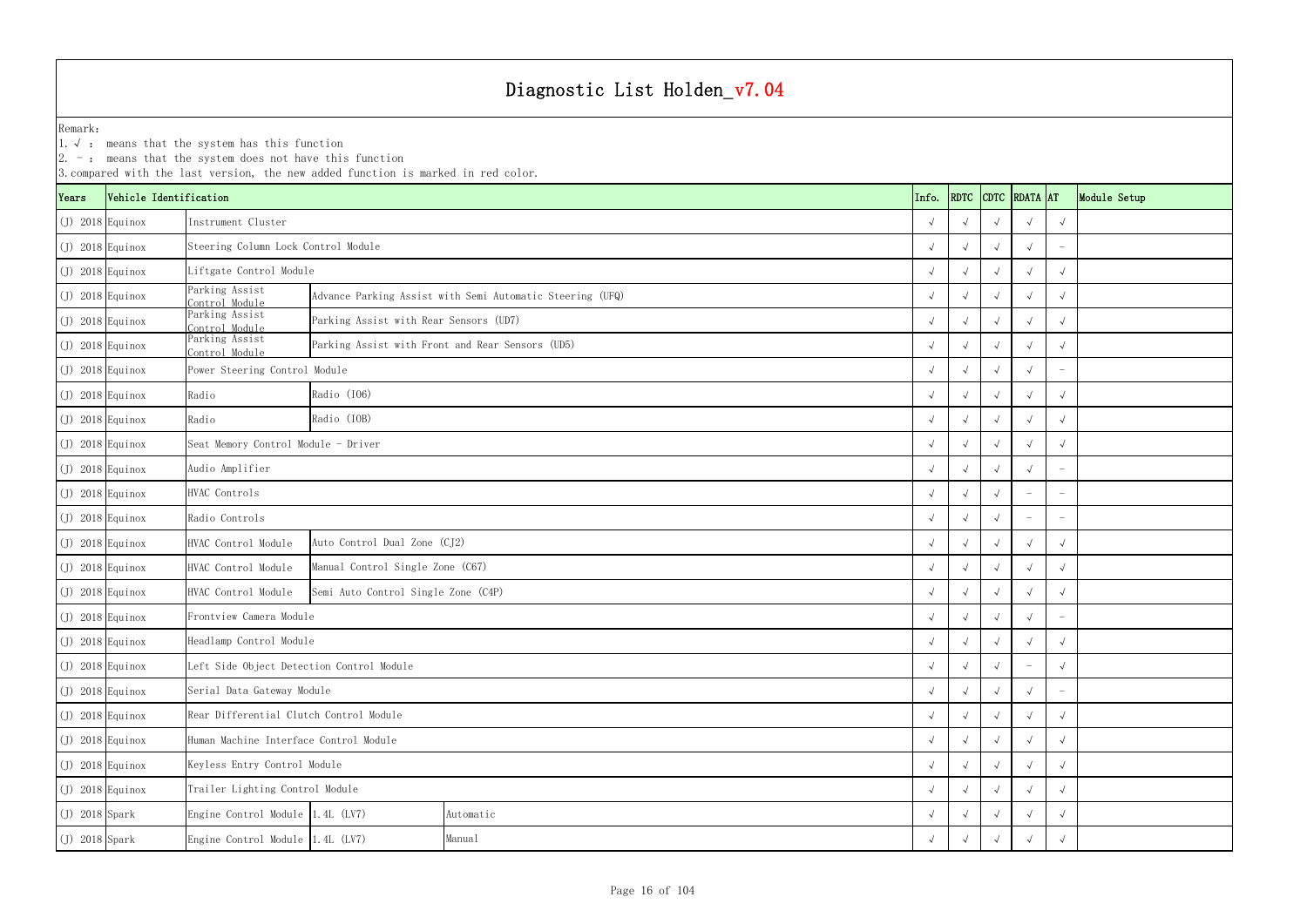1.√ : means that the system has this function

|                  | $ 2. -$ : means that the system does not have this function<br>3. compared with the last version, the new added function is marked in red color.<br>CDTC RDATA AT |                                     |                                                    |                                               |            |             |  |            |            |              |  |  |
|------------------|-------------------------------------------------------------------------------------------------------------------------------------------------------------------|-------------------------------------|----------------------------------------------------|-----------------------------------------------|------------|-------------|--|------------|------------|--------------|--|--|
| Years            | Vehicle Identification                                                                                                                                            |                                     |                                                    |                                               | Info.      | <b>RDTC</b> |  |            |            | Module Setup |  |  |
| $(J)$ 2018 Spark |                                                                                                                                                                   | Transmission Control Module         |                                                    |                                               |            |             |  |            |            |              |  |  |
| $(J)$ 2018 Spark |                                                                                                                                                                   | Electronic Brake<br>Control Module  | Vehicle Stability System (FX3)                     |                                               |            |             |  |            |            |              |  |  |
| $(J)$ 2018 Spark |                                                                                                                                                                   |                                     | Inflatable Restraint Sensing and Diagnostic Module |                                               |            |             |  |            |            |              |  |  |
| $(J)$ 2018 Spark |                                                                                                                                                                   | Body Control Module                 | Automatic                                          | Not Equipped                                  |            |             |  |            |            |              |  |  |
| $(J)$ 2018 Spark |                                                                                                                                                                   | Body Control Module                 | Automatic                                          | Rear Power Windows (A33)                      |            |             |  |            |            |              |  |  |
| $(J)$ 2018 Spark |                                                                                                                                                                   | Body Control Module                 | Manual                                             | Not Equipped                                  |            |             |  |            |            |              |  |  |
| $(J)$ 2018 Spark |                                                                                                                                                                   | Body Control Module                 | Rear Power Windows (A33)                           |                                               |            |             |  |            |            |              |  |  |
| $(J)$ 2018 Spark |                                                                                                                                                                   | Instrument Cluster                  |                                                    |                                               |            |             |  |            |            |              |  |  |
| $(J)$ 2018 Spark |                                                                                                                                                                   | Radio                               | Not Equipped<br>Rearview Camera (UVC)              |                                               |            |             |  |            |            |              |  |  |
| $(J)$ 2018 Spark |                                                                                                                                                                   | Radio                               |                                                    |                                               |            |             |  |            |            |              |  |  |
| $(J)$ 2018 Spark |                                                                                                                                                                   |                                     | Power Steering Control Module                      |                                               |            |             |  |            |            |              |  |  |
| $(J)$ 2018 Spark |                                                                                                                                                                   | Steering Column Lock Control Module |                                                    |                                               |            |             |  |            |            |              |  |  |
| $(J)$ 2018 Spark |                                                                                                                                                                   | Serial Data Gateway Module          |                                                    |                                               |            |             |  |            |            |              |  |  |
| $(J)$ 2018 Spark |                                                                                                                                                                   | Parking Assist Control Module       |                                                    |                                               |            |             |  |            |            |              |  |  |
| $(J)$ 2018 Spark |                                                                                                                                                                   | Keyless Entry Control Module        |                                                    |                                               |            |             |  |            |            |              |  |  |
|                  | (J) 2018 Trailblazer                                                                                                                                              | Engine Control Module 2.8L (LWN)    |                                                    | Automatic                                     |            |             |  |            |            |              |  |  |
|                  | (J) 2018 Trailblazer                                                                                                                                              | Engine Control Module 2.8L (LWN)    |                                                    | Automatic                                     |            |             |  |            |            |              |  |  |
|                  | $(J)$ 2018 Trailblazer                                                                                                                                            | Engine Control Module 2.8L (LWN)    |                                                    | Manual                                        | $\sqrt{ }$ |             |  | $\sqrt{ }$ | $\sqrt{ }$ |              |  |  |
|                  | (J) 2018 Trailblazer                                                                                                                                              | Engine Control Module 2.8L (LWN)    |                                                    | Manual                                        |            | $\sqrt{ }$  |  |            |            |              |  |  |
|                  | $(J)$ 2018 Trailblazer                                                                                                                                            | Transmission Control Module         |                                                    |                                               |            |             |  |            | $\sqrt{ }$ |              |  |  |
|                  | (J) 2018 Trailblazer                                                                                                                                              | Electronic Brake<br>Control Module  |                                                    |                                               |            |             |  |            |            |              |  |  |
|                  | $(J)$ 2018 Trailblazer                                                                                                                                            | Electronic Brake<br>Control Module  | Belt Driven Electric Power Steering (NJ2)          |                                               |            |             |  | $\sqrt{ }$ |            |              |  |  |
|                  | $(J)$ 2018 Trailblazer                                                                                                                                            |                                     | Inflatable Restraint Sensing and Diagnostic Module |                                               |            |             |  |            |            |              |  |  |
|                  | (J) 2018 Trailblazer                                                                                                                                              | Body Control Module                 | Not Equipped                                       | Not Equipped                                  |            |             |  |            | $\sqrt{ }$ |              |  |  |
|                  | (J) 2018 Trailblazer                                                                                                                                              | Body Control Module                 | Not Equipped                                       | Rear Power Windows with Express Up/Down (AER) |            |             |  |            |            |              |  |  |
|                  | (J) 2018 Trailblazer                                                                                                                                              | Body Control Module                 | Not Equipped<br>Standard Range (ATG)               |                                               |            |             |  |            |            |              |  |  |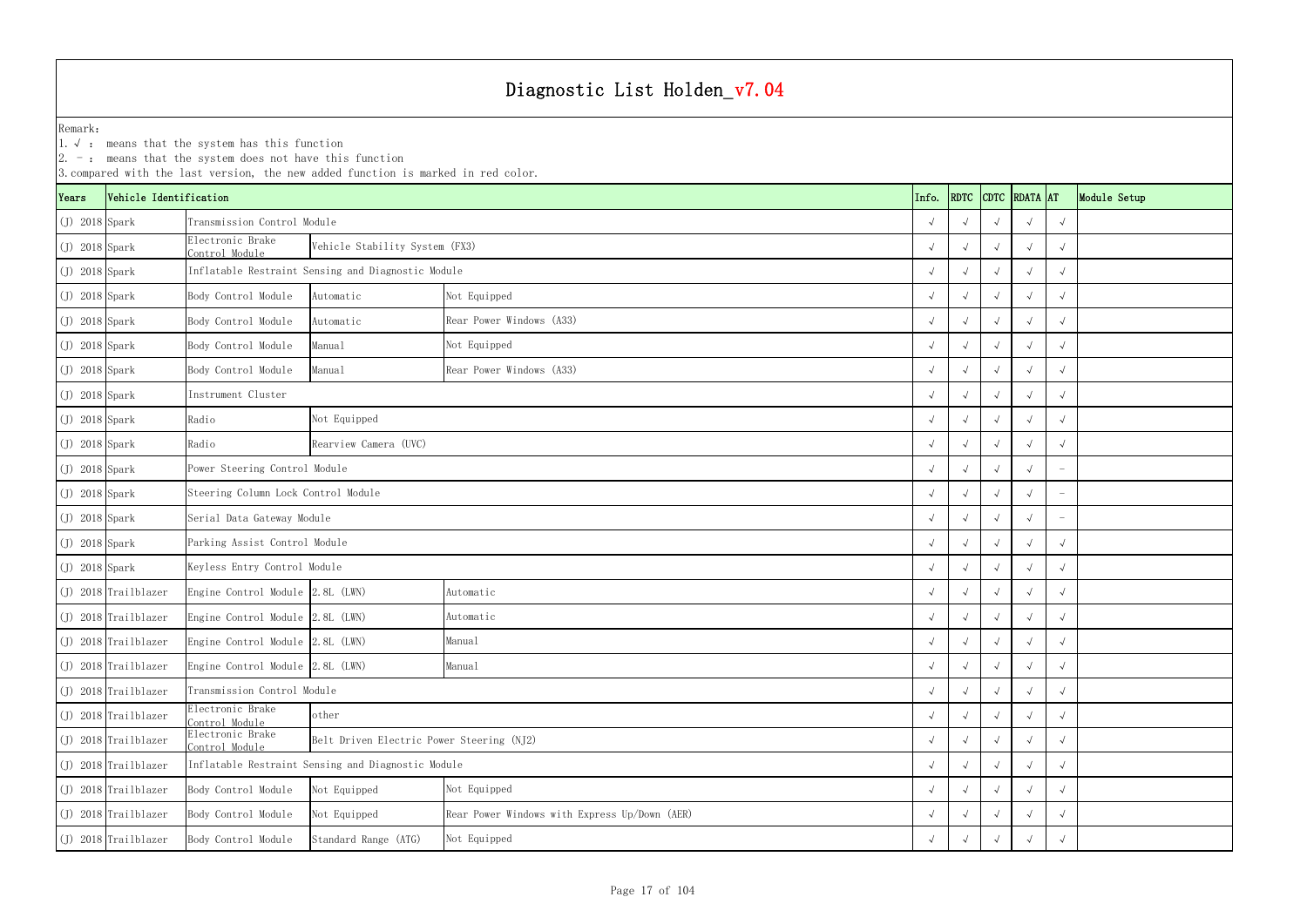YearsVehicle Identification **Info.** RDTC Remark:1.  $\sqrt{ }$ : means that the system has this function 2. -: means that the system does not have this function 3.compared with the last version, the new added function is marked in red color. (J) 2018 Trailblazer Body Control Module Standard Range (ATG) √ √√√√ Rear Power Windows with Express Up/Down (AER) (J) 2018 Trailblazer √ √√√√ (J) 2018 Trailblazer √ √√√√ Trailer Lighting Control Module (J) 2018 Trailblazer √ √√√√ (J) 2018 Trailblazer √ √√√√ (J) 2018 Trailblazer √ √√√√ (J) 2018 Trailblazer √ √√√√ Parking Assist Control Module (J) 2018 Trailblazer Radio √ √√√√ (J) 2018 Trailblazer Radio √ √√√√ (J) 2018 Trailblazer √ √√√ - Power Steering Control Module (J) 2018 Trailblazer √ √√√√ Human Machine Interface Control Module (J) 2018 Trailblazer √ √√√ - Serial Data Gateway Module (J) 2018 Trailblazer √ √√√√ Transfer Case Control Module (J) 2018 Trailblazer √ √√√√ Frontview Camera Module (J) 2018 Trailblazer √ √√ - √ Left Side Object Detection Control Module (J) 2018 Trailblazer √ √√ - √ Right Side Object Detection Control Module (J) 2018 Trax Engine Control Module 1.4L (LUJ) √ √√√√ (J) 2018 Trax Engine Control Module 1.4L (LUJ) √ √√√√ (J) 2018 Trax Engine Control Module 1.8L (2H0) √ √√√√ (J) 2018 Trax Engine Control Module 1.8L (2H0) √ √√√√ (J) 2018 Trax Transmission Control<br>Module  $\theta$  and  $\theta$  and  $\theta$  and  $\theta$  and  $\theta$  and  $\theta$  and  $\theta$  and  $\theta$  and  $\theta$  and  $\theta$  and  $\theta$  and  $\theta$  and  $\theta$  and  $\theta$  and  $\theta$  and  $\theta$  and  $\theta$  and  $\theta$  and  $\theta$  and  $\theta$  and  $\theta$  and  $\theta$  and  $\theta$  and  $\theta$  and  $\theta$  (J) 2018 Trax Transmission Control<br>Module  $\frac{1}{2}$  (2H0)  $\frac{1}{2}$  (2H0) (J) 2018 Trax Electronic Brake<br>
Control Module απειοδιαστηματικό προσωπικό της προσωπικής από την προσωπική από την προσωπική από την προσωπική από την απόστη<br>Θεότητα της προσωπικής απόστηκαν της προσωπικής απόστηκαν της προσωπικής απόστηκαν της προσωπικής απόστηκαν (J) 2018 Trax √ √√√√ Inflatable Restraint Sensing and Diagnostic Module (J) 2018 Trax Body Control Module √ √√√√ 1.8L (2H0) Equipped Automatic Instrument ClusterHVAC ControlsRadio Controls HVAC Control Module Radio (IO6) Radio (IOB) Automatic Manual Automatic Manual 1.4L (LUJ)

(J) 2018 Trax Body Control Module √ √√√√

Manual

| <b>DTC</b>           | RDATA AT             |              | Module Setup |
|----------------------|----------------------|--------------|--------------|
| $\sqrt{ }$           | $\checkmark$         | $\checkmark$ |              |
| $\sqrt{ }$           | $\checkmark$         | $\sqrt{ }$   |              |
| $\sqrt{ }$           | $\checkmark$         | $\checkmark$ |              |
| $\sqrt{ }$           | $\checkmark$         | $\checkmark$ |              |
| $\sqrt{ }$           | $\checkmark$         | $\checkmark$ |              |
| $\sqrt{ }$           | $\checkmark$         | $\checkmark$ |              |
| $\sqrt{ }$           | $\checkmark$         | $\checkmark$ |              |
| $\sqrt{ }$           | $\checkmark$         | $\checkmark$ |              |
| $\sqrt{ }$           | $\checkmark$         | $\sqrt{}$    |              |
| $\sqrt{ }$           | $\checkmark$         |              |              |
| $\sqrt{ }$           | $\checkmark$         | $\sqrt{}$    |              |
| $\sqrt{ }$           | $\checkmark$         |              |              |
| $\sqrt{ }$           | $\checkmark$         | $\checkmark$ |              |
| $\sqrt{ }$           | $\checkmark$         | $\checkmark$ |              |
| $\sqrt{ }$           |                      | $\checkmark$ |              |
| $\sqrt{ }$           |                      | $\sqrt{}$    |              |
| $\sqrt{ }$           | $\sqrt{}$            | $\sqrt{}$    |              |
| $\checkmark$         | $\sqrt{\phantom{a}}$ | $\sqrt{ }$   |              |
| $\sqrt{\phantom{a}}$ | $\sqrt{\phantom{a}}$ | $\sqrt{2}$   |              |
| $\sqrt{ }$           | $\sqrt{\phantom{a}}$ | $\sqrt{}$    |              |
| $\sqrt{2}$           | $\sqrt{2}$           | $\sqrt{2}$   |              |
| $\sqrt{ }$           | $\sqrt{2}$           | $\sqrt{2}$   |              |
| $\sqrt{2}$           | $\sqrt{2}$           | $\sqrt{2}$   |              |
| $\sqrt{ }$           | $\sqrt{2}$           | $\sqrt{2}$   |              |
| $\sqrt{ }$           | $\sqrt{2}$           | $\sqrt{2}$   |              |
| $\sqrt{2}$           | $\sqrt{2}$           | $\sqrt{2}$   |              |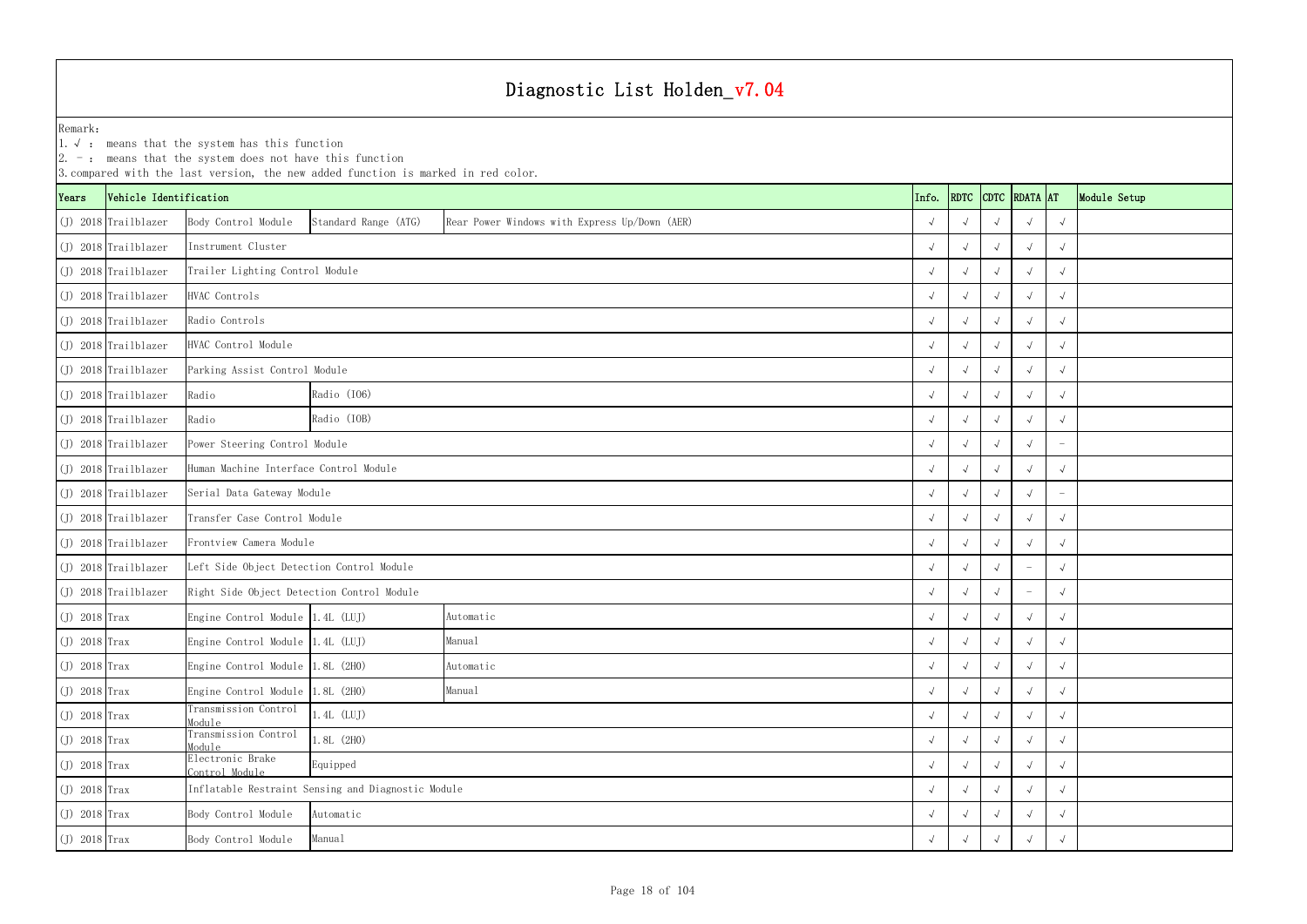1.√ : means that the system has this function

|                 | $ 2. -$ : means that the system does not have this function<br>3. compared with the last version, the new added function is marked in red color.<br>RDTC CDTC RDATA AT |                                                                    |            |                         |            |                          |                          |              |  |  |  |  |  |
|-----------------|------------------------------------------------------------------------------------------------------------------------------------------------------------------------|--------------------------------------------------------------------|------------|-------------------------|------------|--------------------------|--------------------------|--------------|--|--|--|--|--|
| Years           | Vehicle Identification                                                                                                                                                 |                                                                    | Info.      |                         |            |                          |                          | Module Setup |  |  |  |  |  |
| $(J)$ 2018 Trax |                                                                                                                                                                        | Instrument Cluster                                                 |            |                         |            |                          | $\sqrt{ }$               |              |  |  |  |  |  |
| $(J)$ 2018 Trax |                                                                                                                                                                        | Radio Controls                                                     |            | $\sqrt{ }$              |            |                          |                          |              |  |  |  |  |  |
| $J)$ 2018 Trax  |                                                                                                                                                                        | Trailer Lighting Control Module                                    |            |                         |            |                          | $\sqrt{ }$               |              |  |  |  |  |  |
| $(J)$ 2018 Trax |                                                                                                                                                                        | HVAC Control Module                                                |            |                         |            |                          | $\sqrt{ }$               |              |  |  |  |  |  |
| $(J)$ 2018 Trax |                                                                                                                                                                        | Power Supply Transformer                                           |            |                         |            |                          |                          |              |  |  |  |  |  |
| $(J)$ 2018 Trax |                                                                                                                                                                        | Steering Wheel Angle Sensor Module                                 |            | $\sqrt{ }$              |            |                          |                          |              |  |  |  |  |  |
| $(J)$ 2018 Trax |                                                                                                                                                                        | Left Side Object Detection Control Module                          |            | $\sqrt{ }$              |            |                          | $\sqrt{ }$               |              |  |  |  |  |  |
| $J)$ 2018 Trax  |                                                                                                                                                                        | Steering Column Lock Control Module                                |            |                         |            |                          | $\overline{\phantom{0}}$ |              |  |  |  |  |  |
| $(J)$ 2018 Trax |                                                                                                                                                                        | Rear Differential Clutch Control Module                            |            |                         |            |                          | $\sqrt{ }$               |              |  |  |  |  |  |
| $(J)$ 2018 Trax |                                                                                                                                                                        | Power Steering Control Module                                      |            | $\sqrt{ }$              |            |                          |                          |              |  |  |  |  |  |
| $(J)$ 2018 Trax |                                                                                                                                                                        | Radio                                                              |            |                         |            |                          | $\sqrt{ }$               |              |  |  |  |  |  |
| $J)$ 2018 Trax  |                                                                                                                                                                        | Front Seat Heating<br>0401<br>Control Module                       |            |                         |            |                          | $\sqrt{ }$               |              |  |  |  |  |  |
| $(J)$ 2018 Trax |                                                                                                                                                                        | Front Seat Heating<br>0402<br>Control Module                       |            |                         |            |                          | $\sqrt{ }$               |              |  |  |  |  |  |
| $(J)$ 2018 Trax |                                                                                                                                                                        | Parking Assist Control Module                                      |            |                         |            |                          | $\sqrt{ }$               |              |  |  |  |  |  |
| $(J)$ 2018 Trax |                                                                                                                                                                        | Frontview Camera<br>Frontview Camera Module\$FCM - Magna<br>Module |            | $\sim$                  |            |                          |                          |              |  |  |  |  |  |
| $(J)$ 2018 Trax |                                                                                                                                                                        | Frontview Camera<br>Frontview Camera Module\$HBSM - GMNA<br>Module |            |                         |            |                          | $\sqrt{ }$               |              |  |  |  |  |  |
| $J)$ 2018 Trax  |                                                                                                                                                                        | Headlamp Control Module                                            |            |                         |            |                          | $\sqrt{ }$               |              |  |  |  |  |  |
| $J)$ 2018 Trax  |                                                                                                                                                                        | Serial Data Gateway Module                                         | $\sqrt{ }$ | $\sqrt{ }$              | $\sqrt{ }$ | $\overline{\phantom{a}}$ | $\overline{\phantom{m}}$ |              |  |  |  |  |  |
| $(J)$ 2018 Trax |                                                                                                                                                                        | Amplifier                                                          |            | $\sqrt{ }$              | $\sqrt{ }$ |                          |                          |              |  |  |  |  |  |
| $(J)$ 2018 Trax |                                                                                                                                                                        | Human Machine Interface Control Module                             |            | $\sqrt{ }$              | $\sqrt{ }$ | $\sqrt{ }$               | $\sqrt{ }$               |              |  |  |  |  |  |
| $(J)$ 2018 Trax |                                                                                                                                                                        | Keyless Entry Control Module                                       |            | $\sqrt{ }$              |            |                          | $\sqrt{ }$               |              |  |  |  |  |  |
| $(J)$ 2018 Trax |                                                                                                                                                                        | Chassis Control Module                                             |            | $\sqrt{ }$              | $\sqrt{ }$ | $\sqrt{ }$               | $\sqrt{ }$               |              |  |  |  |  |  |
| (H) 2017        | Astra Sedan<br>NB4                                                                                                                                                     | Engine Control Module Automatic                                    |            | $\sqrt{ }$              | $\sqrt{ }$ |                          | $\sqrt{ }$               |              |  |  |  |  |  |
| (H) 2017        | Astra Sedan<br>NB4                                                                                                                                                     | Engine Control Module Manual                                       |            | $\overline{\mathbf{v}}$ |            |                          | $\sqrt{ }$               |              |  |  |  |  |  |
| (H) 2017        | Astra Sedan<br>NB4                                                                                                                                                     | Transmission Control Module                                        |            |                         |            |                          | $\sqrt{ }$               |              |  |  |  |  |  |
| (H) 2017        | Astra Sedan<br>NB4                                                                                                                                                     | Electronic Brake<br>Not Equipped<br>Control Module                 |            |                         |            |                          | $\sqrt{ }$               |              |  |  |  |  |  |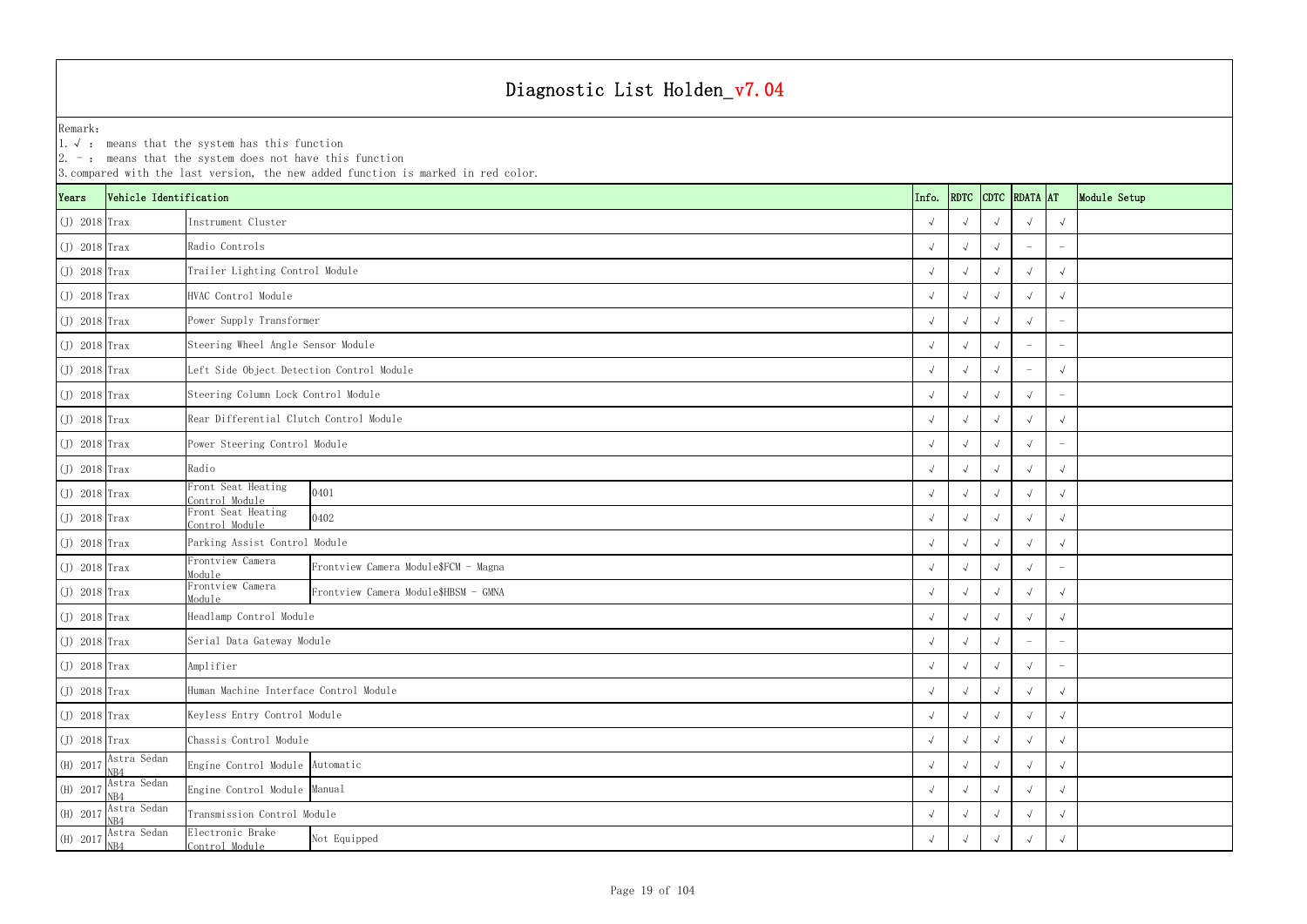|                    | $ 2. -$ : means that the system does not have this function<br>3. compared with the last version, the new added function is marked in red color.<br>CDTC RDATA AT |                                        |                                                             |                                                           |  |            |                       |            |                          |                                 |              |  |
|--------------------|-------------------------------------------------------------------------------------------------------------------------------------------------------------------|----------------------------------------|-------------------------------------------------------------|-----------------------------------------------------------|--|------------|-----------------------|------------|--------------------------|---------------------------------|--------------|--|
| Years              | Vehicle Identification                                                                                                                                            |                                        |                                                             |                                                           |  | Info.      | <b>RDTC</b>           |            |                          |                                 | Module Setup |  |
| (H) 2017           | Astra Sedan<br>NB4                                                                                                                                                |                                        | Inflatable Restraint Sensing and Diagnostic Module          |                                                           |  |            |                       |            | $\sqrt{ }$               | $\sqrt{ }$                      |              |  |
| (H) 2017           | Astra Sedan<br>NB4                                                                                                                                                | Body Control Module                    | Not Equipped                                                |                                                           |  |            | $\sqrt{ }$            | $\sqrt{ }$ | $\sqrt{ }$               | $\sqrt{ }$                      |              |  |
| (H) 2017           | Astra Sedan<br>NR4                                                                                                                                                | Body Control Module                    | Extended Range Passive Entry (ATH)                          |                                                           |  |            |                       |            | $\sqrt{ }$               | $\sqrt{ }$                      |              |  |
| (H) 2017           | Astra Sedan<br>NB4                                                                                                                                                | Instrument Cluster                     |                                                             |                                                           |  |            |                       |            |                          | $\sqrt{ }$                      |              |  |
| (H) 2017           | Astra Sedan<br>NB4                                                                                                                                                | Keyless Entry Control Module           |                                                             |                                                           |  |            |                       |            |                          | $\sqrt{ }$                      |              |  |
| (H) 2017           | Astra Sedan<br>VR4                                                                                                                                                | Human Machine Interface Control Module |                                                             |                                                           |  |            | $\sqrt{ }$            |            |                          | $\sqrt{ }$                      |              |  |
| (H) 2017           | Astra Sedan                                                                                                                                                       | HVAC Control Module                    | Auto Control Single Zone (C68)                              |                                                           |  |            |                       |            |                          | $\sqrt{ }$                      |              |  |
| (H) 2017           | Astra Sedan<br>NB4                                                                                                                                                | HVAC Control Module                    | Manual Control Single Zone (C67)                            |                                                           |  |            |                       |            |                          | $\sqrt{ }$                      |              |  |
| (H) 2017           | Astra Sedan<br>NB4                                                                                                                                                | Serial Data Gateway Module             |                                                             |                                                           |  |            |                       |            | $\sqrt{ }$               | $\overline{\phantom{a}}$        |              |  |
| (H) 2017           | Astra Sedan<br>VR4                                                                                                                                                | Power Steering Control Module          |                                                             |                                                           |  |            | $\sqrt{ }$            | $\sqrt{ }$ | $\sqrt{ }$               | $\overline{\phantom{a}}$        |              |  |
| (H) 2017           | Astra Sedan<br>NB4                                                                                                                                                | Radio                                  | Radio (I06)                                                 |                                                           |  |            |                       |            | $\sqrt{ }$               | $\sqrt{ }$                      |              |  |
| (H) 2017           | Astra Sedan<br>NB4                                                                                                                                                | Radio                                  | Radio (IOA)                                                 |                                                           |  |            |                       |            |                          | $\sqrt{ }$                      |              |  |
| $(H)$ 2017         | Astra Sedan<br>NB4                                                                                                                                                | Parking Assist<br>Control Module       | Not Equipped                                                |                                                           |  |            |                       |            |                          | $\sqrt{ }$                      |              |  |
| (H) 2017           | Astra Sedan<br>NB4                                                                                                                                                | Parking Assist<br>Control Module       |                                                             | Advance Parking Assist with Semi Automatic Steering (UFQ) |  |            | $\sqrt{ }$            |            |                          | $\sqrt{ }$                      |              |  |
| (H) 2017           | Astra Sedan<br>NB4                                                                                                                                                | Parking Assist<br>Control Module       | Parking Assist with Rear Sensors (UD7)                      |                                                           |  |            | $\sqrt{ }$            |            |                          | $\sqrt{ }$                      |              |  |
| (H) 2017           | Astra Sedan<br>NB4                                                                                                                                                | Steering Column Lock Control Module    |                                                             |                                                           |  |            |                       |            |                          | $\overline{\phantom{m}}$        |              |  |
| (H) 2017           | Astra Sedan<br>NB4                                                                                                                                                | Power Supply Transformer               |                                                             |                                                           |  |            |                       |            | $\sqrt{ }$               | $\overline{\phantom{0}}$        |              |  |
|                    | (H) 2017 $\frac{\text{Astra Sedan}}{\text{NB4}}$                                                                                                                  | Frontview Camera Module                |                                                             |                                                           |  | $\sqrt{ }$ | $\sqrt{ }$            | $\sqrt{ }$ | $\sqrt{ }$               | $\hspace{0.1mm}-\hspace{0.1mm}$ |              |  |
| (H) 2017           | Astra Sedan<br>NB4                                                                                                                                                | HVAC Controls                          |                                                             |                                                           |  |            | $\sqrt{ }$            | $\sqrt{ }$ | $\overline{\phantom{0}}$ | $\overline{\phantom{a}}$        |              |  |
| (H) 2017           | Astra Sedan<br>NB4                                                                                                                                                | Radio Controls                         |                                                             |                                                           |  |            | $\sqrt{ }$            | $\sqrt{ }$ |                          | $\overline{\phantom{a}}$        |              |  |
| (H) 2017           | Astra Sedan<br>NB4                                                                                                                                                | Trailer Lighting Control Module        |                                                             |                                                           |  |            | $\overline{\sqrt{2}}$ |            | $\sqrt{ }$               | $\sqrt{ }$                      |              |  |
| $(H)$ 2017 Astra-J |                                                                                                                                                                   |                                        | Engine Control Module 1.6L (LWC)<br>Not Equipped            |                                                           |  |            | $\sqrt{ }$            | $\sqrt{ }$ | $\sqrt{ }$               | $\sqrt{ }$                      |              |  |
| $(H)$ 2017 Astra-J |                                                                                                                                                                   |                                        | Engine Control Module 1.6L (LWC)<br>Not Equipped            |                                                           |  |            | $\sqrt{ }$            | $\sqrt{ }$ | $\sqrt{ }$               | $\sqrt{ }$                      |              |  |
| $(H)$ 2017 Astra-J |                                                                                                                                                                   |                                        | Stop/Start System (KL9)<br>Engine Control Module 1.6L (LWC) |                                                           |  |            |                       |            |                          | $\sqrt{ }$                      |              |  |
| $(H)$ 2017 Astra-J |                                                                                                                                                                   | Engine Control Module 1.6L (LWC)       |                                                             | Stop/Start System (KL9)                                   |  |            |                       |            |                          | $\sqrt{ }$                      |              |  |
| $(H)$ 2017 Astra-J |                                                                                                                                                                   |                                        | Engine Control Module 2.0L (LHU)<br>Not Equipped            |                                                           |  |            |                       |            |                          | $\sqrt{ }$                      |              |  |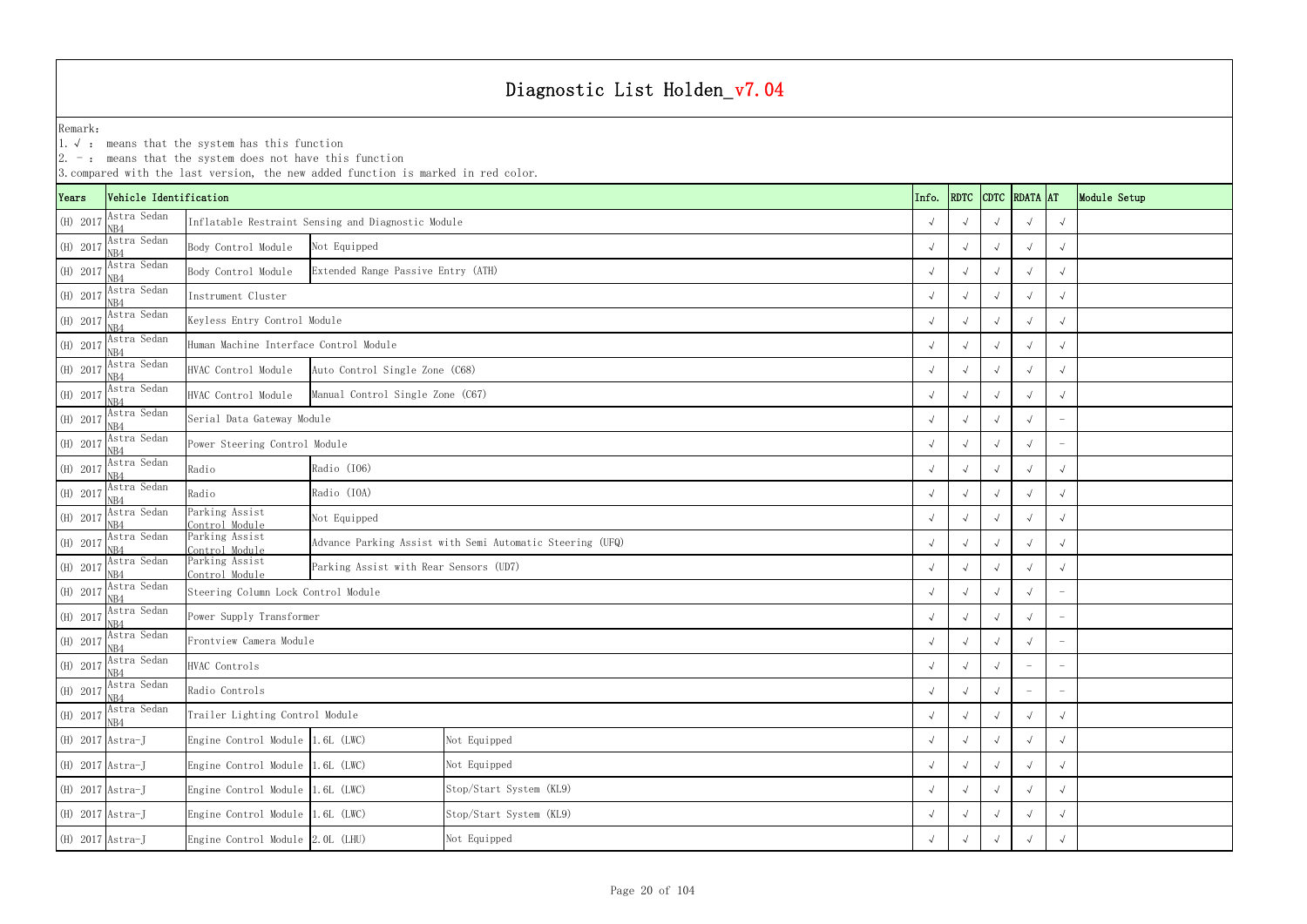1.√ : means that the system has this function

|                    | $ 2. -$ : means that the system does not have this function<br>3. compared with the last version, the new added function is marked in red color. |                                                                   |                                                    |                                          |                         |            |             |  |               |            |              |  |
|--------------------|--------------------------------------------------------------------------------------------------------------------------------------------------|-------------------------------------------------------------------|----------------------------------------------------|------------------------------------------|-------------------------|------------|-------------|--|---------------|------------|--------------|--|
| Years              | Vehicle Identification                                                                                                                           |                                                                   |                                                    |                                          |                         | Info.      | <b>RDTC</b> |  | CDTC RDATA AT |            | Module Setup |  |
| $(H)$ 2017 Astra-J |                                                                                                                                                  | Engine Control Module 2.0L (LHU)                                  |                                                    | Not Equipped                             |                         |            |             |  |               | $\sqrt{ }$ |              |  |
| (H) 2017 Astra-J   |                                                                                                                                                  | Engine Control Module 2.0L (LHU)                                  |                                                    | Stop/Start System (KL9)                  |                         |            |             |  |               |            |              |  |
| $(H)$ 2017 Astra-J |                                                                                                                                                  | Engine Control Module 2.0L (LHU)                                  |                                                    | Stop/Start System (KL9)                  |                         |            |             |  |               | $\sqrt{}$  |              |  |
| $(H)$ 2017 Astra-J |                                                                                                                                                  | Transmission Control Module                                       |                                                    |                                          |                         |            |             |  |               |            |              |  |
| $(H)$ 2017 Astra-J |                                                                                                                                                  | Clectronic Brake<br>Control Module                                | Not Equipped                                       |                                          |                         |            |             |  |               |            |              |  |
| $(H)$ 2017 Astra-J |                                                                                                                                                  | Electronic Brake<br>Control Module                                | Vehicle Stability System (FX3)                     |                                          |                         |            |             |  |               |            |              |  |
| $(H)$ 2017 Astra-J |                                                                                                                                                  |                                                                   | Inflatable Restraint Sensing and Diagnostic Module |                                          |                         |            |             |  |               | $\sqrt{}$  |              |  |
| $(H)$ 2017 Astra-J |                                                                                                                                                  | Body Control Module                                               | Automatic                                          | Halogen (T4A TT4)                        | Not Equipped            |            |             |  |               |            |              |  |
| $(H)$ 2017 Astra-J |                                                                                                                                                  | Body Control Module                                               | Automatic                                          | Halogen (T4A TT4)                        | Stop/Start System (KL9) |            |             |  |               | $\sqrt{ }$ |              |  |
| $(H)$ 2017 Astra-J |                                                                                                                                                  | Body Control Module                                               | Automatic                                          | High Intensity<br>Discharge (T4F TT2 TT6 | Not Equipped            |            |             |  |               |            |              |  |
| (H) 2017 Astra-J   |                                                                                                                                                  | Body Control Module                                               | Automatic                                          | High Intensity<br>Discharge (T4F TT2 TT6 | Stop/Start System (KL9) |            |             |  |               | $\sqrt{ }$ |              |  |
| $(H)$ 2017 Astra-J |                                                                                                                                                  | Body Control Module                                               | Manual                                             | Halogen (T4A TT4)                        | Not Equipped            |            |             |  |               |            |              |  |
| $(H)$ 2017 Astra-J |                                                                                                                                                  | Body Control Module                                               | Manual                                             | Halogen (T4A TT4)                        | Stop/Start System (KL9) |            |             |  |               |            |              |  |
| $(H)$ 2017 Astra-J |                                                                                                                                                  | Body Control Module                                               | Manual                                             | High Intensity<br>Discharge (T4F TT2 TT6 | Not Equipped            |            |             |  |               |            |              |  |
| $(H)$ 2017 Astra-J |                                                                                                                                                  | Body Control Module                                               | Manual                                             | High Intensity<br>Discharge (T4F TT2 TT6 | Stop/Start System (KL9) |            |             |  |               |            |              |  |
| $(H)$ 2017 Astra-J |                                                                                                                                                  | Instrument Cluster                                                |                                                    |                                          |                         |            |             |  |               |            |              |  |
| (H) 2017 Astra-J   |                                                                                                                                                  | Headlamp Control Module                                           |                                                    |                                          |                         |            |             |  |               |            |              |  |
| (H) 2017 Astra-J   |                                                                                                                                                  | HVAC Control Module                                               | Auto Control Dual Zone (CJ2)                       |                                          |                         | $\sqrt{ }$ |             |  | $\sqrt{ }$    | $\sqrt{ }$ |              |  |
| $(H)$ 2017 Astra-J |                                                                                                                                                  | HVAC Control Module                                               | Manual Control Single Zone (C67)                   |                                          |                         |            | $\sim$      |  |               |            |              |  |
| $(H)$ 2017 Astra-J |                                                                                                                                                  | Trailer Interface Control Module                                  |                                                    |                                          |                         |            |             |  |               | $\sqrt{ }$ |              |  |
| (H) 2017 Astra-J   |                                                                                                                                                  | Suspension Control Module                                         |                                                    |                                          |                         |            |             |  |               |            |              |  |
| $(H)$ 2017 Astra-J |                                                                                                                                                  | Front Seat Heating Control Module                                 |                                                    |                                          |                         |            |             |  |               | $\sqrt{ }$ |              |  |
| (H) 2017 Astra-J   |                                                                                                                                                  | Parking Brake Control Module                                      |                                                    |                                          |                         |            |             |  |               |            |              |  |
| (H) 2017 Astra-J   |                                                                                                                                                  | Power Steering<br>Not Equipped<br>Control Module                  |                                                    |                                          |                         |            |             |  |               |            |              |  |
| $(H)$ 2017 Astra-J |                                                                                                                                                  | Ower Steering<br>Vehicle Stability System (FX3)<br>Control Module |                                                    |                                          |                         |            |             |  |               |            |              |  |
| $(H)$ 2017 Astra-J |                                                                                                                                                  | Radio                                                             |                                                    |                                          |                         |            |             |  |               |            |              |  |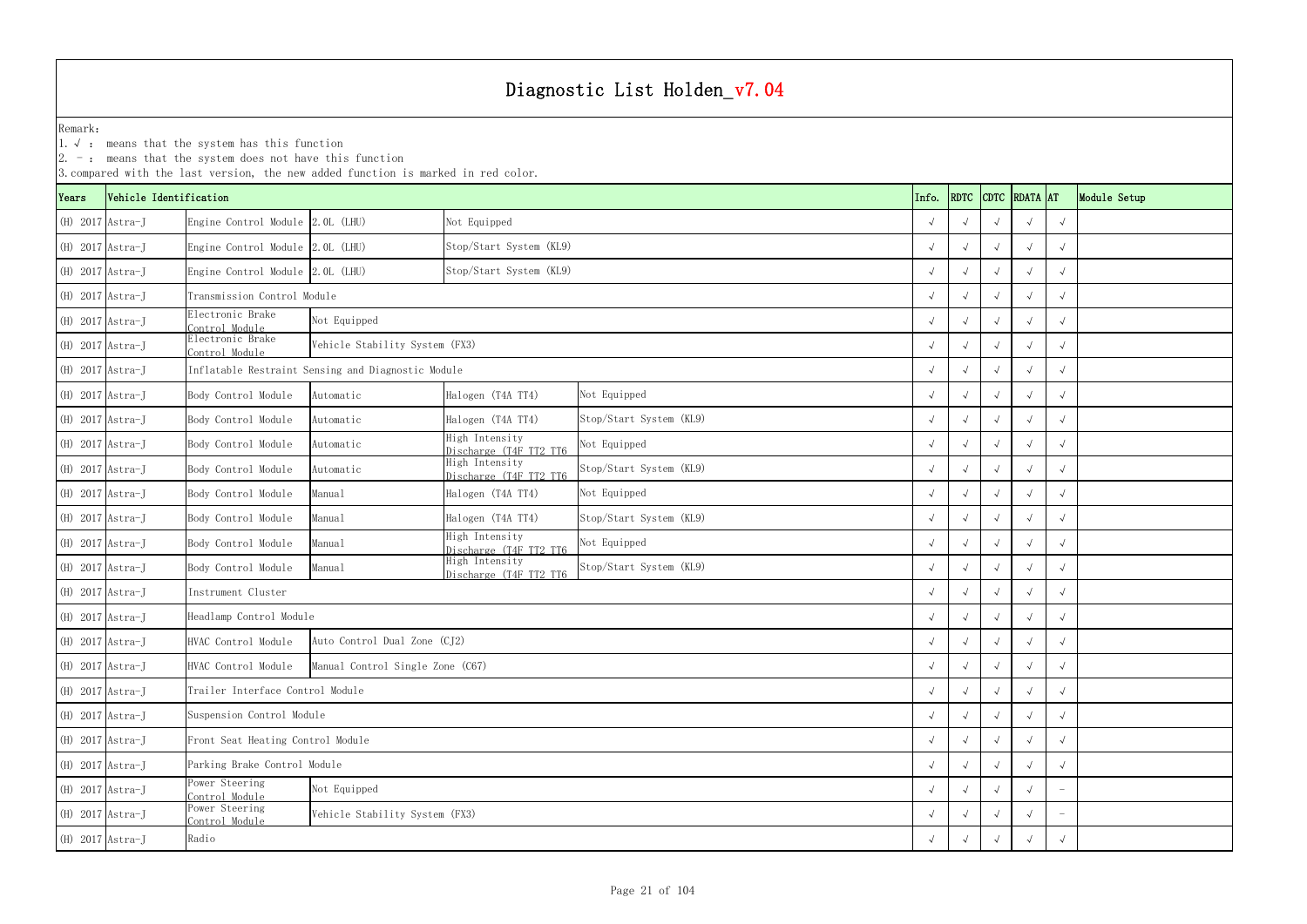|                    | $ 2. -$ : means that the system does not have this function<br>3. compared with the last version, the new added function is marked in red color. |                                       |                                                    |                                                                         |                            |                                    |               |  |              |            |            |  |
|--------------------|--------------------------------------------------------------------------------------------------------------------------------------------------|---------------------------------------|----------------------------------------------------|-------------------------------------------------------------------------|----------------------------|------------------------------------|---------------|--|--------------|------------|------------|--|
| Years              | Vehicle Identification                                                                                                                           |                                       |                                                    | Info.                                                                   | <b>RDTC</b>                |                                    | CDTC RDATA AT |  | Module Setup |            |            |  |
| $(H)$ 2017 Astra-J |                                                                                                                                                  | Digital Radio Receiver Control Module |                                                    |                                                                         |                            |                                    |               |  |              |            |            |  |
| $(H)$ 2017 Astra-J |                                                                                                                                                  | Parking Assist<br>Control Module      | Not Equipped                                       |                                                                         |                            |                                    |               |  |              |            |            |  |
| $(H)$ 2017 Astra-J |                                                                                                                                                  | Parking Assist<br>Control Module      | Side Object Detection Indicator (UDQ)              |                                                                         |                            |                                    |               |  |              |            |            |  |
| (H) 2017 Astra-J   |                                                                                                                                                  | Chassis Control Module                |                                                    |                                                                         |                            |                                    |               |  |              |            |            |  |
| $(H)$ 2017 Astra-J |                                                                                                                                                  | Multi-Axis Acceleration Sensor Module |                                                    |                                                                         |                            |                                    |               |  |              |            |            |  |
| $(H)$ 2017 Astra-J |                                                                                                                                                  | Steering Wheel Angle Sensor Module    |                                                    |                                                                         |                            |                                    |               |  |              |            |            |  |
| $(H)$ 2017 Astra-J |                                                                                                                                                  | Frontview Camera<br>Module            | Not Equipped                                       |                                                                         |                            |                                    |               |  |              |            |            |  |
| $(H)$ 2017 Astra-J |                                                                                                                                                  | Frontview Camera<br>Module            | Magna (UFL)                                        |                                                                         |                            |                                    |               |  |              |            |            |  |
| (H) 2017 Astra-J   |                                                                                                                                                  | Frontview Camera<br>Module            |                                                    | Headlamp High Beam Control Module - Gentex                              |                            |                                    |               |  |              |            |            |  |
| (H) 2017 Astra-K   |                                                                                                                                                  | Engine Control Module 1.4L (LE2)      |                                                    | Not Equipped                                                            |                            |                                    |               |  |              |            |            |  |
| (H) 2017 Astra-K   |                                                                                                                                                  | Engine Control Module 1.4L (LE2)      |                                                    | Not Equipped                                                            |                            |                                    |               |  |              |            |            |  |
| (H) 2017 Astra-K   |                                                                                                                                                  | Engine Control Module 1.4L (LE2)      |                                                    | Stop/Start System (KL9)                                                 |                            |                                    |               |  |              |            |            |  |
| (H) 2017 Astra-K   |                                                                                                                                                  | Engine Control Module 1.4L (LE2)      |                                                    | Stop/Start System (KL9)                                                 |                            |                                    |               |  |              |            |            |  |
| (H) 2017 Astra-K   |                                                                                                                                                  | Engine Control Module 1.6L (LWC)      |                                                    | Not Equipped                                                            |                            |                                    |               |  |              |            |            |  |
| (H) 2017 Astra-K   |                                                                                                                                                  | Engine Control Module 1.6L (LWC)      |                                                    | Not Equipped                                                            |                            |                                    |               |  |              |            |            |  |
| (H) 2017 Astra-K   |                                                                                                                                                  | Engine Control Module 1.6L (LWC)      |                                                    | Stop/Start System (KL9)                                                 |                            |                                    |               |  |              |            |            |  |
| (H) 2017 Astra-K   |                                                                                                                                                  | Engine Control Module 1.6L (LWC)      |                                                    | Stop/Start System (KL9)                                                 |                            |                                    |               |  |              |            |            |  |
| (H) 2017 Astra-K   |                                                                                                                                                  | Transmission Control Module           |                                                    |                                                                         |                            |                                    | $\sqrt{ }$    |  |              | $\sqrt{ }$ | $\sqrt{ }$ |  |
| (H) 2017 Astra-K   |                                                                                                                                                  | Electronic Brake<br>Control Module    | Not Equipped                                       |                                                                         |                            |                                    |               |  |              |            |            |  |
| (H) 2017 Astra-K   |                                                                                                                                                  | Electronic Brake<br>Control Module    | Electric Park Brake (J71)                          |                                                                         |                            |                                    |               |  |              |            | $\sqrt{ }$ |  |
| (H) 2017 Astra-K   |                                                                                                                                                  |                                       | Inflatable Restraint Sensing and Diagnostic Module |                                                                         |                            |                                    |               |  |              |            |            |  |
| (H) 2017 Astra-K   |                                                                                                                                                  | Body Control Module                   | Automatic                                          | Halogen (T4A TT4)<br>Not Equipped Not Equipped                          |                            |                                    |               |  |              |            | $\sqrt{ }$ |  |
| (H) 2017 Astra-K   |                                                                                                                                                  | Body Control Module                   | Automatic                                          | Extended Range Passive Entry (ATH)<br>Halogen (T4A TT4)<br>Not Equipped |                            |                                    |               |  |              |            |            |  |
| (H) 2017 Astra-K   |                                                                                                                                                  | Body Control Module                   | Automatic                                          | Halogen (T4A TT4)                                                       | Stop/Start<br>System (KL9) | Not Equipped                       |               |  |              |            | $\sqrt{ }$ |  |
| (H) 2017 Astra-K   |                                                                                                                                                  | Body Control Module                   | Automatic                                          | Halogen (T4A TT4)                                                       | Stop/Start<br>System (KL9) | Extended Range Passive Entry (ATH) |               |  |              |            |            |  |
| (H) 2017 Astra-K   |                                                                                                                                                  | Body Control Module                   | Automatic                                          | Light Emitting Diode<br>Not Equipped Not Equipped<br>(T4L)              |                            |                                    |               |  |              |            | $\sqrt{ }$ |  |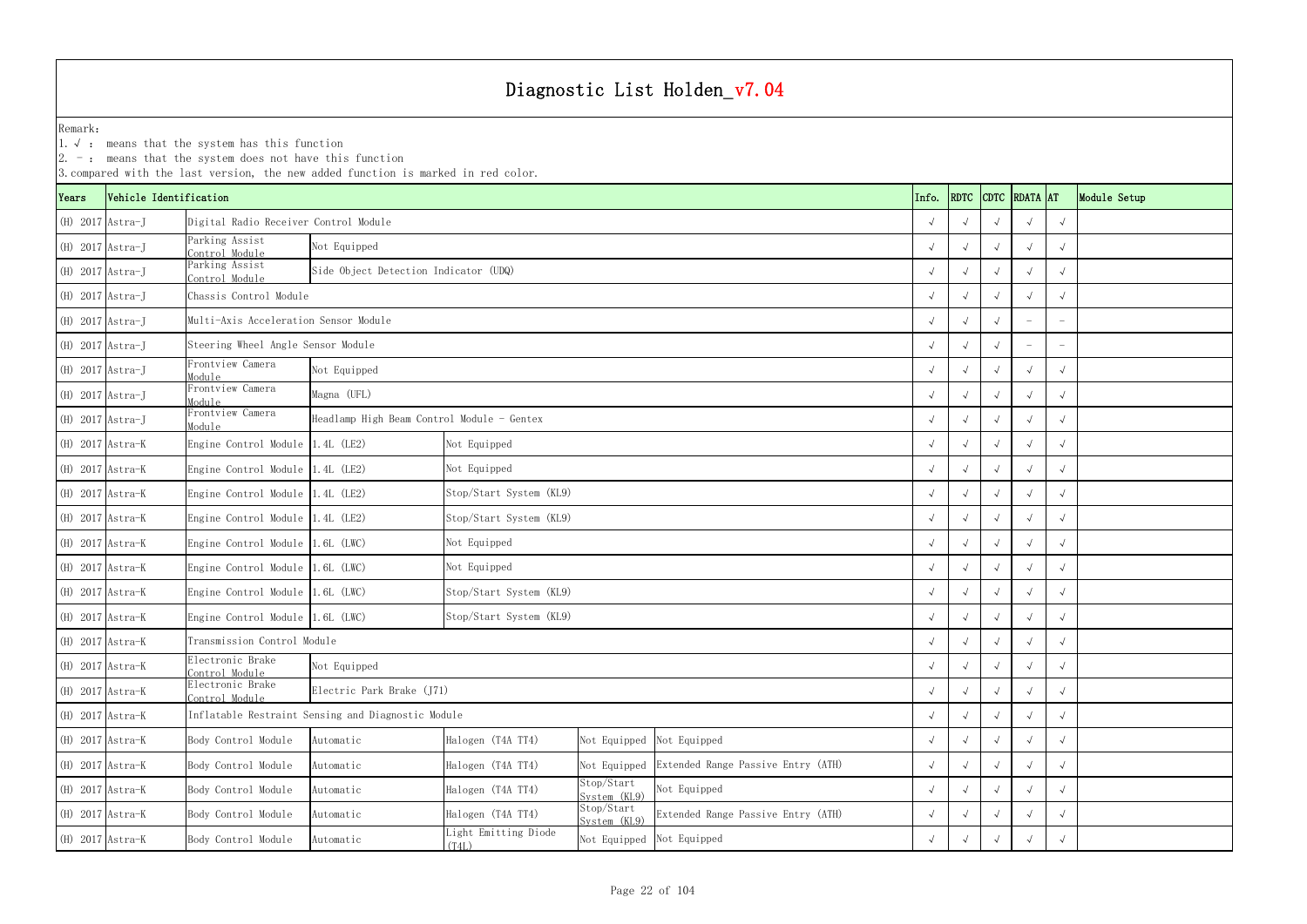|                    |                        | $ 2. -$ : means that the system does not have this function | 3. compared with the last version, the new added function is marked in red color. |                               |                            |                                    |       |             |            |               |            |              |
|--------------------|------------------------|-------------------------------------------------------------|-----------------------------------------------------------------------------------|-------------------------------|----------------------------|------------------------------------|-------|-------------|------------|---------------|------------|--------------|
| Years              | Vehicle Identification |                                                             |                                                                                   |                               |                            |                                    | Info. | <b>RDTC</b> |            | CDTC RDATA AT |            | Module Setup |
| (H) 2017 Astra-K   |                        | Body Control Module                                         | Automatic                                                                         | Light Emitting Diode<br>(T4L) | Not Equipped               | Extended Range Passive Entry (ATH) |       |             |            |               | $\sqrt{ }$ |              |
| $(H)$ 2017 Astra-K |                        | Body Control Module                                         | Automatic                                                                         | Light Emitting Diode<br>(T4L) | Stop/Start<br>System (KL9) | Not Equipped                       |       |             |            |               |            |              |
| $(H)$ 2017 Astra-K |                        | Body Control Module                                         | Automatic                                                                         | Light Emitting Diode<br>(T4L) | Stop/Start<br>System (KL9) | Extended Range Passive Entry (ATH) |       |             |            |               | $\sqrt{ }$ |              |
| $(H)$ 2017 Astra-K |                        | Body Control Module                                         | Manual                                                                            | Halogen (T4A TT4)             | Not Equipped               | Not Equipped                       |       |             |            |               |            |              |
| (H) 2017 Astra-K   |                        | Body Control Module                                         | Manual                                                                            | Halogen (T4A TT4)             | Not Equipped               | Extended Range Passive Entry (ATH) |       |             |            |               | $\sqrt{ }$ |              |
| $(H)$ 2017 Astra-K |                        | Body Control Module                                         | Manual                                                                            | Halogen (T4A TT4)             | Stop/Start<br>System (KL9) | Not Equipped                       |       |             |            |               |            |              |
| (H) 2017 Astra-K   |                        | Body Control Module                                         | Manual                                                                            | Halogen (T4A TT4)             | Stop/Start<br>System (KL9) | Extended Range Passive Entry (ATH) |       |             |            |               | $\sqrt{ }$ |              |
| $(H)$ 2017 Astra-K |                        | Body Control Module                                         | Manual                                                                            | Light Emitting Diode<br>(T4L) | Not Equipped               | Not Equipped                       |       |             |            |               |            |              |
| $(H)$ 2017 Astra-K |                        | Body Control Module                                         | Manual                                                                            | Light Emitting Diode<br>(T4L) | Not Equipped               | Extended Range Passive Entry (ATH) |       |             |            |               | $\sqrt{ }$ |              |
| $(H)$ 2017 Astra-K |                        | Body Control Module                                         | Manual                                                                            | Light Emitting Diode<br>(T4L) | Stop/Start<br>System (KL9) | Not Equipped                       |       |             |            |               | $\sqrt{ }$ |              |
| $(H)$ 2017 Astra-K |                        | Body Control Module                                         | Manual                                                                            | Light Emitting Diode<br>(T4L) | Stop/Start<br>System (KL9) | Extended Range Passive Entry (ATH) |       |             |            |               | $\sqrt{ }$ |              |
| $(H)$ 2017 Astra-K |                        | Instrument Cluster                                          | 89mm (3.5") Monochrome Display (UDC)                                              |                               |                            |                                    |       |             |            |               |            |              |
| $(H)$ 2017 Astra-K |                        | Instrument Cluster                                          | 107mm (4.2") Color Display (UDD)                                                  |                               |                            |                                    |       |             |            |               | $\sqrt{ }$ |              |
| $(H)$ 2017 Astra-K |                        | HVAC Controls                                               |                                                                                   |                               |                            |                                    |       |             |            |               |            |              |
| (H) 2017 Astra-K   |                        | Radio Controls                                              | Radio (I06)                                                                       |                               |                            |                                    |       |             |            |               | $\sqrt{ }$ |              |
| (H) 2017 Astra-K   |                        | Radio Controls                                              | Radio (IOB)                                                                       |                               |                            |                                    |       |             |            |               | $\sqrt{ }$ |              |
| (H) 2017 Astra-K   |                        | Trailer Interface Control Module                            |                                                                                   |                               |                            |                                    |       |             |            |               | $\sqrt{ }$ |              |
| (H) 2017 Astra-K   |                        | Serial Data Gateway Module                                  |                                                                                   |                               |                            |                                    |       | $\sqrt{ }$  | $\sqrt{ }$ | $\sqrt{ }$    |            |              |
| (H) 2017 Astra-K   |                        | Human Machine Interface Control Module                      |                                                                                   |                               |                            |                                    |       |             |            |               |            |              |
| (H) 2017 Astra-K   |                        | Frontview Camera<br>Module                                  | All Speed Collision Avoidance (UGN)                                               |                               |                            |                                    |       |             |            |               |            |              |
| (H) 2017 Astra-K   |                        | Frontview Camera<br>Module                                  | Low Speed Collision Avoidance (UHY)                                               |                               |                            |                                    |       |             |            |               |            |              |
| (H) 2017 Astra-K   |                        | Headlamp Control Module                                     |                                                                                   |                               |                            |                                    |       |             | $\sqrt{ }$ |               | $\sqrt{ }$ |              |
| (H) 2017 Astra-K   |                        | Auto Control Dual Zone (CJ2)<br>HVAC Control Module         |                                                                                   |                               |                            |                                    |       |             |            |               | $\sqrt{ }$ |              |
| (H) 2017 Astra-K   |                        | HVAC Control Module                                         | Manual Control Single Zone (C67)                                                  |                               |                            |                                    |       |             |            |               |            |              |
| (H) 2017 Astra-K   |                        |                                                             | Keyless Entry Control Module                                                      |                               |                            |                                    |       |             |            |               | $\sqrt{ }$ |              |
| (H) 2017 Astra-K   |                        |                                                             | Steering Column Lock Control Module                                               |                               |                            |                                    |       |             |            |               |            |              |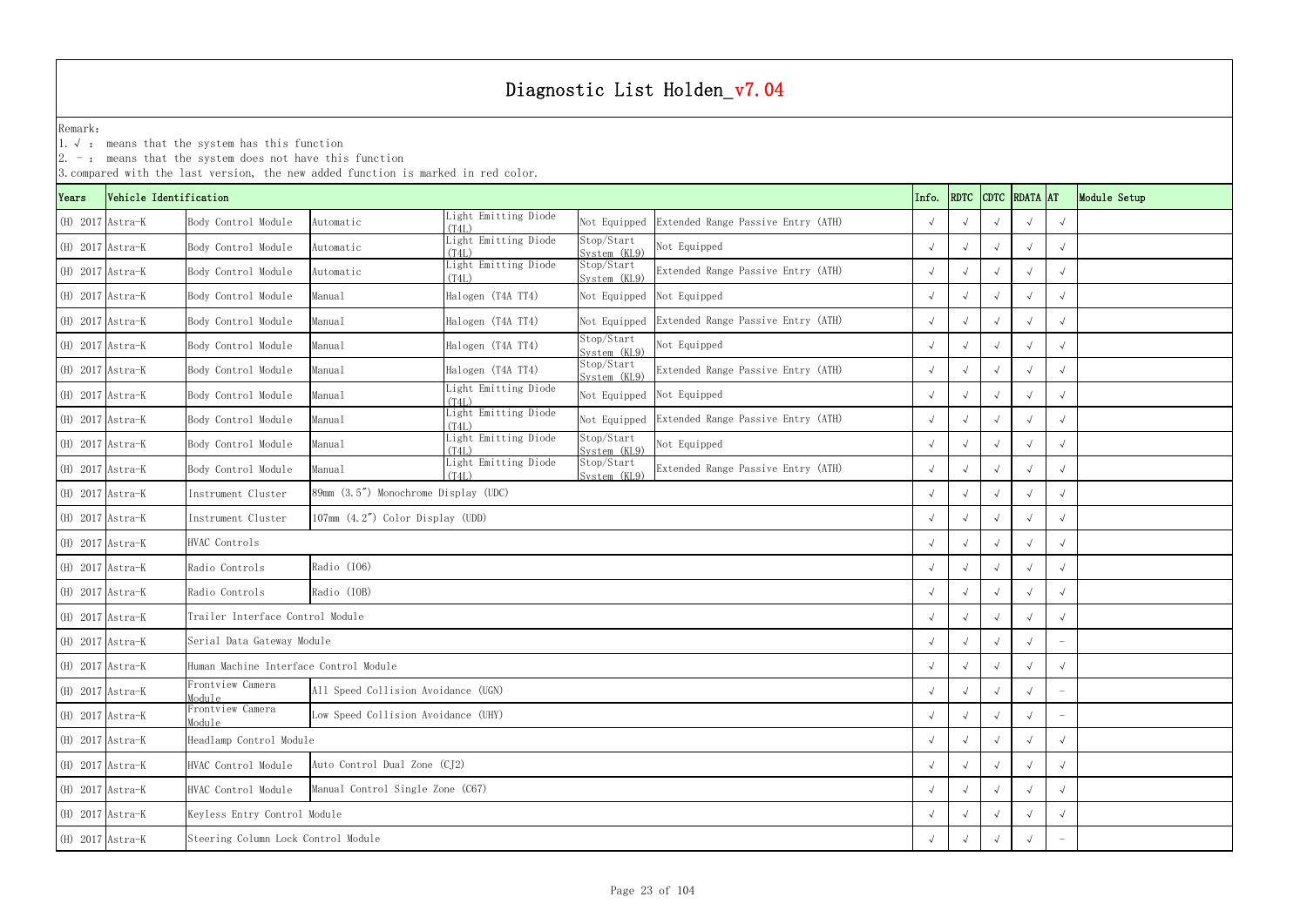|                    | $ 2. -$ : means that the system does not have this function<br>3. compared with the last version, the new added function is marked in red color.<br>CDTC RDATA AT |                                     |                                                    |                                                           |       |            |            |  |                          |              |  |  |  |
|--------------------|-------------------------------------------------------------------------------------------------------------------------------------------------------------------|-------------------------------------|----------------------------------------------------|-----------------------------------------------------------|-------|------------|------------|--|--------------------------|--------------|--|--|--|
| Years              | Vehicle Identification                                                                                                                                            |                                     |                                                    |                                                           | Info. | RDTC       |            |  |                          | Module Setup |  |  |  |
| $(H)$ 2017 Astra-K |                                                                                                                                                                   | Parking Assist<br>Control Module    | Not Equipped                                       |                                                           |       |            |            |  |                          | $\sqrt{ }$   |  |  |  |
| (H) 2017 Astra-K   |                                                                                                                                                                   | Parking Assist<br>Control Module    |                                                    | Advance Parking Assist with Semi Automatic Steering (UFQ) |       |            |            |  |                          |              |  |  |  |
| (H) 2017 Astra-K   |                                                                                                                                                                   | Parking Assist<br>Control Module    | Parking Assist with Rear Sensors (UD7)             |                                                           |       |            |            |  |                          | $\sqrt{}$    |  |  |  |
| (H) 2017 Astra-K   |                                                                                                                                                                   | Power Supply Transformer            |                                                    |                                                           |       |            |            |  |                          |              |  |  |  |
| (H) 2017 Astra-K   |                                                                                                                                                                   | Power Steering Control Module       |                                                    |                                                           |       |            |            |  |                          |              |  |  |  |
| $(H)$ 2017 Astra-K |                                                                                                                                                                   | Radio                               | Radio (I06)                                        |                                                           |       |            |            |  |                          |              |  |  |  |
| $(H)$ 2017 Astra-K |                                                                                                                                                                   | Radio                               | Radio (IOB)                                        |                                                           |       |            |            |  |                          | $\sqrt{ }$   |  |  |  |
| $(H)$ 2017 Astra-K |                                                                                                                                                                   | Active Safety Control Module        |                                                    |                                                           |       |            |            |  |                          |              |  |  |  |
| $(H)$ 2017 Astra-K |                                                                                                                                                                   |                                     | Long Range Radar Sensor Module                     |                                                           |       |            |            |  |                          |              |  |  |  |
| (H) 2017 Astra-K   |                                                                                                                                                                   |                                     | Multi-Axis Acceleration Sensor Module              |                                                           |       |            |            |  |                          |              |  |  |  |
| (H) 2017 Barina    |                                                                                                                                                                   | Engine Control Module 1.6L (LDE)    |                                                    | Automatic                                                 |       |            |            |  |                          | $\sqrt{ }$   |  |  |  |
| $(H)$ 2017 Barina  |                                                                                                                                                                   | Engine Control Module 1.6L (LDE)    |                                                    | Manual                                                    |       |            |            |  |                          |              |  |  |  |
| $(H)$ 2017 Barina  |                                                                                                                                                                   | Transmission Control Module         |                                                    |                                                           |       |            |            |  |                          |              |  |  |  |
| $(H)$ 2017 Barina  |                                                                                                                                                                   |                                     | Inflatable Restraint Sensing and Diagnostic Module |                                                           |       |            |            |  |                          |              |  |  |  |
| (H) 2017 Barina    |                                                                                                                                                                   | Instrument Cluster                  |                                                    |                                                           |       |            |            |  |                          |              |  |  |  |
| $(H)$ 2017 Barina  |                                                                                                                                                                   | HVAC Control Module                 |                                                    |                                                           |       |            |            |  |                          |              |  |  |  |
| $(H)$ 2017 Barina  |                                                                                                                                                                   | Parking Assist Control Module       |                                                    |                                                           |       |            |            |  |                          |              |  |  |  |
| (H) 2017 Barina    |                                                                                                                                                                   | Steering Wheel Angle Sensor Module  |                                                    |                                                           |       | $\sqrt{ }$ | $\sqrt{ }$ |  | $\overline{\phantom{a}}$ | -            |  |  |  |
| $(H)$ 2017 Barina  |                                                                                                                                                                   | Front Seat Heating Control Module   |                                                    |                                                           |       |            | $\sqrt{ }$ |  |                          |              |  |  |  |
| (H) 2017 Barina    |                                                                                                                                                                   | Power Steering Control Module       |                                                    |                                                           |       |            |            |  |                          |              |  |  |  |
| $(H)$ 2017 Barina  |                                                                                                                                                                   | Chassis Control Module              |                                                    |                                                           |       |            |            |  |                          |              |  |  |  |
| (H) 2017 Barina    |                                                                                                                                                                   | Serial Data Gateway Module          |                                                    |                                                           |       |            |            |  | $\sqrt{ }$               |              |  |  |  |
| (H) 2017 Barina    |                                                                                                                                                                   | Steering Column Lock Control Module |                                                    |                                                           |       |            |            |  |                          |              |  |  |  |
| (H) 2017 Barina    |                                                                                                                                                                   | Keyless Entry Control Module        |                                                    |                                                           |       |            |            |  |                          | $\sqrt{ }$   |  |  |  |
| (H) 2017 Caprice   |                                                                                                                                                                   | Engine Control Module $6.2L$ (LS3)  |                                                    | Automatic                                                 |       |            |            |  |                          |              |  |  |  |
| $(H)$ 2017 Caprice |                                                                                                                                                                   |                                     | Engine Control Module 6.2L (LS3)<br>Manual         |                                                           |       |            |            |  |                          |              |  |  |  |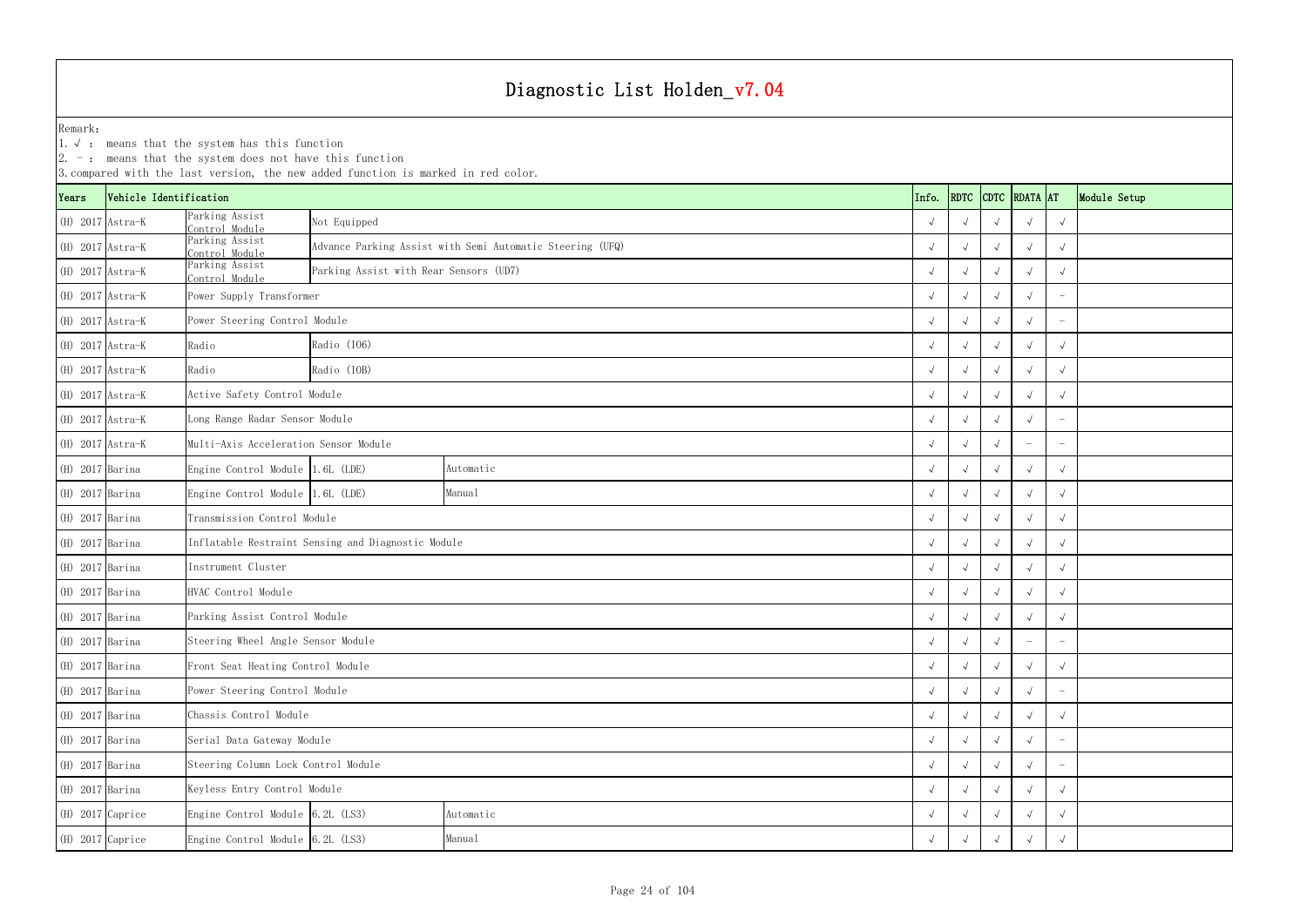| $ 2. -$ : means that the system does not have this function<br>3. compared with the last version, the new added function is marked in red color. |                        |                                                    |            |            |            |                    |            |               |            |              |  |
|--------------------------------------------------------------------------------------------------------------------------------------------------|------------------------|----------------------------------------------------|------------|------------|------------|--------------------|------------|---------------|------------|--------------|--|
| Years                                                                                                                                            | Vehicle Identification |                                                    |            |            | Info.      | RDTC               |            | CDTC RDATA AT |            | Module Setup |  |
| (H) 2017 Caprice                                                                                                                                 |                        | Transmission Control Module                        |            |            |            |                    |            |               | $\sqrt{ }$ |              |  |
| $(H)$ 2017 Caprice                                                                                                                               |                        | Electronic Brake Control Module                    |            |            |            | $\sqrt{ }$         |            |               |            |              |  |
| $(H)$ 2017 Caprice                                                                                                                               |                        | Inflatable Restraint Sensing and Diagnostic Module |            |            |            |                    |            |               | $\sqrt{ }$ |              |  |
| $(H)$ 2017 Caprice                                                                                                                               |                        | Instrument Cluster                                 |            |            |            |                    |            |               |            |              |  |
| (H) 2017 Caprice                                                                                                                                 |                        | Headlamp Control Module                            |            |            |            |                    |            |               | $\sqrt{ }$ |              |  |
| (H) 2017 Caprice                                                                                                                                 |                        | HVAC Control Module                                |            |            |            | $\sqrt{ }$         |            |               |            |              |  |
| $(H)$ 2017 Caprice                                                                                                                               |                        | Trailer Interface Control Module                   |            |            |            |                    |            |               | $\sqrt{ }$ |              |  |
| $(H)$ 2017 Caprice                                                                                                                               |                        | Radio Controls                                     |            |            |            |                    |            |               |            |              |  |
| (H) 2017 Caprice                                                                                                                                 |                        | HVAC Controls                                      |            |            |            |                    |            |               | $\sqrt{ }$ |              |  |
| $(H)$ 2017 Caprice                                                                                                                               |                        | Head-Up Display Module                             |            |            |            | $\sim$             |            |               | $\sqrt{ }$ |              |  |
| $(H)$ 2017 Caprice                                                                                                                               |                        | Suspension Control Module                          |            |            |            |                    |            |               | $\sqrt{ }$ |              |  |
| (H) 2017 Caprice                                                                                                                                 |                        | Steering Wheel Angle Sensor Module                 |            |            |            |                    |            |               |            |              |  |
| (H) 2017 Caprice                                                                                                                                 |                        | Right Side Object Detection Control Module         |            |            |            |                    |            |               | $\sqrt{ }$ |              |  |
| $(H)$ 2017 Caprice                                                                                                                               |                        | Left Side Object Detection Control Module          |            |            |            | $\sqrt{ }$         |            |               |            |              |  |
| (H) 2017 Caprice                                                                                                                                 |                        | Frontview Camera Module                            |            |            |            |                    |            |               | $\sqrt{ }$ |              |  |
| (H) 2017 Caprice                                                                                                                                 |                        | Power Steering Control Module                      |            |            |            |                    |            |               |            |              |  |
| (H) 2017 Caprice                                                                                                                                 |                        | Radio                                              |            |            |            |                    |            |               | $\sqrt{ }$ |              |  |
| (H) 2017 Caprice                                                                                                                                 |                        | Seat Memory Control Module - Driver                |            |            | $\sqrt{ }$ | $\sqrt{ }$         | $\sqrt{ }$ | $\sqrt{ }$    | $\sqrt{ }$ |              |  |
| $(H)$ 2017 Caprice                                                                                                                               |                        | Parking Brake Control Module                       |            |            | $\sqrt{ }$ | $\sqrt{ }$         |            |               | $\sqrt{ }$ |              |  |
| (H) 2017 Caprice                                                                                                                                 |                        | Steering Column Lock Control Module                |            |            |            |                    |            |               |            |              |  |
| (H) 2017 Caprice                                                                                                                                 |                        | Liftgate Control Module                            | $\sqrt{ }$ | $\sim$     |            |                    |            |               |            |              |  |
| $(H)$ 2017 Caprice                                                                                                                               |                        | Keyless Entry Control Module                       |            |            |            |                    |            | $\sqrt{ }$    | $\sqrt{ }$ |              |  |
| (H) 2017 Captiva                                                                                                                                 |                        | Engine Control Module 2.2L (LNQ)                   | Automatic  |            | $\sqrt{ }$ | $\rightsquigarrow$ |            |               | $\sqrt{ }$ |              |  |
| $(H)$ 2017 Captiva                                                                                                                               |                        | Engine Control Module 2.2L (LNQ)                   | Manual     |            |            |                    |            |               | $\sqrt{ }$ |              |  |
| $(H)$ 2017 Captiva                                                                                                                               |                        | Engine Control Module 2.4L (LE9)<br>Automatic      |            |            |            |                    |            |               | $\sqrt{ }$ |              |  |
| $(H)$ 2017 Captiva                                                                                                                               |                        | Engine Control Module 2.4L (LE9)                   | $\sqrt{ }$ | $\sqrt{ }$ |            |                    |            |               |            |              |  |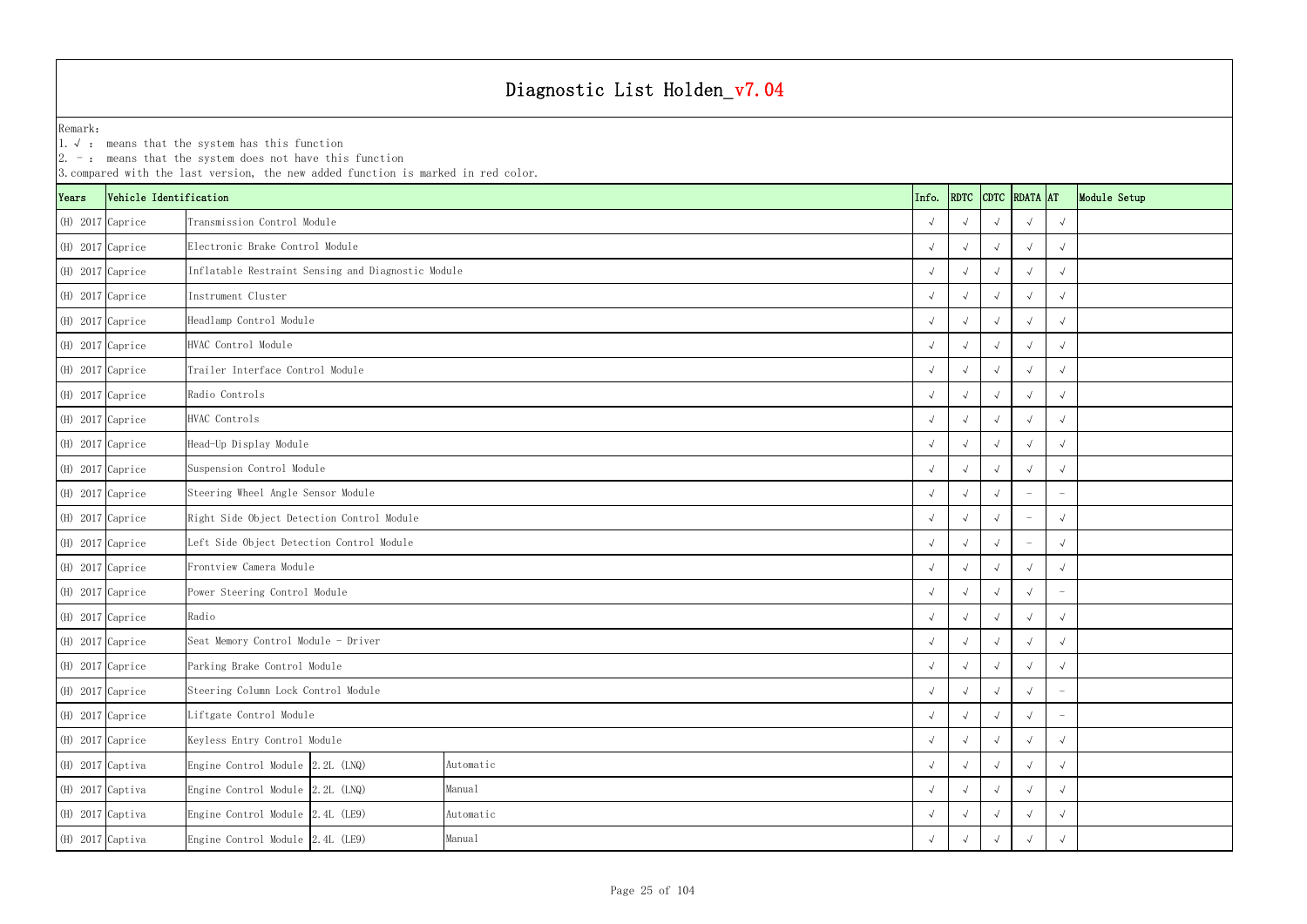YearsVehicle Identification **Info.** RDTC Remark:1.  $\sqrt{ }$ : means that the system has this function 2. -: means that the system does not have this function 3.compared with the last version, the new added function is marked in red color. (H) 2017 Captiva Engine Control Module 3.0L (LFW) √ √√√√ (H) 2017 Captiva Engine Control Module 3.0L (LFW) √ √√√√ (H) 2017 Captiva √ √√√√ Transmission Control Module(H) 2017 Captiva √ √√√√ Inflatable Restraint Sensing and Diagnostic Module (H) 2017 Captiva √ √√√√ (H) 2017 Captiva √ √√√√ Headlamp Control Module (H) 2017 Captiva √ √√ - √ (H) 2017 Captiva √ √√√√ Rear Differential Clutch Control Module (H) 2017 Captiva √ √√√√ Remote Control Door Lock Receiver (H) 2017 Captiva √ √√√√ Auxiliary Body Control Module (H) 2017 Captiva √ √√√√ Parking Brake Control Module (H) 2017 Captiva √ √√ - √ Left Side Object Detection Control Module (H) 2017 Captiva √ √√ - √ Right Side Object Detection Control Module (H) 2017 Captiva √ √√√√ (H) 2017 Captiva √ √√ - √ Variable Power Steering Control Module (H) 2017 Captiva √ √√√√ Chassis Control Module (H) 2017 Cascada Engine Control Module 1.6L (LWC) √ √√√√ (H) 2017 Cascada Engine Control Module 1.6L (LWC) √ √√√√ (H) 2017 Cascada Engine Control Module 1.6L (LWC) √ √√√√ Stop/Start System (KL9) (H) 2017 Cascada Engine Control Module 1.6L (LWC) √ √√√√ (H) 2017 Cascada √ √√√√ Transmission Control Module (H) 2017 Cascada √ √√√√ Electronic Brake Control Module (H) 2017 Cascada √ √√√√ (H) 2017 Cascada √ √√√√ Headlamp Control Module (H) 2017 Cascada √ √√√√ Frontview Camera Module Radio Instrument Cluster Stop/Start System (KL9) Not Equipped Not Equipped Instrument Cluster HVAC Control ModuleManualAutomatic

|                  | 2. $-$ : means that the system does not have this function<br>3. compared with the last version, the new added function is marked in red color. |                                            |                                                    |                         |  |            |            |            |                    |            |              |  |
|------------------|-------------------------------------------------------------------------------------------------------------------------------------------------|--------------------------------------------|----------------------------------------------------|-------------------------|--|------------|------------|------------|--------------------|------------|--------------|--|
| <i>l</i> ears    | Vehicle Identification                                                                                                                          |                                            |                                                    |                         |  | Info.      | RDTC       |            | CDTC RDATA AT      |            | Module Setup |  |
| (H) 2017 Captiva |                                                                                                                                                 | Engine Control Module 3.0L (LFW)           |                                                    | Automatic               |  | $\sqrt{ }$ |            |            |                    |            |              |  |
| (H) 2017 Captiva |                                                                                                                                                 | Engine Control Module 3.0L (LFW)           |                                                    | Manual                  |  | $\sqrt{ }$ |            |            |                    | $\sqrt{ }$ |              |  |
| (H) 2017 Captiva |                                                                                                                                                 | Transmission Control Module                |                                                    |                         |  | $\sqrt{ }$ |            |            |                    | $\sqrt{ }$ |              |  |
| (H) 2017 Captiva |                                                                                                                                                 |                                            | Inflatable Restraint Sensing and Diagnostic Module |                         |  | $\sqrt{ }$ |            |            |                    |            |              |  |
| (H) 2017 Captiva |                                                                                                                                                 | Instrument Cluster                         |                                                    |                         |  | $\sqrt{ }$ |            |            |                    |            |              |  |
| (H) 2017 Captiva |                                                                                                                                                 | Headlamp Control Module                    |                                                    |                         |  | $\sqrt{ }$ |            |            |                    |            |              |  |
| (H) 2017 Captiva |                                                                                                                                                 | HVAC Control Module                        |                                                    |                         |  | $\sqrt{ }$ |            |            |                    | $\sqrt{ }$ |              |  |
| (H) 2017 Captiva |                                                                                                                                                 | Rear Differential Clutch Control Module    |                                                    |                         |  | $\sqrt{ }$ |            |            |                    | $\sqrt{ }$ |              |  |
| (H) 2017 Captiva |                                                                                                                                                 | Remote Control Door Lock Receiver          |                                                    |                         |  | $\sqrt{ }$ |            |            |                    | $\sqrt{ }$ |              |  |
| (H) 2017 Captiva |                                                                                                                                                 | Auxiliary Body Control Module              |                                                    |                         |  | $\sqrt{ }$ |            |            |                    | $\sqrt{ }$ |              |  |
| (H) 2017 Captiva |                                                                                                                                                 | Parking Brake Control Module               |                                                    |                         |  | $\sqrt{ }$ |            |            |                    | $\sqrt{ }$ |              |  |
| (H) 2017 Captiva |                                                                                                                                                 | Left Side Object Detection Control Module  |                                                    |                         |  | $\sqrt{ }$ |            |            |                    |            |              |  |
| (H) 2017 Captiva |                                                                                                                                                 | Right Side Object Detection Control Module |                                                    |                         |  | $\sqrt{ }$ |            |            |                    |            |              |  |
| (H) 2017 Captiva |                                                                                                                                                 | Radio                                      |                                                    |                         |  | $\sqrt{ }$ |            |            |                    | $\sqrt{ }$ |              |  |
| (H) 2017 Captiva |                                                                                                                                                 | Variable Power Steering Control Module     |                                                    |                         |  | $\sqrt{ }$ | $\sqrt{ }$ |            |                    | $\sqrt{ }$ |              |  |
| (H) 2017 Captiva |                                                                                                                                                 | Chassis Control Module                     |                                                    |                         |  | $\sqrt{ }$ |            |            |                    | $\sqrt{ }$ |              |  |
| (H) 2017 Cascada |                                                                                                                                                 | Engine Control Module 1.6L (LWC)           |                                                    | Not Equipped            |  | $\sqrt{ }$ |            |            |                    | $\sqrt{ }$ |              |  |
| (H) 2017 Cascada |                                                                                                                                                 | Engine Control Module 1.6L (LWC)           |                                                    | Not Equipped            |  | $\sqrt{ }$ | $\sqrt{ }$ | $\sqrt{ }$ | $\sqrt{ }$         | $\sqrt{ }$ |              |  |
| (H) 2017 Cascada |                                                                                                                                                 | Engine Control Module 1.6L (LWC)           |                                                    | Stop/Start System (KL9) |  | $\sqrt{ }$ | $\sqrt{ }$ | $\sqrt{ }$ |                    |            |              |  |
| (H) 2017 Cascada |                                                                                                                                                 | Engine Control Module 1.6L (LWC)           |                                                    | Stop/Start System (KL9) |  | $\sqrt{ }$ |            |            | $\sqrt{ }$         | $\sqrt{ }$ |              |  |
| (H) 2017 Cascada |                                                                                                                                                 | Transmission Control Module                |                                                    |                         |  |            |            |            | $\rightsquigarrow$ | $\sqrt{ }$ |              |  |
| (H) 2017 Cascada |                                                                                                                                                 | Electronic Brake Control Module            |                                                    |                         |  |            |            |            |                    | $\sqrt{ }$ |              |  |
| (H) 2017 Cascada |                                                                                                                                                 | Instrument Cluster                         |                                                    |                         |  |            |            |            |                    | $\sqrt{ }$ |              |  |
| (H) 2017 Cascada |                                                                                                                                                 | Headlamp Control Module                    |                                                    |                         |  |            |            |            |                    |            |              |  |
| (H) 2017 Cascada |                                                                                                                                                 | Frontview Camera Module                    |                                                    |                         |  |            |            |            |                    |            |              |  |
| (H) 2017 Cascada |                                                                                                                                                 | Multi-Axis Acceleration Sensor Module      | $\sqrt{ }$                                         |                         |  |            |            |            |                    |            |              |  |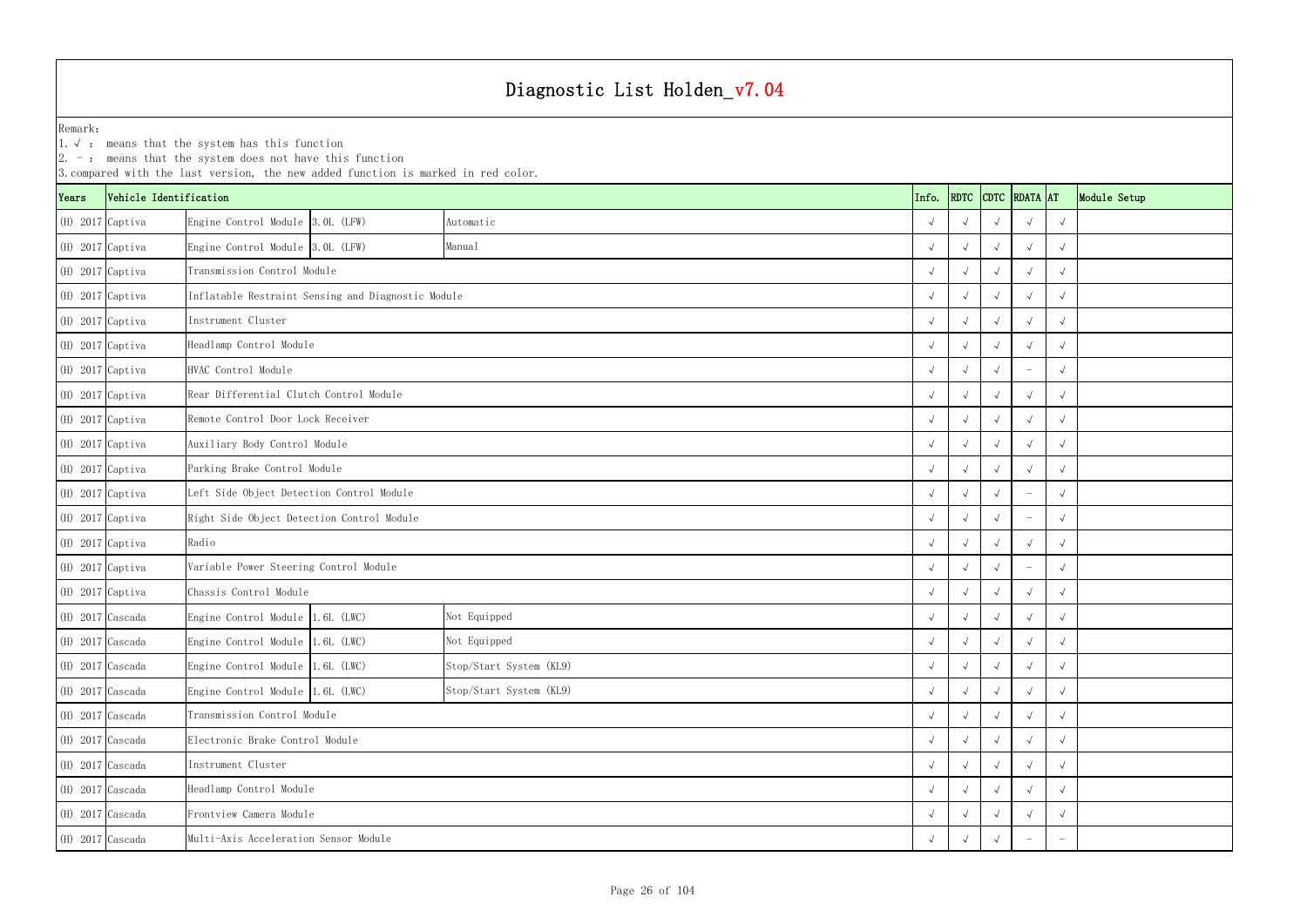YearsVehicle Identification **Info.** RDTC Remark:1.  $\sqrt{ }$ : means that the system has this function 2. -: means that the system does not have this function 3.compared with the last version, the new added function is marked in red color. (H) 2017 Cascada √ √√ - - Steering Wheel Angle Sensor Module (H) 2017 Cascada √ √√√√ Digital Radio Receiver Control Module (H) 2017 Cascada √ √√√√ Chassis Control Module(H) 2017 Cascada √ √√√√ Front Seat Heating Control Module (H) 2017 Cascada √ √√√√ Parking Brake Control Module (H) 2017 Cascada √ √√√√ (H) 2017 Cascada √ √√√√ Suspension Control Module (H) 2017 Colorado Engine Control Module 2.8L (LWN) √ √√√√ (H) 2017 Colorado Engine Control Module 2.8L (LWN) √ √√√√ (H) 2017 Colorado Engine Control Module 2.8L (LWN) √ √√√√ (H) 2017 Colorado Engine Control Module 2.8L (LWN) √ √√√√ (H) 2017 Colorado √ √√√√ Transmission Control Module (H) 2017 Colorado √ √√√√ Inflatable Restraint Sensing and Diagnostic Module (H) 2017 Colorado √ √√√√ (H) 2017 Colorado √ √√√√ Trailer Interface Control Module (H) 2017 Colorado √ √√√ - Serial Data Gateway Module (H) 2017 Colorado √ √√√√ Transfer Case Control Module (H) 2017 Colorado √ √√√ - Power Steering Control Module (H) 2017 Colorado √ √√√√ Frontview Camera Module (H) 2017 Colorado √ √√√√ Human Machine Interface Control Module (H) 2017 Colorado √ √√√√ (H) 2017 Colorado √ √√√√ (H) 2017 Colorado √ √√√√ HVAC Control Module (H) 2017 Commodore Engine Control Module √ √√√√ (H) 2017 Commodore Engine Control Module 3.0L (LFW)  $\sqrt{2}$ (H) 2017 Commodore Engine Control Module √ √√√√ 3.6L (LFX) Radio Instrument Cluster Radio Controls HVAC Controls Manual Manual Automatic Automatic 3.0L (LFW) 3.0L (LFW)

| <b>DTC</b>           | RDATA AT     |              | Module Setup |
|----------------------|--------------|--------------|--------------|
| $\sqrt{ }$           |              |              |              |
| $\sqrt{ }$           | $\checkmark$ | $\sqrt{}$    |              |
| $\sqrt{ }$           | $\checkmark$ | $\checkmark$ |              |
| $\sqrt{ }$           | $\checkmark$ | $\sqrt{ }$   |              |
| $\sqrt{ }$           | $\checkmark$ | $\checkmark$ |              |
| $\sqrt{ }$           | $\checkmark$ | $\sqrt{ }$   |              |
| $\sqrt{ }$           | $\checkmark$ | $\sqrt{ }$   |              |
| $\sqrt{ }$           | $\checkmark$ | $\sqrt{ }$   |              |
| $\sqrt{ }$           | $\checkmark$ | $\sqrt{ }$   |              |
| $\sqrt{ }$           | $\checkmark$ | $\checkmark$ |              |
| $\sqrt{ }$           | $\checkmark$ | $\sqrt{ }$   |              |
| $\sqrt{ }$           | $\sqrt{ }$   | $\checkmark$ |              |
| $\sqrt{ }$           | $\checkmark$ | $\checkmark$ |              |
| $\sqrt{ }$           | $\checkmark$ | $\checkmark$ |              |
| $\sqrt{ }$           | $\checkmark$ | $\sqrt{ }$   |              |
| $\sqrt{ }$           | $\checkmark$ |              |              |
| $\sqrt{ }$           | $\checkmark$ | $\sqrt{}$    |              |
| $\sqrt{ }$           | $\sqrt{ }$   |              |              |
| $\sqrt{2}$           | $\sqrt{2}$   | $\sqrt{2}$   |              |
| $\sqrt{\phantom{a}}$ | $\sqrt{ }$   | $\sqrt{2}$   |              |
| $\sqrt{\phantom{a}}$ | $\sqrt{2}$   | $\sqrt{2}$   |              |
| $\sqrt{ }$           | $\sqrt{2}$   | $\sqrt{2}$   |              |
| $\sqrt{ }$           | $\sqrt{2}$   | $\sqrt{2}$   |              |
| $\sqrt{2}$           | $\sqrt{2}$   | $\sqrt{2}$   |              |
| $\sqrt{2}$           | $\sqrt{2}$   | $\sqrt{2}$   |              |
| $\sqrt{2}$           | $\sqrt{2}$   | $\sqrt{ }$   |              |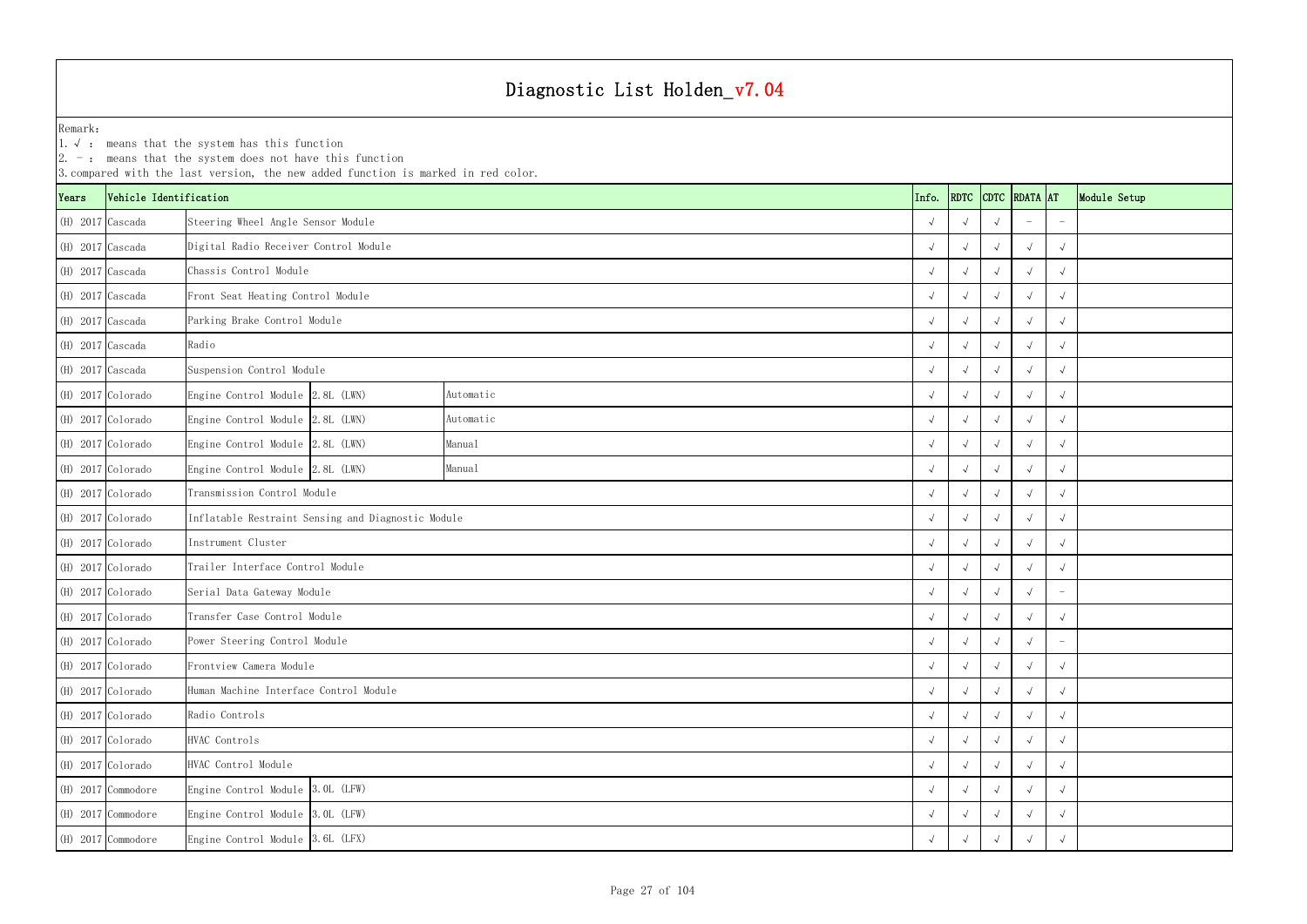1.√ : means that the system has this function

| $ 2. -$ : means that the system does not have this function<br>3. compared with the last version, the new added function is marked in red color. |                        |                                                    |       |                    |            |                    |                                 |              |  |  |  |  |
|--------------------------------------------------------------------------------------------------------------------------------------------------|------------------------|----------------------------------------------------|-------|--------------------|------------|--------------------|---------------------------------|--------------|--|--|--|--|
| Years                                                                                                                                            | Vehicle Identification |                                                    | Info. |                    |            | RDTC CDTC RDATA AT |                                 | Module Setup |  |  |  |  |
|                                                                                                                                                  | (H) 2017 Commodore     | Engine Control Module 3.6L (LFX)                   |       |                    |            |                    |                                 |              |  |  |  |  |
|                                                                                                                                                  | (H) 2017 Commodore     | Engine Control Module 6.2L (LSA)                   |       |                    |            |                    | $\sqrt{ }$                      |              |  |  |  |  |
|                                                                                                                                                  | (H) 2017 Commodore     | Engine Control Module 6.2L (LSA)                   |       |                    |            |                    | $\sqrt{ }$                      |              |  |  |  |  |
|                                                                                                                                                  | (H) 2017 Commodore     | Engine Control Module 6.2L (LS3)                   |       |                    |            |                    | $\sqrt{ }$                      |              |  |  |  |  |
|                                                                                                                                                  | (H) 2017 Commodore     | Engine Control Module 6.2L (LS3)                   |       |                    |            |                    | $\sqrt{ }$                      |              |  |  |  |  |
|                                                                                                                                                  | (H) 2017 Commodore     | Transmission Control Module                        |       |                    |            |                    |                                 |              |  |  |  |  |
|                                                                                                                                                  | (H) 2017 Commodore     | Electronic Brake Control Module                    |       | $\sqrt{ }$         |            |                    | $\sqrt{ }$                      |              |  |  |  |  |
|                                                                                                                                                  | (H) 2017 Commodore     | Inflatable Restraint Sensing and Diagnostic Module |       |                    |            |                    | $\sqrt{ }$                      |              |  |  |  |  |
|                                                                                                                                                  | (H) 2017 Commodore     | Instrument Cluster                                 |       |                    |            |                    | $\sqrt{ }$                      |              |  |  |  |  |
|                                                                                                                                                  | $(H)$ 2017 Commodore   | Liftgate Control Module                            |       |                    |            |                    |                                 |              |  |  |  |  |
|                                                                                                                                                  | $(H)$ 2017 Commodore   | HVAC Control Module                                |       |                    |            |                    | $\sqrt{ }$                      |              |  |  |  |  |
|                                                                                                                                                  | (H) 2017 Commodore     | Headlamp Control Module                            |       |                    |            | $\sqrt{ }$         | $\sqrt{ }$                      |              |  |  |  |  |
|                                                                                                                                                  | (H) 2017 Commodore     | Trailer Interface Control Module                   |       |                    |            |                    | $\sqrt{ }$                      |              |  |  |  |  |
|                                                                                                                                                  | (H) 2017 Commodore     | HVAC Controls                                      |       |                    |            |                    |                                 |              |  |  |  |  |
|                                                                                                                                                  | (H) 2017 Commodore     | Radio Controls                                     |       |                    |            |                    | $\sqrt{ }$                      |              |  |  |  |  |
|                                                                                                                                                  | (H) 2017 Commodore     | Head-Up Display Module                             |       |                    |            |                    | $\sqrt{ }$                      |              |  |  |  |  |
|                                                                                                                                                  | (H) 2017 Commodore     | Suspension Control Module                          |       |                    |            |                    |                                 |              |  |  |  |  |
|                                                                                                                                                  | (H) 2017 Commodore     | Steering Column Lock Control Module                |       | $\sqrt{ }$         | $\sqrt{ }$ | $\sqrt{ }$         | $\hspace{0.1mm}-\hspace{0.1mm}$ |              |  |  |  |  |
|                                                                                                                                                  | (H) 2017 Commodore     | Parking Brake Control Module                       |       | $\sqrt{ }$         | $\sim$     | $\sqrt{ }$         | $\sqrt{ }$                      |              |  |  |  |  |
|                                                                                                                                                  | (H) 2017 Commodore     | Power Steering Control Module                      |       | $\rightsquigarrow$ |            |                    | $\overline{\phantom{m}}$        |              |  |  |  |  |
|                                                                                                                                                  | (H) 2017 Commodore     | Radio                                              |       |                    |            |                    | $\sqrt{ }$                      |              |  |  |  |  |
|                                                                                                                                                  | (H) 2017 Commodore     | Keyless Entry Control Module                       |       | $\sim$             |            | $\sqrt{ }$         | $\sqrt{ }$                      |              |  |  |  |  |
|                                                                                                                                                  | (H) 2017 Commodore     | Steering Wheel Angle Sensor Module                 |       | $\sqrt{ }$         |            |                    | $\overline{\phantom{a}}$        |              |  |  |  |  |
|                                                                                                                                                  | (H) 2017 Commodore     | Right Side Object Detection Control Module         |       |                    |            |                    | $\sqrt{ }$                      |              |  |  |  |  |
|                                                                                                                                                  | (H) 2017 Commodore     | Left Side Object Detection Control Module          |       |                    |            |                    | $\sqrt{ }$                      |              |  |  |  |  |
|                                                                                                                                                  | (H) 2017 Commodore     | Frontview Camera Module                            |       |                    |            |                    | $\sqrt{ }$                      |              |  |  |  |  |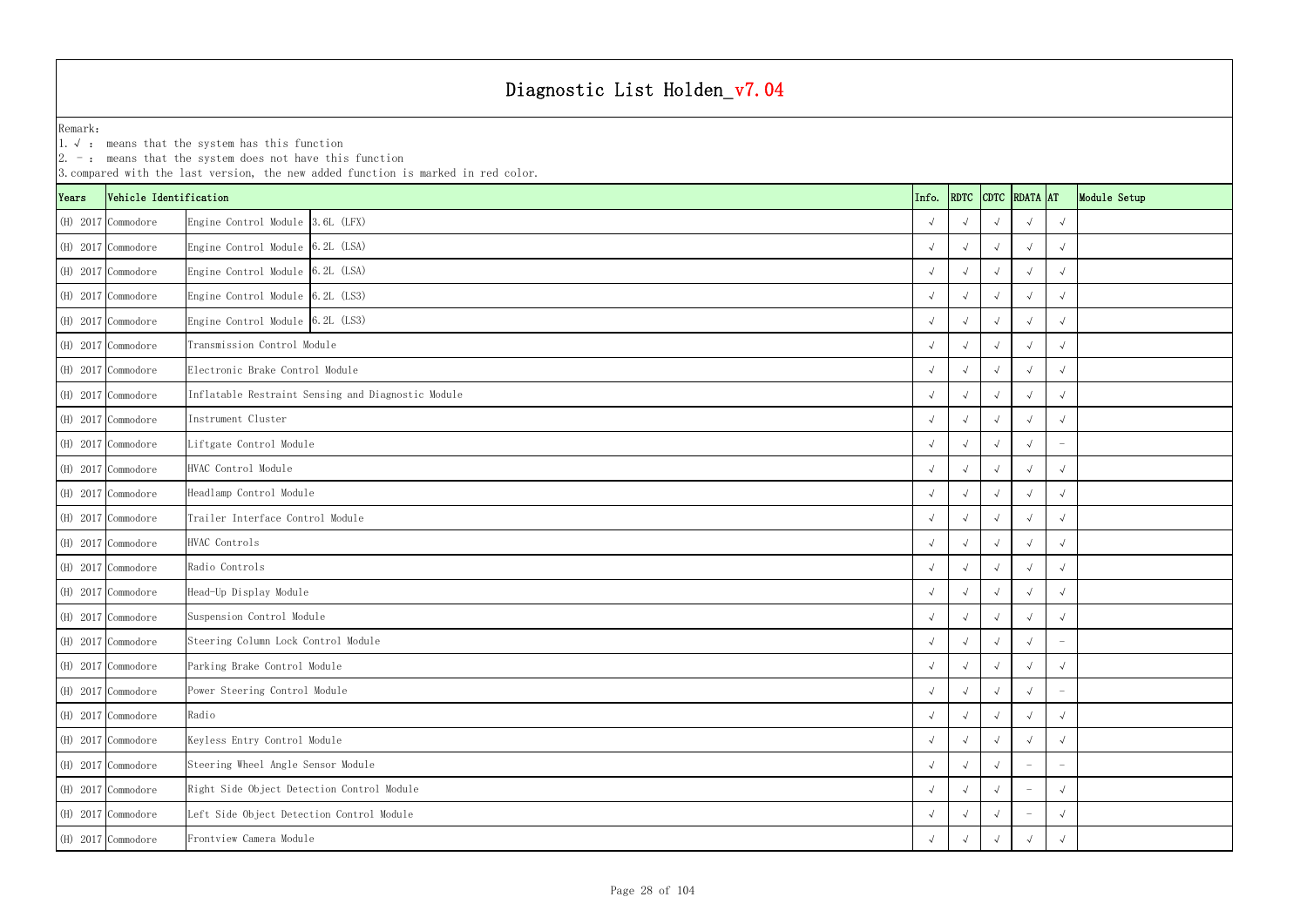|       |                        | $ 2. -$ : means that the system does not have this function | 3. compared with the last version, the new added function is marked in red color. |                                          |  |            |                       |            |                                 |                                 |              |
|-------|------------------------|-------------------------------------------------------------|-----------------------------------------------------------------------------------|------------------------------------------|--|------------|-----------------------|------------|---------------------------------|---------------------------------|--------------|
| Years | Vehicle Identification |                                                             |                                                                                   |                                          |  | Info.      | <b>RDTC</b>           |            | CDTC RDATA AT                   |                                 | Module Setup |
|       | (H) 2017 Insignia      | Engine Control Module 2.8L (LAU)                            |                                                                                   |                                          |  |            |                       |            |                                 | $\sqrt{ }$                      |              |
|       | (H) 2017 Insignia      | Transmission Control<br>Module                              | Automatic                                                                         | Transmission Control Module - AF40 (M36) |  |            | $\overline{\sqrt{2}}$ | $\sqrt{ }$ | $\sqrt{ }$                      | $\sqrt{ }$                      |              |
|       | (H) 2017 Insignia      |                                                             | Electronic Brake Control Module                                                   |                                          |  |            |                       |            |                                 |                                 |              |
|       | (H) 2017 Insignia      |                                                             | Inflatable Restraint Sensing and Diagnostic Module                                |                                          |  |            |                       |            |                                 |                                 |              |
|       | (H) 2017 Insignia      | Body Control Module                                         |                                                                                   |                                          |  |            |                       |            |                                 | $\sqrt{ }$                      |              |
|       | (H) 2017 Insignia      | Steering Column Lock Control Module                         |                                                                                   |                                          |  |            | $\sqrt{ }$            |            |                                 |                                 |              |
|       | (H) 2017 Insignia      | Keyless Entry Control Module                                |                                                                                   |                                          |  |            |                       |            |                                 | $\sqrt{ }$                      |              |
|       | (H) 2017 Insignia      | Human Machine Interface Control Module                      |                                                                                   |                                          |  |            |                       |            |                                 | $\sqrt{ }$                      |              |
|       | (H) 2017 Insignia      | Headlamp Control Module                                     |                                                                                   |                                          |  |            |                       |            | $\sqrt{ }$                      | $\sqrt{ }$                      |              |
|       | (H) 2017 Insignia      | Amplifier                                                   |                                                                                   |                                          |  |            | $\overline{\sqrt{2}}$ |            | $\sqrt{ }$                      | $\overline{\phantom{a}}$        |              |
|       | (H) 2017 Insignia      | HVAC Controls                                               |                                                                                   |                                          |  |            |                       |            |                                 | $\sqrt{ }$                      |              |
|       | (H) 2017 Insignia      | Suspension Control Module                                   |                                                                                   |                                          |  |            |                       |            |                                 | $\sqrt{ }$                      |              |
|       | (H) 2017 Insignia      | Radio                                                       |                                                                                   |                                          |  |            |                       |            |                                 | $\sqrt{ }$                      |              |
|       | (H) 2017 Insignia      | Power Steering Control Module                               |                                                                                   |                                          |  |            | $\sqrt{ }$            |            |                                 | $\sqrt{ }$                      |              |
|       | (H) 2017 Insignia      | Parking Brake Control Module                                |                                                                                   |                                          |  |            | $\sqrt{ }$            |            |                                 | $\sqrt{ }$                      |              |
|       | (H) 2017 Insignia      | Frontview Camera Module                                     |                                                                                   |                                          |  |            |                       |            |                                 | $\sqrt{ }$                      |              |
|       | (H) 2017 Insignia      | Distance Sensing Cruise Control Module                      |                                                                                   |                                          |  |            |                       |            |                                 | $\overline{\phantom{a}}$        |              |
|       | (H) 2017 Insignia      | Left Side Object Detection Control Module                   |                                                                                   |                                          |  | $\sqrt{ }$ | $\sqrt{ }$            | $\sqrt{ }$ | $\hspace{0.1mm}-\hspace{0.1mm}$ | $\sqrt{ }$                      |              |
|       | (H) 2017 Insignia      | Steering Wheel Angle Sensor Module                          |                                                                                   |                                          |  |            | $\sqrt{ }$            | $\sqrt{ }$ | $\overline{\phantom{a}}$        | $\hspace{0.1mm}-\hspace{0.1mm}$ |              |
|       | (H) 2017 Insignia      | Chassis Control Module                                      |                                                                                   |                                          |  |            | $\sqrt{ }$            | $\sqrt{ }$ | $\sqrt{ }$                      | $\sqrt{ }$                      |              |
|       | (H) 2017 Trailblazer   | Engine Control Module 2.8L (LWN)                            |                                                                                   | Automatic                                |  |            | $\overline{\sqrt{2}}$ |            | $\sqrt{ }$                      | $\sqrt{ }$                      |              |
|       | (H) 2017 Trailblazer   | Engine Control Module 2.8L (LWN)                            |                                                                                   | Automatic                                |  |            | $\sqrt{ }$            | $\sqrt{ }$ | $\sqrt{ }$                      | $\sqrt{ }$                      |              |
|       | $(H)$ 2017 Trailblazer | Engine Control Module 2.8L (LWN)                            |                                                                                   | Manual                                   |  |            | $\sqrt{ }$            | $\sqrt{ }$ | $\sqrt{ }$                      | $\sqrt{ }$                      |              |
|       | (H) 2017 Trailblazer   | Engine Control Module 2.8L (LWN)                            |                                                                                   | Manual                                   |  |            |                       |            |                                 | $\sqrt{ }$                      |              |
|       | (H) 2017 Trailblazer   | Transmission Control Module                                 |                                                                                   |                                          |  |            |                       |            |                                 | $\sqrt{ }$                      |              |
|       | (H) 2017 Trailblazer   | Instrument Cluster                                          |                                                                                   |                                          |  |            |                       |            |                                 | $\sqrt{ }$                      |              |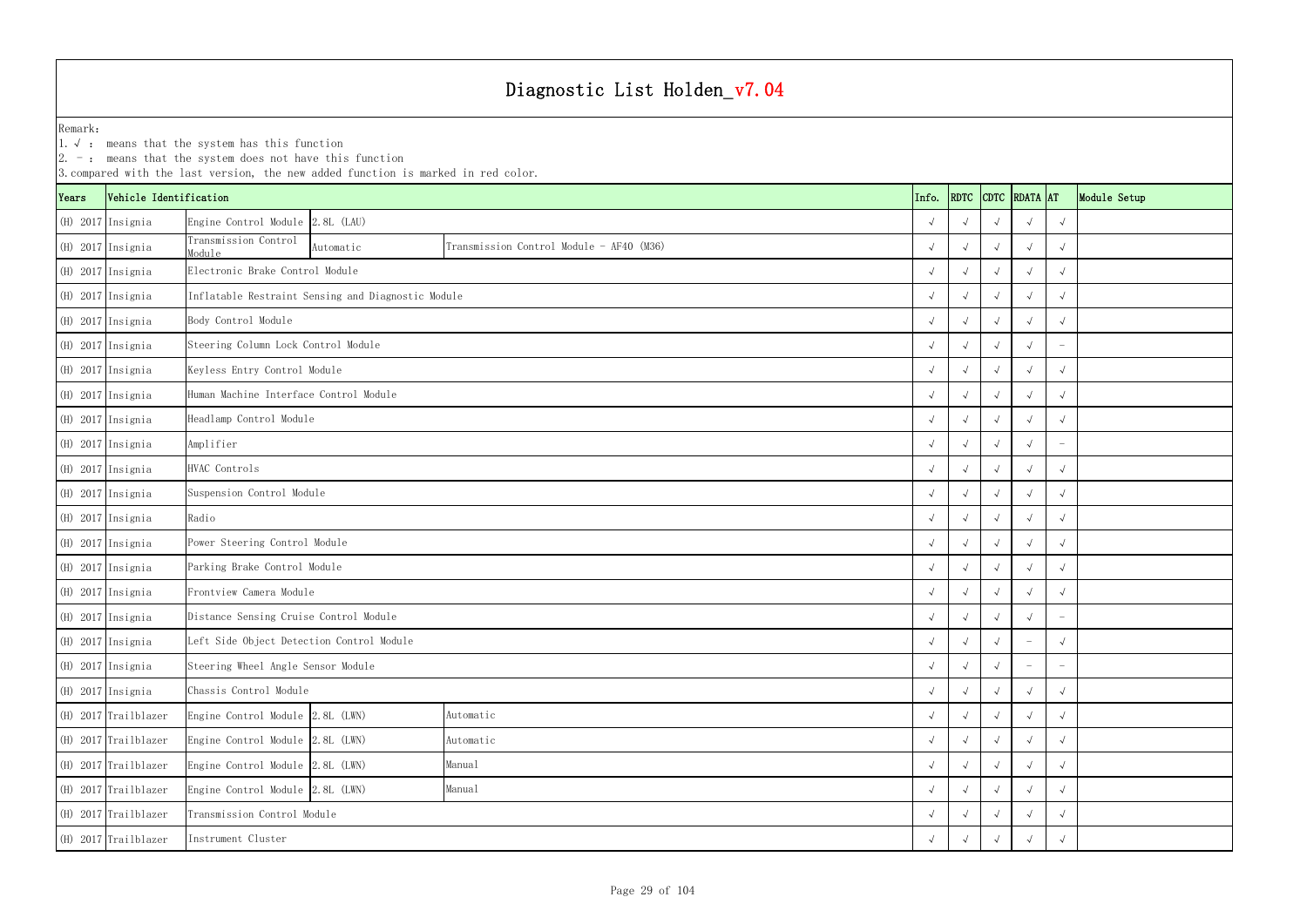YearsVehicle Identification **Info.** RDTC Remark:1.  $\sqrt{ }$ : means that the system has this function 2. -: means that the system does not have this function 3.compared with the last version, the new added function is marked in red color. (H) 2017 Trailblazer √ √√√√ Trailer Interface Control Module(H) 2017 Trailblazer √ √√√√ Parking Assist Control Module (H) 2017 Trailblazer √ √√√√ Transfer Case Control Module(H) 2017 Trailblazer √ √√ - √ Left Side Object Detection Control Module (H) 2017 Trailblazer √ √√ - √ Right Side Object Detection Control Module (H) 2017 Trailblazer √ √√√ - Power Steering Control Module (H) 2017 Trailblazer √ √√√√ Frontview Camera Module (H) 2017 Trailblazer √ √√√ - Serial Data Gateway Module (H) 2017 Trailblazer √ √√√√ Human Machine Interface Control Module (H) 2017 Trailblazer √ √√√√ (H) 2017 Trailblazer √ √√√√ (H) 2017 Trailblazer √ √√√√ (H) 2017 Trax Engine Control Module 1.4L (LUJ) √ √√√√ (H) 2017 Trax Engine Control Module 1.4L (LUJ) √ √√√√ (H) 2017 Trax Engine Control Module 1.8L (2H0) √ √√√√ (H) 2017 Trax Engine Control Module 1.8L (2H0) √ √√√√ (H) 2017 Trax √ √√√√ Transmission Control Module (H) 2017 Trax √ √√√√ Inflatable Restraint Sensing and Diagnostic Module (H) 2017 Trax √ √√√√ (H) 2017 Trax √ √√√√ HVAC Control Module (H) 2017 Trax √ √√√√ Trailer Interface Control Module (H) 2017 Trax √ √√√√ Parking Assist Control Module (H) 2017 Trax √ √√√√ Rear Differential Clutch Control Module (H) 2017 Trax √ √√ - - Steering Wheel Angle Sensor Module (H) 2017 Trax √ √√√√ Keyless Entry Control Module (H) 2017 Trax √ √√√√ Manual Automatic Manual Automatic Radio Controls HVAC Controls HVAC Control Module Instrument Cluster Radio Controls

| <b>DTC</b>           | RDATA AT             |              | Module Setup |
|----------------------|----------------------|--------------|--------------|
| $\sqrt{ }$           | $\checkmark$         | $\checkmark$ |              |
| $\sqrt{ }$           | $\checkmark$         | $\sqrt{ }$   |              |
| $\sqrt{ }$           | $\checkmark$         | $\checkmark$ |              |
| $\sqrt{ }$           |                      | $\checkmark$ |              |
| $\sqrt{ }$           |                      | $\sqrt{ }$   |              |
| $\sqrt{ }$           | $\checkmark$         |              |              |
| $\sqrt{ }$           | $\checkmark$         | $\checkmark$ |              |
| $\sqrt{ }$           | $\checkmark$         |              |              |
| $\sqrt{ }$           | $\checkmark$         | $\checkmark$ |              |
| $\sqrt{ }$           | $\checkmark$         | $\checkmark$ |              |
| $\sqrt{ }$           | $\checkmark$         | $\sqrt{ }$   |              |
| $\sqrt{ }$           | $\checkmark$         | $\checkmark$ |              |
| $\sqrt{ }$           | $\checkmark$         | $\checkmark$ |              |
| $\sqrt{ }$           | $\checkmark$         | $\checkmark$ |              |
| $\sqrt{ }$           | $\checkmark$         | $\checkmark$ |              |
| $\sqrt{ }$           | $\checkmark$         | $\sqrt{}$    |              |
| $\sqrt{ }$           | $\checkmark$         | $\sqrt{}$    |              |
| $\checkmark$         | $\sqrt{\phantom{a}}$ | $\sqrt{ }$   |              |
| $\sqrt{\phantom{a}}$ | $\sqrt{2}$           | $\sqrt{2}$   |              |
| $\sqrt{ }$           | $\sqrt{\phantom{a}}$ | $\sqrt{}$    |              |
| $\sqrt{2}$           | $\sqrt{2}$           | $\sqrt{2}$   |              |
| $\sqrt{ }$           | $\sqrt{2}$           | $\sqrt{2}$   |              |
| $\sqrt{2}$           | $\sqrt{2}$           | $\sqrt{2}$   |              |
| $\sqrt{ }$           |                      |              |              |
| $\sqrt{2}$           | $\sqrt{2}$           | $\sqrt{2}$   |              |
| $\sqrt{2}$           | $\sqrt{2}$           | $\sqrt{2}$   |              |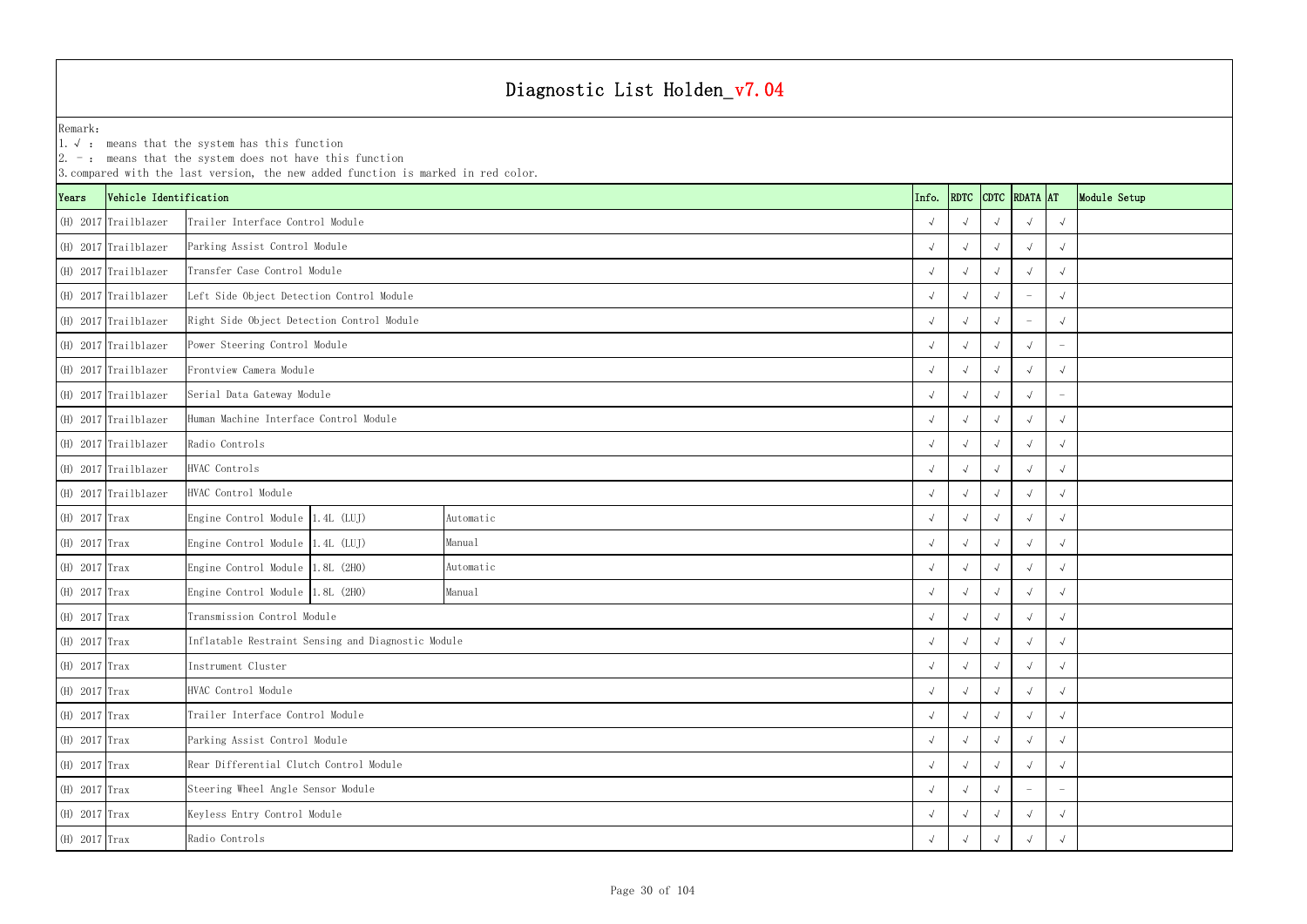YearsVehicle Identification **Info. RDTC** CONTECT CONTECT CONTECT AT MODEL AT MODEL AT MODEL AT MODEL AT MODEL CONTECT CONTECT CONTECT CONTECT CONTECT CONTECT CONTECT CONTECT CONTECT CONTECT CONTECT CONTECT CONTECT CONTECT CONTE Remark:1.√ : means that the system has this function  $2. -:$  means that the system does not have this function 3.compared with the last version, the new added function is marked in red color. (H) 2017 Trax √ √√√√ Front Seat Heating Control Module (H) 2017 Trax √ √√√ - Power Steering Control Module (H) 2017 Trax √ √√√ - Serial Data Gateway Module (H) 2017 Trax √ √√√ - Steering Column Lock Control Module (H) 2017 Trax √ √√√ - Power Supply Transformer (H) 2017 Trax √ √√ - √ Left Side Object Detection Control Module (H) 2017 Trax √ √√√√ Chassis Control Module (H) 2017 Spark Engine Control Module 1.4L (LV7) Automatic Automatic Automatic √ √ √ √ √ 000C,0001,0002,0003,0034,00<br>Automatic √ √ √ √ 05,0008,0077,000A,000B (H) 2017 Spark Engine Control Module 1.4L (LV7) Manual Manual Manual Manual (H) 2017 Spark → √ √ √ √ 000C,0001,0002,0003,0034,00 √ √ √ √ ∞ 000C,0001,0002,0003,0034,00 (H) 2017 Spark √ √ √ √ √ -- Transmission Control Module (H) 2017 Spark Electronic Brake Control Module(H) 2017 Spark Electronic Brake Control ModuleAutomatic Manual AutomaticManualNot Equipped Vehicle Stability System (FX3) Inflatable Restraint Sensing and Diagnostic Module Serial Data Gateway Module AutomaticManual

| (H) 2017 Spark |                    | Electronic Brake<br>Control Module  | Vehicle Stability System (FX3)                     |              |           |  |            |            | $\sqrt{ }$ | $\sqrt{ }$ | $\sqrt{ }$  | 0025                                                                 |
|----------------|--------------------|-------------------------------------|----------------------------------------------------|--------------|-----------|--|------------|------------|------------|------------|-------------|----------------------------------------------------------------------|
| (H) 2017 Spark |                    | Electronic Brake<br>Control Module  | Not Equipped                                       |              |           |  |            |            | $\sqrt{ }$ |            | $\sqrt{ }$  |                                                                      |
| (H) 2017 Spark |                    |                                     | Inflatable Restraint Sensing and Diagnostic Module |              |           |  | $\sqrt{ }$ |            | $\sqrt{ }$ | $\sqrt{ }$ | $\sqrt{ }$  | 000F, 0027                                                           |
| (H) 2017 Spark |                    | Body Control Module                 | Not Equipped                                       | Automatic    |           |  | $\sqrt{ }$ |            | $\sqrt{ }$ | $\sqrt{ }$ | $\sqrt{ }$  | 0004                                                                 |
| (H) 2017 Spark |                    | Body Control Module                 | Not Equipped                                       | Manual       |           |  | $\sqrt{ }$ |            |            |            | $\sqrt{ }$  | 0004                                                                 |
| (H) 2017 Spark |                    | Body Control Module                 | Rear Power Windows<br>(A33)                        | Automatic    |           |  | $\sqrt{ }$ |            | $\sqrt{ }$ | $\sqrt{ }$ |             | 0004, 0019, 001D                                                     |
| (H) 2017 Spark |                    | Body Control Module                 | Rear Power Windows<br>(A33)                        | Manual       |           |  | $\sqrt{ }$ |            | $\sqrt{ }$ | $\sqrt{ }$ |             | 0004, 0019, 001D                                                     |
| (H) 2017 Spark |                    | Serial Data Gateway Module          |                                                    |              |           |  | $\sqrt{ }$ |            |            | $--$       | $-\!-\!$    |                                                                      |
| (H) 2017 Spark |                    | Power Steering Control Module       |                                                    |              |           |  | $\sqrt{ }$ | $\sqrt{ }$ | $\sqrt{ }$ | $\sqrt{ }$ | $-\!$ $\!-$ | 0039                                                                 |
| (H) 2017 Spark |                    | Radio                               |                                                    |              |           |  | $\sqrt{ }$ | $\sqrt{ }$ | $\sqrt{ }$ | $\sqrt{ }$ | $\sqrt{ }$  |                                                                      |
| (H) 2017 Spark |                    | Instrument Cluster                  |                                                    |              |           |  | $\sqrt{ }$ |            |            |            | $\sqrt{ }$  | 0016                                                                 |
| (H) 2017 Spark |                    | Keyless Entry Control Module        |                                                    |              |           |  | $\sqrt{ }$ |            | $\sqrt{ }$ | $\sqrt{ }$ | $\sqrt{ }$  |                                                                      |
| (H) 2017 Spark |                    | Parking Assist Control Module       |                                                    |              |           |  | $\sqrt{ }$ | $\sqrt{ }$ | $\sqrt{ }$ | $\sqrt{ }$ | $\sqrt{ }$  |                                                                      |
| (H) 2017 Spark |                    | Steering Column Lock Control Module |                                                    |              |           |  | $\sqrt{ }$ |            | $\sqrt{ }$ | $\sqrt{ }$ | $-\!-\!$    |                                                                      |
|                | $(G)$ 2016 Astra-J | Engine Control Module 1.6L (LWC)    |                                                    | Not Equipped | Automatic |  | $\sqrt{ }$ |            | $\sqrt{ }$ | $\sqrt{ }$ |             | 0004, 0001, 008A, 0002, 0003, 00<br>34, 004F, 0005, 00C1, 00C2, 0008 |
|                | $(G)$ 2016 Astra-J | Engine Control Module 1.6L (LWC)    |                                                    | Not Equipped | Manual    |  | $\sqrt{ }$ |            | $\sqrt{ }$ |            |             | 000C, 0001, 008A, 0002, 0003, 00<br>0D, 0034, 004F, 0005, 00C1, 00C2 |

| <b>DTC</b>   | <b>RDATA</b> | <b>AT</b>  | Module Setup                                                                                             |
|--------------|--------------|------------|----------------------------------------------------------------------------------------------------------|
| $\sqrt{ }$   | $\sqrt{}$    | $\sqrt{ }$ |                                                                                                          |
| $\sqrt{ }$   | $\sqrt{}$    |            |                                                                                                          |
| $\sqrt{ }$   | $\sqrt{ }$   |            |                                                                                                          |
| $\sqrt{ }$   | $\sqrt{}$    |            |                                                                                                          |
| $\sqrt{ }$   | $\sqrt{}$    |            |                                                                                                          |
| $\sqrt{ }$   |              | $\sqrt{ }$ |                                                                                                          |
| $\checkmark$ | $\sqrt{ }$   | $\sqrt{ }$ |                                                                                                          |
| $\sqrt{ }$   | $\sqrt{ }$   | $\sqrt{ }$ | 000C, 0001, 0002, 0003, 0034, 00                                                                         |
| $\sqrt{ }$   | $\sqrt{ }$   | $\sqrt{ }$ | $\frac{05,0008,0077,000A,000B}{000C,0001,0002,0003,0034,00}$<br>05, 0008, 0077, 000A, 000B               |
| $\sqrt{ }$   | $\sqrt{ }$   | $\sqrt{ }$ |                                                                                                          |
| $\sqrt{ }$   | $\sqrt{ }$   | $\sqrt{}$  | 0025                                                                                                     |
| $\sqrt{ }$   | $\sqrt{}$    | $\sqrt{ }$ |                                                                                                          |
| $\sqrt{ }$   | $\sqrt{}$    | $\sqrt{}$  | 000F, 0027                                                                                               |
| $\sqrt{ }$   | $\sqrt{ }$   | $\sqrt{ }$ | 0004                                                                                                     |
| $\sqrt{ }$   | $\sqrt{ }$   | $\sqrt{ }$ | 0004                                                                                                     |
| $\sqrt{ }$   | $\sqrt{ }$   | $\sqrt{ }$ | 0004, 0019, 001D                                                                                         |
| $\sqrt{ }$   | $\sqrt{}$    | $\sqrt{ }$ | 0004, 0019, 001D                                                                                         |
| $\checkmark$ |              |            |                                                                                                          |
| $\sqrt{}$    | $\sqrt{ }$   |            | 0039                                                                                                     |
| $\sqrt{ }$   | $\sqrt{}$    | $\sqrt{ }$ |                                                                                                          |
| $\sqrt{2}$   | $\sqrt{}$    | $\sqrt{}$  | 0016                                                                                                     |
| $\checkmark$ | $\sqrt{}$    | $\sqrt{}$  |                                                                                                          |
| $\sqrt{ }$   | $\sqrt{}$    | $\sqrt{}$  |                                                                                                          |
| $\sqrt{}$    | $\sqrt{}$    |            |                                                                                                          |
| $\sqrt{}$    | $\sqrt{}$    | $\sqrt{ }$ | 0004, 0001, 008A, 0002, 0003, 00                                                                         |
| $\sqrt{ }$   | $\sqrt{ }$   | $\sqrt{ }$ | 34, 004F, 0005, 00C1, 00C2, 0008<br>000C, 0001, 008A, 0002, 0003, 00<br>0D, 0034, 004F, 0005, 00C1, 00C2 |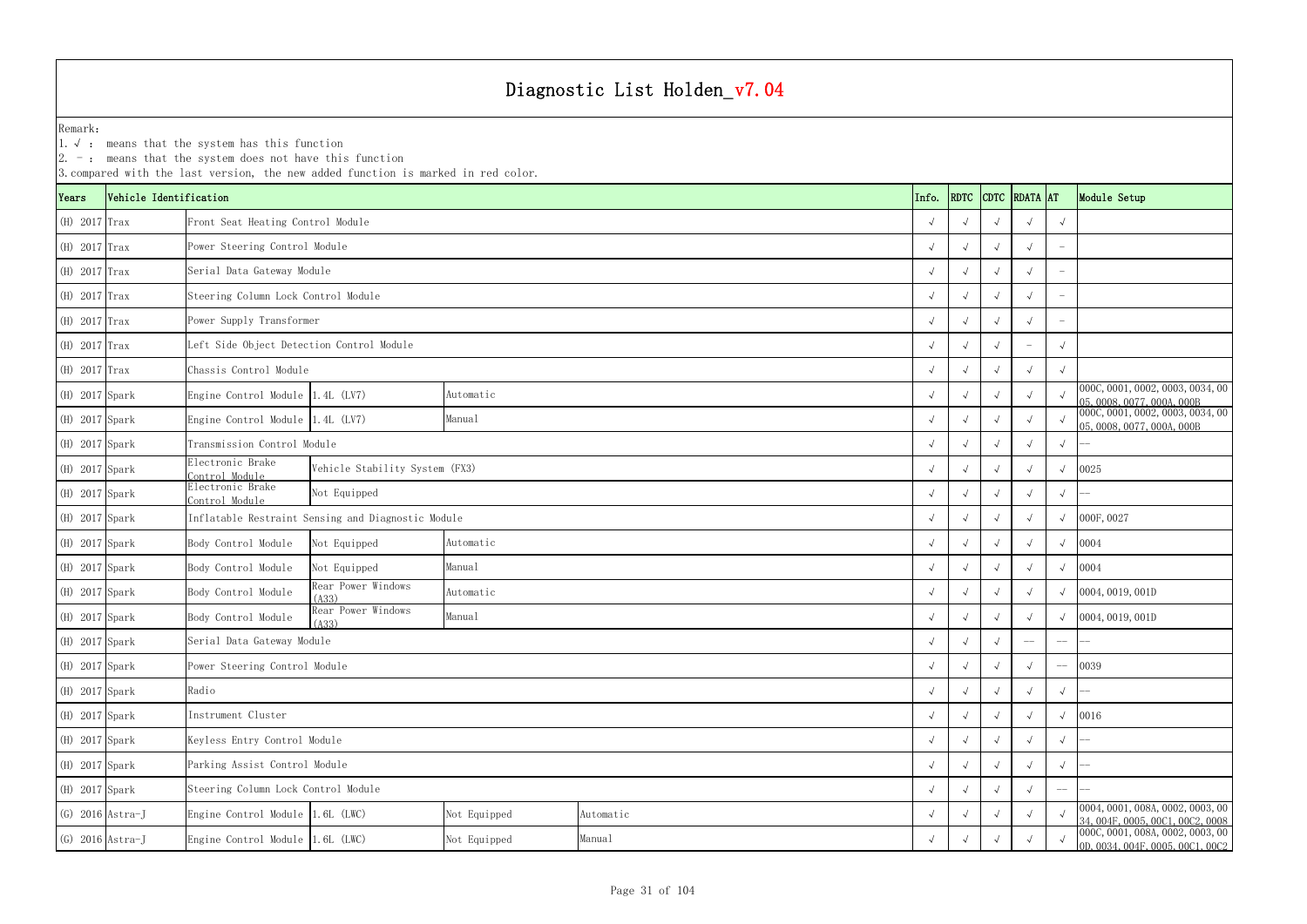1.√ : means that the system has this function

|       |                        |                                                         | 3. compared with the last version, the new added function is marked in red color. |                                          |                         |       |            |             |                 |            |                                                                      |
|-------|------------------------|---------------------------------------------------------|-----------------------------------------------------------------------------------|------------------------------------------|-------------------------|-------|------------|-------------|-----------------|------------|----------------------------------------------------------------------|
| Years | Vehicle Identification |                                                         |                                                                                   |                                          |                         | Info. | RDTC       | <b>CDTC</b> | <b>RDATA</b> AT |            | Module Setup                                                         |
|       | $(G)$ 2016 Astra-J     | Engine Control Module 1.6L (LWC)                        |                                                                                   | Stop/Start System (KL9)                  | Automatic               |       | $\sqrt{ }$ |             |                 |            | 0004, 0001, 008A, 0002, 0003, 00<br>34.004F,0005,00C1,00C2,0008      |
|       | $(G)$ 2016 Astra-J     | Engine Control Module 1.6L (LWC)                        |                                                                                   | Stop/Start System (KL9)                  | Manual                  |       |            |             |                 |            | 000C, 0001, 008A, 0002, 0003, 00<br>0D. 0034. 004F. 0005. 00C1. 00C2 |
|       | $(G)$ 2016 Astra-J     | Engine Control Module 2.0L (LHU)                        |                                                                                   | Not Equipped                             | Automatic               |       |            |             |                 |            | 0004, 0001, 0002, 0003, 0005, 00<br>05, 0008, 000A, 000B             |
|       | $(G)$ 2016 Astra-J     | Engine Control Module 2.0L (LHU)                        |                                                                                   | Not Equipped                             | Manual                  |       | $\sqrt{ }$ |             |                 |            | 000C, 0001, 0002, 0003, 0005, 00<br>05, 0008, 000A, 000B             |
|       | $(G)$ 2016 Astra-J     | Engine Control Module 2.0L (LHU)                        |                                                                                   | Stop/Start System (KL9) Automatic        |                         |       |            |             |                 |            | 0004, 0001, 0002, 0003, 0005, 00<br>05, 0008, 000A, 000B             |
|       | $(G)$ 2016 Astra-J     | Engine Control Module 2.0L (LHU)                        |                                                                                   | Stop/Start System (KL9)                  | Manual                  |       |            |             |                 |            | 000C, 0001, 0002, 0003, 0005, 00<br>05, 0008, 000A, 000B             |
|       | $(G)$ 2016 Astra-J     | Transmission Control Module                             |                                                                                   |                                          |                         |       |            |             |                 |            | 00B8                                                                 |
|       | $(G)$ 2016 Astra-J     | Electronic Brake<br>Control Module                      | Equipped                                                                          |                                          |                         |       |            |             |                 |            | 0026, 0025, 0027                                                     |
|       | $(G)$ 2016 Astra-J     |                                                         | Inflatable Restraint Sensing and Diagnostic Module                                |                                          |                         |       |            |             |                 | $\sqrt{ }$ | 000F                                                                 |
|       | $(G)$ 2016 Astra-J     | Body Control Module                                     | Automatic                                                                         | Halogen (T4A TT4)                        | Not Equipped            |       | $\sqrt{ }$ |             |                 |            | 0004, 0019, 001A, 001D, 001E, 00                                     |
|       | $(G)$ 2016 Astra-J     | Body Control Module                                     | Automatic                                                                         | Halogen (T4A TT4)                        | Stop/Start System (KL9) |       |            |             |                 |            | 0061, 0004, 0019, 001A, 001D, 00<br>1E, 003C                         |
|       | $(G)$ 2016 Astra-J     | Body Control Module                                     | Automatic                                                                         | High Intensity<br>Discharge (T4F TT2 TT6 | Not Equipped            |       | $\sqrt{ }$ |             |                 |            | 0004, 0019, 001A, 001D, 001E, 00                                     |
|       | $(G)$ 2016 Astra-J     | Body Control Module                                     | Automatic                                                                         | High Intensity<br>Discharge (T4F TT2 TT6 | Stop/Start System (KL9) |       |            |             |                 |            | 0061, 0004, 0019, 001A, 001D, 00<br>1E, 003C                         |
|       | $(G)$ 2016 Astra-J     | Body Control Module                                     | Manual                                                                            | Halogen (T4A TT4)                        | Not Equipped            |       |            |             |                 | $\sqrt{ }$ | 0004, 0019, 001A, 001D, 001E, 00                                     |
|       | $(G)$ 2016 Astra-J     | Body Control Module                                     | Manual                                                                            | Halogen (T4A TT4)                        | Stop/Start System (KL9) |       |            |             |                 |            | 0061, 0004, 0019, 001A, 001D, 00<br>1E, 003C                         |
|       | $(G)$ 2016 Astra-J     | Body Control Module                                     | Manual                                                                            | High Intensity<br>Discharge (T4F TT2 TT6 | Not Equipped            |       | $\sqrt{ }$ |             |                 |            | 0004, 0019, 001A, 001D, 001E, 00                                     |
|       | $(G)$ 2016 Astra-J     | Body Control Module                                     | Manual                                                                            | High Intensity<br>Discharge (T4F TT2 TT6 | Stop/Start System (KL9) |       |            |             |                 |            | 0061, 0004, 0019, 001A, 001D, 00<br>1E, 003C                         |
|       | $(G)$ 2016 Astra-J     | Instrument Cluster                                      |                                                                                   |                                          |                         |       |            |             |                 | $\sqrt{ }$ | 0016                                                                 |
|       | $(G)$ 2016 Astra-J     | Parking Assist<br>Control Module                        | Not Equipped                                                                      |                                          |                         |       | $\sqrt{ }$ |             |                 | $\sqrt{ }$ | 0016                                                                 |
|       | $(G)$ 2016 Astra-J     | Parking Assist<br>Control Module                        | Side Object Detection Indicator (UDQ)                                             |                                          |                         |       | $\sqrt{ }$ |             |                 | $\sqrt{ }$ | 0016                                                                 |
|       | $(G)$ 2016 Astra-J     |                                                         | Front Seat Heating Control Module                                                 |                                          |                         |       |            |             |                 | $\sqrt{ }$ |                                                                      |
|       | $(G)$ 2016 Astra-J     | Radio                                                   |                                                                                   |                                          |                         |       |            |             |                 | $\sqrt{ }$ |                                                                      |
|       | $(G)$ 2016 Astra-J     | Headlamp Control Module                                 |                                                                                   |                                          |                         |       |            |             |                 | $\sqrt{ }$ | 0021                                                                 |
|       | $(G)$ 2016 Astra-J     | Auto Control Dual Zone (CJ2)<br>HVAC Control Module     |                                                                                   |                                          |                         |       |            |             |                 |            | 0022, 0016, 0023                                                     |
|       | $(G)$ 2016 Astra-J     | Manual Control Single Zone (C67)<br>HVAC Control Module |                                                                                   |                                          |                         |       |            |             |                 |            | $\sqrt{0022,0016,0023}$                                              |
|       | $(G)$ 2016 Astra-J     |                                                         | Trailer Interface Control Module                                                  |                                          |                         |       |            |             |                 |            | $\sqrt{0016}$                                                        |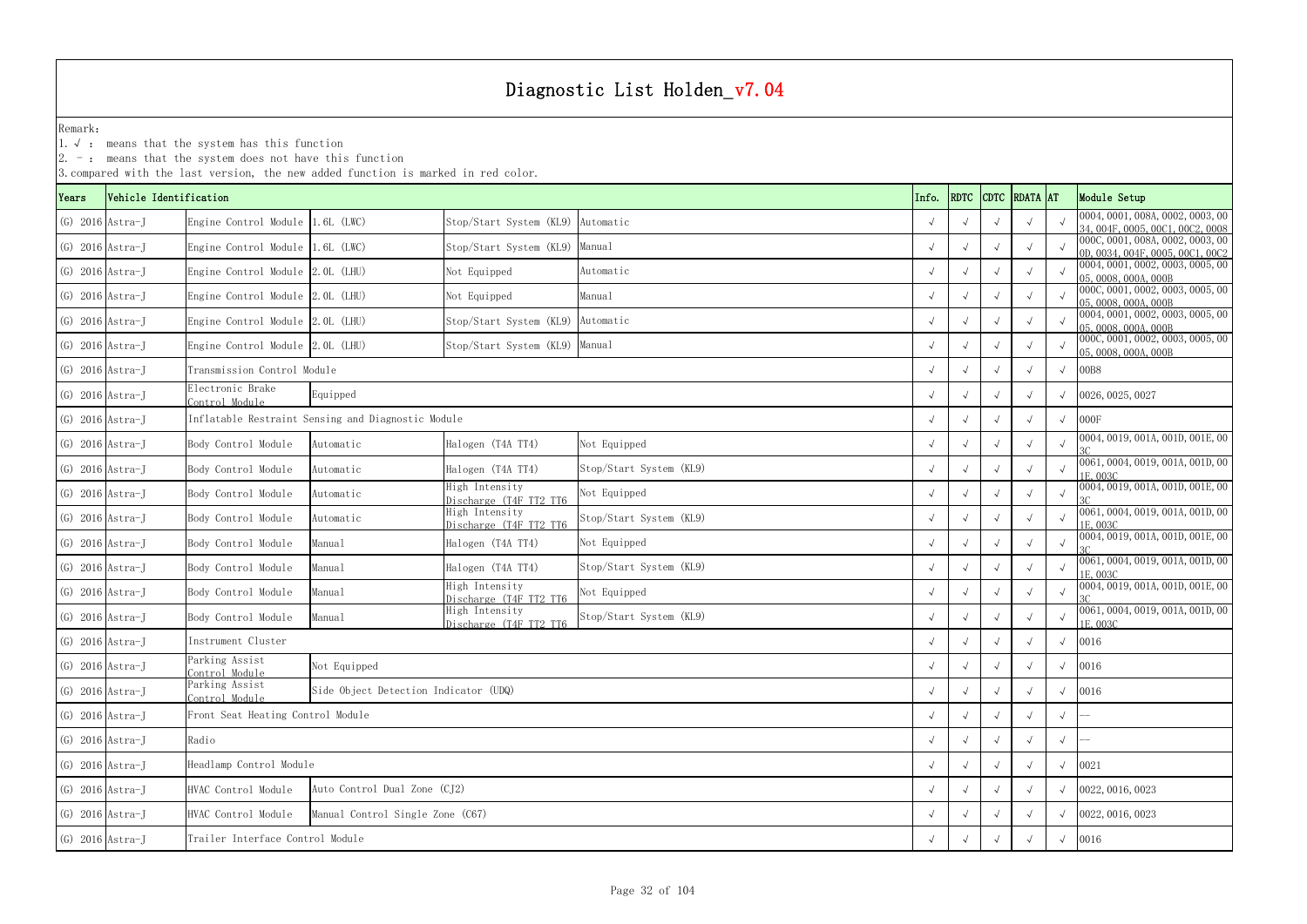YearsVehicle Identification **Info.** RDTC Remark:1.  $\sqrt{ }$ : means that the system has this function 2. -: means that the system does not have this function 3.compared with the last version, the new added function is marked in red color. (G) 2016 Astra-J √ √ √ -- -- 005F,0027 Multi-Axis Acceleration Sensor Module(G) 2016 Astra-J √ √ √ -- -- 0038,0025 Steering Wheel Angle Sensor Module (G) 2016 Astra-J √ √ √ √ -- -- Frontview Camera Module(G) 2016 Astra-J √ √ √ √ √ 0016 Digital Radio Receiver Control Module (G) 2016 Astra-J √ √ √ √ -- 0064,0065 Power Steering Control Module (G) 2016 Astra-J √ √ √ √ √ 0037 Parking Brake Control Module (G) 2016 Astra-J √ √ √ √ √ -- Suspension Control Module (G) 2016 Astra-J √ √ √ √ √ 0008 Chassis Control Module(G) 2016 Barina Engine Control Module 1.4L (LUJ) Automatic Automatic (C) 2016 Barina → √ √ √ √ ∞ 0004,0001,0002,0003,0034,00 ∧ ∞ 08,0005,0081,000A,000B (G) 2016 Barina Engine Control Module 1.4L (LUJ) Manual Manual Manual (G) 2016 Barina → √ √ √ √ ∞ 000C,0001,0002,0003,0034,00 √ √ √ ∞ 000C,0001,0002,0003,0034,00 (G) 2016 Barina Engine Control Module 1.6L (LDE) Automatic Automatic (C) 2016 Barina → √ √ √ √ ∞ 0004,0001,0002,0003,0034,00 → 05,0008,000A,000B (G) 2016 Barina Engine Control Module 1.6L (LDE) Manual Manual Manual (C) 2016 Barina → √ √ √ √ ∞ 0001,0002,0003,0034,0005,00 √ √ √ ∞ 08,000A,000B (G) 2016 Barina √ √ √ √ √ 00B8 Transmission Control Module (G) 2016 Barina Electronic Brake Control Module <sup>√</sup> <sup>√</sup> <sup>√</sup> <sup>√</sup> <sup>√</sup> -- (G) 2016 Barina Electronic Brake Control Module <sup>√</sup> <sup>√</sup> <sup>√</sup> <sup>√</sup> <sup>√</sup> <sup>0025</sup> Vehicle Stability System (FX3) (G) 2016 Barina √ √ √ √ √ 000F,000F,0027,0027 Inflatable Restraint Sensing and Diagnostic Module (G) 2016 Barina and Body Control Module Not Equipped Automatic  $\sqrt{2}$ (G) 2016 Barina Body Control Module Not Equipped Manual  $\sqrt{2}$ (G) 2016 Barina Body Control Module  $\begin{array}{|l|c|c|c|c|}\n\hline\n\text{Rad} & \text{Normal} & \text{Normal} & \text{Normal} & \text{Normal} & \text{Normal} & \text{Normal} & \text{Normal} & \text{Normal} & \text{Normal} & \text{Normal} & \text{Normal} & \text{Normal} & \text{Normal} & \text{Normal} & \text{Normal} & \text{Normal} & \text{Normal} & \text{Normal} & \text{Normal} & \text{Normal} & \text{Normal} & \text{Normal} & \text{Normal} & \text{Normal} & \text{Normal} & \text{Normal} &$ (G) 2016 Barina Body Control Module Rear Power Windows Manual Manual  $\begin{array}{c|c} \begin{array}{c} \downarrow\\ \end{array} & \begin{array}{c} \downarrow\\ \end{array} & \begin{array}{c} \downarrow\\ \end{array} & \begin{array}{c} \end{array} & \begin{array}{c} \downarrow\\ \end{array} & \begin{array}{c} \end{array} & \begin{array}{c} \downarrow\\ \end{array} & \begin{array}{c} \end{array} & \begin{array}{c} \end{array} & \begin{array}{$ (G) 2016 Barina √ √ √ √ √ 0016 (G) 2016 Barina √ √ √ √ √ -- Front Seat Heating Control Module (G) 2016 Barina √ √ √ √ √ 0022,0016,0023 (G) 2016 Barina √ √ √ √ -- 0052 Power Steering Control Module (G) 2016 Barina √ √ √ √ -- 0016 Parking Assist Control Module (G) 2016 Barina √ √ √ -- -- 0038,0025 Steering Wheel Angle Sensor Module Automatic Manual Automatic Manual Automatic Manual Automatic Manual Instrument Cluster HVAC Control Module Not Equipped

| <b>RDATA</b> |                          | Module Setup                                                   |
|--------------|--------------------------|----------------------------------------------------------------|
|              |                          | 005F, 0027                                                     |
|              | $\overline{\phantom{0}}$ | 0038,0025                                                      |
| $\sqrt{ }$   | $\overline{\phantom{0}}$ |                                                                |
| $\sqrt{}$    | $\sqrt{ }$               | 0016                                                           |
| $\sqrt{ }$   | $-$                      | 0064,0065                                                      |
| $\sqrt{ }$   | $\sqrt{ }$               | 0037                                                           |
| $\sqrt{ }$   | $\sqrt{ }$               |                                                                |
| $\sqrt{ }$   | $\sqrt{ }$               | 0008                                                           |
| $\sqrt{ }$   | $\sqrt{ }$               | 0004, 0001, 0002, 0003, 0034, 00<br>08,0005,0081,000A,000B     |
| $\sqrt{}$    | $\sqrt{ }$               | 000C, 0001, 0002, 0003, 0034, 00<br>08, 0005, 0081, 000A, 000B |
| $\sqrt{}$    | $\sqrt{}$                | 0004, 0001, 0002, 0003, 0034, 00<br>05,0008,000A,000B          |
| $\sqrt{ }$   | $\sqrt{}$                | 0001, 0002, 0003, 0034, 0005, 00<br>08,000A,000B               |
| $\sqrt{}$    | $\sqrt{ }$               | 00B8                                                           |
| $\sqrt{ }$   | $\sqrt{}$                |                                                                |
| $\sqrt{}$    | $\sqrt{ }$               | 0025                                                           |
| $\sqrt{ }$   | $\sqrt{ }$               | 000F, 000F, 0027, 0027                                         |
| $\sqrt{}$    | $\sqrt{ }$               | 0004                                                           |
| $\sqrt{}$    | $\sqrt{ }$               | 0004                                                           |
| $\sqrt{}$    | $\sqrt{ }$               | 0004, 0019, 001D                                               |
| $\sqrt{}$    | $\sqrt{ }$               | 0004, 0019, 001D                                               |
| $\sqrt{}$    | $\sqrt{ }$               | 0016                                                           |
| $\checkmark$ | $\sqrt{}$                |                                                                |
| √            | $\sqrt{}$                | 0022, 0016, 0023                                               |
| √            |                          | 0052                                                           |
| $\sqrt{}$    |                          | 0016                                                           |
|              |                          | 0038,0025                                                      |
|              |                          | <b>AT</b>                                                      |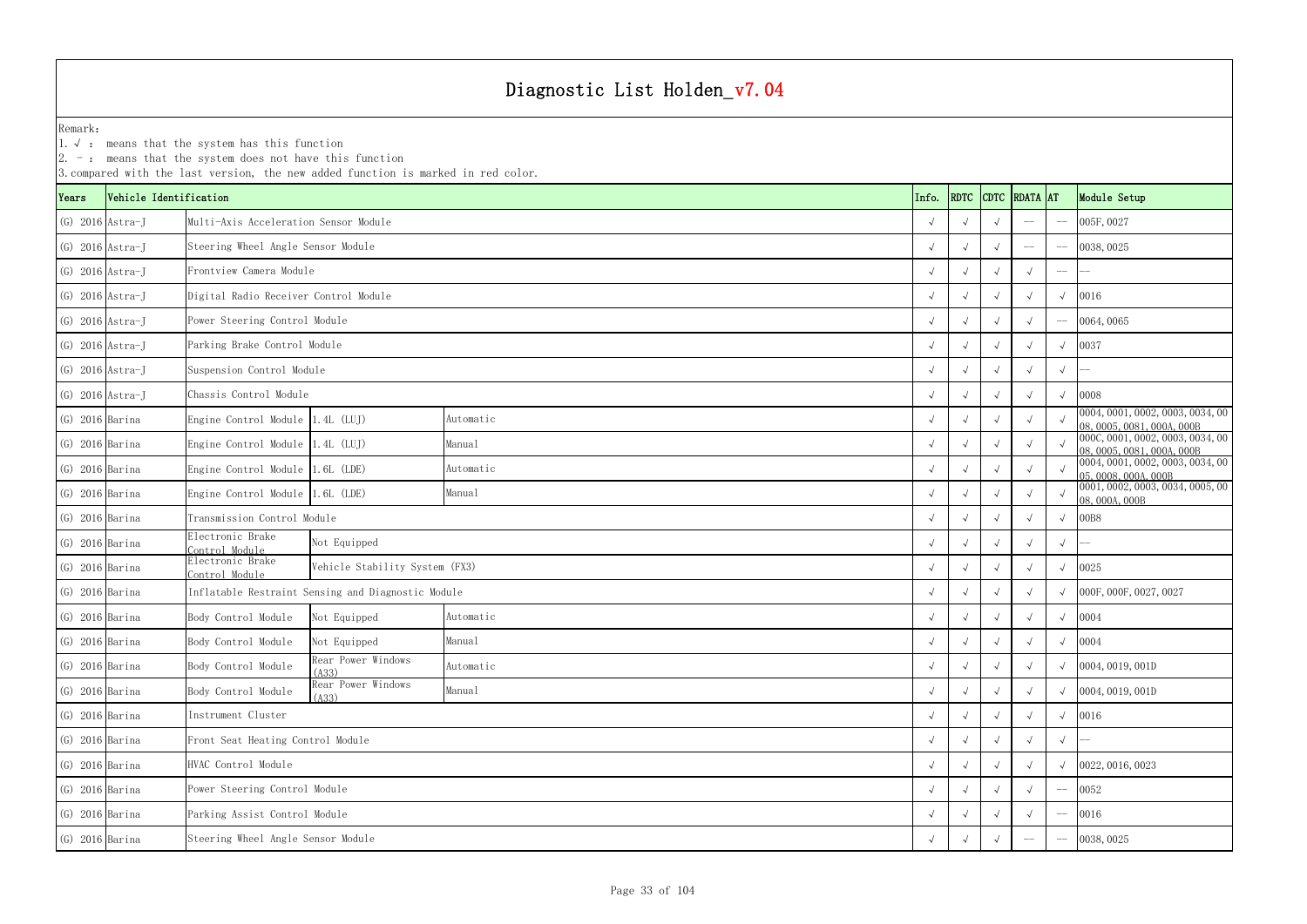1.√ : means that the system has this function

|                    |                        |                                     | 3. compared with the last version, the new added function is marked in red color. |                                                           |  |       |             |            |               |            |                                                          |
|--------------------|------------------------|-------------------------------------|-----------------------------------------------------------------------------------|-----------------------------------------------------------|--|-------|-------------|------------|---------------|------------|----------------------------------------------------------|
| Years              | Vehicle Identification |                                     |                                                                                   |                                                           |  | Info. | <b>RDTC</b> |            | CDTC RDATA AT |            | Module Setup                                             |
| $(G)$ 2016 Barina  |                        | Radio                               | Radio (UF7)                                                                       | Rearview Camera (UVC)                                     |  |       | $\sqrt{ }$  |            |               | $\sqrt{ }$ |                                                          |
| $(G)$ 2016 Barina  |                        | Radio                               | Radio (UF7)                                                                       | Not Equipped                                              |  |       | $\sqrt{ }$  |            |               | $\sqrt{ }$ |                                                          |
| $(G)$ 2016 Barina  |                        | Radio                               | Radio (UH7)                                                                       |                                                           |  |       |             |            |               | $\sqrt{ }$ |                                                          |
| $(G)$ 2016 Barina  |                        | Chassis Control Module              |                                                                                   |                                                           |  |       |             |            | $\sqrt{ }$    | 0008       |                                                          |
| $(G)$ 2016 Caprice |                        | Engine Control Module 6.2L (LS3)    |                                                                                   | Automatic                                                 |  |       |             |            |               |            | 0001, 0002, 0003, 0004, 0005, 00<br>08, 0009, 000A, 000B |
| $(G)$ 2016 Caprice |                        | Engine Control Module 6.2L (LS3)    |                                                                                   | Manual                                                    |  |       |             |            |               |            | 000C, 0001, 0002, 0003, 0005, 00<br>08,0009,000A,000B    |
| $(G)$ 2016 Caprice |                        | Transmission Control Module         |                                                                                   |                                                           |  |       |             |            |               | $\sqrt{ }$ | 0024                                                     |
| $(G)$ 2016 Caprice |                        | Electronic Brake Control Module     |                                                                                   |                                                           |  |       |             |            |               |            | 0026, 0025, 0027                                         |
| $(G)$ 2016 Caprice |                        |                                     | Inflatable Restraint Sensing and Diagnostic Module                                |                                                           |  |       | $\sqrt{ }$  |            |               |            | 000F, 0027                                               |
| $(G)$ 2016 Caprice |                        | Body Control Module                 | Automatic                                                                         |                                                           |  |       |             |            |               |            | 0004, 0019, 001A, 001B, 001C, 00<br>1D, 001E, 003C       |
| $(G)$ 2016 Caprice |                        | Body Control Module                 | Manual                                                                            |                                                           |  |       |             |            |               |            | 0004, 0019, 001A, 001B, 001C, 00<br>1D, 001E, 003C       |
|                    | $(G)$ 2016 Caprice     | Instrument Cluster                  |                                                                                   |                                                           |  |       |             |            |               | $\sqrt{ }$ | 0016                                                     |
| $(G)$ 2016 Caprice |                        | Seat Memory Control Module - Driver |                                                                                   |                                                           |  |       | $\sqrt{ }$  |            |               | $\sqrt{ }$ |                                                          |
| $(G)$ 2016 Caprice |                        | Parking Assist<br>Control Module    | Not Equipped                                                                      |                                                           |  |       |             |            |               | $\sqrt{ }$ | 0016                                                     |
| $(G)$ 2016 Caprice |                        | Parking Assist<br>Control Module    | Parking Assist with Rear Sensors (UD7)                                            |                                                           |  |       |             |            |               |            | 0016                                                     |
|                    | $(G)$ 2016 Caprice     | Parking Assist<br>Control Module    |                                                                                   | Advance Parking Assist with Semi Automatic Steering (UFQ) |  |       |             |            |               |            | 0016                                                     |
| $(G)$ 2016 Caprice |                        | Keyless Entry Control Module        |                                                                                   |                                                           |  |       |             |            |               | $\sqrt{ }$ |                                                          |
| $(G)$ 2016 Caprice |                        | Radio Controls                      |                                                                                   |                                                           |  |       | $\sqrt{ }$  | $\sqrt{ }$ |               |            | $\sqrt{0063,0016}$                                       |
|                    | $(G)$ 2016 Caprice     | HVAC Controls                       |                                                                                   |                                                           |  |       | $\sqrt{ }$  | $\sqrt{ }$ | $\sqrt{ }$    | $\sqrt{ }$ |                                                          |
|                    | $(G)$ 2016 Caprice     | Trailer Interface Control Module    |                                                                                   |                                                           |  |       |             |            |               | $\sqrt{ }$ |                                                          |
| $(G)$ 2016 Caprice |                        | Parking Brake Control Module        |                                                                                   |                                                           |  |       |             |            |               | $\sqrt{ }$ | 0037                                                     |
| $(G)$ 2016 Caprice |                        | Power Steering Control Module       |                                                                                   |                                                           |  |       |             |            |               | $-\!-\!$   | 0064                                                     |
|                    | $(G)$ 2016 Caprice     | Suspension Control Module           |                                                                                   |                                                           |  |       |             |            |               | $\sqrt{ }$ | 003D, 0040                                               |
|                    | $(G)$ 2016 Caprice     | Head-Up Display Module              |                                                                                   |                                                           |  |       | $\sqrt{ }$  |            |               |            |                                                          |
|                    | $(G)$ 2016 Caprice     | Radio                               |                                                                                   |                                                           |  |       |             |            |               | $\sqrt{ }$ |                                                          |
|                    | $(G)$ 2016 Caprice     | Steering Column Lock Control Module |                                                                                   |                                                           |  |       | $\sqrt{ }$  |            |               | $-\!-\!$   |                                                          |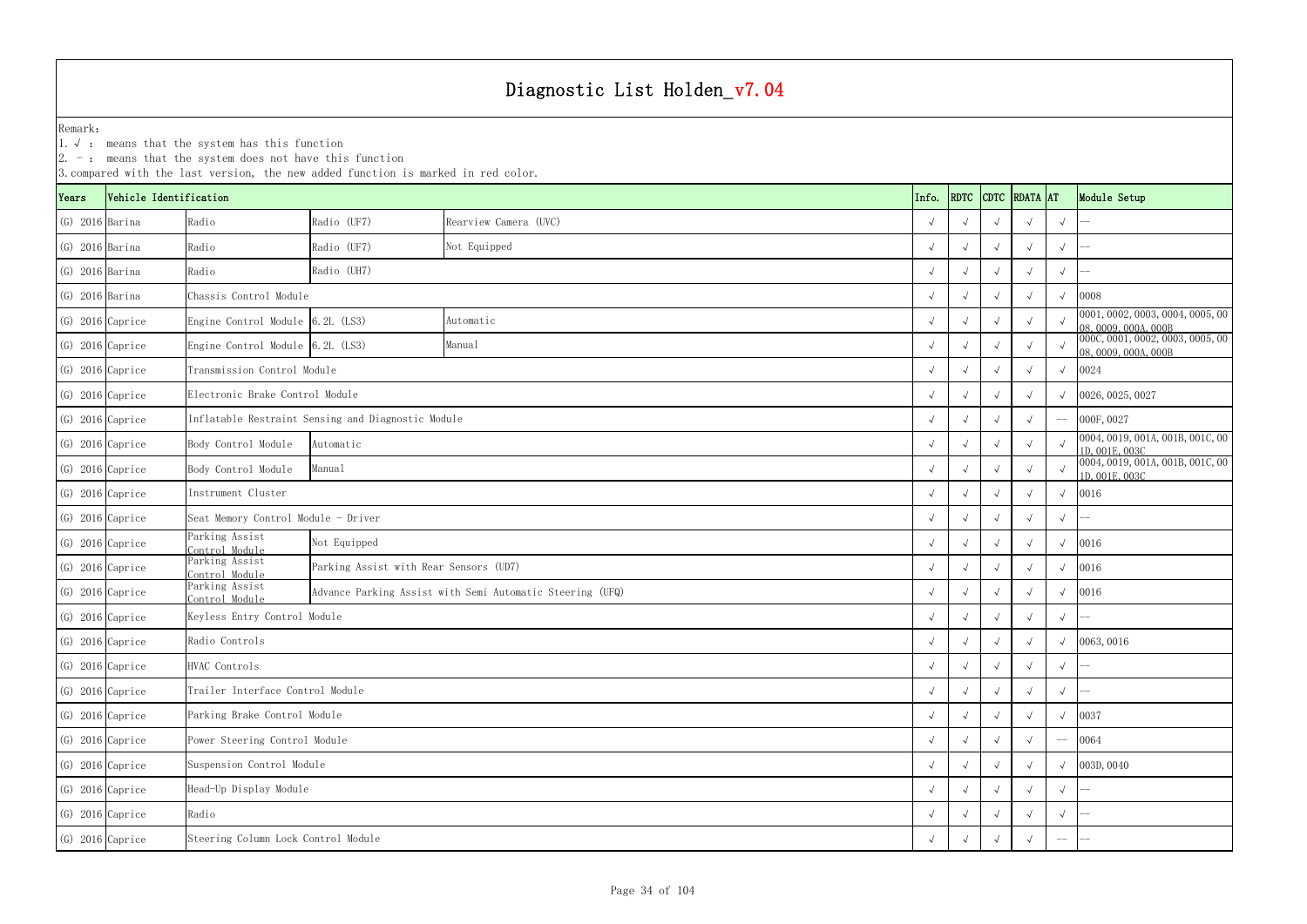YearsVehicle Identification **Info.** RDTC Remark:1.  $\sqrt{ }$ : means that the system has this function 2. -: means that the system does not have this function 3.compared with the last version, the new added function is marked in red color. (G) 2016 Caprice √ √ √ √ √ 0014,00C3 Frontview Camera Module(G) 2016 Caprice √ √ √ -- -- 0038,0025 Steering Wheel Angle Sensor Module (G) 2016 Caprice √ √ √ -- √ -- Left Side Object Detection Control Module (G) 2016 Caprice √ √ √ √ √ 0022,0023 (G) 2016 Caprice √ √ √ √ √ 0021 Headlamp Control Module (G) 2016 Caprice Chassis Control Module $\frac{1}{2}$  6.2L (LS3) Fuel Pump (G) 2016 Caprice Chassis Control Module 6.2L (LS3) <sup>√</sup> <sup>√</sup> <sup>√</sup> <sup>√</sup> <sup>√</sup> 0008,003E Fuel Pump and Exhaust Flow Control Valve (G) 2016 Caprice √ √ √ -- √ -- Right Side Object Detection Control Module (G) 2016 Captiva Engine Control Module 2.2L (LNQ) Automatic Automatic (C) 2016 Captiva Engine Control Module 2.2L (LNQ) Automatic (C) 2016 Captiva 54,008B,0090,008C,0091,0092 (G) 2016 Captiva Engine Control Module 2.2L (LNQ) Manual Manual Manual Manual Manual (G) 2016 Captiva (G) 2016 Captiva Engine Control Module 2.2L (LNQ) Manual Manual (G) 2016 Captiva (G) 2016 Captiva (G) 87,0087,0080,0091 (G) 2016 Captiva Engine Control Module 2.4L (LE9) Automatic Automatic (C) 2016 Captiva → √ √ √ √ ∞ 0004,0001,0002,0003,0005,00 ∧ 0004,0001,0002,0003,0005,00 ∧ √ √ √ ∞ 08,0006,0004,0033 (G) 2016 Captiva Engine Control Module 2.4L (LE9) Manual Manual Manual (C) 2016 Captiva (C) 2016 Captiva Engine Control Module 2.4L (LE9) Manual (C) 2016 O (C) 000, 0006,000,000,0003,0005,000 000,000,000 000,000,000 000,0 (G) 2016 Captiva Engine Control Module 3.0L (LFW) Automatic Automatic (C) 2016 Captiva → √ √ √ √ ∞ 0004,0001,0002,0003,0005,00 ∧ 0005,00 ∧ 0005,00 ∴ √ √ √ ∞ 08,0009,000A,000B (G) 2016 Captiva Engine Control Module 3.0L (LFW) Manual Manual Manual (C) 2016 Captiva Control Module 3.0L (LFW) Manual Manual (C) 2016 Captiva (C) 2016 Captiva Busine Control Module 3.0L (LFW) Manual Manual (C) 2016 OB (G) 2016 Captiva √ √ √ √ √ 00B8 Transmission Control Module (G) 2016 Captiva Electronic Brake Control Module <sup>√</sup> <sup>√</sup> <sup>√</sup> <sup>√</sup> <sup>√</sup> -- (G) 2016 Captiva Electronic Brake Control Module <sup>√</sup> <sup>√</sup> <sup>√</sup> <sup>√</sup> <sup>√</sup> <sup>0025</sup> Real Time Damping (F45) (G) 2016 Captiva Electronic Brake Control Moduleake Real Time Damping with Trailer Stability Control (F86) (Control (F86) (Control (F86) (Control (F86) (Control (F86) (Control (F86) (Control (F86) (Control (F86) (Control (F86) (Control (F86) (Control (F86) (Control (F8 (G) 2016 Captiva √ √ √ √ √ 000F,0028 Inflatable Restraint Sensing and Diagnostic Module (G) 2016 Captiva √ √ √ √ √ 0004,0028 (G) 2016 Captiva √ √ √ √ √ -- (G) 2016 Captiva √ √ √ √ √ 0032 Rear Differential Clutch Control Module (G) 2016 Captiva √ √ √ √ √ -- HVAC Control ModuleBody Control Module Instrument Cluster Not Equipped Fuel Pump Automatic Manual Automatic Manual Automatic Manual Radio

|                  |                        | $2.$ -: means that the system does not have this function | 3. compared with the last version, the new added function is marked in red color. |                                                        |  |            |            |  |               |            |                                                                      |
|------------------|------------------------|-----------------------------------------------------------|-----------------------------------------------------------------------------------|--------------------------------------------------------|--|------------|------------|--|---------------|------------|----------------------------------------------------------------------|
| ears)            | Vehicle Identification |                                                           |                                                                                   |                                                        |  | Info.      | RDTC       |  | CDTC RDATA AT |            | Module Setup                                                         |
| (G) 2016 Caprice |                        | Frontview Camera Module                                   |                                                                                   |                                                        |  |            |            |  |               | $\sqrt{ }$ | 0014,00C3                                                            |
| (G) 2016 Caprice |                        | Steering Wheel Angle Sensor Module                        |                                                                                   |                                                        |  |            |            |  |               |            | 0038, 0025                                                           |
| (G) 2016 Caprice |                        |                                                           | Left Side Object Detection Control Module                                         |                                                        |  |            |            |  |               | $\sqrt{ }$ |                                                                      |
| (G) 2016 Caprice |                        | HVAC Control Module                                       |                                                                                   |                                                        |  |            |            |  |               |            | 0022, 0023                                                           |
| (G) 2016 Caprice |                        | Headlamp Control Module                                   |                                                                                   |                                                        |  | $\sqrt{ }$ |            |  |               | $\sqrt{ }$ | 0021                                                                 |
| (G) 2016 Caprice |                        | Chassis Control<br>Module                                 | 6.2L (LS3)                                                                        | Fuel Pump                                              |  |            |            |  |               | $\sqrt{ }$ | 0008                                                                 |
| (G) 2016 Caprice |                        | Chassis Control<br>Module                                 | 6.2L (LS3)                                                                        | Fuel Pump and Exhaust Flow Control Valve               |  | $\sqrt{ }$ |            |  |               |            | 0008,003E                                                            |
| (G) 2016 Caprice |                        | Right Side Object Detection Control Module                |                                                                                   |                                                        |  |            |            |  |               | $\sqrt{ }$ |                                                                      |
| (G) 2016 Captiva |                        | Engine Control Module 2.2L (LNQ)                          |                                                                                   | Automatic                                              |  |            |            |  |               |            | 0001, 0087, 008A, 0053, 008F, 00<br>54, 008B, 0090, 008C, 0091, 0092 |
| (G) 2016 Captiva |                        | Engine Control Module 2.2L (LNQ)                          |                                                                                   | Manual                                                 |  |            |            |  |               |            | 000C, 0001, 0087, 008A, 0053, 00<br>8F, 0054, 008B, 0090, 008C, 0091 |
| (G) 2016 Captiva |                        | Engine Control Module 2.4L (LE9)                          |                                                                                   | Automatic                                              |  |            |            |  |               |            | 0004, 0001, 0002, 0003, 0005, 00<br>08,0006,000A,0033                |
| (G) 2016 Captiva |                        | Engine Control Module 2.4L (LE9)                          |                                                                                   | Manual                                                 |  |            |            |  |               |            | 000C, 0001, 0002, 0003, 0005, 00<br>08, 0006, 000A, 0033             |
| (G) 2016 Captiva |                        | Engine Control Module 3.0L (LFW)                          |                                                                                   | Automatic                                              |  |            |            |  |               |            | 0004, 0001, 0002, 0003, 0005, 00<br>08, 0009, 000A, 000B             |
| (G) 2016 Captiva |                        | Engine Control Module 3.0L (LFW)                          |                                                                                   | Manual                                                 |  |            |            |  |               |            | 0001, 0002, 0003, 0005, 0008, 00<br>0A, 000B                         |
| (G) 2016 Captiva |                        | Transmission Control Module                               |                                                                                   |                                                        |  | $\sqrt{ }$ |            |  |               |            | 00B8                                                                 |
| (G) 2016 Captiva |                        | Electronic Brake<br>Control Module                        | Not Equipped                                                                      |                                                        |  |            |            |  |               | $\sqrt{ }$ |                                                                      |
| (G) 2016 Captiva |                        | Electronic Brake<br>Control Module                        | Real Time Damping (F45)                                                           |                                                        |  | $\sqrt{ }$ |            |  |               |            | 0025                                                                 |
| (G) 2016 Captiva |                        | Electronic Brake<br>Control Module                        |                                                                                   | Real Time Damping with Trailer Stability Control (F86) |  | $\sqrt{ }$ | $\sqrt{ }$ |  |               | $\sqrt{ }$ | 0025                                                                 |
|                  | (G) 2016 Captiva       |                                                           | Inflatable Restraint Sensing and Diagnostic Module                                |                                                        |  | $\sqrt{ }$ |            |  |               |            | 000F, 0028                                                           |
|                  | (G) 2016 Captiva       | Body Control Module                                       |                                                                                   |                                                        |  |            |            |  |               |            | 0004, 0028                                                           |
|                  | (G) 2016 Captiva       | Instrument Cluster                                        |                                                                                   |                                                        |  |            |            |  |               | $\sqrt{ }$ |                                                                      |
| (G) 2016 Captiva |                        | Rear Differential Clutch Control Module                   |                                                                                   |                                                        |  |            |            |  |               | $\sqrt{ }$ | 0032                                                                 |
|                  | (G) 2016 Captiva       | Radio                                                     |                                                                                   |                                                        |  |            |            |  |               | $\sqrt{ }$ |                                                                      |
|                  | (G) 2016 Captiva       | Parking Brake Control Module                              |                                                                                   |                                                        |  |            |            |  |               |            | 0037                                                                 |
|                  | (G) 2016 Captiva       | Auxiliary Body Control Module                             |                                                                                   |                                                        |  |            |            |  |               |            | 00C8                                                                 |
|                  | (G) 2016 Captiva       |                                                           | Remote Control Door Lock Receiver                                                 |                                                        |  |            |            |  |               | $\sqrt{ }$ | 0093                                                                 |
|                  |                        |                                                           |                                                                                   |                                                        |  |            |            |  |               |            |                                                                      |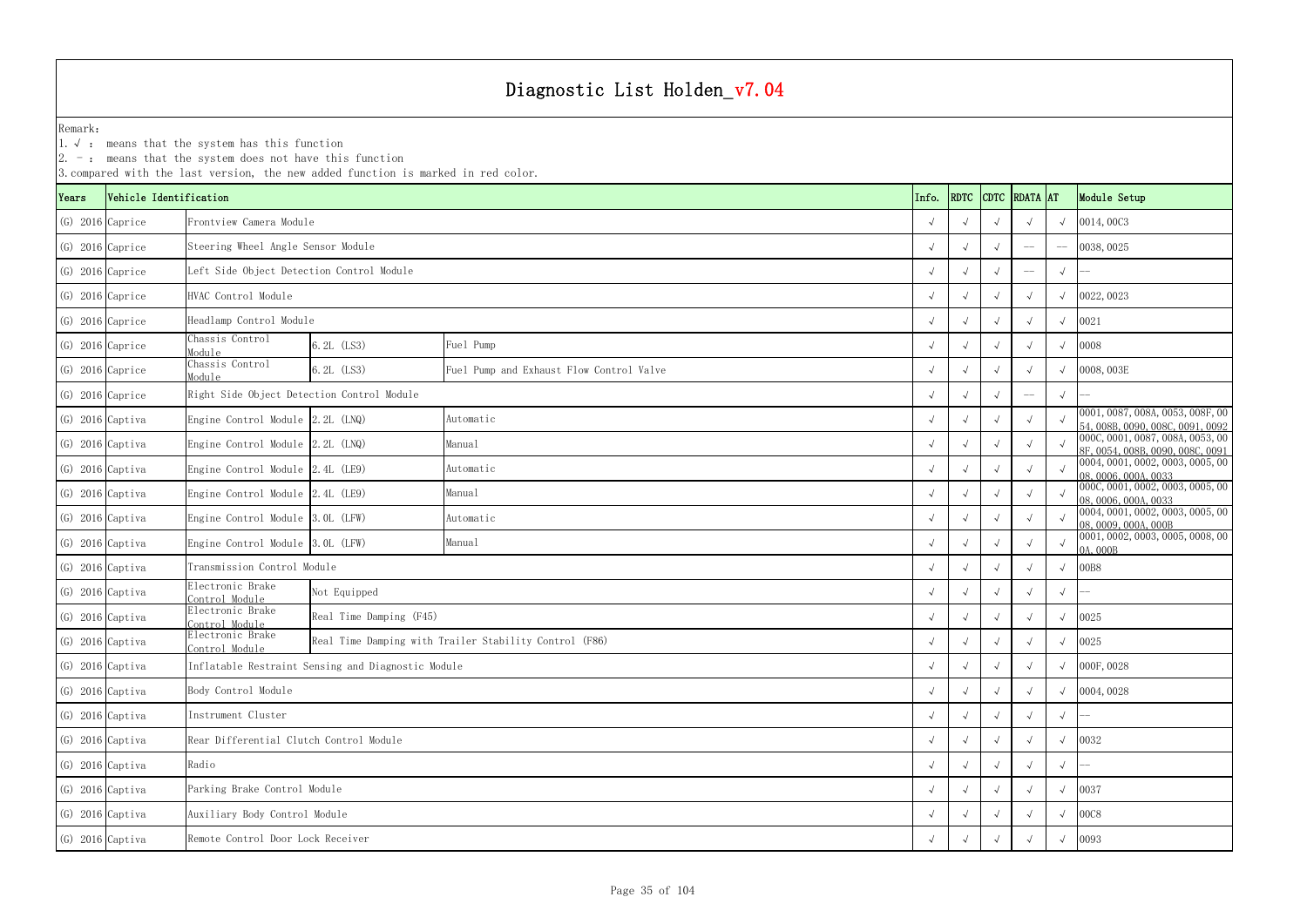YearsVehicle Identification **Info.** RDTC Remark:1. √ : means that the system has this function  $2. -:$  means that the system does not have this function 3.compared with the last version, the new added function is marked in red color. (G) 2016 Captiva √ √ √ -- √ -- Left Side Object Detection Control Module (G) 2016 Captiva √ √ √ -- √ -- Right Side Object Detection Control Module (G) 2016 Captiva √ √ √ √ √ 0008 Chassis Control Module(G) 2016 Captiva √ √ √ √ √ 0021,00C9 Headlamp Control Module (G) 2016 Captiva √ √ √ -- √ -- (G) 2016 Cascada Engine Control Module 1.6L (LWC) Not Equipped Automatic √ √ √ √ √ 0004,0001,008A,0002,0003,00 √ √ √ √ ∞ 34,004F,0005,00C1,00C2,0008 (G) 2016 Cascada Engine Control Module 1.6L (LWC) Not Equipped <sup>√</sup> √√√√ 000C,0001,008A,0002,0003,00 0D,0034,004F,0005,00C1,00C2 (G) 2016 Cascada Engine Control Module 1.6L (LWC) Stop/Start System (KL9) Automatic √ √ √ √ √ 0004,0001,008A,0002,0003,00 √ √ √ ∞ 34,004F,0005,00C1,00C2,0008 (G) 2016 Cascada Engine Control Module 1.6L (LWC) Stop/Start System (KL9) Manual √ √ √ √ ∞ 000C,0001,008A,0002,0003,00 √ √ √ ∞ 000C,0001,008A,0002,0003,0002,0003,00 √ √ ∞ 00,0034,0005,00 ∪ 0D,0034,0005,00 ∪ 0D,0034,0005,0 (G) 2016 Cascada √ √ √ √ √ 00B8 Transmission Control Module (G) 2016 Cascada Electronic Brake Control Modulee Electric Power Steering Equipped<br>e (NJ0 NJ1) √ √ √ 0026,0025,0027 (G) 2016 Cascada √ √ √ √ √ 000F,0027 Inflatable Restraint Sensing and Diagnostic Module (G) 2016 Cascada Body Control Module Automatic Halogen (T4A TT4) Not Equipped  $\begin{array}{c|c} \begin{array}{cc} \sqrt{\phantom{a}} & \sqrt{\phantom{a}} & \sqrt{\phantom{a}} & \sqrt{\phantom{a}} & \sqrt{\phantom{a}} & \sqrt{\phantom{a}} & \sqrt{\phantom{a}} & \sqrt{\phantom{a}} & \sqrt{\phantom{a}} & \sqrt{\phantom{a}} & \sqrt{\phantom{a}} & \sqrt{\phantom{a}} & \sqrt{\phantom{a}} & \sqrt{\phantom{a}} &$ (G) 2016 Cascada Body Control Module Automatic Halogen (T4A TT4) Stop/Start System(KL9) √ √ √ √ 0061,0004,0019,001B,001A,00 (G) 2016 Cascada Body Control Module Automatic High Intensity Not Equipped  $\begin{array}{c|c} \begin{array}{c} \sim & \end{array} & \begin{array}{c} \sim & \end{array} & \begin{array}{c} \sim & \end{array} & \begin{array}{c} \sim & \end{array} & \begin{array}{c} \sim & \end{array} & \begin{array}{c} \sim & \end{array} & \begin{array}{c} \sim & \end{array} & \begin{array}{c} \sim & \end{array} & \begin{array}{c} \$ (G) 2016 Cascada Body Control Module Automatic High Intensity Discharge (T4F TT2 TT6 <sup>√</sup> √√√√ 0061,0004,0019,001B,001A,00 1C,001D (G) 2016 Cascada Body Control Module Manual Halogen (T4A TT4) <sup>√</sup> √√√√ 0004,0019,001B,001A,001C,00 1D(G) 2016 Cascada Body Control Module Manual Halogen (T4A TT4) Stop/Start System(KL9) √ √ √ √ 0061,0004,0019,001B,001A,00 (G) 2016 Cascada Body Control Module Manual High Intensity Not Equipped  $\begin{array}{c|c} \sim & \sim & \sim & \sim & \sim & \sim \end{array}$   $\begin{array}{c|c} \sim & \sim & \sim & \sim & \sim & \sim & \sim \end{array}$  0004, 0019, 0018, 0014, 0016, 0016, 0016, 0016, 0016, 0016, 0016, 0018, 0016, (G) 2016 Cascada Body Control Module Manual High Intensity Discharge (T4F TT2 TT6 <sup>√</sup> √√√√ 0061,0004,0019,001B,001A,00 1C,001D (G) 2016 Cascada √ √ √ √ √ 0016 (G) 2016 Cascada Parking Assist Control Module $\frac{c}{\rm e}$  Not Equipped  $\sqrt{2}$  /  $\sqrt{2}$  /  $\sqrt{2}$  /  $\sqrt{2}$  /  $\sqrt{2}$  /  $\sqrt{2}$  /  $\sqrt{2}$  /  $\sqrt{2}$  /  $\sqrt{2}$  /  $\sqrt{2}$  /  $\sqrt{2}$  /  $\sqrt{2}$  /  $\sqrt{2}$  /  $\sqrt{2}$  /  $\sqrt{2}$  /  $\sqrt{2}$  /  $\sqrt{2}$  /  $\sqrt{2}$  /  $\sqrt{2}$  /  $\sqrt{2}$ (G) 2016 Cascada Parking Assist Control Modulet Side Object Detection Not Equipped<br>e Indicator (UDQ) Not Equipped (G) 2016 Cascada Parking Assist Control Modulet Side Object Detection Advance Parking Assist (UDP)<br>e Indicator (UDQ) → Movance Parking Assist (UDP) → Movance of Advance Parking Assist (UDP) → Movance of Advance Parking Assist (UDP) → Movance of Advance Parking Assist (G) 2016 Cascada Parking Assist Control Modulet Side Object Detection Parking Assist with Rear Sensors (UD7)<br>e Indicator (UDQ) → V √ √ √ √ 10016 (G) 2016 Cascada Parking Assist<br>Control Module t Side Object Detection Parking Assist with Front and Rear Sensors (UD5)<br>e Indicator (UDQ) → √ √ √ √ √ 0016 HVAC Control Module Instrument Cluster Equipped Not Equipped Advance Parking Assist (UDP) Not Equipped Automatic ManualAutomaticStop/Start System(KL9) Not Equipped Stop/Start System(KL9) Not Equipped Stop/Start System(KL9) Not Equipped Stop/Start System(KL9) Not Equipped Manual

| <b>RDATA</b> |              | Module Setup                                                         |
|--------------|--------------|----------------------------------------------------------------------|
|              | $\sqrt{}$    |                                                                      |
|              | $\sqrt{}$    |                                                                      |
| $\sqrt{}$    | $\sqrt{}$    | 0008                                                                 |
| $\sqrt{}$    | $\sqrt{}$    | 0021,00C9                                                            |
|              | $\sqrt{ }$   |                                                                      |
| $\sqrt{}$    | $\sqrt{ }$   | 0004, 0001, 008A, 0002, 0003, 00<br>34, 004F, 0005, 00C1, 00C2, 0008 |
| $\sqrt{}$    | $\sqrt{ }$   | 000C, 0001, 008A, 0002, 0003, 00<br>0D, 0034, 004F, 0005, 00C1, 00C2 |
| $\sqrt{}$    | $\sqrt{ }$   | 0004, 0001, 008A, 0002, 0003, 00<br>34, 004F, 0005, 00C1, 00C2, 0008 |
| $\sqrt{}$    | $\sqrt{ }$   | 000C, 0001, 008A, 0002, 0003, 00<br>0D, 0034, 004F, 0005, 00C1, 00C2 |
| $\sqrt{}$    | $\sqrt{ }$   | 00B8                                                                 |
| $\sqrt{}$    | $\sqrt{}$    | 0026, 0025, 0027                                                     |
| $\sqrt{}$    | $\sqrt{ }$   | 000F, 0027                                                           |
| $\sqrt{}$    | $\sqrt{ }$   | 0004, 0019, 001B, 001A, 001C, 00                                     |
| $\sqrt{}$    | $\sqrt{ }$   | 0061, 0004, 0019, 001B, 001A, 00<br>1C,001D                          |
| $\sqrt{}$    | $\sqrt{}$    | 0004, 0019, 001B, 001A, 001C, 00<br>1D                               |
| $\sqrt{ }$   | $\sqrt{ }$   | 0061, 0004, 0019, 001B, 001A, 00<br>1C, 001D                         |
| $\sqrt{}$    | $\sqrt{ }$   | 0004, 0019, 001B, 001A, 001C, 00<br>1D                               |
| $\sqrt{}$    | $\sqrt{}$    | 0061, 0004, 0019, 001B, 001A, 00<br>1C 001D                          |
| $\sqrt{}$    | $\sqrt{ }$   | 0004, 0019, 001B, 001A, 001C, 00<br>1D                               |
| $\sqrt{}$    | $\sqrt{}$    | 0061, 0004, 0019, 001B, 001A, 00<br>1C,001D                          |
| $\sqrt{}$    | $\checkmark$ | 0016                                                                 |
| $\checkmark$ | $\checkmark$ | 0016                                                                 |
| $\sqrt{}$    | $\sqrt{}$    | 0016                                                                 |
| $\sqrt{}$    | $\sqrt{}$    | 0016                                                                 |
| $\sqrt{}$    | $\sqrt{ }$   | 0016                                                                 |
| $\sqrt{}$    | $\sqrt{ }$   | 0016                                                                 |
|              |              | <b>AT</b>                                                            |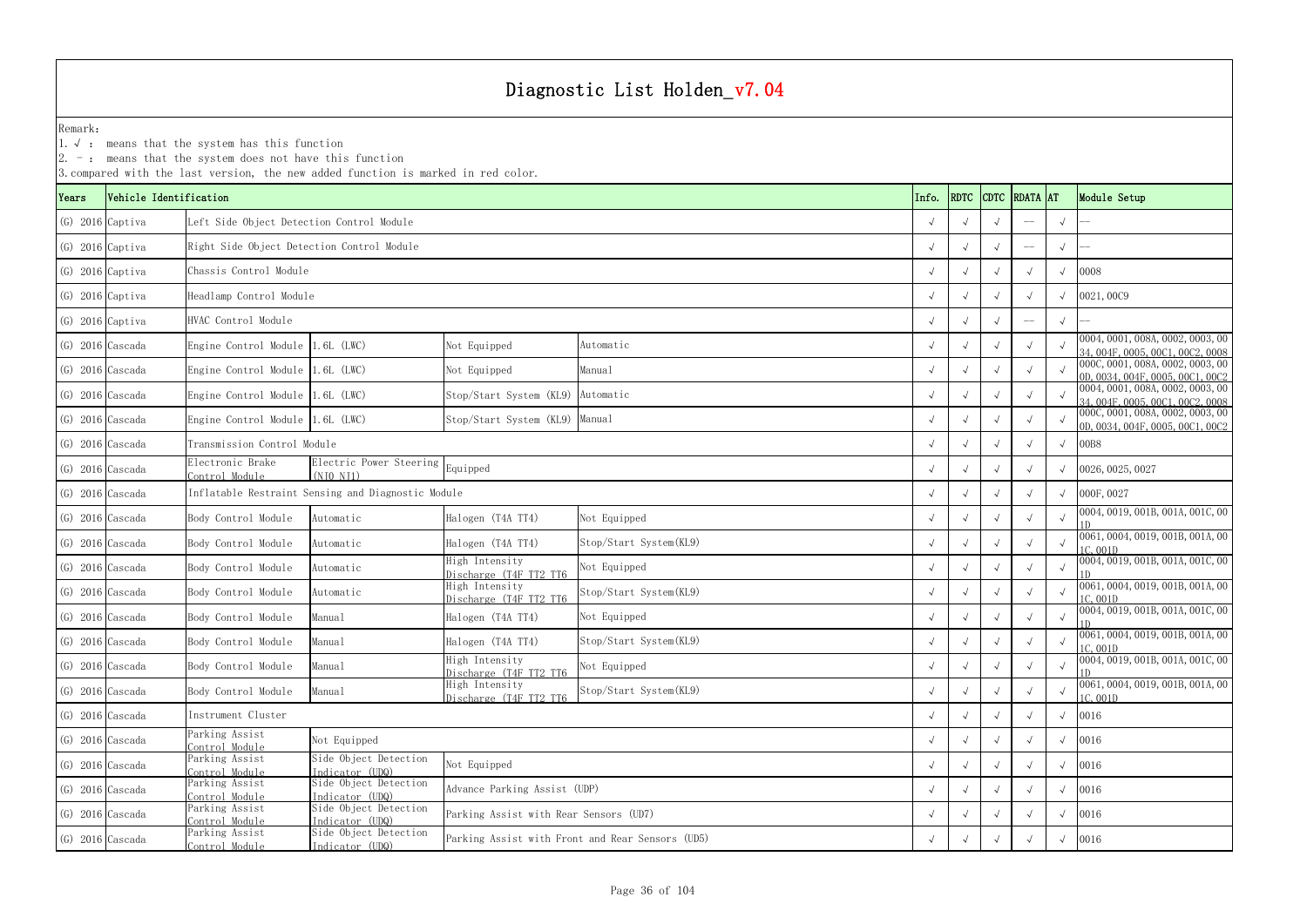1.√ : means that the system has this function

|                    |                        | $-$ : means that the system does not have this function | 3. compared with the last version, the new added function is marked in red color. |              |              |  |            |      |            |               |            |                                              |
|--------------------|------------------------|---------------------------------------------------------|-----------------------------------------------------------------------------------|--------------|--------------|--|------------|------|------------|---------------|------------|----------------------------------------------|
| Years              | Vehicle Identification |                                                         |                                                                                   |              |              |  | Info.      | RDTC |            | CDTC RDATA AT |            | Module Setup                                 |
| $(G)$ 2016 Cascada |                        | Front Seat Heating Control Module                       |                                                                                   |              |              |  |            |      |            |               | $\sqrt{ }$ |                                              |
| $(G)$ 2016 Cascada |                        | Radio                                                   |                                                                                   |              |              |  |            |      |            |               | $\sqrt{ }$ |                                              |
|                    | $(G)$ 2016 Cascada     | Headlamp Control Module                                 |                                                                                   |              |              |  |            |      |            |               | $\sqrt{ }$ | 0021                                         |
|                    | $(G)$ 2016 Cascada     | HVAC Control Module                                     | Auto Control Dual Zone (CJ2)                                                      |              |              |  | $\sqrt{ }$ |      |            |               |            | 0022, 0016, 0023                             |
| $(G)$ 2016 Cascada |                        | Multi-Axis Acceleration Sensor Module                   |                                                                                   |              |              |  |            |      |            | $-\!$ $\!-$   | $-\! -$    | 005F, 0027                                   |
| $(G)$ 2016 Cascada |                        | Steering Wheel Angle Sensor Module                      |                                                                                   |              |              |  |            |      |            |               |            | 0038, 0025                                   |
| $(G)$ 2016 Cascada |                        | Frontview Camera Module                                 |                                                                                   |              |              |  |            |      |            |               | $--$       |                                              |
| $(G)$ 2016 Cascada |                        | Digital Radio Receiver Control Module                   |                                                                                   |              |              |  |            |      |            |               | $\sqrt{ }$ | 0016                                         |
| $(G)$ 2016 Cascada |                        | Parking Brake Control Module                            |                                                                                   |              |              |  |            |      |            |               | $\sqrt{ }$ | 0037                                         |
| $(G)$ 2016 Cascada |                        | Power Steering Control Module                           |                                                                                   |              |              |  |            |      |            |               | $-\!-\!$   | 0064,0065                                    |
|                    | $(G)$ 2016 Cascada     | Folding Top Control<br>Module                           | Not Equipped                                                                      | Not Equipped | Not Equipped |  | $\sqrt{ }$ |      |            |               | $\sqrt{ }$ | 0016                                         |
|                    | $(G)$ 2016 Cascada     | Folding Top Control<br>Module                           | Not Equipped                                                                      | Not Equipped | Equipped     |  | $\sqrt{ }$ |      |            |               |            | $\sqrt{0016, 0017, 0018}$                    |
|                    | $(G)$ 2016 Cascada     | Folding Top Control<br>Module                           | Not Equipped                                                                      | Equipped     | Not Equipped |  | $\sqrt{ }$ |      |            |               |            | $\sqrt{0016}$                                |
| $(G)$ 2016 Cascada |                        | Folding Top Control<br>Module                           | Not Equipped                                                                      | Equipped     | Equipped     |  |            |      |            |               | $\sqrt{ }$ | 0016, 0017, 0018                             |
|                    | $(G)$ 2016 Cascada     | Folding Top Control<br>Module                           | Equipped                                                                          | Not Equipped | Not Equipped |  | $\sqrt{ }$ |      |            |               |            | $\sqrt{0016}$                                |
|                    | $(G)$ 2016 Cascada     | Folding Top Control<br>Module                           | Equipped                                                                          | Not Equipped | Equipped     |  |            |      |            |               |            | $\sqrt{0016, 0017, 0018}$                    |
| $(G)$ 2016 Cascada |                        | Folding Top Control<br>Module                           | Equipped                                                                          | Equipped     | Not Equipped |  |            |      |            |               |            | $\sqrt{0016}$                                |
| $(G)$ 2016 Cascada |                        | Folding Top Control<br>Module                           | Equipped                                                                          | Equipped     | Equipped     |  | $\sqrt{ }$ |      |            |               | $\sqrt{ }$ | 0016, 0017, 0018                             |
| $(G)$ 2016 Cascada |                        | Chassis Control Module                                  |                                                                                   |              |              |  | $\sqrt{ }$ |      |            |               | $\sqrt{ }$ | 0008                                         |
|                    | (G) 2016 Colorado      | Engine Control Module 2.8L (LWN)                        |                                                                                   | Automatic    |              |  | $\sqrt{ }$ |      |            |               | $\sqrt{ }$ | 0004, 004B, 0053, 0058, 0005, 00<br>4A, 0044 |
|                    | (G) 2016 Colorado      | Engine Control Module 2.8L (LWN)                        |                                                                                   | Manual       |              |  | $\sqrt{ }$ |      |            |               | $\sqrt{ }$ | 004B, 0053, 0058, 0005, 004A, 00             |
|                    | (G) 2016 Colorado      | Transmission Control Module                             |                                                                                   |              |              |  |            |      |            |               | $\sqrt{ }$ | 0024                                         |
|                    | (G) 2016 Colorado      | Electronic Brake<br>Control Module                      | Not Equipped                                                                      |              |              |  |            |      |            |               | $\sqrt{ }$ |                                              |
|                    | (G) 2016 Colorado      | Electronic Brake<br>Control Module                      | Vehicle Stability System (FX3)                                                    |              |              |  |            |      |            |               | $\sqrt{ }$ | 0025,005F                                    |
|                    | $(G)$ 2016 Colorado    |                                                         | Inflatable Restraint Sensing and Diagnostic Module                                |              |              |  |            |      | $\sqrt{ }$ |               |            | $\sqrt{000F}$                                |
|                    | (G) 2016 Colorado      | Body Control Module                                     | Automatic                                                                         |              |              |  |            |      |            |               | $\sqrt{ }$ | 0004, 001D, 003C                             |
|                    |                        |                                                         |                                                                                   |              |              |  |            |      |            |               |            |                                              |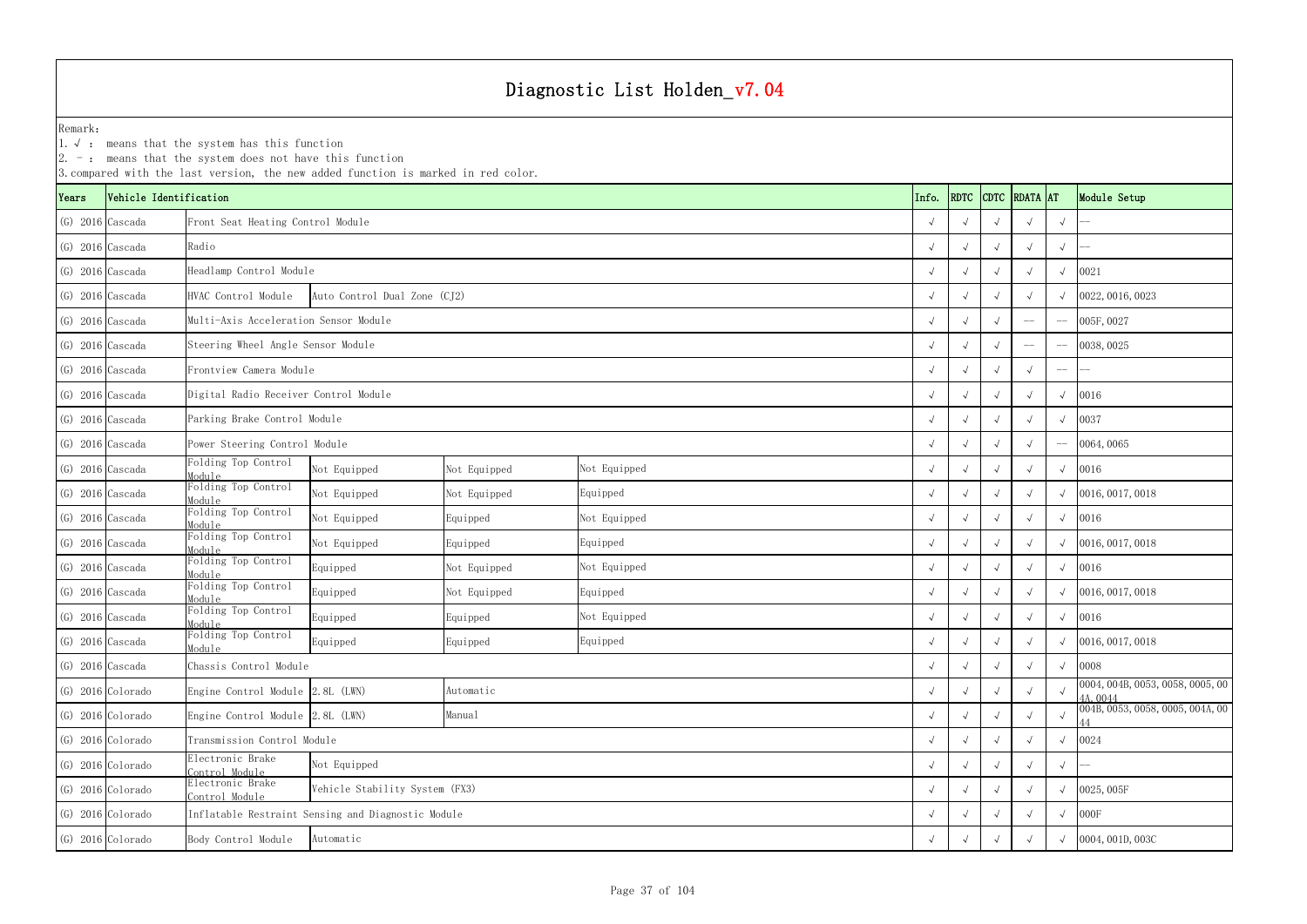|                     |                        | $ 2. -$ : means that the system does not have this function | 3. compared with the last version, the new added function is marked in red color. |           |  |       |            |  |                    |            |                                                                |
|---------------------|------------------------|-------------------------------------------------------------|-----------------------------------------------------------------------------------|-----------|--|-------|------------|--|--------------------|------------|----------------------------------------------------------------|
| Years               | Vehicle Identification |                                                             |                                                                                   |           |  | Info. |            |  | RDTC CDTC RDATA AT |            | Module Setup                                                   |
|                     | (G) 2016 Colorado      | Body Control Module                                         | Manual                                                                            |           |  |       |            |  |                    |            | 0004, 001D, 003C                                               |
|                     | $(G)$ 2016 Colorado    | Instrument Cluster                                          |                                                                                   |           |  |       |            |  |                    | $\sqrt{ }$ | 0016                                                           |
| $(G)$ 2016 Colorado |                        | Parking Assist Control Module                               |                                                                                   |           |  |       |            |  |                    |            | 0016                                                           |
| $(G)$ 2016 Colorado |                        | Multi-Axis Acceleration Sensor Module                       |                                                                                   |           |  |       |            |  | $-\! -$            |            | 005F, 0027                                                     |
|                     | $(G)$ 2016 Colorado    | Steering Wheel Angle Sensor Module                          |                                                                                   |           |  |       |            |  | $-\!-\!$           |            | 0038, 0025                                                     |
|                     | $(G)$ 2016 Colorado    | Trailer Interface Control Module                            |                                                                                   |           |  |       |            |  |                    | $\sqrt{ }$ | 0016                                                           |
|                     | $(G)$ 2016 Colorado    | Radio                                                       | Not Equipped                                                                      |           |  |       | $\sqrt{ }$ |  |                    |            |                                                                |
|                     | $(G)$ 2016 Colorado    | Radio                                                       | Rearview Camera (UVC)                                                             |           |  |       |            |  |                    | $\sqrt{ }$ |                                                                |
|                     | $(G)$ 2016 Colorado    | Transfer Case Control Module                                |                                                                                   |           |  |       |            |  |                    |            | 0060                                                           |
|                     | $(G)$ 2016 Colorado 7  | Engine Control Module 2.8L (LWN)                            |                                                                                   | Automatic |  |       |            |  |                    |            | 0004, 004B, 0053, 0058, 0005, 00<br>4A, 0044                   |
|                     | $(G)$ 2016 Colorado 7  | Engine Control Module 2.8L (LWN)                            |                                                                                   | Manual    |  |       |            |  |                    |            | 004B, 0053, 0058, 0005, 004A, 00                               |
|                     | $(G)$ 2016 Colorado 7  | Transmission Control Module                                 |                                                                                   |           |  |       |            |  |                    |            | 0024                                                           |
|                     | $(G)$ 2016 Colorado 7  | Clectronic Brake<br>Control Module                          | Not Equipped                                                                      |           |  |       |            |  |                    |            |                                                                |
|                     | $(G)$ 2016 Colorado 7  | Electronic Brake<br>Control Module                          | Vehicle Stability System (FX3)                                                    |           |  |       |            |  |                    |            | 0025, 005F                                                     |
|                     | $(G)$ 2016 Colorado 7  |                                                             | Inflatable Restraint Sensing and Diagnostic Module                                |           |  |       |            |  |                    |            | 000F                                                           |
|                     | $(G)$ 2016 Colorado 7  | Body Control Module                                         | Automatic                                                                         |           |  |       |            |  |                    |            | 0004, 001D, 003C                                               |
|                     | $(G)$ 2016 Colorado 7  | Body Control Module                                         | Manual                                                                            |           |  |       |            |  |                    |            | 0004, 001D, 003C                                               |
|                     | $(G)$ 2016 Colorado 7  | Instrument Cluster                                          |                                                                                   |           |  |       |            |  |                    |            | $\sqrt{0016}$                                                  |
|                     | $(G)$ 2016 Colorado 7  | Parking Assist Control Module                               |                                                                                   |           |  |       | $\sqrt{ }$ |  |                    |            | 0016                                                           |
|                     | $(G)$ 2016 Colorado 7  | Steering Wheel Angle Sensor Module                          |                                                                                   |           |  |       |            |  | $-\!-\!$           |            | 0038, 0025                                                     |
|                     | $(G)$ 2016 Colorado 7  |                                                             | Multi-Axis Acceleration Sensor Module                                             |           |  |       |            |  |                    |            | 005F, 0027                                                     |
|                     | $(G)$ 2016 Colorado 7  |                                                             | Trailer Interface Control Module                                                  |           |  |       |            |  |                    |            | 0016                                                           |
|                     | $(G)$ 2016 Colorado 7  | Radio                                                       | Not Equipped                                                                      |           |  |       |            |  |                    | $\sqrt{ }$ |                                                                |
|                     | $(G)$ 2016 Colorado 7  | Radio                                                       | Rearview Camera (UVC)                                                             |           |  |       |            |  |                    | $\sqrt{ }$ |                                                                |
|                     | $(G)$ 2016 Colorado 7  | Transfer Case Control Module                                |                                                                                   |           |  |       |            |  |                    |            | 0060                                                           |
|                     | $(G)$ 2016 Commodore   |                                                             | Engine Control Module 3.0L (LFW)<br>Automatic                                     |           |  |       |            |  |                    |            | 0004, 0001, 0002, 0003, 0005, 00<br>08, 0009, 00C2, 000A, 000B |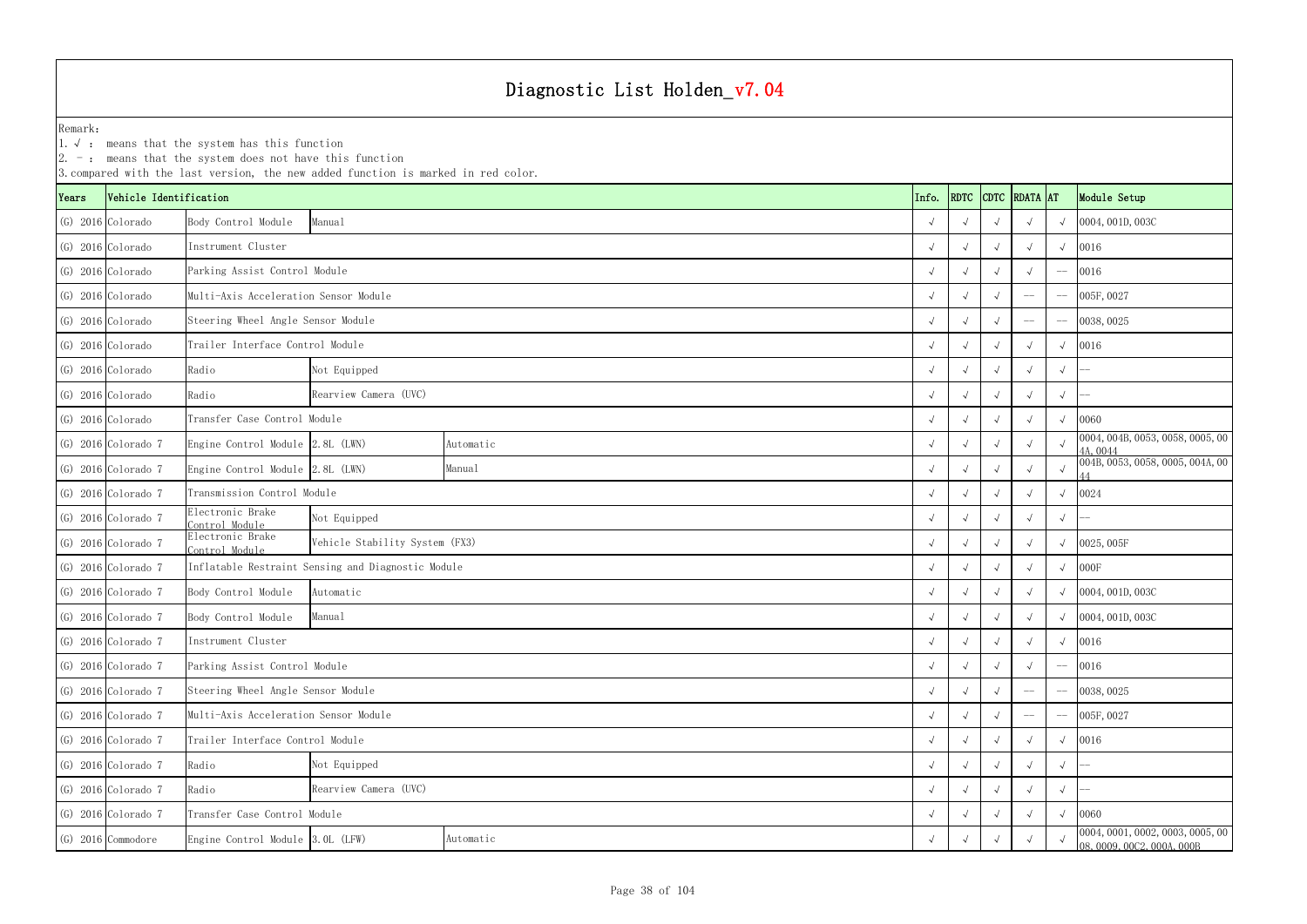1.√ : means that the system has this function

|       |                        |                                     | 3. compared with the last version, the new added function is marked in red color. |                                                           |  |            |      |  |               |            |                                                                    |
|-------|------------------------|-------------------------------------|-----------------------------------------------------------------------------------|-----------------------------------------------------------|--|------------|------|--|---------------|------------|--------------------------------------------------------------------|
| Years | Vehicle Identification |                                     |                                                                                   |                                                           |  | Info.      | RDTC |  | CDTC RDATA AT |            | Module Setup                                                       |
|       | $(G)$ 2016 Commodore   | Engine Control Module 3.0L (LFW)    |                                                                                   | Manual                                                    |  | $\sqrt{ }$ |      |  |               |            | 000C, 0001, 0002, 0003, 0005, 00<br>08, 0009, 00C2, 000A, 000B     |
|       | $(G)$ 2016 Commodore   | Engine Control Module 3.6L (LFX)    |                                                                                   | Automatic                                                 |  |            |      |  |               |            | 0004, 0001, 0002, 0003, 0005, 00<br>08, 0009, 00C2, 000A, 000B     |
|       | $(G)$ 2016 Commodore   | Engine Control Module 3.6L (LFX)    |                                                                                   | Manual                                                    |  |            |      |  |               |            | 000C, 0001, 0002, 0003, 0005, 00<br>08, 0009, 00C2, 000A, 000B     |
|       | $(G)$ 2016 Commodore   | Engine Control Module $6.2L$ (LS3)  |                                                                                   | Automatic                                                 |  | $\sqrt{ }$ |      |  |               |            | 0001, 0002, 0003, 0004, 0005, 00<br>08, 0009, 000A, 000B           |
|       | $(G)$ 2016 Commodore   | Engine Control Module $6.2L$ (LS3)  |                                                                                   | Manual                                                    |  | $\sqrt{ }$ |      |  |               |            | 000C, 0001, 0002, 0003, 0005, 00<br>08,0009,000A,000B              |
|       | $(G)$ 2016 Commodore   | Engine Control Module 6.2L (LSA)    |                                                                                   | Automatic                                                 |  |            |      |  |               |            | $\overline{0001, 0002, 0003, 0004, 0005, 00}$<br>08,0009,000A,000B |
|       | $(G)$ 2016 Commodore   | Engine Control Module 6.2L (LSA)    |                                                                                   | Manual                                                    |  |            |      |  |               |            | 000C, 0001, 0002, 0003, 0005, 00<br>08,0009,000A,000B              |
|       | $(G)$ 2016 Commodore   | Transmission Control Module         |                                                                                   |                                                           |  |            |      |  |               | $\sqrt{ }$ | 0024                                                               |
|       | $(G)$ 2016 Commodore   | Electronic Brake Control Module     |                                                                                   |                                                           |  |            |      |  |               |            | 0026, 0025, 0027                                                   |
|       | $(G)$ 2016 Commodore   |                                     | Inflatable Restraint Sensing and Diagnostic Module                                |                                                           |  | $\sqrt{ }$ |      |  |               |            | $-$ 000F, 0027                                                     |
|       | $(G)$ 2016 Commodore   | Body Control Module                 | Automatic                                                                         |                                                           |  |            |      |  |               |            | 0004, 0019, 001A, 001B, 001C, 00<br>1D, 001E, 003C                 |
|       | $(G)$ 2016 Commodore   | Body Control Module                 | Manual                                                                            |                                                           |  | $\sqrt{ }$ |      |  |               |            | 0004, 0019, 001A, 001B, 001C, 00<br>1D, 001E, 003C                 |
|       | $(G)$ 2016 Commodore   | Instrument Cluster                  |                                                                                   |                                                           |  | $\sqrt{ }$ |      |  |               |            | $\sqrt{0016}$                                                      |
|       | $(G)$ 2016 Commodore   | Steering Column Lock Control Module |                                                                                   |                                                           |  | $\sqrt{ }$ |      |  |               | $-\!-\!$   |                                                                    |
|       | $(G)$ 2016 Commodore   | iftgate Control Module              |                                                                                   |                                                           |  |            |      |  |               | $--$       |                                                                    |
|       | $(G)$ 2016 Commodore   | Seat Memory Control Module - Driver |                                                                                   |                                                           |  |            |      |  |               | $\sqrt{ }$ |                                                                    |
|       | (G) 2016 Commodore     | Parking Assist<br>Control Module    | Not Equipped                                                                      |                                                           |  |            |      |  |               | $\sqrt{ }$ | 0016                                                               |
|       | $(G)$ 2016 Commodore   | Parking Assist<br>Control Module    | Parking Assist with Rear Sensors (UD7)                                            |                                                           |  |            |      |  |               | $\sqrt{ }$ | 0016                                                               |
|       | (G) 2016 Commodore     | Parking Assist<br>Control Module    |                                                                                   | Advance Parking Assist with Semi Automatic Steering (UFQ) |  | $\sqrt{ }$ |      |  |               | $\sqrt{ }$ | 0016                                                               |
|       | $(G)$ 2016 Commodore   | Keyless Entry Control Module        |                                                                                   |                                                           |  | $\sqrt{ }$ |      |  |               | $\sqrt{ }$ |                                                                    |
|       | $(G)$ 2016 Commodore   | HVAC Controls                       |                                                                                   |                                                           |  |            |      |  |               | $\sqrt{ }$ |                                                                    |
|       | (G) 2016 Commodore     | Radio Controls                      |                                                                                   |                                                           |  |            |      |  |               |            | $\sqrt{0063,0016}$                                                 |
|       | $(G)$ 2016 Commodore   | Trailer Interface Control Module    |                                                                                   |                                                           |  |            |      |  |               | $\sqrt{ }$ |                                                                    |
|       | $(G)$ 2016 Commodore   | Power Steering Control Module       |                                                                                   |                                                           |  |            |      |  |               | $-\! -$    | 0064                                                               |
|       | $(G)$ 2016 Commodore   | Suspension Control Module           |                                                                                   |                                                           |  |            |      |  |               | $\sqrt{ }$ | 003D, 0040                                                         |
|       | $(G)$ 2016 Commodore   | Head-Up Display Module              |                                                                                   |                                                           |  |            |      |  |               | $\sqrt{ }$ |                                                                    |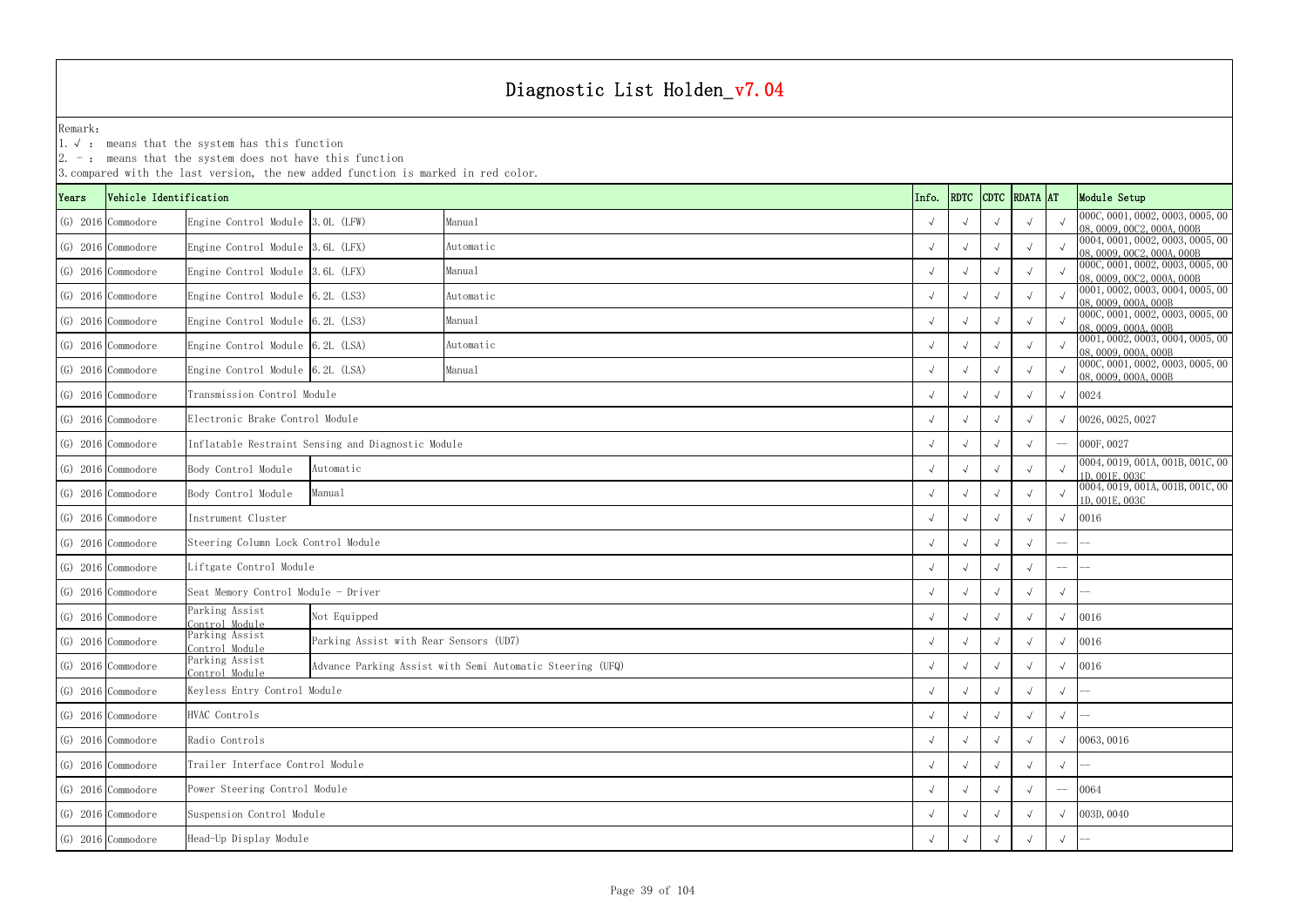YearsVehicle Identification **Info.** RDTC Remark:1.  $\sqrt{ }$ : means that the system has this function 2. -: means that the system does not have this function 3.compared with the last version, the new added function is marked in red color. (G) 2016 Commodore √ √ √ √ √ 0037 Parking Brake Control Module (G) 2016 Commodore √ √ √ -- -- 0038,0025 Steering Wheel Angle Sensor Module (G) 2016 Commodore √ √ √ -- √ -- Left Side Object Detection Control Module (G) 2016 Commodore √ √ √ √ √ 0014,00C3 Frontview Camera Module(G) 2016 Commodore √ √ √ √ √ -- (G) 2016 Commodore √ √ √ √ √ 0022,0023 HVAC Control Module (G) 2016 Commodore √ √ √ √ √ 0021 Headlamp Control Module (G) 2016 Commodore Chassis Control Module $\frac{1}{2}$  3.0L (LFW) Fuel Pump (G) 2016 Commodore Chassis Control Module 3.0L (LFW) <sup>√</sup> <sup>√</sup> <sup>√</sup> <sup>√</sup> <sup>√</sup> 0008,003E Fuel Pump and Exhaust Flow Control Valve (G) 2016 Commodore Chassis Control Module $\frac{1}{2}$  3.6L (LFX) Fuel Pump (G) 2016 Commodore Chassis Control Module 3.6L (LFX) <sup>√</sup> <sup>√</sup> <sup>√</sup> <sup>√</sup> <sup>√</sup> 0008,003E Fuel Pump and Exhaust Flow Control Valve (G) 2016 Commodore Chassis Control Module $\frac{1}{6}$  6.2L (LS3)  $\left[\text{Field~Pump}\right]$ (G) 2016 Commodore Chassis Control Module 6.2L (LS3) <sup>√</sup> <sup>√</sup> <sup>√</sup> <sup>√</sup> <sup>√</sup> 0008,003E Fuel Pump and Exhaust Flow Control Valve (G) 2016 Commodore Chassis Control Module $\frac{1}{6}$  (6.2L (LSA)  $\left[\text{Field~Pump}\right]$ (G) 2016 Commodore Chassis Control Module 6.2L (LSA) <sup>√</sup> <sup>√</sup> <sup>√</sup> <sup>√</sup> <sup>√</sup> 0008,003E Fuel Pump and Exhaust Flow Control Valve (G) 2016 Commodore √ √ √ -- √ -- Right Side Object Detection Control Module (G) 2016 Cruze Engine Control Module 1.6L (LLU) Automatic Automatic  $\begin{array}{c|c} \begin{array}{cc} \sqrt{\phantom{a}} & \sqrt{\phantom{a}} & \sqrt{\phantom{a}} & \sqrt{\phantom{a}} & \sqrt{\phantom{a}} & \sqrt{\phantom{a}} & \sqrt{\phantom{a}} & \sqrt{\phantom{a}} & \sqrt{\phantom{a}} & \sqrt{\phantom{a}} & \sqrt{\phantom{a}} & \sqrt{\phantom{a}} & \sqrt{\phantom{a}} & \sqrt{\phantom{a}} & \sqrt{\phantom{a}} &$ (G) 2016 Cruze Engine Control Module 1.6L (LLU) Manual Manual Manual (C) 2016 Cruze Engine Control Module 1.6L (LLU) Manual (C) 2016 Cruze  $\sqrt{2}$  √ √ √ √ ∞ 0001,0002,0003,0034,0005,00 (G) 2016 Cruze Engine Control Module 1.8L (LUW) Automatic Automatic  $\begin{array}{c|c} \begin{array}{cc} \sqrt{\phantom{a}} & \sqrt{\phantom{a}} & \sqrt{\phantom{a}} & \sqrt{\phantom{a}} & \sqrt{\phantom{a}} & \sqrt{\phantom{a}} & \sqrt{\phantom{a}} & \sqrt{\phantom{a}} & \sqrt{\phantom{a}} & \sqrt{\phantom{a}} & \sqrt{\phantom{a}} & \sqrt{\phantom{a}} & \sqrt{\phantom{a}} & \sqrt{\phantom{a}} & \sqrt{\phantom{a}} &$ (G) 2016 Cruze Engine Control Module 1.8L (LUW) Manual Manual Manual (G) 2016 Cruze Engine Control Module 1.8L (LUW) Manual (G) 2016 Cruze  $\frac{1}{\sqrt{2}}$  √ √ √ √ ∞ 000C,0001,0002,0003,0034,00 (G) 2016 Cruze √ √ √ √ √ 00B8 Transmission Control Module (G) 2016 Cruze Electronic Brake Control Module <sup>√</sup> <sup>√</sup> <sup>√</sup> <sup>√</sup> <sup>√</sup> -- (G) 2016 Cruze Electronic Brake Control Module <sup>√</sup> <sup>√</sup> <sup>√</sup> <sup>√</sup> <sup>√</sup> 0026,0025,0027 Vehicle Stability System (FX3) (G) 2016 Cruze √ √ √ √ √ 000F Inflatable Restraint Sensing and Diagnostic Module (G) 2016 Cruze Body Control Module <sup>√</sup> √√√√ 0004,0019,001A,001B,001C,00 1D(G) 2016 Cruze Body Control Module Manual Manual (G) 2016 Cruze Body Control Module Manual Manual (G) 2016 Cruze Body Control Module Manual (G) 2016 Cruze Body Control Module Manual (G) 2016, 0004, 0018, 0010, 0018, 0010, Radio Not Equipped Fuel Pump Fuel Pump Fuel Pump Fuel Pump Automatic Manual Automatic Manual Automatic Manual

| DTC                  | <b>RDATA</b> AT |              | Module Setup                                                                                |
|----------------------|-----------------|--------------|---------------------------------------------------------------------------------------------|
| $\sqrt{ }$           | $\sqrt{}$       | $\sqrt{ }$   | 0037                                                                                        |
| $\sqrt{ }$           |                 |              | 0038,0025                                                                                   |
| $\sqrt{ }$           |                 | $\sqrt{ }$   |                                                                                             |
| $\sqrt{ }$           | $\sqrt{}$       | $\sqrt{ }$   | 0014,00C3                                                                                   |
| $\sqrt{ }$           | $\sqrt{}$       | $\sqrt{ }$   |                                                                                             |
| $\sqrt{ }$           | $\sqrt{}$       | $\sqrt{ }$   | 0022, 0023                                                                                  |
| $\sqrt{ }$           | $\sqrt{}$       | $\sqrt{ }$   | 0021                                                                                        |
| $\sqrt{ }$           | $\sqrt{ }$      | $\sqrt{}$    | 0008                                                                                        |
| $\sqrt{ }$           | $\sqrt{ }$      | $\sqrt{ }$   | 0008, 003E                                                                                  |
| $\sqrt{\phantom{a}}$ | $\sqrt{ }$      | $\sqrt{}$    | 0008                                                                                        |
| $\sqrt{ }$           | $\sqrt{}$       | $\sqrt{ }$   | 0008,003E                                                                                   |
| $\checkmark$         | $\sqrt{}$       | $\sqrt{}$    | 0008                                                                                        |
| $\sqrt{ }$           | $\sqrt{}$       | $\sqrt{}$    | 0008, 003E                                                                                  |
| $\sqrt{ }$           | $\sqrt{}$       | $\sqrt{ }$   | 0008                                                                                        |
| $\sqrt{ }$           | $\sqrt{}$       | $\sqrt{ }$   | 0008, 003E                                                                                  |
| $\sqrt{ }$           |                 | $\sqrt{}$    |                                                                                             |
| $\sqrt{ }$           | $\sqrt{ }$      | $\sqrt{ }$   | 0004, 0001, 0002, 0003, 0034, 00<br>05,0008,000A,000B                                       |
| $\sqrt{ }$           | $\sqrt{ }$      | $\sqrt{}$    | 0001, 0002, 0003, 0034, 0005, 00<br>08, 000A, 000B                                          |
| $\sqrt{}$            | $\sqrt{}$       | $\checkmark$ | 0004, 0001, 0002, 0003, 0034, 00<br>$\frac{08,0005,000A,000B}{000C,0001,0002,0003,0034,00}$ |
| $\sqrt{ }$           | $\sqrt{ }$      | $\sqrt{ }$   | 08,0005,000A,000B                                                                           |
| $\sqrt{ }$           | $\sqrt{ }$      | $\sqrt{}$    | 00B8                                                                                        |
| $\sqrt{ }$           | $\sqrt{ }$      | $\sqrt{ }$   |                                                                                             |
| $\sqrt{ }$           | $\sqrt{}$       | $\sqrt{ }$   | 0026, 0025, 0027                                                                            |
| $\checkmark$         | $\sqrt{}$       | $\sqrt{ }$   | 000F                                                                                        |
| $\checkmark$         | $\sqrt{}$       | $\sqrt{}$    | 0004, 0019, 001A, 001B, 001C, 00<br>1 <sub>D</sub>                                          |
| $\sqrt{2}$           | $\checkmark$    | $\sqrt{}$    | 0004, 0019, 001A, 001B, 001C, 00<br>1D                                                      |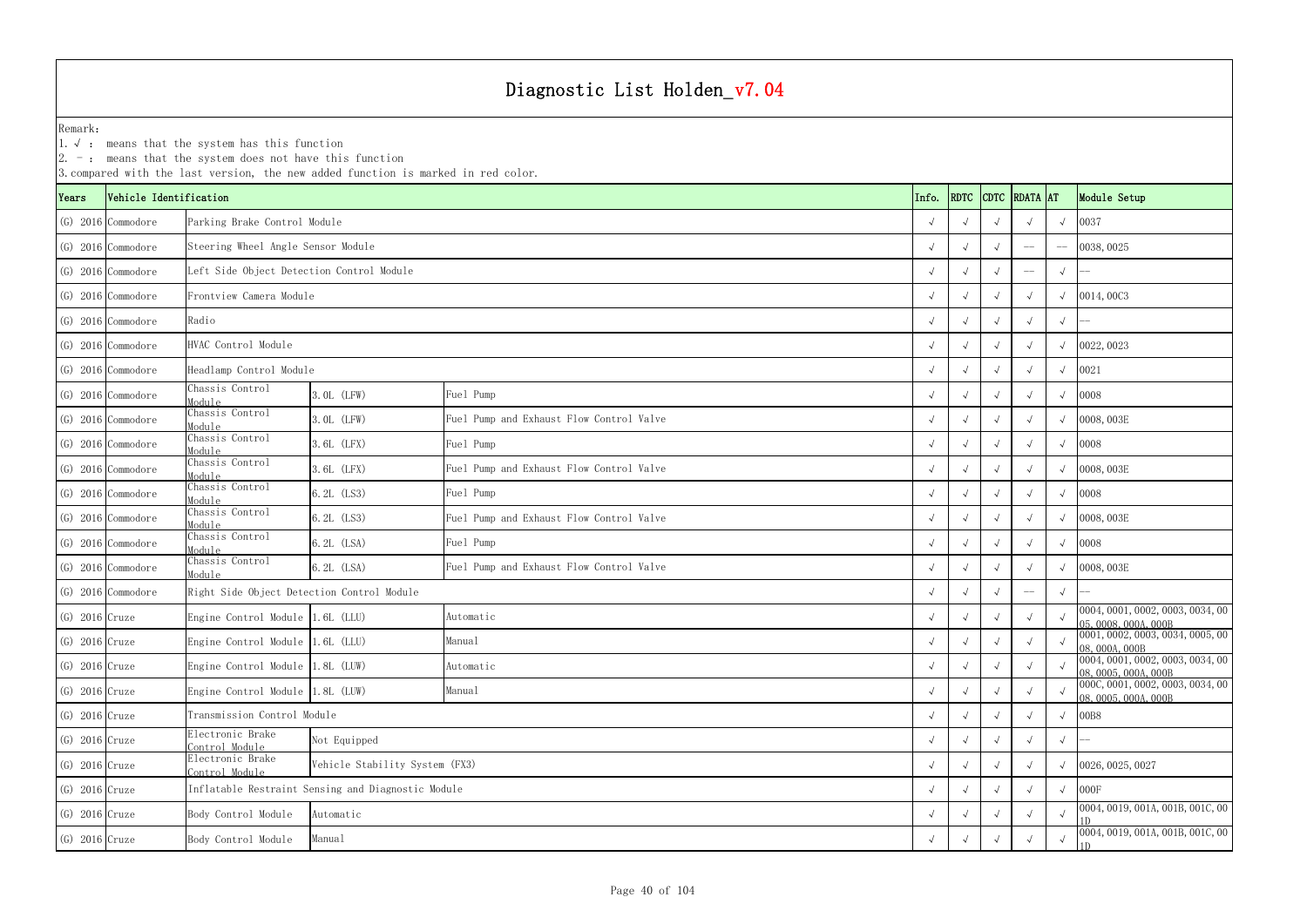|                  |                        | $ 2. -$ : means that the system does not have this function | 3. compared with the last version, the new added function is marked in red color. |           |  |            |            |             |             |            |                                              |
|------------------|------------------------|-------------------------------------------------------------|-----------------------------------------------------------------------------------|-----------|--|------------|------------|-------------|-------------|------------|----------------------------------------------|
| Years            | Vehicle Identification |                                                             |                                                                                   |           |  | Info.      | RDTC       | <b>CDTC</b> | RDATA AT    |            | Module Setup                                 |
| $(G)$ 2016 Cruze |                        | Instrument Cluster                                          |                                                                                   |           |  |            |            |             |             | $\sqrt{ }$ | 0016                                         |
| $(G)$ 2016 Cruze |                        | Power Steering<br>Control Module                            | Not Equipped                                                                      |           |  |            |            |             |             |            | 0064, 0065, 0039                             |
| $(G)$ 2016 Cruze |                        | Power Steering<br>Control Module                            | Vehicle Stability System (FX3)                                                    |           |  |            |            |             |             |            | 0064,0065                                    |
| $(G)$ 2016 Cruze |                        | Trailer Interface Control Module                            |                                                                                   |           |  |            |            |             |             | $\sqrt{ }$ | 0016                                         |
| $(G)$ 2016 Cruze |                        | Multi-Axis Acceleration Sensor Module                       |                                                                                   |           |  |            |            |             |             |            | 005F, 0027                                   |
| $(G)$ 2016 Cruze |                        | Steering Wheel Angle Sensor Module                          |                                                                                   |           |  | $\sqrt{ }$ |            |             | $-\!$ $\!-$ |            | $- 0038,0025$                                |
| $(G)$ 2016 Cruze |                        | Front Seat Heating Control Module                           |                                                                                   |           |  |            |            |             |             | $\sqrt{ }$ |                                              |
| $(G)$ 2016 Cruze |                        | Radio                                                       |                                                                                   |           |  |            |            |             |             | $\sqrt{ }$ |                                              |
| $(G)$ 2016 Cruze |                        | Parking Assist Control Module                               |                                                                                   |           |  |            |            |             |             |            | 0016                                         |
| $(G)$ 2016 Cruze |                        | HVAC Control Module                                         |                                                                                   |           |  |            |            |             |             |            | $\sqrt{0022,0023}$                           |
| $(G)$ 2016 Cruze |                        | Steering Column Lock Control Module                         |                                                                                   |           |  |            |            |             |             | $--$       |                                              |
| $(G)$ 2016 Cruze |                        | Keyless Entry Control Module                                |                                                                                   |           |  |            |            |             |             | $\sqrt{ }$ |                                              |
|                  | (G) 2016 Insignia      | Engine Control Module 2.8L (LAU)                            |                                                                                   | Automatic |  |            |            |             |             | $\sqrt{ }$ | 0003, 0005, 0008, 0033, 000A                 |
|                  | $(G)$ 2016 Insignia    | Transmission Control Module                                 |                                                                                   |           |  | $\sqrt{ }$ |            |             |             |            | $\sqrt{0043,0044}$                           |
|                  | $(G)$ 2016 Insignia    | Electronic Brake Control Module                             |                                                                                   |           |  |            |            |             |             | $\sqrt{ }$ | 0026, 0025, 0027, 0045                       |
|                  | (G) 2016 Insignia      |                                                             | Inflatable Restraint Sensing and Diagnostic Module                                |           |  |            |            |             |             | $\sqrt{ }$ | 000F, 000F, 0027, 0027                       |
|                  | $(G)$ 2016 Insignia    | Body Control Module                                         | High Intensity Discharge (T4F TT2 TT6 TT7 TT8)                                    |           |  | $\sqrt{ }$ |            |             |             |            | 0004, 0019, 001B, 001A, 001C, 00<br>1D, 001E |
|                  | (G) 2016 Insignia      | Instrument Cluster                                          |                                                                                   |           |  | $\sqrt{ }$ | $\sqrt{ }$ | $\sqrt{ }$  |             | $\sqrt{ }$ | 0016                                         |
|                  | (G) 2016 Insignia      |                                                             | Front Seat Heating/Venting/Cooling/Memory Control Module                          |           |  | $\sqrt{ }$ |            |             |             | $\sqrt{ }$ |                                              |
|                  | $(G)$ 2016 Insignia    | Parking Assist Control Module                               |                                                                                   |           |  | $\sqrt{ }$ |            |             |             | $\sqrt{ }$ | 0016                                         |
|                  | $(G)$ 2016 Insignia    |                                                             | Human Machine Interface Control Module                                            |           |  |            |            |             |             |            | 0035                                         |
|                  | (G) 2016 Insignia      | Headlamp Control Module                                     | $\sqrt{ }$                                                                        |           |  |            | $\sqrt{ }$ | 0021        |             |            |                                              |
|                  | (G) 2016 Insignia      | HVAC Control Module                                         | Auto Control Dual Zone (CJ2)                                                      |           |  |            |            |             |             | $\sqrt{ }$ | 0022, 0016, 0023                             |
|                  | $(G)$ 2016 Insignia    | Radio                                                       |                                                                                   |           |  |            | $\sqrt{ }$ | 0036        |             |            |                                              |
|                  | $(G)$ 2016 Insignia    | Trailer Interface<br>Control Module                         | Not Equipped                                                                      |           |  | $\sqrt{ }$ |            |             |             | $\sqrt{ }$ | 0016                                         |
|                  | $(G)$ 2016 Insignia    | Trailer Interface<br>Control Module                         | Trailer Hitch, Swivel Type (VKO)                                                  |           |  | $\sqrt{ }$ |            |             |             | $\sqrt{ }$ | 0016                                         |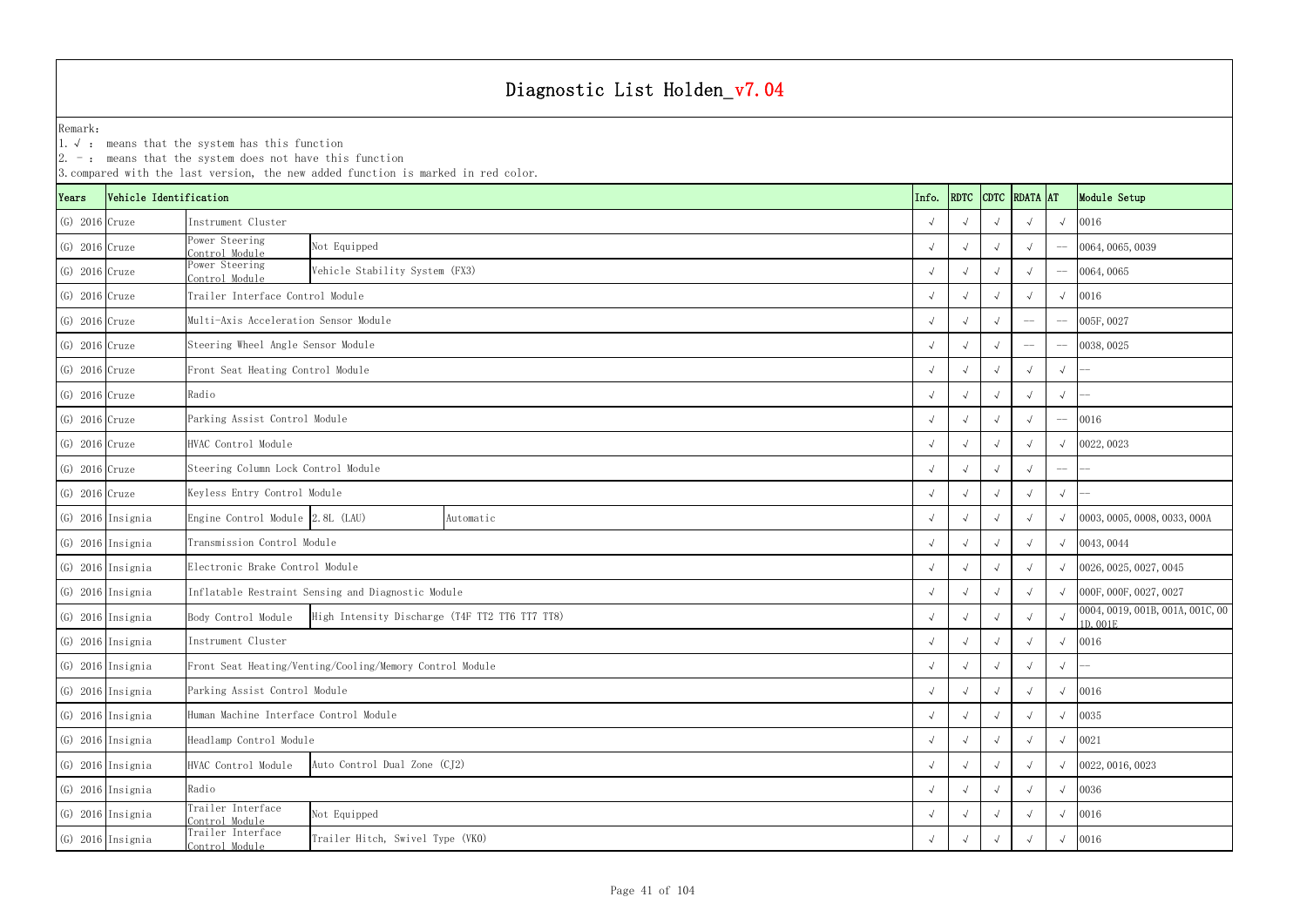YearsVehicle Identification **Info.** RDTC Remark:1.  $\sqrt{ }$ : means that the system has this function 2. -: means that the system does not have this function 3.compared with the last version, the new added function is marked in red color. (G) 2016 Insignia √ √ √ -- √ -- Left Side Object Detection Control Module (G) 2016 Insignia √ √ √ √ -- 003A Distance Sensing Cruise Control Module (G) 2016 Insignia √ √ √ -- -- 005F,0027 Multi-Axis Acceleration Sensor Module(G) 2016 Insignia √ √ √ -- -- 0038,0025 Steering Wheel Angle Sensor Module (G) 2016 Insignia √ √ √ √ √ 0014,0015 Frontview Camera Module(G) 2016 Insignia √ √ √ √ -- -- (G) 2016 Insignia √ √ √ √ √ -- Power Steering Control Module (G) 2016 Insignia √ √ √ √ √ 0037 Parking Brake Control Module (G) 2016 Insignia √ √ √ √ -- -- Steering Column Lock Control Module (G) 2016 Insignia √ √ √ √ √ -- Keyless Entry Control Module (G) 2016 Insignia √ √ √ √ √ -- (G) 2016 Insignia √ √ √ √ √ 0035 (G) 2016 Insignia √ √ √ √ √ 0008 Chassis Control Module (G) 2016 Insignia Rear Differential Clutch Control Module <sup>√</sup> <sup>√</sup> <sup>√</sup> <sup>√</sup> <sup>√</sup> --  $\begin{array}{cc} \text{(G)} & 2016 \end{array}$ Insignia  $\begin{array}{cc} \text{Real} & \text{Differentiation} \\ \text{Clutch Control Module} \end{array}$  <sup>√</sup> <sup>√</sup> <sup>√</sup> <sup>√</sup> <sup>√</sup> -- (G) 2016 Insignia √ √ √ √ √ -- Suspension Control Module (G) 2016 Spark Engine Control Module 1.4L (LV7) Automatic Automatic (C) 2016 Spark √ √ √ √ √ ∞ 0004,0001,0002,0003,0034,00 ∧ 0004,0001,0002,0003,000 ∧ 000,000 ∧ 000 ∧ 000 ∧ 000 ∧ 000 ∧ 000 ∧ 000 ∧ 000 ∧ 000 ∧ 000 ∧ 000 ∧ (G) 2016 Spark Engine Control Module 1.4L (LV7) Manual Manual Manual Manual (G) 2016 Spark √ √ √ √ √ 000C,0001,0002,0003,0034,00 √ √ √ √ ∞ 000C,0001,0002,0003,0034,00 (G) 2016 Spark √ √ √ √ √ -- Transmission Control Module (G) 2016 Spark Electronic Brake Control Module <sup>√</sup> <sup>√</sup> <sup>√</sup> <sup>√</sup> <sup>√</sup> -- (G) 2016 Spark Electronic Brake Control Module <sup>√</sup> <sup>√</sup> <sup>√</sup> <sup>√</sup> <sup>√</sup> <sup>0025</sup> Vehicle Stability System (FX3) (G) 2016 Spark √ √ √ √ √ 000F,0027 Inflatable Restraint Sensing and Diagnostic Module (G) 2016 Spark Body Control Module Not Equipped √ √ √ √ √ 0004 (G) 2016 Spark Body Control Module Not Equipped Manual  $\sqrt{2}$ (G) 2016 Spark Body Control Module Rear Power Windows Automatic  $\begin{array}{c|c} \begin{array}{c} \downarrow \end{array} & \begin{array}{c} \downarrow \end{array} & \begin{array}{c} \downarrow \end{array} & \begin{array}{c} \downarrow \end{array} & \begin{array}{c} \downarrow \end{array} & \begin{array}{c} \downarrow \end{array} & \begin{array}{c} \downarrow \end{array} & \begin{array}{c} \downarrow \end{array} & \begin{array}{c} \downarrow \end{array} & \begin{$ Amplifier HVAC Controls Radio Controls Automatic Manual Automatic Manual Not Equipped Equipped Not Equipped Automatic

| RDTC<br>CDTC RDATA AT<br>Module Setup<br>Vehicle Identification<br>Info.<br>ears<br>(G) 2016 Insignia<br>Left Side Object Detection Control Module<br>$\sqrt{ }$<br>Distance Sensing Cruise Control Module<br>(G) 2016 Insignia<br>003A<br>$\sqrt{ }$<br>$-\!-\!$<br>Multi-Axis Acceleration Sensor Module<br>(G) 2016 Insignia<br>005F, 0027<br>$\sqrt{ }$<br>Steering Wheel Angle Sensor Module<br>(G) 2016 Insignia<br>0038, 0025<br>$\sqrt{ }$<br>(G) 2016 Insignia<br>Frontview Camera Module<br>0014,0015<br>$\sqrt{ }$<br>$\sqrt{ }$<br>(G) 2016 Insignia<br>Amplifier<br>$\sqrt{ }$<br>$-\!-\!$<br>(G) 2016 Insignia<br>Power Steering Control Module<br>$\sqrt{ }$<br>$\sqrt{ }$<br>Parking Brake Control Module<br>0037<br>(G) 2016 Insignia<br>$\sqrt{ }$<br>Steering Column Lock Control Module<br>(G) 2016 Insignia<br>$\sqrt{ }$<br>$-\!-\!$<br>(G) 2016 Insignia<br>Keyless Entry Control Module<br>$\sqrt{ }$<br>$\sqrt{ }$<br>(G) 2016 Insignia<br>HVAC Controls<br>$\sqrt{ }$<br>$\sqrt{ }$<br>Radio Controls<br>0035<br>(G) 2016 Insignia<br>$\sqrt{ }$<br>0008<br>(G) 2016 Insignia<br>Chassis Control Module<br>$\sqrt{ }$<br>Rear Differential<br>(G) 2016 Insignia<br>Not Equipped<br>$\sqrt{ }$<br>$\sqrt{ }$<br>$\sqrt{ }$<br>Clutch Control Module<br>Rear Differential<br>(G) 2016 Insignia<br>Clutch Control Module Equipped<br>$\sqrt{ }$<br>$\sqrt{ }$<br>Suspension Control Module<br>(G) 2016 Insignia<br>$\sqrt{ }$<br>0004, 0001, 0002, 0003, 0034, 00<br>(G) 2016 Spark<br>Engine Control Module 1.4L (LV7)<br>Automatic<br>$\sqrt{ }$<br>05, 0008, 0077, 000A, 000B<br>000C, 0001, 0002, 0003, 0034, 00<br>(G) 2016 Spark<br>Engine Control Module 1.4L (LV7)<br>Manual<br>$\sqrt{ }$<br>$\sqrt{ }$<br>$\sqrt{ }$<br>05, 0008, 0077, 000A, 000B<br>$(G)$ 2016 Spark<br>Transmission Control Module<br>$\sqrt{ }$<br>$\sqrt{ }$<br>Electronic Brake<br>Not Equipped<br>$(G)$ 2016 Spark<br>$\sqrt{ }$<br>$\sqrt{ }$<br>Control Module<br>Electronic Brake<br>Vehicle Stability System (FX3)<br>0025<br>$(G)$ 2016 Spark<br>$\sqrt{ }$<br>Control Module<br>Inflatable Restraint Sensing and Diagnostic Module<br>000F, 0027<br>(G) 2016 Spark<br>$\sqrt{ }$<br>$\sqrt{ }$<br>$(G)$ 2016 Spark<br>Automatic<br>Body Control Module<br>0004<br>Not Equipped<br>$\sqrt{ }$<br>$(G)$ 2016 Spark<br>0004<br>Body Control Module<br>Manual<br>Not Equipped<br>$\sqrt{ }$<br>Rear Power Windows<br>$(G)$ 2016 Spark<br>Body Control Module<br>Automatic<br>0004, 0019, 001D<br>$\sqrt{ }$<br>$\sqrt{ }$<br>(A33)<br>Rear Power Windows<br>Manual<br>$(G)$ 2016 Spark<br>0004, 0019, 001D<br>Body Control Module<br>$\sqrt{ }$<br>$\sqrt{ }$<br>$\sqrt{ }$<br>(A33) |  | $2.$ – $\,$ means that the system does not have this function | 3. compared with the last version, the new added function is marked in red color. |  |  |  |  |  |  |  |
|------------------------------------------------------------------------------------------------------------------------------------------------------------------------------------------------------------------------------------------------------------------------------------------------------------------------------------------------------------------------------------------------------------------------------------------------------------------------------------------------------------------------------------------------------------------------------------------------------------------------------------------------------------------------------------------------------------------------------------------------------------------------------------------------------------------------------------------------------------------------------------------------------------------------------------------------------------------------------------------------------------------------------------------------------------------------------------------------------------------------------------------------------------------------------------------------------------------------------------------------------------------------------------------------------------------------------------------------------------------------------------------------------------------------------------------------------------------------------------------------------------------------------------------------------------------------------------------------------------------------------------------------------------------------------------------------------------------------------------------------------------------------------------------------------------------------------------------------------------------------------------------------------------------------------------------------------------------------------------------------------------------------------------------------------------------------------------------------------------------------------------------------------------------------------------------------------------------------------------------------------------------------------------------------------------------------------------------------------------------------------------------------------------------------------------------------------------------------------------------------------------------------------------------------------------------------------------------------------------------------------------------------------------------------------------------------|--|---------------------------------------------------------------|-----------------------------------------------------------------------------------|--|--|--|--|--|--|--|
|                                                                                                                                                                                                                                                                                                                                                                                                                                                                                                                                                                                                                                                                                                                                                                                                                                                                                                                                                                                                                                                                                                                                                                                                                                                                                                                                                                                                                                                                                                                                                                                                                                                                                                                                                                                                                                                                                                                                                                                                                                                                                                                                                                                                                                                                                                                                                                                                                                                                                                                                                                                                                                                                                                |  |                                                               |                                                                                   |  |  |  |  |  |  |  |
|                                                                                                                                                                                                                                                                                                                                                                                                                                                                                                                                                                                                                                                                                                                                                                                                                                                                                                                                                                                                                                                                                                                                                                                                                                                                                                                                                                                                                                                                                                                                                                                                                                                                                                                                                                                                                                                                                                                                                                                                                                                                                                                                                                                                                                                                                                                                                                                                                                                                                                                                                                                                                                                                                                |  |                                                               |                                                                                   |  |  |  |  |  |  |  |
|                                                                                                                                                                                                                                                                                                                                                                                                                                                                                                                                                                                                                                                                                                                                                                                                                                                                                                                                                                                                                                                                                                                                                                                                                                                                                                                                                                                                                                                                                                                                                                                                                                                                                                                                                                                                                                                                                                                                                                                                                                                                                                                                                                                                                                                                                                                                                                                                                                                                                                                                                                                                                                                                                                |  |                                                               |                                                                                   |  |  |  |  |  |  |  |
|                                                                                                                                                                                                                                                                                                                                                                                                                                                                                                                                                                                                                                                                                                                                                                                                                                                                                                                                                                                                                                                                                                                                                                                                                                                                                                                                                                                                                                                                                                                                                                                                                                                                                                                                                                                                                                                                                                                                                                                                                                                                                                                                                                                                                                                                                                                                                                                                                                                                                                                                                                                                                                                                                                |  |                                                               |                                                                                   |  |  |  |  |  |  |  |
|                                                                                                                                                                                                                                                                                                                                                                                                                                                                                                                                                                                                                                                                                                                                                                                                                                                                                                                                                                                                                                                                                                                                                                                                                                                                                                                                                                                                                                                                                                                                                                                                                                                                                                                                                                                                                                                                                                                                                                                                                                                                                                                                                                                                                                                                                                                                                                                                                                                                                                                                                                                                                                                                                                |  |                                                               |                                                                                   |  |  |  |  |  |  |  |
|                                                                                                                                                                                                                                                                                                                                                                                                                                                                                                                                                                                                                                                                                                                                                                                                                                                                                                                                                                                                                                                                                                                                                                                                                                                                                                                                                                                                                                                                                                                                                                                                                                                                                                                                                                                                                                                                                                                                                                                                                                                                                                                                                                                                                                                                                                                                                                                                                                                                                                                                                                                                                                                                                                |  |                                                               |                                                                                   |  |  |  |  |  |  |  |
|                                                                                                                                                                                                                                                                                                                                                                                                                                                                                                                                                                                                                                                                                                                                                                                                                                                                                                                                                                                                                                                                                                                                                                                                                                                                                                                                                                                                                                                                                                                                                                                                                                                                                                                                                                                                                                                                                                                                                                                                                                                                                                                                                                                                                                                                                                                                                                                                                                                                                                                                                                                                                                                                                                |  |                                                               |                                                                                   |  |  |  |  |  |  |  |
|                                                                                                                                                                                                                                                                                                                                                                                                                                                                                                                                                                                                                                                                                                                                                                                                                                                                                                                                                                                                                                                                                                                                                                                                                                                                                                                                                                                                                                                                                                                                                                                                                                                                                                                                                                                                                                                                                                                                                                                                                                                                                                                                                                                                                                                                                                                                                                                                                                                                                                                                                                                                                                                                                                |  |                                                               |                                                                                   |  |  |  |  |  |  |  |
|                                                                                                                                                                                                                                                                                                                                                                                                                                                                                                                                                                                                                                                                                                                                                                                                                                                                                                                                                                                                                                                                                                                                                                                                                                                                                                                                                                                                                                                                                                                                                                                                                                                                                                                                                                                                                                                                                                                                                                                                                                                                                                                                                                                                                                                                                                                                                                                                                                                                                                                                                                                                                                                                                                |  |                                                               |                                                                                   |  |  |  |  |  |  |  |
|                                                                                                                                                                                                                                                                                                                                                                                                                                                                                                                                                                                                                                                                                                                                                                                                                                                                                                                                                                                                                                                                                                                                                                                                                                                                                                                                                                                                                                                                                                                                                                                                                                                                                                                                                                                                                                                                                                                                                                                                                                                                                                                                                                                                                                                                                                                                                                                                                                                                                                                                                                                                                                                                                                |  |                                                               |                                                                                   |  |  |  |  |  |  |  |
|                                                                                                                                                                                                                                                                                                                                                                                                                                                                                                                                                                                                                                                                                                                                                                                                                                                                                                                                                                                                                                                                                                                                                                                                                                                                                                                                                                                                                                                                                                                                                                                                                                                                                                                                                                                                                                                                                                                                                                                                                                                                                                                                                                                                                                                                                                                                                                                                                                                                                                                                                                                                                                                                                                |  |                                                               |                                                                                   |  |  |  |  |  |  |  |
|                                                                                                                                                                                                                                                                                                                                                                                                                                                                                                                                                                                                                                                                                                                                                                                                                                                                                                                                                                                                                                                                                                                                                                                                                                                                                                                                                                                                                                                                                                                                                                                                                                                                                                                                                                                                                                                                                                                                                                                                                                                                                                                                                                                                                                                                                                                                                                                                                                                                                                                                                                                                                                                                                                |  |                                                               |                                                                                   |  |  |  |  |  |  |  |
|                                                                                                                                                                                                                                                                                                                                                                                                                                                                                                                                                                                                                                                                                                                                                                                                                                                                                                                                                                                                                                                                                                                                                                                                                                                                                                                                                                                                                                                                                                                                                                                                                                                                                                                                                                                                                                                                                                                                                                                                                                                                                                                                                                                                                                                                                                                                                                                                                                                                                                                                                                                                                                                                                                |  |                                                               |                                                                                   |  |  |  |  |  |  |  |
|                                                                                                                                                                                                                                                                                                                                                                                                                                                                                                                                                                                                                                                                                                                                                                                                                                                                                                                                                                                                                                                                                                                                                                                                                                                                                                                                                                                                                                                                                                                                                                                                                                                                                                                                                                                                                                                                                                                                                                                                                                                                                                                                                                                                                                                                                                                                                                                                                                                                                                                                                                                                                                                                                                |  |                                                               |                                                                                   |  |  |  |  |  |  |  |
|                                                                                                                                                                                                                                                                                                                                                                                                                                                                                                                                                                                                                                                                                                                                                                                                                                                                                                                                                                                                                                                                                                                                                                                                                                                                                                                                                                                                                                                                                                                                                                                                                                                                                                                                                                                                                                                                                                                                                                                                                                                                                                                                                                                                                                                                                                                                                                                                                                                                                                                                                                                                                                                                                                |  |                                                               |                                                                                   |  |  |  |  |  |  |  |
|                                                                                                                                                                                                                                                                                                                                                                                                                                                                                                                                                                                                                                                                                                                                                                                                                                                                                                                                                                                                                                                                                                                                                                                                                                                                                                                                                                                                                                                                                                                                                                                                                                                                                                                                                                                                                                                                                                                                                                                                                                                                                                                                                                                                                                                                                                                                                                                                                                                                                                                                                                                                                                                                                                |  |                                                               |                                                                                   |  |  |  |  |  |  |  |
|                                                                                                                                                                                                                                                                                                                                                                                                                                                                                                                                                                                                                                                                                                                                                                                                                                                                                                                                                                                                                                                                                                                                                                                                                                                                                                                                                                                                                                                                                                                                                                                                                                                                                                                                                                                                                                                                                                                                                                                                                                                                                                                                                                                                                                                                                                                                                                                                                                                                                                                                                                                                                                                                                                |  |                                                               |                                                                                   |  |  |  |  |  |  |  |
|                                                                                                                                                                                                                                                                                                                                                                                                                                                                                                                                                                                                                                                                                                                                                                                                                                                                                                                                                                                                                                                                                                                                                                                                                                                                                                                                                                                                                                                                                                                                                                                                                                                                                                                                                                                                                                                                                                                                                                                                                                                                                                                                                                                                                                                                                                                                                                                                                                                                                                                                                                                                                                                                                                |  |                                                               |                                                                                   |  |  |  |  |  |  |  |
|                                                                                                                                                                                                                                                                                                                                                                                                                                                                                                                                                                                                                                                                                                                                                                                                                                                                                                                                                                                                                                                                                                                                                                                                                                                                                                                                                                                                                                                                                                                                                                                                                                                                                                                                                                                                                                                                                                                                                                                                                                                                                                                                                                                                                                                                                                                                                                                                                                                                                                                                                                                                                                                                                                |  |                                                               |                                                                                   |  |  |  |  |  |  |  |
|                                                                                                                                                                                                                                                                                                                                                                                                                                                                                                                                                                                                                                                                                                                                                                                                                                                                                                                                                                                                                                                                                                                                                                                                                                                                                                                                                                                                                                                                                                                                                                                                                                                                                                                                                                                                                                                                                                                                                                                                                                                                                                                                                                                                                                                                                                                                                                                                                                                                                                                                                                                                                                                                                                |  |                                                               |                                                                                   |  |  |  |  |  |  |  |
|                                                                                                                                                                                                                                                                                                                                                                                                                                                                                                                                                                                                                                                                                                                                                                                                                                                                                                                                                                                                                                                                                                                                                                                                                                                                                                                                                                                                                                                                                                                                                                                                                                                                                                                                                                                                                                                                                                                                                                                                                                                                                                                                                                                                                                                                                                                                                                                                                                                                                                                                                                                                                                                                                                |  |                                                               |                                                                                   |  |  |  |  |  |  |  |
|                                                                                                                                                                                                                                                                                                                                                                                                                                                                                                                                                                                                                                                                                                                                                                                                                                                                                                                                                                                                                                                                                                                                                                                                                                                                                                                                                                                                                                                                                                                                                                                                                                                                                                                                                                                                                                                                                                                                                                                                                                                                                                                                                                                                                                                                                                                                                                                                                                                                                                                                                                                                                                                                                                |  |                                                               |                                                                                   |  |  |  |  |  |  |  |
|                                                                                                                                                                                                                                                                                                                                                                                                                                                                                                                                                                                                                                                                                                                                                                                                                                                                                                                                                                                                                                                                                                                                                                                                                                                                                                                                                                                                                                                                                                                                                                                                                                                                                                                                                                                                                                                                                                                                                                                                                                                                                                                                                                                                                                                                                                                                                                                                                                                                                                                                                                                                                                                                                                |  |                                                               |                                                                                   |  |  |  |  |  |  |  |
|                                                                                                                                                                                                                                                                                                                                                                                                                                                                                                                                                                                                                                                                                                                                                                                                                                                                                                                                                                                                                                                                                                                                                                                                                                                                                                                                                                                                                                                                                                                                                                                                                                                                                                                                                                                                                                                                                                                                                                                                                                                                                                                                                                                                                                                                                                                                                                                                                                                                                                                                                                                                                                                                                                |  |                                                               |                                                                                   |  |  |  |  |  |  |  |
|                                                                                                                                                                                                                                                                                                                                                                                                                                                                                                                                                                                                                                                                                                                                                                                                                                                                                                                                                                                                                                                                                                                                                                                                                                                                                                                                                                                                                                                                                                                                                                                                                                                                                                                                                                                                                                                                                                                                                                                                                                                                                                                                                                                                                                                                                                                                                                                                                                                                                                                                                                                                                                                                                                |  |                                                               |                                                                                   |  |  |  |  |  |  |  |
|                                                                                                                                                                                                                                                                                                                                                                                                                                                                                                                                                                                                                                                                                                                                                                                                                                                                                                                                                                                                                                                                                                                                                                                                                                                                                                                                                                                                                                                                                                                                                                                                                                                                                                                                                                                                                                                                                                                                                                                                                                                                                                                                                                                                                                                                                                                                                                                                                                                                                                                                                                                                                                                                                                |  |                                                               |                                                                                   |  |  |  |  |  |  |  |
|                                                                                                                                                                                                                                                                                                                                                                                                                                                                                                                                                                                                                                                                                                                                                                                                                                                                                                                                                                                                                                                                                                                                                                                                                                                                                                                                                                                                                                                                                                                                                                                                                                                                                                                                                                                                                                                                                                                                                                                                                                                                                                                                                                                                                                                                                                                                                                                                                                                                                                                                                                                                                                                                                                |  |                                                               |                                                                                   |  |  |  |  |  |  |  |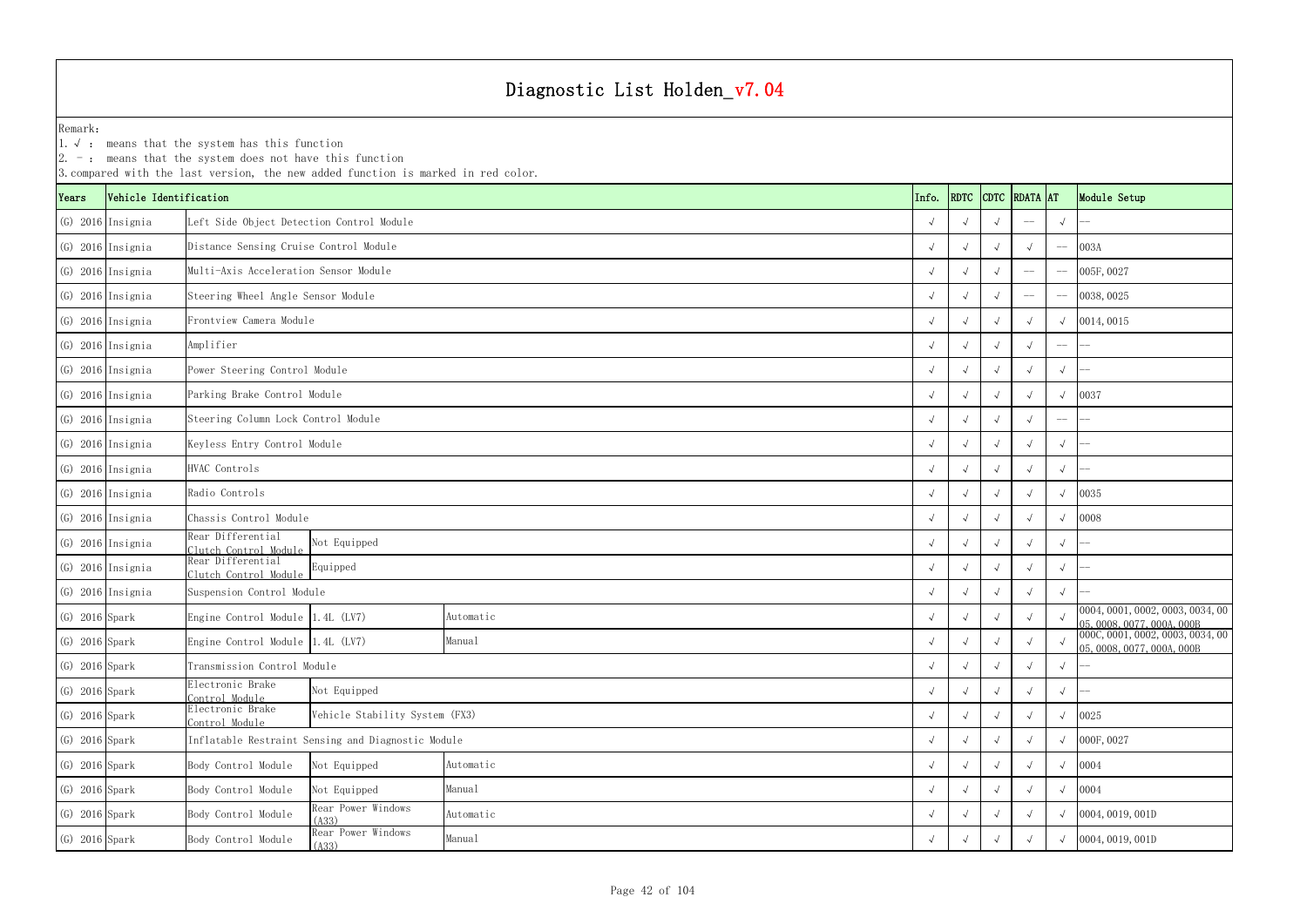YearsVehicle Identification **Info.** RDTC Remark:1.  $\sqrt{ }$ : means that the system has this function 2. -: means that the system does not have this function 3.compared with the last version, the new added function is marked in red color. (G) 2016 Spark √ √ √ √ √ 0016 (G) 2016 Spark √ √ √ √ √ -- Parking Assist Control Module (G) 2016 Spark √ √ √ √ -- 0039 Power Steering Control Module (G) 2016 Spark √ √ √ √ √ -- (G) 2016 Spark √ √ √ √ √ -- Keyless Entry Control Module (G) 2016 Spark √ √ √ √ -- -- Steering Column Lock Control Module (G) 2016 Trax Engine Control Module 1.4L (LUJ) Automatic Automatic  $\begin{array}{c|c} \begin{array}{cc} \sqrt{\phantom{a}} & \sqrt{\phantom{a}} & \sqrt{\phantom{a}} & \sqrt{\phantom{a}} & \sqrt{\phantom{a}} & \sqrt{\phantom{a}} & \sqrt{\phantom{a}} & \sqrt{\phantom{a}} & \sqrt{\phantom{a}} & \sqrt{\phantom{a}} & \sqrt{\phantom{a}} & \sqrt{\phantom{a}} & \sqrt{\phantom{a}} & \sqrt{\phantom{a}} & \sqrt{\phantom{a}} & \sqrt$ (G) 2016 Trax Engine Control Module 1.4L (LUJ) <sup>√</sup> √√√√ 000C,0001,0002,0003,0034,00 08,0005,0081,000A,000B (G) 2016 Trax Engine Control Module 1.8L (2H0) Automatic Automatic (G) 2016 Trax √ √ √ √ 0004,0001,0002,0003,0034,00 √ √ √ ∞ 05,0008,0004,000B (G) 2016 Trax Engine Control Module 1.8L (2H0) Manual Manual Manual (2H) √ √ √ √ ∞ 0001,0002,0003,0034,0005,00 √ √ √ ∞ 0001,0002,0003,0034,0005,00 √ √ ∞ 08,000A,000B (G) 2016 Trax √ √ √ √ √ 00B8 Transmission Control Module (G) 2016 Trax Electronic Brake Control Module <sup>√</sup> <sup>√</sup> <sup>√</sup> <sup>√</sup> <sup>√</sup> -- (G) 2016 Trax Electronic Brake Control Module <sup>√</sup> <sup>√</sup> <sup>√</sup> <sup>√</sup> <sup>√</sup> <sup>0025</sup> Vehicle Stability System (FX3) (G) 2016 Trax √ √ √ √ -- 000F,0027 Inflatable Restraint Sensing and Diagnostic Module (G) 2016 Trax Body Control Module Not Equipped Automatic  $\sqrt{2}$ (G) 2016 Trax Body Control Module Not Equipped Manual  $\sqrt{2}$ (G) 2016 Trax Body Control Module  $\begin{array}{|l|c|c|c|c|}\n\hline\n\text{R} & \text{R} & \text{R} & \text{R} & \text{R} & \text{R} & \text{R} & \text{R} & \text{R} & \text{R} & \text{R} & \text{R} & \text{R} & \text{R} & \text{R} & \text{R} & \text{R} & \text{R} & \text{R} & \text{R} & \text{R} & \text{R} & \text{R} & \text{R} & \text{R} & \text{R} & \text{R} & \text$ (G) 2016 Trax Body Control Module Rear Power Windows (A33) <sup>√</sup> <sup>√</sup> <sup>√</sup> <sup>√</sup> <sup>√</sup> <sup>0004</sup> (G) 2016 Trax Body Control Module Rear Power Windows with Automatic  $\begin{array}{c|c} \begin{array}{c} \sqrt{\phantom{a}} \\ \sqrt{\phantom{a}} \\ \end{array} \end{array}$   $\begin{array}{c} \begin{array}{c} \sqrt{\phantom{a}} \\ \end{array} \end{array}$   $\begin{array}{c} \begin{array}{c} \sqrt{\phantom{a}} \\ \end{array} \end{array}$   $\begin{array}{c} \begin{array}{c} \sqrt{\phantom{a}} \\ \end{array} \end{array}$ (G) 2016 Trax Body Control Module Rear Power Windows with Manual  $\angle$  √ √ √ √ √ √ √ 0004 (G) 2016 Trax √ √ √ √ √ 0016 (G) 2016 Trax √ √ √ √ -- 0052 Power Steering Control Module (G) 2016 Trax √ √ √ √ √ 0016 Parking Assist Control Module (G) 2016 Trax √ √ √ -- -- 0038,0025 Steering Wheel Angle Sensor Module (G) 2016 Trax √ √ √ √ √ -- Front Seat Heating Control Module (G) 2016 Trax Radio Radio (UF7) √ √ √ √ √ -- Manual Automatic Instrument ClusterRadioInstrument Cluster Automatic Manual Automatic Manual Automatic Not Equipped Manual Automatic Manual Not Equipped

| <b>DTC</b>   | RDATA AT     |                          | Module Setup                                               |
|--------------|--------------|--------------------------|------------------------------------------------------------|
| $\sqrt{ }$   | $\sqrt{}$    | $\sqrt{}$                | 0016                                                       |
| $\sqrt{ }$   | $\sqrt{}$    | $\sqrt{ }$               |                                                            |
| $\sqrt{ }$   | $\sqrt{}$    | i.                       | 0039                                                       |
| $\sqrt{ }$   | $\checkmark$ | $\sqrt{ }$               |                                                            |
| $\sqrt{ }$   | $\sqrt{ }$   | $\sqrt{ }$               |                                                            |
| $\sqrt{ }$   | $\sqrt{}$    | $\overline{\phantom{0}}$ |                                                            |
| $\sqrt{ }$   | $\sqrt{ }$   | $\sqrt{ }$               | 0004, 0001, 0002, 0003, 0034, 00<br>08,0005,0081,000A,000B |
| $\sqrt{ }$   | $\sqrt{ }$   | $\sqrt{ }$               | 000C, 0001, 0002, 0003, 0034, 00<br>08,0005,0081,000A,000B |
| $\sqrt{ }$   | $\sqrt{}$    | $\sqrt{ }$               | 0004, 0001, 0002, 0003, 0034, 00<br>05, 0008, 000A, 000B   |
| $\sqrt{ }$   | $\sqrt{}$    | $\sqrt{ }$               | 0001, 0002, 0003, 0034, 0005, 00<br>08,000A,000B           |
| $\sqrt{ }$   | $\sqrt{}$    | $\sqrt{ }$               | 00B8                                                       |
| $\sqrt{ }$   | $\sqrt{}$    | $\sqrt{ }$               |                                                            |
| $\sqrt{ }$   | $\sqrt{}$    | $\sqrt{ }$               | 0025                                                       |
| $\sqrt{ }$   | $\sqrt{}$    | $-$                      | 000F, 0027                                                 |
| $\sqrt{ }$   | $\sqrt{ }$   | $\sqrt{ }$               | 0004                                                       |
| $\sqrt{ }$   | $\sqrt{ }$   | $\sqrt{ }$               | 0004                                                       |
| $\sqrt{ }$   | $\sqrt{}$    | $\sqrt{ }$               | 0004                                                       |
| $\sqrt{ }$   | $\sqrt{}$    | $\sqrt{}$                | 0004                                                       |
| $\sqrt{}$    | $\checkmark$ | $\checkmark$             | 0004                                                       |
| $\sqrt{ }$   | $\sqrt{}$    | $\sqrt{}$                | 0004                                                       |
| $\sqrt{ }$   | $\checkmark$ | $\sqrt{}$                | 0016                                                       |
| $\checkmark$ | $\checkmark$ |                          | 0052                                                       |
| $\checkmark$ | J            | $\sqrt{ }$               | 0016                                                       |
| $\sqrt{2}$   |              |                          | 0038,0025                                                  |
|              |              | $\checkmark$             |                                                            |
| $\sqrt{ }$   | $\sqrt{}$    | $\sqrt{}$                |                                                            |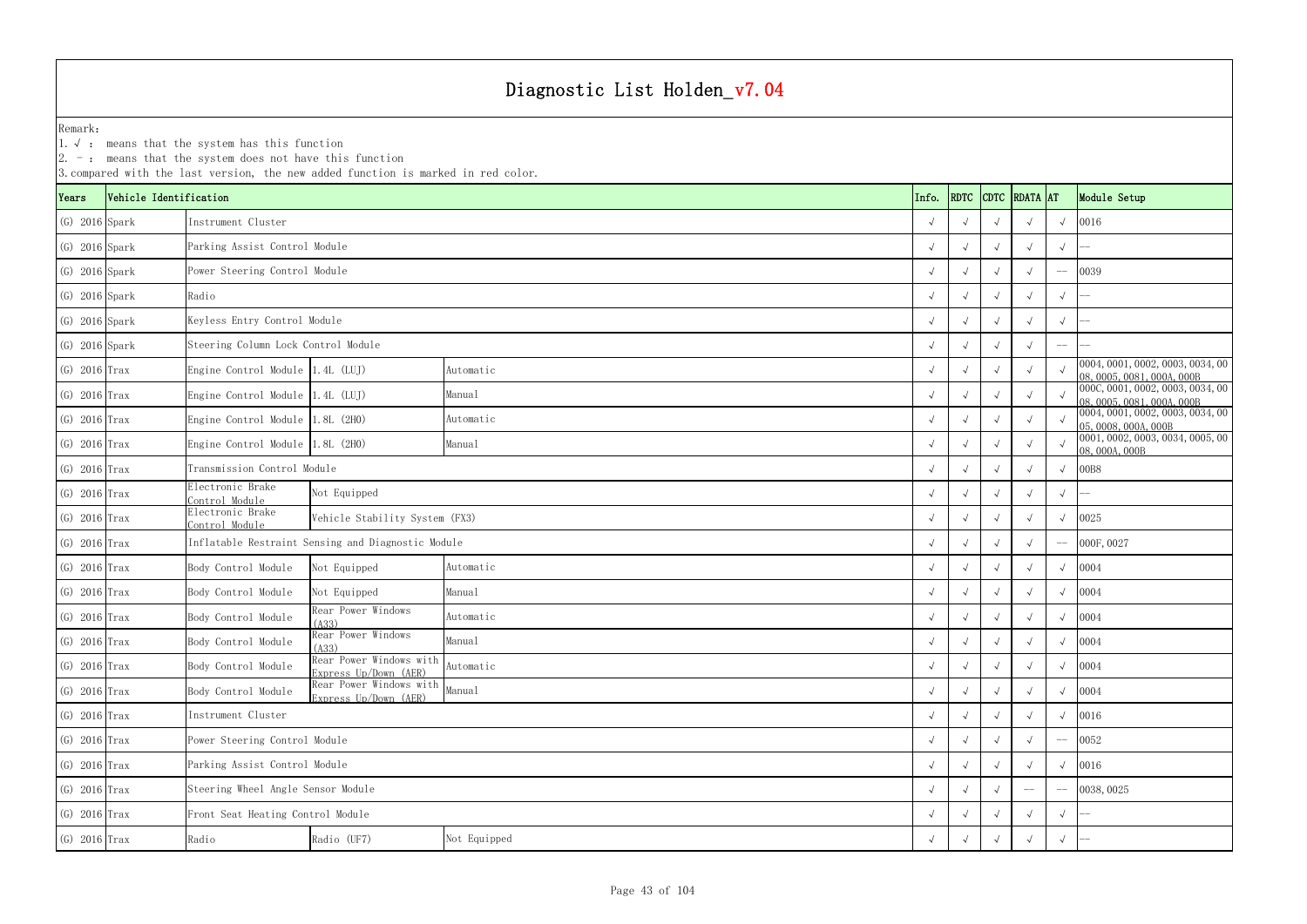|                    |                        | $\vert$ 2. $\bar{\ }$ : means that the system does not have this function | 3. compared with the last version, the new added function is marked in red color. |                                          |                         |            |             |            |               |            |                                                                      |
|--------------------|------------------------|---------------------------------------------------------------------------|-----------------------------------------------------------------------------------|------------------------------------------|-------------------------|------------|-------------|------------|---------------|------------|----------------------------------------------------------------------|
| Years              | Vehicle Identification |                                                                           |                                                                                   |                                          |                         | Info.      | <b>RDTC</b> |            | CDTC RDATA AT |            | Module Setup                                                         |
| $(G)$ 2016 Trax    |                        | Radio                                                                     | Radio (UF7)                                                                       | Rearview Camera (UVC)                    |                         |            |             |            |               |            |                                                                      |
| $(G)$ 2016 Trax    |                        | Radio                                                                     | Radio (UH7)                                                                       |                                          |                         |            |             |            | $\sqrt{ }$    | $\sqrt{ }$ |                                                                      |
| $(G)$ 2016 Trax    |                        | HVAC Control Module                                                       |                                                                                   |                                          |                         |            |             |            |               |            | 0022, 0016, 0023                                                     |
| $(G)$ 2016 Trax    |                        | Rear Differential Clutch Control Module                                   |                                                                                   |                                          |                         |            |             |            | $\sqrt{ }$    |            | 0049, 00CA                                                           |
| $(G)$ 2016 Trax    |                        | Trailer Interface Control Module                                          |                                                                                   |                                          |                         |            |             |            | $\sqrt{ }$    | $\sqrt{ }$ | 0016                                                                 |
| $(F)$ 2015 Astra-J |                        | Engine Control Module 1.6L (LWC)                                          |                                                                                   | Not Equipped                             | Automatic               |            |             |            | $\sqrt{ }$    |            | 0004, 0001, 008A, 0002, 0003, 00<br>34, 004F, 0005, 00C1, 00C2, 0008 |
| $(F)$ 2015 Astra-J |                        | Engine Control Module 1.6L (LWC)                                          |                                                                                   | Not Equipped                             | Manual                  |            |             |            |               |            | 000C, 0001, 008A, 0002, 0003, 00<br>0D, 0034, 004F, 0005, 00C1, 00C2 |
| $(F)$ 2015 Astra-J |                        | Engine Control Module 1.6L (LWC)                                          |                                                                                   | Stop/Start System (KL9)                  | Automatic               |            |             |            | $\sqrt{ }$    |            | 0004, 0001, 008A, 0002, 0003, 00<br>34, 004F, 0005, 00C1, 00C2, 0008 |
| $(F)$ 2015 Astra-J |                        | Engine Control Module 1.6L (LWC)                                          |                                                                                   | Stop/Start System (KL9)                  | Manual                  |            |             |            | $\sqrt{ }$    |            | 000C, 0001, 008A, 0002, 0003, 00<br>0D, 0034, 004F, 0005, 00C1, 00C2 |
| $(F)$ 2015 Astra-J |                        | Engine Control Module 2.0L (LHU)                                          |                                                                                   | Not Equipped                             | Automatic               |            |             |            | $\sqrt{ }$    |            | 0004, 0001, 0002, 0003, 0005, 00<br>05, 0008, 000A, 000B             |
|                    | $(F)$ 2015 Astra-J     | Engine Control Module 2.0L (LHU)                                          |                                                                                   | Not Equipped                             | Manual                  |            |             |            |               |            | 000C, 0001, 0002, 0003, 0005, 00<br>05,0008,000A,000B                |
|                    | $(F)$ 2015 Astra-J     | Engine Control Module 2.0L (LHU)                                          |                                                                                   | Stop/Start System (KL9) Automatic        |                         |            |             |            |               |            | 0004, 0001, 0002, 0003, 0005, 00<br>05,0008,000A,000B                |
| $(F)$ 2015 Astra-J |                        | Engine Control Module 2.0L (LHU)                                          |                                                                                   | Stop/Start System (KL9) Manual           |                         |            |             |            |               |            | 000C, 0001, 0002, 0003, 0005, 00<br>05, 0008, 000A, 000B             |
| $(F)$ 2015 Astra-J |                        | Transmission Control Module                                               |                                                                                   |                                          |                         |            |             |            |               | $\sqrt{ }$ | 00B8                                                                 |
| $(F)$ 2015 Astra-J |                        | Electronic Brake<br>Control Module                                        | Equipped                                                                          |                                          |                         |            |             |            |               |            | 0026, 0025, 0027                                                     |
| $(F)$ 2015 Astra-J |                        |                                                                           | Inflatable Restraint Sensing and Diagnostic Module                                |                                          |                         |            |             |            | $\sqrt{ }$    | $\sqrt{ }$ | 000F                                                                 |
| $(F)$ 2015 Astra-J |                        | Body Control Module                                                       | Automatic                                                                         | Halogen (T4A TT4)                        | Not Equipped            |            |             |            | $\sqrt{ }$    | $\sqrt{ }$ | 0004, 0019, 001A, 001D, 001E, 00                                     |
| $(F)$ 2015 Astra-J |                        | Body Control Module                                                       | Automatic                                                                         | Halogen (T4A TT4)                        | Stop/Start System (KL9) | $\sqrt{ }$ |             | $\sqrt{ }$ |               | $\sqrt{ }$ | 0061, 0004, 0019, 001A, 001D, 00<br>1E. 003C                         |
| $(F)$ 2015 Astra-J |                        | Body Control Module                                                       | Automatic                                                                         | High Intensity<br>Discharge (T4F TT2 TT6 | Not Equipped            | $\sqrt{ }$ |             |            |               | $\sqrt{ }$ | 0004, 0019, 001A, 001D, 001E, 00                                     |
| $(F)$ 2015 Astra-J |                        | Body Control Module                                                       | Automatic                                                                         | High Intensity<br>Discharge (T4F TT2 TT6 | Stop/Start System (KL9) | $\sqrt{ }$ |             |            | $\sqrt{ }$    | $\sqrt{ }$ | 0061, 0004, 0019, 001A, 001D, 00<br>1E, 003C                         |
| $(F)$ 2015 Astra-J |                        | Body Control Module                                                       | Manual                                                                            | Halogen (T4A TT4)                        | Not Equipped            | $\sqrt{ }$ |             |            | $\sqrt{ }$    | $\sqrt{ }$ | 0004, 0019, 001A, 001D, 001E, 00                                     |
| $(F)$ 2015 Astra-J |                        | Body Control Module                                                       | Manual                                                                            | Halogen (T4A TT4)                        | Stop/Start System (KL9) | $\sqrt{ }$ |             |            | $\sqrt{ }$    | $\sqrt{ }$ | 0061, 0004, 0019, 001A, 001D, 00<br>1E, 003C                         |
|                    | $(F)$ 2015 Astra-J     | Body Control Module                                                       | Manual                                                                            | High Intensity<br>Discharge (T4F TT2 TT6 | Not Equipped            |            |             |            |               | $\sqrt{ }$ | 0004, 0019, 001A, 001D, 001E, 00                                     |
|                    | $(F)$ 2015 Astra-J     | Body Control Module                                                       | Manual                                                                            | High Intensity<br>Discharge (T4F TT2 TT6 | Stop/Start System (KL9) | $\sqrt{ }$ |             |            |               |            | 0061, 0004, 0019, 001A, 001D, 00<br>1E, 003C                         |
|                    | $(F)$ 2015 Astra-J     | Instrument Cluster                                                        |                                                                                   |                                          |                         | $\sqrt{ }$ |             | $\sqrt{ }$ |               |            | 0016                                                                 |
|                    | $(F)$ 2015 Astra-J     | Trailer Interface Control Module                                          |                                                                                   |                                          |                         |            |             |            |               | $\sqrt{ }$ | 0016                                                                 |
|                    |                        |                                                                           |                                                                                   |                                          |                         |            |             |            |               |            |                                                                      |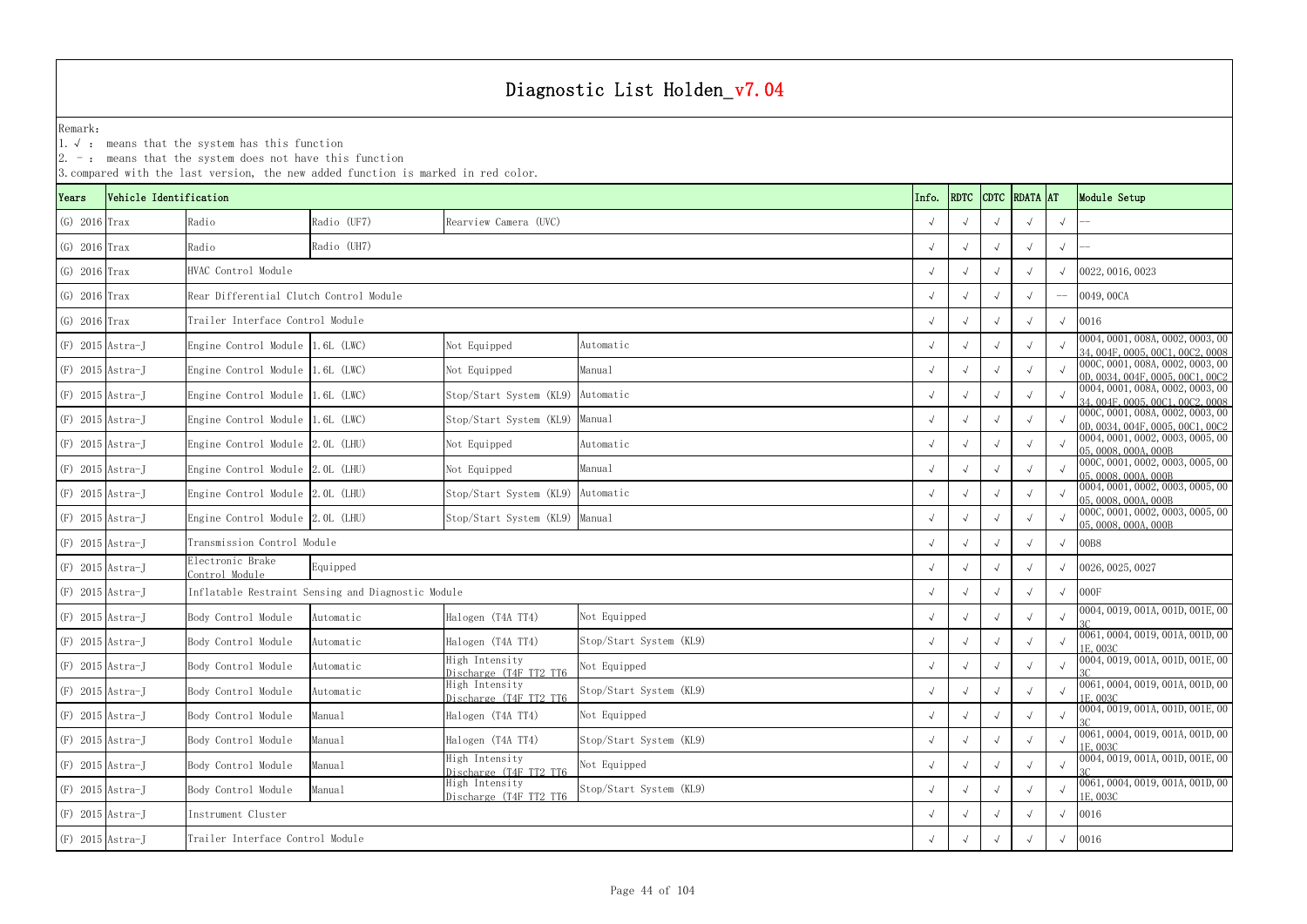YearsVehicle Identification **Info.** RDTC Remark:1.  $\sqrt{ }$ : means that the system has this function 2. -: means that the system does not have this function 3.compared with the last version, the new added function is marked in red color. (F) 2015 Astra-J √ √ √ √ √ 0037 Parking Brake Control Module (F) 2015 Astra-J √ √ √ √ -- 0064,0065 Power Steering Control Module (F) 2015 Astra-J √ √ √ -- -- 005F,0027 Multi-Axis Acceleration Sensor Module(F) 2015 Astra-J √ √ √ -- -- 0038,0025 Steering Wheel Angle Sensor Module (F) 2015 Astra-J √ √ √ √ -- -- Frontview Camera Module(F) 2015 Astra-J √ √ √ √ √ -- Front Seat Heating Control Module (F) 2015 Astra-J √ √ √ √ √ 0016 Parking Assist Control Module (F) 2015 Astra-J √ √ √ √ √ -- (F) 2015 Astra-J √ √ √ √ √ -- Suspension Control Module (F) 2015 Astra-J HVAC Control Module √ √ √ √ √ 0022,0016,0023 Auto Control Dual Zone (CJ2) (F) 2015 Astra-J HVAC Control Module √ √ √ √ √ 0022,0016,0023 Manual Control Single Zone (C67) (F) 2015 Astra-J √ √ √ √ √ 0008 Chassis Control Module (F) 2015 Astra-J √ √ √ √ √ 0021 Headlamp Control Module (F) 2015 Astra-J √ √ √ √ √ 0016 Digital Radio Receiver Control Module (F) 2015 Barina Engine Control Module 1.3L (LSF) Not Equipped Automatic √ √ √ √ √ ∞ 0085,004B,0086,0087,0088,00 ∿ ∞ 99,008A,0054,008B,008C,008D,008C,008D (F) 2015 Barina Engine Control Module 1.3L (LSF) Not Equipped Manual Manual √ √ √ √ √ ∞ 88,0089,008A,0054,0086,0087,00 √ √ ∞ 88,0089,008A,0054,008B,008C,004B,008B,0087,00 √ √ ∞ 88,0089,008A,0054,008B,008C,008C,008B,008C,0 (F) 2015 Barina Engine Control Module 1.3L (LSF) Stop/Start System (KL9) <sup>√</sup> √√√√ 0085,004B,0086,0087,0088,00 89,008A,0054,008B,008C,000D (F) 2015 Barina Engine Control Module 1.3L (LSF) Stop/Start System (KL9) Manual √ √ √ √ √ ∞ 88,0089,008A,0054,0086,0087,00 & 38,0089,008A,0054,008B,008C,004B,008B,0087,00 ⊗ → ∞ 88,0089,008A,0054,008B,008C,008E,008E,008C,0 (F) 2015 Barina Engine Control Module 1.4L (LUJ) Not Equipped Automatic √ √ √ √ √ 0004,0001,0002,0003,0008,00 ∧ 05,000A,000B (F) 2015 Barina Engine Control Module 1.4L (LUJ) Not Equipped Manual √ √ √ √ √ 000C,0001,0002,0003,0008,00 ∧008,000B (F) 2015 Barina Engine Control Module 1.4L (LUJ) Stop/Start System (KL9) Automatic √ √ √ √ √ 0004,0001,0002,0003,0008,00 → 05,000A,000B (F) 2015 Barina Engine Control Module 1.4L (LUJ) Stop/Start System (KL9) Manual √ √ √ √ ∞ 000C,0001,0002,0003,0008,00 ⊳ 05,000A,000B (F) 2015 Barina Engine Control Module 1.6L (LDE) Automatic Automatic √ √ √ √ √ 0001,0002,0003,0004,0005,00 √ √ √ √ ∞ 0001,0002,0003,0004,0005,00 √ √ ∞ 08,000A,000B (F) 2015 Barina Engine Control Module 1.6L (LDE) Manual Manual Manual (F) 2015 Barina → √ √ √ √ ∞ 000C,0001,0002,0003,0005,00 ∧ ∞ 08,000A,000B Radio Automatic Manual Automatic Manual Manual Automatic Manual Automatic Manual Automatic

(F) 2015 Barina Transmission Control Module

(F) 2015 Barina Transmission Control Module

|                                  | tem does not have this function<br>ersion, the new added function is marked in red color. |                                   |            |  |            |            |             |                 |             |                                                                      |
|----------------------------------|-------------------------------------------------------------------------------------------|-----------------------------------|------------|--|------------|------------|-------------|-----------------|-------------|----------------------------------------------------------------------|
| .on                              |                                                                                           |                                   |            |  | Info.      | RDTC       | <b>CDTC</b> | <b>RDATA</b> AT |             | Module Setup                                                         |
| ng Brake Control Module          |                                                                                           |                                   |            |  | $\sqrt{ }$ | $\sqrt{ }$ | $\sqrt{ }$  | $\sqrt{ }$      | $\sqrt{ }$  | 0037                                                                 |
| Steering Control Module          |                                                                                           |                                   |            |  | $\sqrt{ }$ |            |             | $\sqrt{ }$      | $--$        | 0064,0065                                                            |
| -Axis Acceleration Sensor Module |                                                                                           |                                   |            |  |            |            |             | $-\!-\!$        | $--$        | 005F, 0027                                                           |
| ing Wheel Angle Sensor Module    |                                                                                           |                                   |            |  |            |            | $\sqrt{ }$  | $-\!-\!$        | $-\! -$     | 0038, 0025                                                           |
| view Camera Module               |                                                                                           |                                   |            |  | $\sqrt{ }$ |            | $\sqrt{ }$  |                 | $-\!$ $\!-$ |                                                                      |
| Seat Heating Control Module      |                                                                                           |                                   |            |  | $\sqrt{ }$ | $\sqrt{ }$ | $\sqrt{ }$  | $\sqrt{ }$      | $\sqrt{ }$  |                                                                      |
| ng Assist Control Module         |                                                                                           |                                   |            |  |            |            | $\sqrt{ }$  |                 | $\sqrt{ }$  | 0016                                                                 |
|                                  |                                                                                           |                                   |            |  |            |            | $\sqrt{ }$  |                 | $\sqrt{ }$  |                                                                      |
| nsion Control Module             |                                                                                           |                                   | $\sqrt{ }$ |  | $\sqrt{ }$ | $\sqrt{ }$ | $\sqrt{ }$  |                 |             |                                                                      |
| Control Module                   | Auto Control Dual Zone (CJ2)                                                              |                                   |            |  |            | $\sqrt{ }$ | $\sqrt{ }$  | $\sqrt{ }$      | $\sqrt{ }$  | 0022, 0016, 0023                                                     |
| Control Module                   | Manual Control Single Zone (C67)                                                          |                                   |            |  |            |            |             | $\sqrt{ }$      | $\sqrt{ }$  | 0022, 0016, 0023                                                     |
| is Control Module                |                                                                                           |                                   |            |  |            |            |             |                 | $\sqrt{ }$  | 0008                                                                 |
| amp Control Module               |                                                                                           |                                   |            |  | $\sqrt{ }$ |            | $\sqrt{ }$  |                 | $\sqrt{ }$  | 0021                                                                 |
| al Radio Receiver Control Module |                                                                                           |                                   |            |  |            | $\sqrt{ }$ | $\sqrt{ }$  | $\sqrt{ }$      | $\sqrt{ }$  | 0016                                                                 |
| e Control Module 1.3L (LSF)      |                                                                                           | Not Equipped                      | Automatic  |  |            |            |             |                 | $\sqrt{ }$  | 0085, 004B, 0086, 0087, 0088, 00<br>89, 008A, 0054, 008B, 008C, 008D |
| e Control Module 1.3L (LSF)      |                                                                                           | Not Equipped                      | Manual     |  | $\sqrt{ }$ |            |             | $\sqrt{ }$      | $\sqrt{ }$  | 0085, 000C, 004B, 0086, 0087, 00<br>88, 0089, 008A, 0054, 008B, 008C |
| e Control Module 1.3L (LSF)      |                                                                                           | Stop/Start System (KL9) Automatic |            |  | $\sqrt{ }$ | $\sqrt{ }$ | $\sqrt{ }$  | $\sqrt{ }$      | $\sqrt{ }$  | 0085, 004B, 0086, 0087, 0088, 00<br>89, 008A, 0054, 008B, 008C, 000D |
| e Control Module 1.3L (LSF)      |                                                                                           | Stop/Start System (KL9) Manual    |            |  | $\sqrt{ }$ | $\sqrt{ }$ | $\sqrt{ }$  |                 | $\sqrt{ }$  | 0085, 000C, 004B, 0086, 0087, 00<br>88,0089,008A,0054,008B,008C      |
| e Control Module 1.4L (LUJ)      |                                                                                           | Not Equipped                      | Automatic  |  | $\sqrt{ }$ | $\sqrt{ }$ | $\sqrt{ }$  | $\sqrt{ }$      | $\sqrt{ }$  | 0004, 0001, 0002, 0003, 0008, 00<br>05,000A,000B                     |
| e Control Module 1.4L (LUJ)      |                                                                                           | Not Equipped                      | Manual     |  | $\sqrt{ }$ | $\sqrt{ }$ | $\sqrt{ }$  | $\sqrt{ }$      | $\sqrt{ }$  | 000C, 0001, 0002, 0003, 0008, 00<br>05, 000A, 000B                   |
| e Control Module 1.4L (LUJ)      |                                                                                           | Stop/Start System (KL9) Automatic |            |  | $\sqrt{ }$ | $\sqrt{ }$ | $\sqrt{ }$  | $\sqrt{ }$      | $\sqrt{ }$  | 0004, 0001, 0002, 0003, 0008, 00<br>05, 000A, 000B                   |
| e Control Module   1.4L (LUJ)    |                                                                                           | Stop/Start System (KL9) Manual    |            |  | $\sqrt{ }$ | $\sqrt{ }$ | $\sqrt{ }$  | $\sqrt{ }$      | $\sqrt{ }$  | 000C, 0001, 0002, 0003, 0008, 00<br>05,000A,000B                     |
| e Control Module 1.6L (LDE)      |                                                                                           | Automatic                         |            |  | $\sqrt{ }$ | $\sqrt{ }$ | $\sqrt{ }$  |                 |             | 0001, 0002, 0003, 0004, 0005, 00<br>08,000A,000B                     |
| e Control Module 1.6L (LDE)      |                                                                                           | Manual                            |            |  | $\sqrt{ }$ |            |             |                 | $\sqrt{ }$  | 000C, 0001, 0002, 0003, 0005, 00<br>08,000A,000B                     |
| mission Control                  | 1.4L (LUJ)                                                                                |                                   |            |  | $\sqrt{ }$ | $\sqrt{ }$ | $\sqrt{ }$  | $\sqrt{ }$      | $\sqrt{ }$  | 000E                                                                 |
| mission Control                  | 1.6L (LDE)                                                                                |                                   |            |  | $\sqrt{ }$ | $\sqrt{ }$ | $\sqrt{ }$  | $\sqrt{ }$      | $\sqrt{ }$  | 000E                                                                 |
|                                  |                                                                                           |                                   |            |  |            |            |             |                 |             |                                                                      |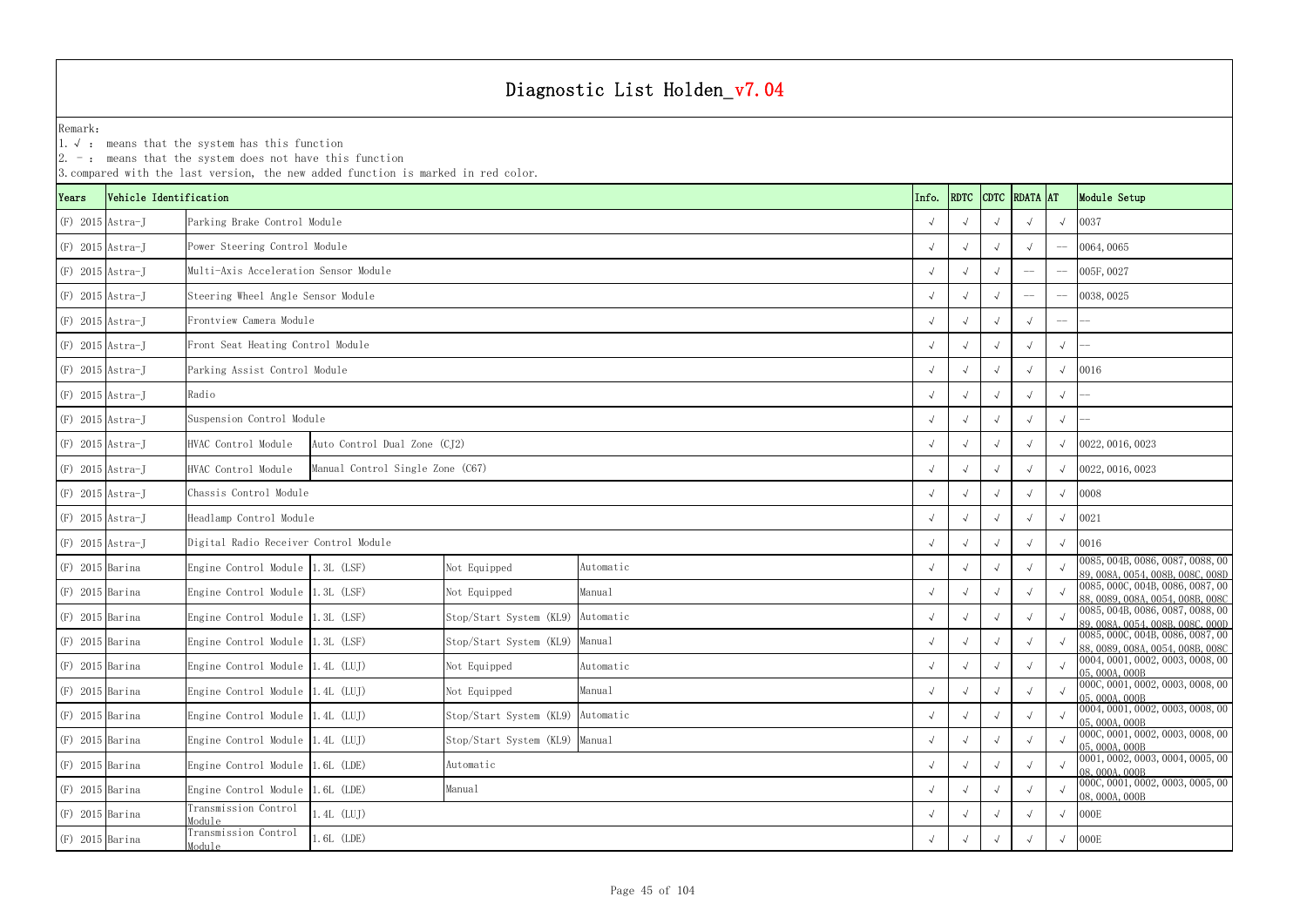|                   |                        | $2. -$ : means that the system does not have this function               | 3. compared with the last version, the new added function is marked in red color. |                         |  |            |            |            |               |             |                                                  |
|-------------------|------------------------|--------------------------------------------------------------------------|-----------------------------------------------------------------------------------|-------------------------|--|------------|------------|------------|---------------|-------------|--------------------------------------------------|
| Years             | Vehicle Identification |                                                                          |                                                                                   |                         |  | Info.      | RDTC       |            | CDTC RDATA AT |             | Module Setup                                     |
| $(F)$ 2015 Barina |                        | Electronic Brake<br>ontrol Module                                        | Not Equipped                                                                      |                         |  |            |            |            | $\sqrt{ }$    | $\sqrt{ }$  |                                                  |
| $(F)$ 2015 Barina |                        | Electronic Brake<br>Control Module                                       | Vehicle Stability System (FX3)                                                    |                         |  |            |            |            | $\sqrt{ }$    | $\sqrt{ }$  | 0025                                             |
| $(F)$ 2015 Barina |                        |                                                                          | Inflatable Restraint Sensing and Diagnostic Module                                |                         |  |            |            |            |               | $\sqrt{ }$  |                                                  |
| $(F)$ 2015 Barina |                        | Body Control Module                                                      | Hatchback                                                                         | Not Equipped            |  |            |            |            |               | $\sqrt{ }$  | 0004, 0019, 001D, 001F                           |
| $(F)$ 2015 Barina |                        | Body Control Module                                                      | Hatchback                                                                         | Stop/Start System (KL9) |  |            |            |            | $\sqrt{ }$    |             | 0061, 0004, 0019, 001D, 001F                     |
| $(F)$ 2015 Barina |                        | Body Control Module                                                      | Sedan                                                                             | Not Equipped            |  |            |            |            | $\sqrt{ }$    | $\sqrt{ }$  | 0004, 0019, 001D, 001F                           |
| $(F)$ 2015 Barina |                        | Body Control Module                                                      | Sedan                                                                             | Stop/Start System (KL9) |  |            |            |            |               |             | 0061, 0004, 0019, 001D, 001F                     |
| $(F)$ 2015 Barina |                        | Instrument Cluster                                                       |                                                                                   |                         |  |            |            |            | $\sqrt{ }$    | $\sqrt{ }$  | 0016                                             |
| $(F)$ 2015 Barina |                        | Chassis Control<br>Module                                                | $.6L$ (LDE)                                                                       |                         |  |            |            |            | $\sqrt{ }$    | $\sqrt{ }$  | 0008                                             |
| $(F)$ 2015 Barina |                        | Chassis Control<br>Module                                                | $1.4L$ (LUJ)                                                                      |                         |  |            |            |            | $\sqrt{ }$    | $\sqrt{ }$  | 0008                                             |
| $(F)$ 2015 Barina |                        | Radio                                                                    |                                                                                   |                         |  |            |            |            |               | $\sqrt{ }$  |                                                  |
| $(F)$ 2015 Barina |                        | HVAC Control Module                                                      | Manual Control Heater Only (C41)                                                  |                         |  |            |            |            |               | $\sqrt{ }$  | 0051                                             |
| $(F)$ 2015 Barina |                        | HVAC Control Module                                                      | Manual Control Single Zone (C60)                                                  |                         |  |            |            |            |               | $\sqrt{ }$  | 0051                                             |
| $(F)$ 2015 Barina |                        | HVAC Control Module                                                      | Manual Control Air Conditioning Only (C7B)                                        |                         |  | $\sqrt{ }$ |            |            | $\sqrt{ }$    | $\sqrt{ }$  | 0051                                             |
| $(F)$ 2015 Barina |                        | Parking Assist Control Module                                            |                                                                                   |                         |  |            |            |            |               |             | 0016                                             |
| $(F)$ 2015 Barina |                        | Power Steering Control Module                                            |                                                                                   |                         |  |            |            |            | $\sqrt{ }$    | $-\!$ $\!-$ | 0052                                             |
| $(F)$ 2015 Barina |                        | Steering Wheel Angle Sensor Module                                       |                                                                                   |                         |  |            |            |            | $-\!$ $\!-$   |             | 0038, 0025                                       |
|                   | (F) 2015 Barina Spark  | Engine Control Module 1.2L (LLO)                                         |                                                                                   | Automatic               |  | $\sqrt{ }$ | $\sqrt{ }$ |            | $\sqrt{ }$    | $\sqrt{ }$  | 0001, 0002, 0003, 0004, 0005, 00<br>08,000A,000B |
|                   | (F) 2015 Barina Spark  | Engine Control Module 1.2L (LLO)                                         |                                                                                   | Manual                  |  |            |            |            | $\sqrt{ }$    | $\sqrt{ }$  | 000C, 0001, 0002, 0003, 0005, 00<br>08,000A,000B |
|                   | (F) 2015 Barina Spark  | Engine Control Module 1.2L (LMU)                                         |                                                                                   | Automatic               |  | $\sqrt{ }$ |            |            | $\sqrt{ }$    |             | 0001, 000C, 0008, 000A                           |
|                   | (F) 2015 Barina Spark  | Engine Control Module 1.2L (LMU)                                         |                                                                                   | Manual                  |  | $\sqrt{ }$ | $\sqrt{ }$ | $\sqrt{ }$ | $\sqrt{ }$    | $\sqrt{ }$  | 0001, 000C, 0008, 000A                           |
|                   | (F) 2015 Barina Spark  | Transmission Control<br>Module                                           | $1.2L$ (LLO)                                                                      |                         |  |            |            |            |               | $\sqrt{ }$  | 007B                                             |
|                   | (F) 2015 Barina Spark  | Electronic Brake<br>Not Equipped<br>Control Module                       |                                                                                   |                         |  |            |            |            |               | $-\!-\!$    |                                                  |
|                   | (F) 2015 Barina Spark  | Electronic Brake<br>GMLAN on Data Link Connector (WHB)<br>Control Module |                                                                                   |                         |  |            |            |            |               | $\sqrt{ }$  | 0025                                             |
|                   | (F) 2015 Barina Spark  | Inflatable Restraint Sensing and Diagnostic Module                       |                                                                                   |                         |  |            |            |            | $\sqrt{ }$    | $\sqrt{ }$  | 000F                                             |
|                   | (F) 2015 Barina Spark  | Body Control Module                                                      | GMLAN on Data Link<br>Not Equipped<br>Connector (WHB)                             |                         |  |            |            |            |               |             | 0004,001F                                        |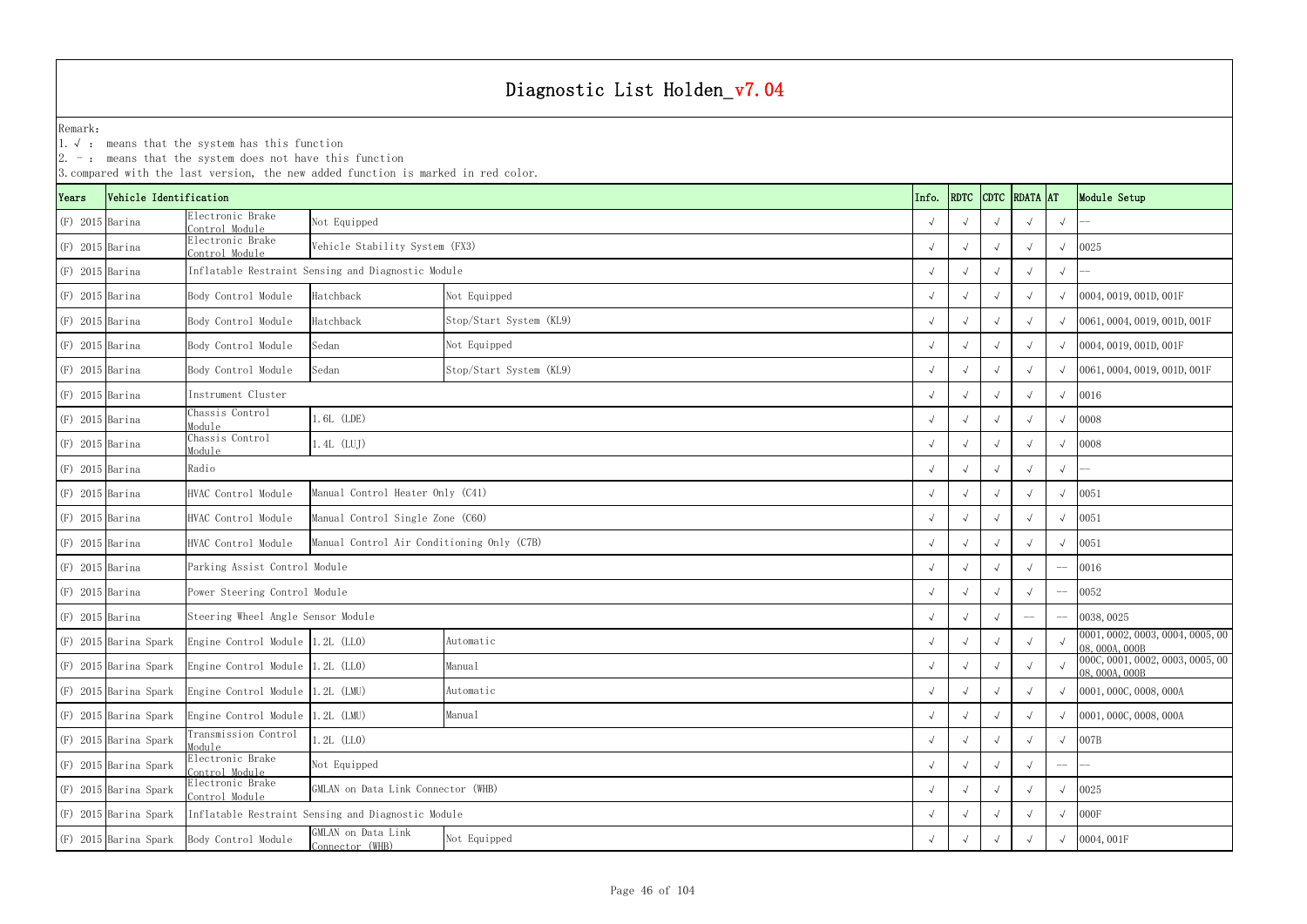YearsVehicle Identification **Info.** RDTC Remark:1.  $\sqrt{ }$ : means that the system has this function 2. -: means that the system does not have this function 3.compared with the last version, the new added function is marked in red color. (F) 2015 Barina Spark Body Control Module GMLAN on Data Link Stop/Start System (KL9) √ √ √ √ √ √ √ 0061,0004,001F (F) 2015 Barina Spark √ √ √ √ √ -- (F) 2015 Barina Spark √ √ √ √ √ -- (F) 2015 Barina Spark √ √ √ -- -- 005F,0027 Multi-Axis Acceleration Sensor Module  $(F)$  2015 Barina Spark  $\begin{array}{c} \text{Power Steering} \\ \text{Control Module} \end{array}$ ° Not Equipped Not Equipped and the set of the set of the set of the set of the set of the set of the set of the set of the set of the set of the set of the set of the set of the set of the set of the set of the set of th  $(F)$  2015 Barina Spark Power Steering  $\frac{1}{\sqrt{2}}$  GMLAN on Data Link Connector (WHB)  $\sqrt{2}$  (399) (F) 2015 Caprice Engine Control Module 3.6L (LFX) Automatic Automatic (F) 2015 Caprice (F) 2015 Caprice (F) 0004,0001,0002,0003,0005,00 (F) √ √ √ √ √ ∞ 0004,0001,0002,0003,0005,00 ∧ ∞ 08,0009,000 000 000,000 000 000,000 0 (F) 2015 Caprice Engine Control Module 3.6L (LFX) <sup>√</sup> √√√√ 000C,0001,0002,0003,0005,00 08,0009,000A,000B (F) 2015 Caprice Engine Control Module 3.6L (LWR) Automatic Automatic (F) 2015 Caprice (F) 2015 Caprice (F) 2009,0001,0002,0003,0005,00 (F) 2015 Caprice (F) 20004,0001,0002,0003,0005,00 (F) 2016,000 (F) 2016,000 (F) 2016, (F) 2015 Caprice Engine Control Module 3.6L (LWR) Manual Manual Manual (F) 2015 Caprice (F) 20001,0002,0003,0005,0008,000 0A,000B (F) 2015 Caprice Engine Control Module 6.0L (L77) Automatic Automatic (F) 2015 (Caprice Engine Control Module 6.0L (L77) Automatic (F) 2015, 000, 0001, 0002, 0003, 0004, 0005, 000, 0004, 0005, 00 Automatic (F) 2015, 000 0 (F) 2015 Caprice Engine Control Module 6.0L (L77) Manual Manual Manual (F) 2015 Caprice Engine Control Module 6.0L (L77) Manual Manual (F) 2015 O (F) 2015 Caprice Engine Control Module 6.2L (LS3) Automatic Automatic (F) 2015 Caprice (F) 2015 Caprice (F) 0001,0002,0003,0004,0005,00 (F) 2015 Caprice (F) 2016,0009,0004,0005,00 (F) 2016,0009,0004,000 08,0009,000 08,000 (F) 2015 Caprice Engine Control Module 6.2L (LS3) Manual Manual Manual (F) 2015 Caprice Engine Control Module 6.2L (LS3) Manual √ √ √ √ √ ∞ 000C,0001,0002,0003,0005,00 (F) 2015 Caprice Transmission Control Module $\frac{1}{2}$   $\frac{1}{2}$   $\frac{1}{2}$   $\frac{1}{2}$   $\frac{1}{2}$   $\frac{1}{2}$   $\frac{1}{2}$   $\frac{1}{2}$   $\frac{1}{2}$   $\frac{1}{2}$   $\frac{1}{2}$   $\frac{1}{2}$   $\frac{1}{2}$   $\frac{1}{2}$   $\frac{1}{2}$   $\frac{1}{2}$   $\frac{1}{2}$   $\frac{1}{2}$   $\frac{1}{2}$   $\frac{1}{2}$   $\frac{1}{2}$   $\frac{1}{2}$  (F) 2015 Caprice Transmission Control Module $\frac{1}{2}$   $\frac{1}{2}$   $\frac{1}{2}$   $\frac{1}{2}$   $\frac{1}{2}$   $\frac{1}{2}$   $\frac{1}{2}$   $\frac{1}{2}$   $\frac{1}{2}$   $\frac{1}{2}$   $\frac{1}{2}$   $\frac{1}{2}$   $\frac{1}{2}$   $\frac{1}{2}$   $\frac{1}{2}$   $\frac{1}{2}$   $\frac{1}{2}$   $\frac{1}{2}$   $\frac{1}{2}$   $\frac{1}{2}$   $\frac{1}{2}$   $\frac{1}{2}$  (F) 2015 Caprice Transmission Control Module $\frac{1}{2}$   $\frac{1}{2}$   $\frac{1}{2}$   $\frac{1}{2}$   $\frac{1}{2}$   $\frac{1}{2}$   $\frac{1}{2}$   $\frac{1}{2}$   $\frac{1}{2}$   $\frac{1}{2}$   $\frac{1}{2}$   $\frac{1}{2}$   $\frac{1}{2}$   $\frac{1}{2}$   $\frac{1}{2}$   $\frac{1}{2}$   $\frac{1}{2}$   $\frac{1}{2}$   $\frac{1}{2}$   $\frac{1}{2}$   $\frac{1}{2}$   $\frac{1}{2}$  (F) 2015 Caprice Transmission Control Module $\frac{1}{2}$  (6.2L (LS3)  $\frac{1}{2}$  (LS3) (F) 2015 Caprice √ √ √ √ √ 0026,0025,0027 Electronic Brake Control Module (F) 2015 Caprice √ √ √ √ √ 000F,0027 Inflatable Restraint Sensing and Diagnostic Module (F) 2015 Caprice βody Control Module βody Control Module (F) 2015 Caprice βody Control Module (F) 2015 Caprice βody Control Module (F) 2F, 006B, 002D, 002E, 006 CONDINER (F) 2015 Caprice √ √ √ √ √ 0016 (F) 2015 Caprice √ √ √ √ -- -- Steering Column Lock Control Module (F) 2015 Caprice √ √ √ √ √ -- Head-Up Display Module (F) 2015 Caprice √ √ √ -- √ -- Left Side Object Detection Control Module (F) 2015 Caprice √ √ √ -- √ -- Right Side Object Detection Control Module Manual Instrument ClusterRadioManual Automatic Body Control Module Instrument Cluster 6.2L (LS3) 6.0L (L77) 3.6L (LWR) 3.6L (LFX) Not Equipped Stop/Start System (KL9) Automatic Manual Automatic Manual Automatic

| DTC          | <b>RDATA</b> | <b>AT</b>      | Module Setup                                                                                 |
|--------------|--------------|----------------|----------------------------------------------------------------------------------------------|
| $\sqrt{ }$   | $\sqrt{}$    | $\sqrt{}$      | 0061,0004,001F                                                                               |
| $\sqrt{ }$   | $\sqrt{ }$   | $\sqrt{}$      |                                                                                              |
| $\sqrt{ }$   | $\sqrt{ }$   | $\sqrt{ }$     |                                                                                              |
| $\sqrt{ }$   |              |                | 005F, 0027                                                                                   |
| $\sqrt{ }$   | $\sqrt{ }$   |                |                                                                                              |
| $\sqrt{ }$   | $\sqrt{}$    | $\overline{a}$ | 0039                                                                                         |
| $\sqrt{ }$   | $\sqrt{ }$   | $\checkmark$   | 0004, 0001, 0002, 0003, 0005, 00<br>08, 0009, 000A, 000B<br>000C, 0001, 0002, 0003, 0005, 00 |
| $\sqrt{ }$   | $\sqrt{}$    | $\sqrt{ }$     | 08, 0009, 000A, 000B<br>0004, 0001, 0002, 0003, 0005, 00                                     |
| $\sqrt{ }$   | $\sqrt{}$    | $\sqrt{ }$     | 08, 0009, 000A, 000B                                                                         |
| $\sqrt{ }$   | $\sqrt{ }$   | $\sqrt{2}$     | 0001, 0002, 0003, 0005, 0008, 00<br>0A, 000B                                                 |
| $\sqrt{ }$   | $\sqrt{ }$   | $\sqrt{}$      | 0001, 0002, 0003, 0004, 0005, 00<br>08, 0009, 000A, 000B                                     |
| $\sqrt{ }$   | $\sqrt{ }$   | $\sqrt{2}$     | 000C, 0001, 0002, 0003, 0005, 00<br>08,0009,000A,000B                                        |
| $\sqrt{ }$   | $\sqrt{ }$   | $\sqrt{ }$     | 0001, 0002, 0003, 0004, 0005, 00<br>08,0009,000A,000B                                        |
| $\sqrt{ }$   | $\sqrt{}$    | $\sqrt{ }$     | 000C, 0001, 0002, 0003, 0005, 00<br>08,0009,000A,000B                                        |
| $\sqrt{ }$   | $\sqrt{}$    | $\sqrt{}$      | 0024                                                                                         |
| $\sqrt{ }$   | $\sqrt{}$    | $\sqrt{}$      | 0024                                                                                         |
| $\sqrt{ }$   | $\sqrt{ }$   | $\sqrt{}$      | 0024                                                                                         |
| $\sqrt{ }$   | $\sqrt{ }$   | $\sqrt{ }$     | 0024                                                                                         |
| $\sqrt{}$    | $\checkmark$ | $\sqrt{}$      | 0026, 0025, 0027                                                                             |
| $\sqrt{ }$   | $\checkmark$ | $\sqrt{}$      | 000F, 0027                                                                                   |
| $\sqrt{ }$   | $\sqrt{}$    | $\sqrt{}$      | 006A, 002B, 002C, 002D, 002E, 00<br>2F, 006B, 006C, 006D, 006E, 0061                         |
| $\sqrt{}$    | $\sqrt{}$    | $\sqrt{}$      | 0016                                                                                         |
| $\sqrt{}$    | $\sqrt{}$    |                |                                                                                              |
| $\sqrt{}$    | $\sqrt{}$    | $\sqrt{}$      |                                                                                              |
| $\checkmark$ |              | $\sqrt{}$      |                                                                                              |
| $\sqrt{}$    |              | $\sqrt{}$      |                                                                                              |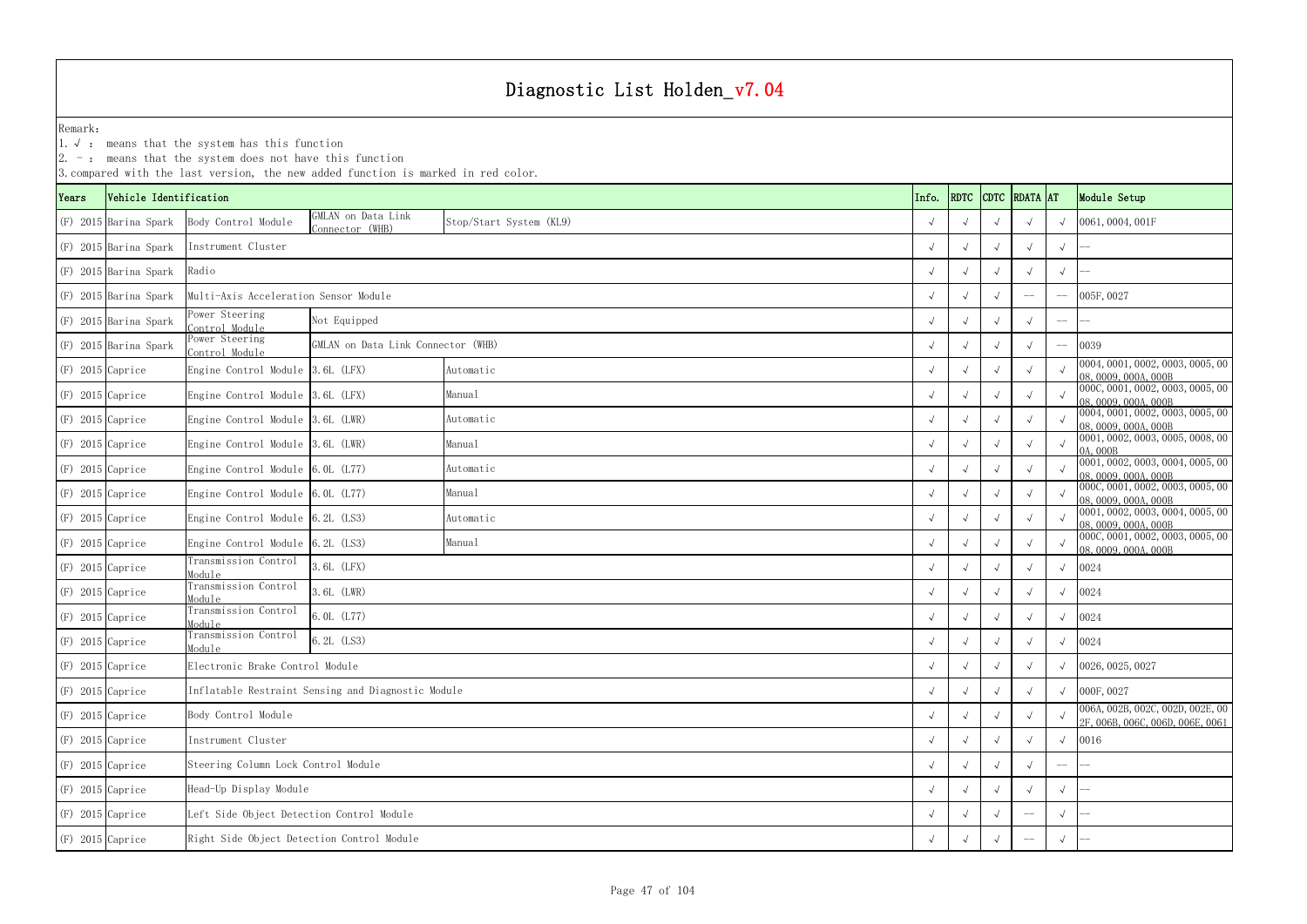1.√ : means that the system has this function

|                    | $ 2. -$ : means that the system does not have this function<br>3. compared with the last version, the new added function is marked in red color. |                                     |                                                                    |                                                           |           |            |             |  |               |            |                                                                                                |  |
|--------------------|--------------------------------------------------------------------------------------------------------------------------------------------------|-------------------------------------|--------------------------------------------------------------------|-----------------------------------------------------------|-----------|------------|-------------|--|---------------|------------|------------------------------------------------------------------------------------------------|--|
| Years              | Vehicle Identification                                                                                                                           |                                     |                                                                    |                                                           |           | Info.      | <b>RDTC</b> |  | CDTC RDATA AT |            | Module Setup                                                                                   |  |
| $(F)$ 2015 Caprice |                                                                                                                                                  | Seat Memory Control Module - Driver |                                                                    |                                                           |           |            |             |  |               | $\sqrt{ }$ |                                                                                                |  |
| $(F)$ 2015 Caprice |                                                                                                                                                  | Headlamp Control Module             |                                                                    |                                                           |           |            |             |  |               |            | 0021                                                                                           |  |
| $(F)$ 2015 Caprice |                                                                                                                                                  | Suspension Control Module           |                                                                    |                                                           |           |            |             |  |               |            | 00CD, 003D, 0040                                                                               |  |
| $(F)$ 2015 Caprice |                                                                                                                                                  | Trailer Interface Control Module    |                                                                    |                                                           |           |            |             |  |               | $\sqrt{ }$ |                                                                                                |  |
| $(F)$ 2015 Caprice |                                                                                                                                                  | Fuel Injector Control Module        |                                                                    |                                                           |           |            |             |  |               | $\sqrt{}$  |                                                                                                |  |
| $(F)$ 2015 Caprice |                                                                                                                                                  |                                     | Keyless Entry Control Module                                       |                                                           |           |            |             |  |               |            |                                                                                                |  |
| $(F)$ 2015 Caprice |                                                                                                                                                  |                                     | Power Steering Control Module                                      |                                                           |           |            |             |  |               |            | 0064                                                                                           |  |
| $(F)$ 2015 Caprice |                                                                                                                                                  | Parking Assist<br>Control Module    | Not Equipped                                                       |                                                           |           |            |             |  |               |            | 0016                                                                                           |  |
| $(F)$ 2015 Caprice |                                                                                                                                                  | Parking Assist<br>Control Module    | Parking Assist with Rear Sensors (UD7)                             |                                                           |           |            |             |  |               |            | 0016                                                                                           |  |
| $(F)$ 2015 Caprice |                                                                                                                                                  | Parking Assist<br>Control Module    |                                                                    | Advance Parking Assist with Semi Automatic Steering (UFQ) |           |            |             |  |               |            | 0016                                                                                           |  |
| $(F)$ 2015 Caprice |                                                                                                                                                  | Steering Wheel Angle Sensor Module  |                                                                    |                                                           |           |            |             |  | $-\! -$       |            | 0038, 0025                                                                                     |  |
| $(F)$ 2015 Caprice |                                                                                                                                                  | Frontview Camera Module             |                                                                    |                                                           |           |            |             |  |               |            | 0014,00C3                                                                                      |  |
| $(F)$ 2015 Caprice |                                                                                                                                                  | Parking Brake Control Module        |                                                                    |                                                           |           |            |             |  |               |            | 0037                                                                                           |  |
| $(F)$ 2015 Caprice |                                                                                                                                                  | HVAC Control Module                 |                                                                    |                                                           |           |            |             |  |               |            | 0022, 0023                                                                                     |  |
| $(F)$ 2015 Caprice |                                                                                                                                                  | Chassis Control<br>Module           | 3.6L (LWR)                                                         |                                                           |           |            |             |  |               |            | 0008                                                                                           |  |
| $(F)$ 2015 Caprice |                                                                                                                                                  | Chassis Control<br>Module           | 6.0L (L77)                                                         |                                                           |           |            |             |  |               |            | 0008, 003E                                                                                     |  |
| $(F)$ 2015 Caprice |                                                                                                                                                  | Chassis Control<br>Module           | $6.2L$ (LS3)                                                       |                                                           |           |            |             |  |               |            | 0008, 003E                                                                                     |  |
| $(F)$ 2015 Caprice |                                                                                                                                                  | Radio Controls                      |                                                                    |                                                           |           | $\sqrt{ }$ |             |  |               |            | $\sqrt{0063,0016}$                                                                             |  |
| $(F)$ 2015 Caprice |                                                                                                                                                  | HVAC Controls                       |                                                                    |                                                           |           |            | $\sim$      |  |               | $\sqrt{ }$ |                                                                                                |  |
| $(F)$ 2015 Caprice |                                                                                                                                                  | Radio                               |                                                                    |                                                           |           |            |             |  |               | $\sqrt{ }$ |                                                                                                |  |
|                    | $(F)$ 2015 Captiva 5                                                                                                                             | Engine Control Module 2.4L (LE9)    |                                                                    | Automatic                                                 |           |            |             |  |               |            | 0004, 0001, 0002, 0003, 0005, 00<br>08, 0006, 000A, 0033                                       |  |
|                    | $(F)$ 2015 Captiva 5                                                                                                                             |                                     | Manual<br>Engine Control Module 2.4L (LE9)                         |                                                           |           |            |             |  |               |            | 0001, 0002, 0003, 000C, 0005, 00<br>08,0006,000A,0033                                          |  |
|                    | $(F)$ 2015 Captiva 5                                                                                                                             |                                     | Engine Control Module 2.2L (LNQ)<br>Not Equipped<br>Automatic      |                                                           |           |            |             |  |               |            | 0001, 0087, 008A, 0053, 008F, 00<br>54, 008B, 0090, 008C, 000D, 0091                           |  |
|                    | $(F)$ 2015 Captiva 5                                                                                                                             | Engine Control Module $2.2L$ (LNQ)  |                                                                    | Not Equipped                                              | Manual    |            |             |  |               |            | 0000, 0001, 0087, 0084, 0053, 00<br>8F, 0054, 008B, 0090, 008C, 000D                           |  |
|                    | $(F)$ 2015 Captiva 5                                                                                                                             | Engine Control Module 2.2L (LNQ)    |                                                                    | Stop/Start System (KL9)                                   | Automatic |            |             |  |               |            | 0001, 0087, 008A, 0053, 008F, 00                                                               |  |
|                    | $(F)$ 2015 Captiva 5                                                                                                                             |                                     | Engine Control Module 2.2L (LNQ)<br>Stop/Start System (KL9) Manual |                                                           |           |            |             |  |               |            | 54,008B,0090,008C,000D,0091<br>000C,0001,0087,008A,0053,00<br>8F, 0054, 008B, 0090, 008C, 000D |  |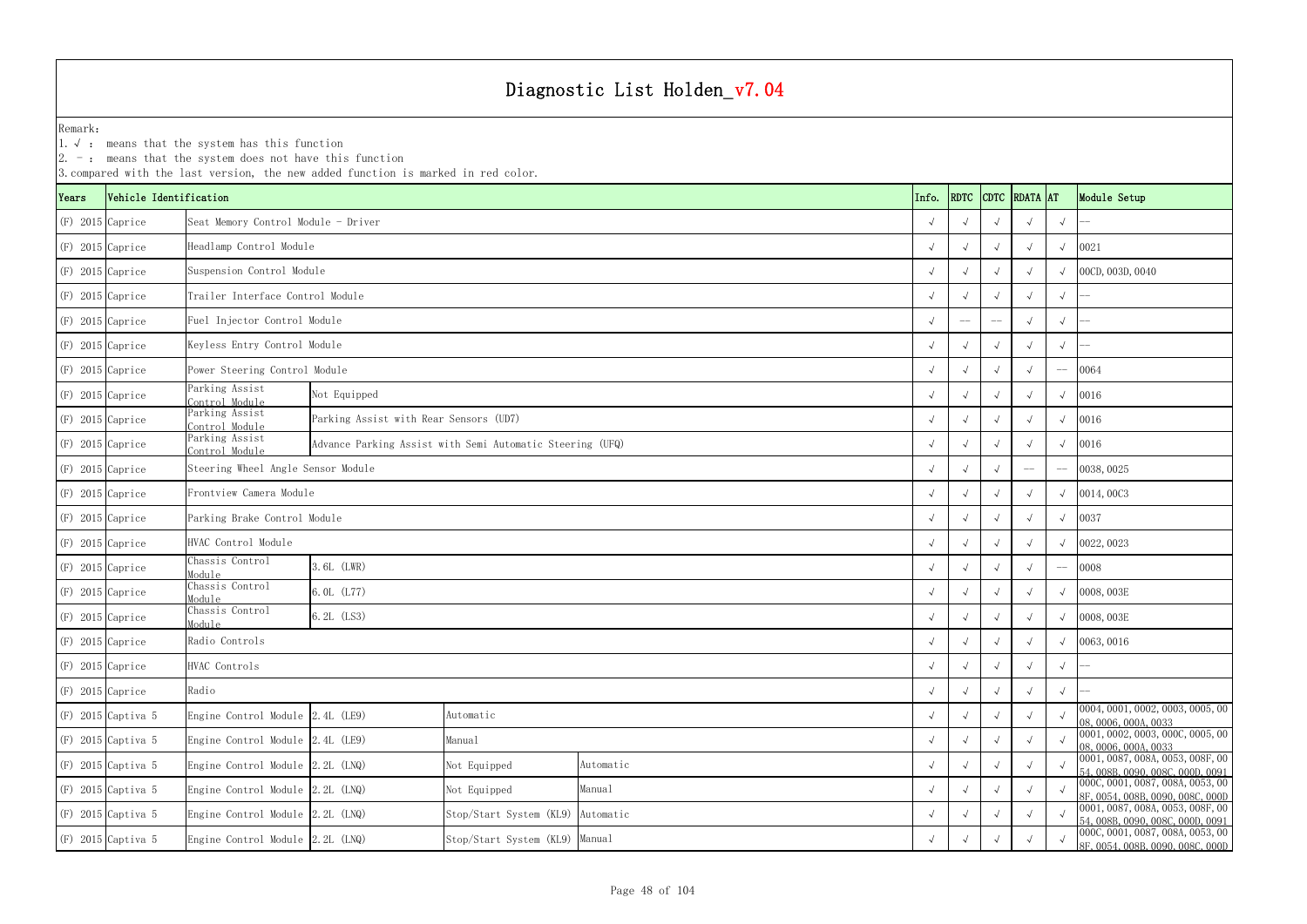|       |                        | $ 2. -$ : means that the system does not have this function | 3. compared with the last version, the new added function is marked in red color. |                 |  |            |            |            |               |            |                         |
|-------|------------------------|-------------------------------------------------------------|-----------------------------------------------------------------------------------|-----------------|--|------------|------------|------------|---------------|------------|-------------------------|
| Years | Vehicle Identification |                                                             |                                                                                   |                 |  | Info.      | RDTC       |            | CDTC RDATA AT |            | Module Setup            |
|       | (F) 2015 Captiva 5     | Transmission Control<br>Module                              | 2.2L (LNQ)                                                                        |                 |  |            |            |            |               | $\sqrt{ }$ | 000E                    |
|       | $(F)$ 2015 Captiva 5   | Transmission Control<br>Module                              | 2.4L (LE9)                                                                        |                 |  |            |            |            |               | $\sqrt{ }$ | 000E                    |
|       | (F) 2015 Captiva 5     | Electronic Brake<br>Control Module                          | Not Equipped                                                                      |                 |  |            |            |            |               | $\sqrt{ }$ |                         |
|       | (F) 2015 Captiva 5     | Electronic Brake<br>Control Module                          | Real Time Damping (F45)                                                           |                 |  |            |            |            |               | $\sqrt{ }$ | 0025                    |
|       | (F) 2015 Captiva 5     | Electronic Brake<br>Control Module                          | Real Time Damping with Trailer Stability Control (F86)                            |                 |  |            |            |            |               | $\sqrt{ }$ | 0025                    |
|       | $(F)$ 2015 Captiva 5   |                                                             | Inflatable Restraint Sensing and Diagnostic Module                                |                 |  |            |            |            |               |            | $\sqrt{000F, 0028}$     |
|       | (F) 2015 Captiva 5     | Body Control Module                                         | Automatic                                                                         |                 |  |            |            |            |               |            | $\sqrt{0061,0004,0028}$ |
|       | $(F)$ 2015 Captiva 5   | Body Control Module                                         | Manual                                                                            |                 |  |            |            |            |               | $\sqrt{ }$ | 0061, 0004, 0028        |
|       | (F) 2015 Captiva 5     | Instrument Cluster                                          |                                                                                   |                 |  |            |            |            |               | $\sqrt{ }$ |                         |
|       | $(F)$ 2015 Captiva 5   | Mobile Telephone Control Module                             |                                                                                   |                 |  |            |            |            | $-\!$ $-$     | $\sqrt{ }$ |                         |
|       | (F) 2015 Captiva 5     | Rear Differential Clutch Control Module                     |                                                                                   |                 |  |            |            |            |               | $\sqrt{ }$ | 0032                    |
|       | $(F)$ 2015 Captiva 5   | HVAC Control Module                                         |                                                                                   |                 |  |            |            |            | $-\!$ $\!-$   | $\sqrt{ }$ |                         |
|       | (F) 2015 Captiva 5     | Headlamp Control Module                                     |                                                                                   |                 |  |            |            |            |               | $\sqrt{ }$ | 0021,0009               |
|       | $(F)$ 2015 Captiva 5   | Info Display Module                                         | Board Info Display<br>(BID)                                                       | None            |  |            |            |            |               | $\sqrt{ }$ |                         |
|       | (F) 2015 Captiva 5     | Info Display Module                                         | Board Info Display<br>(BID)                                                       | CD 30 MP3       |  |            |            |            |               | $\sqrt{ }$ |                         |
|       | $(F)$ 2015 Captiva 5   | Info Display Module                                         | Board Info Display<br>(BID)                                                       | CD 30 MP3 DMB   |  |            |            |            |               | $\sqrt{ }$ |                         |
|       | $(F)$ 2015 Captiva 5   | Info Display Module                                         | Board Info Display<br>(BID)                                                       | CD 40 USB       |  | $\sqrt{ }$ |            |            |               | $\sqrt{ }$ |                         |
|       | $(F)$ 2015 Captiva 5   | Info Display Module                                         | Board Info Display<br>(BID)                                                       | CD 40 USB DMB   |  | $\sqrt{ }$ | $\sqrt{ }$ | $\sqrt{ }$ | $\sqrt{ }$    | $\sqrt{ }$ |                         |
|       | (F) 2015 Captiva 5     | Info Display Module                                         | Board Info Display<br>(BID)                                                       | CDC 40 Opera    |  | $\sqrt{ }$ |            |            |               | $\sqrt{ }$ |                         |
|       | $(F)$ 2015 Captiva 5   | Info Display Module                                         | Board Info Display<br>(BID)                                                       | DVD 100 NAVI    |  |            |            |            |               | $\sqrt{ }$ |                         |
|       | $(F)$ 2015 Captiva 5   | Info Display Module                                         | Board Info Display<br>(BID)                                                       | Touch & Connect |  | $\sqrt{ }$ |            |            |               | $\sqrt{ }$ |                         |
|       | $(F)$ 2015 Captiva 5   | Info Display Module                                         | Color Info Display<br>(CID)                                                       | None            |  | $\sqrt{ }$ | $\sqrt{ }$ | $\sqrt{ }$ |               | $\sqrt{ }$ |                         |
|       | (F) 2015 Captiva 5     | Info Display Module                                         | Color Info Display<br>(CID)                                                       | CD 30 MP3       |  | $\sqrt{ }$ |            |            |               | $\sqrt{ }$ |                         |
|       | $(F)$ 2015 Captiva 5   | Info Display Module                                         | Color Info Display<br>(CID)                                                       | CD 30 MP3 DMB   |  |            |            |            |               | $\sqrt{ }$ |                         |
|       | (F) 2015 Captiva 5     | Info Display Module                                         | Color Info Display<br>(CID)                                                       | CD 40 USB       |  | $\sqrt{ }$ |            |            |               | $\sqrt{ }$ |                         |
|       | (F) 2015 Captiva 5     | Info Display Module                                         | Color Info Display<br>(CID)                                                       | CD 40 USB DMB   |  | $\sqrt{ }$ | $\sqrt{ }$ | $\sqrt{ }$ | $\sqrt{ }$    | $\sqrt{ }$ |                         |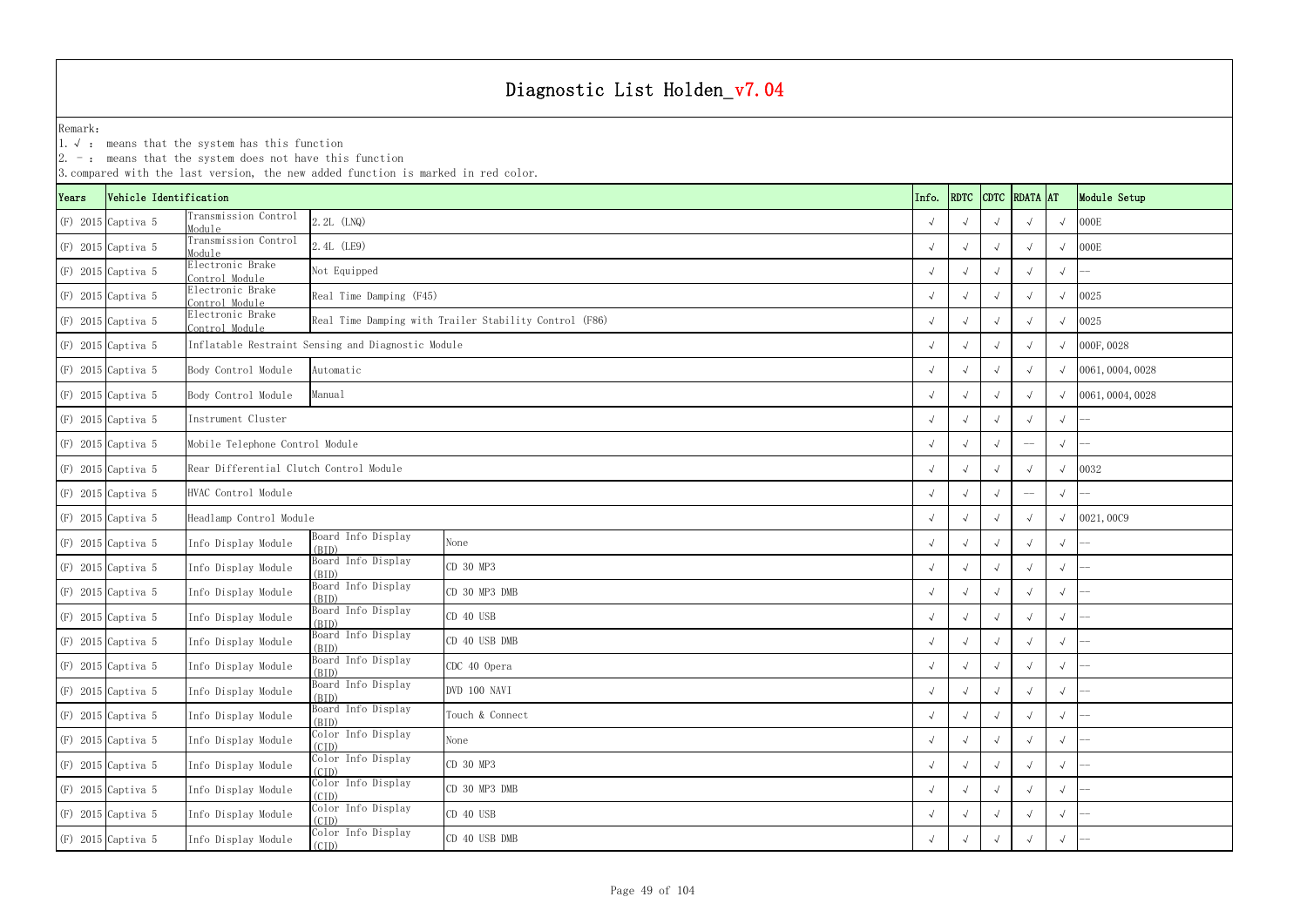|       |                        | $ 2.$ -: means that the system does not have this function | 3. compared with the last version, the new added function is marked in red color. |                 |  |  |            |            |            |               |            |                                              |
|-------|------------------------|------------------------------------------------------------|-----------------------------------------------------------------------------------|-----------------|--|--|------------|------------|------------|---------------|------------|----------------------------------------------|
| Years | Vehicle Identification |                                                            |                                                                                   |                 |  |  | Info.      | RDTC       |            | CDTC RDATA AT |            | Module Setup                                 |
|       | $(F)$ 2015 Captiva 5   | Info Display Module                                        | Color Info Display<br>(CID)                                                       | CDC 40 Opera    |  |  |            |            |            |               | $\sqrt{ }$ |                                              |
|       | $(F)$ 2015 Captiva 5   | Info Display Module                                        | Color Info Display<br>(CID)                                                       | DVD 100 NAVI    |  |  |            |            |            |               | $\sqrt{ }$ |                                              |
|       | $(F)$ 2015 Captiva 5   | Info Display Module                                        | Color Info Display<br>(CID)                                                       | Touch & Connect |  |  |            |            |            |               | $\sqrt{ }$ |                                              |
|       | $(F)$ 2015 Captiva 5   | Info Display Module                                        | Graphical Info Display<br>(GID)                                                   | None            |  |  |            |            |            |               | $\sqrt{}$  |                                              |
|       | $(F)$ 2015 Captiva 5   | Info Display Module                                        | Graphical Info Display<br>(GID)                                                   | CD 30 MP3       |  |  |            | $\sqrt{ }$ |            |               | $\sqrt{ }$ |                                              |
|       | $(F)$ 2015 Captiva 5   | Info Display Module                                        | Graphical Info Display<br>(GID)                                                   | CD 30 MP3 DMB   |  |  |            |            |            |               | $\sqrt{ }$ |                                              |
|       | $(F)$ 2015 Captiva 5   | Info Display Module                                        | Graphical Info Display<br>CD 40 USB<br>(GID)                                      |                 |  |  |            |            |            |               | $\sqrt{ }$ |                                              |
|       | $(F)$ 2015 Captiva 5   | Info Display Module                                        | Graphical Info Display<br>CD 40 USB DMB<br>(GID)                                  |                 |  |  |            |            |            |               | $\sqrt{ }$ |                                              |
|       | $(F)$ 2015 Captiva 5   | Info Display Module                                        | Graphical Info Display<br>(GID)                                                   | CDC 40 Opera    |  |  |            |            |            |               | $\sqrt{ }$ |                                              |
|       | $(F)$ 2015 Captiva 5   | Info Display Module                                        | Graphical Info Display<br>(GID)                                                   | DVD 100 NAVI    |  |  |            |            |            |               | $\sqrt{ }$ |                                              |
|       | $(F)$ 2015 Captiva 5   | Info Display Module                                        | Graphical Info Display<br>(GID)                                                   | Touch & Connect |  |  |            |            |            |               | $\sqrt{ }$ |                                              |
|       | $(F)$ 2015 Captiva 5   | Parking Brake Control Module                               |                                                                                   |                 |  |  |            |            |            |               |            | 0037                                         |
|       | $(F)$ 2015 Captiva 5   | Parking Assist Control Module                              |                                                                                   |                 |  |  |            |            |            |               |            |                                              |
|       | $(F)$ 2015 Captiva 5   | Auxiliary Body Control Module                              |                                                                                   |                 |  |  |            |            |            |               |            | 00C8                                         |
|       | $(F)$ 2015 Captiva 5   | Remote Control Door<br>ock Receiver                        | Not Equipped                                                                      |                 |  |  |            |            |            |               |            | 002A, 002B, 002C, 002D, 002E, 00<br>2F, 001F |
|       | $(F)$ 2015 Captiva 5   | Remote Control Door<br>ock Receiver                        | Tire Pressure Monitoring System - Manual Learn (UJM)                              |                 |  |  |            |            |            |               |            | 002A, 002B, 002C, 002D, 002E, 00<br>2F, 001F |
|       | $(F)$ 2015 Captiva 5   | Theft Deterrent Module                                     |                                                                                   |                 |  |  |            |            |            |               | $-\!-\!$   |                                              |
|       | $(F)$ 2015 Captiva 5   | Radio                                                      | None                                                                              |                 |  |  | $\sqrt{ }$ | $\sqrt{ }$ | $\sqrt{ }$ | $\sqrt{ }$    | $\sqrt{ }$ |                                              |
|       | (F) 2015 Captiva 5     | Radio                                                      | CD 30 MP3                                                                         |                 |  |  |            |            |            |               | $\sqrt{ }$ |                                              |
|       | $(F)$ 2015 Captiva 5   | Radio                                                      | CD 30 MP3 DMB                                                                     |                 |  |  |            | $\sqrt{ }$ |            |               | $\sqrt{ }$ |                                              |
|       | $(F)$ 2015 Captiva 5   | Radio                                                      | CD 40 USB                                                                         |                 |  |  |            |            |            | $\sqrt{ }$    | $\sqrt{ }$ |                                              |
|       | $(F)$ 2015 Captiva 5   | Radio                                                      | CD 40 USB DMB                                                                     |                 |  |  |            |            |            |               | $\sqrt{ }$ |                                              |
|       | (F) 2015 Captiva 5     | Radio                                                      | CDC 40 Opera                                                                      |                 |  |  |            |            |            |               | $\sqrt{ }$ |                                              |
|       | $(F)$ 2015 Captiva 5   | Radio                                                      | DVD 100 NAVI                                                                      |                 |  |  |            |            |            |               | $\sqrt{}$  |                                              |
|       | $(F)$ 2015 Captiva 5   | Radio                                                      | Touch & Connect                                                                   |                 |  |  |            |            |            |               | $\sqrt{ }$ |                                              |
|       | $(F)$ 2015 Captiva 5   | Chassis Control<br>Module                                  | Chassis Control Module\$CCM - GME                                                 |                 |  |  |            |            |            |               |            | 0008                                         |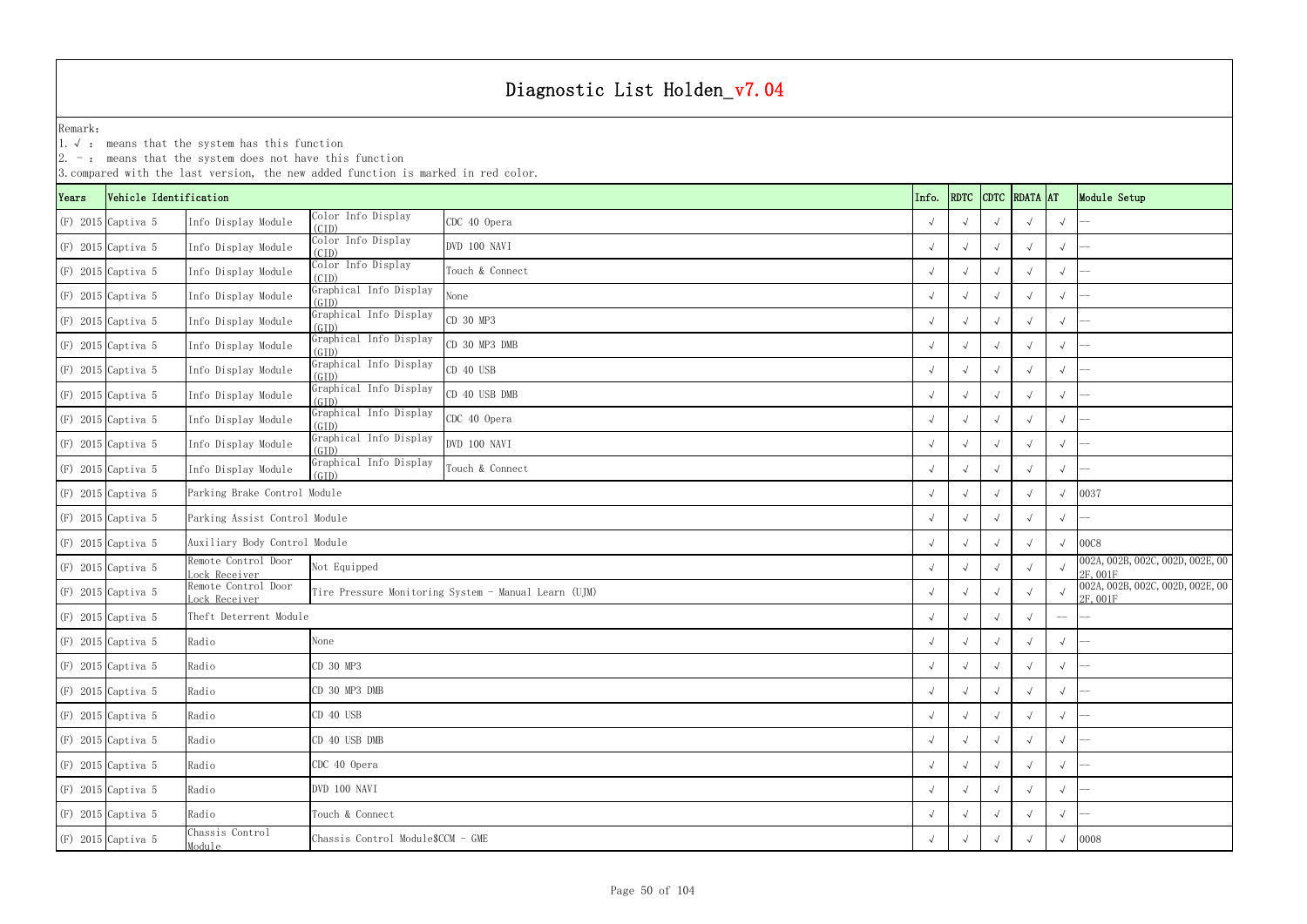1.√ : means that the system has this function

|       |                        |                                         | 3. compared with the last version, the new added function is marked in red color. |                                      |           |            |                    |            |  |             |                                                                      |
|-------|------------------------|-----------------------------------------|-----------------------------------------------------------------------------------|--------------------------------------|-----------|------------|--------------------|------------|--|-------------|----------------------------------------------------------------------|
| Years | Vehicle Identification |                                         |                                                                                   |                                      |           | Info.      | RDTC CDTC RDATA AT |            |  |             | Module Setup                                                         |
|       | $(F)$ 2015 Captiva 5   | Chassis Control<br>Module               | Chassis Control Module\$CCM - Fuel Control                                        |                                      |           | $\sqrt{ }$ |                    |            |  |             | 0008                                                                 |
|       | (F) 2015 Captiva 7     | Engine Control Module 2.0L (LNP)        |                                                                                   | Not Equipped                         | Automatic |            |                    |            |  |             | 0001, 0087, 008A, 0053, 008F, 00<br>54, 008B, 0090, 008C, 0091, 0092 |
|       | $(F)$ 2015 Captiva 7   | Engine Control Module 2.0L (LNP)        |                                                                                   | Not Equipped                         | Manual    | $\sqrt{ }$ |                    |            |  |             | 000C, 0001, 0087, 008A, 0053, 00<br>8F, 0054, 008B, 0090, 008C, 0091 |
|       | $(F)$ 2015 Captiva 7   | Engine Control Module 2.0L (LNP)        |                                                                                   | Stop/Start System (KL9)              | Automatic |            |                    |            |  |             | 0001, 0087, 008A, 0053, 008F, 00<br>54, 008B, 0090, 008C, 0091, 0092 |
|       | $(F)$ 2015 Captiva 7   | Engine Control Module 2.0L (LNP)        |                                                                                   | Stop/Start System (KL9)              | Manual    | $\sqrt{ }$ |                    |            |  |             | 000C, 0001, 0087, 008A, 0053, 00<br>8F, 0054, 008B, 0090, 008C, 0091 |
|       | $(F)$ 2015 Captiva 7   | Engine Control Module 2.2L (LNQ)        |                                                                                   | Not Equipped                         | Automatic |            |                    |            |  |             | 0001, 0087, 008A, 0053, 008F, 00<br>54, 008B, 0090, 008C, 0091, 0092 |
|       | $(F)$ 2015 Captiva 7   | Engine Control Module 2.2L (LNQ)        |                                                                                   | Manual<br>Not Equipped               |           |            |                    |            |  |             | 000C, 0001, 0087, 008A, 0053, 00<br>8F, 0054, 008B, 0090, 008C, 0091 |
|       | $(F)$ 2015 Captiva 7   | Engine Control Module 2.2L (LNQ)        |                                                                                   | Stop/Start System (KL9)<br>Automatic |           |            |                    |            |  |             | 0001, 0087, 008A, 0053, 008F, 00<br>54, 008B, 0090, 008C, 0091, 0092 |
|       | $(F)$ 2015 Captiva 7   | Engine Control Module 2.2L (LNQ)        |                                                                                   | Stop/Start System (KL9) Manual       |           | $\sqrt{ }$ |                    |            |  |             | 000C, 0001, 0087, 008A, 0053, 00<br>8F, 0054, 008B, 0090, 008C, 0091 |
|       | (F) 2015 Captiva 7     | Engine Control Module 2.4L (LE9)        |                                                                                   | Automatic                            |           |            |                    |            |  |             | 0004, 0001, 0002, 0003, 0005, 00<br>08,0006,000A,0033                |
|       | $(F)$ 2015 Captiva 7   | Engine Control Module 2.4L (LE9)        |                                                                                   | Manual                               |           | $\sqrt{ }$ |                    |            |  |             | 0001, 0002, 0003, 000C, 0005, 00<br>08,0006,000A,0033                |
|       | $(F)$ 2015 Captiva 7   | Engine Control Module 3.0L (LFW)        |                                                                                   | Automatic                            |           |            |                    |            |  |             | 0004, 0001, 0002, 0003, 0005, 00<br>08, 0009, 000A, 000B             |
|       | $(F)$ 2015 Captiva 7   | Engine Control Module 3.0L (LFW)        |                                                                                   | Manual                               |           | $\sqrt{ }$ |                    |            |  |             | 0001, 0002, 0003, 0005, 0008, 00<br>0A, 000B                         |
|       | $(F)$ 2015 Captiva 7   | Transmission Control<br>Module          | 3. OL (LFW)                                                                       |                                      |           |            |                    |            |  |             | 000E                                                                 |
|       | $(F)$ 2015 Captiva 7   | Transmission Control<br>Module          | 2.2L (LNQ)                                                                        |                                      |           |            |                    |            |  | $\sqrt{ }$  | 000E                                                                 |
|       | $(F)$ 2015 Captiva 7   | Transmission Control<br>Module          | 2.4L (LE9)                                                                        |                                      |           |            |                    |            |  |             | 000E                                                                 |
|       | $(F)$ 2015 Captiva 7   | Electronic Brake Control Module         |                                                                                   |                                      |           |            |                    |            |  |             | 004E                                                                 |
|       | $(F)$ 2015 Captiva 7   |                                         | Inflatable Restraint Sensing and Diagnostic Module                                |                                      |           |            |                    |            |  |             | 000F, 0028                                                           |
|       | $(F)$ 2015 Captiva 7   | Body Control Module                     | Auto Control Dual Zone (CJ2)                                                      |                                      |           | $\sqrt{ }$ |                    | $\sqrt{ }$ |  |             | 0004, 0028                                                           |
|       | $(F)$ 2015 Captiva 7   | Body Control Module                     | Manual Control Single Zone (C60)                                                  |                                      |           |            |                    |            |  |             | 0004, 0028                                                           |
|       | $(F)$ 2015 Captiva 7   | Instrument Cluster                      |                                                                                   |                                      |           |            |                    |            |  | $\sqrt{ }$  |                                                                      |
|       | (F) 2015 Captiva 7     |                                         | Mobile Telephone Control Module                                                   |                                      |           |            |                    |            |  | $\sqrt{ }$  |                                                                      |
|       | $(F)$ 2015 Captiva 7   | HVAC Control Module                     |                                                                                   |                                      |           |            |                    |            |  | $\sqrt{ }$  |                                                                      |
|       | $(F)$ 2015 Captiva 7   | Theft Deterrent Module                  |                                                                                   |                                      |           |            |                    |            |  | $-\!$ $\!-$ |                                                                      |
|       | $(F)$ 2015 Captiva 7   | Rear Differential Clutch Control Module |                                                                                   |                                      |           | $\sqrt{ }$ |                    |            |  |             | 0032                                                                 |
|       | (F) 2015 Captiva 7     | Headlamp Control Module                 |                                                                                   |                                      |           |            |                    |            |  | 0021,0009   |                                                                      |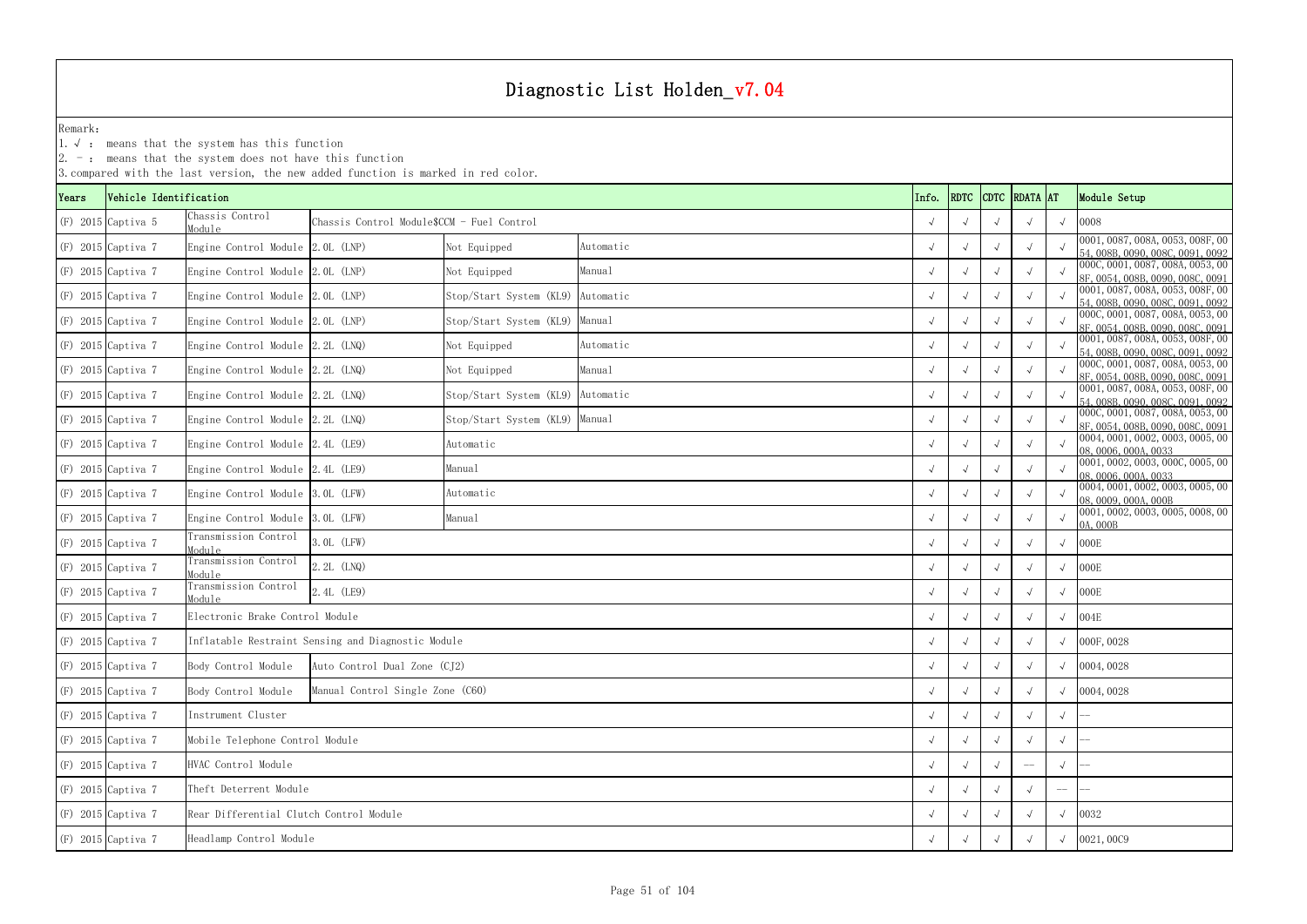|                    |                        | 3. compared with the last version, the new added function is marked in red color. |                                                    |                                          |                         |            |                           |            |                                                                      |
|--------------------|------------------------|-----------------------------------------------------------------------------------|----------------------------------------------------|------------------------------------------|-------------------------|------------|---------------------------|------------|----------------------------------------------------------------------|
| Years              | Vehicle Identification |                                                                                   |                                                    |                                          |                         | Info.      | <b>RDTC CDTC RDATA AT</b> |            | Module Setup                                                         |
|                    | $(F)$ 2015 Captiva 7   | Remote Control Door<br>ock Receiver                                               | Not Equipped                                       |                                          |                         |            |                           |            | 0093                                                                 |
|                    | $(F)$ 2015 Captiva 7   | Chassis Control Module                                                            |                                                    |                                          |                         |            |                           |            | 0008                                                                 |
|                    | $(F)$ 2015 Captiva 7   | Parking Brake Control Module                                                      |                                                    |                                          |                         |            |                           |            | 0037                                                                 |
|                    | $(F)$ 2015 Captiva 7   | Auxiliary Body Control Module                                                     |                                                    |                                          |                         |            |                           |            |                                                                      |
| $(F)$ 2015 Cascada |                        | Engine Control Module 1.6L (LWC)                                                  |                                                    | Not Equipped                             | Automatic               |            |                           |            | 0004, 0001, 008A, 0002, 0003, 00<br>34, 004F, 0005, 00C1, 00C2, 0008 |
| $(F)$ 2015 Cascada |                        | Engine Control Module 1.6L (LWC)                                                  |                                                    | Not Equipped                             | Manual                  |            |                           |            | 000C, 0001, 008A, 0002, 0003, 00<br>0D, 0034, 004F, 0005, 00C1, 00C2 |
| $(F)$ 2015 Cascada |                        | Engine Control Module 1.6L (LWC)                                                  |                                                    | Stop/Start System (KL9)                  | Automatic               |            |                           |            | 0004, 0001, 008A, 0002, 0003, 00<br>34, 004F, 0005, 00C1, 00C2, 0008 |
| $(F)$ 2015 Cascada |                        | Engine Control Module 1.6L (LWC)                                                  |                                                    | Stop/Start System (KL9)                  | Manual                  |            |                           |            | 000C, 0001, 008A, 0002, 0003, 00<br>0D, 0034, 004F, 0005, 00C1, 00C2 |
| $(F)$ 2015 Cascada |                        | Transmission Control Module                                                       |                                                    |                                          |                         |            |                           | $\sqrt{ }$ | 00B8                                                                 |
| $(F)$ 2015 Cascada |                        | Electronic Brake Control Module                                                   |                                                    |                                          |                         |            |                           |            | 0026, 0025, 0027                                                     |
| $(F)$ 2015 Cascada |                        |                                                                                   | Inflatable Restraint Sensing and Diagnostic Module |                                          |                         |            |                           |            | 000F, 0027                                                           |
| $(F)$ 2015 Cascada |                        | Body Control Module                                                               | Automatic                                          | Halogen (T4A TT4)                        | Not Equipped            |            |                           |            | 0004, 0019, 001B, 001A, 001C, 00                                     |
| $(F)$ 2015 Cascada |                        | Body Control Module                                                               | Automatic                                          | Halogen (T4A TT4)                        | Stop/Start System (KL9) |            |                           |            | 0061, 0004, 0019, 001B, 001A, 00<br>1C, 001D                         |
| $(F)$ 2015 Cascada |                        | Body Control Module                                                               | Automatic                                          | High Intensity<br>Discharge (T4F TT2 TT6 | Not Equipped            |            |                           |            | 0004, 0019, 001B, 001A, 001C, 00                                     |
| $(F)$ 2015 Cascada |                        | Body Control Module                                                               | Automatic                                          | High Intensity<br>Discharge (T4F TT2 TT6 | Stop/Start System (KL9) |            |                           |            | 0061, 0004, 0019, 001B, 001A, 00<br>1C.001D                          |
| $(F)$ 2015 Cascada |                        | Body Control Module                                                               | Manual                                             | Halogen (T4A TT4)                        | Not Equipped            | $\sqrt{ }$ |                           |            | 0004, 0019, 001B, 001A, 001C, 00                                     |
| $(F)$ 2015 Cascada |                        | Body Control Module                                                               | Manual                                             | Halogen (T4A TT4)                        | Stop/Start System (KL9) |            |                           |            | 0061, 0004, 0019, 001B, 001A, 00<br>1C, 001D                         |
| $(F)$ 2015 Cascada |                        | Body Control Module                                                               | Manual                                             | High Intensity<br>Discharge (T4F TT2 TT6 | Not Equipped            | $\sqrt{ }$ |                           |            | 0004, 0019, 001B, 001A, 001C, 00<br>1 <sub>D</sub>                   |
| $(F)$ 2015 Cascada |                        | Body Control Module                                                               | Manual                                             | High Intensity<br>Discharge (T4F TT2 TT6 | Stop/Start System (KL9) | $\sqrt{ }$ |                           |            | 0061, 0004, 0019, 001B, 001A, 00<br>1C, 001D                         |
| $(F)$ 2015 Cascada |                        | Instrument Cluster                                                                |                                                    |                                          |                         | $\sqrt{ }$ |                           |            | 0016                                                                 |
| $(F)$ 2015 Cascada |                        | Folding Top Control<br>Module                                                     | Not Equipped                                       | Not Equipped                             | Not Equipped            | $\sqrt{ }$ |                           |            | 0016                                                                 |
| $(F)$ 2015 Cascada |                        | Folding Top Control<br>Module                                                     | Not Equipped                                       | Not Equipped                             | Equipped                | $\sqrt{ }$ |                           |            | 0016, 0017, 0018                                                     |
| $(F)$ 2015 Cascada |                        | Folding Top Control<br>Module                                                     | Not Equipped                                       | Equipped                                 | Not Equipped            |            |                           |            | 0016                                                                 |
| $(F)$ 2015 Cascada |                        | Folding Top Control<br>Module                                                     | Not Equipped                                       | Equipped                                 | Equipped                | $\sqrt{ }$ |                           |            | 0016, 0017, 0018                                                     |
| $(F)$ 2015 Cascada |                        | Folding Top Control<br>Module                                                     | Equipped                                           | Not Equipped                             | Not Equipped            | $\sqrt{ }$ |                           | $\sqrt{ }$ | 0016                                                                 |
|                    | $(F)$ 2015 Cascada     | Folding Top Control<br>Module                                                     | Equipped                                           | Not Equipped                             | Equipped                |            |                           | $\sqrt{ }$ | 0016, 0017, 0018                                                     |
|                    |                        |                                                                                   |                                                    |                                          |                         |            |                           |            |                                                                      |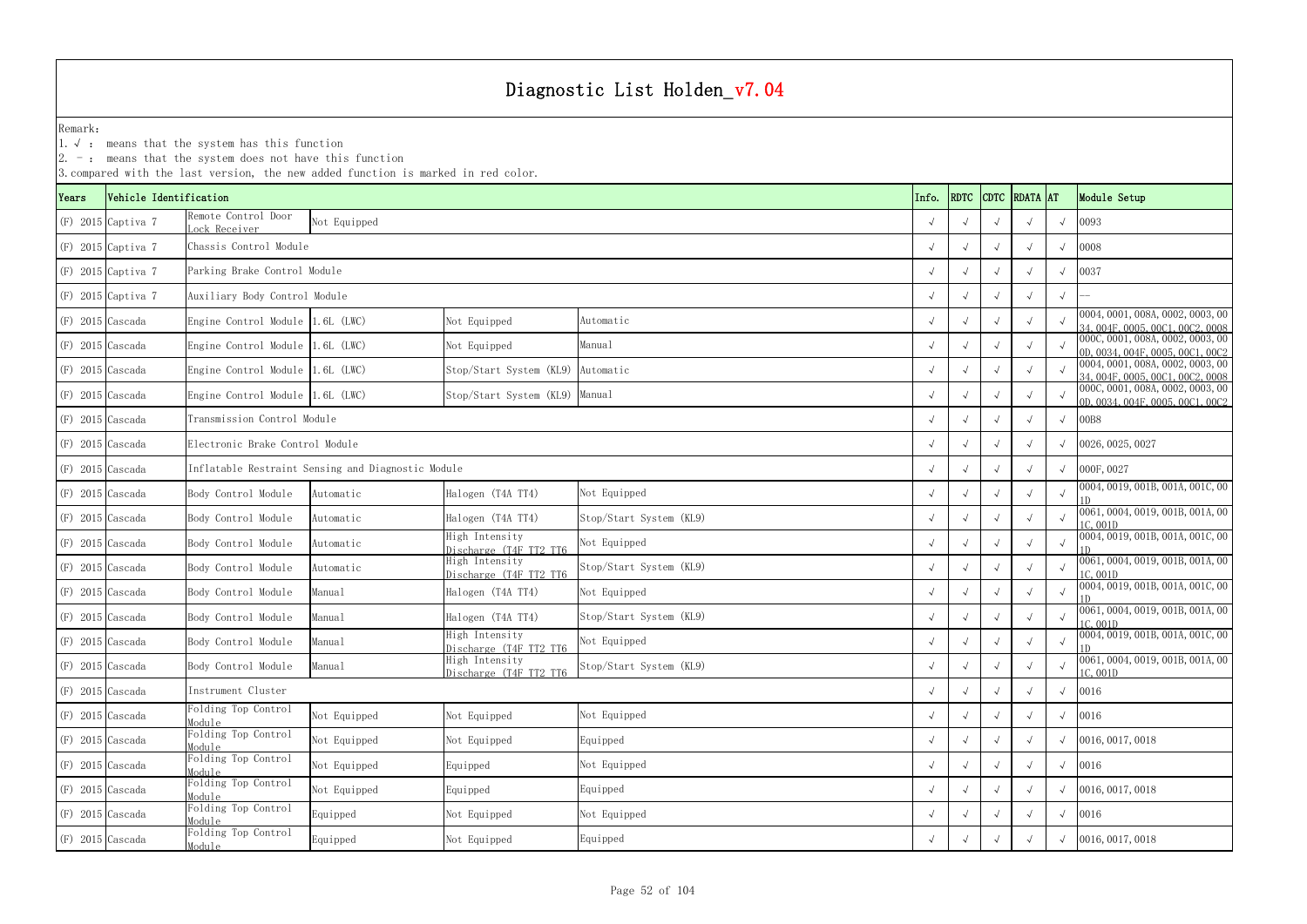|       |                        | $ 2.$ -: means that the system does not have this function | 3. compared with the last version, the new added function is marked in red color. |                   |              |            |             |               |            |                                                                |
|-------|------------------------|------------------------------------------------------------|-----------------------------------------------------------------------------------|-------------------|--------------|------------|-------------|---------------|------------|----------------------------------------------------------------|
| Years | Vehicle Identification |                                                            |                                                                                   |                   |              | Info.      | <b>RDTC</b> | CDTC RDATA AT |            | Module Setup                                                   |
|       | $(F)$ 2015 Cascada     | Folding Top Control<br>Module                              | Equipped                                                                          | Equipped          | Not Equipped |            |             |               | $\sqrt{ }$ | 0016                                                           |
|       | $(F)$ 2015 Cascada     | Folding Top Control<br>Module                              | Equipped                                                                          | Equipped          | Equipped     |            |             |               | $\sqrt{ }$ | 0016, 0017, 0018                                               |
|       | $(F)$ 2015 Cascada     | Multi-Axis Acceleration Sensor Module                      |                                                                                   |                   |              |            |             | $-\!$ $-$     | $-\! -$    | 005F, 0027                                                     |
|       | $(F)$ 2015 Cascada     | Steering Wheel Angle Sensor Module                         |                                                                                   |                   |              |            |             |               |            | 0038, 0025                                                     |
|       | $(F)$ 2015 Cascada     | Frontview Camera Module                                    |                                                                                   |                   |              |            |             |               |            |                                                                |
|       | $(F)$ 2015 Cascada     | Front Seat Heating Control Module                          |                                                                                   |                   |              |            |             |               | $\sqrt{ }$ |                                                                |
|       | $(F)$ 2015 Cascada     | Parking Assist Control Module                              |                                                                                   |                   |              |            |             |               | $\sqrt{ }$ | 0016                                                           |
|       | $(F)$ 2015 Cascada     | Parking Brake Control Module                               |                                                                                   |                   |              |            |             |               | $\sqrt{ }$ | 0037                                                           |
|       | $(F)$ 2015 Cascada     | Power Steering Control Module                              |                                                                                   |                   |              |            |             |               | $-\!-\!$   | 0064,0065                                                      |
|       | $(F)$ 2015 Cascada     | Radio                                                      |                                                                                   |                   |              |            |             |               | $\sqrt{ }$ |                                                                |
|       | $(F)$ 2015 Cascada     | Chassis Control Module                                     |                                                                                   |                   |              |            |             |               | $\sqrt{ }$ | 0008                                                           |
|       | $(F)$ 2015 Cascada     | Headlamp Control Module                                    |                                                                                   |                   |              |            |             |               | $\sqrt{ }$ | 0021                                                           |
|       | $(F)$ 2015 Cascada     | HVAC Control Module                                        | Auto Control Dual Zone (CJ2)                                                      |                   |              |            |             |               | $\sqrt{ }$ | 0022, 0016, 0023                                               |
|       | $(F)$ 2015 Colorado    | Engine Control Module 2.5L (LKH)                           |                                                                                   | Euro $2$ (NMO)    | Automatic    |            |             |               |            | $\sqrt{004B, 0053, 0005, 004A, 0044}$                          |
|       | $(F)$ 2015 Colorado    | Engine Control Module 2.5L (LKH)                           |                                                                                   | Euro $2$ (NMO)    | Manual       |            |             |               |            | $\sqrt{004B}$ , 0053, 0005, 004A, 0044                         |
|       | $(F)$ 2015 Colorado    | Engine Control Module 2.5L (LKH)                           |                                                                                   | Euro $4$ (NN1)    | Automatic    |            |             |               | $\sqrt{ }$ | 004B, 0053, 0005, 004A, 0044                                   |
|       | $(F)$ 2015 Colorado    | Engine Control Module 2.5L (LKH)                           |                                                                                   | Euro $4$ (NN1)    | Manual       |            |             |               | $\sqrt{ }$ | 004B, 0053, 0005, 004A, 0044                                   |
|       | (F) 2015 Colorado      | Engine Control Module 2.5L (LKH)                           |                                                                                   | PROCONVE L6 (NM6) | Automatic    | $\sqrt{ }$ | $\sqrt{ }$  |               | $\sqrt{ }$ | 004B, 0053, 0005, 004A, 0044                                   |
|       | $(F)$ 2015 Colorado    | Engine Control Module 2.5L (LKH)                           |                                                                                   | PROCONVE L6 (NM6) | Manual       | $\sqrt{ }$ |             |               |            | 004B, 0053, 0005, 004A, 0044                                   |
|       | $(F)$ 2015 Colorado    | Engine Control Module 2.5L (LKH)                           |                                                                                   | Euro $5$ (NCJ)    | Automatic    |            |             |               | $\sqrt{ }$ | 004B, 0053, 0054, 0059, 005A, 00<br>55, 0005, 0097, 004A, 0044 |
|       | $(F)$ 2015 Colorado    | Engine Control Module 2.5L (LKH)                           |                                                                                   | Euro $5$ (NCJ)    | Manual       | $\sqrt{ }$ |             |               |            | 004B, 0053, 0054, 0059, 005A, 00<br>55, 0005, 0097, 004A, 0044 |
|       | $(F)$ 2015 Colorado    | Engine Control Module 2.8L (LWN)                           |                                                                                   | Euro $2$ (NMO)    | Automatic    | $\sqrt{ }$ | $\sqrt{ }$  | $\sqrt{ }$    | $\sqrt{ }$ | 0004, 004B, 0053, 0005, 004A, 00                               |
|       | $(F)$ 2015 Colorado    | Engine Control Module 2.8L (LWN)                           |                                                                                   | Euro $2$ (NMO)    | Manual       | $\sqrt{ }$ |             |               |            | $\sqrt{004B, 0053, 0005, 004A, 0044}$                          |
|       | $(F)$ 2015 Colorado    | Engine Control Module 2.8L (LWN)                           |                                                                                   | Euro 4 (NN1)      | Automatic    |            |             |               | $\sqrt{ }$ | 0004, 004B, 0053, 0005, 004A, 00                               |
|       | $(F)$ 2015 Colorado    | Engine Control Module 2.8L (LWN)                           |                                                                                   | Euro $4$ (NN1)    | Manual       | $\sqrt{ }$ |             |               |            | $\sqrt{004B}$ , 0053, 0005, 004A, 0044                         |
|       | $(F)$ 2015 Colorado    | Engine Control Module 2.8L (LWN)                           |                                                                                   | PROCONVE L6 (NM6) | Automatic    | $\sqrt{ }$ |             |               |            | 0004, 004B, 0053, 0005, 004A, 00                               |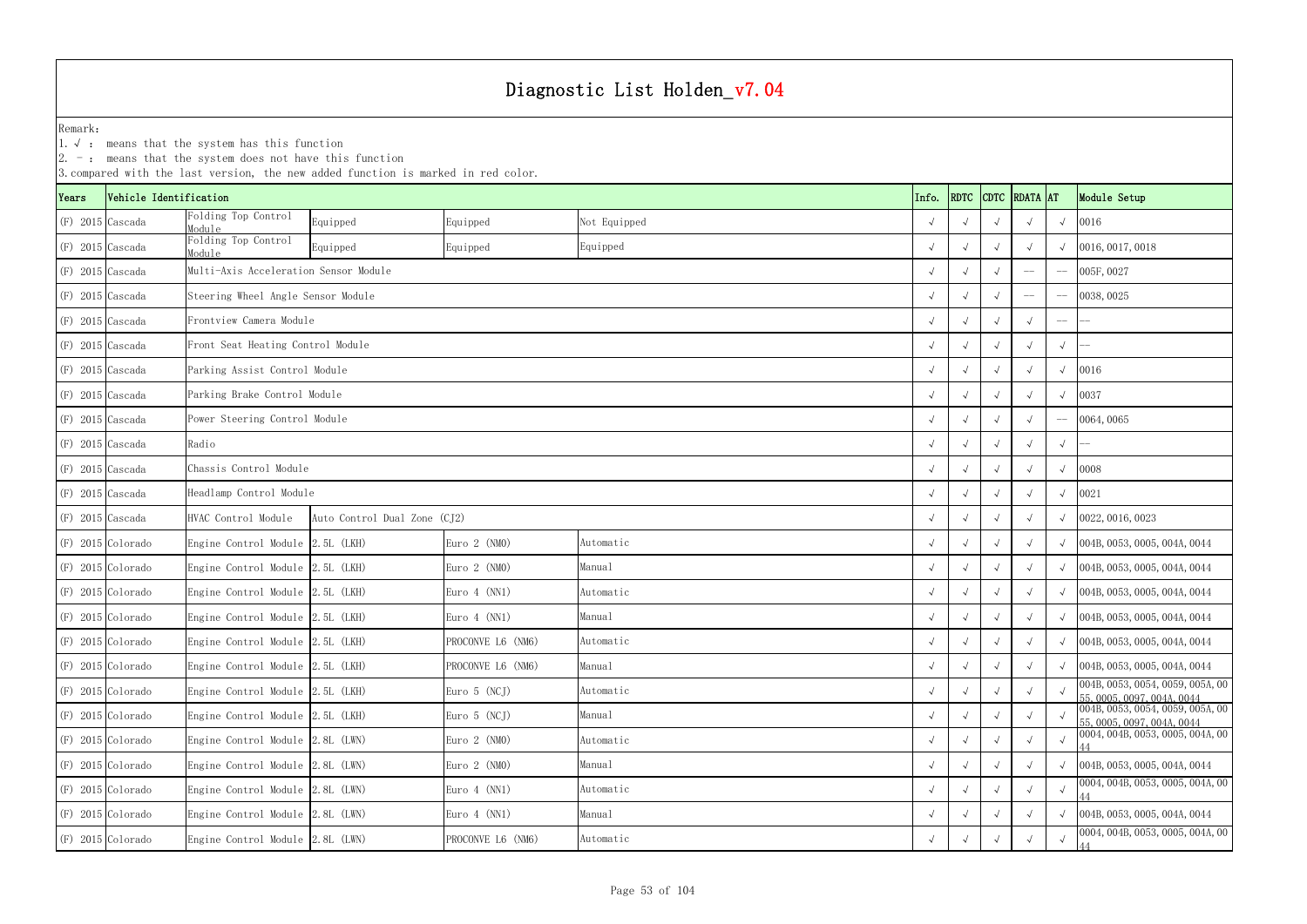1.√ : means that the system has this function

|       | 3. compared with the last version, the new added function is marked in red color. |                                       |                                                    |                   |           |       |            |             |             |                 |            |                                                                                              |  |
|-------|-----------------------------------------------------------------------------------|---------------------------------------|----------------------------------------------------|-------------------|-----------|-------|------------|-------------|-------------|-----------------|------------|----------------------------------------------------------------------------------------------|--|
| Years | Vehicle Identification                                                            |                                       |                                                    |                   |           | Info. |            | <b>RDTC</b> | <b>CDTC</b> | <b>RDATA</b> AT |            | Module Setup                                                                                 |  |
|       | (F) 2015 Colorado                                                                 | Engine Control Module 2.8L (LWN)      |                                                    | PROCONVE L6 (NM6) | Manual    |       |            |             |             |                 |            | 004B, 0053, 0005, 004A, 0044                                                                 |  |
|       | (F) 2015 Colorado                                                                 | Engine Control Module 2.8L (LWN)      |                                                    | Euro $5$ (NCJ)    | Automatic |       |            |             |             |                 |            | 0004, 004B, 0053, 0054, 0059, 00<br>5A, 0055, 0005, 0097, 004A, 0044                         |  |
|       | $(F)$ 2015 Colorado                                                               | Engine Control Module 2.8L (LWN)      |                                                    | Euro 5 (NCJ)      | Manual    |       |            |             |             |                 |            | 004B, 0053, 0054, 0059, 005A, 00<br>55, 0005, 0097, 004A, 0044                               |  |
|       | $(F)$ 2015 Colorado                                                               | Transmission Control<br>Module        | 2.8L (LWN)                                         |                   |           |       |            |             |             |                 |            | 0024                                                                                         |  |
|       | $(F)$ 2015 Colorado                                                               | Electronic Brake<br>Control Module    | Not Equipped                                       |                   |           |       |            |             |             |                 | $\sqrt{ }$ |                                                                                              |  |
|       | $(F)$ 2015 Colorado                                                               | Electronic Brake<br>Control Module    | Vehicle Stability System (FX3)                     |                   |           |       |            |             |             |                 |            | 0025, 005F                                                                                   |  |
|       | $(F)$ 2015 Colorado                                                               |                                       | Inflatable Restraint Sensing and Diagnostic Module |                   |           |       |            |             |             |                 |            | 000F                                                                                         |  |
|       | $(F)$ 2015 Colorado                                                               | Body Control Module                   |                                                    |                   |           |       |            |             |             |                 |            | 0004                                                                                         |  |
|       | $(F)$ 2015 Colorado                                                               | Instrument Cluster                    |                                                    |                   |           |       |            |             |             |                 | 0016       |                                                                                              |  |
|       | (F) 2015 Colorado                                                                 | Parking Assist Control Module         |                                                    |                   |           |       |            |             |             |                 |            | 0016                                                                                         |  |
|       | (F) 2015 Colorado                                                                 | Trailer Interface Control Module      |                                                    |                   |           |       |            |             |             |                 |            | 0016                                                                                         |  |
|       | (F) 2015 Colorado                                                                 | Transfer Case Control Module          |                                                    |                   |           |       |            |             |             |                 |            | 0060                                                                                         |  |
|       | $(F)$ 2015 Colorado                                                               | Multi-Axis Acceleration Sensor Module |                                                    |                   |           |       |            |             |             |                 |            | 005F, 0027                                                                                   |  |
|       | $(F)$ 2015 Colorado                                                               | Steering Wheel Angle Sensor Module    |                                                    |                   |           |       |            |             |             | $-\!-\!$        |            | 0038, 0025                                                                                   |  |
|       | $(F)$ 2015 Colorado                                                               | Radio                                 |                                                    |                   |           |       |            |             |             |                 | $\sqrt{ }$ |                                                                                              |  |
|       | $(F)$ 2015 Colorado 7                                                             | Engine Control Module 2.5L (LKH)      |                                                    | Euro $2$ (NMO)    | Automatic |       |            |             |             |                 |            | 004B, 0053, 0005, 004A, 0044                                                                 |  |
|       | $(F)$ 2015 Colorado 7                                                             | Engine Control Module 2.5L (LKH)      |                                                    | Euro $2$ (NMO)    | Manual    |       |            |             |             |                 |            | 004B, 0053, 0005, 004A, 0044                                                                 |  |
|       | $(F)$ 2015 Colorado 7                                                             | Engine Control Module 2.5L (LKH)      |                                                    | Euro $4$ (NN1)    | Automatic |       |            |             |             |                 |            | 004B, 0053, 0005, 004A, 0044                                                                 |  |
|       | $(F)$ 2015 Colorado 7                                                             | Engine Control Module 2.5L (LKH)      |                                                    | Euro 4 (NN1)      | Manual    |       | $\sqrt{ }$ |             |             |                 |            | 004B, 0053, 0005, 004A, 0044                                                                 |  |
|       | $(F)$ 2015 Colorado 7                                                             | Engine Control Module 2.5L (LKH)      |                                                    | Euro $5$ (NCJ)    | Automatic |       |            |             |             |                 |            | 004B, 0053, 0054, 0059, 005A, 00                                                             |  |
|       | $(F)$ 2015 Colorado 7                                                             | Engine Control Module 2.5L (LKH)      |                                                    | Euro 5 (NCJ)      | Manual    |       | $\sqrt{ }$ |             |             |                 |            | 55, 0005, 0097, 004A, 0044<br>004B, 0053, 0054, 0059, 005A, 00<br>55, 0005, 0097, 004A, 0044 |  |
|       | $(F)$ 2015 Colorado 7                                                             | Engine Control Module 2.5L (LKH)      |                                                    | PROCONVE L6 (NM6) | Automatic |       | $\sqrt{ }$ | $\sqrt{ }$  |             | $\sqrt{ }$      |            | 004B, 0053, 0005, 004A, 0044                                                                 |  |
|       | $(F)$ 2015 Colorado 7                                                             | Engine Control Module 2.5L (LKH)      |                                                    | PROCONVE L6 (NM6) | Manual    |       |            |             |             |                 |            | 004B, 0053, 0005, 004A, 0044                                                                 |  |
|       | $(F)$ 2015 Colorado 7                                                             | Engine Control Module 2.8L (LWN)      |                                                    | Euro $2$ (NMO)    | Automatic |       |            |             |             |                 |            | 0004, 004B, 0053, 0005, 004A, 00                                                             |  |
|       | $(F)$ 2015 Colorado 7                                                             | Engine Control Module 2.8L (LWN)      |                                                    | Euro $2$ (NMO)    | Manual    |       |            |             |             |                 |            | 004B, 0053, 0005, 004A, 0044                                                                 |  |
|       | $(F)$ 2015 Colorado 7                                                             | Engine Control Module 2.8L (LWN)      |                                                    | Euro 4 (NN1)      | Automatic |       |            |             |             |                 |            | 0004, 004B, 0053, 0005, 004A, 00                                                             |  |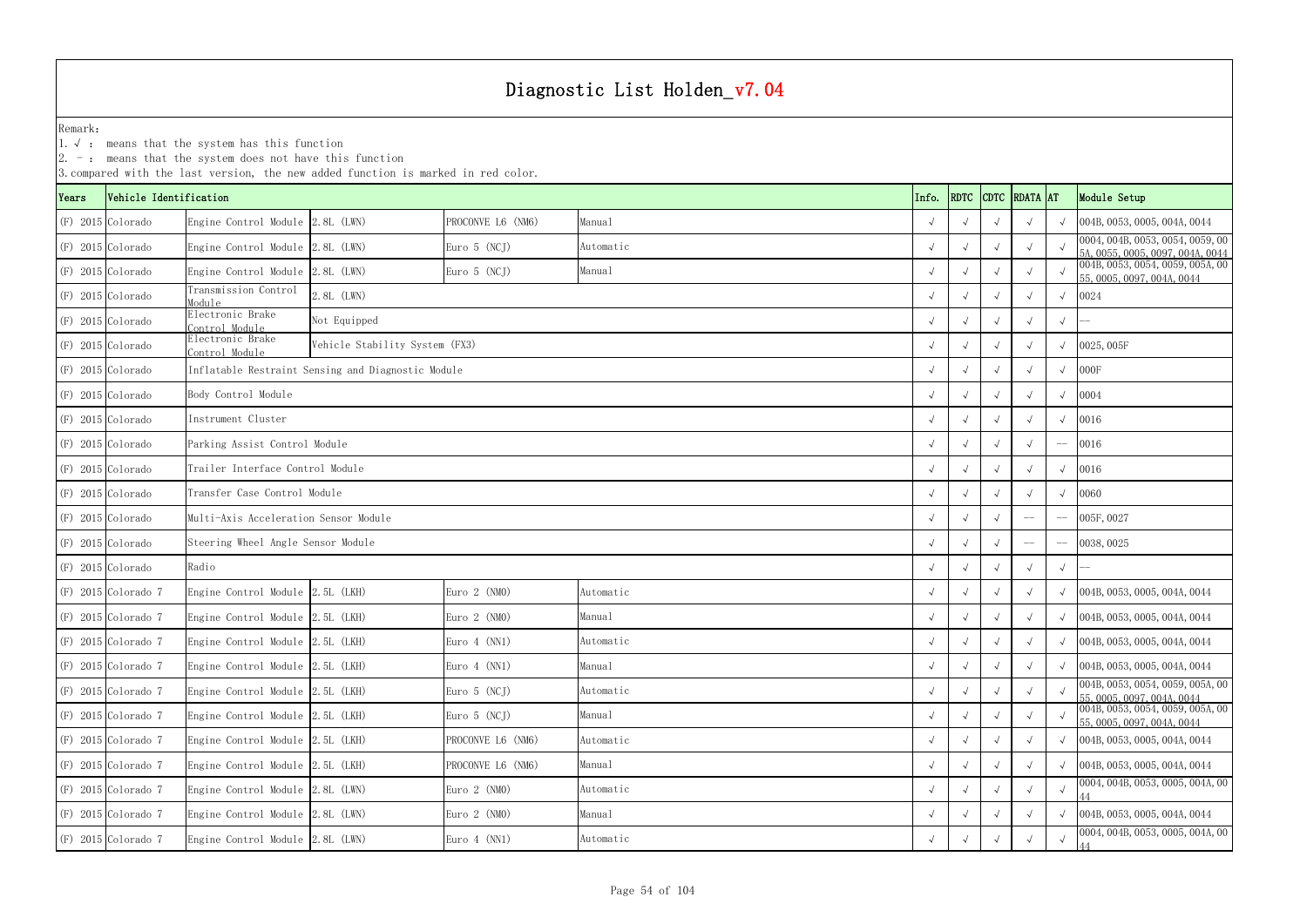1.√ : means that the system has this function

|       | 3. compared with the last version, the new added function is marked in red color. |                                       |                                                    |                   |           |            |            |             |                 |            |                                                                      |  |  |
|-------|-----------------------------------------------------------------------------------|---------------------------------------|----------------------------------------------------|-------------------|-----------|------------|------------|-------------|-----------------|------------|----------------------------------------------------------------------|--|--|
| Years | Vehicle Identification                                                            |                                       |                                                    |                   |           | Info.      | RDTC       | <b>CDTC</b> | <b>RDATA</b> AT |            | Module Setup                                                         |  |  |
|       | $(F)$ 2015 Colorado 7                                                             | Engine Control Module 2.8L (LWN)      |                                                    | Euro $4$ (NN1)    | Manual    |            |            |             |                 |            | 004B, 0053, 0005, 004A, 0044                                         |  |  |
|       | $(F)$ 2015 Colorado 7                                                             | Engine Control Module 2.8L (LWN)      |                                                    | Euro 5 (NCJ)      | Automatic |            |            |             |                 |            | 0004, 004B, 0053, 0054, 0059, 00<br>5A. 0055, 0005, 0097, 004A, 0044 |  |  |
|       | $(F)$ 2015 Colorado 7                                                             | Engine Control Module 2.8L (LWN)      |                                                    | Euro 5 (NCJ)      | Manual    |            |            |             |                 |            | 004B, 0053, 0054, 0059, 005A, 00<br>55, 0005, 0097, 004A, 0044       |  |  |
|       | $(F)$ 2015 Colorado 7                                                             | Engine Control Module 2.8L (LWN)      |                                                    | PROCONVE L6 (NM6) | Automatic |            |            |             |                 |            | 0004, 004B, 0053, 0005, 004A, 00                                     |  |  |
|       | (F) 2015 Colorado 7                                                               | Engine Control Module 2.8L (LWN)      |                                                    | PROCONVE L6 (NM6) | Manual    |            |            |             |                 |            | 004B, 0053, 0005, 004A, 0044                                         |  |  |
|       | $(F)$ 2015 Colorado 7                                                             | Transmission Control<br>Module        | 2.8L (LWN)                                         |                   |           |            |            |             |                 |            | 0024                                                                 |  |  |
|       | $(F)$ 2015 Colorado 7                                                             | Electronic Brake<br>Control Module    | Not Equipped                                       |                   |           |            |            |             |                 | $\sqrt{ }$ |                                                                      |  |  |
|       | $(F)$ 2015 Colorado 7                                                             | Electronic Brake<br>Control Module    | Vehicle Stability System (FX3)                     |                   |           |            |            |             |                 |            | 0025,005F                                                            |  |  |
|       | $(F)$ 2015 Colorado 7                                                             |                                       | Inflatable Restraint Sensing and Diagnostic Module |                   |           |            |            |             | $\sqrt{ }$      | 000F       |                                                                      |  |  |
|       | $(F)$ 2015 Colorado 7                                                             | Body Control Module                   |                                                    |                   |           |            |            |             |                 | 0004       |                                                                      |  |  |
|       | $(F)$ 2015 Colorado 7                                                             | Instrument Cluster                    |                                                    |                   |           |            |            |             |                 |            | 0016                                                                 |  |  |
|       | $(F)$ 2015 Colorado 7                                                             | Parking Assist Control Module         |                                                    |                   |           |            |            |             |                 |            | 0016                                                                 |  |  |
|       | $(F)$ 2015 Colorado 7                                                             | Trailer Interface Control Module      |                                                    |                   |           |            |            |             |                 |            | 0016                                                                 |  |  |
|       | $(F)$ 2015 Colorado 7                                                             | Frontview Camera Module               |                                                    |                   |           |            |            |             |                 |            | 0014,0015                                                            |  |  |
|       | $(F)$ 2015 Colorado 7                                                             | Transfer Case Control Module          |                                                    |                   |           |            |            |             |                 |            | 0060                                                                 |  |  |
|       | $(F)$ 2015 Colorado 7                                                             | Steering Wheel Angle Sensor Module    |                                                    |                   |           |            |            |             |                 |            | 0038, 0025                                                           |  |  |
|       | $(F)$ 2015 Colorado 7                                                             | Multi-Axis Acceleration Sensor Module |                                                    |                   |           |            |            |             |                 |            | 005F, 0027                                                           |  |  |
|       | $(F)$ 2015 Colorado 7                                                             | Radio                                 |                                                    |                   |           |            |            |             |                 | $\sqrt{ }$ |                                                                      |  |  |
|       | $(F)$ 2015 Commodore                                                              | Engine Control Module 3.0L (LFW)      |                                                    | Automatic         |           |            | $\sqrt{ }$ | $\sqrt{ }$  |                 |            | [0004, 0001, 0002, 0003, 0005, 00]<br>08, 0009, 000A, 000B           |  |  |
|       | $(F)$ 2015 Commodore                                                              | Engine Control Module 3.0L (LFW)      |                                                    | Manual            |           |            |            |             |                 |            | 0000, 0001, 0002, 0003, 0005, 00<br>08, 0009, 000A, 000B             |  |  |
|       | $(F)$ 2015 Commodore                                                              | Engine Control Module $3.6L$ (LFX)    |                                                    | Automatic         |           | $\sqrt{ }$ |            |             |                 |            | 0004, 0001, 0002, 0003, 0005, 00<br>08, 0009, 000A, 000B             |  |  |
|       | $(F)$ 2015 Commodore                                                              | Engine Control Module 3.6L (LFX)      |                                                    | Manual            |           | $\sqrt{ }$ |            |             |                 |            | 000C, 0001, 0002, 0003, 0005, 00<br>08, 0009, 000A, 000B             |  |  |
|       | $(F)$ 2015 Commodore                                                              | Engine Control Module 3.6L (LWR)      |                                                    | Automatic         |           |            |            |             |                 |            | 0004, 0001, 0002, 0003, 0005, 00<br>08, 0009, 000A, 000B             |  |  |
|       | $(F)$ 2015 Commodore                                                              | Engine Control Module 3.6L (LWR)      |                                                    | Manual            |           |            |            |             |                 |            | 0000, 0001, 0002, 0003, 0005, 00<br>08, 000A, 000B                   |  |  |
|       | $(F)$ 2015 Commodore                                                              | Engine Control Module 6.0L (L77)      |                                                    | Automatic         |           |            |            |             |                 |            | 0001, 0002, 0003, 0004, 0005, 00<br>08, 0009, 000A, 000B             |  |  |
|       | $(F)$ 2015 Commodore                                                              | Engine Control Module 6.0L (L77)      |                                                    | Manual            |           |            |            |             |                 |            | 0000, 0001, 0002, 0003, 0005, 00<br>08, 0009, 000A, 000B             |  |  |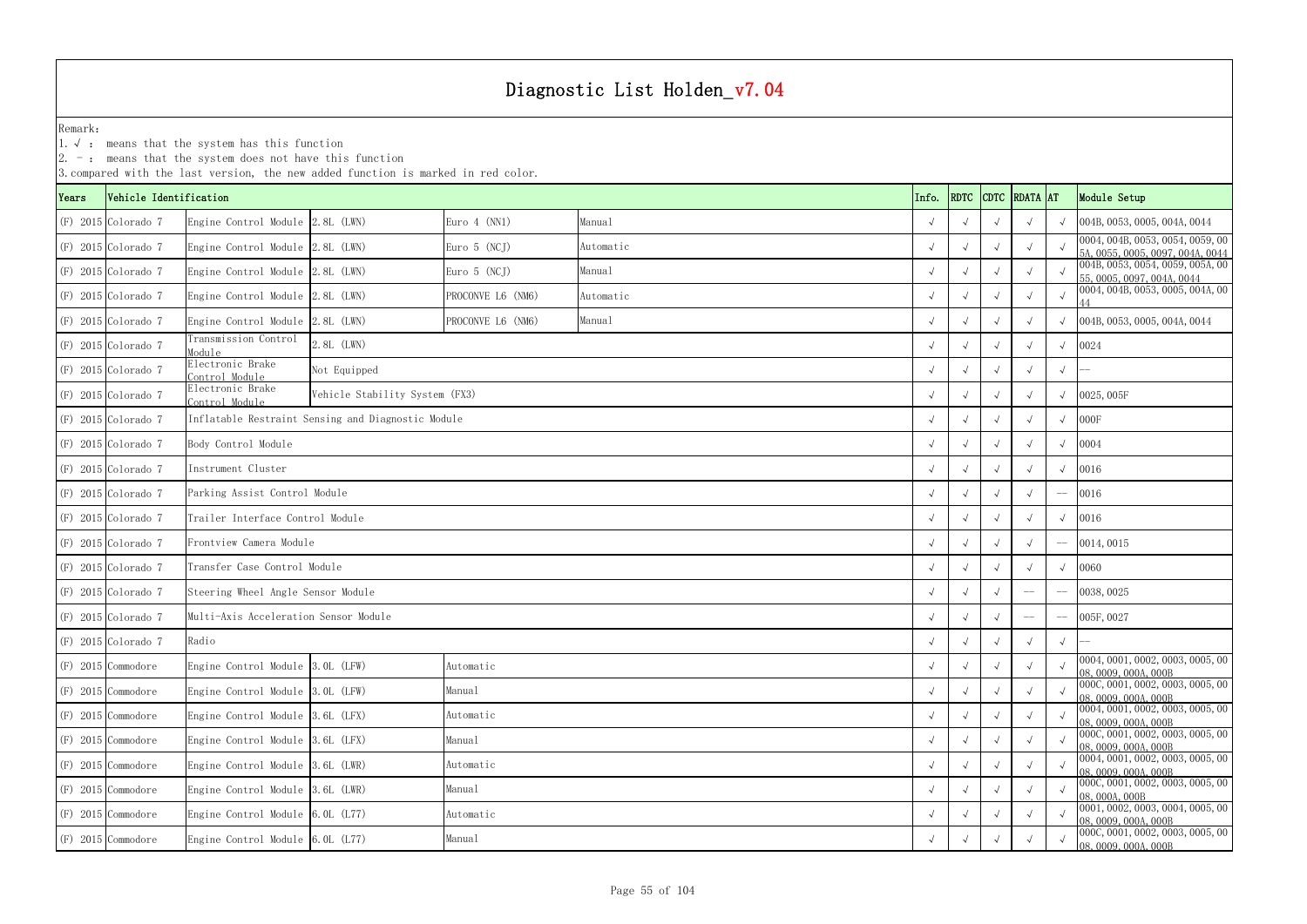1.√ : means that the system has this function

|       | 3. compared with the last version, the new added function is marked in red color. |                                            |                                                    |           |  |            |             |             |                 |            |                                                          |  |  |
|-------|-----------------------------------------------------------------------------------|--------------------------------------------|----------------------------------------------------|-----------|--|------------|-------------|-------------|-----------------|------------|----------------------------------------------------------|--|--|
| Years | Vehicle Identification                                                            |                                            |                                                    |           |  | Info.      | <b>RDTC</b> | <b>CDTC</b> | <b>RDATA</b> AT |            | Module Setup                                             |  |  |
|       | $(F)$ 2015 Commodore                                                              | Engine Control Module 6.2L (LS3)           |                                                    | Automatic |  |            |             |             |                 |            | 0001, 0002, 0003, 0004, 0005, 00<br>08,0009,000A,000B    |  |  |
|       | $(F)$ 2015 Commodore                                                              | Engine Control Module 6.2L (LS3)           |                                                    | Manual    |  |            |             |             |                 |            | 000C, 0001, 0002, 0003, 0005, 00<br>08,0009,000A,000B    |  |  |
|       | $(F)$ 2015 Commodore                                                              | Engine Control Module 6.2L (LSA)           |                                                    | Automatic |  |            |             |             |                 |            | 0001, 0002, 0003, 0004, 0005, 00<br>08,0009,000A,000B    |  |  |
|       | $(F)$ 2015 Commodore                                                              | Engine Control Module 6.2L (LSA)           |                                                    | Manual    |  |            |             |             |                 |            | 000C, 0001, 0002, 0003, 0005, 00<br>08, 0009, 000A, 000B |  |  |
|       | $(F)$ 2015 Commodore                                                              | Transmission Control<br>Module             | 3.0L (LFW)                                         |           |  |            |             |             |                 |            | 0024                                                     |  |  |
|       | $(F)$ 2015 Commodore                                                              | Transmission Control<br>Module             | 3.6L (LFX)                                         |           |  |            |             |             |                 |            | 0024                                                     |  |  |
|       | $(F)$ 2015 Commodore                                                              | Transmission Control<br>Module             | 3.6L (LWR)                                         |           |  |            |             |             | 0024            |            |                                                          |  |  |
|       | $(F)$ 2015 Commodore                                                              | Transmission Control<br>Module             | 6.0L $(L77)$                                       |           |  |            |             |             |                 | 0024       |                                                          |  |  |
|       | $(F)$ 2015 Commodore                                                              | Transmission Control<br>Module             | 6.2L (LS3))                                        |           |  |            |             |             |                 |            | 0024                                                     |  |  |
|       | $(F)$ 2015 Commodore                                                              | Transmission Control<br>Module             | 6.2L (LSA)                                         |           |  |            |             |             |                 |            | 0024                                                     |  |  |
|       | $(F)$ 2015 Commodore                                                              | Electronic Brake Control Module            |                                                    |           |  |            |             |             |                 |            | 0026, 0025, 0027                                         |  |  |
|       | $(F)$ 2015 Commodore                                                              |                                            | Inflatable Restraint Sensing and Diagnostic Module |           |  |            |             |             |                 |            | 000F, 0027                                               |  |  |
|       | $(F)$ 2015 Commodore                                                              | Body Control Module                        | Sedan                                              |           |  |            |             |             |                 |            | 0004, 0019, 001A, 001D, 001E, 00                         |  |  |
|       | $(F)$ 2015 Commodore                                                              | Body Control Module                        | Station Wagon                                      |           |  |            |             |             |                 |            | 0004, 0019, 001A, 001D, 001E, 00                         |  |  |
|       | $(F)$ 2015 Commodore                                                              | Instrument Cluster                         |                                                    |           |  |            |             |             |                 |            | 0016                                                     |  |  |
|       | $(F)$ 2015 Commodore                                                              | Liftgate Control Module                    |                                                    |           |  |            |             |             |                 |            |                                                          |  |  |
|       | $(F)$ 2015 Commodore                                                              | Steering Column Lock Control Module        |                                                    |           |  |            |             |             |                 |            |                                                          |  |  |
|       | $(F)$ 2015 Commodore                                                              | Head-Up Display Module                     |                                                    |           |  |            |             |             |                 |            |                                                          |  |  |
|       | $(F)$ 2015 Commodore                                                              | Left Side Object Detection Control Module  |                                                    |           |  | $\sqrt{ }$ | $\sqrt{ }$  |             | $-\!$ $\!-$     | $\sqrt{ }$ |                                                          |  |  |
|       | (F) 2015 Commodore                                                                | Right Side Object Detection Control Module |                                                    |           |  |            |             |             |                 | $\sqrt{ }$ |                                                          |  |  |
|       | (F) 2015 Commodore                                                                |                                            | Seat Memory Control Module - Driver                |           |  |            |             |             |                 |            |                                                          |  |  |
|       | (F) 2015 Commodore                                                                | Headlamp Control Module                    |                                                    |           |  |            |             |             |                 |            | 0021                                                     |  |  |
|       | $(F)$ 2015 Commodore                                                              | Suspension Control Module                  |                                                    |           |  |            |             |             |                 |            | 00CD, 003D, 0040                                         |  |  |
|       | (F) 2015 Commodore                                                                | Trailer Interface Control Module           |                                                    |           |  |            |             |             |                 | $\sqrt{ }$ |                                                          |  |  |
|       | $(F)$ 2015 Commodore                                                              | Fuel Injector Control Module               |                                                    |           |  |            | $-\!$ $\!-$ |             |                 | $\sqrt{ }$ |                                                          |  |  |
|       | $(F)$ 2015 Commodore                                                              | Keyless Entry Control Module               |                                                    |           |  |            |             |             |                 | $\sqrt{ }$ |                                                          |  |  |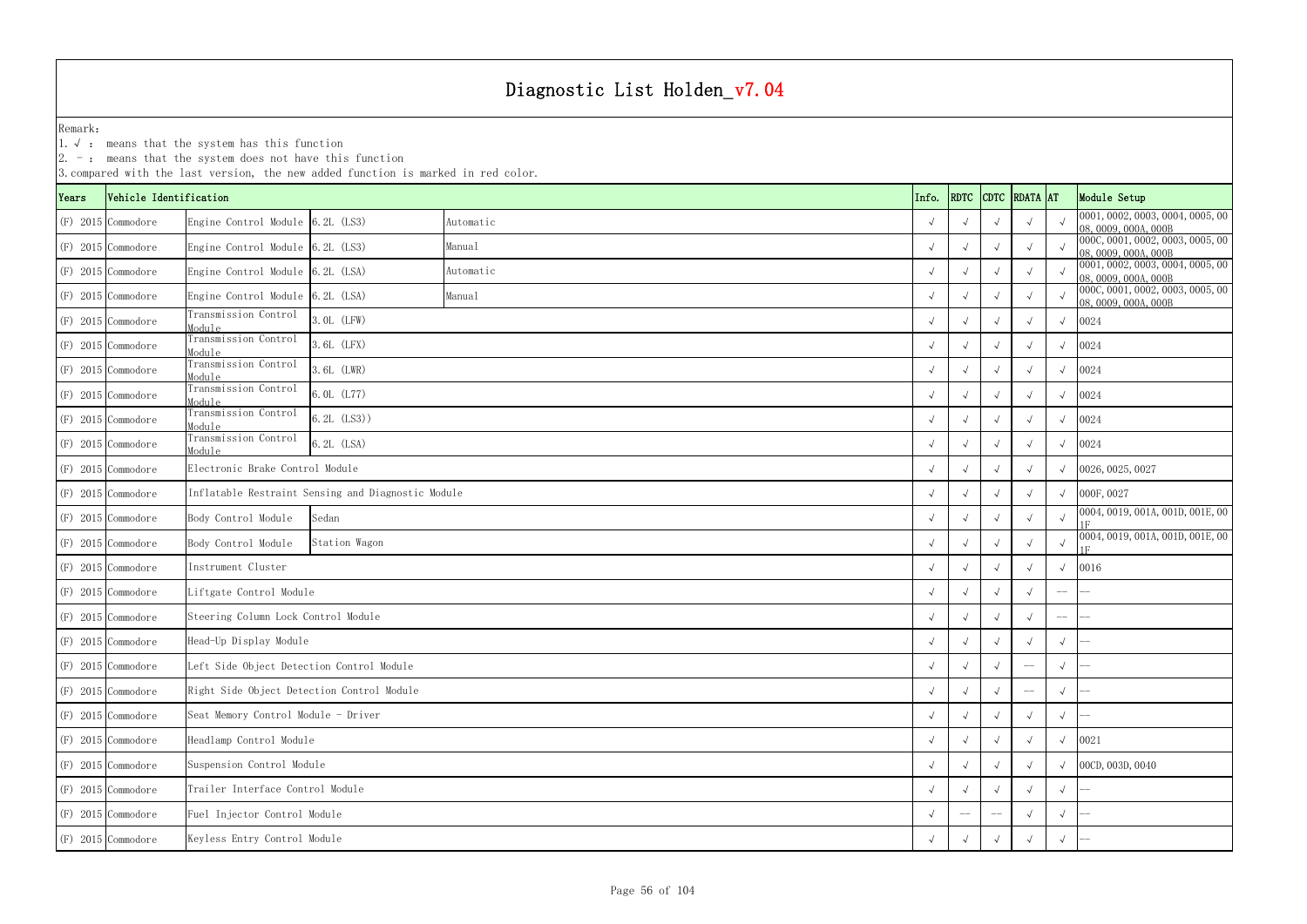|                  |                        | $ 2.$ -: means that the system does not have this function | 3. compared with the last version, the new added function is marked in red color. |              |           |                   |            |            |               |            |              |                                                          |
|------------------|------------------------|------------------------------------------------------------|-----------------------------------------------------------------------------------|--------------|-----------|-------------------|------------|------------|---------------|------------|--------------|----------------------------------------------------------|
| Years            | Vehicle Identification |                                                            |                                                                                   |              |           | Info.             | RDTC       |            | CDTC RDATA AT |            | Module Setup |                                                          |
|                  | $(F)$ 2015 Commodore   | Power Steering Control Module                              |                                                                                   |              |           |                   |            |            |               |            | $-\!$ $\!-$  | 0064                                                     |
|                  | $(F)$ 2015 Commodore   | Parking Assist<br>Control Module                           | Not Equipped                                                                      |              |           |                   |            |            |               |            | $\sqrt{ }$   | 0016                                                     |
|                  | $(F)$ 2015 Commodore   | Parking Assist<br>Control Module                           | Parking Assist with Rear Sensors (UD7)                                            |              |           |                   |            |            |               |            |              | 0016                                                     |
|                  | $(F)$ 2015 Commodore   | Parking Assist<br>Control Module                           | Advance Parking Assist with Semi Automatic Steering (UFQ)                         |              |           |                   |            |            |               |            | $\sqrt{ }$   | 0016                                                     |
|                  | $(F)$ 2015 Commodore   | Frontview Camera Module                                    |                                                                                   |              |           |                   |            |            |               |            |              | $\sqrt{0014,0003}$                                       |
|                  | $(F)$ 2015 Commodore   | Steering Wheel Angle Sensor Module                         |                                                                                   |              |           | $\qquad \qquad -$ | $-\! -$    | 0038, 0025 |               |            |              |                                                          |
|                  | $(F)$ 2015 Commodore   | Parking Brake Control Module                               |                                                                                   |              |           |                   |            |            |               |            | $\sqrt{ }$   | 0037                                                     |
|                  | $(F)$ 2015 Commodore   | HVAC Control Module                                        |                                                                                   |              |           |                   |            |            |               |            |              | $\sqrt{0022,0023}$                                       |
|                  | $(F)$ 2015 Commodore   | Chassis Control<br>Module                                  | 3.6L (LWR)                                                                        |              |           |                   |            |            |               |            |              | 0008                                                     |
|                  | $(F)$ 2015 Commodore   | Chassis Control<br>Module                                  | 6.0L (L77)                                                                        |              |           |                   |            |            |               |            |              | $\sqrt{0008,003E}$                                       |
|                  | $(F)$ 2015 Commodore   | Chassis Control<br>Module                                  | 6.2L (LS3)                                                                        |              |           |                   |            |            |               |            | $\sqrt{ }$   | 0008, 003E                                               |
|                  | $(F)$ 2015 Commodore   | Chassis Control<br>Module                                  | 6.2L (LSA)                                                                        |              |           |                   |            |            |               |            |              | $\sqrt{0008,003E}$                                       |
|                  | $(F)$ 2015 Commodore   | Radio Controls                                             |                                                                                   |              |           |                   |            |            |               |            |              | $\sqrt{0063,0016}$                                       |
|                  | (F) 2015 Commodore     | HVAC Controls                                              |                                                                                   |              |           |                   |            |            |               |            |              | $\sqrt{0063}$                                            |
|                  | $(F)$ 2015 Commodore   | Radio                                                      |                                                                                   |              |           |                   |            |            |               |            | $\sqrt{ }$   |                                                          |
| $(F)$ 2015 Cruze |                        | Engine Control Module 1.4L (LDD)                           |                                                                                   | Automatic    |           |                   |            |            |               |            | $\sqrt{ }$   | 0001, 0002, 0003, 0004, 0005, 00<br>08,000A,000B         |
| $(F)$ 2015 Cruze |                        | Engine Control Module 1.4L (LDD)                           |                                                                                   | Manual       |           |                   |            |            |               |            | $\sqrt{ }$   | 0001, 0002, 0003, 0004, 0005, 00<br>08, 000A, 000B       |
| $(F)$ 2015 Cruze |                        | Engine Control Module 1.4L (LUJ)                           |                                                                                   | Not Equipped | Automatic |                   | $\sqrt{ }$ | $\sqrt{ }$ |               | $\sqrt{ }$ |              | 0004, 0001, 0002, 0003, 0008, 00<br>05,000A,000B         |
| $(F)$ 2015 Cruze |                        | Engine Control Module 1.4L (LUJ)                           |                                                                                   | Not Equipped | Manual    |                   | $\sqrt{ }$ |            |               |            | $\sqrt{ }$   | 000C, 0001, 0002, 0003, 0008, 00<br>05, 000A, 000B       |
| $(F)$ 2015 Cruze |                        | Engine Control Module 1.4L (LUJ)                           |                                                                                   | Equipped     | Automatic |                   | $\sqrt{ }$ |            |               |            |              | 0004, 0001, 0002, 0003, 0008, 00<br>05,000A,000B         |
| $(F)$ 2015 Cruze |                        | Engine Control Module 1.4L (LUJ)                           |                                                                                   | Equipped     | Manual    |                   | $\sqrt{}$  | $\sqrt{ }$ |               |            |              | 000C, 0001, 0043, 0002, 0003, 00<br>08, 0005, 000A, 000B |
| $(F)$ 2015 Cruze |                        | Engine Control Module 1.6L (L2W)                           |                                                                                   | Automatic    |           |                   | $\sqrt{ }$ | $\sqrt{ }$ |               |            |              | $\sqrt{0001, 0002, 0003, 0008, 000A}$                    |
| $(F)$ 2015 Cruze |                        | Engine Control Module 1.6L (L2W)                           |                                                                                   | Manual       |           |                   |            |            |               |            | $\sqrt{ }$   | 000C, 0001, 0002, 0003, 0008, 00                         |
| $(F)$ 2015 Cruze |                        | Engine Control Module 1.6L (LLU)                           |                                                                                   | Automatic    |           |                   | $\sqrt{ }$ |            |               |            |              | 0001, 0002, 0003, 0004, 0005, 00<br>08, 000A, 000B       |
| $(F)$ 2015 Cruze |                        | Engine Control Module 1.6L (LLU)                           |                                                                                   | Manual       |           |                   | $\sqrt{ }$ |            |               |            |              | 0001, 0002, 0003, 0004, 0005, 00<br>08,000A,000B         |
| $(F)$ 2015 Cruze |                        | Engine Control Module 1.6L (LXT)                           |                                                                                   | Automatic    |           |                   | $\sqrt{ }$ | $\sqrt{ }$ | $\sqrt{ }$    | $\sqrt{ }$ |              | $\sqrt{0001, 0002, 0003, 0008, 000A}$                    |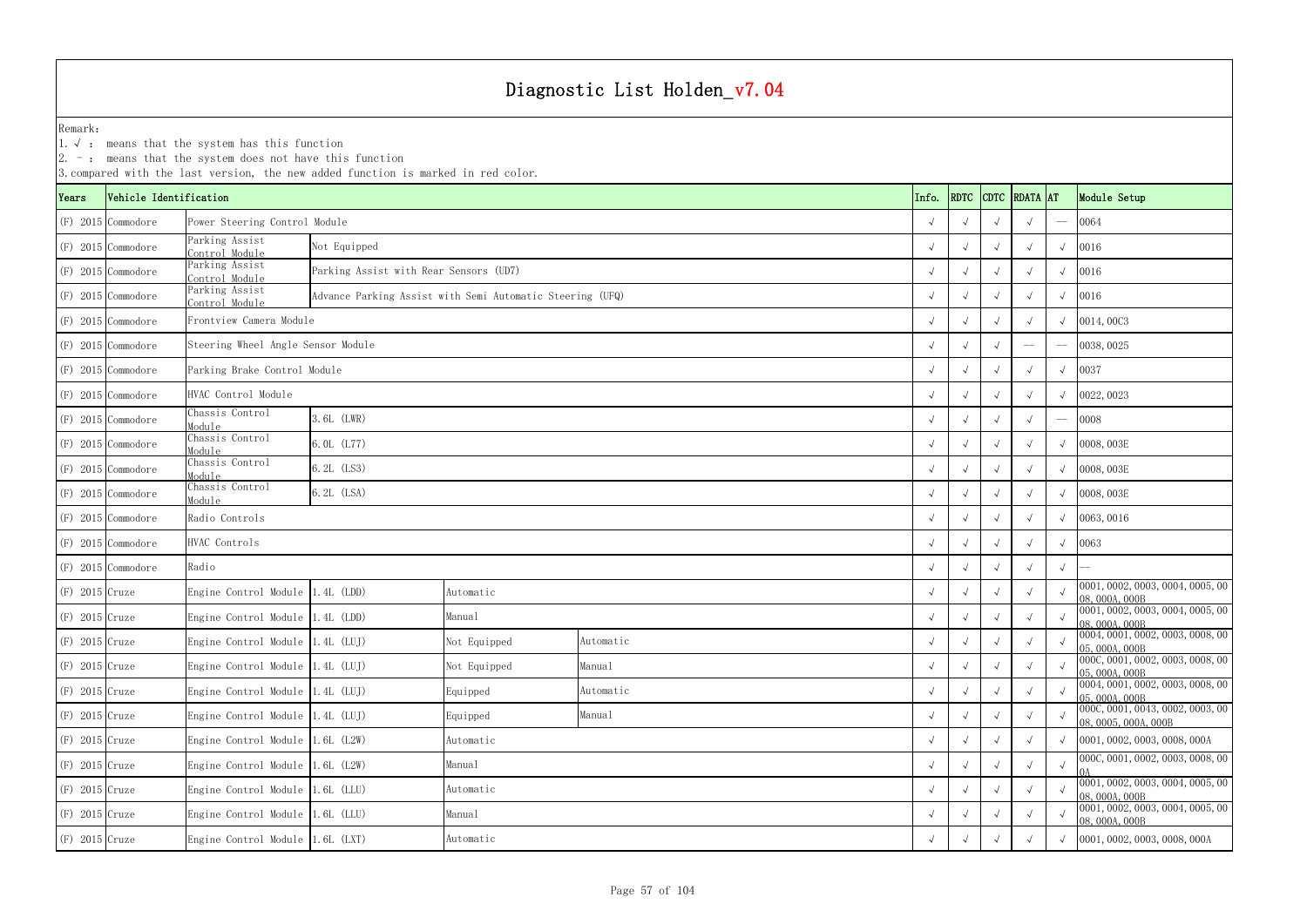1.√ : means that the system has this function

| RDTC CDTC RDATA AT<br>Info.<br>Module Setup<br>Vehicle Identification<br>Years<br>$(F)$ 2015 Cruze<br>Engine Control Module 1.6L (LXT)<br>Manual<br>$\sqrt{ }$<br>$(F)$ 2015 Cruze<br>Engine Control Module 1.8L (2H0)<br>0005,0008<br>Automatic<br>$\sqrt{ }$<br>$(F)$ 2015 Cruze<br>000C, 0005, 0008<br>Engine Control Module 1.8L (2H0)<br>Manual<br>$\sqrt{ }$<br>$(F)$ 2015 Cruze<br>Engine Control Module 1.8L (LFH)<br>Automatic<br>08.000A.000B<br>$(F)$ 2015 Cruze<br>Engine Control Module 1.8L (LFH)<br>Manual<br>$\sqrt{ }$<br>08,000A,000B<br>$(F)$ 2015 Cruze<br>Engine Control Module 1.8L (LUW)<br>Not Equipped<br>Automatic<br>$\sqrt{ }$<br>06, 0005, 000A, 000B<br>$(F)$ 2015 Cruze<br>Engine Control Module 1.8L (LUW)<br>Manual<br>Not Equipped<br>$\sqrt{ }$<br>06, 0005, 000A, 000B<br>$(F)$ 2015 Cruze<br>Engine Control Module 1.8L (LUW)<br>Equipped<br>Automatic<br>06, 0005, 000A, 000B<br>$(F)$ 2015 Cruze<br>Engine Control Module 1.8L (LUW)<br>Equipped<br>Manual<br>$\sqrt{ }$<br>$(F)$ 2015 Cruze<br>Engine Control Module 2.0L (LNP)<br>Not Equipped<br>Automatic<br>$\sqrt{ }$<br>$(F)$ 2015 Cruze<br>Engine Control Module 2.0L (LNP)<br>Not Equipped<br>Manual<br>$\sqrt{ }$<br>$(F)$ 2015 Cruze<br>Engine Control Module 2.0L (LNP)<br>Equipped<br>Automatic<br>$(F)$ 2015 Cruze<br>Engine Control Module 2.0L (LNP)<br>Manual<br>Equipped<br>$\sqrt{ }$<br>Transmission Control<br>$1.4L$ (LUJ)<br>000E<br>$(F)$ 2015 Cruze<br>Module<br>Transmission Control<br>$.6L$ (LLU)<br>000E<br>(F) 2015 Cruze<br>$\sqrt{ }$<br>$\sqrt{ }$<br>Module<br>Transmission Control<br>$.8L$ (LUW)<br>000E<br>$(F)$ 2015 Cruze<br>Module<br>Transmission Control<br>2.0L (LNP)<br>000E<br>$(F)$ 2015 Cruze<br>Module<br>Electronic Brake<br>Not Equipped<br>(F) 2015 Cruze<br>$\sqrt{ }$<br>Control Module<br>Electronic Brake<br>$(F)$ 2015 Cruze<br>Vehicle Stability System (FX3)<br>0026, 0025, 0027<br>$\sqrt{ }$<br>$\sqrt{ }$<br>Control Module<br>Inflatable Restraint Sensing and Diagnostic Module<br>(F) 2015 Cruze<br>000F<br>Hatchback<br>(F) 2015 Cruze<br>Body Control Module<br>0004, 0019, 001D<br>$\sqrt{ }$<br>$(F)$ 2015 Cruze<br>Sedan<br>Body Control Module<br>0004, 0019, 001D<br>$\sqrt{ }$<br>(F) 2015 Cruze<br>Station Wagon<br>0004, 0019, 001D<br>Body Control Module<br>$\sqrt{ }$<br>Instrument Cluster<br>(F) 2015 Cruze<br>0016<br>Auto Control Single Zone (C68)<br>$(F)$ 2015 Cruze<br>HVAC Control Module<br>0022, 0023<br>$\sqrt{ }$ |  | 3. compared with the last version, the new added function is marked in red color. |  |  |  |  |  |  |  |                                                                      |
|----------------------------------------------------------------------------------------------------------------------------------------------------------------------------------------------------------------------------------------------------------------------------------------------------------------------------------------------------------------------------------------------------------------------------------------------------------------------------------------------------------------------------------------------------------------------------------------------------------------------------------------------------------------------------------------------------------------------------------------------------------------------------------------------------------------------------------------------------------------------------------------------------------------------------------------------------------------------------------------------------------------------------------------------------------------------------------------------------------------------------------------------------------------------------------------------------------------------------------------------------------------------------------------------------------------------------------------------------------------------------------------------------------------------------------------------------------------------------------------------------------------------------------------------------------------------------------------------------------------------------------------------------------------------------------------------------------------------------------------------------------------------------------------------------------------------------------------------------------------------------------------------------------------------------------------------------------------------------------------------------------------------------------------------------------------------------------------------------------------------------------------------------------------------------------------------------------------------------------------------------------------------------------------------------------------------------------------------------------------------------------------------------------------------------------------------------------------------------------------------------|--|-----------------------------------------------------------------------------------|--|--|--|--|--|--|--|----------------------------------------------------------------------|
|                                                                                                                                                                                                                                                                                                                                                                                                                                                                                                                                                                                                                                                                                                                                                                                                                                                                                                                                                                                                                                                                                                                                                                                                                                                                                                                                                                                                                                                                                                                                                                                                                                                                                                                                                                                                                                                                                                                                                                                                                                                                                                                                                                                                                                                                                                                                                                                                                                                                                                    |  |                                                                                   |  |  |  |  |  |  |  |                                                                      |
|                                                                                                                                                                                                                                                                                                                                                                                                                                                                                                                                                                                                                                                                                                                                                                                                                                                                                                                                                                                                                                                                                                                                                                                                                                                                                                                                                                                                                                                                                                                                                                                                                                                                                                                                                                                                                                                                                                                                                                                                                                                                                                                                                                                                                                                                                                                                                                                                                                                                                                    |  |                                                                                   |  |  |  |  |  |  |  | 000C, 0001, 0002, 0003, 0008, 00                                     |
|                                                                                                                                                                                                                                                                                                                                                                                                                                                                                                                                                                                                                                                                                                                                                                                                                                                                                                                                                                                                                                                                                                                                                                                                                                                                                                                                                                                                                                                                                                                                                                                                                                                                                                                                                                                                                                                                                                                                                                                                                                                                                                                                                                                                                                                                                                                                                                                                                                                                                                    |  |                                                                                   |  |  |  |  |  |  |  |                                                                      |
|                                                                                                                                                                                                                                                                                                                                                                                                                                                                                                                                                                                                                                                                                                                                                                                                                                                                                                                                                                                                                                                                                                                                                                                                                                                                                                                                                                                                                                                                                                                                                                                                                                                                                                                                                                                                                                                                                                                                                                                                                                                                                                                                                                                                                                                                                                                                                                                                                                                                                                    |  |                                                                                   |  |  |  |  |  |  |  |                                                                      |
|                                                                                                                                                                                                                                                                                                                                                                                                                                                                                                                                                                                                                                                                                                                                                                                                                                                                                                                                                                                                                                                                                                                                                                                                                                                                                                                                                                                                                                                                                                                                                                                                                                                                                                                                                                                                                                                                                                                                                                                                                                                                                                                                                                                                                                                                                                                                                                                                                                                                                                    |  |                                                                                   |  |  |  |  |  |  |  | 0001, 0002, 0003, 0004, 0005, 00                                     |
|                                                                                                                                                                                                                                                                                                                                                                                                                                                                                                                                                                                                                                                                                                                                                                                                                                                                                                                                                                                                                                                                                                                                                                                                                                                                                                                                                                                                                                                                                                                                                                                                                                                                                                                                                                                                                                                                                                                                                                                                                                                                                                                                                                                                                                                                                                                                                                                                                                                                                                    |  |                                                                                   |  |  |  |  |  |  |  | 0001, 0002, 0003, 0004, 0005, 00                                     |
|                                                                                                                                                                                                                                                                                                                                                                                                                                                                                                                                                                                                                                                                                                                                                                                                                                                                                                                                                                                                                                                                                                                                                                                                                                                                                                                                                                                                                                                                                                                                                                                                                                                                                                                                                                                                                                                                                                                                                                                                                                                                                                                                                                                                                                                                                                                                                                                                                                                                                                    |  |                                                                                   |  |  |  |  |  |  |  | 0004, 0001, 0002, 0003, 0008, 00                                     |
|                                                                                                                                                                                                                                                                                                                                                                                                                                                                                                                                                                                                                                                                                                                                                                                                                                                                                                                                                                                                                                                                                                                                                                                                                                                                                                                                                                                                                                                                                                                                                                                                                                                                                                                                                                                                                                                                                                                                                                                                                                                                                                                                                                                                                                                                                                                                                                                                                                                                                                    |  |                                                                                   |  |  |  |  |  |  |  | 000C, 0001, 0002, 0003, 0008, 00                                     |
|                                                                                                                                                                                                                                                                                                                                                                                                                                                                                                                                                                                                                                                                                                                                                                                                                                                                                                                                                                                                                                                                                                                                                                                                                                                                                                                                                                                                                                                                                                                                                                                                                                                                                                                                                                                                                                                                                                                                                                                                                                                                                                                                                                                                                                                                                                                                                                                                                                                                                                    |  |                                                                                   |  |  |  |  |  |  |  | 0004, 0001, 0002, 0003, 0008, 00                                     |
|                                                                                                                                                                                                                                                                                                                                                                                                                                                                                                                                                                                                                                                                                                                                                                                                                                                                                                                                                                                                                                                                                                                                                                                                                                                                                                                                                                                                                                                                                                                                                                                                                                                                                                                                                                                                                                                                                                                                                                                                                                                                                                                                                                                                                                                                                                                                                                                                                                                                                                    |  |                                                                                   |  |  |  |  |  |  |  | 000C, 0001, 0043, 0002, 0003, 00<br>08, 0006, 0005, 000A, 000B       |
|                                                                                                                                                                                                                                                                                                                                                                                                                                                                                                                                                                                                                                                                                                                                                                                                                                                                                                                                                                                                                                                                                                                                                                                                                                                                                                                                                                                                                                                                                                                                                                                                                                                                                                                                                                                                                                                                                                                                                                                                                                                                                                                                                                                                                                                                                                                                                                                                                                                                                                    |  |                                                                                   |  |  |  |  |  |  |  | 0001, 0087, 008A, 0053, 008F, 00<br>54, 008B, 0090, 008C, 0091, 0092 |
|                                                                                                                                                                                                                                                                                                                                                                                                                                                                                                                                                                                                                                                                                                                                                                                                                                                                                                                                                                                                                                                                                                                                                                                                                                                                                                                                                                                                                                                                                                                                                                                                                                                                                                                                                                                                                                                                                                                                                                                                                                                                                                                                                                                                                                                                                                                                                                                                                                                                                                    |  |                                                                                   |  |  |  |  |  |  |  | 000C, 0001, 0087, 008A, 0053, 00<br>8F, 0054, 008B, 0090, 008C, 0091 |
|                                                                                                                                                                                                                                                                                                                                                                                                                                                                                                                                                                                                                                                                                                                                                                                                                                                                                                                                                                                                                                                                                                                                                                                                                                                                                                                                                                                                                                                                                                                                                                                                                                                                                                                                                                                                                                                                                                                                                                                                                                                                                                                                                                                                                                                                                                                                                                                                                                                                                                    |  |                                                                                   |  |  |  |  |  |  |  | 0001, 0087, 008A, 0053, 008F, 00<br>54,008B,0090,008C,0091,0092      |
|                                                                                                                                                                                                                                                                                                                                                                                                                                                                                                                                                                                                                                                                                                                                                                                                                                                                                                                                                                                                                                                                                                                                                                                                                                                                                                                                                                                                                                                                                                                                                                                                                                                                                                                                                                                                                                                                                                                                                                                                                                                                                                                                                                                                                                                                                                                                                                                                                                                                                                    |  |                                                                                   |  |  |  |  |  |  |  | 000C, 0001, 0087, 008A, 0053, 00<br>8F, 0054, 008B, 0090, 008C, 000D |
|                                                                                                                                                                                                                                                                                                                                                                                                                                                                                                                                                                                                                                                                                                                                                                                                                                                                                                                                                                                                                                                                                                                                                                                                                                                                                                                                                                                                                                                                                                                                                                                                                                                                                                                                                                                                                                                                                                                                                                                                                                                                                                                                                                                                                                                                                                                                                                                                                                                                                                    |  |                                                                                   |  |  |  |  |  |  |  |                                                                      |
|                                                                                                                                                                                                                                                                                                                                                                                                                                                                                                                                                                                                                                                                                                                                                                                                                                                                                                                                                                                                                                                                                                                                                                                                                                                                                                                                                                                                                                                                                                                                                                                                                                                                                                                                                                                                                                                                                                                                                                                                                                                                                                                                                                                                                                                                                                                                                                                                                                                                                                    |  |                                                                                   |  |  |  |  |  |  |  |                                                                      |
|                                                                                                                                                                                                                                                                                                                                                                                                                                                                                                                                                                                                                                                                                                                                                                                                                                                                                                                                                                                                                                                                                                                                                                                                                                                                                                                                                                                                                                                                                                                                                                                                                                                                                                                                                                                                                                                                                                                                                                                                                                                                                                                                                                                                                                                                                                                                                                                                                                                                                                    |  |                                                                                   |  |  |  |  |  |  |  |                                                                      |
|                                                                                                                                                                                                                                                                                                                                                                                                                                                                                                                                                                                                                                                                                                                                                                                                                                                                                                                                                                                                                                                                                                                                                                                                                                                                                                                                                                                                                                                                                                                                                                                                                                                                                                                                                                                                                                                                                                                                                                                                                                                                                                                                                                                                                                                                                                                                                                                                                                                                                                    |  |                                                                                   |  |  |  |  |  |  |  |                                                                      |
|                                                                                                                                                                                                                                                                                                                                                                                                                                                                                                                                                                                                                                                                                                                                                                                                                                                                                                                                                                                                                                                                                                                                                                                                                                                                                                                                                                                                                                                                                                                                                                                                                                                                                                                                                                                                                                                                                                                                                                                                                                                                                                                                                                                                                                                                                                                                                                                                                                                                                                    |  |                                                                                   |  |  |  |  |  |  |  |                                                                      |
|                                                                                                                                                                                                                                                                                                                                                                                                                                                                                                                                                                                                                                                                                                                                                                                                                                                                                                                                                                                                                                                                                                                                                                                                                                                                                                                                                                                                                                                                                                                                                                                                                                                                                                                                                                                                                                                                                                                                                                                                                                                                                                                                                                                                                                                                                                                                                                                                                                                                                                    |  |                                                                                   |  |  |  |  |  |  |  |                                                                      |
|                                                                                                                                                                                                                                                                                                                                                                                                                                                                                                                                                                                                                                                                                                                                                                                                                                                                                                                                                                                                                                                                                                                                                                                                                                                                                                                                                                                                                                                                                                                                                                                                                                                                                                                                                                                                                                                                                                                                                                                                                                                                                                                                                                                                                                                                                                                                                                                                                                                                                                    |  |                                                                                   |  |  |  |  |  |  |  |                                                                      |
|                                                                                                                                                                                                                                                                                                                                                                                                                                                                                                                                                                                                                                                                                                                                                                                                                                                                                                                                                                                                                                                                                                                                                                                                                                                                                                                                                                                                                                                                                                                                                                                                                                                                                                                                                                                                                                                                                                                                                                                                                                                                                                                                                                                                                                                                                                                                                                                                                                                                                                    |  |                                                                                   |  |  |  |  |  |  |  |                                                                      |
|                                                                                                                                                                                                                                                                                                                                                                                                                                                                                                                                                                                                                                                                                                                                                                                                                                                                                                                                                                                                                                                                                                                                                                                                                                                                                                                                                                                                                                                                                                                                                                                                                                                                                                                                                                                                                                                                                                                                                                                                                                                                                                                                                                                                                                                                                                                                                                                                                                                                                                    |  |                                                                                   |  |  |  |  |  |  |  |                                                                      |
|                                                                                                                                                                                                                                                                                                                                                                                                                                                                                                                                                                                                                                                                                                                                                                                                                                                                                                                                                                                                                                                                                                                                                                                                                                                                                                                                                                                                                                                                                                                                                                                                                                                                                                                                                                                                                                                                                                                                                                                                                                                                                                                                                                                                                                                                                                                                                                                                                                                                                                    |  |                                                                                   |  |  |  |  |  |  |  |                                                                      |
|                                                                                                                                                                                                                                                                                                                                                                                                                                                                                                                                                                                                                                                                                                                                                                                                                                                                                                                                                                                                                                                                                                                                                                                                                                                                                                                                                                                                                                                                                                                                                                                                                                                                                                                                                                                                                                                                                                                                                                                                                                                                                                                                                                                                                                                                                                                                                                                                                                                                                                    |  |                                                                                   |  |  |  |  |  |  |  |                                                                      |
|                                                                                                                                                                                                                                                                                                                                                                                                                                                                                                                                                                                                                                                                                                                                                                                                                                                                                                                                                                                                                                                                                                                                                                                                                                                                                                                                                                                                                                                                                                                                                                                                                                                                                                                                                                                                                                                                                                                                                                                                                                                                                                                                                                                                                                                                                                                                                                                                                                                                                                    |  |                                                                                   |  |  |  |  |  |  |  |                                                                      |
| Manual Control Single Zone (C67)<br>0022, 0023<br>$(F)$ 2015 Cruze<br>HVAC Control Module<br>$\sqrt{ }$<br>$\sqrt{ }$                                                                                                                                                                                                                                                                                                                                                                                                                                                                                                                                                                                                                                                                                                                                                                                                                                                                                                                                                                                                                                                                                                                                                                                                                                                                                                                                                                                                                                                                                                                                                                                                                                                                                                                                                                                                                                                                                                                                                                                                                                                                                                                                                                                                                                                                                                                                                                              |  |                                                                                   |  |  |  |  |  |  |  |                                                                      |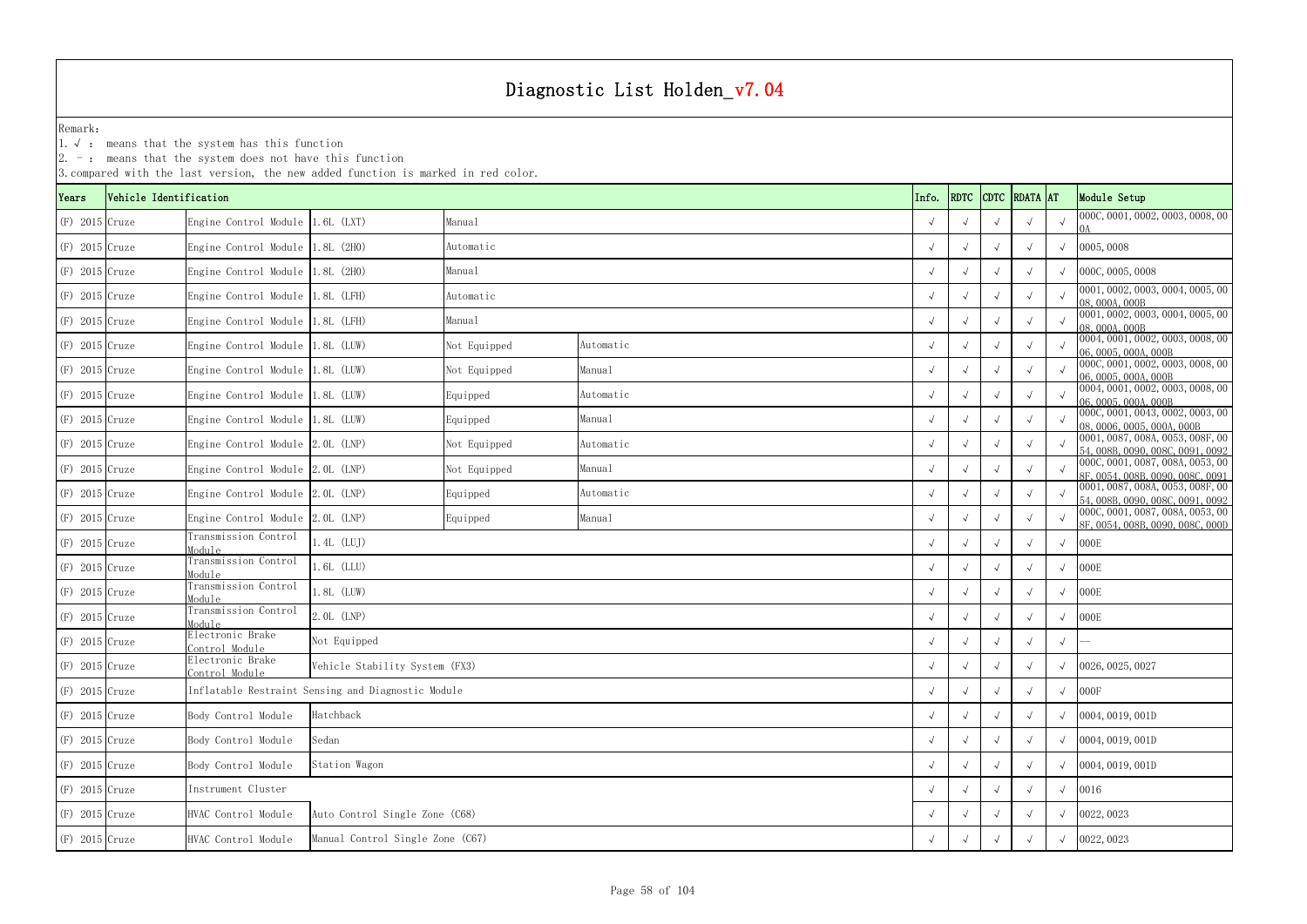|                  |                        | $ 2. -$ : means that the system does not have this function | 3. compared with the last version, the new added function is marked in red color. |            |            |             |                   |            |                                              |
|------------------|------------------------|-------------------------------------------------------------|-----------------------------------------------------------------------------------|------------|------------|-------------|-------------------|------------|----------------------------------------------|
| Years            | Vehicle Identification |                                                             |                                                                                   | Info.      | RDTC       | <b>CDTC</b> | <b>RDATA</b> AT   |            | Module Setup                                 |
| $(F)$ 2015 Cruze |                        | HVAC Control Module                                         | Manual Control Heater Only (C42)                                                  |            |            |             |                   | $\sqrt{ }$ |                                              |
| $(F)$ 2015 Cruze |                        | Front Seat Heating Control Module                           |                                                                                   |            |            |             |                   |            |                                              |
| $(F)$ 2015 Cruze |                        | Left Side Object Detection Control Module                   |                                                                                   |            |            |             |                   | $\sqrt{ }$ |                                              |
| $(F)$ 2015 Cruze |                        | Parking Assist Control Module                               |                                                                                   |            |            |             |                   |            | 0016                                         |
| $(F)$ 2015 Cruze |                        | Right Side Object Detection Control Module                  |                                                                                   |            |            |             |                   |            |                                              |
| $(F)$ 2015 Cruze |                        | Power Steering<br>Control Module                            | Not Equipped                                                                      |            |            |             |                   |            | 0064, 0065, 0039                             |
| $(F)$ 2015 Cruze |                        | Power Steering<br>Control Module                            | Vehicle Stability System (FX3)                                                    |            |            |             |                   |            | 0064,0065                                    |
| $(F)$ 2015 Cruze |                        | Keyless Entry Control Module                                |                                                                                   |            |            |             |                   |            |                                              |
| $(F)$ 2015 Cruze |                        | Mobile Telephone Control Module                             |                                                                                   |            |            |             |                   | $\sqrt{ }$ | 0016                                         |
| $(F)$ 2015 Cruze |                        | Multi-Axis Acceleration Sensor Module                       |                                                                                   |            |            |             | $\qquad \qquad -$ |            | 005F, 0027                                   |
| $(F)$ 2015 Cruze |                        | Steering Wheel Angle Sensor Module                          |                                                                                   |            |            |             |                   |            | 0038, 0025                                   |
| $(F)$ 2015 Cruze |                        | Fuel Injector Control Module                                |                                                                                   |            |            |             |                   |            |                                              |
| $(F)$ 2015 Cruze |                        | Chassis Control<br>Module                                   | 1.8L (LUW)                                                                        |            |            |             |                   |            | 0008                                         |
| $(F)$ 2015 Cruze |                        | Radio                                                       |                                                                                   |            |            |             |                   |            |                                              |
| $(F)$ 2015 Cruze |                        | Trailer Interface Control Module                            |                                                                                   |            |            |             |                   |            | 0016                                         |
| $(F)$ 2015 Cruze |                        | Multimedia Player Interface Module                          |                                                                                   |            |            |             |                   |            | 0016                                         |
| $(F)$ 2015 Cruze |                        | Steering Column Lock Control Module                         |                                                                                   |            |            |             |                   | $-\!-\!$   |                                              |
|                  | (F) 2015 Insignia      | Engine Control Module 2.8L (LAU)                            |                                                                                   | $\sqrt{ }$ | $\sqrt{ }$ | $\sqrt{ }$  | $\sqrt{ }$        | $\sqrt{ }$ | 000C, 0003, 0005, 0008, 0033, 00<br>0A       |
|                  | $(F)$ 2015 Insignia    | Transmission Control Module                                 |                                                                                   |            |            |             |                   | $\sqrt{ }$ | 0043, 0044                                   |
|                  | $(F)$ 2015 Insignia    | Electronic Brake Control Module                             |                                                                                   |            |            |             |                   |            | 0026, 0025, 0027, 0045                       |
|                  | $(F)$ 2015 Insignia    |                                                             | Inflatable Restraint Sensing and Diagnostic Module                                | $\sqrt{ }$ |            |             |                   |            | 000F, 000F, 0027, 0027                       |
|                  | $(F)$ 2015 Insignia    | Body Control Module                                         |                                                                                   | $\sqrt{ }$ |            |             |                   |            | 0004, 0019, 001B, 001A, 001C, 00<br>1D, 001E |
|                  | $(F)$ 2015 Insignia    | Instrument Cluster                                          |                                                                                   |            |            |             |                   |            | 0016                                         |
|                  | $(F)$ 2015 Insignia    | Trailer Interface Control Module                            |                                                                                   |            |            |             |                   |            | 0016                                         |
|                  | $(F)$ 2015 Insignia    | Keyless Entry Control Module                                |                                                                                   |            |            |             |                   | $\sqrt{ }$ |                                              |
|                  | $(F)$ 2015 Insignia    | Steering Column Lock Control Module                         |                                                                                   | $\sqrt{ }$ |            |             |                   |            |                                              |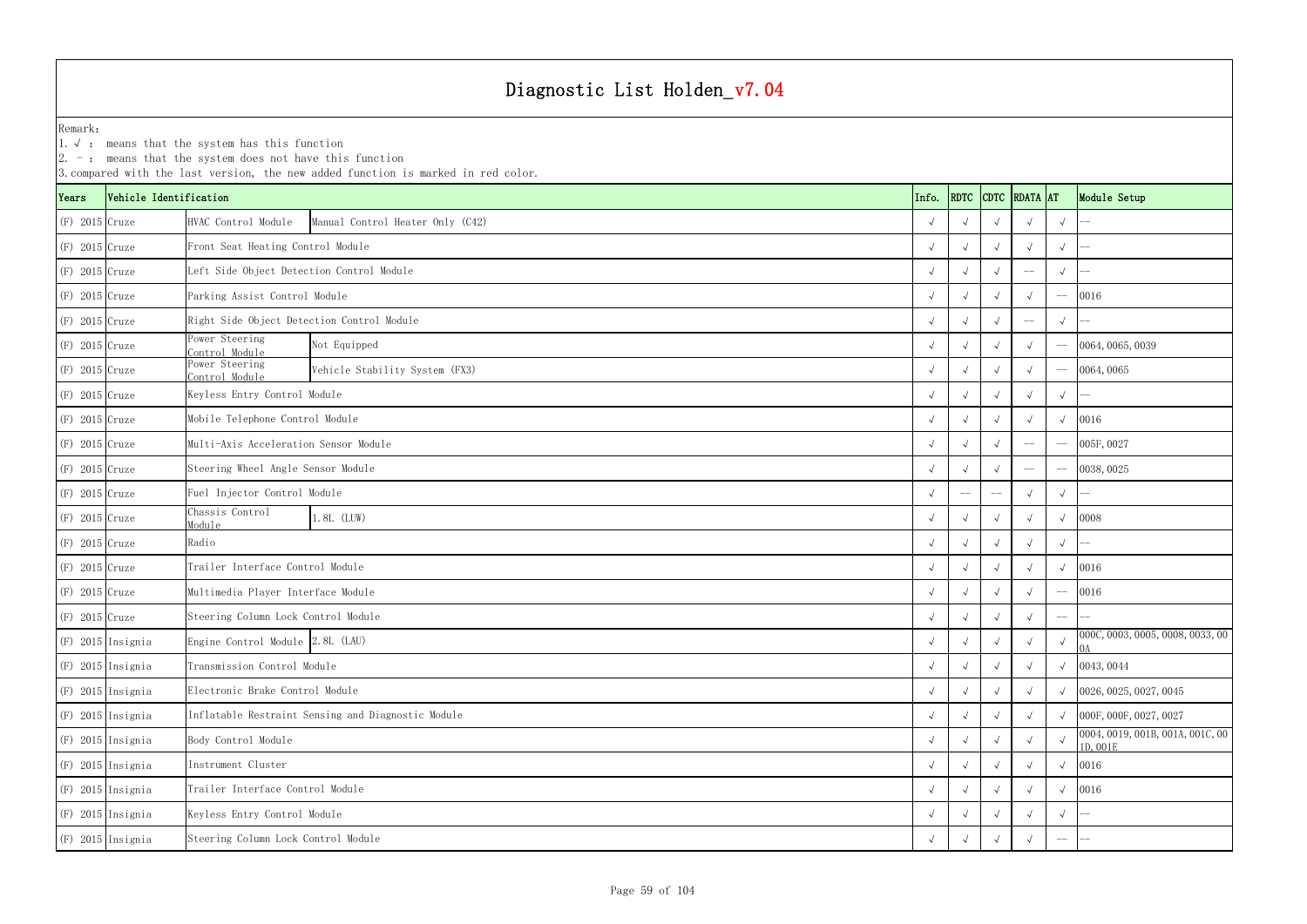| Remark:<br>$1. \vee$ : |                        | means that the system has this function<br>2. $-$ : means that the system does not have this function<br>3. compared with the last version, the new added function is marked in red color. |            |            |            |                    |                   |                                                                      |
|------------------------|------------------------|--------------------------------------------------------------------------------------------------------------------------------------------------------------------------------------------|------------|------------|------------|--------------------|-------------------|----------------------------------------------------------------------|
| Years                  | Vehicle Identification |                                                                                                                                                                                            | Info.      |            |            | RDTC CDTC RDATA AT |                   | Module Setup                                                         |
| (F) 2015 Insignia      |                        | Steering Wheel Angle Sensor Module                                                                                                                                                         |            |            |            | $-\!$ $\!-$        | $-\!-\!$          | 0038, 0025                                                           |
|                        | $(F)$ 2015 Insignia    | Frontview Camera Module                                                                                                                                                                    |            |            |            |                    |                   | 0014, 0015                                                           |
|                        | $(F)$ 2015 Insignia    | Parking Brake Control Module                                                                                                                                                               |            |            |            |                    | $\sqrt{ }$        | 0037                                                                 |
|                        | $(F)$ 2015 Insignia    | Power Steering Control Module                                                                                                                                                              |            |            |            |                    | $\sqrt{ }$        |                                                                      |
|                        | $(F)$ 2015 Insignia    | Radio                                                                                                                                                                                      |            |            |            |                    |                   | 0036                                                                 |
|                        | $(F)$ 2015 Insignia    | Amplifier                                                                                                                                                                                  |            |            |            |                    | $-\!-\!$          |                                                                      |
|                        | $(F)$ 2015 Insignia    | Front Seat Heating/Venting/Cooling/Memory Control Module                                                                                                                                   |            |            | $\sqrt{ }$ |                    | $\sqrt{ }$        |                                                                      |
|                        | $(F)$ 2015 Insignia    | Parking Assist Control Module                                                                                                                                                              |            |            |            |                    | $\sqrt{ }$        | 0016                                                                 |
| $(F)$ 2015 Insignia    |                        | Distance Sensing Cruise Control Module                                                                                                                                                     |            |            |            |                    | $\qquad \qquad -$ | 003A                                                                 |
| $(F)$ 2015 Insignia    |                        | Left Side Object Detection Control Module                                                                                                                                                  |            |            |            |                    | $\sqrt{ }$        |                                                                      |
|                        | $(F)$ 2015 Insignia    | Rear Differential<br>Equipped<br>Clutch Control Module                                                                                                                                     |            |            |            |                    | $\sqrt{ }$        |                                                                      |
|                        | $(F)$ 2015 Insignia    | Rear Differential<br>Not Equipped<br>Clutch Control Module                                                                                                                                 |            |            | $\sqrt{ }$ |                    | $\sqrt{ }$        |                                                                      |
|                        | $(F)$ 2015 Insignia    | Suspension Control Module                                                                                                                                                                  |            |            |            |                    | $\sqrt{ }$        |                                                                      |
| (F) 2015 Insignia      |                        | Human Machine Interface Control Module                                                                                                                                                     |            |            |            |                    |                   | 0035                                                                 |
|                        | $(F)$ 2015 Insignia    | HVAC Controls                                                                                                                                                                              |            |            |            |                    | $\sqrt{ }$        |                                                                      |
|                        | $(F)$ 2015 Insignia    | Radio Controls                                                                                                                                                                             |            |            | $\sqrt{ }$ |                    |                   | 0035                                                                 |
| (F) 2015 Insignia      |                        | Chassis Control Module                                                                                                                                                                     |            | $\sqrt{ }$ | $\sqrt{ }$ |                    | $\sqrt{ }$        | 0008                                                                 |
|                        | $(F)$ 2015 Insignia    | Auto Control Dual Zone (CJ2)<br>HVAC Control Module                                                                                                                                        |            |            |            |                    |                   | 0022, 0016, 0023                                                     |
| $(F)$ 2015 Insignia    |                        | Headlamp Control Module                                                                                                                                                                    | $\sqrt{ }$ |            |            |                    | $\sqrt{ }$        | 0021                                                                 |
| $(F)$ 2015 Malibu      |                        | Engine Control Module 2.0L (LBS)                                                                                                                                                           |            |            |            |                    |                   | 0085, 000C, 004B, 0086, 0087, 00<br>88, 0089, 008A, 0054, 008B, 008C |
| $(F)$ 2015 Malibu      |                        | Engine Control Module 2.4L (LE9)                                                                                                                                                           |            |            |            |                    |                   | 0004, 000C, 0001, 0002, 0003, 00<br>08,0006,0005,000A,000B           |
| $(F)$ 2015 Malibu      |                        | Transmission Control<br>2.0L (LBS)<br>Module                                                                                                                                               |            |            |            |                    |                   | 0043, 0044                                                           |
| $(F)$ 2015 Malibu      |                        | Transmission Control<br>2.4L (LE9)<br>Module                                                                                                                                               | $\sqrt{ }$ |            |            |                    | $\sqrt{ }$        | 000E                                                                 |
| $(F)$ 2015 Malibu      |                        | Electronic Brake<br>Vehicle Stability<br>other<br>Control Module<br>System (FX3)                                                                                                           |            |            | $\sqrt{ }$ | $\sqrt{ }$         |                   | 0026, 0025, 0027                                                     |
| $(F)$ 2015 Malibu      |                        | Inflatable Restraint Sensing and Diagnostic Module                                                                                                                                         |            |            |            |                    | $\sqrt{ }$        |                                                                      |
| $(F)$ 2015 Malibu      |                        | Halogen (T4A TT4)<br>Body Control Module                                                                                                                                                   |            |            |            |                    |                   | 0004, 0019, 001D, 001F                                               |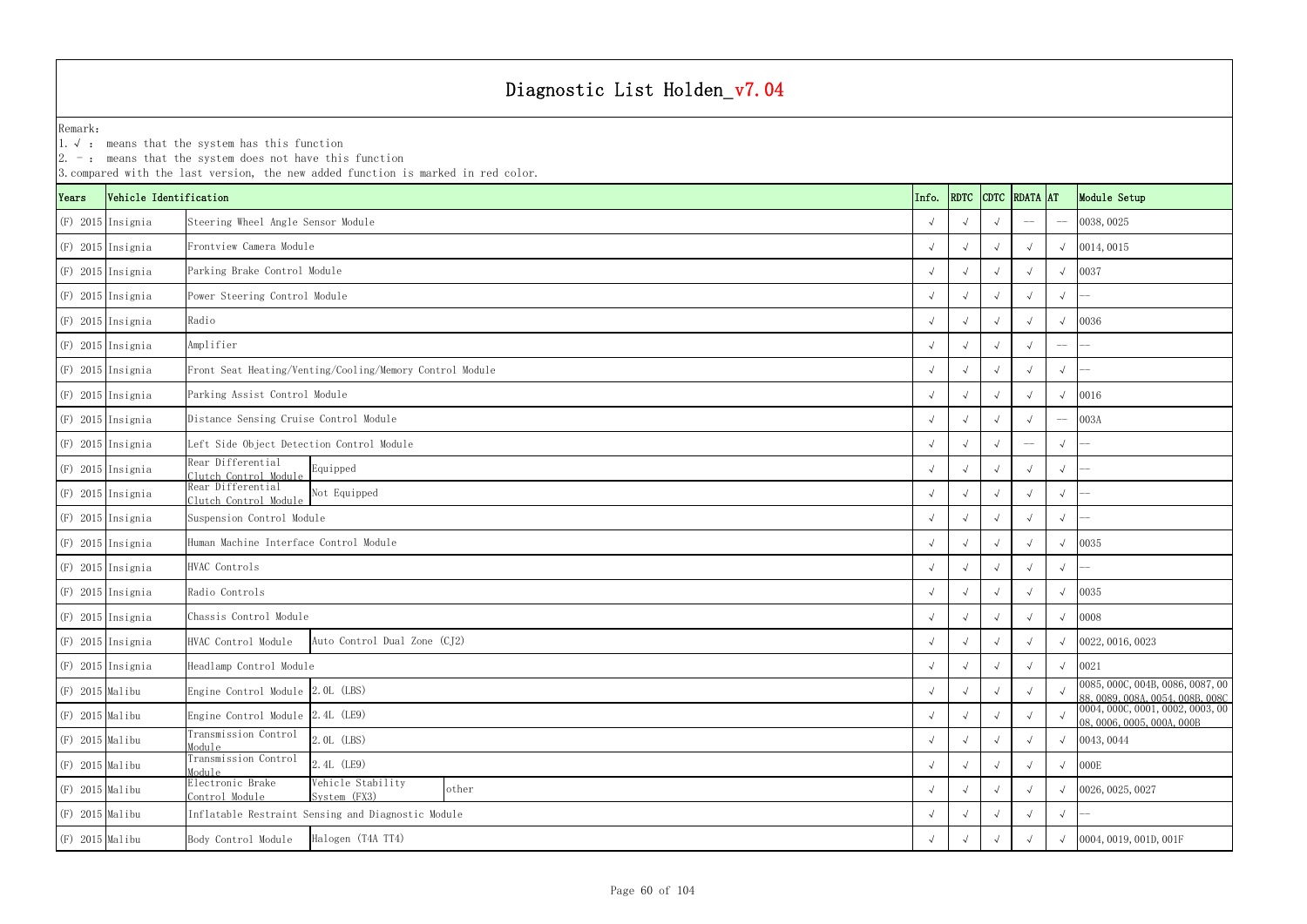|                   |                        | $ 2. -$ : means that the system does not have this function | 3. compared with the last version, the new added function is marked in red color. |              |           |      |            |               |                                                          |              |            |                                                  |
|-------------------|------------------------|-------------------------------------------------------------|-----------------------------------------------------------------------------------|--------------|-----------|------|------------|---------------|----------------------------------------------------------|--------------|------------|--------------------------------------------------|
| Years             | Vehicle Identification |                                                             |                                                                                   |              | Info.     | RDTC |            | CDTC RDATA AT |                                                          | Module Setup |            |                                                  |
| $(F)$ 2015 Malibu |                        | Body Control Module                                         | High Intensity Discharge (T4F TT2 TT6 TT7 TT8)                                    |              |           |      |            |               |                                                          |              |            | 0004, 0019, 001D, 001F                           |
| $(F)$ 2015 Malibu |                        | Instrument Cluster                                          |                                                                                   |              |           |      |            |               |                                                          |              | $\sqrt{ }$ | 0016                                             |
| $(F)$ 2015 Malibu |                        | Steering Column Lock Control Module                         |                                                                                   |              |           |      |            |               |                                                          |              | $-\!-\!$   |                                                  |
| $(F)$ 2015 Malibu |                        | Parking Brake Control Module                                |                                                                                   |              |           |      |            |               |                                                          |              |            | 0037                                             |
| $(F)$ 2015 Malibu |                        | HVAC Control Module                                         | Auto Control Dual Zone (CJ2)                                                      |              |           |      |            |               |                                                          |              |            | 0022, 0023                                       |
| $(F)$ 2015 Malibu |                        | HVAC Control Module                                         | Auto Control Single Zone (C68)                                                    |              |           |      |            | $\sqrt{ }$    |                                                          |              |            | 0022, 0023                                       |
| $(F)$ 2015 Malibu |                        | HVAC Control Module                                         | Manual Control Single Zone (C67)                                                  |              |           |      |            |               |                                                          |              | $\sqrt{ }$ | 0022, 0023                                       |
| $(F)$ 2015 Malibu |                        | HVAC Control Module                                         | Semi Auto Control Single Zone (C4P)                                               |              |           |      |            |               |                                                          |              |            | 0022, 0023                                       |
| $(F)$ 2015 Malibu |                        | Headlamp Control Module                                     |                                                                                   |              |           |      |            |               |                                                          |              |            | 0021                                             |
| $(F)$ 2015 Malibu |                        |                                                             | Rear Differential Clutch Control Module                                           |              |           |      |            |               |                                                          |              |            |                                                  |
| $(F)$ 2015 Malibu |                        | Keyless Entry Control Module                                |                                                                                   |              |           |      |            |               |                                                          | $\sqrt{ }$   | $\sqrt{ }$ |                                                  |
| $(F)$ 2015 Malibu |                        | Parking Assist Control Module                               |                                                                                   |              |           |      |            |               |                                                          |              |            | 0016                                             |
| (F) 2015 Malibu   |                        | Power Steering Control Module                               |                                                                                   |              |           |      |            |               |                                                          |              |            | 0064,0065                                        |
| $(F)$ 2015 Malibu |                        | Frontview Camera Module                                     |                                                                                   |              |           |      |            |               |                                                          |              | $\sqrt{ }$ | 0014,0003                                        |
| $(F)$ 2015 Malibu |                        | Steering Wheel Angle Sensor Module                          |                                                                                   |              |           |      |            |               |                                                          | $-\!$ –      | $-\!-\!$   | 0038, 0025                                       |
| (F) 2015 Malibu   |                        | Front Seat Heating Control Module                           |                                                                                   |              |           |      |            |               |                                                          |              | $\sqrt{ }$ |                                                  |
| $(F)$ 2015 Malibu |                        | Left Side Object Detection Control Module                   |                                                                                   |              |           |      |            |               |                                                          |              | $\sqrt{ }$ |                                                  |
| (F) 2015 Malibu   |                        | Rear Seat Heating Control Module                            |                                                                                   |              |           |      | $\sqrt{ }$ | $\sqrt{ }$    | $\sqrt{ }$                                               | $\sqrt{ }$   | $\sqrt{ }$ |                                                  |
| $(F)$ 2015 Malibu |                        | Seat Memory Control Module                                  |                                                                                   |              |           |      |            | $\sqrt{ }$    |                                                          |              | $\sqrt{ }$ |                                                  |
| (F) 2015 Malibu   |                        | Radio                                                       |                                                                                   |              |           |      |            |               |                                                          |              | $\sqrt{ }$ |                                                  |
| $(F)$ 2015 Malibu |                        | Multimedia Player Interface Module                          |                                                                                   |              |           |      |            |               |                                                          |              | $-\!-\!$   | 0016                                             |
| (F) 2015 Malibu   |                        | Trailer Interface Control Module                            |                                                                                   |              |           |      |            |               |                                                          |              | $\sqrt{ }$ | 0016                                             |
| $(F)$ 2015 Trax   |                        | Engine Control Module 1.4L (LUJ)                            |                                                                                   | Not Equipped | Automatic |      |            | $\sqrt{ }$    |                                                          |              |            | 0004, 0001, 0002, 0003, 0008, 00<br>05,000A,000B |
| $(F)$ 2015 Trax   |                        | Engine Control Module 1.4L (LUJ)                            |                                                                                   | Not Equipped | Manual    |      |            |               |                                                          |              |            | 000C, 0001, 0002, 0003, 0008, 00<br>05,000A,000B |
| $(F)$ 2015 Trax   |                        | Engine Control Module 1.4L (LUJ)                            |                                                                                   | Equipped     | Automatic |      |            |               |                                                          |              |            | 0004, 0001, 0002, 0003, 0008, 00<br>05,000A,000B |
| $(F)$ 2015 Trax   |                        | Engine Control Module 1.4L (LUJ)                            |                                                                                   |              |           |      |            |               | 000C, 0001, 0043, 0002, 0003, 00<br>08, 0005, 000A, 000B |              |            |                                                  |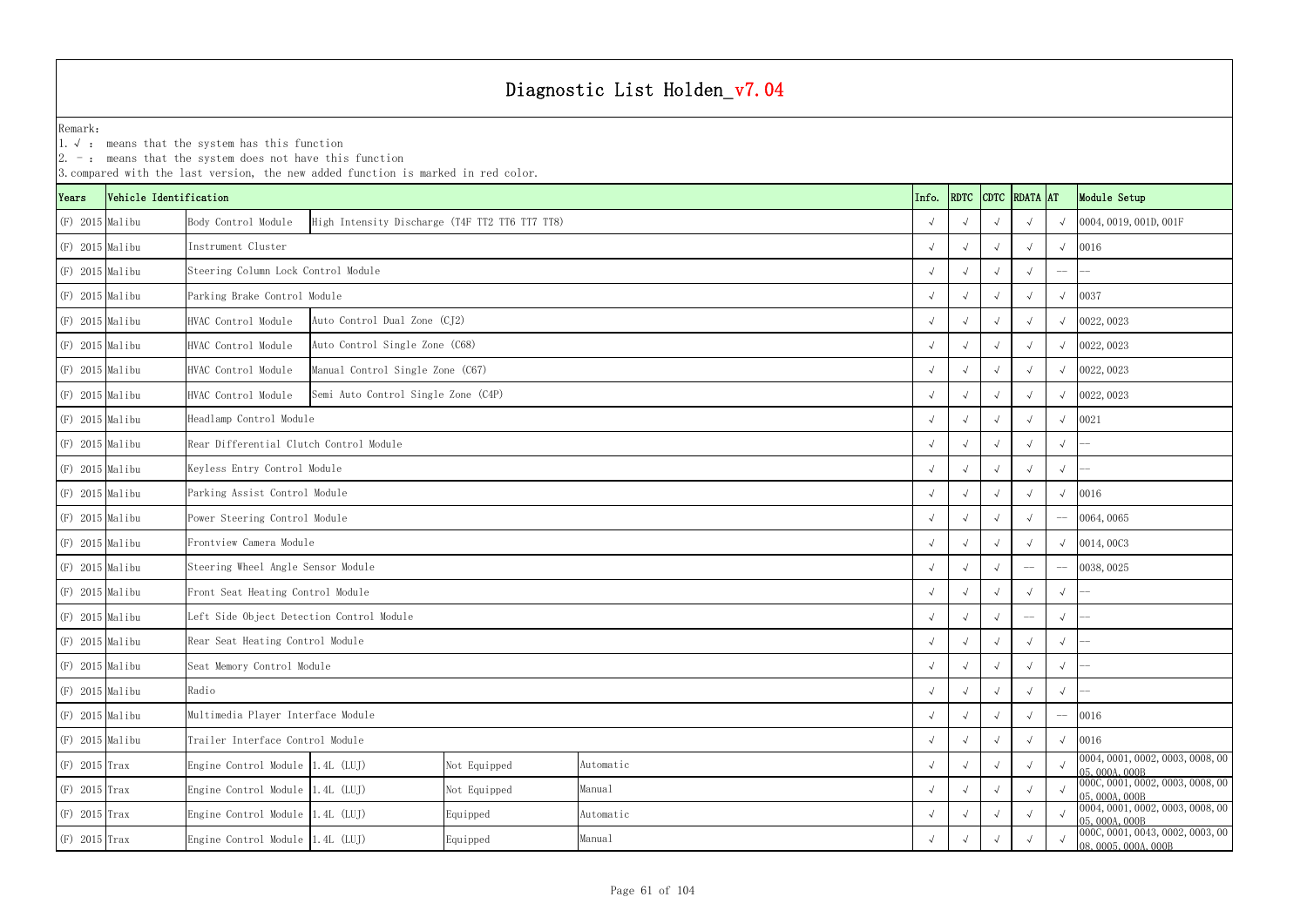1.√ : means that the system has this function

|                 | 3. compared with the last version, the new added function is marked in red color. |                                         |                                                    |           |  |            |             |             |            |                  |                                                          |  |
|-----------------|-----------------------------------------------------------------------------------|-----------------------------------------|----------------------------------------------------|-----------|--|------------|-------------|-------------|------------|------------------|----------------------------------------------------------|--|
| Years           | Vehicle Identification                                                            |                                         |                                                    |           |  | Info.      | <b>RDTC</b> | <b>CDTC</b> | RDATA AT   |                  | Module Setup                                             |  |
| $(F)$ 2015 Trax |                                                                                   | Engine Control Module 1.8L (2H0)        |                                                    | Automatic |  |            |             |             |            |                  | 000C, 0001, 0002, 0003, 0004, 00<br>05,0008,000A,000B    |  |
| $(F)$ 2015 Trax |                                                                                   | Engine Control Module 1.8L (2H0)        |                                                    | Manual    |  | $\sqrt{ }$ |             |             |            |                  | 000C, 0001, 0002, 0003, 0004, 00<br>05, 0008, 000A, 000B |  |
| $(F)$ 2015 Trax |                                                                                   | Transmission Control<br>Module          | $1.8L$ (2HO)                                       |           |  | $\sqrt{ }$ |             |             |            |                  | 000E                                                     |  |
| $(F)$ 2015 Trax |                                                                                   | Transmission Control<br>Module          | $.4L$ (LUJ)                                        |           |  |            |             |             |            |                  | 000E                                                     |  |
| $(F)$ 2015 Trax |                                                                                   | Electronic Brake<br>Control Module      | Not Equipped                                       |           |  |            |             |             |            | $\sqrt{ }$       |                                                          |  |
| (F) 2015 Trax   |                                                                                   | Electronic Brake<br>Control Module      | Vehicle Stability System (FX3)                     |           |  |            |             |             |            | 0025             |                                                          |  |
| $(F)$ 2015 Trax |                                                                                   |                                         | Inflatable Restraint Sensing and Diagnostic Module |           |  |            |             |             | 000F, 0027 |                  |                                                          |  |
| (F) 2015 Trax   |                                                                                   | Body Control Module                     |                                                    |           |  |            |             |             |            | 0004, 0019, 001D |                                                          |  |
| $(F)$ 2015 Trax |                                                                                   | Instrument Cluster                      |                                                    |           |  |            |             |             |            |                  | 0016                                                     |  |
| $(F)$ 2015 Trax |                                                                                   | HVAC Control Module                     | Manual Control Air Conditioning Only (C7B)         |           |  | $\sqrt{ }$ |             |             |            |                  | 0051                                                     |  |
| $(F)$ 2015 Trax |                                                                                   | HVAC Control Module                     | Manual Control Heater Only (C41)                   |           |  | $\sqrt{ }$ |             |             |            |                  | 0051                                                     |  |
| $(F)$ 2015 Trax |                                                                                   | HVAC Control Module                     | Manual Control Single Zone (C60)                   |           |  |            |             |             |            |                  | 0051                                                     |  |
| $(F)$ 2015 Trax |                                                                                   | Rear Differential Clutch Control Module |                                                    |           |  |            |             |             |            |                  | 0049, 00CA                                               |  |
| $(F)$ 2015 Trax |                                                                                   | Steering Wheel Angle Sensor Module      |                                                    |           |  |            |             |             |            |                  | 0038, 0025                                               |  |
| $(F)$ 2015 Trax |                                                                                   | Power Steering<br>Control Module        | Not Equipped                                       |           |  |            |             |             |            |                  | 0052                                                     |  |
| $(F)$ 2015 Trax |                                                                                   | Power Steering<br>Control Module        | Vehicle Stability System (FX3)                     |           |  |            |             |             |            |                  | 0052                                                     |  |
| $(F)$ 2015 Trax |                                                                                   | Parking Assist Control Module           |                                                    |           |  |            |             |             |            |                  | 0016                                                     |  |
| $(F)$ 2015 Trax |                                                                                   | Front Seat Heating Control Module       |                                                    |           |  |            |             |             |            |                  |                                                          |  |
| (F) 2015 Trax   |                                                                                   | Seat Memory Control Module              |                                                    |           |  | $\sqrt{ }$ | $\sqrt{ }$  | $\sqrt{ }$  | $\sqrt{ }$ | $\sqrt{ }$       |                                                          |  |
| (F) 2015 Trax   |                                                                                   | Radio                                   |                                                    |           |  |            |             |             |            | $\sqrt{ }$       |                                                          |  |
| $(F)$ 2015 Trax |                                                                                   | Trailer Interface Control Module        | $\sqrt{ }$                                         |           |  |            |             | 0016        |            |                  |                                                          |  |
| (F) 2015 Volt   |                                                                                   |                                         | Engine Control Module 1.4L (LUU)                   |           |  |            |             |             |            |                  | 0001, 0002, 0003, 0005, 0008, 00<br>6F, 000A, 000B       |  |
| $(F)$ 2015 Volt |                                                                                   |                                         | Transmission Control Module                        |           |  |            |             |             |            |                  |                                                          |  |
| $(F)$ 2015 Volt |                                                                                   | Electronic Brake Control Module         |                                                    |           |  |            |             |             |            |                  | 0004, 0082, 0027                                         |  |
| $(F)$ 2015 Volt |                                                                                   |                                         | Inflatable Restraint Sensing and Diagnostic Module |           |  |            |             |             |            |                  | 000F                                                     |  |
| (F) 2015 Volt   |                                                                                   | Body Control Module                     |                                                    |           |  | $\sqrt{ }$ |             |             |            |                  | 0004, 0019, 001D                                         |  |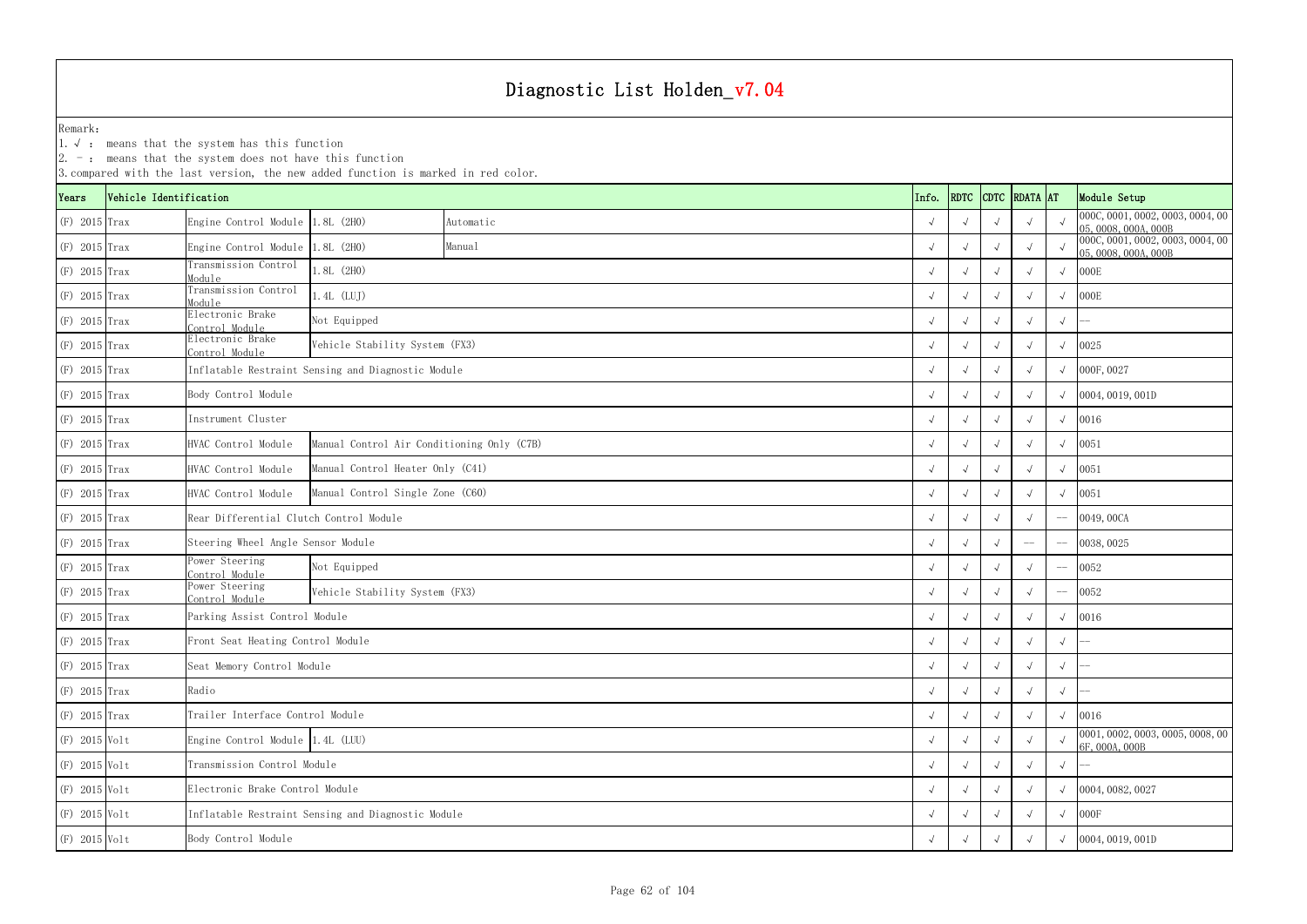|                   |                        | $\mathsf{Z}$ . $\mathsf{Z}$ : means that the system does not have this function<br>3. compared with the last version, the new added function is marked in red color. |                                    |              |           |  |                    |            |              |                                                |             |                                                  |
|-------------------|------------------------|----------------------------------------------------------------------------------------------------------------------------------------------------------------------|------------------------------------|--------------|-----------|--|--------------------|------------|--------------|------------------------------------------------|-------------|--------------------------------------------------|
| Years             | Vehicle Identification |                                                                                                                                                                      |                                    | Info.        |           |  | RDTC CDTC RDATA AT |            | Module Setup |                                                |             |                                                  |
| $(F)$ 2015 Volt   |                        | Instrument Cluster                                                                                                                                                   |                                    |              |           |  |                    |            |              |                                                | $\sqrt{ }$  | 0016                                             |
| $(F)$ 2015 Volt   |                        | Electric A/C Compressor Control Module                                                                                                                               |                                    |              |           |  |                    |            |              |                                                | $-\!$ –     |                                                  |
| (F) 2015 Volt     |                        | Battery Energy Control Module                                                                                                                                        |                                    |              |           |  |                    |            |              |                                                | $-\!$ –     |                                                  |
| $(F)$ 2015 Volt   |                        | Coolant Heater Control Module                                                                                                                                        |                                    |              |           |  |                    |            |              |                                                | $-\!$ $\!-$ |                                                  |
| $(F)$ 2015 Volt   |                        | Battery Charger Control Module                                                                                                                                       |                                    |              |           |  |                    |            |              |                                                | $-\!$ $\!-$ |                                                  |
| $(F)$ 2015 Volt   |                        | Hybrid Powertrain Control Module                                                                                                                                     |                                    |              |           |  |                    |            |              |                                                | $\sqrt{ }$  |                                                  |
| $(F)$ 2015 Volt   |                        | Hybrid Powertrain Control Module 2                                                                                                                                   |                                    |              |           |  |                    |            |              |                                                |             | 0083, 0071, 0072, 0073, 0074, 00<br>75,0076      |
| $(F)$ 2015 Volt   |                        | Drive Motor Control Module 1                                                                                                                                         |                                    |              |           |  |                    |            |              | $\sqrt{ }$                                     | $-\!$ –     |                                                  |
| $(F)$ 2015 Volt   |                        |                                                                                                                                                                      | Drive Motor Control Module 2       |              |           |  |                    |            |              |                                                | $-\! -$     |                                                  |
| $(F)$ 2015 Volt   |                        |                                                                                                                                                                      | Auxiliary Transmission Fluid Pump  |              |           |  |                    |            |              |                                                | $--$        |                                                  |
| (F) 2015 Volt     |                        | Telematics Communication Interface Control Module                                                                                                                    |                                    |              |           |  |                    |            |              |                                                | $-\!$ –     |                                                  |
| $(F)$ 2015 Volt   |                        | Steering Column Lock Control Module                                                                                                                                  |                                    |              |           |  |                    |            |              |                                                | $-\!$ –     |                                                  |
| $(F)$ 2015 Volt   |                        | Chassis Control Module                                                                                                                                               |                                    |              |           |  |                    | $\sqrt{ }$ |              |                                                | $\sqrt{ }$  | 0008                                             |
| (F) 2015 Volt     |                        | Front Seat Heating Control Module                                                                                                                                    |                                    |              |           |  |                    |            |              |                                                | $\sqrt{ }$  |                                                  |
| $(F)$ 2015 Volt   |                        | Parking Assist Control Module                                                                                                                                        |                                    |              |           |  |                    |            |              |                                                |             | 0016                                             |
| $(F)$ 2015 Volt   |                        | HVAC Control Module                                                                                                                                                  |                                    |              |           |  |                    |            |              |                                                |             | 0022, 0023                                       |
| (F) 2015 Volt     |                        | Keyless Entry Control Module                                                                                                                                         |                                    |              |           |  |                    |            |              | $\sqrt{ }$                                     | $\sqrt{ }$  |                                                  |
| (F) 2015 Volt     |                        | Radio                                                                                                                                                                |                                    |              |           |  |                    | $\sqrt{ }$ | $\sqrt{ }$   | $\sqrt{ }$                                     | $\sqrt{ }$  |                                                  |
| $(F)$ 2015 Volt   |                        | Parking Brake Control Module                                                                                                                                         |                                    |              |           |  |                    | $\sqrt{ }$ |              |                                                |             | 0037                                             |
| $(F)$ 2015 Volt   |                        | Power Steering Control Module                                                                                                                                        |                                    |              |           |  |                    |            |              | $\sqrt{ }$                                     | $-\!$ $\!-$ | 0064,0065                                        |
| $(F)$ 2015 Volt   |                        |                                                                                                                                                                      | Steering Wheel Angle Sensor Module |              |           |  |                    |            |              | $\hspace{0.1mm}-\hspace{0.1mm}-\hspace{0.1mm}$ | $-\!$ $\!-$ | 0038, 0025                                       |
| $(F)$ 2015 Volt   |                        | Frontview Camera Module                                                                                                                                              |                                    |              |           |  |                    |            | $\sqrt{ }$   | $\sqrt{ }$                                     | $\sqrt{ }$  | 0014,0003                                        |
| $(E)$ 2014 Barina |                        | Engine Control Module 1.6L (LDE)                                                                                                                                     |                                    | Automatic    |           |  |                    |            |              |                                                |             | 0001, 0002, 0003, 0004, 0005, 00<br>08,000A,000B |
| $(E)$ 2014 Barina |                        | Engine Control Module 1.6L (LDE)                                                                                                                                     |                                    | Manual       |           |  |                    | $\sqrt{ }$ | $\sqrt{ }$   | $\sqrt{ }$                                     |             | 000C, 0001, 0002, 0003, 0005, 00<br>08,000A,000B |
| $(E)$ 2014 Barina |                        | Engine Control Module 1.4L (LUJ)                                                                                                                                     |                                    | Not Equipped | Automatic |  |                    | $\sqrt{ }$ | $\sqrt{ }$   | $\sqrt{ }$                                     |             | 0004, 0001, 0002, 0003, 0008, 00<br>05,000A,000B |
| $(E)$ 2014 Barina |                        | Manual<br>Engine Control Module 1.4L (LUJ)<br>Not Equipped                                                                                                           |                                    |              |           |  |                    |            |              | $\sqrt{ }$                                     |             | 000C, 0001, 0002, 0003, 0008, 00<br>05,000A,000B |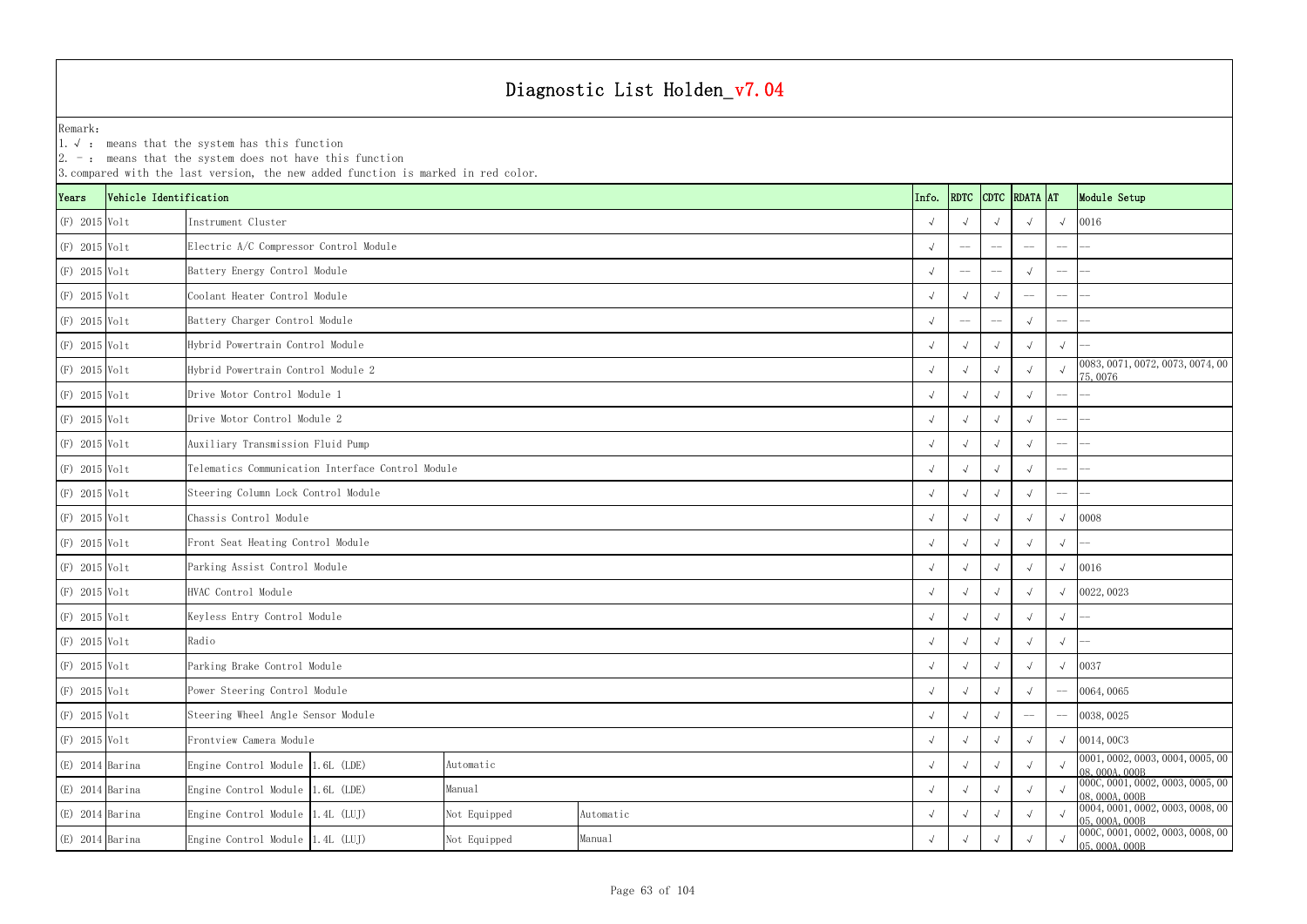1.√ : means that the system has this function

|                   | . Incans that the system does not have this rancer<br>3. compared with the last version, the new added function is marked in red color.<br>RDTC CDTC RDATA AT |                                       |                                                    |              |           |       |            |            |  |          |              |                                                          |
|-------------------|---------------------------------------------------------------------------------------------------------------------------------------------------------------|---------------------------------------|----------------------------------------------------|--------------|-----------|-------|------------|------------|--|----------|--------------|----------------------------------------------------------|
| Years             | Vehicle Identification                                                                                                                                        |                                       |                                                    |              |           | Info. |            |            |  |          | Module Setup |                                                          |
| $(E)$ 2014 Barina |                                                                                                                                                               | Engine Control Module 1.4L (LUJ)      |                                                    | Equipped     | Automatic |       |            |            |  |          |              | 0004, 0001, 0002, 0003, 0008, 00<br>05,0009,000A,000B    |
| $(E)$ 2014 Barina |                                                                                                                                                               | Engine Control Module 1.4L (LUJ)      |                                                    | Equipped     | Manual    |       |            |            |  |          |              | 000C, 0001, 0043, 0002, 0003, 00<br>08, 0005, 000A, 000B |
| $(E)$ 2014 Barina |                                                                                                                                                               | Transmission Control<br>Module        | $1.4L$ (LUJ)                                       |              |           |       |            | $\sqrt{ }$ |  |          |              | 000E                                                     |
| $(E)$ 2014 Barina |                                                                                                                                                               | Transmission Control<br>Module        | $.6L$ (LDE)                                        |              |           |       |            |            |  |          |              | 000E                                                     |
| $(E)$ 2014 Barina |                                                                                                                                                               | Electronic Brake<br>ontrol Module     | Equipped                                           |              |           |       |            |            |  |          |              | 0025                                                     |
| $(E)$ 2014 Barina |                                                                                                                                                               | Electronic Brake<br>Control Module    | Not Equipped                                       |              |           |       |            |            |  |          | $\sqrt{ }$   |                                                          |
| $(E)$ 2014 Barina |                                                                                                                                                               |                                       | Inflatable Restraint Sensing and Diagnostic Module |              |           |       |            |            |  |          |              | 000F                                                     |
| $(E)$ 2014 Barina |                                                                                                                                                               | Body Control Module                   | Hatchback                                          | Equipped     |           |       |            |            |  |          |              | 0061, 0004, 0019, 001D                                   |
| $(E)$ 2014 Barina |                                                                                                                                                               | Body Control Module                   | Hatchback                                          | Not Equipped |           |       |            |            |  |          |              | 0004, 0019, 001D                                         |
| $(E)$ 2014 Barina |                                                                                                                                                               | Body Control Module                   | Sedan                                              | Equipped     |           |       |            |            |  |          |              | 0061, 0004, 0019, 001D                                   |
| $(E)$ 2014 Barina |                                                                                                                                                               | Body Control Module                   | Sedan                                              | Not Equipped |           |       |            |            |  |          |              | 0004, 0019, 001D                                         |
| $(E)$ 2014 Barina |                                                                                                                                                               | Instrument Cluster                    |                                                    |              |           |       |            |            |  |          |              | 0016                                                     |
| $(E)$ 2014 Barina |                                                                                                                                                               | Chassis Control<br>Module             | $.6L$ (LDE)                                        |              |           |       |            |            |  |          |              | 0008                                                     |
| $(E)$ 2014 Barina |                                                                                                                                                               | Parking Assist Control Module         |                                                    |              |           |       |            |            |  |          |              | 0016                                                     |
| $(E)$ 2014 Barina |                                                                                                                                                               | Front Seat Heating Control Module     |                                                    |              |           |       |            |            |  |          | $\sqrt{ }$   |                                                          |
| $(E)$ 2014 Barina |                                                                                                                                                               | HVAC Control Module                   | Manual Control Heater Only (C41)                   |              |           |       |            |            |  |          | $\sqrt{ }$   | 0051                                                     |
| $(E)$ 2014 Barina |                                                                                                                                                               | HVAC Control Module                   | Manual Control Single Zone (C60)                   |              |           |       |            |            |  |          |              | 0051                                                     |
| $(E)$ 2014 Barina |                                                                                                                                                               | HVAC Control Module                   | Manual Control Air Conditioning Only (C7B)         |              |           |       |            |            |  |          |              | 0051                                                     |
| $(E)$ 2014 Barina |                                                                                                                                                               | Steering Wheel Angle Sensor Module    |                                                    |              |           |       | $\sqrt{ }$ | $\sqrt{ }$ |  | $-\!-\!$ |              | 0038, 0025                                               |
| $(E)$ 2014 Barina |                                                                                                                                                               | Multi-Axis Acceleration Sensor Module |                                                    |              |           |       |            |            |  | $-\! -$  |              | 005F, 0027                                               |
| $(E)$ 2014 Barina |                                                                                                                                                               | Ower Steering<br>ontrol Module        | Equipped                                           |              |           |       |            |            |  |          |              | 0052                                                     |
| $(E)$ 2014 Barina |                                                                                                                                                               | ower Steering<br>Control Module       | Not Equipped                                       |              |           |       |            |            |  |          |              | 0052                                                     |
| $(E)$ 2014 Barina |                                                                                                                                                               | Radio                                 |                                                    |              |           |       |            |            |  |          | $\sqrt{ }$   |                                                          |
|                   | (E) 2014 Barina Spark                                                                                                                                         | Engine Control Module 1.2L (LLO)      |                                                    | Automatic    |           |       |            |            |  |          |              | 0001, 0002, 0003, 0004, 0005, 00<br>08,000A,000B         |
|                   | (E) 2014 Barina Spark                                                                                                                                         | Engine Control Module 1.2L (LLO)      |                                                    | Manual       |           |       |            |            |  |          |              | 000C, 0001, 0002, 0003, 0005, 00<br>08, 000A, 000B       |
|                   | (E) 2014 Barina Spark                                                                                                                                         |                                       | Engine Control Module 1.2L (LMU)                   |              |           |       |            |            |  |          |              | 0001, 000C, 0008, 000A                                   |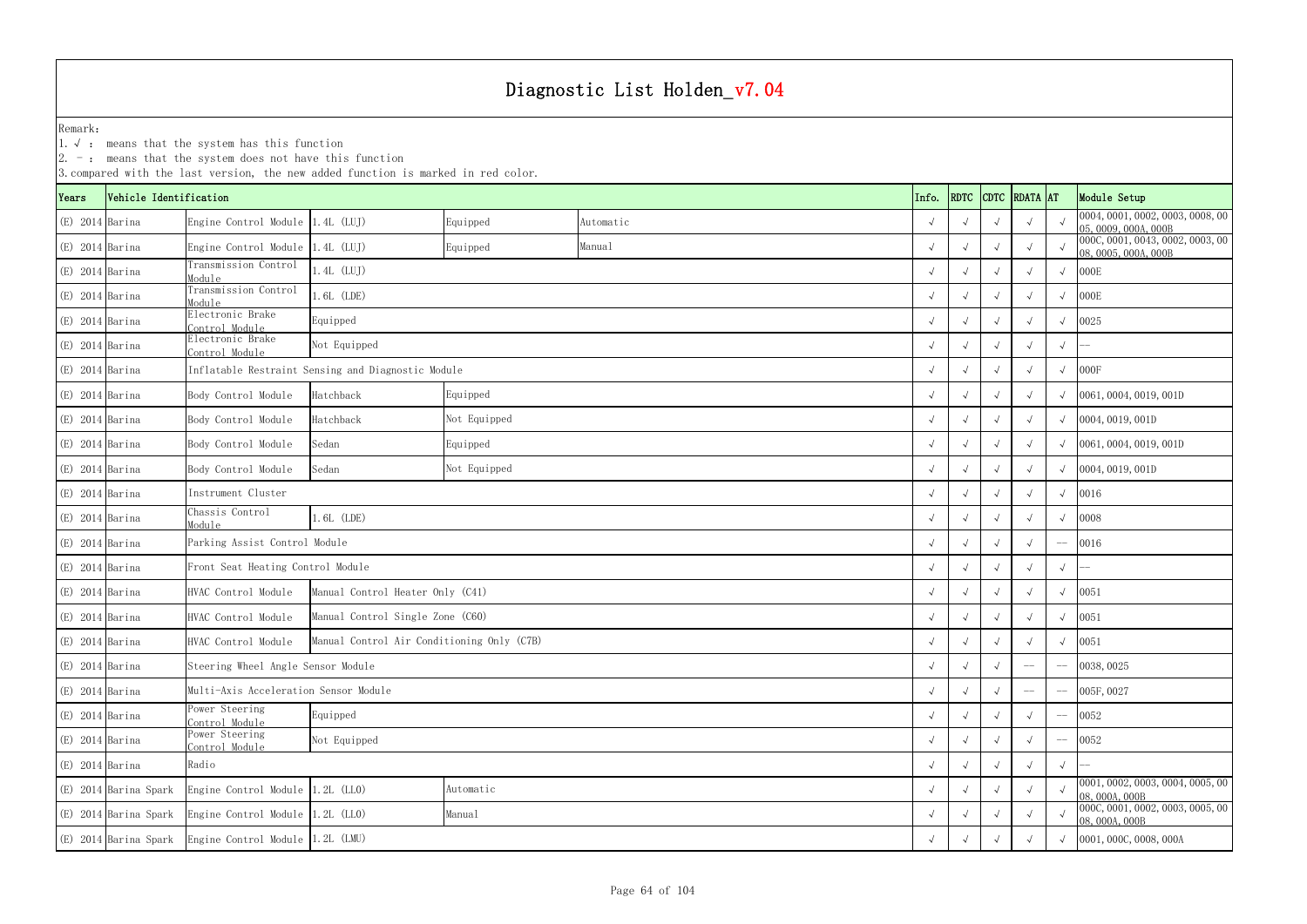1.√ : means that the system has this function

|                    | $\vert 2.$ -: means that the system does not have this function<br>3. compared with the last version, the new added function is marked in red color. |                                       |                                                    |                                                                                |       |             |  |               |             |              |                                                            |  |
|--------------------|------------------------------------------------------------------------------------------------------------------------------------------------------|---------------------------------------|----------------------------------------------------|--------------------------------------------------------------------------------|-------|-------------|--|---------------|-------------|--------------|------------------------------------------------------------|--|
| Years              | Vehicle Identification                                                                                                                               |                                       |                                                    |                                                                                | Info. | <b>RDTC</b> |  | CDTC RDATA AT |             | Module Setup |                                                            |  |
|                    | (E) 2014 Barina Spark                                                                                                                                | Transmission Control<br>Module        | $.2L$ (LLO)                                        |                                                                                |       |             |  |               |             |              | 007B                                                       |  |
|                    | (E) 2014 Barina Spark                                                                                                                                | Electronic Brake<br>Control Module    | GMLAN on Data Link Connector (WHB)                 |                                                                                |       |             |  |               |             | $\sqrt{ }$   |                                                            |  |
|                    | (E) 2014 Barina Spark                                                                                                                                | Electronic Brake<br>Control Module    | Not Equipped                                       |                                                                                |       |             |  |               |             |              |                                                            |  |
|                    | (E) 2014 Barina Spark                                                                                                                                | Inflatable Restraint<br>Sensing and   |                                                    | Inflatable Restraint Sensing and Diagnostic Module\$SDM 10 - Continental Temic |       |             |  |               |             |              | 000F                                                       |  |
|                    | (E) 2014 Barina Spark                                                                                                                                | Inflatable Restraint<br>Sensing and   |                                                    | Inflatable Restraint Sensing and Diagnostic Module\$SDM 20 - Continental Temic |       |             |  |               |             |              |                                                            |  |
|                    | (E) 2014 Barina Spark                                                                                                                                | Body Control Module                   | GMLAN on Data Link<br>Connector (WHB)              | Not Equipped                                                                   |       |             |  |               |             |              | 0004                                                       |  |
|                    | (E) 2014 Barina Spark                                                                                                                                | Body Control Module                   | GMLAN on Data Link<br>Connector (WHB)              | Equipped                                                                       |       |             |  |               |             |              | 0061,0004                                                  |  |
|                    | (E) 2014 Barina Spark                                                                                                                                | Instrument Cluster                    | Instrument Cluster\$IPC - Global $A - U$ Van       |                                                                                |       |             |  |               |             |              | 0016                                                       |  |
|                    | (E) 2014 Barina Spark                                                                                                                                | Instrument Cluster                    | Instrument Cluster\$IPC - Global Mini              |                                                                                |       |             |  |               |             |              |                                                            |  |
|                    | (E) 2014 Barina Spark                                                                                                                                |                                       | Inflatable Restraint Sensing and Diagnostic Module |                                                                                |       |             |  |               |             |              |                                                            |  |
|                    | (E) 2014 Barina Spark                                                                                                                                | Steering Wheel Angle Sensor Module    |                                                    |                                                                                |       |             |  |               | $-\!$ $\!-$ |              | 0038, 0025                                                 |  |
|                    | (E) 2014 Barina Spark                                                                                                                                | Multi-Axis Acceleration Sensor Module |                                                    |                                                                                |       |             |  |               | $-\! -$     |              | 005F, 0027                                                 |  |
|                    | (E) 2014 Barina Spark                                                                                                                                | Power Steering<br>Control Module      | GMLAN on Data Link Connector (WHB)                 |                                                                                |       |             |  |               |             |              | 0039                                                       |  |
|                    | (E) 2014 Barina Spark                                                                                                                                | Power Steering<br>Control Module      | Not Equipped                                       |                                                                                |       |             |  |               |             |              |                                                            |  |
|                    | (E) 2014 Barina Spark                                                                                                                                | Radio                                 |                                                    |                                                                                |       |             |  |               |             |              |                                                            |  |
| (E) 2014 Caprice   |                                                                                                                                                      | Engine Control Module 6.2L (LS3)      |                                                    | Automatic                                                                      |       |             |  |               |             |              | [0001, 0002, 0003, 0004, 0005, 00]<br>08, 0009, 000A, 000B |  |
| (E) 2014 Caprice   |                                                                                                                                                      | Engine Control Module 6.2L (LS3)      |                                                    | Manual                                                                         |       |             |  |               |             |              | 0000, 0001, 0002, 0003, 0005, 00<br>08, 0009, 000A, 000B   |  |
| $(E)$ 2014 Caprice |                                                                                                                                                      | Engine Control Module 6.0L (L77)      |                                                    | Automatic                                                                      |       |             |  |               |             |              | 0001, 0002, 0003, 0004, 0005, 00<br>08, 0009, 000A, 000B   |  |
| $(E)$ 2014 Caprice |                                                                                                                                                      | Engine Control Module 6.0L (L77)      |                                                    | Manual                                                                         |       |             |  |               |             |              | 000C, 0001, 0002, 0003, 0005, 00<br>08,0009,000A,000B      |  |
| (E) 2014 Caprice   |                                                                                                                                                      | Engine Control Module 3.6L (LWR)      |                                                    | Automatic                                                                      |       |             |  |               |             |              | 0004, 0001, 0002, 0003, 0005, 00<br>08, 0009, 000A, 000B   |  |
| (E) 2014 Caprice   |                                                                                                                                                      | Engine Control Module 3.6L (LWR)      |                                                    | Manual                                                                         |       |             |  |               |             |              | 0001, 0002, 0003, 0005, 0008, 00<br>0A, 000B               |  |
| (E) 2014 Caprice   |                                                                                                                                                      | Transmission Control<br>Module        |                                                    |                                                                                |       |             |  |               | 0024        |              |                                                            |  |
| (E) 2014 Caprice   |                                                                                                                                                      | Transmission Control<br>Module        |                                                    |                                                                                |       |             |  |               | 0024        |              |                                                            |  |
| $(E)$ 2014 Caprice |                                                                                                                                                      | Transmission Control<br>Module        |                                                    |                                                                                |       |             |  |               | 0024        |              |                                                            |  |
| (E) 2014 Caprice   |                                                                                                                                                      | Electronic Brake Control Module       |                                                    |                                                                                |       |             |  |               |             |              | 0026, 0025, 0027                                           |  |
| (E) 2014 Caprice   |                                                                                                                                                      |                                       | Inflatable Restraint Sensing and Diagnostic Module |                                                                                |       |             |  |               |             |              | 000F, 000F, 0027, 0027, 0027                               |  |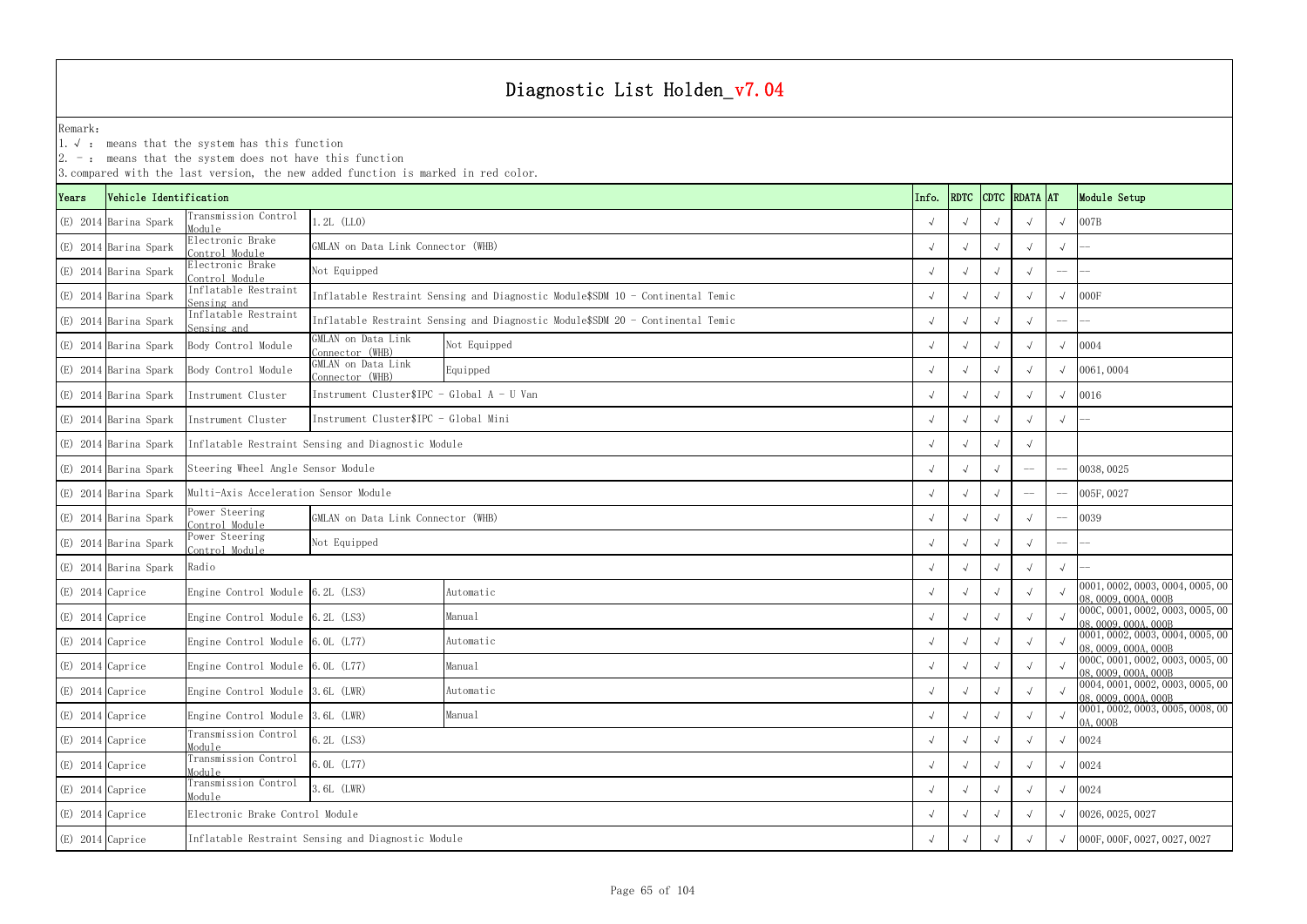1.√ : means that the system has this function

| RDATA AT<br>RDTC<br><b>CDTC</b><br>Vehicle Identification<br>Info.<br>Years<br>Halogen (T4A TT4)<br>(E) 2014 Caprice<br>Body Control Module<br>(E) 2014 Caprice<br>Body Control Module<br>High Intensity Discharge (T4F TT2 TT6 TT7 TT8)<br>Instrument Cluster<br>(E) 2014 Caprice<br>Chassis Control<br>6.2L (LS3)<br>(E) 2014 Caprice<br>Module<br>Chassis Control<br>6.0L (L77)<br>(E) 2014 Caprice<br>Module | Module Setup<br>1E, 001F<br>1E, 001F | 0004, 0019, 001A, 001C, 001D, 00 |
|------------------------------------------------------------------------------------------------------------------------------------------------------------------------------------------------------------------------------------------------------------------------------------------------------------------------------------------------------------------------------------------------------------------|--------------------------------------|----------------------------------|
|                                                                                                                                                                                                                                                                                                                                                                                                                  |                                      |                                  |
|                                                                                                                                                                                                                                                                                                                                                                                                                  |                                      |                                  |
|                                                                                                                                                                                                                                                                                                                                                                                                                  |                                      | 0004, 0019, 001A, 001C, 001D, 00 |
|                                                                                                                                                                                                                                                                                                                                                                                                                  | 0016<br>$\sqrt{ }$                   |                                  |
|                                                                                                                                                                                                                                                                                                                                                                                                                  | 0008                                 |                                  |
|                                                                                                                                                                                                                                                                                                                                                                                                                  | 0008                                 |                                  |
| Chassis Control<br>3.6L (LWR)<br>$(E)$ 2014 Caprice<br>Module                                                                                                                                                                                                                                                                                                                                                    | 0008                                 |                                  |
| $(E)$ 2014 Caprice<br>Steering Column Lock Control Module                                                                                                                                                                                                                                                                                                                                                        |                                      |                                  |
| Parking Assist<br>$(E)$ 2014 Caprice<br>Parking Assist with Rear Sensors (UD7)<br>Control Module                                                                                                                                                                                                                                                                                                                 | 0016                                 |                                  |
| Parking Assist<br>$(E)$ 2014 Caprice<br>Advance Parking Assist with Semi Automatic Steering (UFQ)<br>Control Module                                                                                                                                                                                                                                                                                              | 0016                                 |                                  |
| Parking Assist<br>(E) 2014 Caprice<br>Not Equipped<br>Control Module                                                                                                                                                                                                                                                                                                                                             | 0016                                 |                                  |
| $(E)$ 2014 Caprice<br>Keyless Entry Control Module<br>$\sqrt{ }$                                                                                                                                                                                                                                                                                                                                                 | $\sqrt{ }$                           |                                  |
| (E) 2014 Caprice<br>Left Side Object Detection Control Module<br>$\sqrt{ }$<br>$\sqrt{ }$<br>$-\!-\!$                                                                                                                                                                                                                                                                                                            | $\sqrt{ }$                           |                                  |
| Right Side Object Detection Control Module<br>(E) 2014 Caprice<br>$-\!$ $\!-$                                                                                                                                                                                                                                                                                                                                    | $\sqrt{ }$                           |                                  |
| Seat Memory Control Module - Driver<br>(E) 2014 Caprice                                                                                                                                                                                                                                                                                                                                                          | $\sqrt{ }$                           |                                  |
| Radio<br>$(E)$ 2014 Caprice                                                                                                                                                                                                                                                                                                                                                                                      |                                      |                                  |
| (E) 2014 Caprice<br>Radio Controls                                                                                                                                                                                                                                                                                                                                                                               | 0016                                 |                                  |
| Head-Up Display Module<br>(E) 2014 Caprice                                                                                                                                                                                                                                                                                                                                                                       | $\sqrt{ }$                           |                                  |
| HVAC Controls<br>$(E)$ 2014 Caprice                                                                                                                                                                                                                                                                                                                                                                              |                                      |                                  |
| $(E)$ 2014 Caprice<br>HVAC Control Module<br>$\sqrt{ }$                                                                                                                                                                                                                                                                                                                                                          | 0022, 0023<br>$\sqrt{ }$             |                                  |
| Headlamp Control Module<br>$(E)$ 2014 Caprice<br>$\sqrt{ }$                                                                                                                                                                                                                                                                                                                                                      | 0021                                 |                                  |
| Suspension Control Module<br>(E) 2014 Caprice<br>$\sqrt{ }$                                                                                                                                                                                                                                                                                                                                                      | 00CD, 003D, 0040                     |                                  |
| Frontview Camera Module<br>$(E)$ 2014 Caprice<br>$\sqrt{ }$                                                                                                                                                                                                                                                                                                                                                      | 0014,00C3                            |                                  |
| Steering Wheel Angle Sensor Module<br>$(E)$ 2014 Caprice<br>$\sqrt{ }$                                                                                                                                                                                                                                                                                                                                           | 0038, 0025                           |                                  |
| Trailer Interface Control Module<br>(E) 2014 Caprice<br>$\sqrt{ }$<br>$\sqrt{ }$                                                                                                                                                                                                                                                                                                                                 | $\sqrt{ }$                           |                                  |
| Fuel Injector Control Module<br>(E) 2014 Caprice                                                                                                                                                                                                                                                                                                                                                                 | $\sqrt{ }$                           |                                  |
| Power Steering Control Module<br>(E) 2014 Caprice<br>$\sqrt{ }$                                                                                                                                                                                                                                                                                                                                                  | 0064                                 |                                  |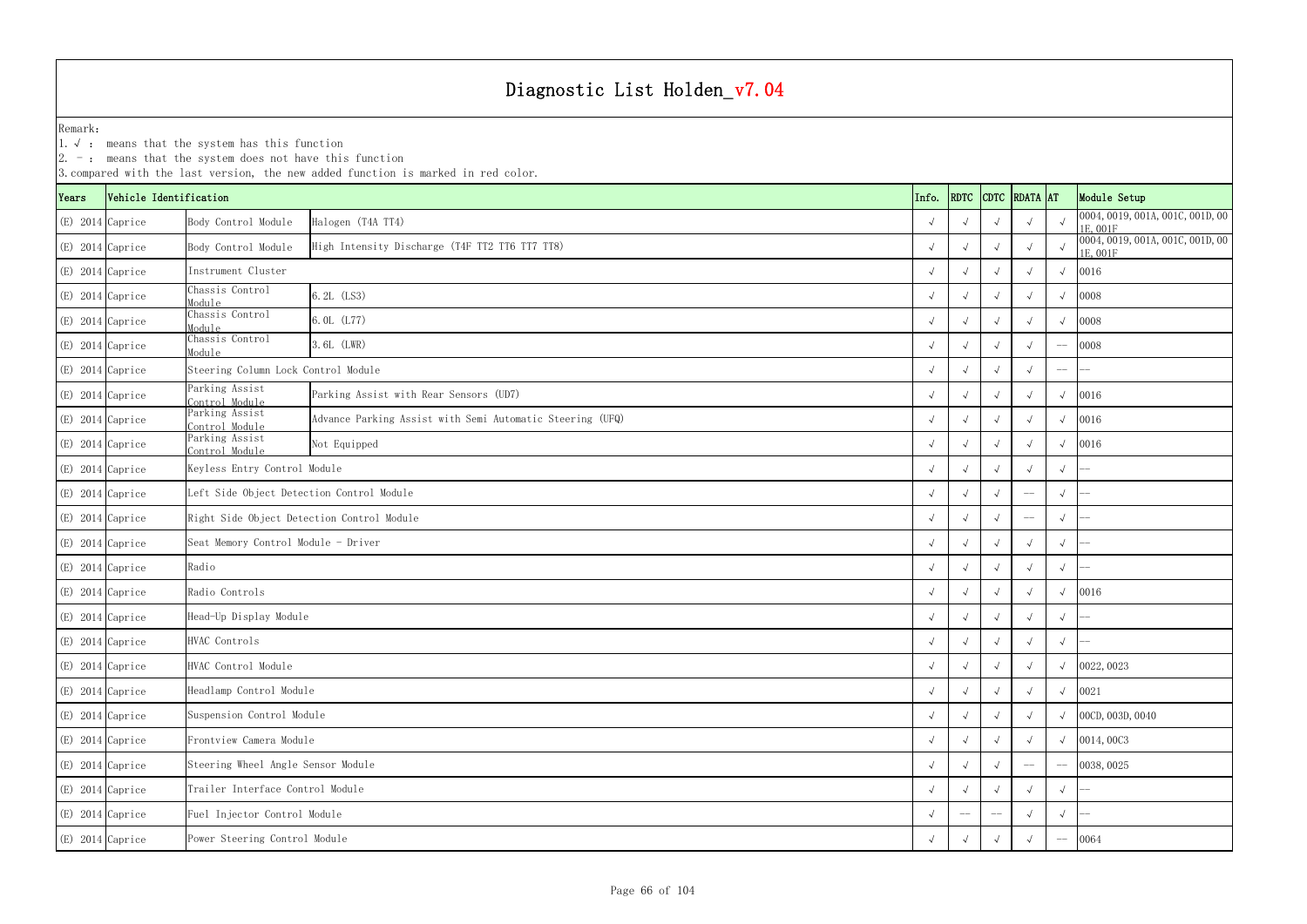1.√ : means that the system has this function

|                    |                        |                                         | 3. compared with the last version, the new added function is marked in red color. |                                                        |           |            |      |            |               |            |                                                                      |
|--------------------|------------------------|-----------------------------------------|-----------------------------------------------------------------------------------|--------------------------------------------------------|-----------|------------|------|------------|---------------|------------|----------------------------------------------------------------------|
| Years              | Vehicle Identification |                                         |                                                                                   |                                                        |           | Info.      | RDTC |            | CDTC RDATA AT |            | Module Setup                                                         |
| $(E)$ 2014 Caprice |                        | Parking Brake Control Module            |                                                                                   |                                                        |           | $\sqrt{ }$ |      |            |               | $\sqrt{ }$ | 0037                                                                 |
|                    | $(E)$ 2014 Captiva 5   | Engine Control Module 2.4L (LE5)        |                                                                                   | Automatic                                              |           |            |      |            | $\sqrt{ }$    |            | 0004, 0001, 0002, 0003, 0005, 00<br>08,000A,0033                     |
|                    | $(E)$ 2014 Captiva 5   | Engine Control Module 2.4L (LE5)        |                                                                                   | Manual                                                 |           | $\sqrt{ }$ |      |            | $\sqrt{ }$    |            | 0001, 0002, 0003, 000C, 0005, 00<br>08,000A,0033                     |
|                    | $(E)$ 2014 Captiva 5   | Engine Control Module 2.4L (LE9)        |                                                                                   | Automatic                                              |           |            |      |            | $\sqrt{ }$    | $\sqrt{ }$ | 0004, 0001, 0002, 0003, 0005, 00<br>08,0006,000A,0033                |
|                    | $(E)$ 2014 Captiva 5   | Engine Control Module 2.4L (LE9)        |                                                                                   | Manual                                                 |           | $\sqrt{ }$ |      |            | $\sqrt{ }$    |            | 0001, 0002, 0003, 000C, 0005, 00<br>08,0006,000A,0033                |
|                    | $(E)$ 2014 Captiva 5   | Engine Control Module 2.2L (LNQ)        |                                                                                   | Not Equipped                                           | Automatic |            |      |            | $\sqrt{ }$    |            | 0001, 0087, 008A, 0053, 008F, 00<br>54, 008B, 0090, 008C, 0091, 0092 |
|                    | $(E)$ 2014 Captiva 5   | Engine Control Module 2.2L (LNQ)        |                                                                                   | Not Equipped                                           | Manual    | $\sqrt{ }$ |      |            | $\sqrt{ }$    |            | 000C, 0001, 0087, 008A, 0053, 00<br>8F, 0054, 008B, 0090, 008C, 0091 |
|                    | $(E)$ 2014 Captiva 5   | Engine Control Module 2.2L (LNQ)        |                                                                                   | Stop/Start System (KL9)                                | Automatic |            |      |            |               |            | 0001, 0087, 008A, 0053, 008F, 00<br>54, 008B, 0090, 008C, 0091, 0092 |
|                    | $(E)$ 2014 Captiva 5   | Engine Control Module $2.2L$ (LNQ)      |                                                                                   | Stop/Start System (KL9) Manual                         |           |            |      |            |               |            | 000C, 0001, 0087, 008A, 0053, 00<br>8F, 0054, 008B, 0090, 008C, 0091 |
|                    | $(E)$ 2014 Captiva 5   | Transmission Control<br>Module          | 2.4L (LE5)                                                                        |                                                        |           |            |      |            |               | $\sqrt{ }$ | 000E                                                                 |
|                    | $(E)$ 2014 Captiva 5   | Transmission Control<br>Module          | 3. OL (LFW)                                                                       |                                                        |           | $\sqrt{ }$ |      |            | $\sqrt{ }$    | $\sqrt{ }$ | 000E                                                                 |
|                    | $(E)$ 2014 Captiva 5   | Transmission Control<br>Module          | $2.2L$ (LNQ)                                                                      |                                                        |           |            |      |            |               | $\sqrt{ }$ | 000E                                                                 |
|                    | $(E)$ 2014 Captiva 5   | Transmission Control<br>Module          | 2.4L (LE9)                                                                        |                                                        |           | $\sqrt{ }$ |      |            |               | $\sqrt{ }$ | 000E                                                                 |
|                    | $(E)$ 2014 Captiva 5   | Electronic Brake<br>Control Module      | Not Equipped                                                                      |                                                        |           |            |      |            | $\sqrt{ }$    | $\sqrt{ }$ |                                                                      |
|                    | $(E)$ 2014 Captiva 5   | Electronic Brake<br>Control Module      | Real Time Damping (F45)                                                           |                                                        |           | $\sqrt{ }$ |      |            | $\sqrt{ }$    | $\sqrt{ }$ | 0025                                                                 |
|                    | $(E)$ 2014 Captiva 5   | Electronic Brake<br>Control Module      |                                                                                   | Real Time Damping with Trailer Stability Control (F86) |           |            |      |            |               | $\sqrt{ }$ | 0025                                                                 |
|                    | $(E)$ 2014 Captiva 5   |                                         | Inflatable Restraint Sensing and Diagnostic Module                                |                                                        |           |            |      |            |               |            | 000F, 0028                                                           |
|                    | $(E)$ 2014 Captiva 5   | Body Control Module                     | Automatic                                                                         |                                                        |           |            |      |            | $\sqrt{ }$    |            | 0061, 0004, 0028                                                     |
|                    | $(E)$ 2014 Captiva 5   | Body Control Module                     | Manual                                                                            |                                                        |           | $\sqrt{ }$ |      |            | $\sqrt{ }$    |            | 0061, 0004, 0028                                                     |
|                    | $(E)$ 2014 Captiva 5   | Instrument Cluster                      |                                                                                   |                                                        |           |            |      |            |               | $\sqrt{ }$ |                                                                      |
|                    | $(E)$ 2014 Captiva 5   | Chassis Control<br>Module               | 3. OL (LFW)                                                                       |                                                        |           | $\sqrt{ }$ |      |            |               |            | 0008                                                                 |
|                    | $(E)$ 2014 Captiva 5   | Rear Differential Clutch Control Module |                                                                                   |                                                        |           |            |      |            | $\sqrt{ }$    | $\sqrt{ }$ | 0032                                                                 |
|                    | $(E)$ 2014 Captiva 5   | Mobile Telephone Control Module         |                                                                                   |                                                        |           |            |      |            | $--$          | $\sqrt{ }$ |                                                                      |
|                    | $(E)$ 2014 Captiva 5   | Radio                                   | CD 30 MP3<br>Equipped                                                             |                                                        |           |            |      |            | $\sqrt{ }$    | $\sqrt{ }$ |                                                                      |
|                    | $(E)$ 2014 Captiva 5   | Radio                                   | Not Equipped<br>CD 30 MP3                                                         |                                                        |           |            |      |            |               | $\sqrt{ }$ |                                                                      |
|                    | (E) 2014 Captiva 5     | Radio                                   | CD 30 MP3 DMB<br>Equipped                                                         |                                                        |           |            |      | $\sqrt{ }$ | $\sqrt{ }$    | $\sqrt{ }$ |                                                                      |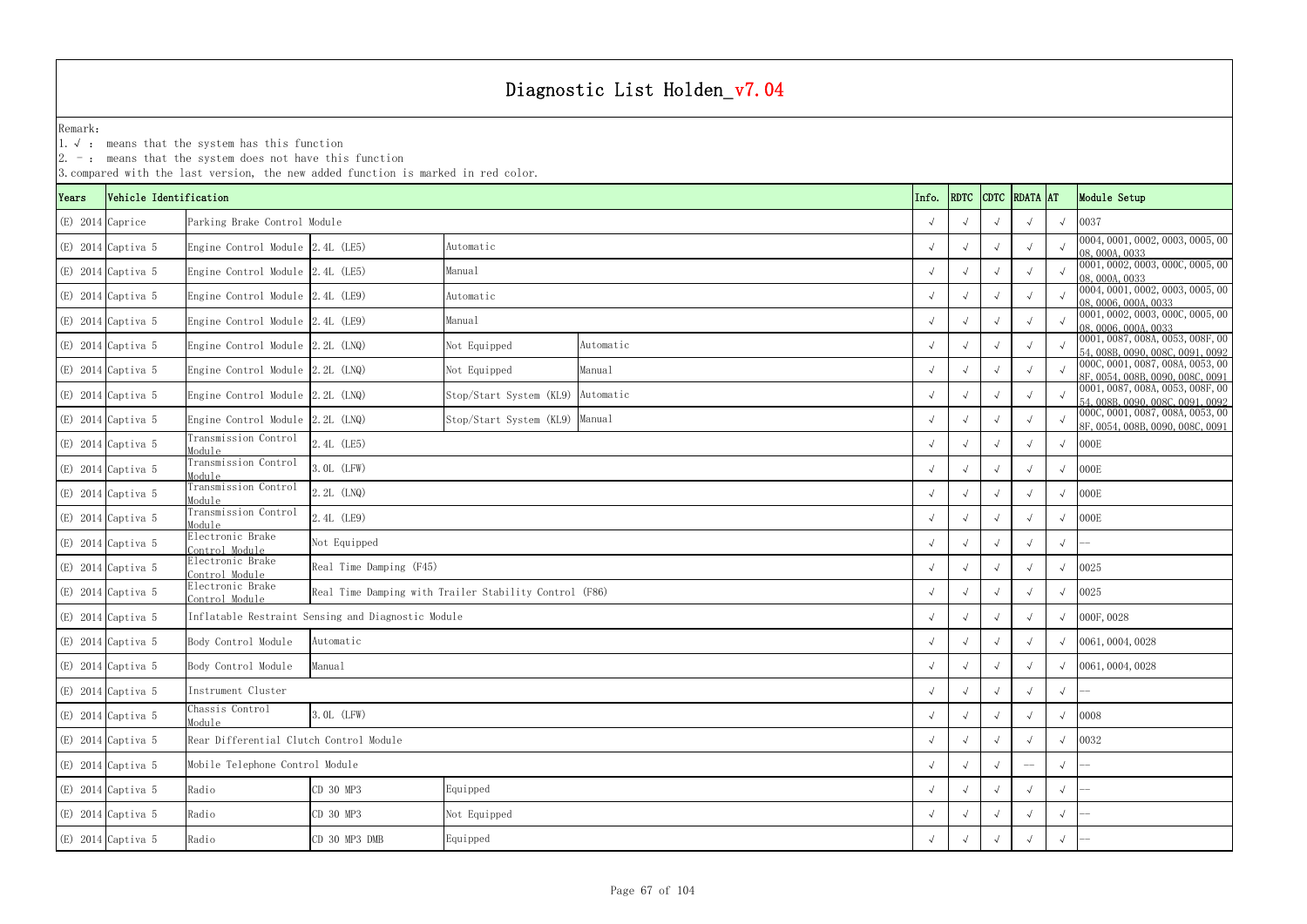|       | $ 2. -$ : means that the system does not have this function<br>3. compared with the last version, the new added function is marked in red color. |                                                                         |                                 |                                                   |  |            |            |            |               |            |                                              |
|-------|--------------------------------------------------------------------------------------------------------------------------------------------------|-------------------------------------------------------------------------|---------------------------------|---------------------------------------------------|--|------------|------------|------------|---------------|------------|----------------------------------------------|
| Years | Vehicle Identification                                                                                                                           |                                                                         |                                 |                                                   |  | Info.      | RDTC       |            | CDTC RDATA AT |            | Module Setup                                 |
|       | $(E)$ 2014 Captiva 5                                                                                                                             | Radio                                                                   | CD 30 MP3 DMB                   | Not Equipped                                      |  |            |            |            |               | $\sqrt{ }$ |                                              |
|       | $(E)$ 2014 Captiva 5                                                                                                                             | Radio                                                                   | CD 40 USB                       | Equipped                                          |  |            |            |            |               | $\sqrt{ }$ |                                              |
|       | $(E)$ 2014 Captiva 5                                                                                                                             | Radio                                                                   | CD 40 USB                       | Not Equipped                                      |  |            |            |            |               | $\sqrt{ }$ |                                              |
|       | $(E)$ 2014 Captiva 5                                                                                                                             | Radio                                                                   | CD 40 USB DMB                   | Equipped                                          |  |            |            |            |               | $\sqrt{}$  |                                              |
|       | $(E)$ 2014 Captiva 5                                                                                                                             | Radio                                                                   | CD 40 USB DMB                   | Not Equipped                                      |  |            | $\sqrt{ }$ |            |               | $\sqrt{ }$ |                                              |
|       | (E) 2014 Captiva 5                                                                                                                               | Radio                                                                   | DVD 100 NAVI                    | Equipped                                          |  |            |            |            |               | $\sqrt{ }$ |                                              |
|       | $(E)$ 2014 Captiva 5                                                                                                                             | Radio                                                                   | DVD 100 NAVI                    | Not Equipped                                      |  |            |            |            |               | $\sqrt{ }$ |                                              |
|       | $(E)$ 2014 Captiva 5                                                                                                                             | Radio                                                                   | Touch & Connect                 |                                                   |  |            |            |            |               |            |                                              |
|       | $(E)$ 2014 Captiva 5                                                                                                                             | Radio                                                                   | CDC 40 Opera<br>Equipped        |                                                   |  |            |            |            |               | $\sqrt{ }$ |                                              |
|       | $(E)$ 2014 Captiva 5                                                                                                                             | Radio                                                                   | CDC 40 Opera<br>Not Equipped    |                                                   |  |            |            |            |               | $\sqrt{ }$ |                                              |
|       | $(E)$ 2014 Captiva 5                                                                                                                             | Radio                                                                   | None                            |                                                   |  |            |            |            |               | $\sqrt{ }$ |                                              |
|       | $(E)$ 2014 Captiva 5                                                                                                                             | HVAC Control Module                                                     |                                 |                                                   |  |            |            |            |               | $\sqrt{ }$ |                                              |
|       | (E) 2014 Captiva 5                                                                                                                               | Headlamp Control Module                                                 |                                 |                                                   |  |            |            |            |               |            | 0021,0009                                    |
|       | $(E)$ 2014 Captiva 5                                                                                                                             | Auxiliary Body Control Module                                           |                                 |                                                   |  |            |            |            |               | $\sqrt{ }$ | 00C8                                         |
|       | $(E)$ 2014 Captiva 5                                                                                                                             | Remote Control Door<br>ock Receiver                                     | Not Equipped                    |                                                   |  |            |            |            |               |            | 002A, 002B, 002C, 002D, 002E, 00<br>2F, 001F |
|       | $(E)$ 2014 Captiva 5                                                                                                                             | Remote Control Door<br>ock Receiver                                     |                                 | Tire Pressure Monitoring System-Manual Learn(UJM) |  |            |            |            |               |            | 002A, 002B, 002C, 002D, 002E, 00<br>2F, 001F |
|       | $(E)$ 2014 Captiva 5                                                                                                                             | Theft Deterrent Module                                                  |                                 |                                                   |  |            |            |            |               | $-\!-\!$   |                                              |
|       | $(E)$ 2014 Captiva 5                                                                                                                             | Parking Brake Control Module                                            |                                 |                                                   |  | $\sqrt{ }$ | $\sqrt{ }$ | $\sqrt{ }$ |               | $\sqrt{ }$ | 0037                                         |
|       | $(E)$ 2014 Captiva 5                                                                                                                             | Parking Assist Control Module                                           |                                 |                                                   |  |            |            |            |               | $\sqrt{ }$ |                                              |
|       | $(E)$ 2014 Captiva 5                                                                                                                             | Info Display Module                                                     | Graphical Info Display<br>(GID) | CD 30 MP3                                         |  |            | $\sim$     |            |               | $\sqrt{}$  |                                              |
|       | $(E)$ 2014 Captiva 5                                                                                                                             | Info Display Module                                                     | Graphical Info Display<br>(GID) | CD 30 MP3 DMB                                     |  | $\sqrt{ }$ | $\sqrt{ }$ |            | $\sqrt{ }$    | $\sqrt{ }$ |                                              |
|       | $(E)$ 2014 Captiva 5                                                                                                                             | Graphical Info Display<br>CD 40 USB<br>Info Display Module<br>(GID)     |                                 |                                                   |  |            |            |            |               | $\sqrt{ }$ |                                              |
|       | $(E)$ 2014 Captiva 5                                                                                                                             | Graphical Info Display<br>CD 40 USB DMB<br>Info Display Module<br>(GID) |                                 |                                                   |  |            |            |            |               | $\sqrt{ }$ |                                              |
|       | $(E)$ 2014 Captiva 5                                                                                                                             | Info Display Module                                                     | Graphical Info Display<br>(GID) | DVD 100 NAVI                                      |  |            |            |            |               | $\sqrt{}$  |                                              |
|       | $(E)$ 2014 Captiva 5                                                                                                                             | Info Display Module                                                     | Graphical Info Display<br>(GID) | Touch & Connect                                   |  |            |            |            |               | $\sqrt{ }$ |                                              |
|       | $(E)$ 2014 Captiva 5                                                                                                                             | Info Display Module                                                     | Graphical Info Display<br>(GID) | CDC 40 Opera                                      |  |            |            |            |               | $\sqrt{}$  |                                              |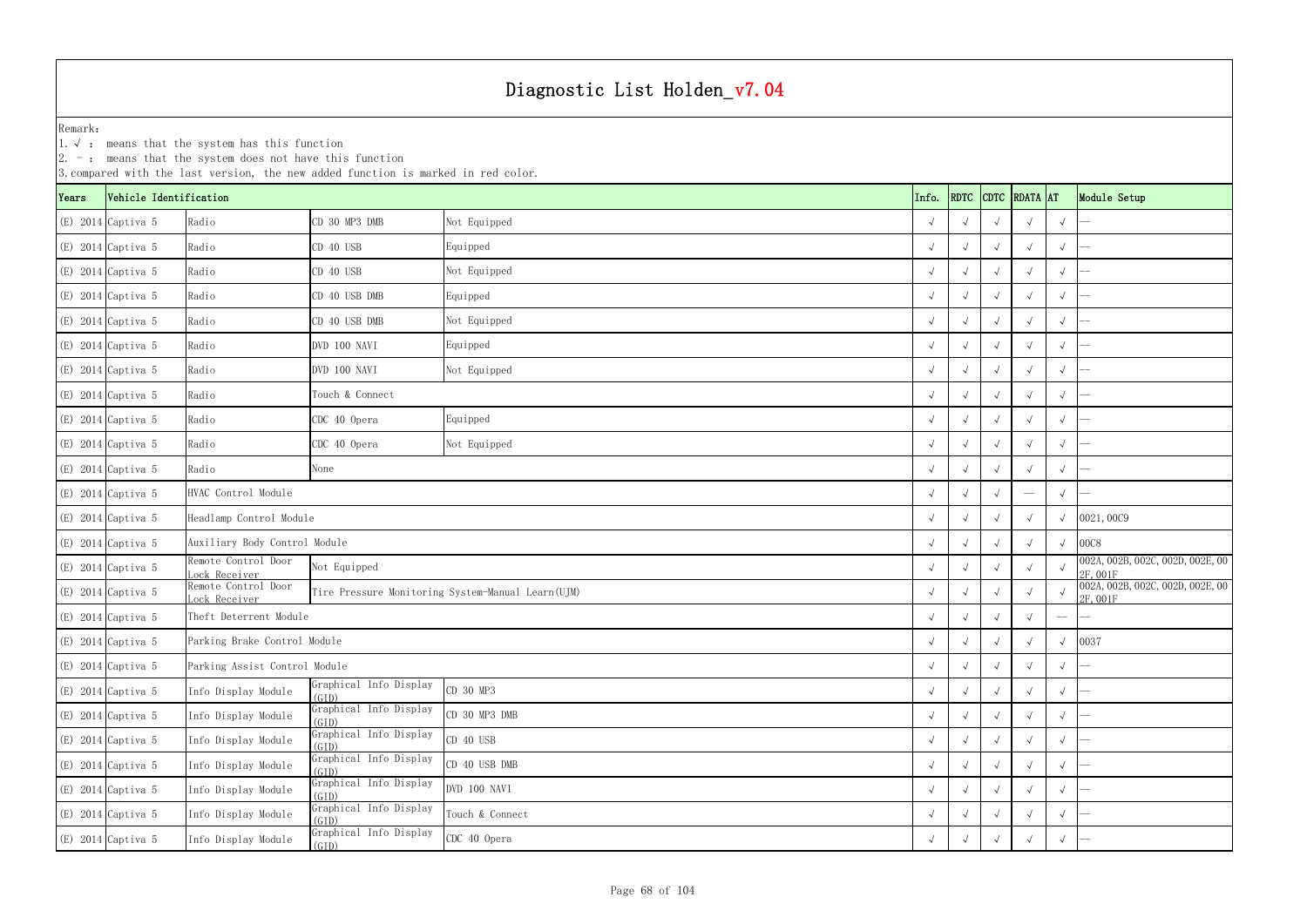1.√ : means that the system has this function

| . Incans that the system abos not have this ranc<br>3. compared with the last version, the new added function is marked in red color.<br>RDTC CDTC RDATA AT |                        |                                    |                                 |                                      |  |            |  |  |              |            |                                                                      |  |
|-------------------------------------------------------------------------------------------------------------------------------------------------------------|------------------------|------------------------------------|---------------------------------|--------------------------------------|--|------------|--|--|--------------|------------|----------------------------------------------------------------------|--|
| Years                                                                                                                                                       | Vehicle Identification |                                    |                                 | Info.                                |  |            |  |  | Module Setup |            |                                                                      |  |
|                                                                                                                                                             | $(E)$ 2014 Captiva 5   | Info Display Module                | Graphical Info Display<br>(GID) | None                                 |  |            |  |  |              | $\sqrt{ }$ |                                                                      |  |
|                                                                                                                                                             | $(E)$ 2014 Captiva 5   | Info Display Module                | Color Info Display<br>(CID)     | CD 30 MP3                            |  |            |  |  |              | $\sqrt{ }$ |                                                                      |  |
|                                                                                                                                                             | $(E)$ 2014 Captiva 5   | Info Display Module                | Color Info Display<br>(CID)     | CD 30 MP3 DMB                        |  |            |  |  |              | $\sqrt{ }$ |                                                                      |  |
|                                                                                                                                                             | $(E)$ 2014 Captiva 5   | Info Display Module                | Color Info Display<br>(CID)     | CD 40 USB                            |  |            |  |  |              | $\sqrt{ }$ |                                                                      |  |
|                                                                                                                                                             | $(E)$ 2014 Captiva 5   | Info Display Module                | Color Info Display<br>(CID)     | CD 40 USB DMB                        |  |            |  |  |              | $\sqrt{ }$ |                                                                      |  |
|                                                                                                                                                             | $(E)$ 2014 Captiva 5   | Info Display Module                | Color Info Display<br>(CID)     | DVD 100 NAVI                         |  |            |  |  |              | $\sqrt{ }$ |                                                                      |  |
|                                                                                                                                                             | $(E)$ 2014 Captiva 5   | Info Display Module                | Color Info Display<br>(CID)     | Touch & Connect                      |  |            |  |  |              | $\sqrt{ }$ |                                                                      |  |
|                                                                                                                                                             | $(E)$ 2014 Captiva 5   | Info Display Module                | Color Info Display<br>(CID)     | CDC 40 Opera                         |  |            |  |  |              | $\sqrt{ }$ |                                                                      |  |
|                                                                                                                                                             | $(E)$ 2014 Captiva 5   | Info Display Module                | Color Info Display<br>(CID)     | None                                 |  |            |  |  |              | $\sqrt{ }$ |                                                                      |  |
|                                                                                                                                                             | $(E)$ 2014 Captiva 5   | Info Display Module                | Board Inf0 Display<br>(BID)     | CD 30 MP3                            |  |            |  |  |              | $\sqrt{ }$ |                                                                      |  |
|                                                                                                                                                             | $(E)$ 2014 Captiva 5   | Info Display Module                | Board Inf0 Display<br>(BID)     | CD 30 MP3 DMB                        |  |            |  |  |              | $\sqrt{ }$ |                                                                      |  |
|                                                                                                                                                             | $(E)$ 2014 Captiva 5   | Info Display Module                | Board Inf0 Display<br>(BID)     | CD 40 USB                            |  |            |  |  |              | $\sqrt{ }$ |                                                                      |  |
|                                                                                                                                                             | $(E)$ 2014 Captiva 5   | Info Display Module                | Board Inf0 Display<br>(BID)     | CD 40 USB DMB                        |  |            |  |  |              | $\sqrt{ }$ |                                                                      |  |
|                                                                                                                                                             | $(E)$ 2014 Captiva 5   | Info Display Module                | Board InfO Display<br>(BID)     | DVD 100 NAVI                         |  |            |  |  |              | $\sqrt{ }$ |                                                                      |  |
|                                                                                                                                                             | $(E)$ 2014 Captiva 5   | Info Display Module                | Board Inf0 Display<br>(BID)     | Touch & Connect                      |  |            |  |  |              | $\sqrt{ }$ |                                                                      |  |
|                                                                                                                                                             | $(E)$ 2014 Captiva 5   | Info Display Module                | Board Info Display<br>(BID)     | CDC 40 Opera                         |  |            |  |  |              | $\sqrt{ }$ |                                                                      |  |
|                                                                                                                                                             | $(E)$ 2014 Captiva 5   | Info Display Module                | Board InfO Display<br>(BID)     | None                                 |  |            |  |  |              | $\sqrt{ }$ |                                                                      |  |
|                                                                                                                                                             | $(E)$ 2014 Captiva 7   | Engine Control Module 3.0L (LFW)   |                                 | Automatic                            |  | $\sqrt{ }$ |  |  |              |            | 000C, 0001, 0002, 0003, 0005, 00<br>08,0009,000A,000B                |  |
|                                                                                                                                                             | $(E)$ 2014 Captiva 7   | Engine Control Module 3.0L (LFW)   |                                 | Manual                               |  | $\sqrt{ }$ |  |  |              |            | 0001, 0002, 0003, 0005, 0008, 00<br>0A, 000B                         |  |
|                                                                                                                                                             | $(E)$ 2014 Captiva 7   | Engine Control Module 2.4L (LE9)   |                                 | Automatic                            |  |            |  |  |              |            | 0004, 0001, 0002, 0003, 0005, 00<br>08,0006,000A,0033                |  |
|                                                                                                                                                             | $(E)$ 2014 Captiva 7   | Engine Control Module 2.4L (LE9)   |                                 | Manual                               |  |            |  |  |              |            | 0001, 0002, 0003, 0005, 0008, 00<br>06,000A,0033                     |  |
|                                                                                                                                                             | $(E)$ 2014 Captiva 7   | Engine Control Module 2.2L (LNQ)   |                                 | Not Equipped<br>Automatic            |  |            |  |  |              |            | 0001, 0087, 008A, 0053, 008F, 00<br>54,008B,0090,008C,0091,0092      |  |
|                                                                                                                                                             | $(E)$ 2014 Captiva 7   | Engine Control Module 2.2L (LNQ)   |                                 | Manual<br>Not Equipped               |  | $\sqrt{ }$ |  |  |              |            | 000C, 0001, 0087, 008A, 0053, 00<br>8F, 0054, 008B, 0090, 008C, 0091 |  |
|                                                                                                                                                             | $(E)$ 2014 Captiva 7   | Engine Control Module 2.2L (LNQ)   |                                 | Stop/Start System (KL9)<br>Automatic |  | $\sqrt{ }$ |  |  |              |            | 0001, 0087, 008A, 0053, 008F, 00<br>54, 008B, 0090, 008C, 0091, 0092 |  |
|                                                                                                                                                             | $(E)$ 2014 Captiva 7   | Engine Control Module $2.2L$ (LNQ) |                                 | Manual<br>Stop/Start System (KL9)    |  |            |  |  |              |            | 000C, 0001, 0087, 008A, 0053, 00<br>8F, 0054, 008B, 0090, 008C, 0091 |  |
|                                                                                                                                                             | $(E)$ 2014 Captiva 7   | Transmission Control<br>Module     | 3. OL (LFW)                     |                                      |  |            |  |  |              | $\sqrt{ }$ | 000E                                                                 |  |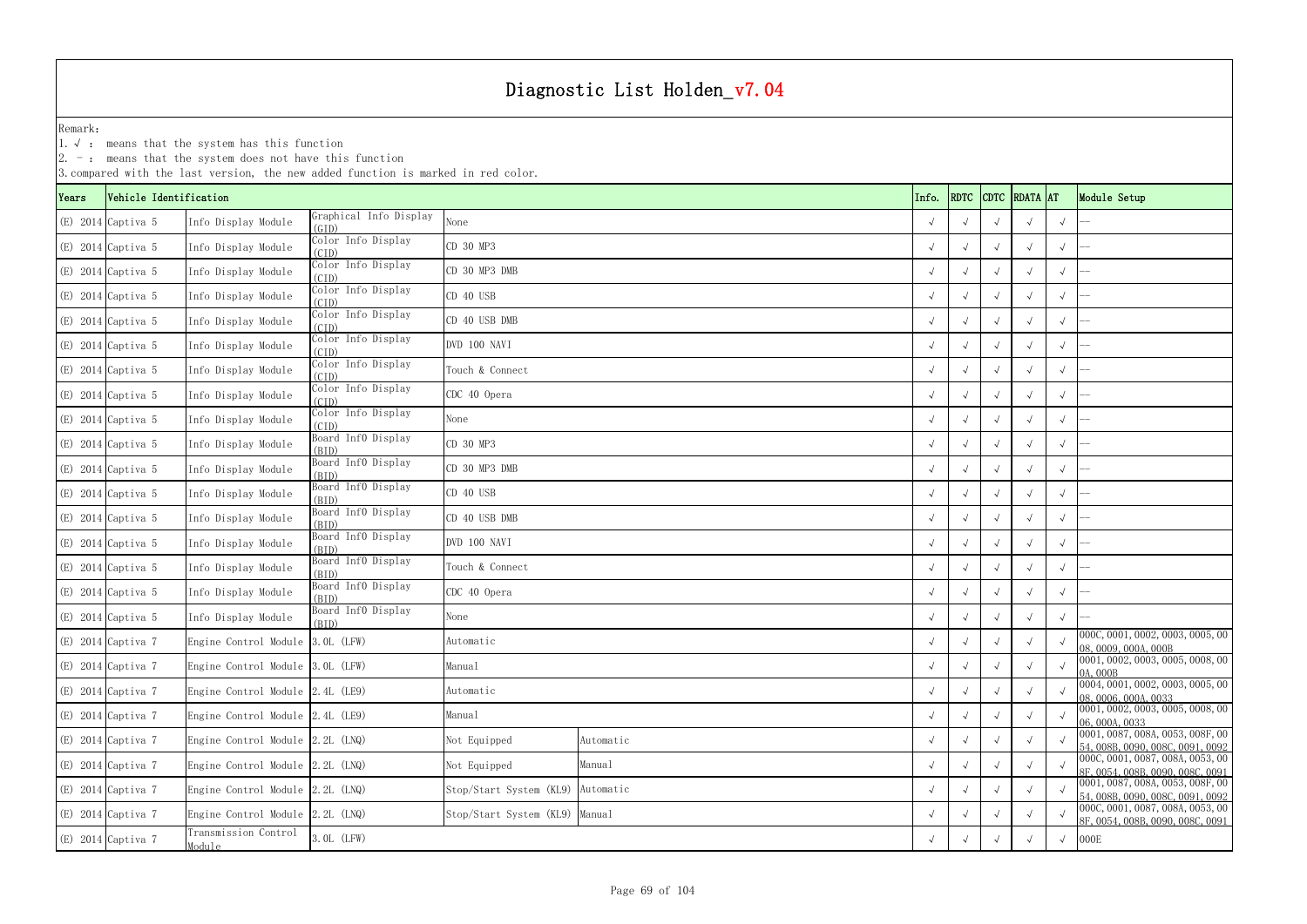|       |                        | $ 2. -$ : means that the system does not have this function | 3. compared with the last version, the new added function is marked in red color. |                                    |           |            |               |                                                                |              |            |                                             |
|-------|------------------------|-------------------------------------------------------------|-----------------------------------------------------------------------------------|------------------------------------|-----------|------------|---------------|----------------------------------------------------------------|--------------|------------|---------------------------------------------|
| Years | Vehicle Identification |                                                             |                                                                                   | Info.                              | RDTC      |            | CDTC RDATA AT |                                                                | Module Setup |            |                                             |
|       | $(E)$ 2014 Captiva 7   | Transmission Control<br>Module                              | 2.2L (LNQ)                                                                        |                                    |           |            |               |                                                                |              | $\sqrt{ }$ | 000E                                        |
|       | $(E)$ 2014 Captiva 7   | Transmission Control<br>Module                              | 2.4L (LE9)                                                                        |                                    |           |            |               |                                                                |              | $\sqrt{ }$ | 000E                                        |
|       | (E) 2014 Captiva 7     | Electronic Brake Control Module                             |                                                                                   |                                    |           |            |               |                                                                |              | $\sqrt{ }$ | 004E                                        |
|       | (E) 2014 Captiva 7     |                                                             | Inflatable Restraint Sensing and Diagnostic Module                                |                                    |           |            |               |                                                                |              | $\sqrt{ }$ | 000F, 0028                                  |
|       | $(E)$ 2014 Captiva 7   | Body Control Module                                         | Manual Control Single Zone (C60)                                                  |                                    |           |            |               |                                                                |              |            | $\sqrt{0004,0028}$                          |
|       | (E) 2014 Captiva 7     | Body Control Module                                         | Auto Control Dual Zone (CJ2)                                                      |                                    |           | $\sqrt{ }$ |               |                                                                |              |            | $\sqrt{0004,0028}$                          |
|       | (E) 2014 Captiva 7     | Instrument Cluster                                          |                                                                                   |                                    |           |            |               |                                                                |              | $\sqrt{ }$ |                                             |
|       | (E) 2014 Captiva 7     | Chassis Control<br>Module                                   | 3. OL (LFW)                                                                       |                                    |           |            |               |                                                                |              | $\sqrt{ }$ | 0008                                        |
|       | $(E)$ 2014 Captiva 7   | HVAC Control Module                                         |                                                                                   |                                    |           | $-\!$ –    | $\sqrt{ }$    |                                                                |              |            |                                             |
|       | $(E)$ 2014 Captiva 7   |                                                             | Auxiliary Body Control Module                                                     |                                    |           |            |               |                                                                |              |            |                                             |
|       | (E) 2014 Captiva 7     | Rear Differential Clutch Control Module                     |                                                                                   |                                    |           |            |               |                                                                |              | $\sqrt{ }$ | 0032                                        |
|       | (E) 2014 Captiva 7     | Remote Control Door Lock Receiver                           |                                                                                   |                                    |           |            |               |                                                                |              |            | 0093,001E                                   |
|       | (E) 2014 Captiva 7     | Remote Control Door<br>ock Receiver                         | Not Equipped                                                                      | Extended Range Passive Entry (ATH) |           |            |               |                                                                |              | $\sqrt{ }$ | 0093                                        |
|       | (E) 2014 Captiva 7     | Remote Control Door<br>Lock Receiver                        | Not Equipped                                                                      | Standard Range (ATG)               |           |            |               |                                                                |              | $\sqrt{ }$ | 002A, 002B, 002C, 002D, 002E, 00            |
|       | (E) 2014 Captiva 7     | Remote Control Door<br>Lock Receiver                        | Tire Pressure<br>Monitoring System -                                              | Extended Range Passive Entry (ATH) |           |            |               |                                                                |              | $\sqrt{ }$ | 0093,001E                                   |
|       | $(E)$ 2014 Captiva 7   | Remote Control Door<br>Lock Receiver                        | Tire Pressure<br>Monitoring System -                                              | Standard Range (ATG)               |           |            |               |                                                                |              |            | 002A, 002B, 002C, 002D, 002E, 00<br>2F,007C |
|       | (E) 2014 Captiva 7     | Theft Deterrent Module                                      |                                                                                   |                                    |           |            |               |                                                                |              | $--$       |                                             |
|       | $(E)$ 2014 Captiva 7   | Headlamp Control Module                                     |                                                                                   |                                    |           | $\sqrt{ }$ | $\sqrt{ }$    |                                                                |              |            | $\sqrt{0021,0009}$                          |
|       | (E) 2014 Captiva 7     | Parking Brake Control Module                                |                                                                                   |                                    |           | $\sqrt{ }$ |               |                                                                |              | $\sqrt{ }$ | 0037                                        |
|       | (E) 2014 Colorado      | Engine Control Module 2.5L (LKH)                            |                                                                                   | Euro $2$ (NMO)                     | Automatic | $\sqrt{ }$ |               |                                                                |              | $\sqrt{ }$ | 004B, 0053, 0005, 004A, 0044                |
|       | (E) 2014 Colorado      | Engine Control Module 2.5L (LKH)                            |                                                                                   | Euro $2$ (NMO)                     | Manual    | $\sqrt{ }$ |               |                                                                |              |            | $\sqrt{004B, 0053, 0005, 004A, 0044}$       |
|       | (E) 2014 Colorado      | Engine Control Module 2.5L (LKH)                            | Euro $4$ (NN1)<br>Automatic                                                       |                                    |           |            |               |                                                                |              |            | $\sqrt{004B, 0053, 0005, 004A, 0044}$       |
|       | (E) 2014 Colorado      |                                                             | Engine Control Module 2.5L (LKH)<br>Euro $4$ (NN1)<br>Manual                      |                                    |           |            |               |                                                                |              |            | 004B, 0053, 0005, 004A, 0044                |
|       | (E) 2014 Colorado      | Engine Control Module 2.5L (LKH)                            |                                                                                   | PROCONVE L6 (NM6)<br>Automatic     |           |            |               |                                                                |              |            | 004B, 0053, 0005, 004A, 0044                |
|       | (E) 2014 Colorado      | Engine Control Module 2.5L (LKH)                            |                                                                                   | Manual<br>PROCONVE L6 (NM6)        |           |            |               |                                                                |              |            | $\sqrt{004B, 0053, 0005, 004A, 0044}$       |
|       | (E) 2014 Colorado      | Engine Control Module 2.5L (LKH)                            | $\sqrt{ }$                                                                        |                                    |           |            |               | 004B, 0053, 0054, 0059, 005A, 00<br>55, 0005, 0097, 004A, 0044 |              |            |                                             |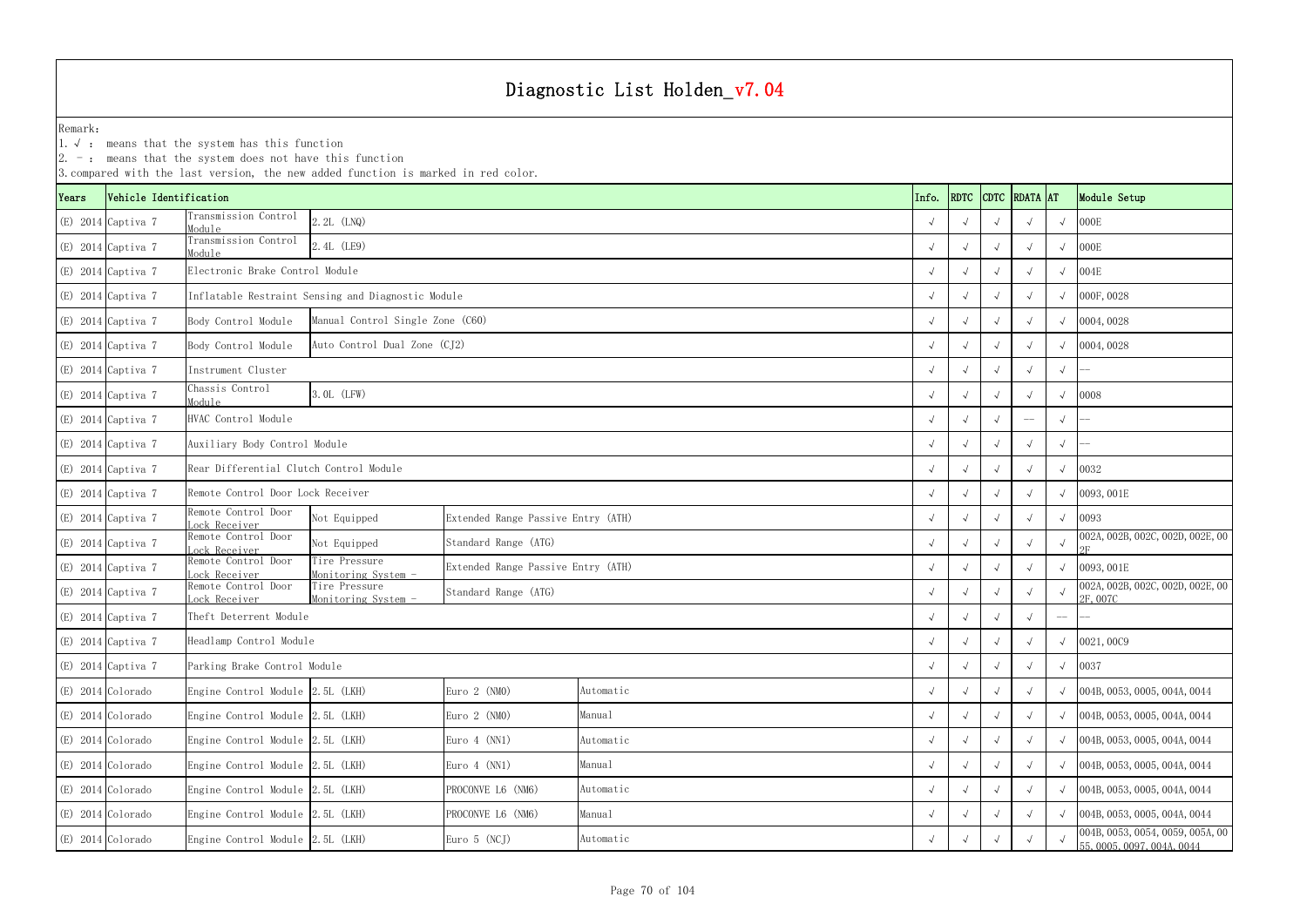1.√ : means that the system has this function

| 3. compared with the last version, the new added function is marked in red color. |                        |                                       |                                                    |                             |           |            |      |            |               |            |                                                                      |
|-----------------------------------------------------------------------------------|------------------------|---------------------------------------|----------------------------------------------------|-----------------------------|-----------|------------|------|------------|---------------|------------|----------------------------------------------------------------------|
| Years                                                                             | Vehicle Identification |                                       |                                                    |                             |           | Info.      | RDTC |            | CDTC RDATA AT |            | Module Setup                                                         |
|                                                                                   | (E) 2014 Colorado      | Engine Control Module 2.5L (LKH)      |                                                    | Euro $5$ (NCJ)              | Manual    | $\sqrt{ }$ |      |            | $\sqrt{ }$    |            | 004B, 0053, 0054, 0059, 005A, 00<br>55, 0005, 0097, 004A, 0044       |
|                                                                                   | (E) 2014 Colorado      | Engine Control Module 2.8L (LWN)      |                                                    | Euro $2$ (NMO)              | Automatic |            |      |            |               | $\sqrt{ }$ | 0004, 004B, 0053, 0005, 004A, 00                                     |
|                                                                                   | $(E)$ 2014 Colorado    | Engine Control Module 2.8L (LWN)      |                                                    | Euro $2$ (NMO)              | Manual    | $\sqrt{ }$ |      |            |               | $\sqrt{ }$ | 004B, 0053, 0005, 004A, 0044                                         |
|                                                                                   | (E) 2014 Colorado      | Engine Control Module 2.8L (LWN)      |                                                    | Euro $4$ (NN1)              | Automatic |            |      |            | $\sqrt{ }$    | $\sqrt{ }$ | 0004, 004B, 0053, 0005, 004A, 00                                     |
|                                                                                   | $(E)$ 2014 Colorado    | Engine Control Module 2.8L (LWN)      |                                                    | Euro $4$ (NN1)              | Manual    | $\sqrt{ }$ |      |            | $\sqrt{ }$    | $\sqrt{ }$ | 004B, 0053, 0005, 004A, 0044                                         |
|                                                                                   | (E) 2014 Colorado      | Engine Control Module 2.8L (LWN)      |                                                    | PROCONVE L6 (NM6)           | Automatic |            |      |            |               | $\sqrt{ }$ | 0004, 004B, 0053, 0005, 004A, 00                                     |
|                                                                                   | (E) 2014 Colorado      | Engine Control Module 2.8L (LWN)      |                                                    | PROCONVE L6 (NM6)           | Manual    | $\sqrt{ }$ |      |            |               |            | 004B, 0053, 0005, 004A, 0044                                         |
|                                                                                   | (E) 2014 Colorado      | Engine Control Module 2.8L (LWN)      |                                                    | Euro 5 (NCJ)                | Automatic |            |      |            | $\sqrt{ }$    |            | 0004, 004B, 0053, 0054, 0059, 00<br>5A, 0055, 0005, 0097, 004A, 0044 |
|                                                                                   | (E) 2014 Colorado      | Engine Control Module 2.8L (LWN)      |                                                    | Euro 5 (NCJ)                | Manual    | $\sqrt{ }$ |      |            | $\sqrt{ }$    |            | 004B, 0053, 0054, 0059, 005A, 00<br>55,0005,0097,004A,0044           |
|                                                                                   | (E) 2014 Colorado      | Transmission Control<br>Module        | 2.8L (LWN)                                         |                             |           |            |      |            |               |            | 0024                                                                 |
|                                                                                   | (E) 2014 Colorado      | Electronic Brake<br>Control Module    | Equipped                                           |                             |           |            |      |            |               | $\sqrt{ }$ | 0025,005F                                                            |
|                                                                                   | (E) 2014 Colorado      | Electronic Brake<br>Control Module    | Not Equipped                                       |                             |           |            |      | $\sqrt{ }$ | $\sqrt{ }$    | $\sqrt{ }$ |                                                                      |
|                                                                                   | $(E)$ 2014 Colorado    |                                       | Inflatable Restraint Sensing and Diagnostic Module |                             |           |            |      |            | $\sqrt{ }$    | $\sqrt{ }$ | 000F                                                                 |
|                                                                                   | (E) 2014 Colorado      | Body Control Module                   | 2.5L (LKH)                                         |                             |           |            |      |            |               | $\sqrt{ }$ | 0004                                                                 |
|                                                                                   | (E) 2014 Colorado      | Body Control Module                   | 2.8L (LWN)                                         |                             |           | $\sim$     |      |            |               |            | 0004                                                                 |
|                                                                                   | (E) 2014 Colorado      | Instrument Cluster                    |                                                    |                             |           |            |      |            |               | $\sqrt{ }$ | 0016                                                                 |
|                                                                                   | (E) 2014 Colorado      | Transfer Case Control Module          |                                                    |                             |           | $\sqrt{ }$ |      |            |               | $\sqrt{ }$ | 0060                                                                 |
|                                                                                   | (E) 2014 Colorado      | Trailer Interface Control Module      |                                                    |                             |           |            |      |            |               | $\sqrt{ }$ | 0016                                                                 |
|                                                                                   | (E) 2014 Colorado      | Multi-Axis Acceleration Sensor Module |                                                    |                             |           | $\sqrt{ }$ |      |            | $-\!-\!$      |            | 005F, 0027                                                           |
|                                                                                   | (E) 2014 Colorado      | Steering Wheel Angle Sensor Module    |                                                    |                             |           | $\sqrt{ }$ |      |            | $--$          |            | 0038, 0025                                                           |
|                                                                                   | (E) 2014 Colorado      | Radio                                 | Other                                              |                             |           | $\sqrt{ }$ |      |            | $\sqrt{ }$    | $\sqrt{ }$ |                                                                      |
|                                                                                   | (E) 2014 Colorado      | Radio                                 | Radio (UF7)                                        |                             |           |            |      |            |               | $\sqrt{ }$ |                                                                      |
|                                                                                   | (E) 2014 Colorado      | Parking Assist Control Module         |                                                    |                             |           |            |      |            |               |            | 0016                                                                 |
|                                                                                   | $(E)$ 2014 Colorado 7  | Engine Control Module 2.5L (LKH)      |                                                    | Euro $2$ (NMO)              | Automatic | $\sqrt{ }$ |      | $\sqrt{ }$ | $\sqrt{ }$    | $\sqrt{ }$ | 004B, 0053, 0005, 004A, 0044                                         |
|                                                                                   | $(E)$ 2014 Colorado 7  | Engine Control Module 2.5L (LKH)      |                                                    | Euro 2 (NMO)                | Manual    | $\sqrt{ }$ |      |            | $\sqrt{ }$    |            | 004B, 0053, 0005, 004A, 0044                                         |
|                                                                                   | $(E)$ 2014 Colorado 7  | Engine Control Module 2.5L (LKH)      |                                                    | Euro $4$ (NN1)<br>Automatic |           |            |      |            |               | $\sqrt{ }$ | 004B, 0053, 0005, 004A, 0044                                         |
|                                                                                   |                        |                                       |                                                    |                             |           |            |      |            |               |            |                                                                      |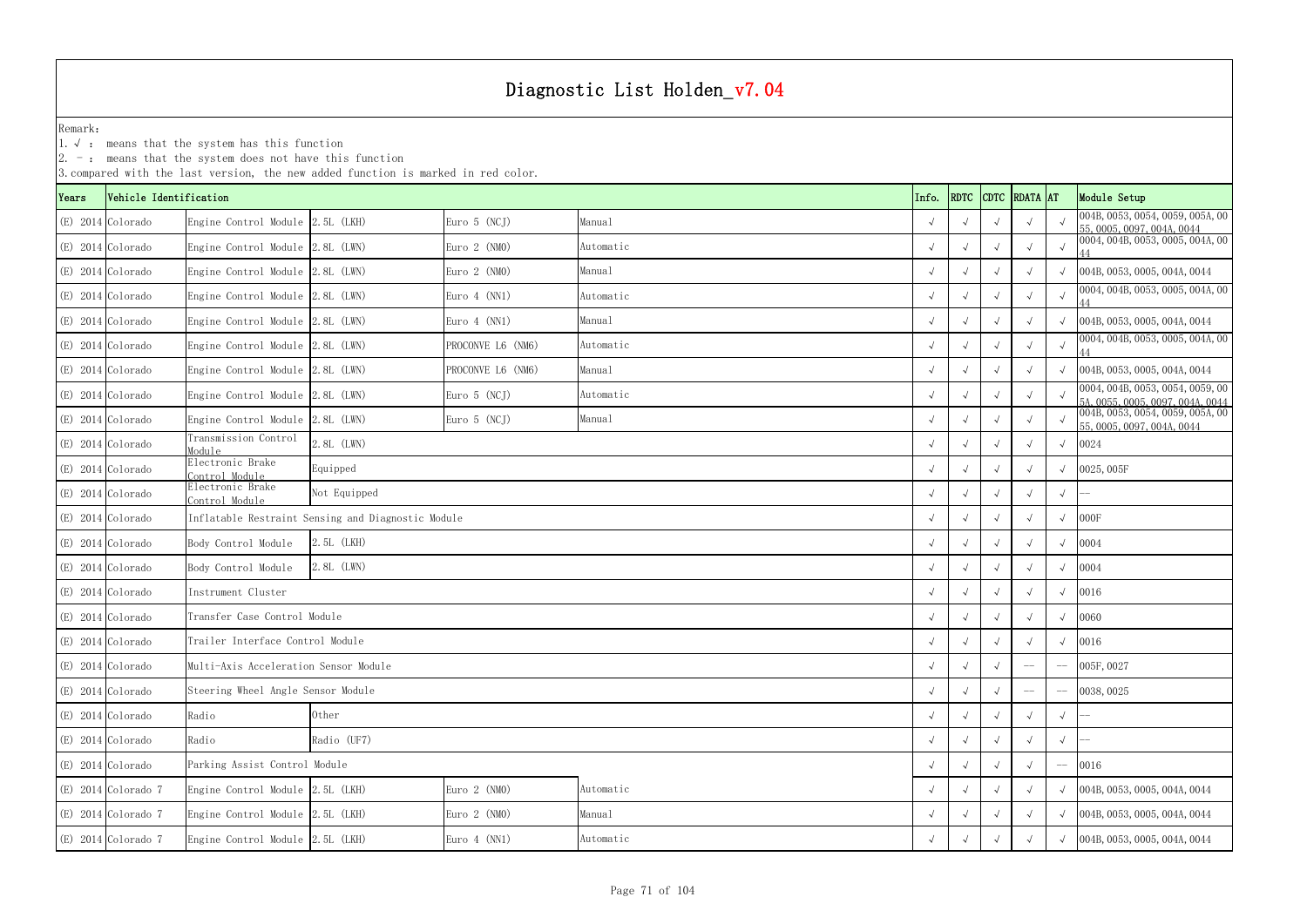1.√ : means that the system has this function

|       | 3. compared with the last version, the new added function is marked in red color. |                                       |                                                    |                   |            |            |                          |            |               |                              |                                                                      |  |
|-------|-----------------------------------------------------------------------------------|---------------------------------------|----------------------------------------------------|-------------------|------------|------------|--------------------------|------------|---------------|------------------------------|----------------------------------------------------------------------|--|
| Years | Vehicle Identification                                                            |                                       |                                                    |                   |            | Info.      | RDTC                     |            | CDTC RDATA AT |                              | Module Setup                                                         |  |
|       | $(E)$ 2014 Colorado 7                                                             | Engine Control Module 2.5L (LKH)      |                                                    | Euro $4$ (NN1)    | Manual     | $\sqrt{ }$ |                          |            | $\sqrt{ }$    | $\sqrt{ }$                   | 004B, 0053, 0005, 004A, 0044                                         |  |
|       | $(E)$ 2014 Colorado 7                                                             | Engine Control Module 2.5L (LKH)      |                                                    | Euro 5 (NCJ)      | Automatic  |            |                          |            | $\sqrt{ }$    | $\sqrt{ }$                   | 004B, 0053, 0054, 0059, 005A, 00<br>55, 0005, 0097, 004A, 0044       |  |
|       | $(E)$ 2014 Colorado 7                                                             | Engine Control Module 2.5L (LKH)      |                                                    | Euro $5$ (NCJ)    | Manual     | $\sqrt{ }$ |                          |            | $\sqrt{ }$    |                              | 004B, 0053, 0054, 0059, 005A, 00<br>55, 0005, 0097, 004A, 0044       |  |
|       | $(E)$ 2014 Colorado 7                                                             | Engine Control Module 2.5L (LKH)      |                                                    | PROCONVE L6 (NM6) | Automatic  |            |                          | $\sqrt{ }$ | $\sqrt{ }$    |                              | 004B, 0053, 0005, 004A, 0044                                         |  |
|       | $(E)$ 2014 Colorado 7                                                             | Engine Control Module 2.5L (LKH)      |                                                    | PROCONVE L6 (NM6) | Manual     | $\sqrt{ }$ |                          |            | $\sqrt{ }$    | $\sqrt{ }$                   | 004B, 0053, 0005, 004A, 0044                                         |  |
|       | $(E)$ 2014 Colorado 7                                                             | Engine Control Module 2.8L (LWN)      |                                                    | Euro $2$ (NMO)    | Automatic  |            |                          |            |               |                              | 004B, 0053, 0005, 004A, 0044                                         |  |
|       | $(E)$ 2014 Colorado 7                                                             | Engine Control Module 2.8L (LWN)      |                                                    | Euro $2$ (NMO)    | Manual     | $\sqrt{ }$ |                          |            | $\sqrt{ }$    |                              | 004B, 0053, 0005, 004A, 0044                                         |  |
|       | $(E)$ 2014 Colorado 7                                                             | Engine Control Module 2.8L (LWN)      |                                                    | Euro $4$ (NN1)    | Automatic  | $\sqrt{ }$ |                          |            | $\sqrt{ }$    |                              | 0004, 004B, 0053, 0005, 004A, 00                                     |  |
|       | $(E)$ 2014 Colorado 7                                                             | Engine Control Module 2.8L (LWN)      |                                                    | Euro $4$ (NN1)    | $\sqrt{ }$ |            |                          | $\sqrt{ }$ | $\sqrt{ }$    | 004B, 0053, 0005, 004A, 0044 |                                                                      |  |
|       | $(E)$ 2014 Colorado 7                                                             | Engine Control Module 2.8L (LWN)      |                                                    | Euro 5 (NCJ)      | Automatic  |            |                          |            | $\sqrt{ }$    | $\sqrt{ }$                   | 0004, 004B, 0053, 0054, 0059, 00<br>5A, 0055, 0005, 0097, 004A, 0044 |  |
|       | $(E)$ 2014 Colorado 7                                                             | Engine Control Module 2.8L (LWN)      |                                                    | Euro $5$ (NCJ)    | Manual     | $\sqrt{ }$ |                          |            | $\sqrt{ }$    |                              | 004B, 0053, 0054, 0059, 005A, 00<br>55, 0005, 0097, 004A, 0044       |  |
|       | $(E)$ 2014 Colorado 7                                                             | Engine Control Module 2.8L (LWN)      |                                                    | PROCONVE L6 (NM6) | Automatic  | $\sqrt{ }$ |                          |            | $\sqrt{ }$    | $\sqrt{ }$                   | 0004, 004B, 0053, 0005, 004A, 00                                     |  |
|       | $(E)$ 2014 Colorado 7                                                             | Engine Control Module 2.8L (LWN)      |                                                    | PROCONVE L6 (NM6) | Manual     | $\sqrt{ }$ | $\sqrt{ }$               | $\sqrt{ }$ | $\sqrt{ }$    | $\sqrt{ }$                   | 004B, 0053, 0005, 004A, 0044                                         |  |
|       | $(E)$ 2014 Colorado 7                                                             | Transmission Control<br>Module        | 2.8L (LWN)                                         |                   |            |            |                          |            |               | $\sqrt{ }$                   | 0024                                                                 |  |
|       | $(E)$ 2014 Colorado 7                                                             | Clectronic Brake<br>Control Module    | Equipped                                           |                   |            | $\sqrt{ }$ |                          |            |               | $\sqrt{ }$                   | 0025,005F                                                            |  |
|       | $(E)$ 2014 Colorado 7                                                             | Electronic Brake<br>Control Module    | Not Equipped                                       |                   |            |            |                          |            | $\sqrt{ }$    | $\sqrt{ }$                   | 005F                                                                 |  |
|       | $(E)$ 2014 Colorado 7                                                             |                                       | Inflatable Restraint Sensing and Diagnostic Module |                   |            | $\sqrt{ }$ |                          |            | $\sqrt{ }$    | $\sqrt{ }$                   | $000F$                                                               |  |
|       | $(E)$ 2014 Colorado 7                                                             | Body Control Module                   | 2.5L (LKH)                                         |                   |            |            |                          |            |               | $\sqrt{ }$                   | 0004                                                                 |  |
|       | (E) 2014 Colorado 7                                                               | Body Control Module                   | 2.8L (LWN)                                         |                   |            | $\sqrt{ }$ |                          |            |               | $\sqrt{ }$                   | 0004                                                                 |  |
|       | (E) 2014 Colorado 7                                                               | Instrument Cluster                    |                                                    |                   |            | $\sqrt{ }$ |                          |            | $\sqrt{ }$    | $\sqrt{ }$                   | 0016                                                                 |  |
|       | $(E)$ 2014 Colorado 7                                                             | Transfer Case Control Module          |                                                    |                   |            | $\sqrt{ }$ | $\sqrt{ }$               |            | $\sqrt{ }$    | $\sqrt{ }$                   | 0060                                                                 |  |
|       | $(E)$ 2014 Colorado 7                                                             |                                       | Trailer Interface Control Module                   |                   |            |            |                          |            |               | $\sqrt{ }$                   | 0016                                                                 |  |
|       | $(E)$ 2014 Colorado 7                                                             | Multi-Axis Acceleration Sensor Module |                                                    |                   |            |            |                          |            | $-\!$ $\!-$   | $-\!$                        | 005F, 0027                                                           |  |
|       | $(E)$ 2014 Colorado 7                                                             | Steering Wheel Angle Sensor Module    |                                                    |                   |            |            | $\sqrt{ }$<br>$\sqrt{ }$ |            | $--$          |                              | 0038, 0025                                                           |  |
|       | $(E)$ 2014 Colorado 7                                                             | Parking Assist Control Module         |                                                    |                   |            |            | $\sqrt{ }$               |            | $\sqrt{ }$    | $\sqrt{ }$                   | 0016                                                                 |  |
|       | $(E)$ 2014 Colorado 7                                                             | Radio                                 | Equipped                                           |                   |            |            |                          |            |               | $\sqrt{ }$                   |                                                                      |  |
|       |                                                                                   |                                       |                                                    |                   |            |            |                          |            |               |                              |                                                                      |  |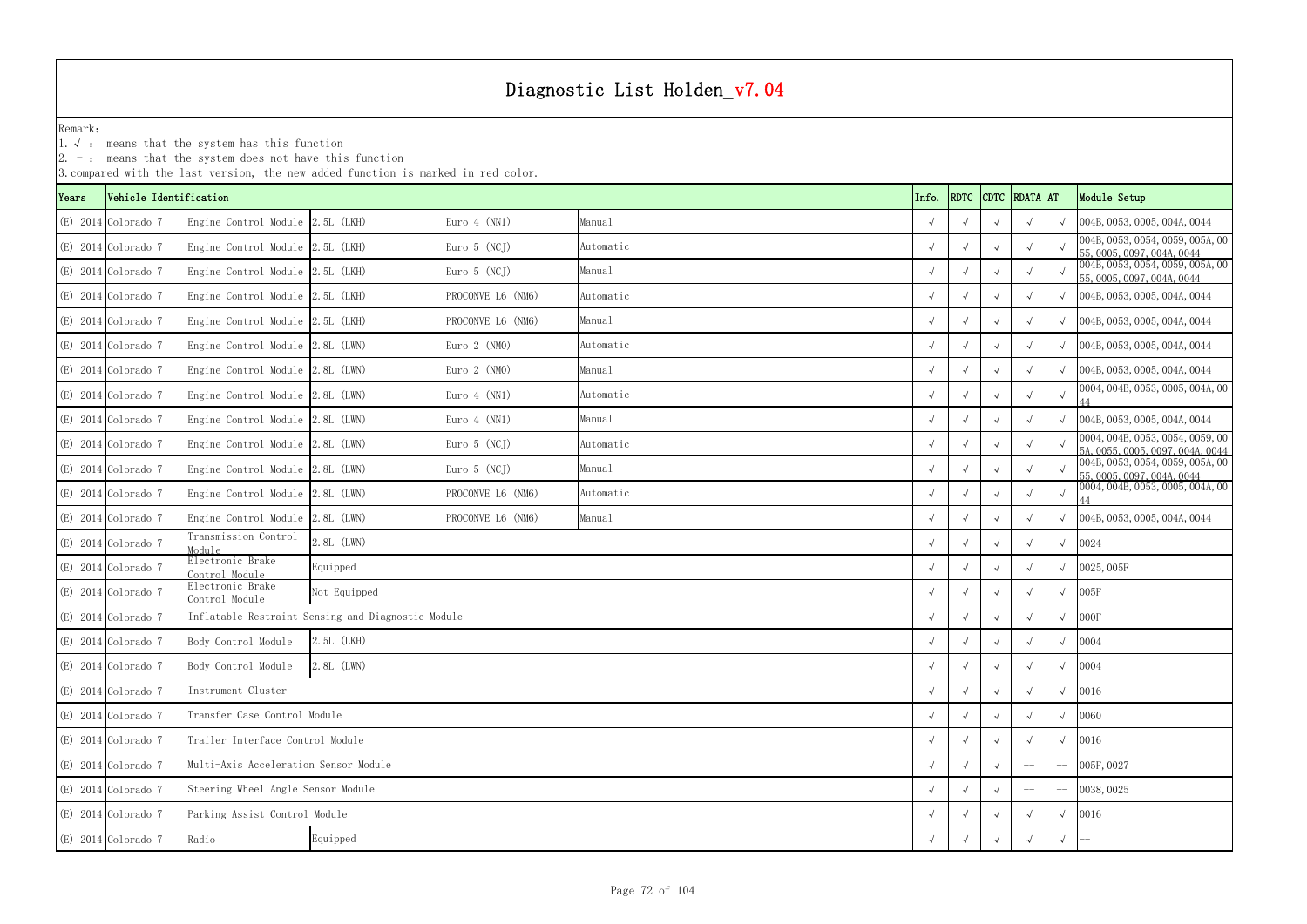1.√ : means that the system has this function

|       |                        |                                    | 3. compared with the last version, the new added function is marked in red color. |                                                |            |                    |  |            |            |                                                          |
|-------|------------------------|------------------------------------|-----------------------------------------------------------------------------------|------------------------------------------------|------------|--------------------|--|------------|------------|----------------------------------------------------------|
| Years | Vehicle Identification |                                    |                                                                                   |                                                | Info.      | RDTC CDTC RDATA AT |  |            |            | Module Setup                                             |
|       | $(E)$ 2014 Colorado 7  | Radio                              | Not Equipped                                                                      |                                                | $\sqrt{ }$ |                    |  |            | $\sqrt{ }$ |                                                          |
|       | (E) 2014 Commodore     | Engine Control Module 6.2L (LS3)   |                                                                                   | Automatic                                      |            |                    |  | $\sqrt{ }$ |            | 0001, 0002, 0003, 0004, 0005, 00<br>08, 0009, 000A, 000B |
|       | $(E)$ 2014 Commodore   | Engine Control Module 6.2L (LS3)   |                                                                                   | Manual                                         | $\sqrt{ }$ |                    |  | $\sqrt{ }$ |            | 000C, 0001, 0002, 0003, 0005, 00<br>08, 0009, 000A, 000B |
|       | (E) 2014 Commodore     | Engine Control Module 6.0L (L77)   |                                                                                   | Automatic                                      |            |                    |  |            |            | 0001, 0002, 0003, 0004, 0005, 00<br>08, 0009, 000A, 000B |
|       | (E) 2014 Commodore     | Engine Control Module $6.0L$ (L77) |                                                                                   | Manual                                         | $\sqrt{ }$ |                    |  | $\sqrt{ }$ |            | 000C, 0001, 0002, 0003, 0005, 00<br>08, 0009, 000A, 000B |
|       | $(E)$ 2014 Commodore   | Engine Control Module 6.2L (LSA)   |                                                                                   | Automatic                                      |            |                    |  | $\sqrt{ }$ |            | 0001, 0002, 0003, 0004, 0005, 00<br>08, 0009, 000A, 000B |
|       | (E) 2014 Commodore     | Engine Control Module 6.2L (LSA)   |                                                                                   | Manual                                         |            |                    |  | $\sqrt{ }$ |            | 000C, 0001, 0002, 0003, 0005, 00<br>08, 0009, 000A, 000B |
|       | $(E)$ 2014 Commodore   | Engine Control Module 3.6L (LWR)   |                                                                                   | Automatic                                      |            |                    |  |            |            | 0004, 0001, 0002, 0003, 0005, 00<br>08,0009,000A,000B    |
|       | (E) 2014 Commodore     | Engine Control Module 3.6L (LWR)   |                                                                                   | Manual                                         | $\sqrt{ }$ |                    |  |            |            | 000C, 0001, 0002, 0003, 0005, 00<br>08,000A,000B         |
|       | (E) 2014 Commodore     | Engine Control Module 3.6L (LFX)   |                                                                                   | Automatic                                      |            |                    |  | $\sqrt{ }$ |            | 0004, 0001, 0002, 0003, 0005, 00<br>08, 0009, 000A, 000B |
|       | $(E)$ 2014 Commodore   | Engine Control Module 3.6L (LFX)   |                                                                                   | Manual                                         | $\sqrt{ }$ |                    |  | $\sqrt{ }$ |            | 000C, 0001, 0002, 0003, 0005, 00<br>08, 0009, 000A, 000B |
|       | (E) 2014 Commodore     | Engine Control Module 3.0L (LFW)   |                                                                                   | Automatic                                      |            |                    |  |            |            | 0004, 0001, 0002, 0003, 0005, 00<br>08, 0009, 000A, 000B |
|       | (E) 2014 Commodore     | Engine Control Module 3.0L (LFW)   |                                                                                   | Manual                                         | $\sqrt{ }$ |                    |  |            |            | 000C, 0001, 0002, 0003, 0005, 00<br>08,0009,000A,000B    |
|       | $(E)$ 2014 Commodore   | Transmission Control<br>Module     | 3.6L (LFX)                                                                        |                                                |            |                    |  |            | $\sqrt{ }$ | 0024                                                     |
|       | $(E)$ 2014 Commodore   | Transmission Control<br>Module     | 6.2L (LS3)                                                                        |                                                | $\sqrt{ }$ |                    |  | $\sqrt{ }$ | $\sqrt{ }$ | 0024                                                     |
|       | $(E)$ 2014 Commodore   | Transmission Control<br>Module     | 6.2L (LSA)                                                                        |                                                |            |                    |  |            | $\sqrt{ }$ | 0024                                                     |
|       | $(E)$ 2014 Commodore   | Transmission Control<br>Module     | 6.0L (L77)                                                                        |                                                |            |                    |  |            |            | 0024                                                     |
|       | (E) 2014 Commodore     | Transmission Control<br>Module     | 3.6L (LWR)                                                                        |                                                |            |                    |  |            | $\sqrt{ }$ | 0024                                                     |
|       | (E) 2014 Commodore     | Transmission Control<br>Module     | 3.0L (LFW)                                                                        |                                                | $\sqrt{ }$ |                    |  | $\sqrt{ }$ | $\sqrt{ }$ | 0024                                                     |
|       | (E) 2014 Commodore     | Electronic Brake Control Module    |                                                                                   |                                                |            |                    |  |            |            | 0026, 0025, 0027                                         |
|       | (E) 2014 Commodore     |                                    | Inflatable Restraint Sensing and Diagnostic Module                                |                                                | $\sim$     |                    |  |            | $\sqrt{ }$ | 000F, 0027                                               |
|       | (E) 2014 Commodore     | Body Control Module                | Sedan                                                                             | Halogen (T4A TT4)                              |            |                    |  | $\sqrt{ }$ |            | 0004, 0019, 001A, 001D, 001E, 00                         |
|       | (E) 2014 Commodore     | Body Control Module                | Sedan                                                                             | High Intensity Discharge (T4F TT2 TT6 TT7 TT8) | $\sqrt{ }$ |                    |  | $\sqrt{ }$ | $\sqrt{ }$ | 0004, 0019, 001A, 001D, 001E, 00                         |
|       | (E) 2014 Commodore     | Body Control Module                | Station Wagon                                                                     | Halogen (T4A TT4)                              |            |                    |  |            | $\sqrt{ }$ | 0004, 0019, 001A, 001D, 001E, 00                         |
|       | (E) 2014 Commodore     | Body Control Module                | Station Wagon                                                                     | High Intensity Discharge (T4F TT2 TT6 TT7 TT8) | $\sim$     |                    |  |            |            | 0004, 0019, 001A, 001D, 001E, 00                         |
|       | (E) 2014 Commodore     | Instrument Cluster                 |                                                                                   |                                                |            |                    |  | $\sqrt{ }$ | $\sqrt{ }$ | 0016                                                     |
|       |                        |                                    |                                                                                   |                                                |            |                    |  |            |            |                                                          |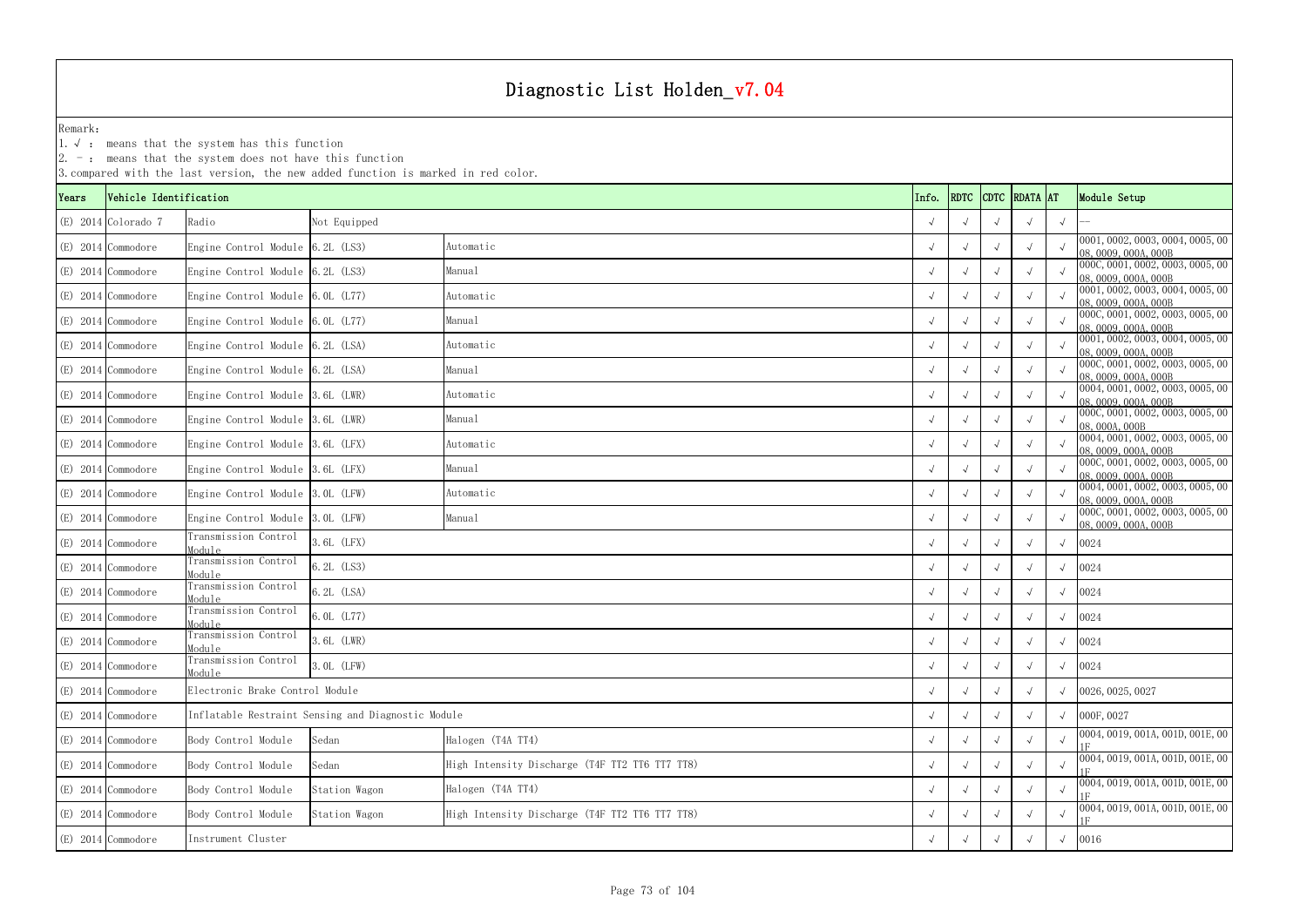|       |                        | $ 2. -$ : means that the system does not have this function | 3. compared with the last version, the new added function is marked in red color. |                    |            |            |               |             |                  |
|-------|------------------------|-------------------------------------------------------------|-----------------------------------------------------------------------------------|--------------------|------------|------------|---------------|-------------|------------------|
| Years | Vehicle Identification |                                                             |                                                                                   | Info.              | RDTC       |            | CDTC RDATA AT |             | Module Setup     |
|       | (E) 2014 Commodore     | Chassis Control<br>Module                                   | 6.2L (LS3)                                                                        |                    |            |            |               |             | 0008             |
|       | (E) 2014 Commodore     | Chassis Control<br>Module                                   | 6.0L (L77)                                                                        |                    |            |            |               |             | 0008             |
|       | $(E)$ 2014 Commodore   | Chassis Control<br>Module                                   | 6.2L (LSA)                                                                        |                    |            |            |               |             | 0008             |
|       | $(E)$ 2014 Commodore   | Chassis Control<br>Module                                   | 3.6L (LWR)                                                                        |                    |            |            |               | $-\!-\!$    | 0008             |
|       | (E) 2014 Commodore     | Steering Column Lock Control Module                         |                                                                                   |                    | $\sim$     |            |               | $-\!-\!$    |                  |
|       | (E) 2014 Commodore     | Parking Assist<br>Control Module                            | Parking Assist with Rear Sensors (UD7)                                            |                    |            |            |               |             | 0016             |
|       | $(E)$ 2014 Commodore   | Parking Assist<br>Control Module                            | Advance Parking Assist with Semi Automatic Steering (UFQ)                         |                    |            |            |               |             | 0016             |
|       | $(E)$ 2014 Commodore   | Parking Assist<br>Control Module                            | Not Equipped                                                                      |                    |            |            |               | $\sqrt{ }$  | 0016             |
|       | (E) 2014 Commodore     | Trailer Interface Control Module                            |                                                                                   |                    | $\sqrt{ }$ |            |               | $\sqrt{ }$  |                  |
|       | (E) 2014 Commodore     | Power Steering Control Module                               |                                                                                   |                    |            |            |               | $-\!$ $\!-$ | 0064             |
|       | (E) 2014 Commodore     | Headlamp Control Module                                     |                                                                                   |                    |            |            |               |             | 0021             |
|       | $(E)$ 2014 Commodore   | Fuel Injector Control Module                                |                                                                                   |                    | $-$        | --         |               | $\sqrt{ }$  |                  |
|       | (E) 2014 Commodore     | Keyless Entry Control Module                                |                                                                                   |                    | $\sqrt{ }$ |            |               | $\sqrt{ }$  |                  |
|       | (E) 2014 Commodore     | Left Side Object Detection Control Module                   |                                                                                   |                    |            |            | $-\!$ $\!-$   | $\sqrt{ }$  |                  |
|       | (E) 2014 Commodore     | Right Side Object Detection Control Module                  |                                                                                   |                    |            |            | $-\!-\!$      | $\sqrt{ }$  |                  |
|       | $(E)$ 2014 Commodore   | Seat Memory Control Module - Driver                         |                                                                                   |                    |            |            |               | $\sqrt{ }$  |                  |
|       | $(E)$ 2014 Commodore   | HVAC Control Module                                         |                                                                                   |                    |            |            |               | $\sqrt{ }$  |                  |
|       | (E) 2014 Commodore     | Radio                                                       |                                                                                   | $\sqrt{ }$         | $\sqrt{ }$ | $\sqrt{ }$ | $\sqrt{ }$    | $\sqrt{ }$  |                  |
|       | (E) 2014 Commodore     | Head-Up Display Module                                      |                                                                                   |                    |            |            |               | $\sqrt{ }$  |                  |
|       | $(E)$ 2014 Commodore   | Liftgate Control Module                                     |                                                                                   |                    |            |            |               | $-\! -$     |                  |
|       | (E) 2014 Commodore     | Radio Controls                                              |                                                                                   |                    |            |            |               |             | 0063, 0016       |
|       | (E) 2014 Commodore     | HVAC Controls                                               | $\sqrt{ }$                                                                        | $\rightsquigarrow$ |            |            | $\sqrt{ }$    | 0063        |                  |
|       | (E) 2014 Commodore     | Frontview Camera Module                                     |                                                                                   |                    |            |            |               |             | 0014,0003        |
|       | (E) 2014 Commodore     | Steering Wheel Angle Sensor Module                          |                                                                                   |                    |            |            | $-\! -$       |             | 0038, 0025       |
|       | (E) 2014 Commodore     |                                                             | Suspension Control Module                                                         |                    |            |            |               |             | 00CD, 003D, 0040 |
|       | (E) 2014 Commodore     | Parking Brake Control Module                                |                                                                                   |                    |            |            |               | $\sqrt{ }$  | 0037             |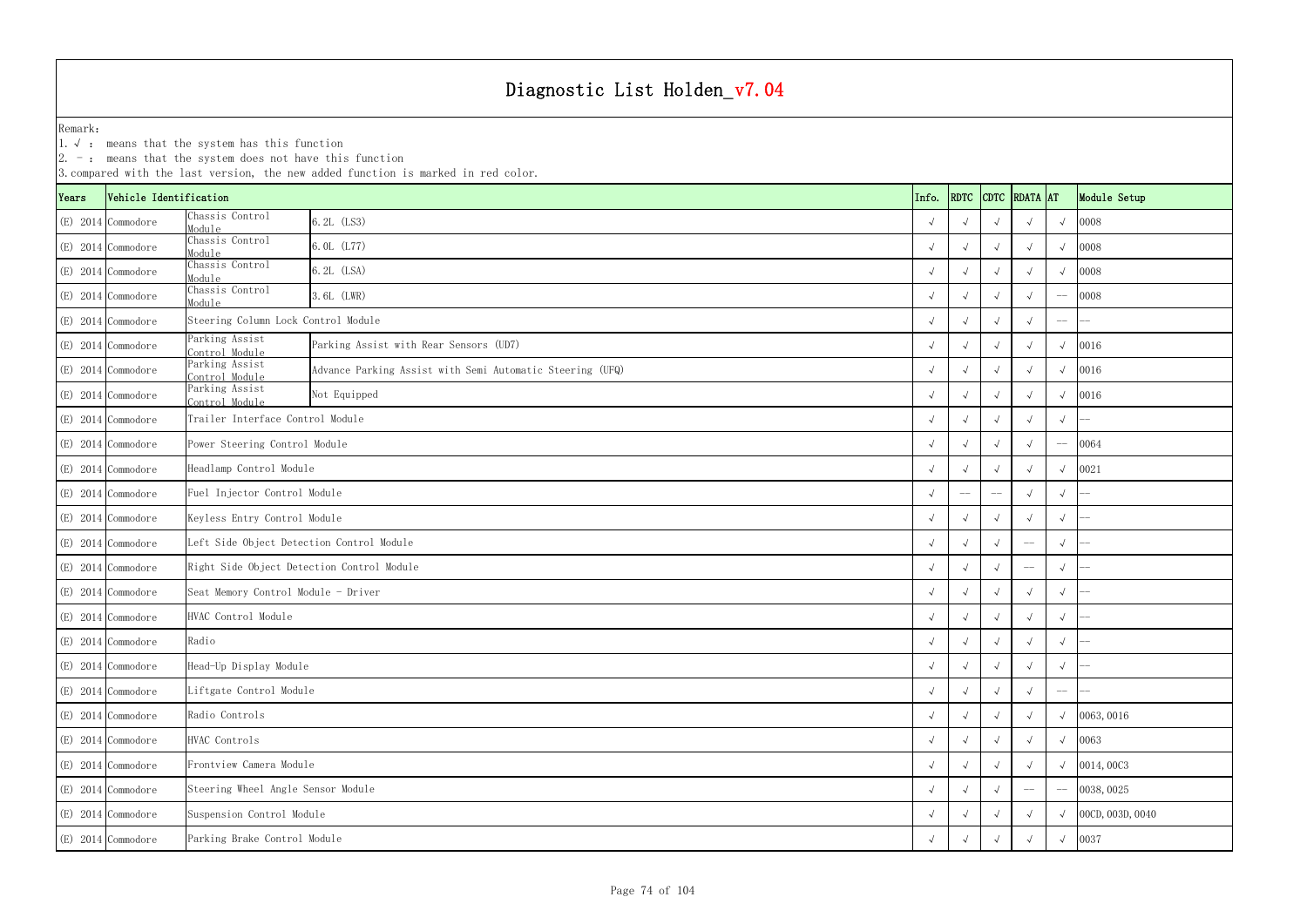1.√ : means that the system has this function

|                  |                        |                                    | 3. compared with the last version, the new added function is marked in red color. |              |           |            |                    |            |            |                                                                      |
|------------------|------------------------|------------------------------------|-----------------------------------------------------------------------------------|--------------|-----------|------------|--------------------|------------|------------|----------------------------------------------------------------------|
| Years            | Vehicle Identification |                                    |                                                                                   |              |           | Info.      | RDTC CDTC RDATA AT |            |            | Module Setup                                                         |
| $(E)$ 2014 Cruze |                        | Engine Control Module 2.0L (LNP)   |                                                                                   | Equipped     | Automatic | $\sqrt{ }$ |                    |            |            | 0001, 0087, 008A, 0053, 008F, 00<br>54, 008B, 0090, 008C, 0091, 0092 |
| $(E)$ 2014 Cruze |                        | Engine Control Module 2.0L (LNP)   |                                                                                   | Equipped     | Manual    | $\sqrt{ }$ |                    |            |            | 000C, 0001, 0087, 008A, 0053, 00                                     |
|                  |                        |                                    |                                                                                   |              |           |            |                    |            |            | 8F. 0054, 008B, 0090, 008C, 000D<br>0001, 0087, 008A, 0053, 008F, 00 |
| $(E)$ 2014 Cruze |                        | Engine Control Module 2.0L (LNP)   |                                                                                   | Not Equipped | Automatic | $\sqrt{ }$ |                    |            |            | 54, 008B, 0090, 008C, 0091, 0092                                     |
| $(E)$ 2014 Cruze |                        | Engine Control Module 2.0L (LNP)   |                                                                                   | Not Equipped | Manual    |            |                    |            |            | 000C, 0001, 0087, 008A, 0053, 00<br>8F, 0054, 008B, 0090, 008C, 0091 |
| $(E)$ 2014 Cruze |                        | Engine Control Module 1.4L (LUJ)   |                                                                                   | Equipped     | Automatic |            |                    |            |            | 0004, 0001, 0043, 0002, 0003, 00<br>08, 0006, 0005, 000A, 000B       |
| $(E)$ 2014 Cruze |                        | Engine Control Module 1.4L (LUJ)   |                                                                                   | Equipped     | Manual    |            |                    |            |            | 0004, 0001, 0043, 0002, 0003, 00<br>08, 0006, 0005, 000A, 000B       |
| $(E)$ 2014 Cruze |                        | Engine Control Module 1.4L (LUJ)   |                                                                                   | Not Equipped | Automatic |            |                    |            |            | 0004, 0001, 0002, 0003, 0008, 00                                     |
| $(E)$ 2014 Cruze |                        | Engine Control Module 1.4L (LUJ)   |                                                                                   | Not Equipped | Manual    |            |                    |            |            | 06, 0005, 000A, 000B<br>000C, 0001, 0002, 0003, 0008, 00             |
| $(E)$ 2014 Cruze |                        | Engine Control Module   1.8L (LUW) |                                                                                   | Equipped     | Automatic | $\sqrt{ }$ |                    |            |            | 06, 0005, 000A, 000B<br>0004, 0001, 0043, 0002, 0003, 00             |
|                  |                        |                                    |                                                                                   |              |           |            |                    |            |            | 08, 0006, 0005, 000A, 000B<br>000C, 0001, 0043, 0002, 0003, 00       |
| $(E)$ 2014 Cruze |                        | Engine Control Module   1.8L (LUW) |                                                                                   | Equipped     | Manual    |            |                    |            |            | 08, 0006, 0005, 000A, 000B                                           |
| $(E)$ 2014 Cruze |                        | Engine Control Module 1.8L (LUW)   |                                                                                   | Not Equipped | Automatic | $\sqrt{ }$ |                    |            |            | 0004, 0001, 0002, 0003, 0008, 00<br>06, 0005, 000A, 000B             |
| $(E)$ 2014 Cruze |                        | Engine Control Module 1.8L (LUW)   |                                                                                   | Not Equipped | Manual    | $\sqrt{ }$ |                    |            |            | 000C, 0001, 0002, 0003, 0008, 00<br>06, 0005, 000A, 000B             |
| (E) 2014 Cruze   |                        | Engine Control Module 1.6L (LLU)   |                                                                                   | Automatic    |           | $\sqrt{ }$ |                    |            |            | 0001, 0002, 0003, 0004, 0005, 00<br>08,000A,000B                     |
| $(E)$ 2014 Cruze |                        | Engine Control Module 1.6L (LLU)   |                                                                                   | Manual       |           |            |                    |            |            | 0001, 0002, 0003, 0004, 0005, 00<br>08, 000A, 000B                   |
| $(E)$ 2014 Cruze |                        | Engine Control Module 1.8L (LFH)   |                                                                                   | Automatic    |           |            |                    |            |            | 0001, 0002, 0003, 0004, 0005, 00                                     |
| $(E)$ 2014 Cruze |                        | Engine Control Module 1.8L (LFH)   |                                                                                   | Manual       |           | $\sqrt{ }$ |                    |            |            | 08, 000A, 000B<br>0001, 0002, 0003, 0004, 0005, 00                   |
| $(E)$ 2014 Cruze |                        |                                    |                                                                                   | Automatic    |           | $\sqrt{ }$ |                    |            |            | 08, 000A, 000B<br>0001, 0002, 0003, 0004, 0005, 00                   |
|                  |                        | Engine Control Module 1.4L (LDD)   |                                                                                   |              |           |            |                    |            |            | 08,000A,000B<br>0001, 0002, 0003, 0004, 0005, 00                     |
| $(E)$ 2014 Cruze |                        | Engine Control Module 1.4L (LDD)   |                                                                                   | Manual       |           | $\sqrt{ }$ |                    |            |            | 08,000A,000B                                                         |
| $(E)$ 2014 Cruze |                        | Engine Control Module 1.8L (2H0)   |                                                                                   | Automatic    |           | $\sqrt{ }$ |                    | $\sqrt{ }$ |            | 0005,0008                                                            |
| $(E)$ 2014 Cruze |                        | Engine Control Module 1.8L (2H0)   |                                                                                   | Manual       |           | $\sqrt{ }$ |                    |            |            | 000C, 0005, 0008                                                     |
| $(E)$ 2014 Cruze |                        | Transmission Control<br>Module     | 1.8L (LUW)                                                                        |              |           | $\sqrt{ }$ |                    |            |            | 000E                                                                 |
| $(E)$ 2014 Cruze |                        | Transmission Control<br>Module     | 2.0L (LNP)                                                                        |              |           | $\sqrt{ }$ |                    |            |            | 000E                                                                 |
| $(E)$ 2014 Cruze |                        | Transmission Control<br>Module     | $.6L$ (LLU)                                                                       |              |           | $\sqrt{ }$ |                    |            |            | 000E                                                                 |
| $(E)$ 2014 Cruze |                        | Transmission Control               | $.4L$ (LUJ)                                                                       |              |           | $\sqrt{ }$ |                    |            | $\sqrt{ }$ | 000E                                                                 |
| $(E)$ 2014 Cruze |                        | Module<br>Electronic Brake         | Not Equipped                                                                      |              |           | $\sqrt{ }$ |                    |            | $\sqrt{ }$ |                                                                      |
| $(E)$ 2014 Cruze |                        | Control Module<br>Electronic Brake | Vehicle Stability System (FX3)                                                    |              |           | $\sqrt{ }$ |                    |            | $\sqrt{ }$ | 0026, 0025, 0027                                                     |
|                  |                        | Control Module                     |                                                                                   |              |           |            |                    |            |            |                                                                      |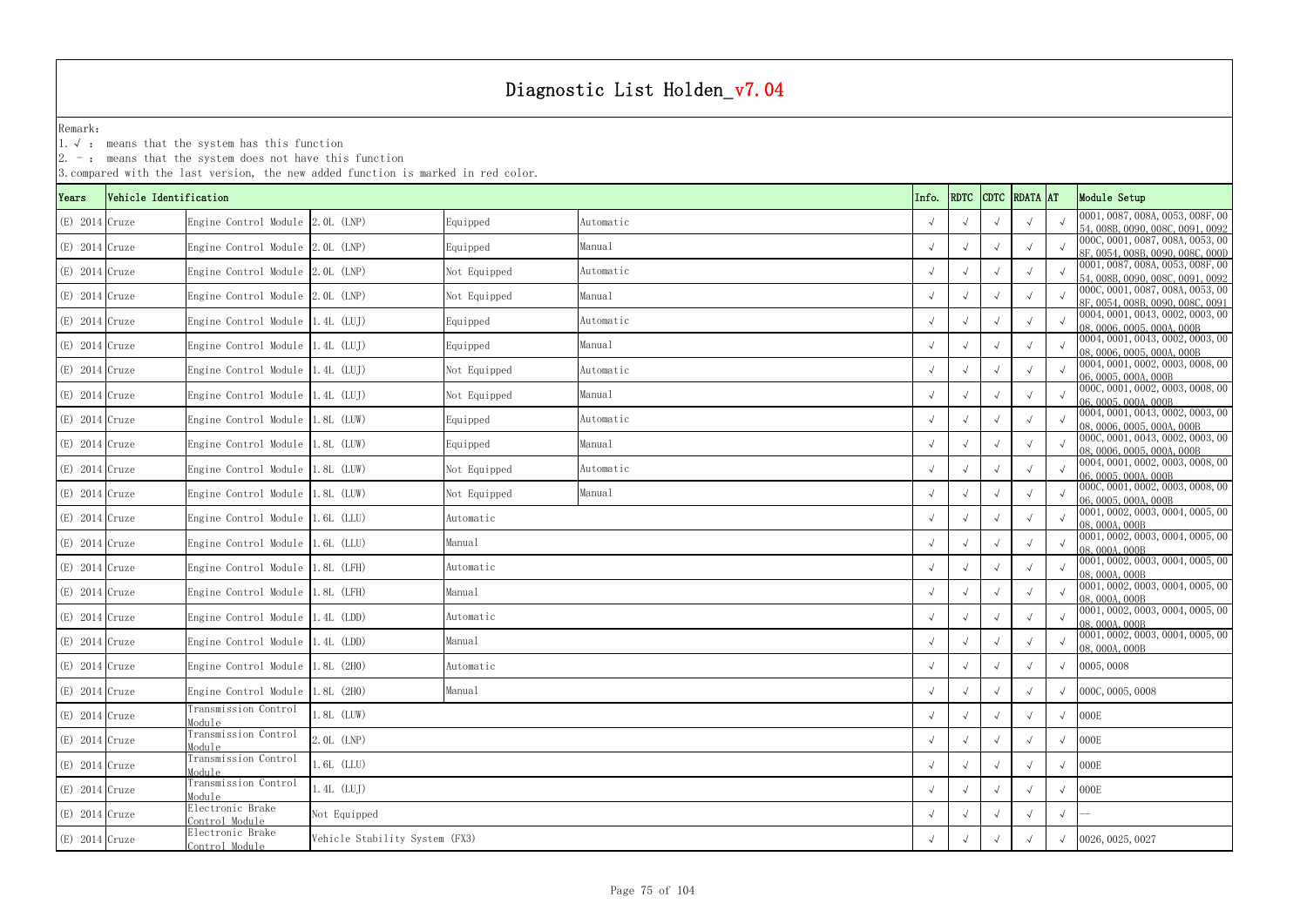|                  |                        | $\vert$ 2. $\bar{\ }$ : means that the system does not have this function | 3. compared with the last version, the new added function is marked in red color. |                                         |  |            |             |  |               |                   |                  |
|------------------|------------------------|---------------------------------------------------------------------------|-----------------------------------------------------------------------------------|-----------------------------------------|--|------------|-------------|--|---------------|-------------------|------------------|
| Years            | Vehicle Identification |                                                                           |                                                                                   |                                         |  | Info.      | <b>RDTC</b> |  | CDTC RDATA AT |                   | Module Setup     |
| $(E)$ 2014 Cruze |                        |                                                                           | Inflatable Restraint Sensing and Diagnostic Module                                |                                         |  |            |             |  |               |                   | 000F             |
| $(E)$ 2014 Cruze |                        | Body Control Module                                                       | Hatchback                                                                         |                                         |  |            |             |  |               |                   | 0004, 0019, 001D |
| $(E)$ 2014 Cruze |                        | Body Control Module                                                       | Sedan                                                                             |                                         |  |            |             |  |               |                   | 0004, 0019, 001D |
| $(E)$ 2014 Cruze |                        | Body Control Module                                                       | Station Wagon                                                                     |                                         |  |            |             |  |               |                   | 0004, 0019, 001D |
| $(E)$ 2014 Cruze |                        | Instrument Cluster                                                        |                                                                                   |                                         |  |            |             |  |               |                   | 0016             |
| $(E)$ 2014 Cruze |                        | Chassis Control<br>Module                                                 | 1.4L (LUV)                                                                        | Fuel Pump                               |  |            |             |  |               |                   | 0008             |
| $(E)$ 2014 Cruze |                        | Chassis Control<br>Module                                                 | 1.4L (LUV)                                                                        | Fuel Pump and Active Grille Air Shutter |  |            |             |  |               |                   | 0008             |
| $(E)$ 2014 Cruze |                        | Chassis Control<br>Module                                                 | 1.4L (LUV)                                                                        | Active Grille Air Shutter               |  |            |             |  |               | $\sqrt{ }$        |                  |
| $(E)$ 2014 Cruze |                        | Chassis Control<br>Module                                                 | 1.8L (LUW)                                                                        | Fuel Pump                               |  |            |             |  |               |                   | 0008             |
| $(E)$ 2014 Cruze |                        | Chassis Control<br>Module                                                 | 1.8L (LUW)                                                                        | Fuel Pump and Active Grille Air Shutter |  |            |             |  |               |                   | 0008             |
| $(E)$ 2014 Cruze |                        | Chassis Control<br>Module                                                 | 1.8L (LUW)                                                                        | Active Grille Air Shutter               |  |            |             |  |               |                   |                  |
| $(E)$ 2014 Cruze |                        | Chassis Control<br>Module                                                 | 1.8L (LWE)                                                                        | Fuel Pump                               |  |            |             |  |               |                   | 0008             |
| $(E)$ 2014 Cruze |                        | Chassis Control<br>Module                                                 | 1.8L (LWE)                                                                        | Fuel Pump and Active Grille Air Shutter |  |            |             |  |               |                   | 0008             |
| $(E)$ 2014 Cruze |                        | Chassis Control<br>Module                                                 | 1.8L (LWE)                                                                        | Active Grille Air Shutter               |  |            |             |  |               | $\sqrt{ }$        |                  |
| $(E)$ 2014 Cruze |                        | Chassis Control<br>Module                                                 | 2.0L (LUZ)                                                                        | Fuel Pump                               |  |            |             |  |               |                   | 0008             |
| $(E)$ 2014 Cruze |                        | Chassis Control<br>Module                                                 | 2.0L (LUZ)                                                                        | Fuel Pump and Active Grille Air Shutter |  |            |             |  |               | $\sqrt{ }$        | 0008             |
| $(E)$ 2014 Cruze |                        | Chassis Control<br>Module                                                 | 2.0L (LUZ)                                                                        | Active Grille Air Shutter               |  |            |             |  |               | $\sqrt{ }$        |                  |
| $(E)$ 2014 Cruze |                        | Chassis Control<br>Module                                                 | 1.6L (LDE)                                                                        | Fuel Pump                               |  | $\sqrt{ }$ | $\sqrt{ }$  |  |               | $\sqrt{ }$        | 0008             |
| $(E)$ 2014 Cruze |                        | Chassis Control<br>Module                                                 | $.6L$ (LDE)                                                                       | Fuel Pump and Active Grille Air Shutter |  |            |             |  |               |                   | 0008             |
| $(E)$ 2014 Cruze |                        | Chassis Control<br>Module                                                 | 1.6L (LDE)                                                                        | Active Grille Air Shutter               |  |            |             |  |               | $\sqrt{ }$        |                  |
| $(E)$ 2014 Cruze |                        | Front Seat Heating Control Module                                         |                                                                                   |                                         |  |            |             |  |               | $\sqrt{ }$        |                  |
| $(E)$ 2014 Cruze |                        | Parking Assist Control Module                                             |                                                                                   |                                         |  |            |             |  |               |                   | 0016             |
| $(E)$ 2014 Cruze |                        | Keyless Entry Control Module                                              |                                                                                   |                                         |  |            |             |  |               |                   |                  |
| $(E)$ 2014 Cruze |                        | Steering Column Lock Control Module                                       |                                                                                   |                                         |  |            |             |  |               | $\qquad \qquad -$ |                  |
| $(E)$ 2014 Cruze |                        | Power Steering<br>Not Equipped<br>Control Module                          |                                                                                   |                                         |  |            |             |  |               |                   | 0064, 0065, 0039 |
| $(E)$ 2014 Cruze |                        | Power Steering<br>Vehicle Stability System (FX3)<br>Control Module        |                                                                                   |                                         |  |            |             |  | 0064,0065     |                   |                  |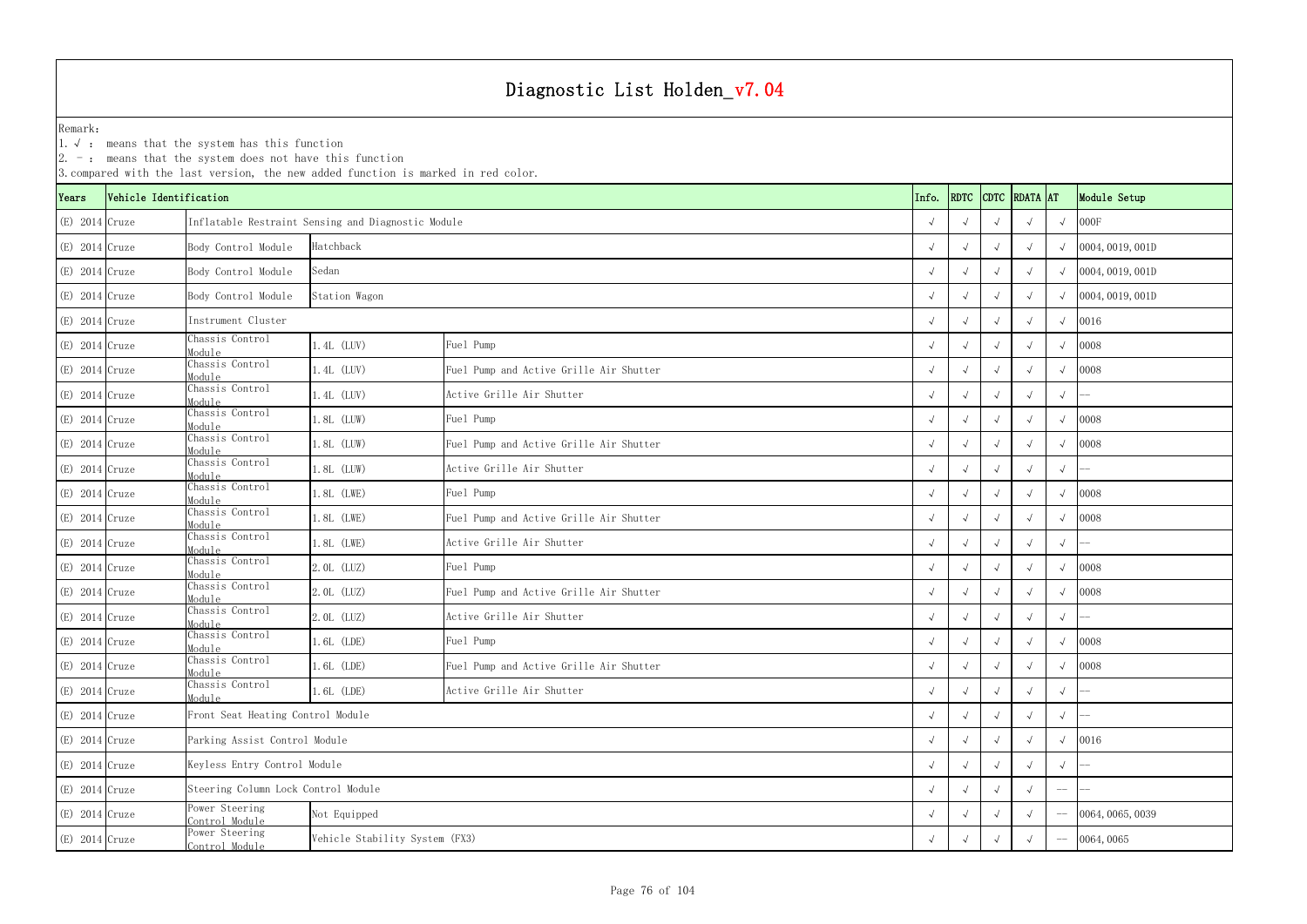YearsVehicle Identification **Info.** RDTC Remark:1.  $\sqrt{ }$ : means that the system has this function 2. -: means that the system does not have this function 3.compared with the last version, the new added function is marked in red color. (E) 2014 Cruze √ √ √ -- -- 0038,0025 Steering Wheel Angle Sensor Module (E) 2014|Cruze Multi-Axis Acceleration Sensor Module (E) 2014|Cruze Module (E) 2014|Cruze Multi-Axis Acceleration Sensor Module (E) 2014 Cruze √ √ √ √ √ 0016 Mobile Telephone Control Module (E) 2014 Cruze √ √ √ √ √ 0016 Trailer Interface Control Module(E) 2014 Cruze HVAC Control Module √ √ √ √ √ 0022,0023 Manual Control Single Zone (C67) (E) 2014 Cruze √ √ √ √ √ -- (E) 2014 Cruze Multimedia Player<br>Interface Module <sup>√</sup> <sup>√</sup> <sup>√</sup> <sup>√</sup> -- <sup>0016</sup> Multimedia Player Interface Module\$Global A - LSCAN (E) 2014 Cruze Multimedia Player<br>Interface Module <sup>√</sup> <sup>√</sup> <sup>√</sup> <sup>√</sup> -- -- Multimedia Player Interface Module\$Global A - MSCAN (E) 2014 Cruze √ √ √ √ -- -- Multimedia Player Interface Module (E) 2014 Malibu Engine Control Module 2.4L (LE9) <sup>√</sup> √√√√ 0004,0001,0002,0003,0008,00 06,0005,000A,000B (E) 2014 Malibu Engine Control Module 2.4L (LE9) Manual Manual Manual (E) 2014 Manual √ √ √ √ ∞ 000C,0001,0002,0003,0008,00 ∧ √ √ √ ∞ 000C,0001,0002,0003,0008,00 ∧ 06,0005,000 06,0005,000 06,000 06,000 06,000 06,000 06,00 (E) 2014 Malibu Engine Control Module 2.0L (LBS) Automatic Automatic (Automatic V √ √ √ √ 0085,004B,0086,0087,0088,00<br>Automatic (B) √ √ √ √ √ 0085,004B,0086,0087,0088,008C,008D (E) 2014 Malibu Engine Control Module 2.0L (LBS) Manual Manual Manual Manual (2.0L (LBS) Manual Manual (2.0L (LBS) Manual (2.0L (LBS) Manual (2.0L (LBS) Manual (2.0L (LBS) Manual (2.0L (LBS) Manual (2.0L (LBS) Manual (2.0 (E) 2014 Malibu Transmission Control Module $\frac{1}{2}$   $\frac{1}{2}$   $\frac{1}{2}$   $\frac{1}{2}$   $\frac{1}{2}$   $\frac{1}{2}$   $\frac{1}{2}$   $\frac{1}{2}$   $\frac{1}{2}$   $\frac{1}{2}$   $\frac{1}{2}$   $\frac{1}{2}$   $\frac{1}{2}$   $\frac{1}{2}$   $\frac{1}{2}$   $\frac{1}{2}$   $\frac{1}{2}$   $\frac{1}{2}$   $\frac{1}{2}$   $\frac{1}{2}$   $\frac{1}{2}$   $\frac{1}{2}$  (E) 2014 Malibu Transmission Control Module $\frac{1}{2}$   $\frac{1}{2}$   $\frac{1}{2}$   $\frac{1}{2}$   $\frac{1}{2}$   $\frac{1}{2}$   $\frac{1}{2}$   $\frac{1}{2}$   $\frac{1}{2}$   $\frac{1}{2}$   $\frac{1}{2}$   $\frac{1}{2}$   $\frac{1}{2}$   $\frac{1}{2}$   $\frac{1}{2}$   $\frac{1}{2}$   $\frac{1}{2}$   $\frac{1}{2}$   $\frac{1}{2}$   $\frac{1}{2}$   $\frac{1}{2}$   $\frac{1}{2}$  (E) 2014 Malibu Transmission Control Module $\frac{1}{2}$  (LER)  $\frac{1}{2}$ . OL (LER)  $\frac{1}{2}$  (LER) (E) 2014 Malibu Transmission Control Module $\frac{1}{2}$  (LBS)  $\frac{1}{2}$ . OL (LBS)  $\frac{1}{2}$  (LBS)  $\frac{1}{2}$  (LBS)  $\frac{1}{2}$  (D043, 0044 (E) 2014 Malibu Electronic Brake<br>
Control Module  $\frac{1}{2}$   $\frac{1}{2}$   $\frac{1}{2}$   $\frac{1}{2}$   $\frac{1}{2}$   $\frac{1}{2}$   $\frac{1}{2}$   $\frac{1}{2}$   $\frac{1}{2}$   $\frac{1}{2}$   $\frac{1}{2}$   $\frac{1}{2}$   $\frac{1}{2}$   $\frac{1}{2}$   $\frac{1}{2}$   $\frac{1}{2}$   $\frac{1}{2}$   $\frac{1}{2}$   $\frac{1}{2}$   $\frac{1}{2}$   $\frac{1}{2}$   $\frac{1}{2}$  (E) 2014 Malibu Electronic Brake<br>
Control Module <sup>√</sup> <sup>√</sup> <sup>√</sup> <sup>√</sup> <sup>√</sup> -- (E) 2014 Malibu √ √ √ √ √ 000F Inflatable Restraint Sensing and Diagnostic Module (E) 2014 Malibu Body Control Module √ √ √ √ √ 0004,0019,001D (E) 2014 Malibu Body Control Module √ √ √ √ √ 0004,0019,001D High Intensity Discharge (T4F TT2 TT6 TT7 TT8) (E) 2014 Malibu √ √ √ √ √ 0016 (E) 2014 Malibu √ √ √ √ √ -- Suspension Control Module (E) 2014 Malibu Power Steering<br>
Control Module <sup>√</sup> <sup>√</sup> <sup>√</sup> <sup>√</sup> -- 0064,0064,0065,0065 (E) 2014 Malibu Power Steering<br>
Control Module  $\frac{8}{9}$  Not Equipped Not Equipped 2.0065, 0039 Mot Equipped 2.0065, 0065, 0039 Mot Equipped 2.0065, 0065, 0039 Manual Manual Automatic Not Equipped Equipped 2.0L (LBS) 2.0L (LBN) 3.0L (LFW) 2.4L (LE9) Radio Instrument Cluster Not Equipped Equipped Halogen (T4A TT4) Automatic

| <b>DTC</b>   | <b>RDATA</b> | <b>AT</b>                | Module Setup                                                                                        |
|--------------|--------------|--------------------------|-----------------------------------------------------------------------------------------------------|
| $\sqrt{ }$   |              |                          | 0038,0025                                                                                           |
| $\sqrt{ }$   |              | $-$                      | 005F, 0027                                                                                          |
| $\sqrt{ }$   | $\sqrt{ }$   | $\sqrt{ }$               | 0016                                                                                                |
| $\sqrt{ }$   | $\sqrt{}$    | $\sqrt{ }$               | 0016                                                                                                |
| $\sqrt{ }$   | $\sqrt{}$    | $\sqrt{ }$               | 0022, 0023                                                                                          |
| $\sqrt{ }$   | $\sqrt{}$    | $\sqrt{ }$               |                                                                                                     |
| $\sqrt{ }$   | $\sqrt{ }$   |                          | 0016                                                                                                |
| $\sqrt{ }$   | $\sqrt{ }$   | $\overline{\phantom{a}}$ |                                                                                                     |
| $\sqrt{ }$   | $\sqrt{}$    |                          |                                                                                                     |
| $\sqrt{ }$   | $\sqrt{}$    | $\sqrt{ }$               | 0004, 0001, 0002, 0003, 0008, 00<br>06,0005,000A,000B                                               |
| $\sqrt{ }$   | $\sqrt{}$    | $\sqrt{ }$               | 000C, 0001, 0002, 0003, 0008, 00<br>06,0005,000A,000B                                               |
| $\checkmark$ | $\sqrt{}$    | $\sqrt{ }$               | 0085, 004B, 0086, 0087, 0088, 00                                                                    |
| $\sqrt{ }$   | $\checkmark$ | $\sqrt{ }$               | 89, 008A, 0054, 008B, 008C, 008D<br>0085, 000C, 004B, 0086, 0087, 00<br>88,0089,008A,0054,008B,008C |
| $\sqrt{ }$   | $\sqrt{ }$   | $\sqrt{}$                | 000E                                                                                                |
| $\sqrt{ }$   | $\sqrt{}$    | $\sqrt{ }$               | 000E                                                                                                |
| $\sqrt{ }$   | $\sqrt{ }$   | $\sqrt{ }$               | 000E                                                                                                |
| $\sqrt{ }$   | $\sqrt{}$    | $\sqrt{ }$               | 0043, 0044                                                                                          |
| $\sqrt{}$    | $\sqrt{}$    | $\sqrt{ }$               | 0026, 0025, 0027                                                                                    |
| $\sqrt{}$    | $\sqrt{}$    | $\sqrt{}$                |                                                                                                     |
| $\sqrt{}$    | $\sqrt{}$    | $\sqrt{}$                | 000F                                                                                                |
| $\sqrt{}$    | $\sqrt{}$    | $\sqrt{}$                | 0004, 0019, 001D                                                                                    |
| $\sqrt{ }$   | $\sqrt{}$    | $\sqrt{}$                | 0004, 0019, 001D                                                                                    |
| $\sqrt{}$    | $\sqrt{}$    | $\sqrt{}$                | 0016                                                                                                |
| $\sqrt{}$    | √            | $\sqrt{}$                |                                                                                                     |
| $\sqrt{}$    | $\checkmark$ |                          | 0064, 0064, 0065, 0065                                                                              |
| $\sqrt{}$    | $\sqrt{}$    |                          | 0064, 0064, 0065, 0065, 0039                                                                        |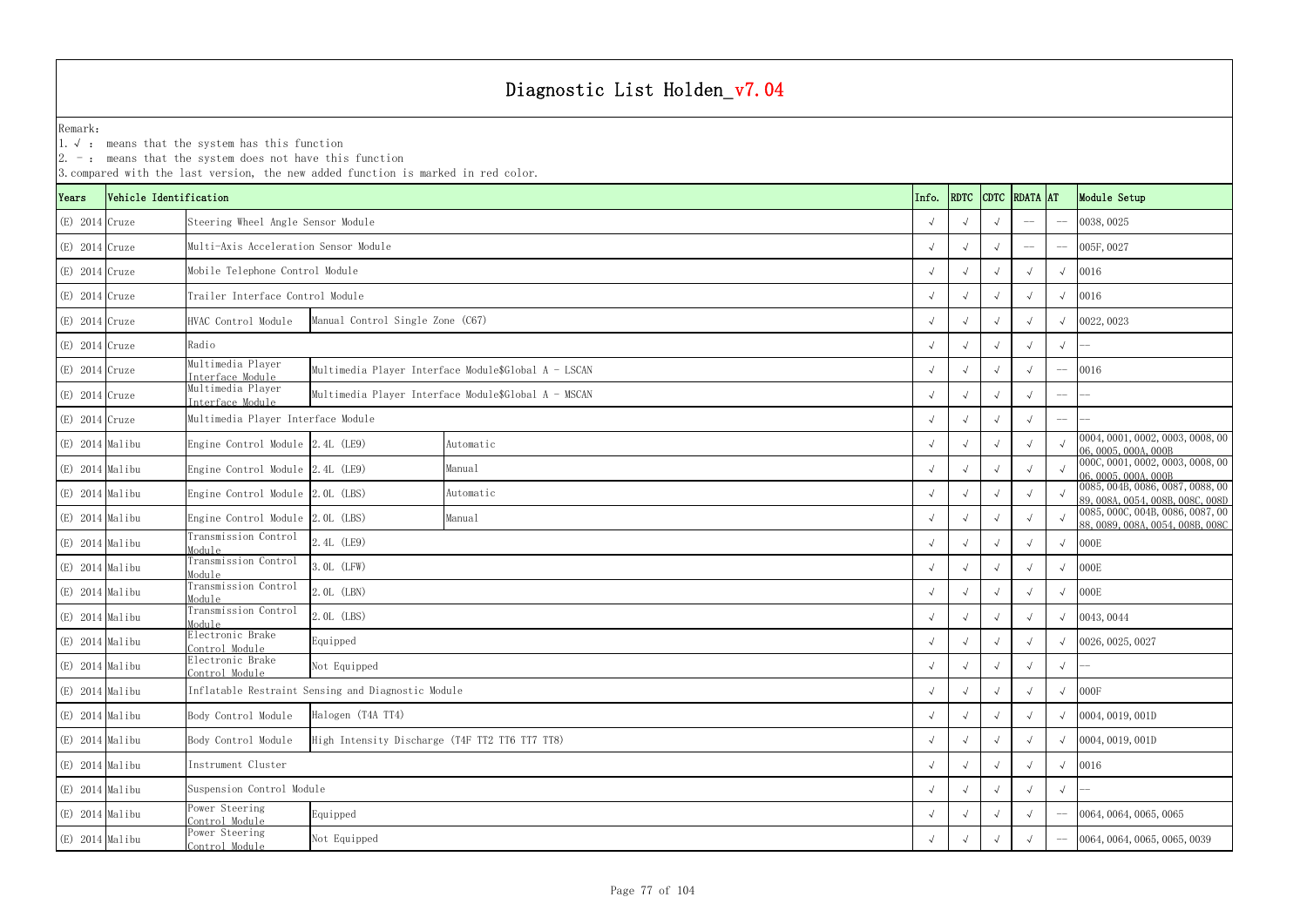|                   |                        | $ 2. -$ : means that the system does not have this function          | 3. compared with the last version, the new added function is marked in red color. |               |              |      |             |            |            |              |             |                                                                |
|-------------------|------------------------|----------------------------------------------------------------------|-----------------------------------------------------------------------------------|---------------|--------------|------|-------------|------------|------------|--------------|-------------|----------------------------------------------------------------|
| Years             | Vehicle Identification |                                                                      |                                                                                   |               | Info.        | RDTC | <b>CDTC</b> | RDATA AT   |            | Module Setup |             |                                                                |
| $(E)$ 2014 Malibu |                        | Ower Steering<br>Control Module                                      | Equipped                                                                          |               |              |      |             |            |            |              |             |                                                                |
| $(E)$ 2014 Malibu |                        | Power Steering<br>Control Module                                     | Not Equipped                                                                      |               |              |      |             |            |            |              |             |                                                                |
| $(E)$ 2014 Malibu |                        | Steering Column Lock Control Module                                  |                                                                                   |               |              |      |             |            |            |              | $-\!$ $\!-$ |                                                                |
| $(E)$ 2014 Malibu |                        | Headlamp Control Module                                              |                                                                                   |               |              |      |             |            |            |              |             | 0021                                                           |
| $(E)$ 2014 Malibu |                        |                                                                      | Keyless Entry Control Module                                                      |               |              |      |             |            |            |              |             |                                                                |
| $(E)$ 2014 Malibu |                        | HVAC Control Module                                                  | Manual Control Single Zone (C67)                                                  |               |              |      |             | $\sim$     |            |              |             | 0022, 0023                                                     |
| $(E)$ 2014 Malibu |                        | HVAC Control Module                                                  | Auto Control Dual Zone (CJ2)                                                      |               |              |      |             |            |            |              |             | 0022, 0023                                                     |
| $(E)$ 2014 Malibu |                        | Radio                                                                |                                                                                   |               |              |      |             |            |            |              |             |                                                                |
| $(E)$ 2014 Malibu |                        | Multimedia Player Interface Module                                   |                                                                                   |               |              |      |             |            |            |              |             | 0016                                                           |
| $(E)$ 2014 Malibu |                        | Parking Brake Control Module                                         |                                                                                   |               |              |      |             |            |            |              |             | 0037                                                           |
| $(E)$ 2014 Malibu |                        | Front Seat Heating Control Module                                    |                                                                                   |               |              |      |             |            |            |              | $\sqrt{ }$  |                                                                |
| (E) 2014 Malibu   |                        | Parking Assist Control Module                                        |                                                                                   |               |              |      |             |            |            |              |             | 0016                                                           |
| $(E)$ 2014 Malibu |                        | Rear Seat Heating Control Module                                     |                                                                                   |               |              |      |             |            |            |              | $\sqrt{}$   |                                                                |
| $(E)$ 2014 Malibu |                        | Seat Memory Control Module                                           |                                                                                   |               |              |      |             |            |            |              |             |                                                                |
| $(E)$ 2014 Malibu |                        | Left Side Object Detection Control Module                            |                                                                                   |               |              |      |             |            |            | $--$         | $\sqrt{ }$  |                                                                |
| $(E)$ 2014 Malibu |                        | Multi-Axis Acceleration Sensor Module                                |                                                                                   |               |              |      |             |            |            | --           |             | 005F, 0027                                                     |
| $(E)$ 2014 Malibu |                        | Steering Wheel Angle Sensor Module                                   |                                                                                   |               |              |      |             |            |            |              |             | 0038, 0025                                                     |
| (E) 2014 Malibu   |                        | Frontview Camera Module                                              |                                                                                   |               |              |      | $\sqrt{ }$  | $\sqrt{ }$ | $\sqrt{ }$ | $\sqrt{ }$   | $\sqrt{ }$  | 0014,00C3                                                      |
| $(E)$ 2014 Malibu |                        | Trailer Interface Control Module                                     |                                                                                   |               |              |      |             |            |            |              | $\sqrt{ }$  | 0016                                                           |
| $(E)$ 2014 Trax   |                        | Engine Control Module 1.4L (LUJ)                                     |                                                                                   | Automatic     | Not Equipped |      |             |            |            |              |             | 0004, 0001, 0002, 0003, 0008, 00<br>06, 0005, 000A, 000B       |
| $(E)$ 2014 Trax   |                        |                                                                      | Engine Control Module 1.4L (LUJ)<br>Equipped<br>Automatic                         |               |              |      |             |            |            |              |             | 0004, 0001, 0043, 0002, 0003, 00<br>08, 0006, 0005, 000A, 000B |
| $(E)$ 2014 Trax   |                        |                                                                      | Not Equipped<br>Engine Control Module 1.4L (LUJ)<br>Manual                        |               |              |      |             |            |            |              |             | 000C, 0001, 0002, 0003, 0008, 00<br>06, 0005, 000A, 000B       |
| $(E)$ 2014 Trax   |                        | Equipped<br>Engine Control Module 1.4L (LUJ)<br>Manual               |                                                                                   |               |              |      |             |            |            |              |             | 000C, 0001, 0043, 0002, 0003, 00<br>08, 0006, 0005, 000A, 000B |
| $(E)$ 2014 Trax   |                        | Engine Control Module 1.8L (2H0)                                     |                                                                                   | $2WD$ - Front | Automatic    |      |             |            |            |              |             | 0000, 0001, 0002, 0003, 0004, 00<br>05,0008,000A,000B          |
| $(E)$ 2014 Trax   |                        | Engine Control Module 1.8L (2H0)                                     |                                                                                   | $2WD$ - Front | Manual       |      |             |            |            |              |             | 0000, 0001, 0002, 0003, 0004, 00<br>05, 0008, 000A, 000B       |
| $(E)$ 2014 Trax   |                        | Not Equipped<br>Engine Control Module 1.8L (2H0)<br>AWD<br>Automatic |                                                                                   |               |              |      |             |            |            |              |             | 0004, 0001, 0002, 0003, 0008, 00<br>06, 0005, 000A, 000B       |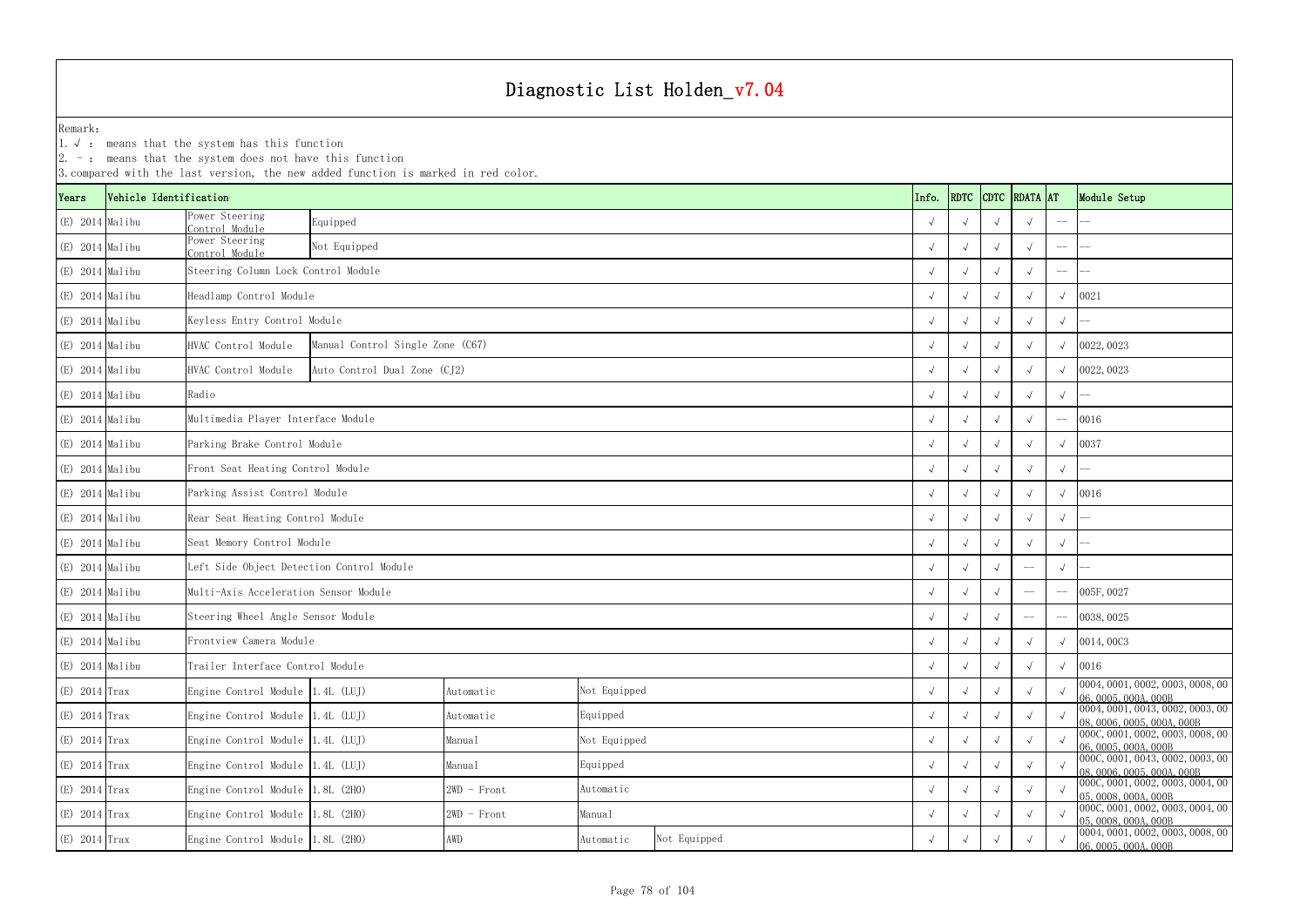1.√ : means that the system has this function

|                 |                        |                                         | 3. compared with the last version, the new added function is marked in red color. |     |           |              |            |            |  |               |             |                                                                |
|-----------------|------------------------|-----------------------------------------|-----------------------------------------------------------------------------------|-----|-----------|--------------|------------|------------|--|---------------|-------------|----------------------------------------------------------------|
| Years           | Vehicle Identification |                                         |                                                                                   |     |           |              | Info.      | RDTC       |  | CDTC RDATA AT |             | Module Setup                                                   |
| $(E)$ 2014 Trax |                        | Engine Control Module 1.8L (2H0)        |                                                                                   | AWD | Automatic | Equipped     | $\sqrt{ }$ |            |  |               |             | 0004, 0001, 0043, 0002, 0003, 00<br>08, 0006, 0005, 000A, 000B |
| (E) 2014 Trax   |                        | Engine Control Module 1.8L (2H0)        |                                                                                   | AWD | Manual    | Not Equipped | $\sqrt{ }$ |            |  |               |             | 000C, 0001, 0002, 0003, 0008, 00<br>06, 0005, 000A, 000B       |
| $(E)$ 2014 Trax |                        | Engine Control Module 1.8L (2H0)        |                                                                                   | AWD | Manual    | Equipped     |            | $\sqrt{ }$ |  |               |             | 000C, 0001, 0043, 0002, 0003, 00<br>08, 0006, 0005, 000A, 000B |
| (E) 2014 Trax   |                        | Transmission Control<br>Module          | $1.4L$ (LUJ)                                                                      |     |           |              |            | $\sqrt{ }$ |  |               |             | $\sqrt{000E}$                                                  |
| $(E)$ 2014 Trax |                        | Transmission Control<br>Module          | .8L(2H0)                                                                          |     |           |              |            |            |  |               |             | 000E                                                           |
| $(E)$ 2014 Trax |                        | Electronic Brake<br>Control Module      | Equipped                                                                          |     |           |              |            |            |  |               |             | 0025                                                           |
| $(E)$ 2014 Trax |                        | Electronic Brake<br>Control Module      | Not Equipped                                                                      |     |           |              |            |            |  |               |             |                                                                |
| $(E)$ 2014 Trax |                        |                                         | Inflatable Restraint Sensing and Diagnostic Module                                |     |           |              |            |            |  |               |             | $\sqrt{000F, 0027}$                                            |
| $(E)$ 2014 Trax |                        | Body Control Module                     |                                                                                   |     |           |              |            |            |  |               |             | 0004, 0019, 001D                                               |
| (E) 2014 Trax   |                        | Instrument Cluster                      |                                                                                   |     |           |              | $\sqrt{ }$ |            |  |               | $\sqrt{ }$  | 0016                                                           |
| $(E)$ 2014 Trax |                        | Steering Wheel Angle Sensor Module      |                                                                                   |     |           |              |            | $\sqrt{ }$ |  |               |             | 0038, 0025                                                     |
| (E) 2014 Trax   |                        | Rear Differential Clutch Control Module |                                                                                   |     |           |              |            | $\sqrt{ }$ |  |               |             | 0049, 00CA                                                     |
| $(E)$ 2014 Trax |                        | Power Steering<br>Control Module        | Not Equipped                                                                      |     |           |              |            |            |  |               | $--$        |                                                                |
| $(E)$ 2014 Trax |                        | Radio                                   | Equipped                                                                          |     |           |              |            |            |  |               | $\sqrt{ }$  |                                                                |
| $(E)$ 2014 Trax |                        | Radio                                   | Not Equipped                                                                      |     |           |              |            |            |  |               | $\sqrt{ }$  |                                                                |
| $(E)$ 2014 Trax |                        | HVAC Control Module                     | Manual Control Heater Only (C41)                                                  |     |           |              |            | $\sqrt{ }$ |  |               | $\sqrt{ }$  |                                                                |
| $(E)$ 2014 Trax |                        | HVAC Control Module                     | Manual Control Single Zone (C60)                                                  |     |           |              | $\sqrt{ }$ |            |  |               | $\sqrt{ }$  |                                                                |
| (E) 2014 Trax   |                        | HVAC Control Module                     | Manual Control Air Conditioning Only (C7B)                                        |     |           |              |            |            |  |               | $\sqrt{ }$  |                                                                |
| (E) 2014 Trax   |                        | Front Seat Heating Control Module       |                                                                                   |     |           |              |            | $\sqrt{ }$ |  |               | $\sqrt{ }$  |                                                                |
| $(E)$ 2014 Trax |                        | Parking Assist Control Module           |                                                                                   |     |           |              |            | $\sqrt{ }$ |  |               | $-\!$ $\!-$ | 0016                                                           |
| $(E)$ 2014 Trax |                        | Trailer Interface Control Module        |                                                                                   |     |           |              |            |            |  |               | $\sqrt{ }$  | 0016                                                           |
| (E) 2014 Volt   |                        | Engine Control Module                   |                                                                                   |     |           |              |            |            |  |               |             | 0001, 0002, 0003, 0005, 0008, 00<br>6F, 000A, 000B             |
| (E) 2014 Volt   |                        | Transmission Control Module             |                                                                                   |     |           |              |            |            |  |               | $\sqrt{ }$  |                                                                |
| (E) 2014 Volt   |                        | Electronic Brake Control Module         |                                                                                   |     |           |              |            | $\sqrt{ }$ |  |               | $\sqrt{2}$  | 0004, 0082, 0027                                               |
| (E) 2014 Volt   |                        |                                         | Inflatable Restraint Sensing and Diagnostic Module                                |     |           |              |            |            |  |               | $\sqrt{ }$  | 000F                                                           |
| (E) 2014 Volt   |                        | Body Control Module                     |                                                                                   |     |           |              |            |            |  |               |             | 0004, 0019, 001D                                               |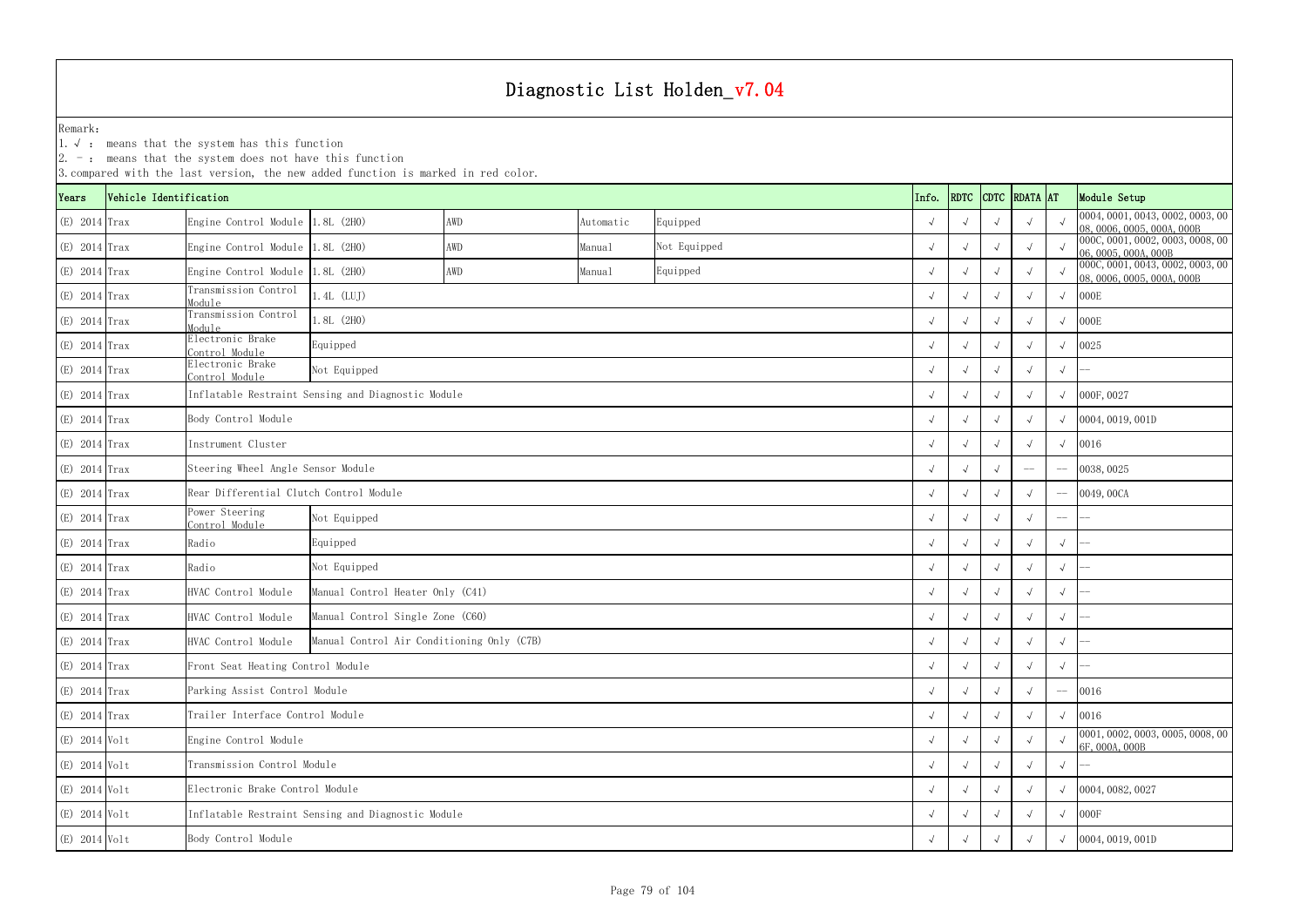|                   |                        | $ 2. -$ : means that the system does not have this function<br>3. compared with the last version, the new added function is marked in red color. |           |  |            |            |            |                                                |                                    |                                         |
|-------------------|------------------------|--------------------------------------------------------------------------------------------------------------------------------------------------|-----------|--|------------|------------|------------|------------------------------------------------|------------------------------------|-----------------------------------------|
| Years             | Vehicle Identification |                                                                                                                                                  |           |  | Info.      |            |            | RDTC CDTC RDATA AT                             |                                    | Module Setup                            |
| (E) 2014 Volt     |                        | Instrument Cluster                                                                                                                               |           |  |            |            |            |                                                | $\sqrt{ }$                         | 0016                                    |
| (E) 2014 Volt     |                        | Electric A/C Compressor Control Module                                                                                                           |           |  |            | $-\!-\!$   |            |                                                | $-\!-\!$                           |                                         |
| (E) 2014 Volt     |                        | Battery Charger Control Module                                                                                                                   |           |  |            |            |            |                                                | $-\!-\!$                           |                                         |
| (E) 2014 Volt     |                        | Coolant Heater Control Module                                                                                                                    |           |  |            |            |            |                                                | $-\!$ $\!-$                        |                                         |
| (E) 2014 Volt     |                        | Hybrid Powertrain Control Module 2                                                                                                               |           |  |            | $\sqrt{ }$ |            |                                                |                                    | 0083, 0071, 0072, 0073, 0075, 00<br>76. |
| (E) 2014 Volt     |                        | Hybrid Powertrain Control Module                                                                                                                 |           |  |            |            |            |                                                | $\sqrt{ }$                         |                                         |
| (E) 2014 Volt     |                        | Drive Motor Control Module 1                                                                                                                     |           |  |            |            |            |                                                | $-\!-\!$                           |                                         |
| (E) 2014 Volt     |                        | Drive Motor Control Module 2                                                                                                                     |           |  |            |            |            |                                                | $-\!$ $\!-$                        |                                         |
| (E) 2014 Volt     |                        | Auxiliary Transmission Fluid Pump                                                                                                                |           |  |            | $\sqrt{ }$ | $\sqrt{ }$ |                                                | $-\!-\!$                           |                                         |
| (E) 2014 Volt     |                        | Telematics Communication Interface Control Module                                                                                                |           |  |            |            |            |                                                | $\hspace{0.05cm}--\hspace{0.05cm}$ |                                         |
| (E) 2014 Volt     |                        | Chassis Control Module                                                                                                                           |           |  |            |            |            |                                                |                                    | 0008                                    |
| (E) 2014 Volt     |                        | Steering Column Lock Control Module                                                                                                              |           |  |            |            |            |                                                | $-\!$ $\!-$                        |                                         |
| (E) 2014 Volt     |                        | Keyless Entry Control Module                                                                                                                     |           |  |            |            |            |                                                | $\sqrt{ }$                         |                                         |
| $(E)$ 2014 Volt   |                        | Steering Wheel Angle Sensor Module                                                                                                               |           |  |            |            |            | $\hspace{0.1mm}-\hspace{0.1mm}-\hspace{0.1mm}$ | $-\!$ –                            | 0038, 0025                              |
| (E) 2014 Volt     |                        | Frontview Camera Module                                                                                                                          |           |  |            |            |            |                                                | $\sqrt{ }$                         | 0014,0003                               |
| (E) 2014 Volt     |                        | Power Steering Control Module                                                                                                                    |           |  |            |            |            |                                                | $-\!-\!$                           | 0064,0065                               |
| (E) 2014 Volt     |                        | HVAC Control Module                                                                                                                              |           |  |            |            |            |                                                | $\sqrt{ }$                         | 0022, 0023                              |
| (E) 2014 Volt     |                        | Radio                                                                                                                                            |           |  | $\sqrt{ }$ | $\sqrt{ }$ | $\sqrt{ }$ | $\sqrt{ }$                                     | $\sqrt{ }$                         |                                         |
| (E) 2014 Volt     |                        | Front Seat Heating Control Module                                                                                                                |           |  |            |            |            |                                                | $\sqrt{ }$                         |                                         |
| $(E)$ 2014 Volt   |                        | Parking Assist Control Module                                                                                                                    |           |  |            |            |            |                                                | $\sqrt{ }$                         | 0016                                    |
| $(E)$ 2014 Volt   |                        | Parking Brake Control Module                                                                                                                     |           |  | $\sqrt{ }$ | $\sqrt{ }$ | $\sqrt{ }$ |                                                | $\sqrt{ }$                         | 0037                                    |
| $(D)$ 2013 Barina |                        | Engine Control Module 1.6L (LDE)                                                                                                                 | Manual    |  |            | $\sqrt{ }$ | $\sqrt{ }$ |                                                | $\sqrt{ }$                         |                                         |
| $(D)$ 2013 Barina |                        | Engine Control Module 1.6L (LDE)                                                                                                                 | Automatic |  |            |            |            |                                                | $\sqrt{ }$                         |                                         |
| $(D)$ 2013 Barina |                        | Fuel Pump Control<br>1.6L (LDE)<br>Module                                                                                                        |           |  |            |            |            |                                                | $\sqrt{ }$                         |                                         |
| $(D)$ 2013 Barina |                        | Transmission Control<br>1.6L (LDE)<br>Module                                                                                                     |           |  |            |            |            |                                                | $\sqrt{ }$                         |                                         |
| $(D)$ 2013 Barina |                        | Electronic Brake<br>Not Equipped<br>Control Module                                                                                               |           |  |            |            | $\sim$     |                                                | $\sqrt{ }$                         |                                         |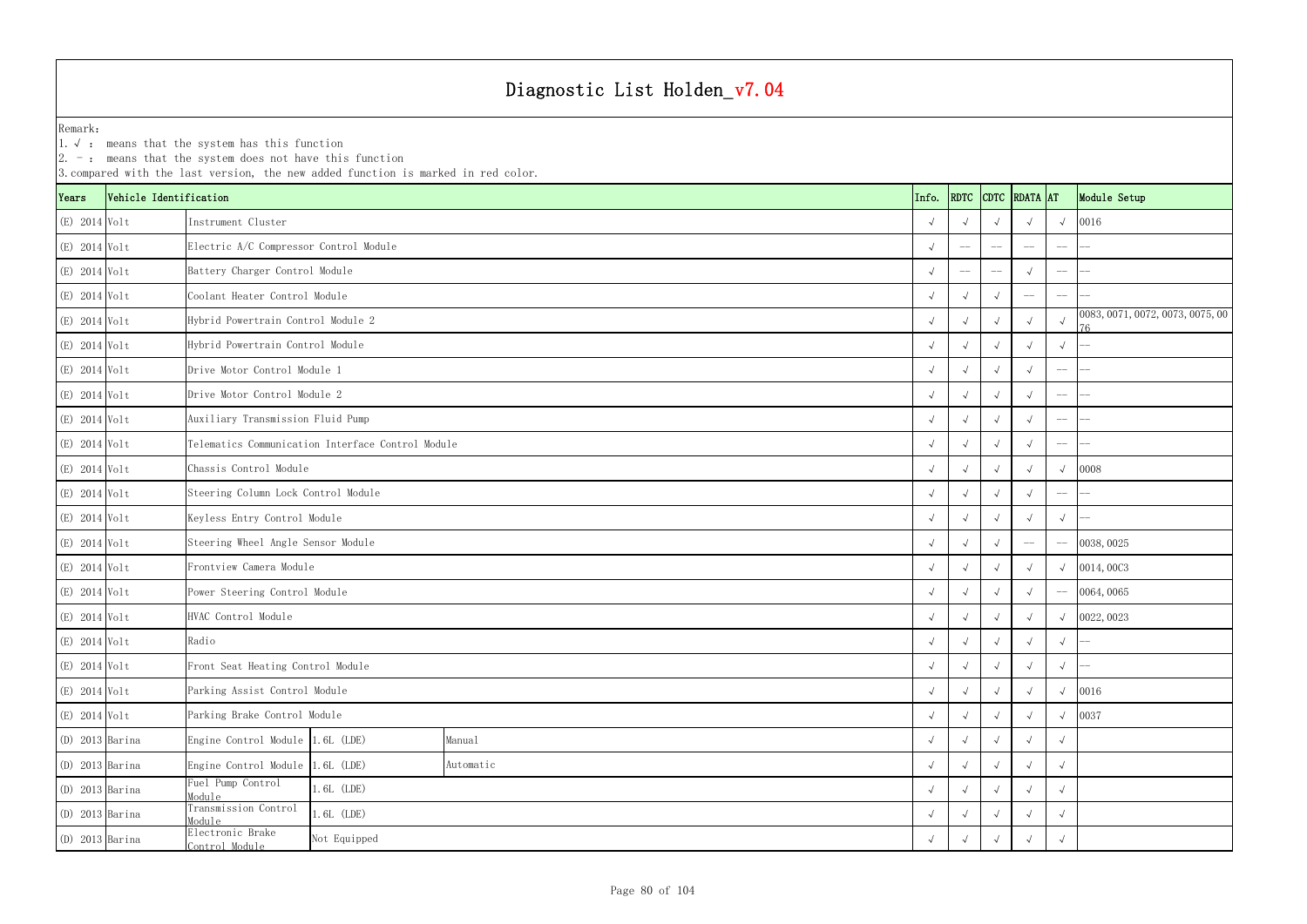1.√ : means that the system has this function

|                   |                        | $ 2. -$ : means that the system does not have this function | 3. compared with the last version, the new added function is marked in red color. |           |  |       |            |            |                    |            |              |
|-------------------|------------------------|-------------------------------------------------------------|-----------------------------------------------------------------------------------|-----------|--|-------|------------|------------|--------------------|------------|--------------|
| Years             | Vehicle Identification |                                                             |                                                                                   |           |  | Info. |            |            | RDTC CDTC RDATA AT |            | Module Setup |
| $(D)$ 2013 Barina |                        | Electronic Brake<br>Control Module                          | Equipped                                                                          |           |  |       |            |            |                    | $\sqrt{ }$ |              |
| $(D)$ 2013 Barina |                        | Multi-Axis Acceleration Sensor Module                       |                                                                                   |           |  |       |            |            |                    | $\sqrt{ }$ |              |
| $(D)$ 2013 Barina |                        | Power Steering Control Module                               |                                                                                   |           |  |       |            |            | $\sqrt{ }$         | $\sqrt{ }$ |              |
| $(D)$ 2013 Barina |                        | Steering Wheel Angle Sensor Module                          |                                                                                   |           |  |       |            |            |                    | $\sqrt{ }$ |              |
| $(D)$ 2013 Barina |                        | Body Control Module                                         | Hatchback                                                                         |           |  |       |            |            |                    | $\sqrt{ }$ |              |
| $(D)$ 2013 Barina |                        | Body Control Module                                         | Sedan                                                                             |           |  |       |            |            |                    | $\sqrt{ }$ |              |
| $(D)$ 2013 Barina |                        |                                                             | Inflatable Restraint Sensing and Diagnostic Module                                |           |  |       | $\sqrt{ }$ |            | $\sqrt{ }$         | $\sqrt{ }$ |              |
| $(D)$ 2013 Barina |                        | Instrument Cluster                                          |                                                                                   |           |  |       | $\sqrt{ }$ |            |                    | $\sqrt{ }$ |              |
| $(D)$ 2013 Barina |                        | Radio                                                       |                                                                                   |           |  |       |            |            |                    | $\sqrt{ }$ |              |
| $(D)$ 2013 Barina |                        | HVAC Control Module                                         | Manual Control Heater Only (C41)                                                  |           |  |       | $\sqrt{ }$ |            |                    | $\sqrt{ }$ |              |
| $(D)$ 2013 Barina |                        | HVAC Control Module                                         | Manual Control Air Conditioning Only (C78)                                        |           |  |       |            |            | $\sqrt{ }$         | $\sqrt{ }$ |              |
| $(D)$ 2013 Barina |                        | HVAC Control Module                                         | Manual Control Single Zone (C60)                                                  |           |  |       |            |            |                    | $\sqrt{ }$ |              |
| $(D)$ 2013 Barina |                        |                                                             | Parking Assist Control Module                                                     |           |  |       |            |            |                    | $\sqrt{ }$ |              |
| $(D)$ 2013 Cruze  |                        | Engine Control Module 1.4L (LUJ)                            |                                                                                   | Automatic |  |       |            |            |                    | $\sqrt{ }$ |              |
| $(D)$ 2013 Cruze  |                        | Engine Control Module 1.4L (LUJ)                            |                                                                                   | Manual    |  |       | $\sqrt{ }$ |            | $\sqrt{ }$         | $\sqrt{ }$ |              |
| $(D)$ 2013 Cruze  |                        | Engine Control Module 1.8L (2H0)                            |                                                                                   | Automatic |  |       |            |            |                    | $\sqrt{ }$ |              |
| $(D)$ 2013 Cruze  |                        | Engine Control Module 1.8L (2H0)                            |                                                                                   | Manual    |  |       |            |            |                    | $\sqrt{ }$ |              |
| $(D)$ 2013 Cruze  |                        | Engine Control Module 2.0L (LNP)                            |                                                                                   | Automatic |  |       | $\sqrt{ }$ | $\sqrt{ }$ | $\sqrt{ }$         | $\sqrt{ }$ |              |
| (D) 2013 Cruze    |                        | Engine Control Module 2.0L (LNP)                            |                                                                                   | Manual    |  |       | $\sqrt{ }$ | $\sqrt{ }$ | $\sqrt{ }$         | $\sqrt{ }$ |              |
| $(D)$ 2013 Cruze  |                        | Transmission Control<br>Module                              | 2.0L (LNP)                                                                        |           |  |       | $\sqrt{ }$ | $\sqrt{ }$ | $\sqrt{ }$         | $\sqrt{ }$ |              |
| $(D)$ 2013 Cruze  |                        | Transmission Control<br>Module                              | $1.8L$ (2HO)                                                                      |           |  |       | $\sqrt{ }$ | $\sqrt{ }$ | $\sqrt{ }$         | $\sqrt{ }$ |              |
| $(D)$ 2013 Cruze  |                        | Transmission Control<br>Module                              | $1.4L$ (LUJ)                                                                      |           |  |       | $\sqrt{ }$ | $\sqrt{ }$ | $\sqrt{ }$         | $\sqrt{ }$ |              |
| $(D)$ 2013 Cruze  |                        | Electronic Brake<br>Control Module                          | Not Equipped                                                                      |           |  |       | $\sqrt{ }$ | $\sqrt{ }$ | $\sqrt{ }$         | $\sqrt{ }$ |              |
| $(D)$ 2013 Cruze  |                        | Electronic Brake<br>Control Module                          | Equipped                                                                          |           |  |       | $\sqrt{ }$ | $\sqrt{ }$ | $\rightsquigarrow$ | $\sqrt{ }$ |              |
| $(D)$ 2013 Cruze  |                        | Multi-Axis Acceleration Sensor Module                       |                                                                                   |           |  |       |            |            |                    | $\sqrt{ }$ |              |
| $(D)$ 2013 Cruze  |                        | Power Steering Control Module                               |                                                                                   |           |  |       |            |            |                    | $\sqrt{ }$ |              |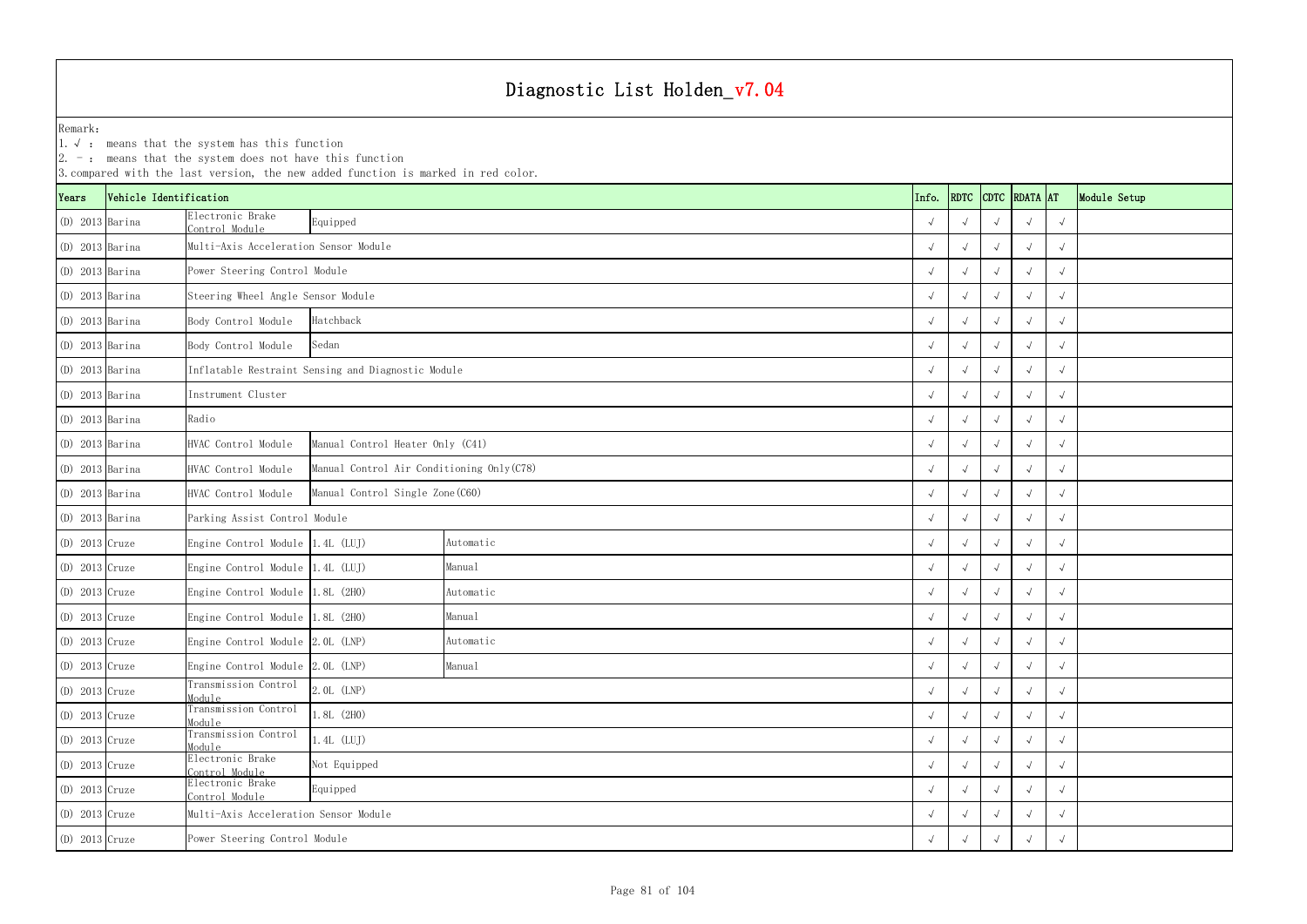1.√ : means that the system has this function

|                  |                        | $ 2. -$ : means that the system does not have this function | 3. compared with the last version, the new added function is marked in red color. |           |  |       |            |            |                    |            |              |
|------------------|------------------------|-------------------------------------------------------------|-----------------------------------------------------------------------------------|-----------|--|-------|------------|------------|--------------------|------------|--------------|
| Years            | Vehicle Identification |                                                             |                                                                                   |           |  | Info. |            |            | RDTC CDTC RDATA AT |            | Module Setup |
| $(D)$ 2013 Cruze |                        | Steering Wheel Angle Sensor Module                          |                                                                                   |           |  |       |            |            |                    | $\sqrt{ }$ |              |
| $(D)$ 2013 Cruze |                        | Body Control Module                                         | Hatchback                                                                         |           |  |       | $\sqrt{ }$ |            | $\sqrt{ }$         | $\sqrt{ }$ |              |
| $(D)$ 2013 Cruze |                        | Body Control Module                                         | Sedan                                                                             |           |  |       |            |            | $\sqrt{ }$         | $\sqrt{ }$ |              |
| $(D)$ 2013 Cruze |                        | Body Control Module                                         | Station Wagon                                                                     |           |  |       |            |            |                    | $\sqrt{ }$ |              |
| $(D)$ 2013 Cruze |                        |                                                             | Inflatable Restraint Sensing and Diagnostic Module                                |           |  |       |            |            |                    | $\sqrt{ }$ |              |
| $(D)$ 2013 Cruze |                        | Instrument Cluster                                          |                                                                                   |           |  |       |            |            |                    | $\sqrt{ }$ |              |
| $(D)$ 2013 Cruze |                        | Trailer Interface Control Module                            |                                                                                   |           |  |       | $\sqrt{ }$ |            | $\sqrt{ }$         | $\sqrt{ }$ |              |
| $(D)$ 2013 Cruze |                        | Radio                                                       |                                                                                   |           |  |       | $\sqrt{ }$ |            |                    | $\sqrt{ }$ |              |
| $(D)$ 2013 Cruze |                        | Multimedia Player Interface Module                          |                                                                                   |           |  |       | $\sqrt{ }$ |            | $\sim$             | $\sqrt{ }$ |              |
| $(D)$ 2013 Cruze |                        | Mobile Telephone Control Module                             |                                                                                   |           |  |       | $\sqrt{ }$ | $\sqrt{ }$ | $\sqrt{ }$         | $\sqrt{ }$ |              |
| $(D)$ 2013 Cruze |                        | HVAC Control Module                                         | Manual Control Single Zone (C67)                                                  |           |  |       | $\sqrt{ }$ |            | $\sqrt{ }$         | $\sqrt{ }$ |              |
| $(D)$ 2013 Cruze |                        | Front Seat Heating Control Module                           |                                                                                   |           |  |       |            |            | $\sim$             | $\sqrt{ }$ |              |
| $(D)$ 2013 Cruze |                        | Keyless Entry Control<br>Module                             | Not Equipped                                                                      |           |  |       |            |            | $\sim$             | $\sqrt{ }$ |              |
| $(D)$ 2013 Cruze |                        | Keyless Entry Control<br>Module                             | Equipped                                                                          |           |  |       |            |            |                    | $\sqrt{ }$ |              |
| $(D)$ 2013 Cruze |                        | Parking Assist Control Module                               |                                                                                   |           |  |       | $\sqrt{ }$ |            | $\sqrt{ }$         | $\sqrt{ }$ |              |
| $(D)$ 2013 Cruze |                        | Steering Column Lock Control Module                         |                                                                                   |           |  |       |            |            |                    | $\sqrt{ }$ |              |
| $(D)$ 2013 Cruze |                        | Engine Control Module 1.4L (LUJ)                            |                                                                                   | Automatic |  |       |            |            |                    | $\sqrt{ }$ |              |
| $(D)$ 2013 Cruze |                        | Engine Control Module 1.4L (LUJ)                            |                                                                                   | Manual    |  |       | $\sqrt{ }$ | $\sqrt{ }$ | $\sqrt{ }$         | $\sqrt{ }$ |              |
| $(D)$ 2013 Cruze |                        | Engine Control Module 1.8L (2H0)                            |                                                                                   | Automatic |  |       | $\sqrt{ }$ | $\sqrt{ }$ | $\sqrt{ }$         | $\sqrt{ }$ |              |
| $(D)$ 2013 Cruze |                        | Engine Control Module 1.8L (2H0)                            |                                                                                   | Manual    |  |       | $\sqrt{ }$ | $\sqrt{ }$ | $\sqrt{ }$         | $\sqrt{ }$ |              |
| $(D)$ 2013 Cruze |                        | Engine Control Module 2.0L (LNP)                            |                                                                                   | Automatic |  |       | $\sqrt{ }$ | $\sqrt{ }$ | $\sqrt{ }$         | $\sqrt{ }$ |              |
| $(D)$ 2013 Cruze |                        | Engine Control Module 2.0L (LNP)                            |                                                                                   | Manual    |  |       | $\sqrt{ }$ | $\sqrt{ }$ | $\sqrt{ }$         | $\sqrt{ }$ |              |
| $(D)$ 2013 Cruze |                        | Transmission Control<br>Module                              | 2. OL (LNP)                                                                       |           |  |       | $\sqrt{ }$ | $\sqrt{ }$ | $\sqrt{ }$         | $\sqrt{ }$ |              |
| $(D)$ 2013 Cruze |                        | Transmission Control<br>Module                              | $1.8L$ (2H0)                                                                      |           |  |       | $\sqrt{ }$ | $\sqrt{ }$ | $\sqrt{ }$         | $\sqrt{ }$ |              |
| $(D)$ 2013 Cruze |                        | Transmission Control<br>$1.4L$ (LUJ)<br>Module              |                                                                                   |           |  |       |            |            |                    | $\sqrt{ }$ |              |
| $(D)$ 2013 Cruze |                        | Electronic Brake<br>Control Module                          | Not Equipped                                                                      |           |  |       |            |            |                    | $\sqrt{ }$ |              |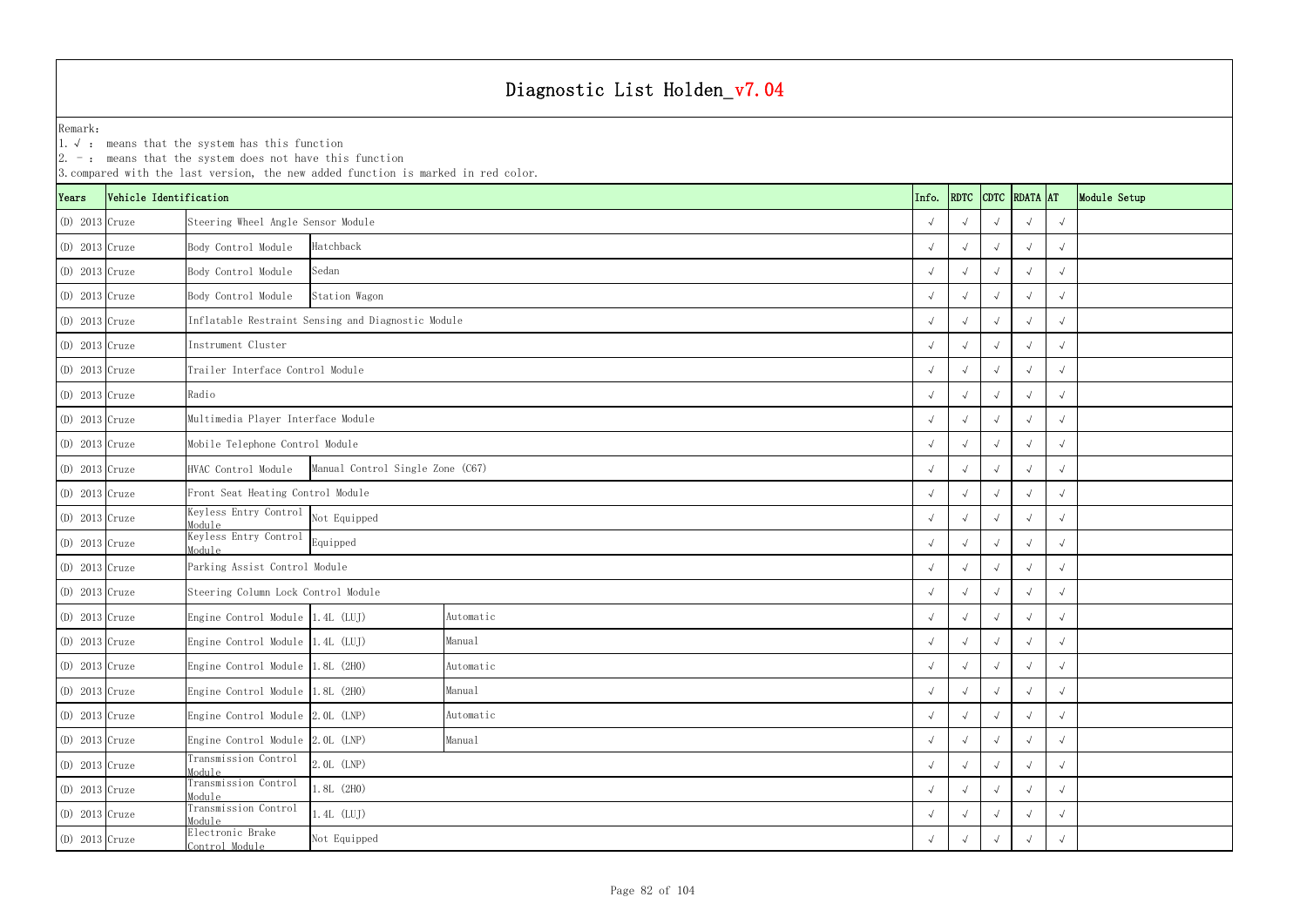1.√ : means that the system has this function

|                   |                        | $ 2. -$ : means that the system does not have this function | 3. compared with the last version, the new added function is marked in red color. |           |  |       |            |            |                    |            |              |
|-------------------|------------------------|-------------------------------------------------------------|-----------------------------------------------------------------------------------|-----------|--|-------|------------|------------|--------------------|------------|--------------|
| Years             | Vehicle Identification |                                                             |                                                                                   |           |  | Info. |            |            | RDTC CDTC RDATA AT |            | Module Setup |
| $(D)$ 2013 Cruze  |                        | Electronic Brake<br>Control Module                          | Equipped                                                                          |           |  |       |            |            |                    | $\sqrt{ }$ |              |
| $(D)$ 2013 Cruze  |                        | Multi-Axis Acceleration Sensor Module                       |                                                                                   |           |  |       | $\sqrt{ }$ |            |                    | $\sqrt{ }$ |              |
| $(D)$ 2013 Cruze  |                        | Power Steering Control Module                               |                                                                                   |           |  |       |            |            | $\sqrt{ }$         | $\sqrt{ }$ |              |
| $(D)$ 2013 Cruze  |                        | Steering Wheel Angle Sensor Module                          |                                                                                   |           |  |       |            |            |                    | $\sqrt{ }$ |              |
| $(D)$ 2013 Cruze  |                        | Body Control Module                                         | Hatchback                                                                         |           |  |       |            |            |                    | $\sqrt{ }$ |              |
| $(D)$ 2013 Cruze  |                        | Body Control Module                                         | Sedan                                                                             |           |  |       |            |            |                    | $\sqrt{ }$ |              |
| $(D)$ 2013 Cruze  |                        | Body Control Module                                         | Station Wagon                                                                     |           |  |       | $\sqrt{ }$ |            | $\sqrt{ }$         | $\sqrt{ }$ |              |
| $(D)$ 2013 Cruze  |                        |                                                             | Inflatable Restraint Sensing and Diagnostic Module                                |           |  |       | $\sqrt{ }$ |            |                    | $\sqrt{ }$ |              |
| $(D)$ 2013 Cruze  |                        | Instrument Cluster                                          |                                                                                   |           |  |       | $\sqrt{ }$ |            | $\sim$             | $\sqrt{ }$ |              |
| $(D)$ 2013 Cruze  |                        | Trailer Interface Control Module                            |                                                                                   |           |  |       | $\sqrt{ }$ | $\sqrt{ }$ | $\sim$             | $\sqrt{ }$ |              |
| $(D)$ 2013 Cruze  |                        | Radio                                                       |                                                                                   |           |  |       | $\sqrt{ }$ |            | $\sqrt{ }$         | $\sqrt{ }$ |              |
| $(D)$ 2013 Cruze  |                        | Multimedia Player Interface Module                          |                                                                                   |           |  |       |            |            |                    | $\sqrt{ }$ |              |
| $(D)$ 2013 Cruze  |                        | Mobile Telephone Control Module                             |                                                                                   |           |  |       |            |            | $\sim$             | $\sqrt{ }$ |              |
| $(D)$ 2013 Cruze  |                        | HVAC Control Module                                         | Manual Control Single Zone (C67)                                                  |           |  |       |            |            |                    | $\sqrt{ }$ |              |
| $(D)$ 2013 Cruze  |                        | Front Seat Heating Control Module                           |                                                                                   |           |  |       | $\sqrt{ }$ |            | $\sqrt{ }$         | $\sqrt{ }$ |              |
| $(D)$ 2013 Cruze  |                        | Keyless Entry Control<br>Module                             | Not Equipped                                                                      |           |  |       |            |            |                    | $\sqrt{ }$ |              |
| $(D)$ 2013 Cruze  |                        | Keyless Entry Control<br>Module                             | Equipped                                                                          |           |  |       |            |            |                    | $\sqrt{ }$ |              |
| $(D)$ 2013 Cruze  |                        | Parking Assist Control Module                               |                                                                                   |           |  |       | $\sqrt{ }$ | $\sqrt{ }$ | $\sqrt{ }$         | $\sqrt{ }$ |              |
| $(D)$ 2013 Cruze  |                        | Steering Column Lock Control Module                         |                                                                                   |           |  |       | $\sqrt{ }$ | $\sqrt{ }$ | $\sqrt{ }$         | $\sqrt{ }$ |              |
| $(D)$ 2013 Malibu |                        | Engine Control Module 2.0L (LBS)                            |                                                                                   | Automatic |  |       | $\sqrt{ }$ | $\sqrt{ }$ | $\sqrt{ }$         | $\sqrt{ }$ |              |
| (D) 2013 Malibu   |                        | Engine Control Module 2.0L (LBS)                            |                                                                                   | Manual    |  |       | $\sqrt{ }$ | $\sqrt{ }$ | $\sqrt{ }$         | $\sqrt{ }$ |              |
| $(D)$ 2013 Malibu |                        | Engine Control Module 2.4L (LE9)                            |                                                                                   | Automatic |  |       | $\sqrt{ }$ | $\sqrt{ }$ | $\sqrt{ }$         | $\sqrt{ }$ |              |
| $(D)$ 2013 Malibu |                        | Engine Control Module 2.4L (LE9)                            |                                                                                   | Manual    |  |       | $\sqrt{ }$ | $\sqrt{ }$ | $\sqrt{ }$         | $\sqrt{ }$ |              |
| (D) 2013 Malibu   |                        | Transmission Control<br>Module                              | 2. 4L (LE9)                                                                       |           |  |       | $\sqrt{ }$ | $\sqrt{ }$ | $\rightsquigarrow$ | $\sqrt{ }$ |              |
| (D) 2013 Malibu   |                        | Transmission Control<br>2.0L (LBS)<br>Module                |                                                                                   |           |  |       |            |            |                    | $\sqrt{ }$ |              |
| $(D)$ 2013 Malibu |                        | Electronic Brake<br>Not Equipped<br>Control Module          |                                                                                   |           |  |       |            |            |                    | $\sqrt{ }$ |              |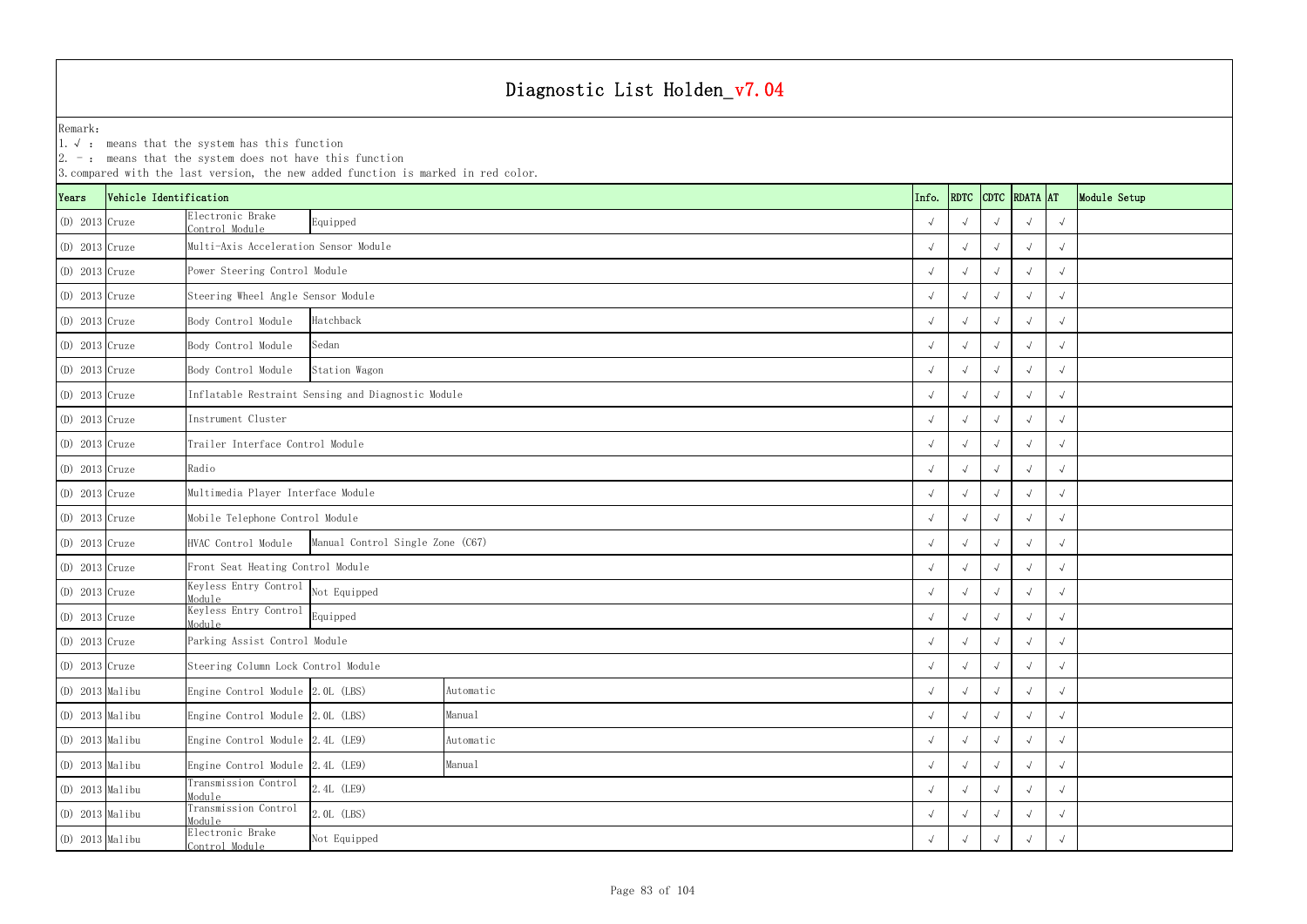1.√ : means that the system has this function

|                   |                        | $ 2. -$ : means that the system does not have this function | 3. compared with the last version, the new added function is marked in red color. |            |            |            |                    |            |              |
|-------------------|------------------------|-------------------------------------------------------------|-----------------------------------------------------------------------------------|------------|------------|------------|--------------------|------------|--------------|
| Years             | Vehicle Identification |                                                             |                                                                                   | Info.      |            |            | RDTC CDTC RDATA AT |            | Module Setup |
| (D) 2013 Malibu   |                        | Electronic Brake<br>Control Module                          | Equipped                                                                          |            |            |            |                    | $\sqrt{ }$ |              |
| $(D)$ 2013 Malibu |                        | Multi-Axis Acceleration Sensor Module                       |                                                                                   |            |            |            |                    | $\sqrt{ }$ |              |
| $(D)$ 2013 Malibu |                        | Power Steering Control Module                               |                                                                                   |            |            |            | $\sqrt{ }$         | $\sqrt{ }$ |              |
| (D) 2013 Malibu   |                        | Steering Wheel Angle Sensor Module                          |                                                                                   |            |            |            |                    | $\sqrt{ }$ |              |
| (D) 2013 Malibu   |                        | Suspension Control Module                                   |                                                                                   |            |            |            |                    | $\sqrt{ }$ |              |
| $(D)$ 2013 Malibu |                        | Body Control Module                                         | Halogen (T4A TT4)                                                                 |            |            |            |                    | $\sqrt{ }$ |              |
| $(D)$ 2013 Malibu |                        | Body Control Module                                         | High Intensity Discharge (T4F TT2 TT6 TT7 TT8)                                    |            | $\sqrt{ }$ |            |                    | $\sqrt{ }$ |              |
| (D) 2013 Malibu   |                        |                                                             | Inflatable Restraint Sensing and Diagnostic Module                                |            |            |            |                    | $\sqrt{ }$ |              |
| (D) 2013 Malibu   |                        | Instrument Cluster                                          |                                                                                   |            |            |            |                    | $\sqrt{ }$ |              |
| (D) 2013 Malibu   |                        | Headlamp Control Module                                     |                                                                                   |            | $\sqrt{ }$ |            |                    | $\sqrt{ }$ |              |
| (D) 2013 Malibu   |                        | Radio                                                       |                                                                                   |            | $\sqrt{ }$ |            | $\sqrt{ }$         | $\sqrt{ }$ |              |
| $(D)$ 2013 Malibu |                        | Mobile Telephone Control Module                             |                                                                                   |            |            |            |                    | $\sqrt{ }$ |              |
| (D) 2013 Malibu   |                        | HVAC Control Module                                         | Auto Control Dual Zone (CJ2)                                                      |            |            |            |                    | $\sqrt{ }$ |              |
| (D) 2013 Malibu   |                        | HVAC Control Module                                         | Manual Control Single Zone (C67)                                                  |            |            |            |                    | $\sqrt{ }$ |              |
| (D) 2013 Malibu   |                        | Front Seat Heating Control Module                           |                                                                                   |            | $\sqrt{ }$ |            |                    | $\sqrt{ }$ |              |
| $(D)$ 2013 Malibu |                        | Rear Seat Heating Control Module                            |                                                                                   |            |            |            |                    | $\sqrt{ }$ |              |
| (D) 2013 Malibu   |                        | Keyless Entry Control Module                                |                                                                                   |            |            |            |                    | $\sqrt{ }$ |              |
| (D) 2013 Malibu   |                        | Parking Assist Control Module                               |                                                                                   | $\sqrt{ }$ | $\sqrt{ }$ | $\sqrt{ }$ | $\sqrt{ }$         | $\sqrt{ }$ |              |
| (D) 2013 Malibu   |                        | Frontview Camera Module                                     |                                                                                   |            | $\sqrt{ }$ |            |                    | $\sqrt{ }$ |              |
| (D) 2013 Malibu   |                        | Steering Column Lock Control Module                         |                                                                                   |            | $\sqrt{ }$ |            |                    | $\sqrt{ }$ |              |
| $(D)$ 2013 Volt   |                        | Engine Control Module                                       |                                                                                   |            | $\sqrt{ }$ |            |                    | $\sqrt{ }$ |              |
| $(D)$ 2013 Volt   |                        | Fuel Pump Control Module                                    |                                                                                   |            | $\sqrt{ }$ |            | $\sqrt{ }$         | $\sqrt{ }$ |              |
| $(D)$ 2013 Volt   |                        | Hybrid Powertrain Control Module                            |                                                                                   |            | $\sqrt{ }$ |            | $\sqrt{ }$         | $\sqrt{ }$ |              |
| $(D)$ 2013 Volt   |                        | Transmission Control Module                                 |                                                                                   |            |            |            |                    | $\sqrt{ }$ |              |
| $(D)$ 2013 Volt   |                        | Drive Motor Control Module 1                                |                                                                                   |            |            |            |                    | $\sqrt{ }$ |              |
| $(D)$ 2013 Volt   |                        | Drive Motor Control Module 2                                |                                                                                   |            |            |            |                    | $\sqrt{ }$ |              |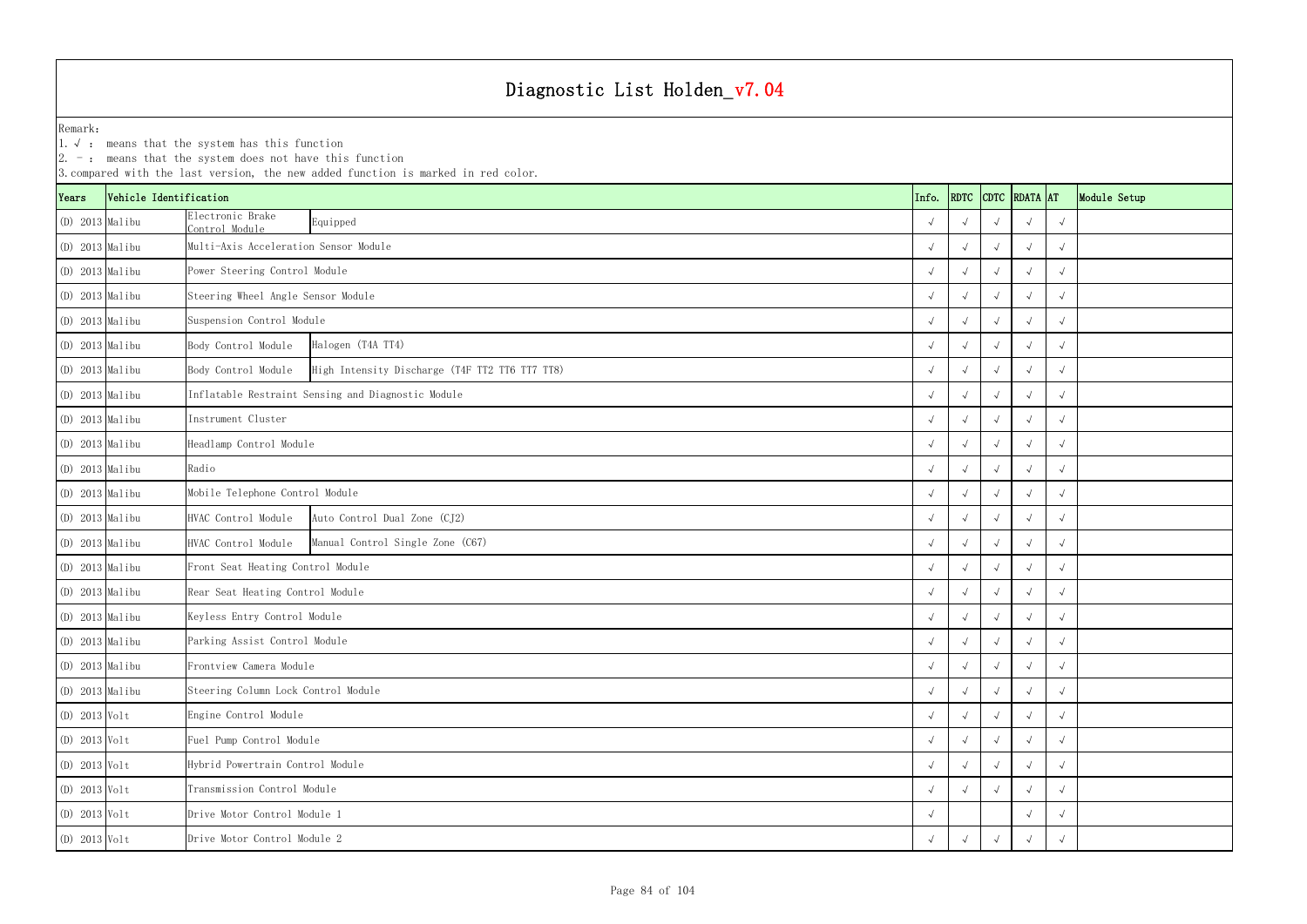1.√ : means that the system has this function

|                 | $ 2. -$ : means that the system does not have this function<br>3. compared with the last version, the new added function is marked in red color.<br>CDTC RDATA AT |                                                    |            |            |            |            |            |            |              |  |  |  |  |  |
|-----------------|-------------------------------------------------------------------------------------------------------------------------------------------------------------------|----------------------------------------------------|------------|------------|------------|------------|------------|------------|--------------|--|--|--|--|--|
| Years           | Vehicle Identification                                                                                                                                            |                                                    |            | Info.      | RDTC       |            |            |            | Module Setup |  |  |  |  |  |
| (D) 2013 Volt   |                                                                                                                                                                   | Auxiliary Transmission Fluid Pump                  |            |            |            |            | $\sqrt{ }$ |            |              |  |  |  |  |  |
| $(D)$ 2013 Volt |                                                                                                                                                                   | Electronic Brake Control Module                    |            |            | $\sqrt{ }$ | $\sqrt{ }$ |            |            |              |  |  |  |  |  |
| $(D)$ 2013 Volt |                                                                                                                                                                   | Parking Brake Control Module                       |            |            |            |            |            |            |              |  |  |  |  |  |
| $(D)$ 2013 Volt |                                                                                                                                                                   | Multi-Axis Acceleration Sensor Module              |            |            |            |            |            |            |              |  |  |  |  |  |
| $(D)$ 2013 Volt |                                                                                                                                                                   | Power Steering Control Module                      |            |            |            |            |            |            |              |  |  |  |  |  |
| $(D)$ 2013 Volt |                                                                                                                                                                   | Steering Wheel Angle Sensor Module                 |            | $\sqrt{ }$ |            |            |            |            |              |  |  |  |  |  |
| (D) 2013 Volt   |                                                                                                                                                                   | Body Control Module                                |            |            | $\sqrt{ }$ |            |            |            |              |  |  |  |  |  |
| (D) 2013 Volt   |                                                                                                                                                                   | Inflatable Restraint Sensing and Diagnostic Module |            |            |            |            |            |            |              |  |  |  |  |  |
| (D) 2013 Volt   |                                                                                                                                                                   | Instrument Cluster                                 |            |            |            |            |            |            |              |  |  |  |  |  |
| $(D)$ 2013 Volt |                                                                                                                                                                   | Radio                                              |            |            | $\sqrt{ }$ |            |            |            |              |  |  |  |  |  |
| $(D)$ 2013 Volt |                                                                                                                                                                   | Mobile Telephone Control Module                    |            |            | $\sqrt{ }$ |            |            |            |              |  |  |  |  |  |
| $(D)$ 2013 Volt |                                                                                                                                                                   | Telematics Communication Interface Control Module  |            |            |            |            |            |            |              |  |  |  |  |  |
| (D) 2013 Volt   |                                                                                                                                                                   | HVAC Control Module                                |            |            |            |            |            |            |              |  |  |  |  |  |
| $(D)$ 2013 Volt |                                                                                                                                                                   | Electric A/C Compressor Control Module             |            |            | $\sqrt{ }$ |            |            |            |              |  |  |  |  |  |
| $(D)$ 2013 Volt |                                                                                                                                                                   | Coolant Heater Control Module                      |            |            | $\sqrt{ }$ |            |            |            |              |  |  |  |  |  |
| $(D)$ 2013 Volt |                                                                                                                                                                   | Front Seat Heating Control Module                  |            |            |            |            |            |            |              |  |  |  |  |  |
| (D) 2013 Volt   |                                                                                                                                                                   | Keyless Entry Control Module                       |            |            |            |            |            |            |              |  |  |  |  |  |
| $(D)$ 2013 Volt |                                                                                                                                                                   | Parking Assist Control Module                      |            | $\sqrt{ }$ | $\sqrt{ }$ | $\sqrt{ }$ | $\sqrt{ }$ | $\sqrt{ }$ |              |  |  |  |  |  |
| $(D)$ 2013 Volt |                                                                                                                                                                   | Frontview Camera Module                            |            |            | $\sqrt{ }$ |            |            |            |              |  |  |  |  |  |
| $(D)$ 2013 Volt |                                                                                                                                                                   | Steering Column Lock Control Module                |            |            | $\sqrt{ }$ |            |            | $\sqrt{ }$ |              |  |  |  |  |  |
| $(D)$ 2013 Volt |                                                                                                                                                                   | Battery Charger Control Module                     | $\sqrt{ }$ | $\sqrt{ }$ |            |            |            |            |              |  |  |  |  |  |
| $(D)$ 2013 Volt |                                                                                                                                                                   | Hybrid Powertrain Control Module 2                 | $\sqrt{ }$ | $\sqrt{ }$ |            | $\sqrt{ }$ | $\sqrt{ }$ |            |              |  |  |  |  |  |
| $(D)$ 2013 Volt |                                                                                                                                                                   | Battery Energy Control Module                      |            |            |            |            |            |            |              |  |  |  |  |  |
|                 | (D) 2013 Barina Spark                                                                                                                                             | Engine Control Module $1.2L$ (LLO)                 | Manual     |            |            |            |            | $\sqrt{ }$ |              |  |  |  |  |  |
|                 | (D) 2013 Barina Spark                                                                                                                                             | Engine Control Module 1.2L (LLO)                   | Automatic  |            |            |            |            |            |              |  |  |  |  |  |
|                 | (D) 2013 Barina Spark                                                                                                                                             | Engine Control Module 1.2L (LMU)                   |            | $\sqrt{ }$ | $\sqrt{ }$ |            |            |            |              |  |  |  |  |  |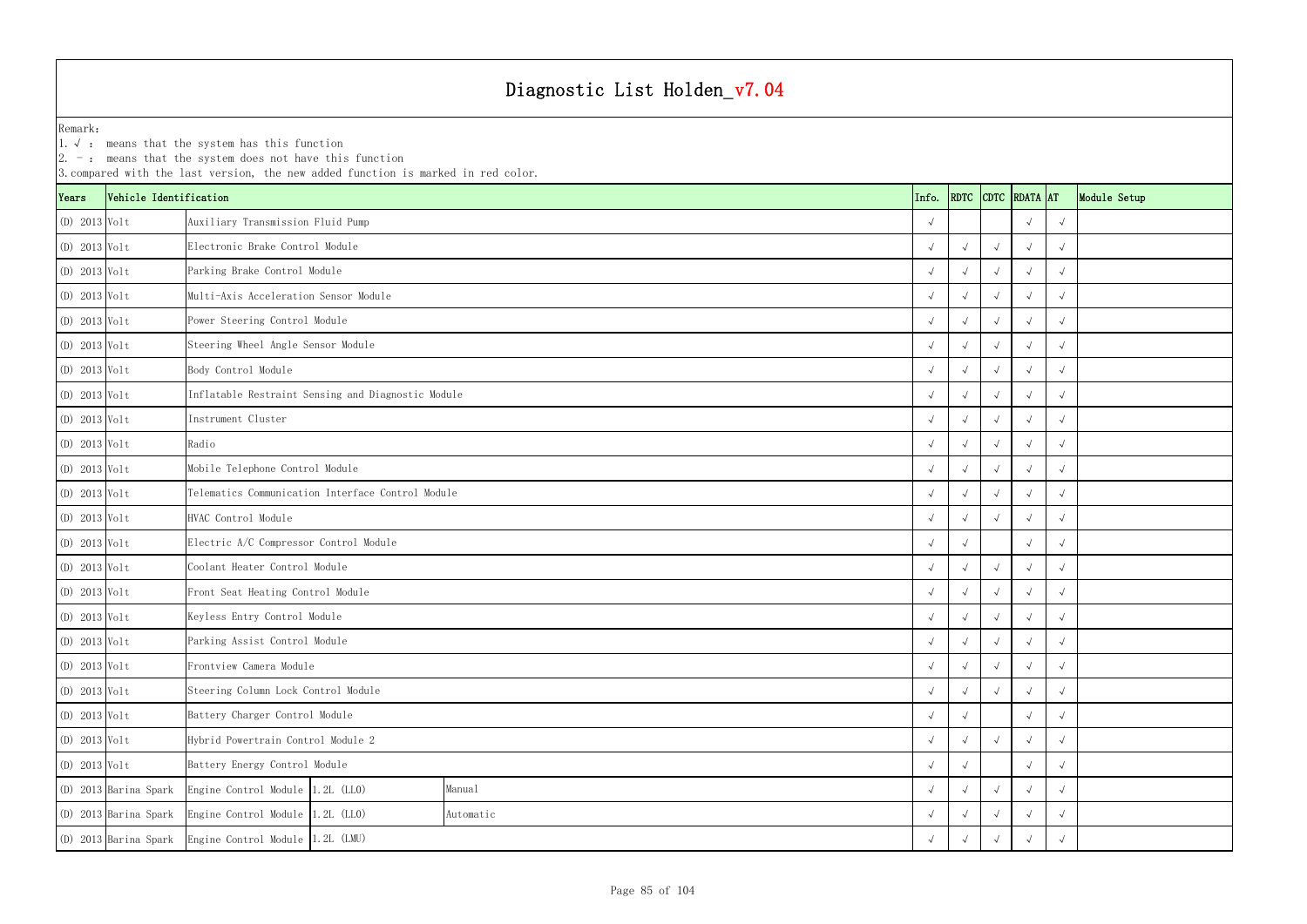YearsRemark: 1.√ : means that the system has this function (D) 2013 Barina Spark Transmission Control Module(D) 2013 Barina Spark Electronic Brake Control Module(D) 2013 Barina Spark Electronic Brake Control Module(D) 2013 Barina Spark Electronic Brake Control Module(D) 2013  $\beta$ arina Spark  $\begin{bmatrix} \text{Power Steering} \ \text{Control Module} \end{bmatrix}$ (D) 2013  $\beta$ arina Spark  $\begin{bmatrix} \text{Power Steering} \ \text{Control Module} \end{bmatrix}$ Instrument Cluster1.2L (LL0)

|       |                        | 2. $-$ : means that the system does not have this function | 3. compared with the last version, the new added function is marked in red color. |                                |           |            |                    |  |              |  |
|-------|------------------------|------------------------------------------------------------|-----------------------------------------------------------------------------------|--------------------------------|-----------|------------|--------------------|--|--------------|--|
| Years | Vehicle Identification |                                                            |                                                                                   |                                | Info.     |            | RDTC CDTC RDATA AT |  | Module Setup |  |
|       | (D) 2013 Barina Spark  | Transmission Control<br>Module                             | $1.2L$ (LLO)                                                                      |                                |           | $\sqrt{ }$ |                    |  | $\sqrt{ }$   |  |
|       | (D) 2013 Barina Spark  | Electronic Brake<br>Control Module                         | Not Equipped                                                                      |                                |           | $\sqrt{ }$ |                    |  | $\sqrt{ }$   |  |
|       | (D) 2013 Barina Spark  | Electronic Brake<br>Control Module                         | GMLAN on Data Link<br>Connector (WHB)                                             | Not Equipped                   |           |            |                    |  | $\sqrt{ }$   |  |
|       | (D) 2013 Barina Spark  | Electronic Brake<br>Control Module                         | GMLAN on Data Link<br>Connector (WHB)                                             | Vehicle Stability System (FX3) |           | $\sqrt{ }$ |                    |  | $\sqrt{ }$   |  |
|       | (D) 2013 Barina Spark  | Multi-Axis Acceleration Sensor Module                      |                                                                                   |                                |           |            |                    |  |              |  |
|       | (D) 2013 Barina Spark  | Power Steering<br>Control Module                           | GMLAN on Data Link Connector (WHB)                                                |                                |           | $\sqrt{ }$ |                    |  |              |  |
|       | (D) 2013 Barina Spark  | Power Steering<br>Control Module                           | Not Equipped                                                                      |                                |           | $\sqrt{ }$ |                    |  |              |  |
|       | (D) 2013 Barina Spark  | Steering Wheel Angle Sensor Module                         |                                                                                   |                                |           | $\sqrt{ }$ |                    |  | $\sqrt{ }$   |  |
|       | (D) 2013 Barina Spark  | Body Control Module                                        | GMLAN on Data Link Connector (WHB)                                                |                                |           | $\sqrt{ }$ |                    |  | $\sqrt{ }$   |  |
|       | (D) 2013 Barina Spark  |                                                            | Inflatable Restraint Sensing and Diagnostic Module                                |                                |           | $\sqrt{ }$ |                    |  | $\sqrt{ }$   |  |
|       | (D) 2013 Barina Spark  | Instrument Cluster                                         |                                                                                   |                                |           |            |                    |  | $\sqrt{ }$   |  |
|       | (D) 2013 Barina Spark  | Radio                                                      | Not Equipped                                                                      |                                |           | $\sqrt{ }$ |                    |  | $\sqrt{ }$   |  |
|       | (D) 2013 Barina Spark  | Radio                                                      | GMLAN on Data Link Connector (WHB)                                                |                                |           |            |                    |  | $\sqrt{ }$   |  |
|       | (D) 2013 Captiva 5     | Engine Control Module Not Equipped                         |                                                                                   | 2.0L (LNP)                     | Manual    | $\sqrt{ }$ |                    |  |              |  |
|       | $(D)$ 2013 Captiva 5   | Engine Control Module Not Equipped                         |                                                                                   | 2.0L (LNP)                     | Automatic |            |                    |  |              |  |
|       | $(D)$ 2013 Captiva 5   | Engine Control Module Not Equipped                         |                                                                                   | 2.2L (LNQ)                     | Manual    | $\sqrt{ }$ |                    |  | $\sqrt{ }$   |  |
|       | (D) 2013 Captiva 5     | Engine Control Module Not Equipped                         |                                                                                   | 2.2L (LNQ)                     | Automatic |            |                    |  | $\sqrt{ }$   |  |
|       | $(D)$ 2013 Captiva 5   | Engine Control Module Not Equipped                         |                                                                                   | 2.4L (LE5)                     | Manual    | $\sqrt{ }$ |                    |  | $\sqrt{ }$   |  |
|       | (D) 2013 Captiva 5     | Engine Control Module Not Equipped                         |                                                                                   | 2.4L (LE5)                     | Automatic | $\sqrt{ }$ |                    |  | $\sqrt{ }$   |  |
|       | (D) 2013 Captiva 5     | Engine Control Module Not Equipped                         |                                                                                   | 2.4L (LE9)                     | Manual    | $\sqrt{ }$ |                    |  | $\sqrt{ }$   |  |
|       | (D) 2013 Captiva 5     | Engine Control Module Not Equipped                         |                                                                                   | 2.4L (LE9)                     | Automatic | $\sqrt{ }$ |                    |  | $\sqrt{ }$   |  |
|       | (D) 2013 Captiva 5     | Engine Control Module Not Equipped                         |                                                                                   | 3.0L (LFW)                     | Manual    | $\sqrt{ }$ |                    |  | $\sqrt{ }$   |  |
|       | $(D)$ 2013 Captiva 5   | Engine Control Module Not Equipped                         |                                                                                   | 3.0L (LFW)                     | Automatic | $\sqrt{ }$ |                    |  | $\sqrt{ }$   |  |
|       | (D) 2013 Captiva 5     |                                                            | Engine Control Module Stop/Start System (KL9) 2.0L (LNP)                          |                                | Manual    | $\sqrt{ }$ |                    |  | $\sqrt{ }$   |  |
|       | (D) 2013 Captiva 5     |                                                            | Engine Control Module Stop/Start System (KL9) 2.0L (LNP)                          |                                | Automatic | $\sqrt{ }$ |                    |  | $\sqrt{ }$   |  |
|       | (D) 2013 Captiva 5     |                                                            | Engine Control Module Stop/Start System (KL9) 2.2L (LNQ)                          |                                | Manual    | $\sqrt{ }$ |                    |  | $\sqrt{ }$   |  |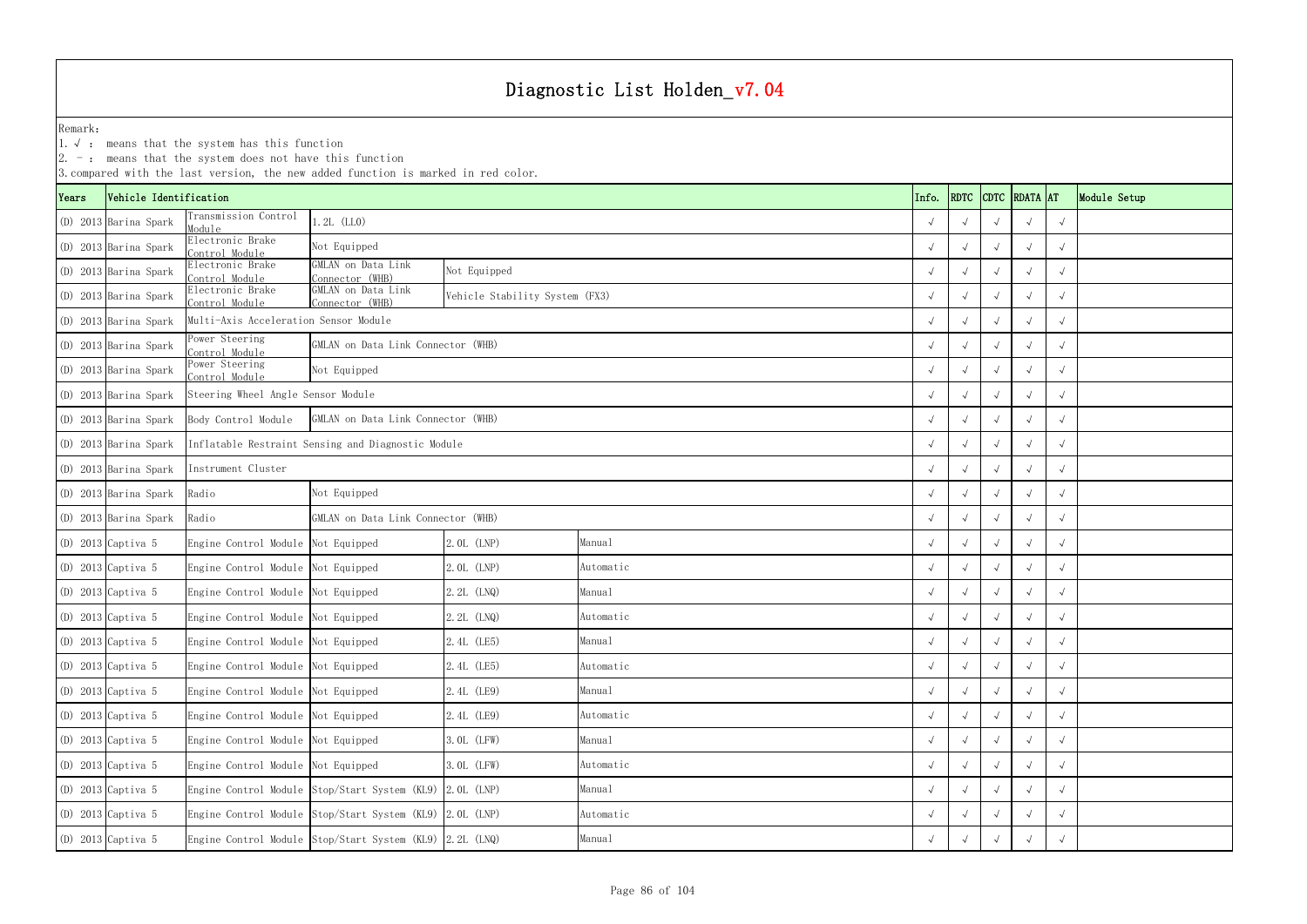1.√ : means that the system has this function

|       |                        | $ 2. -$ : means that the system does not have this function | 3. compared with the last version, the new added function is marked in red color. |              |           |            |            |            |                    |            |              |
|-------|------------------------|-------------------------------------------------------------|-----------------------------------------------------------------------------------|--------------|-----------|------------|------------|------------|--------------------|------------|--------------|
| Years | Vehicle Identification |                                                             |                                                                                   |              |           | Info.      |            |            | RDTC CDTC RDATA AT |            | Module Setup |
|       | $(D)$ 2013 Captiva 5   |                                                             | Engine Control Module Stop/Start System (KL9) 2.2L (LNQ)                          |              | Automatic |            |            |            |                    | $\sqrt{ }$ |              |
|       | $(D)$ 2013 Captiva 5   |                                                             | Engine Control Module Stop/Start System (KL9) 2.4L (LE5)                          |              | Manual    |            |            |            |                    | $\sqrt{ }$ |              |
|       | $(D)$ 2013 Captiva 5   |                                                             | Engine Control Module Stop/Start System (KL9) 2.4L (LE5)                          |              | Automatic |            |            |            | $\sqrt{ }$         | $\sqrt{ }$ |              |
|       | $(D)$ 2013 Captiva 5   |                                                             | Engine Control Module Stop/Start System (KL9) 2.4L (LE9)                          |              | Manual    |            |            |            |                    | $\sqrt{ }$ |              |
|       | $(D)$ 2013 Captiva 5   |                                                             | Engine Control Module Stop/Start System (KL9) 2.4L (LE9)                          |              | Automatic |            |            |            |                    | $\sqrt{ }$ |              |
|       | $(D)$ 2013 Captiva 5   |                                                             | Engine Control Module Stop/Start System (KL9) 3.0L (LFW)                          |              | Manual    |            |            |            |                    | $\sqrt{ }$ |              |
|       | $(D)$ 2013 Captiva 5   |                                                             | Engine Control Module Stop/Start System (KL9) 3.0L (LFW)                          |              | Automatic |            | $\sqrt{ }$ |            | $\sqrt{ }$         | $\sqrt{ }$ |              |
|       | $(D)$ 2013 Captiva 5   | Fuel Pump Control Module                                    |                                                                                   |              |           | $\sqrt{ }$ |            |            | $\sqrt{ }$         |            |              |
|       | $(D)$ 2013 Captiva 5   | Transmission Control<br>Module                              | 2.2L (LNQ)                                                                        |              |           |            |            |            | $\sim$             | $\sqrt{ }$ |              |
|       | $(D)$ 2013 Captiva 5   | Transmission Control<br>Module                              | 2.4L (LE5)                                                                        |              |           |            | $\sqrt{ }$ |            |                    | $\sqrt{ }$ |              |
|       | $(D)$ 2013 Captiva 5   | Transmission Control<br>Module                              | 2.4L (LE9)                                                                        |              |           |            |            |            | $\sqrt{ }$         | $\sqrt{ }$ |              |
|       | $(D)$ 2013 Captiva 5   | Transmission Control<br>Module                              | $0L$ (LFW)                                                                        |              |           |            |            |            |                    | $\sqrt{ }$ |              |
|       | $(D)$ 2013 Captiva 5   | Rear Differential Clutch Control Module                     |                                                                                   |              |           |            |            |            | $\sim$             | $\sqrt{ }$ |              |
|       | $(D)$ 2013 Captiva 5   | Electronic Brake<br>Control Module                          | Real Time Damping (F45)                                                           |              |           |            |            |            |                    | $\sqrt{ }$ |              |
|       | $(D)$ 2013 Captiva 5   | Electronic Brake<br>Control Module                          | Real Time Damping with Trailer Stability Control (F86)                            |              |           |            | $\sqrt{ }$ |            | $\sqrt{ }$         | $\sqrt{ }$ |              |
|       | $(D)$ 2013 Captiva 5   | Parking Brake Control Module                                |                                                                                   |              |           |            | $\sqrt{ }$ |            |                    | $\sqrt{ }$ |              |
|       | $(D)$ 2013 Captiva 5   | Body Control Module                                         | Automatic                                                                         |              |           |            |            |            |                    | $\sqrt{ }$ |              |
|       | (D) 2013 Captiva 5     | Body Control Module                                         | Manual                                                                            |              |           |            | $\sqrt{ }$ | $\sqrt{ }$ | $\sqrt{ }$         | $\sqrt{ }$ |              |
|       | $(D)$ 2013 Captiva 5   | Auxiliary Body Control Module                               |                                                                                   |              |           |            | $\sqrt{ }$ | $\sqrt{ }$ | $\sim$             | $\sqrt{ }$ |              |
|       | $(D)$ 2013 Captiva 5   |                                                             | Inflatable Restraint Sensing and Diagnostic Module                                |              |           |            |            |            |                    | $\sqrt{ }$ |              |
|       | $(D)$ 2013 Captiva 5   | Instrument Cluster                                          |                                                                                   |              |           |            |            |            | $\sim$             | $\sqrt{ }$ |              |
|       | $(D)$ 2013 Captiva 5   | Headlamp Control Module                                     |                                                                                   |              |           |            |            |            | $\rightsquigarrow$ | $\sqrt{ }$ |              |
|       | $(D)$ 2013 Captiva 5   | Radio                                                       | Not Equipped<br>CD 30 MP3                                                         |              |           |            |            |            | $\sqrt{ }$         | $\sqrt{ }$ |              |
|       | $(D)$ 2013 Captiva 5   | Radio                                                       | CD 30 MP3                                                                         | Equipped     |           |            |            |            |                    | $\sqrt{ }$ |              |
|       | $(D)$ 2013 Captiva 5   | Radio                                                       | CD 30 MP3 DMB                                                                     | Not Equipped |           |            |            |            |                    | $\sqrt{ }$ |              |
|       | $(D)$ 2013 Captiva 5   | Radio                                                       | Equipped<br>CD 30 MP3 DMB                                                         |              |           |            |            |            | $\sqrt{ }$         |            |              |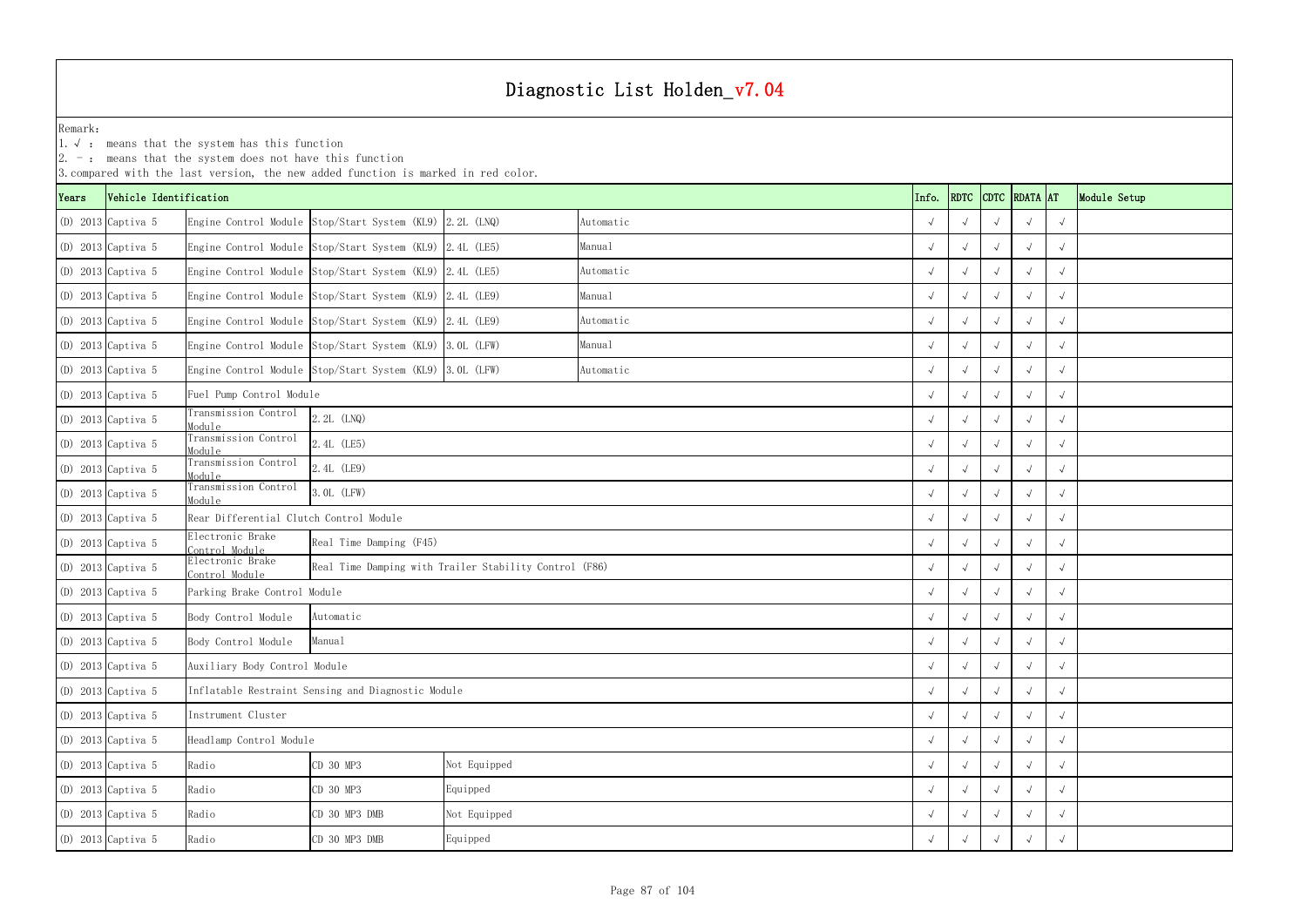1.√ : means that the system has this function

|       |                        | $ 2. -$ : means that the system does not have this function | 3. compared with the last version, the new added function is marked in red color. |                   |  |            |                    |                    |              |  |
|-------|------------------------|-------------------------------------------------------------|-----------------------------------------------------------------------------------|-------------------|--|------------|--------------------|--------------------|--------------|--|
| Years | Vehicle Identification |                                                             |                                                                                   | Info.             |  |            | RDTC CDTC RDATA AT |                    | Module Setup |  |
|       | $(D)$ 2013 Captiva 5   | Radio                                                       | CD 40 USB                                                                         | Not Equipped      |  |            |                    |                    | $\sqrt{ }$   |  |
|       | $(D)$ 2013 Captiva 5   | Radio                                                       | CD 40 USB                                                                         | Equipped          |  |            |                    |                    | $\sqrt{ }$   |  |
|       | $(D)$ 2013 Captiva 5   | Radio                                                       | CD 40 USB DMB                                                                     | Not Equipped      |  |            |                    | $\sqrt{ }$         | $\sqrt{ }$   |  |
|       | $(D)$ 2013 Captiva 5   | Radio                                                       | CD 40 USB DMB                                                                     | Equipped          |  |            |                    |                    | $\sqrt{ }$   |  |
|       | $(D)$ 2013 Captiva 5   | Radio                                                       | CDC 40 Opera                                                                      | Not Equipped      |  |            |                    |                    | $\sqrt{ }$   |  |
|       | $(D)$ 2013 Captiva 5   | Radio                                                       | CDC 40 Opera                                                                      | Equipped          |  |            |                    |                    | $\sqrt{ }$   |  |
|       | $(D)$ 2013 Captiva 5   | Radio                                                       | DVD 100 NAVI                                                                      | Not Equipped      |  | $\sqrt{ }$ |                    | $\sqrt{ }$         | $\sqrt{ }$   |  |
|       | $(D)$ 2013 Captiva 5   | Radio                                                       | DVD 100 NAVI                                                                      | Equipped          |  | $\sqrt{ }$ |                    |                    | $\sqrt{ }$   |  |
|       | $(D)$ 2013 Captiva 5   | Radio                                                       | None                                                                              | Not Equipped      |  |            |                    |                    | $\sqrt{ }$   |  |
|       | $(D)$ 2013 Captiva 5   | Radio                                                       | None                                                                              | Equipped          |  | $\sqrt{ }$ |                    | $\sim$             | $\sqrt{ }$   |  |
|       | $(D)$ 2013 Captiva 5   | Radio                                                       | Touch And Connect                                                                 |                   |  |            |                    | $\sqrt{ }$         | $\sqrt{ }$   |  |
|       | $(D)$ 2013 Captiva 5   | Mobile Telephone Control Module                             |                                                                                   |                   |  |            |                    | $\sim$             | $\sqrt{ }$   |  |
|       | $(D)$ 2013 Captiva 5   | HVAC Control Module                                         |                                                                                   |                   |  |            |                    | $\sim$             | $\sqrt{ }$   |  |
|       | $(D)$ 2013 Captiva 5   | Info Display Module                                         | Board Info Display<br>(BID)                                                       | CD 30 MP3         |  |            |                    |                    | $\sqrt{ }$   |  |
|       | $(D)$ 2013 Captiva 5   | Info Display Module                                         | Board Info Display<br>(BID)                                                       | CD 30 MP3 DMB     |  | $\sqrt{ }$ |                    | $\sqrt{ }$         | $\sqrt{ }$   |  |
|       | $(D)$ 2013 Captiva 5   | Info Display Module                                         | Board Info Display<br>(BID)                                                       | CD 40 USB         |  |            |                    |                    | $\sqrt{ }$   |  |
|       | $(D)$ 2013 Captiva 5   | Info Display Module                                         | Board Info Display<br>(BID)                                                       | CD 40 USB DMB     |  |            |                    |                    | $\sqrt{ }$   |  |
|       | (D) 2013 Captiva 5     | Info Display Module                                         | Board Info Display<br>(BID)                                                       | CDC 40 Opera      |  | $\sqrt{ }$ | $\sqrt{ }$         | $\sqrt{ }$         | $\sqrt{ }$   |  |
|       | $(D)$ 2013 Captiva 5   | Info Display Module                                         | Board Info Display<br>(BID)                                                       | DVD 100 NAVI      |  | $\sqrt{ }$ | $\sqrt{ }$         | $\rightsquigarrow$ | $\sqrt{ }$   |  |
|       | $(D)$ 2013 Captiva 5   | Info Display Module                                         | Board Info Display<br>(BID)                                                       | None              |  | $\sqrt{ }$ |                    |                    | $\sqrt{ }$   |  |
|       | $(D)$ 2013 Captiva 5   | Info Display Module                                         | Board Info Display<br>(BID)                                                       | Touch And Connect |  | $\sqrt{ }$ |                    | $\sim$             | $\sqrt{ }$   |  |
|       | $(D)$ 2013 Captiva 5   | Info Display Module                                         | Color Info Display<br>(CID)                                                       | CD 30 MP3         |  | $\sqrt{ }$ | $\sqrt{ }$         | $\sqrt{ }$         | $\sqrt{ }$   |  |
|       | $(D)$ 2013 Captiva 5   | Info Display Module                                         | Color Info Display<br>(CID)                                                       | CD 30 MP3 DMB     |  | $\sqrt{ }$ | $\sqrt{ }$         | $\sqrt{ }$         | $\sqrt{ }$   |  |
|       | $(D)$ 2013 Captiva 5   | Info Display Module                                         | Color Info Display<br>(CID)                                                       | CD 40 USB         |  | $\sqrt{ }$ |                    |                    | $\sqrt{ }$   |  |
|       | $(D)$ 2013 Captiva 5   | Info Display Module                                         | Color Info Display<br>(CID)                                                       | CD 40 USB DMB     |  | $\sqrt{ }$ |                    |                    | $\sqrt{ }$   |  |
|       | (D) 2013 Captiva 5     | Info Display Module                                         | Color Info Display<br>(CID)                                                       | CDC 40 Opera      |  | $\sqrt{ }$ | $\sqrt{ }$         |                    | $\sqrt{ }$   |  |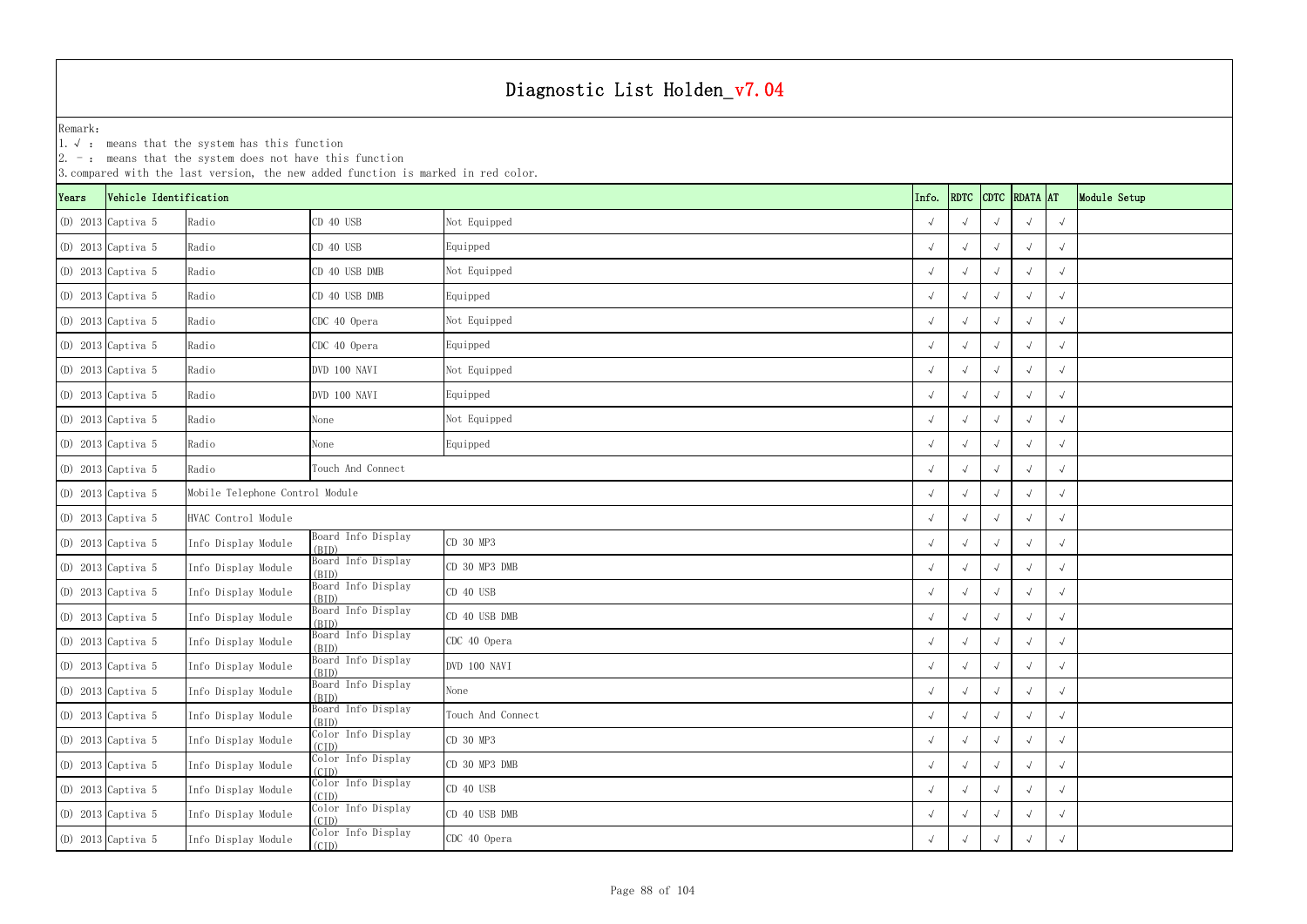1.√ : means that the system has this function

|       | $ 2.$ -: means that the system does not have this function<br>3. compared with the last version, the new added function is marked in red color.<br>RDTC CDTC RDATA AT<br>Vehicle Identification |                                      |                                            |                                                   |           |  |            |  |            |              |  |  |  |  |
|-------|-------------------------------------------------------------------------------------------------------------------------------------------------------------------------------------------------|--------------------------------------|--------------------------------------------|---------------------------------------------------|-----------|--|------------|--|------------|--------------|--|--|--|--|
| Years |                                                                                                                                                                                                 |                                      |                                            |                                                   | Info.     |  |            |  |            | Module Setup |  |  |  |  |
|       | (D) 2013 Captiva 5                                                                                                                                                                              | Info Display Module                  | Color Info Display<br>(CID)                | DVD 100 NAVI                                      |           |  |            |  |            | $\sqrt{ }$   |  |  |  |  |
|       | $(D)$ 2013 Captiva 5                                                                                                                                                                            | Info Display Module                  | Color Info Display<br>(CID)                | None                                              |           |  |            |  |            | $\sqrt{ }$   |  |  |  |  |
|       | $(D)$ 2013 Captiva 5                                                                                                                                                                            | Info Display Module                  | Color Info Display<br>(CID)                | Touch And Connect                                 |           |  |            |  |            | $\sqrt{ }$   |  |  |  |  |
|       | (D) 2013 Captiva 5                                                                                                                                                                              | Info Display Module                  | Graphical Info Display<br>(GID)            | CD 30 MP3                                         |           |  |            |  |            | $\sqrt{ }$   |  |  |  |  |
|       | $(D)$ 2013 Captiva 5                                                                                                                                                                            | Info Display Module                  | Graphical Info Display<br>(GID)            | CD 30 MP3 DMB                                     |           |  |            |  |            | $\sqrt{ }$   |  |  |  |  |
|       | $(D)$ 2013 Captiva 5                                                                                                                                                                            | Info Display Module                  | Graphical Info Display<br>(GID)            | CD 40 USB                                         |           |  |            |  |            |              |  |  |  |  |
|       | $(D)$ 2013 Captiva 5                                                                                                                                                                            | Info Display Module                  | Graphical Info Display<br>(GID)            | CD 40 USB DMB                                     |           |  | $\sqrt{ }$ |  |            | $\sqrt{ }$   |  |  |  |  |
|       | (D) 2013 Captiva 5                                                                                                                                                                              | Info Display Module                  | Graphical Info Display<br>(GID)            | CDC 40 Opera                                      |           |  |            |  |            | $\sqrt{ }$   |  |  |  |  |
|       | (D) 2013 Captiva 5                                                                                                                                                                              | Info Display Module                  | Graphical Info Display<br>(GID)            | DVD 100 NAVI                                      |           |  |            |  |            | $\sqrt{ }$   |  |  |  |  |
|       | $(D)$ 2013 Captiva 5                                                                                                                                                                            | Info Display Module                  | Graphical Info Display<br>(GID)            | None                                              |           |  |            |  |            | $\sqrt{ }$   |  |  |  |  |
|       | $(D)$ 2013 Captiva 5                                                                                                                                                                            | Info Display Module                  | Graphical Info Display<br>(GID)            | Touch And Connect                                 |           |  |            |  | $\sim$     | $\sqrt{ }$   |  |  |  |  |
|       | $(D)$ 2013 Captiva 5                                                                                                                                                                            | Remote Control Door<br>Lock Receiver | Not Equipped                               |                                                   |           |  |            |  |            | $\sqrt{ }$   |  |  |  |  |
|       | $(D)$ 2013 Captiva 5                                                                                                                                                                            | Remote Control Door<br>ock Receiver  |                                            | Tire Pressure Monitoring System-Manual Learn(UJM) |           |  |            |  |            | $\sqrt{ }$   |  |  |  |  |
|       | $(D)$ 2013 Captiva 5                                                                                                                                                                            | Parking Assist Control Module        |                                            |                                                   |           |  |            |  |            | $\sqrt{ }$   |  |  |  |  |
|       | $(D)$ 2013 Captiva 5                                                                                                                                                                            | Theft Deterrent Module               |                                            |                                                   |           |  | $\sqrt{ }$ |  |            | $\sqrt{ }$   |  |  |  |  |
|       | (D) 2013 Captiva 7                                                                                                                                                                              | Engine Control Module 2.0L (LNP)     |                                            | Not Equipped                                      | Manual    |  |            |  |            | $\sqrt{ }$   |  |  |  |  |
|       | $(D)$ 2013 Captiva 7                                                                                                                                                                            | Engine Control Module 2.0L (LNP)     |                                            | Not Equipped                                      | Automatic |  |            |  |            | $\sqrt{ }$   |  |  |  |  |
|       | (D) 2013 Captiva 7                                                                                                                                                                              | Engine Control Module 2.0L (LNP)     |                                            | Equipped                                          | Manual    |  | $\sqrt{ }$ |  |            | $\sqrt{ }$   |  |  |  |  |
|       | (D) 2013 Captiva 7                                                                                                                                                                              | Engine Control Module 2.0L (LNP)     |                                            | Equipped                                          | Automatic |  | $\sqrt{ }$ |  | $\sqrt{ }$ | $\sqrt{ }$   |  |  |  |  |
|       | $(D)$ 2013 Captiva 7                                                                                                                                                                            | Engine Control Module 2.2L (LNQ)     |                                            | Not Equipped                                      | Manual    |  | $\sqrt{ }$ |  |            | $\sqrt{ }$   |  |  |  |  |
|       | (D) 2013 Captiva 7                                                                                                                                                                              | Engine Control Module 2.2L (LNQ)     |                                            | Not Equipped                                      | Automatic |  | $\sqrt{ }$ |  |            | $\sqrt{ }$   |  |  |  |  |
|       | (D) 2013 Captiva 7                                                                                                                                                                              | Engine Control Module 2.2L (LNQ)     |                                            | Equipped                                          | Manual    |  | $\sqrt{ }$ |  |            | $\sqrt{ }$   |  |  |  |  |
|       | (D) 2013 Captiva 7                                                                                                                                                                              | Engine Control Module 2.2L (LNQ)     |                                            | Equipped                                          | Automatic |  | $\sqrt{ }$ |  | $\sqrt{ }$ | $\sqrt{ }$   |  |  |  |  |
|       | (D) 2013 Captiva 7                                                                                                                                                                              | Engine Control Module 2.4L (LE5)     |                                            | Manual                                            |           |  |            |  |            | $\sqrt{ }$   |  |  |  |  |
|       | $(D)$ 2013 Captiva 7                                                                                                                                                                            | Engine Control Module 2.4L (LE5)     |                                            | Automatic                                         |           |  |            |  |            | $\sqrt{ }$   |  |  |  |  |
|       | (D) 2013 Captiva 7                                                                                                                                                                              |                                      | Engine Control Module 2.4L (LE9)<br>Manual |                                                   |           |  |            |  |            | $\sqrt{ }$   |  |  |  |  |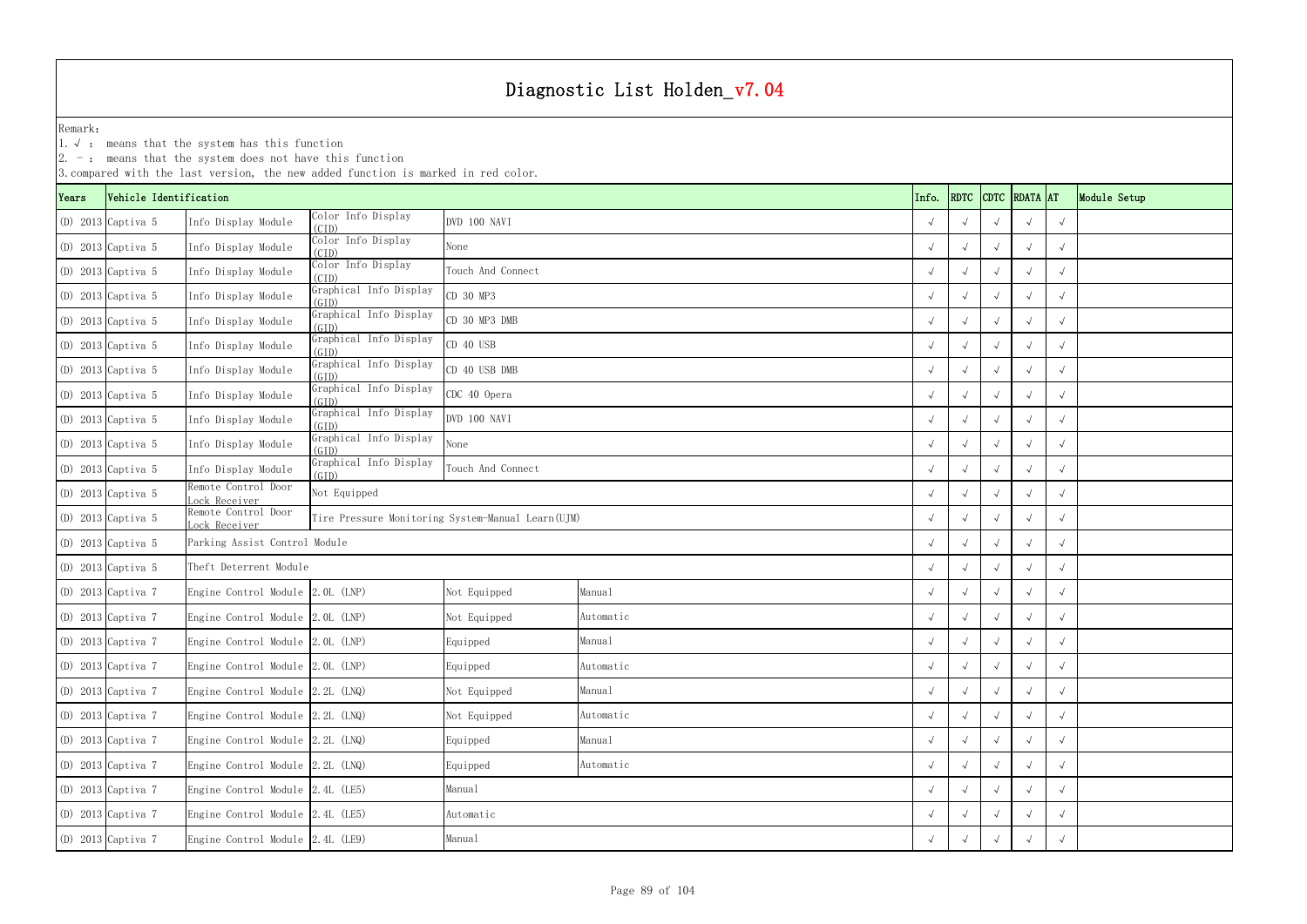1.√ : means that the system has this function

|       | $ 2. -$ : means that the system does not have this function<br>3. compared with the last version, the new added function is marked in red color.<br>RDTC CDTC RDATA AT<br>Vehicle Identification |                                             |                                                    |           |  |       |            |            |            |            |              |  |  |  |
|-------|--------------------------------------------------------------------------------------------------------------------------------------------------------------------------------------------------|---------------------------------------------|----------------------------------------------------|-----------|--|-------|------------|------------|------------|------------|--------------|--|--|--|
| Years |                                                                                                                                                                                                  |                                             |                                                    |           |  | Info. |            |            |            |            | Module Setup |  |  |  |
|       | $(D)$ 2013 Captiva 7                                                                                                                                                                             | Engine Control Module 2.4L (LE9)            |                                                    | Automatic |  |       |            |            |            | $\sqrt{ }$ |              |  |  |  |
|       | $(D)$ 2013 Captiva 7                                                                                                                                                                             | Engine Control Module 3.0L (LFW)            |                                                    | Manual    |  |       |            |            |            | $\sqrt{ }$ |              |  |  |  |
|       | $(D)$ 2013 Captiva 7                                                                                                                                                                             | Engine Control Module 3.0L (LFW)            |                                                    | Automatic |  |       |            |            | $\sqrt{ }$ | $\sqrt{ }$ |              |  |  |  |
|       | (D) 2013 Captiva 7                                                                                                                                                                               | Fuel Pump Control<br>Module                 | 2.4L (LE9)                                         |           |  |       |            |            |            | $\sqrt{ }$ |              |  |  |  |
|       | (D) 2013 Captiva 7                                                                                                                                                                               | Fuel Pump Control<br>Module                 | 3. OL (LFW)                                        |           |  |       |            |            |            | $\sqrt{ }$ |              |  |  |  |
|       | (D) 2013 Captiva 7                                                                                                                                                                               | Transmission Control<br>Module              | 2.2L (LNQ)                                         |           |  |       |            |            |            | $\sqrt{ }$ |              |  |  |  |
|       | (D) 2013 Captiva 7                                                                                                                                                                               | Transmission Control<br>Module              | 2.4L (LE5)                                         |           |  |       | $\sqrt{ }$ |            | $\sqrt{ }$ | $\sqrt{ }$ |              |  |  |  |
|       | (D) 2013 Captiva 7                                                                                                                                                                               | Transmission Control<br>Module              | 2.4L (LE9)                                         |           |  |       | $\sqrt{ }$ |            |            | $\sqrt{ }$ |              |  |  |  |
|       | $(D)$ 2013 Captiva 7                                                                                                                                                                             | Transmission Control<br>Module              | $3.0L$ (LFW)                                       |           |  |       |            |            | $\sim$     | $\sqrt{ }$ |              |  |  |  |
|       | (D) 2013 Captiva 7                                                                                                                                                                               | Rear Differential Clutch Control Module     |                                                    |           |  |       | $\sqrt{ }$ |            |            | $\sqrt{ }$ |              |  |  |  |
|       | $(D)$ 2013 Captiva 7                                                                                                                                                                             | Electronic Brake Control Module             |                                                    |           |  |       | $\sqrt{ }$ |            | $\sqrt{ }$ | $\sqrt{ }$ |              |  |  |  |
|       | $(D)$ 2013 Captiva 7                                                                                                                                                                             | Parking Brake Control Module                |                                                    |           |  |       |            |            | $\sim$     | $\sqrt{ }$ |              |  |  |  |
|       | (D) 2013 Captiva 7                                                                                                                                                                               | Body Control Module                         | Auto Control Single Zone (C68)                     |           |  |       |            |            | $\sim$     | $\sqrt{ }$ |              |  |  |  |
|       | (D) 2013 Captiva 7                                                                                                                                                                               | Body Control Module                         | Manual Control Single Zone (C60)                   |           |  |       |            |            |            | $\sqrt{ }$ |              |  |  |  |
|       | (D) 2013 Captiva 7                                                                                                                                                                               | Auxiliary Body Control Module               |                                                    |           |  |       | $\sqrt{ }$ |            | $\sqrt{ }$ | $\sqrt{ }$ |              |  |  |  |
|       | (D) 2013 Captiva 7                                                                                                                                                                               |                                             | Inflatable Restraint Sensing and Diagnostic Module |           |  |       | $\sqrt{ }$ |            |            | $\sqrt{ }$ |              |  |  |  |
|       | $(D)$ 2013 Captiva 7                                                                                                                                                                             | Instrument Cluster                          |                                                    |           |  |       |            |            |            | $\sqrt{ }$ |              |  |  |  |
|       | (D) 2013 Captiva 7                                                                                                                                                                               | Headlamp Control Module                     |                                                    |           |  |       | $\sqrt{ }$ | $\sqrt{ }$ | $\sqrt{ }$ | $\sqrt{ }$ |              |  |  |  |
|       | (D) 2013 Captiva 7                                                                                                                                                                               | Mobile Telephone Control Module             |                                                    |           |  |       | $\sqrt{ }$ | $\sqrt{ }$ | $\sqrt{ }$ | $\sqrt{ }$ |              |  |  |  |
|       | (D) 2013 Captiva 7                                                                                                                                                                               | HVAC Control Module                         |                                                    |           |  |       | $\sqrt{ }$ | $\sqrt{ }$ | $\sim$     | $\sqrt{ }$ |              |  |  |  |
|       | (D) 2013 Captiva 7                                                                                                                                                                               | Remote Control Door<br>oc <u>k Receiver</u> | Not Equipped                                       |           |  |       |            |            | $\sqrt{ }$ | $\sqrt{ }$ |              |  |  |  |
|       | $(D)$ 2013 Captiva 7                                                                                                                                                                             | Remote Control Door<br>ock Receiver         | Tire Pressure Monitoring System-Manual Learn (UJM) |           |  |       |            |            | $\sqrt{ }$ | $\sqrt{ }$ |              |  |  |  |
|       | (D) 2013 Captiva 7                                                                                                                                                                               | Theft Deterrent Module                      |                                                    |           |  |       |            |            | $\sqrt{ }$ | $\sqrt{ }$ |              |  |  |  |
|       | $(D)$ 2013 Colorado                                                                                                                                                                              | Engine Control Module 2.5L (LVN)            |                                                    | Automatic |  |       | $\sqrt{ }$ |            |            | $\sqrt{ }$ |              |  |  |  |
|       | (D) 2013 Colorado                                                                                                                                                                                | Engine Control Module 2.5L (LVN)            |                                                    | Manual    |  |       |            |            |            | $\sqrt{ }$ |              |  |  |  |
|       | (D) 2013 Colorado                                                                                                                                                                                | Engine Control Module 2.8L (LWH)            |                                                    |           |  |       |            |            | $\sqrt{ }$ |            |              |  |  |  |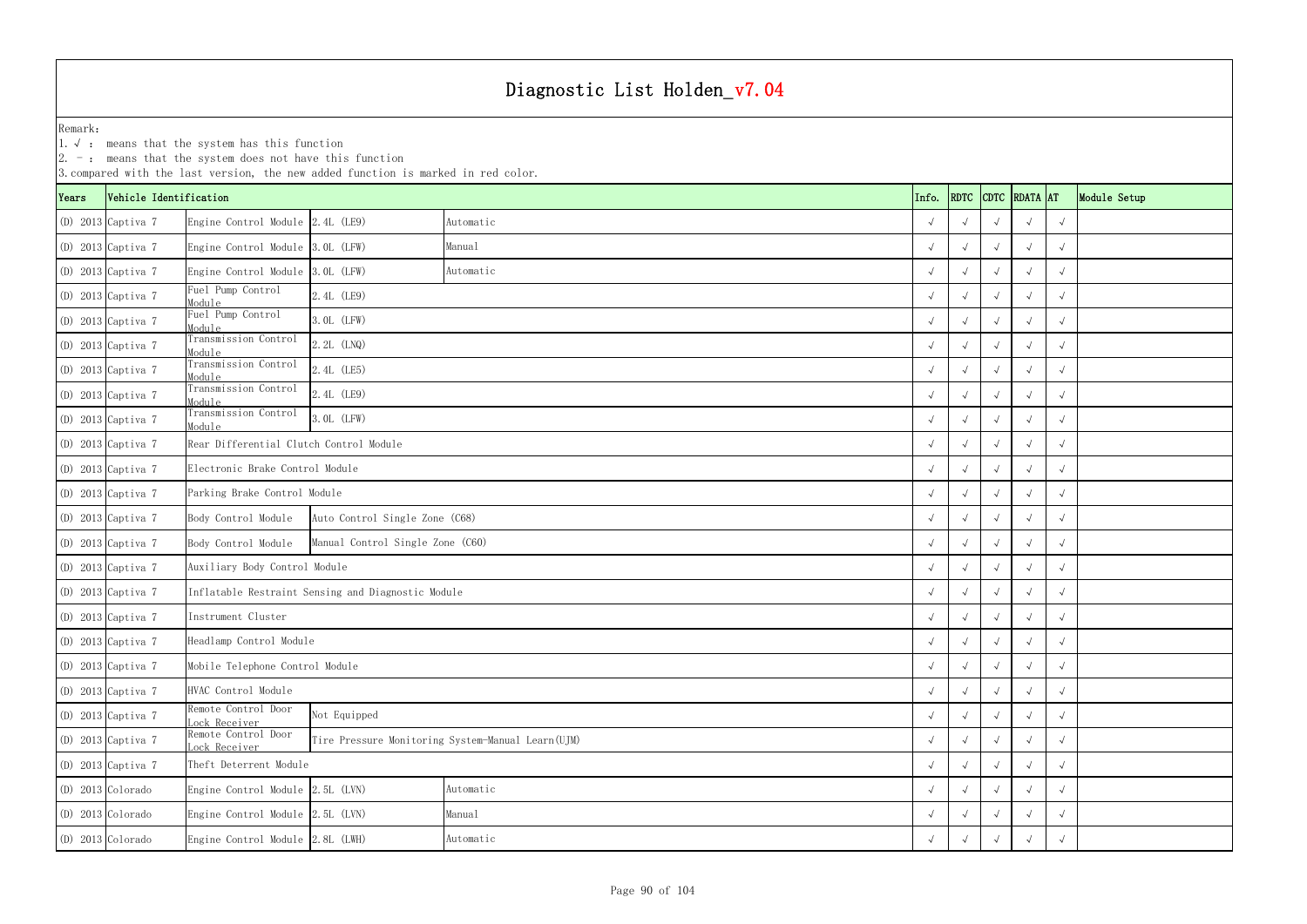1.√ : means that the system has this function

|                     | $ 2. -$ : means that the system does not have this function<br>3. compared with the last version, the new added function is marked in red color.<br>CDTC RDATA AT |                                       |                                                    |                       |       |            |            |            |            |              |  |  |  |  |
|---------------------|-------------------------------------------------------------------------------------------------------------------------------------------------------------------|---------------------------------------|----------------------------------------------------|-----------------------|-------|------------|------------|------------|------------|--------------|--|--|--|--|
| Years               | Vehicle Identification                                                                                                                                            |                                       |                                                    |                       | Info. | RDTC       |            |            |            | Module Setup |  |  |  |  |
|                     | (D) 2013 Colorado                                                                                                                                                 | Engine Control Module 2.8L (LWH)      |                                                    | Manual                |       |            |            |            |            |              |  |  |  |  |
| (D) 2013 Colorado   |                                                                                                                                                                   | Transmission Control<br>Module        | 2.8L (LWH)                                         |                       |       |            |            |            |            |              |  |  |  |  |
| (D) 2013 Colorado   |                                                                                                                                                                   | Transfer Case Control Module          |                                                    |                       |       |            |            |            |            |              |  |  |  |  |
|                     | (D) 2013 Colorado                                                                                                                                                 | Electronic Brake<br>Control Module    | Not Equipped                                       |                       |       |            |            |            |            |              |  |  |  |  |
|                     | (D) 2013 Colorado                                                                                                                                                 | Electronic Brake<br>Control Module    | Equipped                                           |                       |       |            |            |            |            |              |  |  |  |  |
| (D) 2013 Colorado   |                                                                                                                                                                   | Multi-Axis Acceleration Sensor Module |                                                    |                       |       |            |            |            |            |              |  |  |  |  |
| (D) 2013 Colorado   |                                                                                                                                                                   |                                       | Steering Wheel Angle Sensor Module                 |                       |       |            |            |            |            |              |  |  |  |  |
| (D) 2013 Colorado   |                                                                                                                                                                   | Body Control Module                   |                                                    |                       |       |            |            |            |            |              |  |  |  |  |
|                     | $(D)$ 2013 Colorado                                                                                                                                               |                                       | Inflatable Restraint Sensing and Diagnostic Module |                       |       |            |            |            |            |              |  |  |  |  |
|                     | $(D)$ 2013 Colorado                                                                                                                                               | Instrument Cluster                    |                                                    |                       |       |            |            |            |            |              |  |  |  |  |
| $(D)$ 2013 Colorado |                                                                                                                                                                   | Trailer Interface Control Module      |                                                    |                       |       |            |            |            |            |              |  |  |  |  |
|                     | $(D)$ 2013 Colorado 7                                                                                                                                             | Engine Control Module 2.5L (LVN)      |                                                    | Automatic             |       |            |            |            |            |              |  |  |  |  |
|                     | (D) 2013 Colorado 7                                                                                                                                               | Engine Control Module 2.5L (LVN)      |                                                    | Manual                |       |            |            |            |            |              |  |  |  |  |
|                     | $(D)$ 2013 Colorado 7                                                                                                                                             | Engine Control Module 2.8L (LWH)      |                                                    | Automatic             |       |            |            |            |            |              |  |  |  |  |
|                     | (D) 2013 Colorado 7                                                                                                                                               | Engine Control Module 2.8L (LWH)      |                                                    | Manual                |       |            |            |            |            |              |  |  |  |  |
|                     | $(D)$ 2013 Colorado 7                                                                                                                                             | Transmission Control<br>Module        | $2.8L$ (LWH)                                       |                       |       |            |            |            |            |              |  |  |  |  |
|                     | $(D)$ 2013 Colorado 7                                                                                                                                             | Transfer Case Control Module          |                                                    |                       |       |            |            |            |            |              |  |  |  |  |
|                     | $(D)$ 2013 Colorado 7                                                                                                                                             | Electronic Brake<br>Control Module    | Not Equipped                                       |                       |       | $\sqrt{ }$ | $\sqrt{ }$ | $\sqrt{ }$ | $\sqrt{ }$ | $\sqrt{ }$   |  |  |  |  |
|                     | $(D)$ 2013 Colorado 7                                                                                                                                             | Electronic Brake<br>Control Module    | Equipped                                           |                       |       |            | $\sqrt{ }$ |            |            |              |  |  |  |  |
|                     | $(D)$ 2013 Colorado 7                                                                                                                                             | Multi-Axis Acceleration Sensor Module |                                                    |                       |       |            |            |            |            |              |  |  |  |  |
|                     | $(D)$ 2013 Colorado 7                                                                                                                                             |                                       | Steering Wheel Angle Sensor Module                 |                       |       |            |            |            |            |              |  |  |  |  |
|                     | $(D)$ 2013 Colorado 7                                                                                                                                             | Body Control Module                   |                                                    |                       |       |            |            |            |            | $\sqrt{ }$   |  |  |  |  |
|                     | $(D)$ 2013 Colorado 7                                                                                                                                             |                                       | Inflatable Restraint Sensing and Diagnostic Module |                       |       |            |            |            |            |              |  |  |  |  |
|                     | (D) 2013 Colorado 7                                                                                                                                               | Instrument Cluster                    |                                                    |                       |       |            |            |            |            |              |  |  |  |  |
|                     | $(D)$ 2013 Colorado 7                                                                                                                                             | Parking Assist Control Module         |                                                    |                       |       |            |            |            |            |              |  |  |  |  |
|                     | $(C)$ 2012 Powertrain                                                                                                                                             | (F) 1.6L L4 TXT                       | (ML MLQ) 4 Speed<br>Automatic                      | Engine Control Module |       |            |            |            | $\sqrt{ }$ |              |  |  |  |  |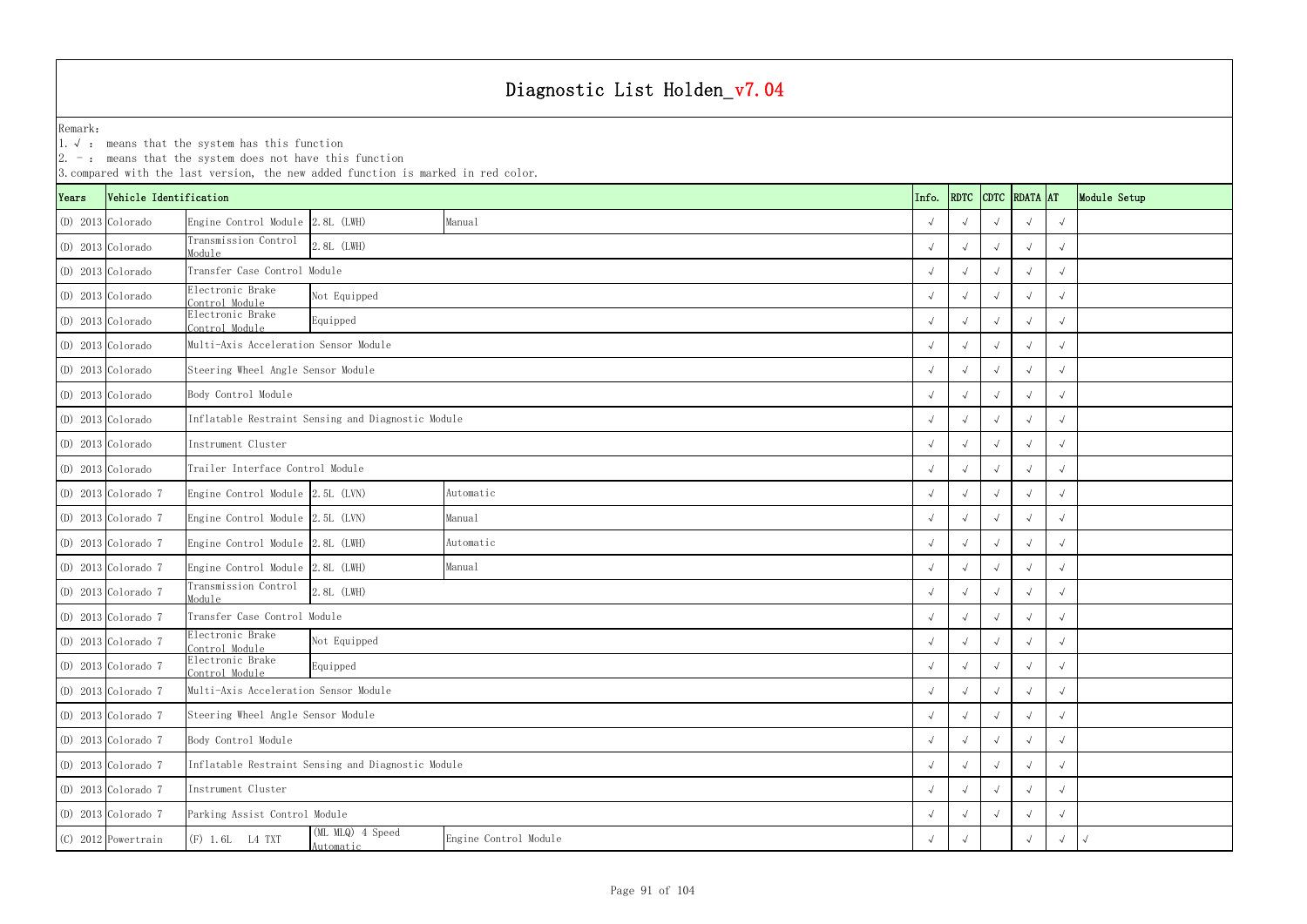2. - : means that the system does not have this function

|                    | $ 2.$ -: means that the system does not have this function<br>3. compared with the last version, the new added function is marked in red color.<br>CDTC RDATA AT<br>Vehicle Identification |                                        |                                                                  |                                  |       |            |            |            |            |              |  |  |  |
|--------------------|--------------------------------------------------------------------------------------------------------------------------------------------------------------------------------------------|----------------------------------------|------------------------------------------------------------------|----------------------------------|-------|------------|------------|------------|------------|--------------|--|--|--|
| Years              |                                                                                                                                                                                            |                                        |                                                                  |                                  | Info. | RDTC       |            |            |            | Module Setup |  |  |  |
|                    | $(C)$ 2012 Powertrain                                                                                                                                                                      | (F) 1.6L L4 TXT                        | (ML MLQ) 4 Speed<br>Automatic                                    | Transmission Control Module      |       |            |            |            | $\sqrt{ }$ |              |  |  |  |
| (C) 2012 Body      |                                                                                                                                                                                            | (5) Four-Door Sedan                    | Immobilizer                                                      |                                  |       |            |            |            |            | $\sqrt{ }$   |  |  |  |
| $(C)$ 2012 Body    |                                                                                                                                                                                            | (5) Four-Door Sedan                    | Remote Function Actuation                                        |                                  |       |            |            |            |            |              |  |  |  |
| $(C)$ 2012 Body    |                                                                                                                                                                                            | (5) Four-Door Sedan                    | Supplemental Inflatable Restraint                                |                                  |       |            |            |            |            |              |  |  |  |
| $(C)$ 2012 Body    |                                                                                                                                                                                            | $(6)$ Four-Door<br>Hatchback-Liftback  | Immobilizer                                                      |                                  |       |            |            |            |            |              |  |  |  |
| $(C)$ 2012 Body    |                                                                                                                                                                                            | $(6)$ Four-Door<br>Hatchback-Liftback  | Remote Function Actuation                                        |                                  |       |            |            |            |            |              |  |  |  |
| $(C)$ 2012 Body    |                                                                                                                                                                                            | $(6)$ Four-Door<br>Hatchback-Liftback  | Supplemental Inflatable Restraint                                |                                  |       |            |            |            |            |              |  |  |  |
| $(C)$ 2012 Chassis |                                                                                                                                                                                            | Electronic Brake Control Module        |                                                                  |                                  |       |            |            |            | $\sqrt{ }$ |              |  |  |  |
| $(C)$ 2012 Chassis |                                                                                                                                                                                            | Tire Pressure Monitor                  |                                                                  |                                  |       |            |            |            | $\sqrt{ }$ |              |  |  |  |
| (C) 2012           | Vehicle DTC<br>Information                                                                                                                                                                 | (F) 1.6L L4 TXT                        | $(ML MLQ)$ 4 Speed<br>Automatic                                  | (5) Four-Door Sedan              |       |            |            |            |            |              |  |  |  |
| (C) 2012           | Vehicle DTC<br>Information                                                                                                                                                                 | (F) 1.6L L4 TXT                        | (ML MLQ) 4 Speed<br>Automatic                                    | (6) Four-Door Hatchback-Liftback |       |            |            |            |            |              |  |  |  |
| $(C)$ 2012 Barina  |                                                                                                                                                                                            | Engine Control Module 1.6L (LDE)       |                                                                  | Automatic                        |       |            |            |            |            |              |  |  |  |
| $(C)$ 2012 Barina  |                                                                                                                                                                                            | Engine Control Module 1.6L (LDE)       |                                                                  | Manual                           |       |            |            |            |            |              |  |  |  |
| $(C)$ 2012 Barina  |                                                                                                                                                                                            | Fuel Pump Control Module               |                                                                  |                                  |       |            | $\sqrt{ }$ |            |            |              |  |  |  |
| $(C)$ 2012 Barina  |                                                                                                                                                                                            | Transmission Control Module            |                                                                  |                                  |       |            |            |            |            |              |  |  |  |
| $(C)$ 2012 Barina  |                                                                                                                                                                                            | Electronic Brake<br>Control Module     | Not Equipped                                                     |                                  |       |            |            |            |            |              |  |  |  |
| $(C)$ 2012 Barina  |                                                                                                                                                                                            | Electronic Brake<br>Control Module     | Equipped                                                         |                                  |       |            |            |            |            | $\sqrt{ }$   |  |  |  |
| $(C)$ 2012 Barina  |                                                                                                                                                                                            | Multi-Axis Acceleration Sensor Module  |                                                                  |                                  |       | $\sqrt{ }$ | $\sqrt{ }$ | $\sqrt{ }$ | $\sqrt{ }$ | $\sqrt{ }$   |  |  |  |
| $(C)$ 2012 Barina  |                                                                                                                                                                                            | Electric Power Steering Control Module |                                                                  |                                  |       | $\sqrt{ }$ |            |            |            |              |  |  |  |
| $(C)$ 2012 Barina  |                                                                                                                                                                                            | Steering Wheel Angle<br>Sensor Module  | Chassis Expansion CAN Bus                                        |                                  |       |            |            |            |            | $\sqrt{ }$   |  |  |  |
| $(C)$ 2012 Barina  |                                                                                                                                                                                            | Sensor Module                          | Steering Wheel Angle<br>High Speed CAN Bus                       |                                  |       |            |            |            |            | $\sqrt{ }$   |  |  |  |
| $(C)$ 2012 Barina  |                                                                                                                                                                                            | Body Control Module                    | Hatchback                                                        |                                  |       |            |            |            |            | $\sqrt{ }$   |  |  |  |
| $(C)$ 2012 Barina  |                                                                                                                                                                                            | Body Control Module<br>Sedan           |                                                                  |                                  |       |            |            |            |            |              |  |  |  |
| $(C)$ 2012 Barina  |                                                                                                                                                                                            | Instrument Cluster                     |                                                                  |                                  |       |            |            |            |            |              |  |  |  |
| $(C)$ 2012 Barina  |                                                                                                                                                                                            | Radio                                  |                                                                  |                                  |       |            |            |            |            |              |  |  |  |
| $(C)$ 2012 Barina  |                                                                                                                                                                                            |                                        | Telematic Vehicle Localization and Immobilization Control Module |                                  |       |            |            |            |            |              |  |  |  |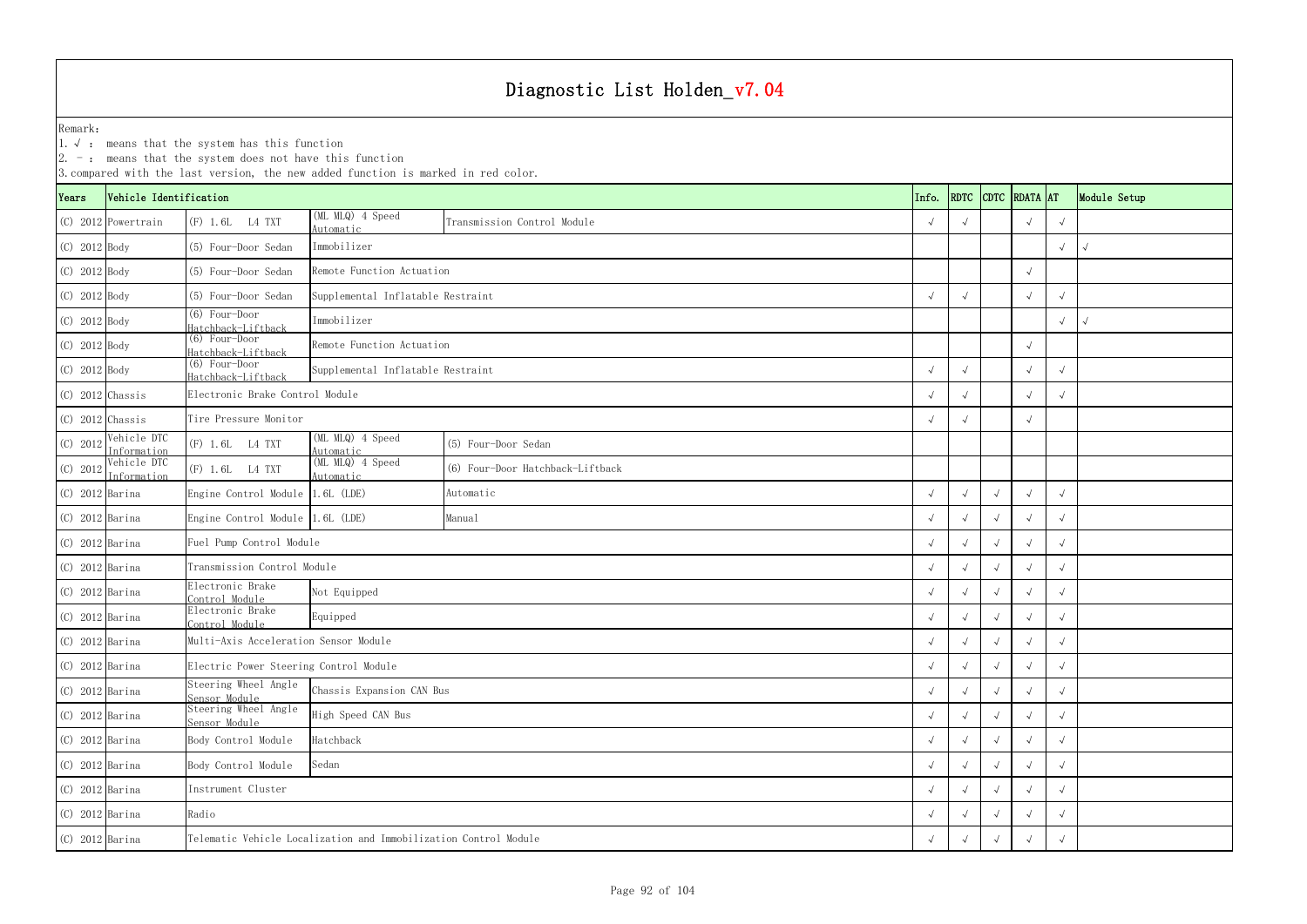1.√ : means that the system has this function

|                    | $ 2.$ -: means that the system does not have this function<br>3. compared with the last version, the new added function is marked in red color.<br>RDTC CDTC RDATA AT |                                                              |                                            |                                   |            |            |            |            |            |            |              |  |  |  |
|--------------------|-----------------------------------------------------------------------------------------------------------------------------------------------------------------------|--------------------------------------------------------------|--------------------------------------------|-----------------------------------|------------|------------|------------|------------|------------|------------|--------------|--|--|--|
| Years              | Vehicle Identification                                                                                                                                                |                                                              |                                            |                                   |            | Info.      |            |            |            |            | Module Setup |  |  |  |
| $(C)$ 2012 Barina  |                                                                                                                                                                       | HVAC Control Module                                          | Manual Control Heater Only (C41)           |                                   |            |            |            |            |            |            |              |  |  |  |
| $(C)$ 2012 Barina  |                                                                                                                                                                       | HVAC Control Module                                          | Manual Control Air Conditioning Only (C78) |                                   |            |            |            |            |            | $\sqrt{ }$ |              |  |  |  |
| $(C)$ 2012 Barina  |                                                                                                                                                                       | HVAC Control Module                                          | Manual Control Single Zone (C60)           |                                   |            |            |            |            |            | $\sqrt{ }$ |              |  |  |  |
| $(C)$ 2012 Barina  |                                                                                                                                                                       | Front Seat Heating Control Module                            |                                            |                                   |            |            |            |            |            | $\sqrt{ }$ |              |  |  |  |
| $(C)$ 2012 Barina  |                                                                                                                                                                       | Parking Assist Control Module                                |                                            |                                   |            |            |            |            |            | $\sqrt{ }$ |              |  |  |  |
|                    | (C) 2012 Barina Spark                                                                                                                                                 | Engine Control Module 1.0L (LEB)                             |                                            | Vehicle Stability<br>System (FX3) | Automatic  |            |            |            |            |            |              |  |  |  |
|                    | (C) 2012 Barina Spark                                                                                                                                                 | Engine Control Module 1.0L (LEB)                             |                                            | Vehicle Stability<br>System (FX3) | Manual     |            |            |            |            | $\sqrt{ }$ |              |  |  |  |
|                    | (C) 2012 Barina Spark                                                                                                                                                 | Engine Control Module 1.0L (LEB)                             |                                            | Not Equipped                      | Automatic  |            |            |            |            | $\sqrt{ }$ |              |  |  |  |
|                    | (C) 2012 Barina Spark                                                                                                                                                 | Engine Control Module 1.0L (LEB)                             |                                            | Not Equipped                      | Manual     |            |            |            |            | $\sqrt{ }$ |              |  |  |  |
|                    | (C) 2012 Barina Spark                                                                                                                                                 | Engine Control Module 1.0L (LMT)                             |                                            | Vehicle Stability System (FX3)    |            |            |            |            |            | $\sqrt{ }$ |              |  |  |  |
|                    | (C) 2012 Barina Spark                                                                                                                                                 | Engine Control Module 1.0L (LMT)                             |                                            | Not Equipped                      |            |            |            | $\sqrt{ }$ |            | $\sqrt{ }$ |              |  |  |  |
|                    | (C) 2012 Barina Spark                                                                                                                                                 | Engine Control Module 1.2L (LMU)                             |                                            | Vehicle Stability System (FX3)    |            |            |            |            |            | $\sqrt{ }$ |              |  |  |  |
|                    | (C) 2012 Barina Spark                                                                                                                                                 | Engine Control Module 1.2L (LMU)                             |                                            | Not Equipped                      |            |            |            |            |            | $\sqrt{ }$ |              |  |  |  |
|                    | (C) 2012 Barina Spark                                                                                                                                                 | Transmission Control Module                                  |                                            |                                   |            |            |            |            |            |            |              |  |  |  |
|                    | (C) 2012 Barina Spark                                                                                                                                                 | Electronic Brake<br>Control Module                           | Not Equipped                               |                                   |            |            |            |            |            | $\sqrt{ }$ |              |  |  |  |
|                    | (C) 2012 Barina Spark                                                                                                                                                 | Electronic Brake<br>Control Module                           | Vehicle Stability System (FX3)             |                                   |            |            |            |            |            | $\sqrt{ }$ |              |  |  |  |
|                    | (C) 2012 Barina Spark                                                                                                                                                 | Multi-Axis Acceleration Sensor Module                        |                                            |                                   |            |            |            |            |            | $\sqrt{ }$ |              |  |  |  |
|                    |                                                                                                                                                                       | (C) 2012 Barina Spark Electric Power Steering Control Module |                                            |                                   |            |            | $\sqrt{ }$ | $\sqrt{ }$ |            | $\sqrt{ }$ |              |  |  |  |
|                    | (C) 2012 Barina Spark                                                                                                                                                 | Steering Wheel Angle Sensor Module                           |                                            |                                   |            | $\sqrt{ }$ |            | $\sqrt{ }$ | $\sqrt{ }$ | $\sqrt{ }$ |              |  |  |  |
|                    | (C) 2012 Barina Spark                                                                                                                                                 | Instrument Cluster                                           |                                            |                                   |            |            |            |            |            | $\sqrt{ }$ |              |  |  |  |
| (C) 2012 Cruze     |                                                                                                                                                                       | Engine Control Module $1.8L$ (2H0)                           |                                            | Manual                            |            |            |            |            |            | $\sqrt{ }$ |              |  |  |  |
| $(C)$ 2012 Cruze   |                                                                                                                                                                       | Engine Control Module $1.8L$ (2H0)                           |                                            | Automatic                         |            |            |            |            |            | $\sqrt{ }$ |              |  |  |  |
| (C) 2012 Cruze     |                                                                                                                                                                       | Engine Control Module 1.4L (LUJ)                             |                                            | Not Equipped                      | Automatic  |            | $\sqrt{ }$ | $\sqrt{ }$ | $\sqrt{ }$ | $\sqrt{ }$ |              |  |  |  |
| (C) 2012 Cruze     |                                                                                                                                                                       | Engine Control Module 1.4L (LUJ)                             |                                            | Not Equipped                      | Manual     |            |            |            |            | $\sqrt{ }$ |              |  |  |  |
| $(C)$ 2012 Cruze   |                                                                                                                                                                       | Engine Control Module 1.4L (LUJ)                             |                                            | Automatic<br>Equipped             |            |            |            |            |            | $\sqrt{ }$ |              |  |  |  |
| $(C)$ 2012 $Cruze$ |                                                                                                                                                                       | Engine Control Module 1.4L (LUJ)                             |                                            | Manual                            | $\sqrt{ }$ |            |            |            | $\sqrt{ }$ |            |              |  |  |  |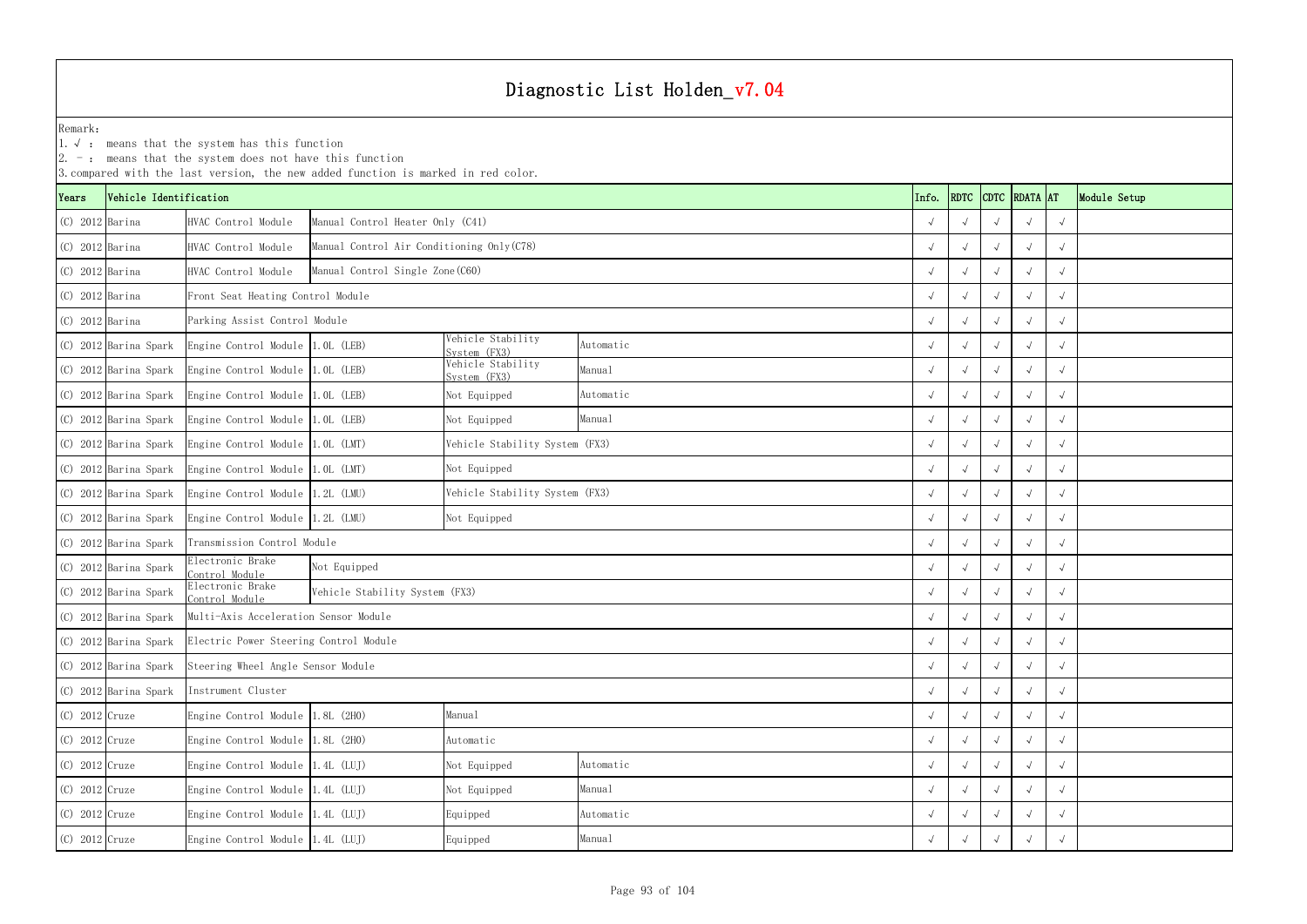|                    | $ 2. -$ : means that the system does not have this function<br>3. compared with the last version, the new added function is marked in red color.<br>Vehicle Identification<br>RDTC CDTC RDATA AT |                                                                                |                                                    |              |           |  |            |            |            |              |            |  |  |  |
|--------------------|--------------------------------------------------------------------------------------------------------------------------------------------------------------------------------------------------|--------------------------------------------------------------------------------|----------------------------------------------------|--------------|-----------|--|------------|------------|------------|--------------|------------|--|--|--|
| Years              |                                                                                                                                                                                                  |                                                                                |                                                    |              | Info.     |  |            |            |            | Module Setup |            |  |  |  |
| $(C)$ 2012 $Cruze$ |                                                                                                                                                                                                  | Engine Control Module 2.0L (LNP)                                               |                                                    | Not Equipped | Manual    |  |            |            |            |              | $\sqrt{ }$ |  |  |  |
| $(C)$ 2012 Cruze   |                                                                                                                                                                                                  | Engine Control Module 2.0L (LNP)                                               |                                                    | Not Equipped | Automatic |  |            |            |            | √            | $\sqrt{ }$ |  |  |  |
| $(C)$ 2012 Cruze   |                                                                                                                                                                                                  | Engine Control Module 2.0L (LNP)                                               |                                                    | Equipped     | Manual    |  |            |            |            | $\sqrt{ }$   | $\sqrt{ }$ |  |  |  |
| $(C)$ 2012 $Cruze$ |                                                                                                                                                                                                  | Engine Control Module 2.0L (LNP)                                               |                                                    | Equipped     | Automatic |  |            |            |            |              | $\sqrt{ }$ |  |  |  |
| $(C)$ 2012 $Cruze$ |                                                                                                                                                                                                  | Fuel Pump Control<br>Module                                                    | $1.4L$ (LUJ)<br>Fuel Pump                          |              |           |  |            |            |            |              | $\sqrt{ }$ |  |  |  |
| $(C)$ 2012 Cruze   |                                                                                                                                                                                                  | Fuel Pump Control<br>Module                                                    | $1.4L$ (LUJ)<br>Fuel Pump and Aero Shutter         |              |           |  |            |            |            |              | $\sqrt{ }$ |  |  |  |
| $(C)$ 2012 Cruze   |                                                                                                                                                                                                  | Transmission Control<br>Module                                                 | $1.4L$ (LUJ)                                       |              |           |  |            |            |            | $\sqrt{ }$   | $\sqrt{ }$ |  |  |  |
| $(C)$ 2012 $Cruze$ |                                                                                                                                                                                                  | Transmission Control<br>Module                                                 | .8L(2H0)                                           |              |           |  |            |            |            |              | $\sqrt{ }$ |  |  |  |
| $(C)$ 2012 $Cruze$ |                                                                                                                                                                                                  | Transmission Control<br>Module                                                 | 2.0L (LNP)                                         |              |           |  |            |            |            |              | $\sqrt{ }$ |  |  |  |
| $(C)$ 2012 $Cruze$ |                                                                                                                                                                                                  | Electronic Brake<br>Control Module                                             | Not Equipped                                       |              |           |  |            | $\sqrt{ }$ |            |              | $\sqrt{ }$ |  |  |  |
| $(C)$ 2012 Cruze   |                                                                                                                                                                                                  | Electronic Brake<br>Control Module                                             | Equipped                                           |              |           |  |            |            |            | $\sqrt{ }$   | $\sqrt{ }$ |  |  |  |
| $(C)$ 2012 Cruze   |                                                                                                                                                                                                  | Multi-Axis Acceleration Sensor Module                                          |                                                    |              |           |  |            |            |            |              | $\sqrt{ }$ |  |  |  |
| $(C)$ 2012 Cruze   |                                                                                                                                                                                                  | Steering Wheel Angle Sensor Module                                             |                                                    |              |           |  |            |            |            |              | $\sqrt{ }$ |  |  |  |
| $(C)$ 2012 Cruze   |                                                                                                                                                                                                  | Body Control Module                                                            | Not Equipped                                       |              |           |  |            |            |            |              | $\sqrt{ }$ |  |  |  |
| $(C)$ 2012 Cruze   |                                                                                                                                                                                                  | Body Control Module                                                            | Equipped                                           |              |           |  |            | $\sqrt{ }$ |            |              | $\sqrt{ }$ |  |  |  |
| $(C)$ 2012 $Cruze$ |                                                                                                                                                                                                  |                                                                                | Inflatable Restraint Sensing and Diagnostic Module |              |           |  |            | $\sqrt{ }$ |            |              | $\sqrt{ }$ |  |  |  |
| $(C)$ 2012 $Cruze$ |                                                                                                                                                                                                  | Instrument Cluster                                                             |                                                    |              |           |  |            |            |            |              | $\sqrt{ }$ |  |  |  |
| $(C)$ 2012 Cruze   |                                                                                                                                                                                                  | Trailer Interface Control Module                                               |                                                    |              |           |  | $\sqrt{ }$ | $\sqrt{ }$ | $\sqrt{ }$ | $\sqrt{ }$   | $\sqrt{ }$ |  |  |  |
| $(C)$ 2012 Cruze   |                                                                                                                                                                                                  | Radio                                                                          |                                                    |              |           |  |            | $\sqrt{ }$ |            | $\sim$       | $\sqrt{ }$ |  |  |  |
| $(C)$ 2012 $Cruze$ |                                                                                                                                                                                                  | Mobile Telephone Control Module                                                |                                                    |              |           |  |            | $\sqrt{ }$ |            |              | $\sqrt{ }$ |  |  |  |
| $(C)$ 2012 $Cruze$ |                                                                                                                                                                                                  | Remote Heater and Air Manual Control Single Zone (C67)<br>Conditioning Control |                                                    |              |           |  |            |            |            | $\sim$       | $\sqrt{ }$ |  |  |  |
| $(C)$ 2012 Cruze   |                                                                                                                                                                                                  | Keyless Entry Control Module                                                   |                                                    |              |           |  |            |            |            | $\sqrt{ }$   | $\sqrt{ }$ |  |  |  |
| $(C)$ 2012 Cruze   |                                                                                                                                                                                                  | Parking Assist Control Module                                                  |                                                    |              |           |  |            | $\sqrt{ }$ | $\sqrt{ }$ | $\sqrt{ }$   | $\sqrt{ }$ |  |  |  |
| $(C)$ 2012 $Cruze$ |                                                                                                                                                                                                  | Steering Column Lock Control Module                                            |                                                    |              |           |  |            | $\sqrt{ }$ |            |              | $\sqrt{ }$ |  |  |  |
| $(C)$ 2012 $Cruze$ |                                                                                                                                                                                                  | Engine Control Module 1.8L (2H0)                                               |                                                    | Manual       |           |  |            |            |            |              | $\sqrt{ }$ |  |  |  |
| $(C)$ 2012 $Cruze$ |                                                                                                                                                                                                  |                                                                                | Engine Control Module 1.8L (2H0)<br>Automatic      |              |           |  |            |            |            |              | $\sqrt{ }$ |  |  |  |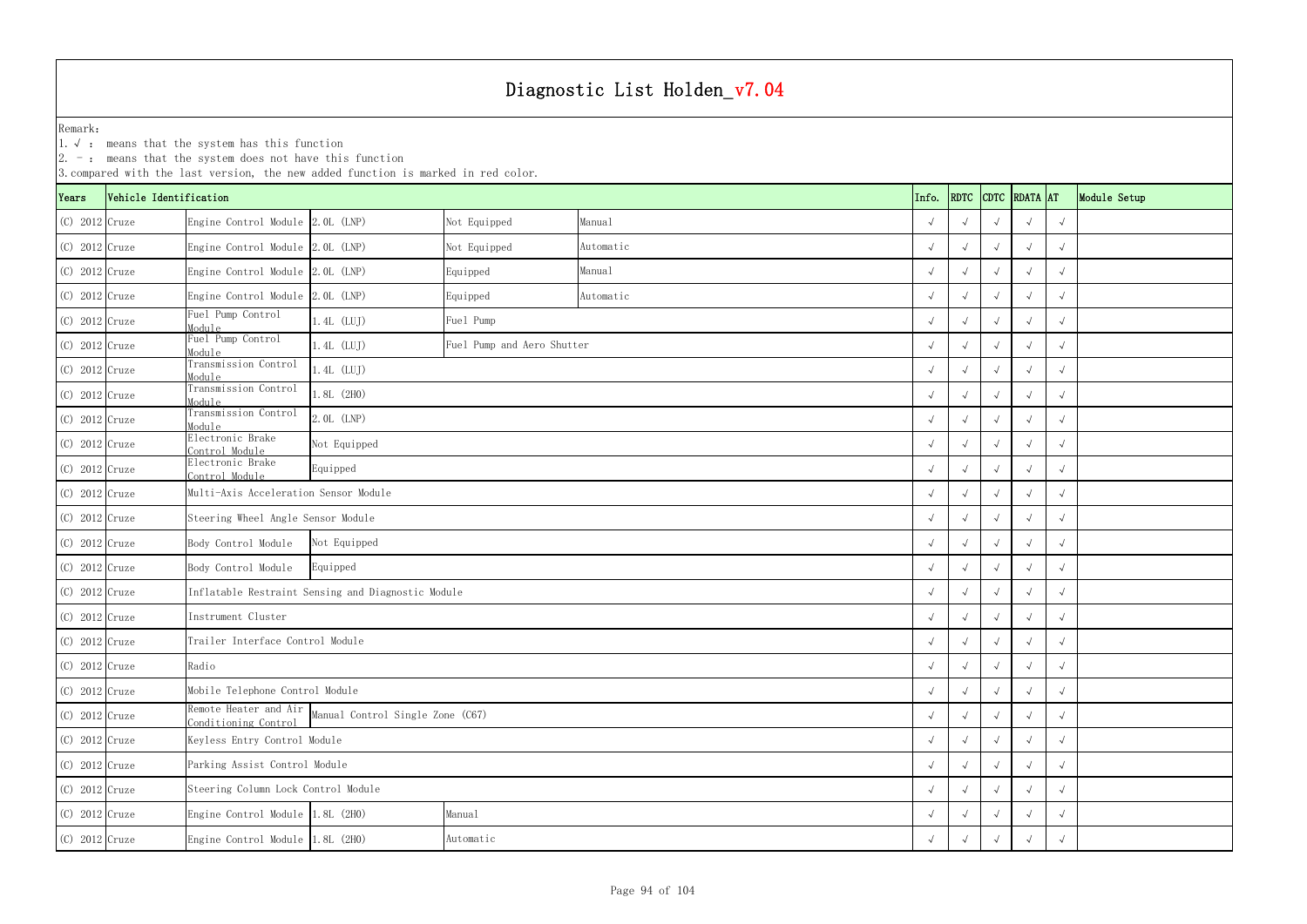1.√ : means that the system has this function

|                    |                        | $ 2. -$ : means that the system does not have this function | 3. compared with the last version, the new added function is marked in red color. |                            |           |  |                    |            |              |            |            |  |
|--------------------|------------------------|-------------------------------------------------------------|-----------------------------------------------------------------------------------|----------------------------|-----------|--|--------------------|------------|--------------|------------|------------|--|
| Years              | Vehicle Identification |                                                             |                                                                                   | Info.                      |           |  | RDTC CDTC RDATA AT |            | Module Setup |            |            |  |
| $(C)$ 2012 $Cruze$ |                        | Engine Control Module 1.4L (LUJ)                            |                                                                                   | Not Equipped               | Automatic |  |                    |            |              |            | $\sqrt{ }$ |  |
| $(C)$ 2012 Cruze   |                        | Engine Control Module 1.4L (LUJ)                            |                                                                                   | Not Equipped               | Manual    |  |                    |            |              |            | $\sqrt{ }$ |  |
| $(C)$ 2012 Cruze   |                        | Engine Control Module 1.4L (LUJ)                            |                                                                                   | Equipped                   | Automatic |  |                    |            |              | $\sqrt{ }$ | $\sqrt{ }$ |  |
| $(C)$ 2012 $Cruze$ |                        | Engine Control Module 1.4L (LUJ)                            |                                                                                   | Equipped                   | Manual    |  |                    |            |              |            | $\sqrt{ }$ |  |
| $(C)$ 2012 Cruze   |                        | Engine Control Module 2.0L (LNP)                            |                                                                                   | Not Equipped               | Manual    |  |                    |            |              |            | $\sqrt{ }$ |  |
| $(C)$ 2012 Cruze   |                        | Engine Control Module 2.0L (LNP)                            |                                                                                   | Not Equipped               | Automatic |  |                    |            |              |            | $\sqrt{ }$ |  |
| $(C)$ 2012 Cruze   |                        | Engine Control Module 2.0L (LNP)                            |                                                                                   | Equipped                   | Manual    |  |                    | $\sqrt{ }$ |              | $\sqrt{ }$ | $\sqrt{ }$ |  |
| $(C)$ 2012 $Cruze$ |                        | Engine Control Module 2.0L (LNP)                            |                                                                                   | Equipped                   | Automatic |  |                    | $\sqrt{ }$ |              |            | $\sqrt{ }$ |  |
| $(C)$ 2012 $Cruze$ |                        | Fuel Pump Control<br>Module                                 | $1.4L$ (LUJ)<br>Fuel Pump                                                         |                            |           |  |                    |            |              |            | $\sqrt{ }$ |  |
| $(C)$ 2012 Cruze   |                        | Fuel Pump Control<br>Module                                 | $1.4L$ (LUJ)                                                                      | Fuel Pump and Aero Shutter |           |  |                    | $\sqrt{ }$ |              |            | $\sqrt{ }$ |  |
| $(C)$ 2012 Cruze   |                        | Transmission Control<br>Module                              | $1.4L$ (LUJ)                                                                      |                            |           |  |                    |            |              | $\sqrt{ }$ | $\sqrt{ }$ |  |
| $(C)$ 2012 Cruze   |                        | Transmission Control<br>Module                              | .8L(2H0)                                                                          |                            |           |  |                    |            |              | $\sqrt{ }$ | $\sqrt{ }$ |  |
| $(C)$ 2012 Cruze   |                        | Transmission Control<br>Module                              | 2.0L (LNP)                                                                        |                            |           |  |                    |            |              | $\sim$     | $\sqrt{ }$ |  |
| $(C)$ 2012 Cruze   |                        | Electronic Brake<br>Control Module                          | Not Equipped                                                                      |                            |           |  |                    |            |              |            | $\sqrt{ }$ |  |
| $(C)$ 2012 Cruze   |                        | Electronic Brake<br>Control Module                          | Equipped                                                                          |                            |           |  |                    | $\sqrt{ }$ |              | $\sqrt{ }$ | $\sqrt{ }$ |  |
| $(C)$ 2012 $Cruze$ |                        | Multi-Axis Acceleration Sensor Module                       |                                                                                   |                            |           |  |                    | $\sqrt{ }$ |              |            | $\sqrt{ }$ |  |
| $(C)$ 2012 $Cruze$ |                        | Steering Wheel Angle Sensor Module                          |                                                                                   |                            |           |  |                    |            |              |            | $\sqrt{ }$ |  |
| $(C)$ 2012 Cruze   |                        | Body Control Module Not Equipped                            |                                                                                   |                            |           |  | $\sqrt{ }$         | $\sqrt{ }$ | $\sqrt{ }$   | $\sqrt{ }$ | $\sqrt{ }$ |  |
| $(C)$ 2012 $Cruze$ |                        | Body Control Module                                         | Equipped                                                                          |                            |           |  |                    | $\sqrt{ }$ |              |            | $\sqrt{ }$ |  |
| $(C)$ 2012 $Cruze$ |                        |                                                             | Inflatable Restraint Sensing and Diagnostic Module                                |                            |           |  |                    |            |              |            | $\sqrt{ }$ |  |
| $(C)$ 2012 Cruze   |                        | Instrument Cluster                                          |                                                                                   |                            |           |  |                    |            |              |            | $\sqrt{ }$ |  |
| $(C)$ 2012 Cruze   |                        |                                                             | Trailer Interface Control Module                                                  |                            |           |  |                    |            |              | $\sqrt{ }$ | $\sqrt{ }$ |  |
| $(C)$ 2012 Cruze   |                        | Radio                                                       |                                                                                   |                            |           |  |                    |            |              | $\sqrt{ }$ | $\sqrt{ }$ |  |
| $(C)$ 2012 $Cruze$ |                        |                                                             | Mobile Telephone Control Module                                                   |                            |           |  |                    |            |              |            | $\sqrt{ }$ |  |
| $(C)$ 2012 Cruze   |                        | Conditioning Control                                        | Remote Heater and Air Manual Control Single Zone (C67)                            |                            |           |  |                    |            |              |            | $\sqrt{ }$ |  |
| $(C)$ 2012 Cruze   |                        | Keyless Entry Control Module                                |                                                                                   |                            |           |  |                    | $\sqrt{ }$ |              |            |            |  |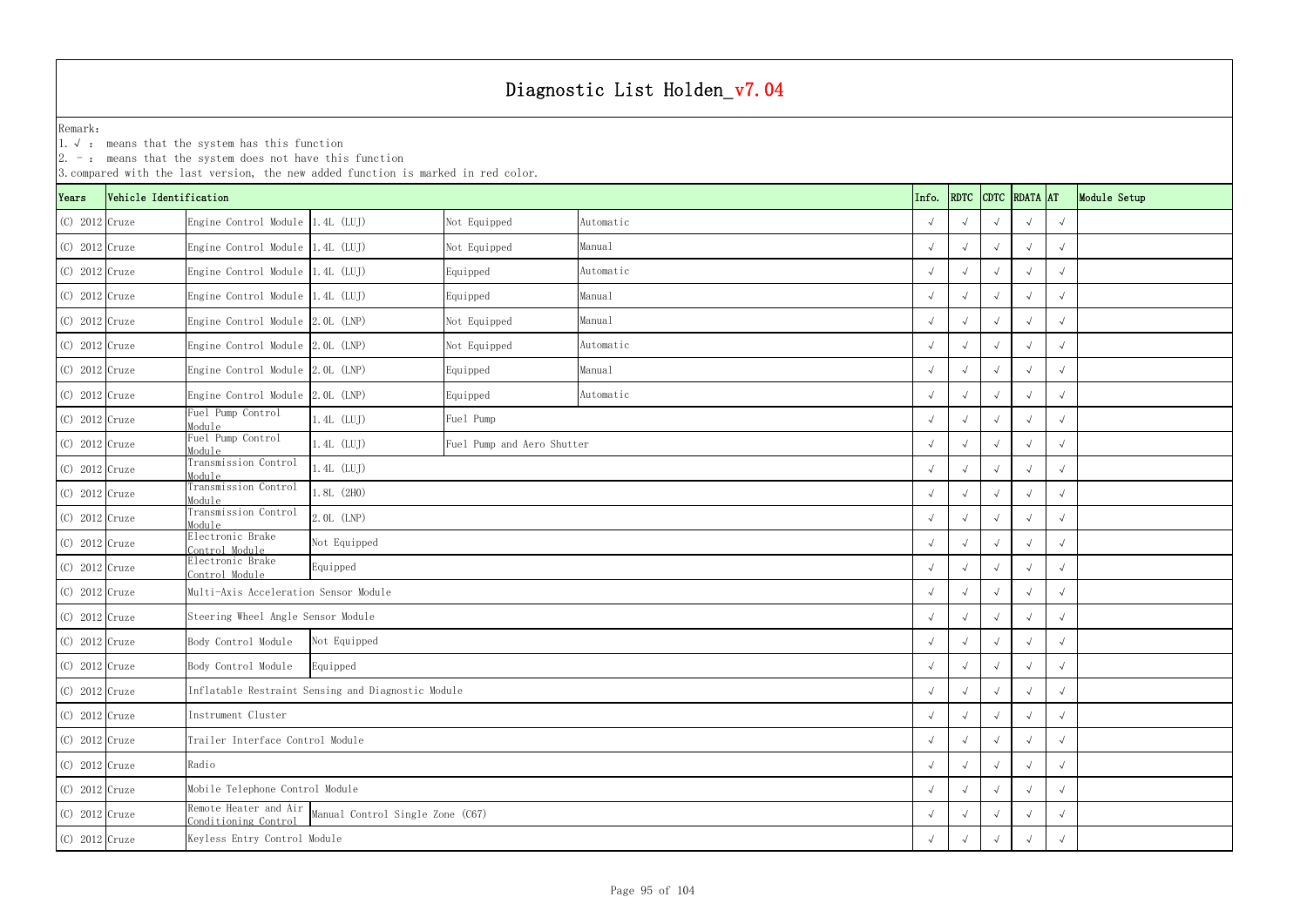1.√ : means that the system has this function

|                  | $ 2. -$ : means that the system does not have this function<br>3. compared with the last version, the new added function is marked in red color.<br>RDTC CDTC RDATA AT |                                         |                             |             |           |  |            |  |            |              |  |  |  |
|------------------|------------------------------------------------------------------------------------------------------------------------------------------------------------------------|-----------------------------------------|-----------------------------|-------------|-----------|--|------------|--|------------|--------------|--|--|--|
| Years            | Vehicle Identification                                                                                                                                                 |                                         |                             |             | Info.     |  |            |  |            | Module Setup |  |  |  |
| $(C)$ 2012 Cruze |                                                                                                                                                                        | Parking Assist Control Module           |                             |             |           |  |            |  |            | $\sqrt{ }$   |  |  |  |
| $(C)$ 2012 Cruze |                                                                                                                                                                        | Steering Column Lock Control Module     |                             |             |           |  |            |  |            | $\sqrt{ }$   |  |  |  |
|                  | $(C)$ 2012 Captiva 5                                                                                                                                                   | Engine Control Module Not Equipped      |                             | 2.0L (LNP)  | Manual    |  |            |  | $\sqrt{ }$ | $\sqrt{ }$   |  |  |  |
|                  | $(C)$ 2012 Captiva 5                                                                                                                                                   | Engine Control Module Not Equipped      |                             | 2.0L (LNP)  | Automatic |  |            |  |            | $\sqrt{ }$   |  |  |  |
|                  | $(C)$ 2012 Captiva 5                                                                                                                                                   | Engine Control Module Not Equipped      |                             | 2.2L (LNQ)  | Manual    |  |            |  |            | $\sqrt{ }$   |  |  |  |
|                  | $(C)$ 2012 Captiva 5                                                                                                                                                   | Engine Control Module Not Equipped      |                             | 2.2L (LNQ)  | Automatic |  |            |  |            | $\sqrt{ }$   |  |  |  |
|                  | $(C)$ 2012 Captiva 5                                                                                                                                                   | Engine Control Module Not Equipped      |                             | 2.4L (LE5)  | Manual    |  | $\sqrt{ }$ |  | $\sim$     | $\sqrt{ }$   |  |  |  |
|                  | (C) 2012 Captiva 5                                                                                                                                                     | Engine Control Module Not Equipped      |                             | 2.4L (LE5)  | Automatic |  |            |  |            | $\sqrt{ }$   |  |  |  |
|                  | $(C)$ 2012 Captiva 5                                                                                                                                                   | Engine Control Module Not Equipped      |                             | 2.4L (LE9)  | Manual    |  |            |  |            | $\sqrt{ }$   |  |  |  |
|                  | (C) 2012 Captiva 5                                                                                                                                                     | Engine Control Module Not Equipped      |                             | 2.4L (LE9)  | Automatic |  |            |  |            | $\sqrt{ }$   |  |  |  |
|                  | $(C)$ 2012 Captiva 5                                                                                                                                                   | Engine Control Module Not Equipped      |                             | 3.0L (LFW)  | Manual    |  |            |  | $\sqrt{ }$ | $\sqrt{ }$   |  |  |  |
|                  | (C) 2012 Captiva 5                                                                                                                                                     | Engine Control Module Not Equipped      |                             | 3.0L (LFW)  | Automatic |  |            |  |            | $\sqrt{ }$   |  |  |  |
|                  | $(C)$ 2012 Captiva 5                                                                                                                                                   | Engine Control Module Equipped          |                             | 2.0L (LNP)  | Manual    |  |            |  |            | $\sqrt{ }$   |  |  |  |
|                  | $(C)$ 2012 Captiva 5                                                                                                                                                   | Engine Control Module Equipped          |                             | 2.0L (LNP)  | Automatic |  |            |  |            | $\sqrt{ }$   |  |  |  |
|                  | $(C)$ 2012 Captiva 5                                                                                                                                                   | Engine Control Module Equipped          |                             | 2.2L (LNQ)  | Manual    |  | $\sqrt{ }$ |  | $\sqrt{ }$ | $\sqrt{ }$   |  |  |  |
|                  | $(C)$ 2012 Captiva 5                                                                                                                                                   | Engine Control Module Equipped          |                             | 2.2L (LNQ)  | Automatic |  |            |  |            | $\sqrt{ }$   |  |  |  |
|                  | $(C)$ 2012 Captiva 5                                                                                                                                                   | Engine Control Module Equipped          |                             | 2.4L (LE5)  | Manual    |  |            |  |            | $\sqrt{ }$   |  |  |  |
|                  | (C) 2012 Captiva 5                                                                                                                                                     | Engine Control Module Equipped          |                             | 2.4L (LE5)  | Automatic |  | $\sqrt{ }$ |  |            | $\sqrt{ }$   |  |  |  |
|                  | $(C)$ 2012 Captiva 5                                                                                                                                                   | Engine Control Module Equipped          |                             | 2.4L (LE9)  | Manua1    |  | $\sqrt{ }$ |  | $\sim$     | $\sqrt{ }$   |  |  |  |
|                  | (C) 2012 Captiva 5                                                                                                                                                     | Engine Control Module Equipped          |                             | 2.4L (LE9)  | Automatic |  | $\sqrt{ }$ |  |            | $\sqrt{ }$   |  |  |  |
|                  | (C) 2012 Captiva 5                                                                                                                                                     | Engine Control Module Equipped          |                             | 3. OL (LFW) | Manual    |  | $\sqrt{ }$ |  |            | $\sqrt{ }$   |  |  |  |
|                  | (C) 2012 Captiva 5                                                                                                                                                     | Engine Control Module Equipped          |                             | 3. OL (LFW) | Automatic |  | $\sqrt{ }$ |  |            | $\sqrt{ }$   |  |  |  |
|                  | (C) 2012 Captiva 5                                                                                                                                                     |                                         | Fuel Pump Control Module    |             |           |  |            |  | $\sqrt{ }$ | $\sqrt{ }$   |  |  |  |
|                  | (C) 2012 Captiva 5                                                                                                                                                     |                                         | Transmission Control Module |             |           |  |            |  |            | $\sqrt{ }$   |  |  |  |
|                  | $(C)$ 2012 Captiva 5                                                                                                                                                   | Rear Differential Clutch Control Module |                             |             |           |  |            |  |            | $\sqrt{ }$   |  |  |  |
|                  | (C) 2012 Captiva 5                                                                                                                                                     | Electronic Brake<br>Control Module      | Not Equipped                |             |           |  |            |  | $\sqrt{ }$ |              |  |  |  |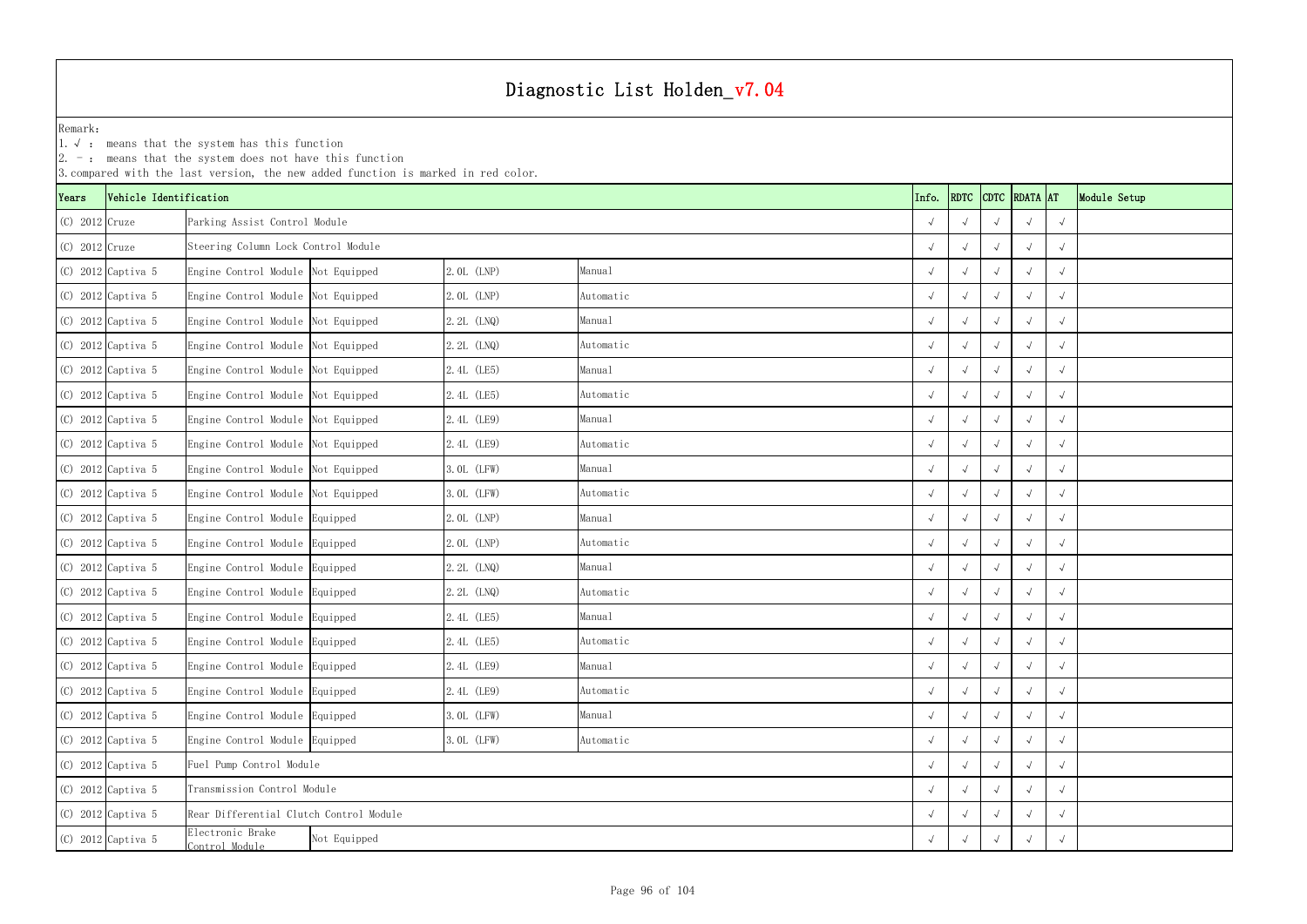YearsVehicle Identification **Info.** RDTC Remark:1.√ : means that the system has this function 2. -: means that the system does not have this function 3.compared with the last version, the new added function is marked in red color. (C) 2012 Captiva 5 Electronic Brake Control Moduleαπε βeal Time Damping (F45)<br>e and time Damping (F45) (C) 2012 Captiva 5 Electronic Brake Control Module <sup>√</sup> √√√√ Real Time Damping with Trailer Stability Control (F86) (C) 2012 Captiva 5 √ √√√√ Parking Brake Control Module (C) 2012 Captiva 5 Body Control Module √ √√√√ (C) 2012 Captiva 5 Body Control Module √ √√√√ (C) 2012 Captiva 5 √ √√√√ Auxiliary Body Control Module (C) 2012 Captiva 5 √ √√√√ Inflatable Restraint Sensing and Diagnostic Module (C) 2012 Captiva 5 √ √√√√ (C) 2012 Captiva 5 √ √√√√ Headlamp Control Module (C) 2012 Captiva 5 Radio CD 30 MP3 √ √√√√ (C) 2012 Captiva 5 Radio CD 30 MP3 √ √√√√ (C) 2012 Captiva 5 Radio CD 30 MP3 DMB √ √√√√ (C) 2012 Captiva 5 Radio CD 30 MP3 DMB √ √√√√ (C) 2012 Captiva 5 Radio CD 40 USB √ √√√√ (C) 2012 Captiva 5 Radio CD 40 USB √ √√√√ (C) 2012 Captiva 5 Radio CD 40 USB DMB √ √√√√ (C) 2012 Captiva 5 Radio CD 40 USB DMB √ √√√√ (C) 2012 Captiva 5 Radio CDC 40 Opera √ √√√√ (C) 2012 Captiva 5 Radio CDC 40 Opera √ √√√√ (C) 2012 Captiva 5 Radio DVD 100 NAVI √ √√√√ (C) 2012 Captiva 5 Radio DVD 100 NAVI √ √√√√ (C) 2012 Captiva 5 Radio None √ √√√√ (C) 2012 Captiva 5 Radio None √ √√√√ (C) 2012 Captiva 5 Radio √ √√√√ (C) 2012 Captiva 5 √ √√√√ Mobile Telephone Control Module ManualAutomaticNot Equipped Real Time Damping (F45) Instrument Cluster Equipped Not Equipped Equipped Not Equipped Equipped Not Equipped Equipped Not Equipped Equipped Not Equipped Equipped Not Equipped Equipped Touch And Connect

|      | 2. $-$ : means that the system does not have this function<br>3. compared with the last version, the new added function is marked in red color. |                                    |                                                    |                                                        |  |            |            |            |               |            |              |
|------|-------------------------------------------------------------------------------------------------------------------------------------------------|------------------------------------|----------------------------------------------------|--------------------------------------------------------|--|------------|------------|------------|---------------|------------|--------------|
| ears | Vehicle Identification                                                                                                                          |                                    |                                                    |                                                        |  | Info.      | RDTC       |            | CDTC RDATA AT |            | Module Setup |
|      | (C) 2012 Captiva 5                                                                                                                              | Electronic Brake<br>Control Module | Real Time Damping (F45)                            |                                                        |  |            |            |            |               |            |              |
|      | (C) 2012 Captiva 5                                                                                                                              | Electronic Brake<br>Control Module |                                                    | Real Time Damping with Trailer Stability Control (F86) |  |            |            |            |               |            |              |
|      | (C) 2012 Captiva 5                                                                                                                              | Parking Brake Control Module       |                                                    |                                                        |  |            |            |            |               |            |              |
|      | (C) 2012 Captiva 5                                                                                                                              | Body Control Module                | Automatic                                          |                                                        |  |            |            |            |               |            |              |
|      | (C) 2012 Captiva 5                                                                                                                              | Body Control Module                | Manual                                             |                                                        |  |            |            |            |               |            |              |
|      | (C) 2012 Captiva 5                                                                                                                              | Auxiliary Body Control Module      |                                                    |                                                        |  | $\sqrt{ }$ |            |            |               |            |              |
|      | (C) 2012 Captiva 5                                                                                                                              |                                    | Inflatable Restraint Sensing and Diagnostic Module |                                                        |  | $\sqrt{ }$ |            |            |               |            |              |
|      | (C) 2012 Captiva 5                                                                                                                              | Instrument Cluster                 |                                                    |                                                        |  |            |            |            |               | $\sqrt{ }$ |              |
|      | (C) 2012 Captiva 5                                                                                                                              | Headlamp Control Module            |                                                    |                                                        |  |            |            |            |               |            |              |
|      | (C) 2012 Captiva 5                                                                                                                              | Radio                              | CD 30 MP3                                          | Not Equipped                                           |  |            |            |            |               | $\sqrt{ }$ |              |
|      | (C) 2012 Captiva 5                                                                                                                              | Radio                              | CD 30 MP3                                          | Equipped                                               |  |            |            |            |               | $\sqrt{ }$ |              |
|      | (C) 2012 Captiva 5                                                                                                                              | Radio                              | CD 30 MP3 DMB                                      | Not Equipped                                           |  |            |            |            |               | $\sqrt{ }$ |              |
|      | (C) 2012 Captiva 5                                                                                                                              | Radio                              | CD 30 MP3 DMB                                      | Equipped                                               |  |            |            |            |               |            |              |
|      | (C) 2012 Captiva 5                                                                                                                              | Radio                              | CD 40 USB                                          | Not Equipped                                           |  | $\sqrt{ }$ |            |            |               |            |              |
|      | (C) 2012 Captiva 5                                                                                                                              | Radio                              | CD 40 USB                                          | Equipped                                               |  |            |            |            |               |            |              |
|      | (C) 2012 Captiva 5                                                                                                                              | Radio                              | CD 40 USB DMB                                      | Not Equipped                                           |  | $\sqrt{ }$ |            |            |               | $\sqrt{ }$ |              |
|      | (C) 2012 Captiva 5                                                                                                                              | Radio                              | CD 40 USB DMB                                      | Equipped                                               |  |            |            |            |               | $\sqrt{ }$ |              |
|      | (C) 2012 Captiva 5                                                                                                                              | Radio                              | CDC 40 Opera                                       | Not Equipped                                           |  | $\sqrt{ }$ | $\sqrt{ }$ | $\sqrt{ }$ | $\sqrt{ }$    | $\sqrt{ }$ |              |
|      | (C) 2012 Captiva 5                                                                                                                              | Radio                              | CDC 40 Opera                                       | Equipped                                               |  | $\sqrt{ }$ | $\sqrt{ }$ | $\sqrt{ }$ |               |            |              |
|      | (C) 2012 Captiva 5                                                                                                                              | Radio                              | DVD 100 NAVI                                       | Not Equipped                                           |  | $\sqrt{ }$ |            |            |               | $\sqrt{ }$ |              |
|      | (C) 2012 Captiva 5                                                                                                                              | Radio                              | DVD 100 NAVI                                       | Equipped                                               |  | $\sqrt{ }$ |            |            | $\sqrt{ }$    | $\sqrt{ }$ |              |
|      | (C) 2012 Captiva 5                                                                                                                              | Radio                              | None                                               | Not Equipped                                           |  | $\sqrt{ }$ | $\sqrt{ }$ |            | $\sqrt{ }$    | $\sqrt{ }$ |              |
|      | (C) 2012 Captiva 5                                                                                                                              | Radio                              | None                                               | Equipped                                               |  | $\sqrt{ }$ | $\sqrt{ }$ |            | $\sqrt{ }$    | $\sqrt{ }$ |              |
|      | (C) 2012 Captiva 5                                                                                                                              | Radio                              | Touch And Connect                                  |                                                        |  | $\sqrt{ }$ |            |            |               | $\sqrt{ }$ |              |
|      | (C) 2012 Captiva 5                                                                                                                              | Mobile Telephone Control Module    |                                                    |                                                        |  |            |            |            |               |            |              |
|      | (C) 2012 Captiva 5                                                                                                                              | HVAC Control Module<br>$\sqrt{ }$  |                                                    |                                                        |  |            |            |            |               | $\sqrt{ }$ |              |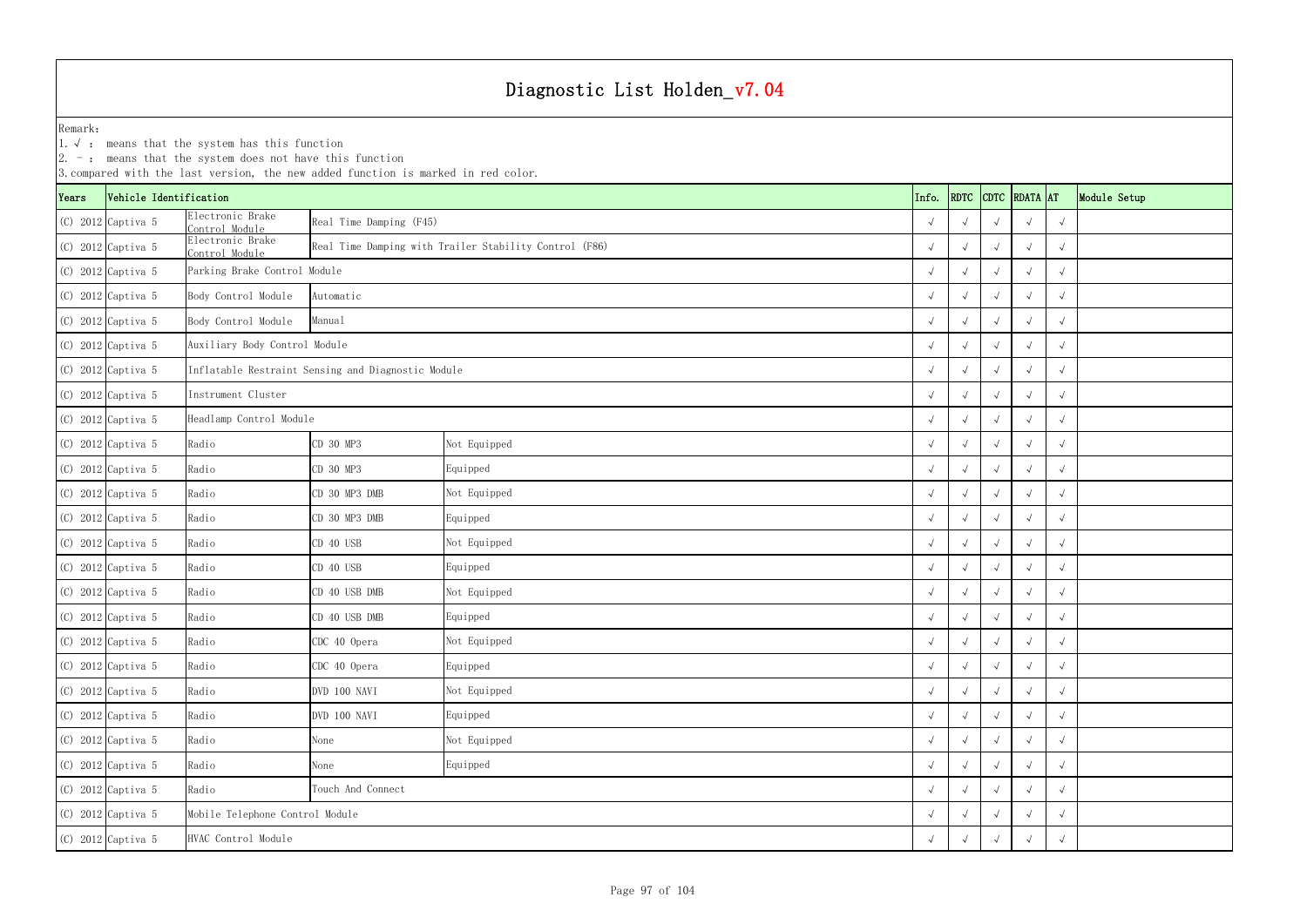1.√ : means that the system has this function

|       | $ 2. -$ : means that the system does not have this function<br>3. compared with the last version, the new added function is marked in red color. |                                     |              |              |           |  |            |            |            |                    |            |              |
|-------|--------------------------------------------------------------------------------------------------------------------------------------------------|-------------------------------------|--------------|--------------|-----------|--|------------|------------|------------|--------------------|------------|--------------|
| Years | Vehicle Identification                                                                                                                           |                                     |              |              |           |  | Info.      |            |            | RDTC CDTC RDATA AT |            | Module Setup |
|       | $(C)$ 2012 Captiva 5                                                                                                                             | Remote Control Door<br>ock Receiver | Not Equipped |              |           |  |            |            |            |                    | $\sqrt{ }$ |              |
|       | $(C)$ 2012 Captiva 5                                                                                                                             | Remote Control Door<br>ock Receiver | Equipped     |              |           |  |            |            |            |                    | $\sqrt{ }$ |              |
|       | $(C)$ 2012 Captiva 5                                                                                                                             | Parking Assist Control Module       |              |              |           |  |            |            |            | $\sqrt{ }$         | $\sqrt{ }$ |              |
|       | $(C)$ 2012 Captiva 5                                                                                                                             | Theft Deterrent Module              |              |              |           |  |            |            |            |                    | $\sqrt{ }$ |              |
|       | $(C)$ 2012 Captiva 7                                                                                                                             | Engine Control Module 2.0L (LNP)    |              | Not Equipped | Manual    |  |            |            |            |                    | $\sqrt{ }$ |              |
|       | (C) 2012 Captiva 7                                                                                                                               | Engine Control Module 2.0L (LNP)    |              | Not Equipped | Automatic |  |            | $\sqrt{ }$ |            |                    | $\sqrt{ }$ |              |
|       | $(C)$ 2012 Captiva 7                                                                                                                             | Engine Control Module 2.0L (LNP)    |              | Equipped     | Manual    |  |            | $\sqrt{ }$ | $\sqrt{ }$ | $\sqrt{ }$         | $\sqrt{ }$ |              |
|       | $(C)$ 2012 Captiva 7                                                                                                                             | Engine Control Module 2.0L (LNP)    |              | Equipped     | Automatic |  |            | $\sqrt{ }$ |            |                    | $\sqrt{ }$ |              |
|       | $(C)$ 2012 Captiva 7                                                                                                                             | Engine Control Module 2.2L (LNQ)    |              | Not Equipped | Manual    |  |            | $\sqrt{ }$ |            | $\sim$             | $\sqrt{ }$ |              |
|       | $(C)$ 2012 Captiva 7                                                                                                                             | Engine Control Module 2.2L (LNQ)    |              | Not Equipped | Automatic |  |            | $\sqrt{ }$ |            | $\sqrt{ }$         | $\sqrt{ }$ |              |
|       | $(C)$ 2012 Captiva 7                                                                                                                             | Engine Control Module $2.2L$ (LNQ)  |              | Equipped     | Manual    |  |            | $\sim$     |            | $\sqrt{ }$         | $\sqrt{ }$ |              |
|       | $(C)$ 2012 Captiva 7                                                                                                                             | Engine Control Module 2.2L (LNQ)    |              | Equipped     | Automatic |  |            |            |            | $\sqrt{ }$         | $\sqrt{ }$ |              |
|       | $(C)$ 2012 Captiva 7                                                                                                                             | Engine Control Module 2.4L (LE5)    |              | Manual       |           |  |            |            |            | $\sqrt{ }$         | $\sqrt{ }$ |              |
|       | $(C)$ 2012 Captiva 7                                                                                                                             | Engine Control Module 2.4L (LE5)    |              | Automatic    |           |  |            |            |            |                    | $\sqrt{ }$ |              |
|       | $(C)$ 2012 Captiva 7                                                                                                                             | Engine Control Module 2.4L (LE9)    |              | Manual       |           |  |            | $\sqrt{ }$ |            | $\sqrt{ }$         | $\sqrt{ }$ |              |
|       | (C) 2012 Captiva 7                                                                                                                               | Engine Control Module 2.4L (LE9)    |              | Automatic    |           |  |            |            |            |                    | $\sqrt{ }$ |              |
|       | $(C)$ 2012 Captiva 7                                                                                                                             | Engine Control Module 3.0L (LF1)    |              | Automatic    |           |  |            |            |            |                    | $\sqrt{ }$ |              |
|       | (C) 2012 Captiva 7                                                                                                                               | Engine Control Module 3.0L (LF1)    |              | Manual       |           |  |            | $\sqrt{ }$ | $\sqrt{ }$ |                    | $\sqrt{ }$ |              |
|       | $(C)$ 2012 Captiva 7                                                                                                                             | Engine Control Module 3.0L (LFW)    |              | Automatic    |           |  |            | $\sqrt{ }$ | $\sqrt{ }$ | $\sqrt{ }$         | $\sqrt{ }$ |              |
|       | (C) 2012 Captiva 7                                                                                                                               | Engine Control Module 3.0L (LFW)    |              | Manual       |           |  |            | $\sqrt{ }$ | $\sqrt{ }$ | $\sqrt{ }$         | $\sqrt{ }$ |              |
|       | $(C)$ 2012 Captiva 7                                                                                                                             | Fuel Pump Control<br>Module         | 2.4L (LE5)   |              |           |  | $\sqrt{ }$ |            | $\sqrt{ }$ | $\sqrt{ }$         |            |              |
|       | $(C)$ 2012 Captiva 7                                                                                                                             | Fuel Pump Control<br>Module         | 2. 4L (LE9)  |              |           |  | $\sqrt{ }$ | $\sqrt{ }$ | $\sqrt{ }$ | $\sqrt{ }$         |            |              |
|       | $(C)$ 2012 Captiva 7                                                                                                                             | Fuel Pump Control<br>Module         | 3. OL (LFW)  |              |           |  | $\sqrt{ }$ | $\sqrt{ }$ | $\sqrt{ }$ | $\sqrt{ }$         |            |              |
|       | $(C)$ 2012 Captiva 7                                                                                                                             | Transmission Control<br>Module      | 2.4L (LE5)   |              |           |  |            | $\sqrt{ }$ | $\sqrt{ }$ |                    | $\sqrt{ }$ |              |
|       | $(C)$ 2012 Captiva 7                                                                                                                             | Transmission Control<br>Module      | 3. OL (LFW)  |              |           |  |            |            |            |                    | $\sqrt{ }$ |              |
|       | (C) 2012 Captiva 7                                                                                                                               | Transmission Control<br>Module      | 2.4L (LE9)   |              |           |  |            |            |            |                    | $\sqrt{ }$ |              |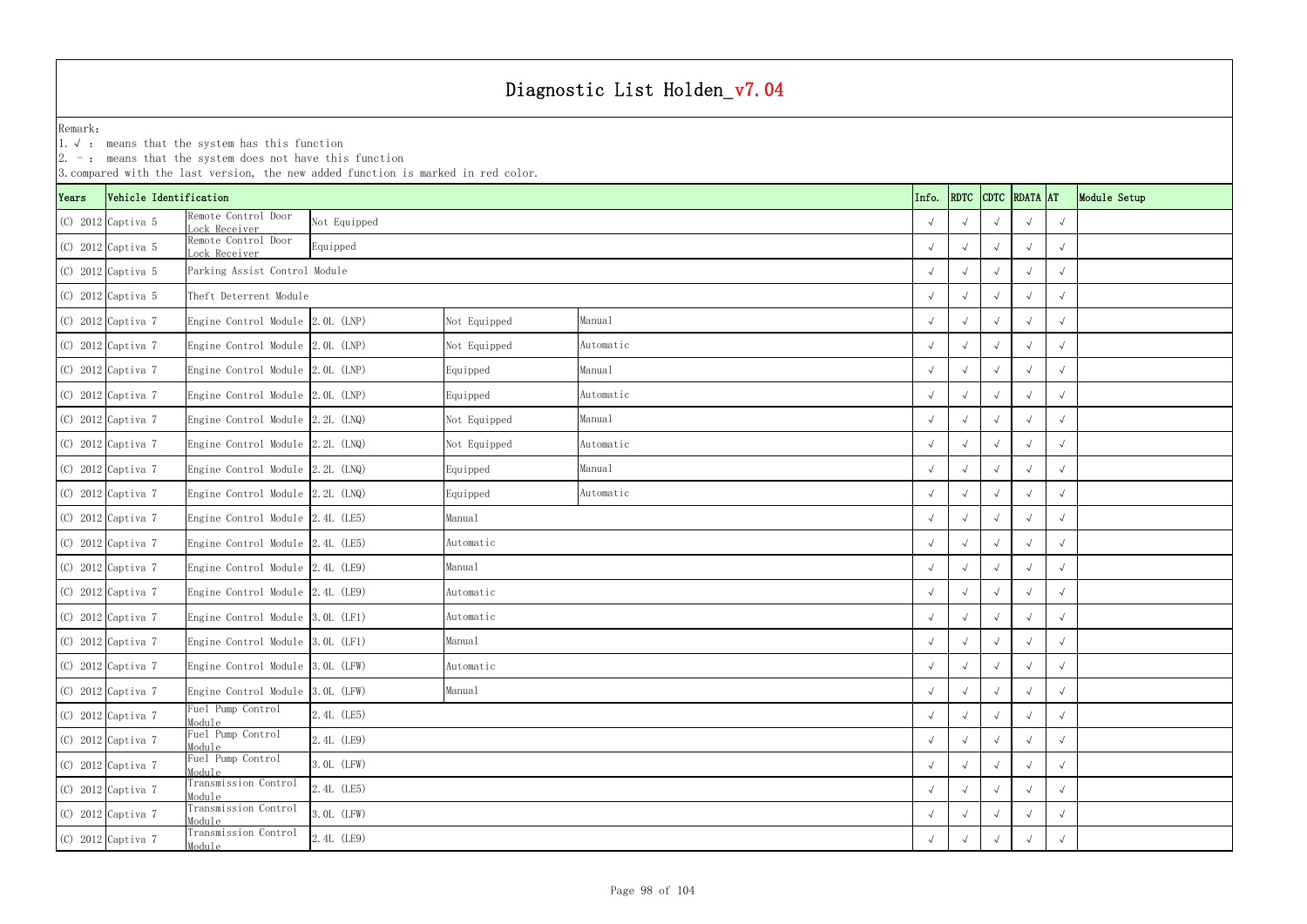|                               | $ 2. -$ : means that the system does not have this function<br>3. compared with the last version, the new added function is marked in red color. |                                         |                                                    |                                                   |  |       |            |            |                    |            |              |
|-------------------------------|--------------------------------------------------------------------------------------------------------------------------------------------------|-----------------------------------------|----------------------------------------------------|---------------------------------------------------|--|-------|------------|------------|--------------------|------------|--------------|
| Years                         | Vehicle Identification                                                                                                                           |                                         |                                                    |                                                   |  | Info. |            |            | RDTC CDTC RDATA AT |            | Module Setup |
|                               | $(C)$ 2012 Captiva 7                                                                                                                             | Transmission Control<br>Module          | 2.2L (LNQ)                                         |                                                   |  |       |            |            |                    | $\sqrt{ }$ |              |
|                               | (C) 2012 Captiva 7                                                                                                                               | Transmission Control<br>Module          | 3.0L (LF1)                                         |                                                   |  |       |            |            |                    | $\sqrt{ }$ |              |
|                               | $(C)$ 2012 Captiva 7                                                                                                                             | Transmission Control<br>Module          | 2.0L (LNP)                                         |                                                   |  |       |            |            | $\sqrt{ }$         | $\sqrt{ }$ |              |
|                               | (C) 2012 Captiva 7                                                                                                                               | Rear Differential Clutch Control Module |                                                    |                                                   |  |       |            |            |                    | $\sqrt{ }$ |              |
|                               | (C) 2012 Captiva 7                                                                                                                               | Electronic Brake Control Module         |                                                    |                                                   |  |       |            |            |                    | $\sqrt{ }$ |              |
|                               | (C) 2012 Captiva 7                                                                                                                               | Parking Brake Control Module            |                                                    |                                                   |  |       |            |            |                    | $\sqrt{ }$ |              |
|                               | $(C)$ 2012 Captiva 7                                                                                                                             | Body Control Module                     |                                                    |                                                   |  |       | $\sqrt{ }$ |            | $\sqrt{ }$         | $\sqrt{ }$ |              |
|                               | (C) 2012 Captiva 7                                                                                                                               | Auxiliary Body Control Module           |                                                    |                                                   |  |       | $\sqrt{ }$ |            |                    | $\sqrt{ }$ |              |
|                               | $(C)$ 2012 Captiva 7                                                                                                                             |                                         | Inflatable Restraint Sensing and Diagnostic Module |                                                   |  |       | $\sqrt{ }$ |            | $\sim$             | $\sqrt{ }$ |              |
|                               | $(C)$ 2012 Captiva 7                                                                                                                             | Instrument Cluster                      |                                                    |                                                   |  |       | $\sqrt{ }$ | $\sqrt{ }$ |                    | $\sqrt{ }$ |              |
|                               | $(C)$ 2012 Captiva 7                                                                                                                             |                                         | Headlamp Control Module                            |                                                   |  |       |            |            | $\sqrt{ }$         | $\sqrt{ }$ |              |
|                               | (C) 2012 Captiva 7                                                                                                                               | Radio                                   |                                                    |                                                   |  |       |            |            |                    | $\sqrt{ }$ |              |
|                               | (C) 2012 Captiva 7                                                                                                                               | Mobile Telephone Control Module         |                                                    |                                                   |  |       |            |            | $\sim$             | $\sqrt{ }$ |              |
|                               | (C) 2012 Captiva 7                                                                                                                               | HVAC Control Module                     |                                                    |                                                   |  |       |            |            |                    | $\sqrt{ }$ |              |
|                               | $(C)$ 2012 Captiva 7                                                                                                                             | Info Display Module                     |                                                    |                                                   |  |       | $\sqrt{ }$ |            | $\sqrt{ }$         | $\sqrt{ }$ |              |
|                               | (C) 2012 Captiva 7                                                                                                                               | Remote Control Door<br>ock Receiver     | Not Equipped                                       |                                                   |  |       | $\sqrt{ }$ |            |                    | $\sqrt{ }$ |              |
|                               | $(C)$ 2012 Captiva 7                                                                                                                             | Remote Control Door<br>ock Receiver     |                                                    | Tire Pressure Monitoring System-Manual Learn(UJM) |  |       |            |            |                    | $\sqrt{ }$ |              |
| (C) 2012 Captiva 7            |                                                                                                                                                  | Parking Assist Control Module           |                                                    |                                                   |  |       | $\sqrt{ }$ | $\sqrt{ }$ | $\sqrt{ }$         | $\sqrt{ }$ |              |
|                               | $(C)$ 2012 Captiva 7                                                                                                                             | Theft Deterrent Module                  |                                                    |                                                   |  |       | $\sqrt{ }$ | $\sqrt{ }$ | $\sqrt{ }$         | $\sqrt{ }$ |              |
| $(C)$ 2012 $Colorado$         |                                                                                                                                                  | Engine Control Module 2.4L (LE6)        |                                                    | Automatic                                         |  |       | $\sqrt{ }$ |            | $\sqrt{ }$         | $\sqrt{ }$ |              |
| $(C)$ 2012 $\lfloor$ Colorado |                                                                                                                                                  | Engine Control Module 2.4L (LE6)        |                                                    | Manual                                            |  |       | $\sqrt{ }$ |            | $\sqrt{ }$         | $\sqrt{ }$ |              |
| $(C)$ 2012 $\sim$ Colorado    |                                                                                                                                                  | Engine Control Module $2.5L$ (LVN)      |                                                    | Automatic                                         |  |       | $\sqrt{ }$ | $\sqrt{ }$ | $\sqrt{ }$         | $\sqrt{ }$ |              |
| $(C)$ 2012 $Colorado$         |                                                                                                                                                  | Engine Control Module 2.5L (LVN)        |                                                    | Manual                                            |  |       | $\sqrt{ }$ | $\sqrt{ }$ | $\sqrt{ }$         | $\sqrt{ }$ |              |
| $(C)$ 2012 $Colorado$         |                                                                                                                                                  | Engine Control Module 2.8L (LWH)        |                                                    | Automatic                                         |  |       |            |            |                    | $\sqrt{ }$ |              |
| (C) 2012 Colorado             |                                                                                                                                                  | Engine Control Module 2.8L (LWH)        |                                                    | Manual                                            |  |       |            |            |                    | $\sqrt{ }$ |              |
|                               | (C) 2012 Colorado                                                                                                                                | Engine Control Module 3.6L (LY7)        |                                                    |                                                   |  |       |            |            |                    | $\sqrt{ }$ |              |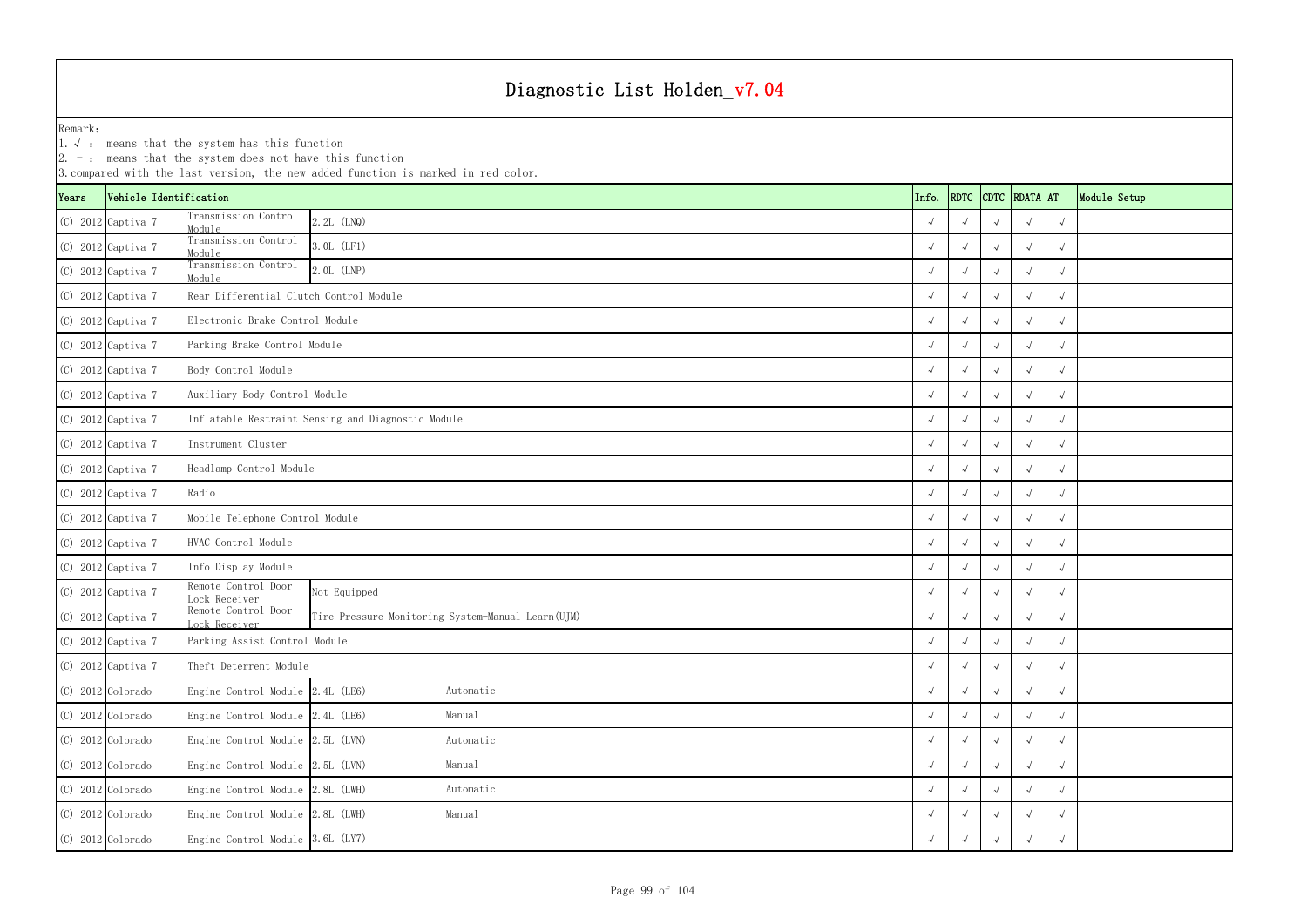1.√ : means that the system has this function

|       | 3. compared with the last version, the new added function is marked in red color. |                                                    |                                    |            |  |  |                    |            |              |
|-------|-----------------------------------------------------------------------------------|----------------------------------------------------|------------------------------------|------------|--|--|--------------------|------------|--------------|
| Years | Vehicle Identification                                                            |                                                    |                                    | Info.      |  |  | RDTC CDTC RDATA AT |            | Module Setup |
|       | $(C)$ 2012 Colorado                                                               | Transmission Control<br>Module                     | 2.8L (LWH)                         |            |  |  |                    | ่√         |              |
|       | (C) 2012 Colorado                                                                 | Transmission Control<br>Module                     | 3.6L (LY7)                         |            |  |  |                    | $\sim$     |              |
|       | $(C)$ 2012 Colorado                                                               | Transfer Case Control Module                       |                                    |            |  |  |                    | $\sqrt{ }$ |              |
|       | $(C)$ 2012 Colorado                                                               | Electronic Brake<br>Control Module                 | Not Equipped                       | $\sim$     |  |  |                    | $\sqrt{ }$ |              |
|       | $(C)$ 2012 Colorado                                                               | Electronic Brake<br>Control Module                 | Equipped                           | $\sqrt{ }$ |  |  |                    | $\sqrt{ }$ |              |
|       | $(C)$ 2012 Colorado                                                               | Multi-Axis Acceleration Sensor Module              |                                    |            |  |  |                    | $\sqrt{ }$ |              |
|       | $(C)$ 2012 Colorado                                                               |                                                    | Steering Wheel Angle Sensor Module |            |  |  |                    | $\sqrt{ }$ |              |
|       | $(C)$ 2012 Colorado                                                               | Body Control Module                                |                                    |            |  |  | $\sqrt{ }$         | $\sqrt{ }$ |              |
|       | $(C)$ 2012 Colorado                                                               | Inflatable Restraint Sensing and Diagnostic Module |                                    |            |  |  |                    | $\sqrt{ }$ |              |
|       | $(C)$ 2012 Colorado                                                               | Instrument Cluster                                 |                                    |            |  |  |                    | $\sqrt{ }$ |              |
|       | (C) 2012 Colorado                                                                 | Trailer Interface Control Module<br>$\sqrt{ }$     |                                    |            |  |  |                    | $\sqrt{ }$ |              |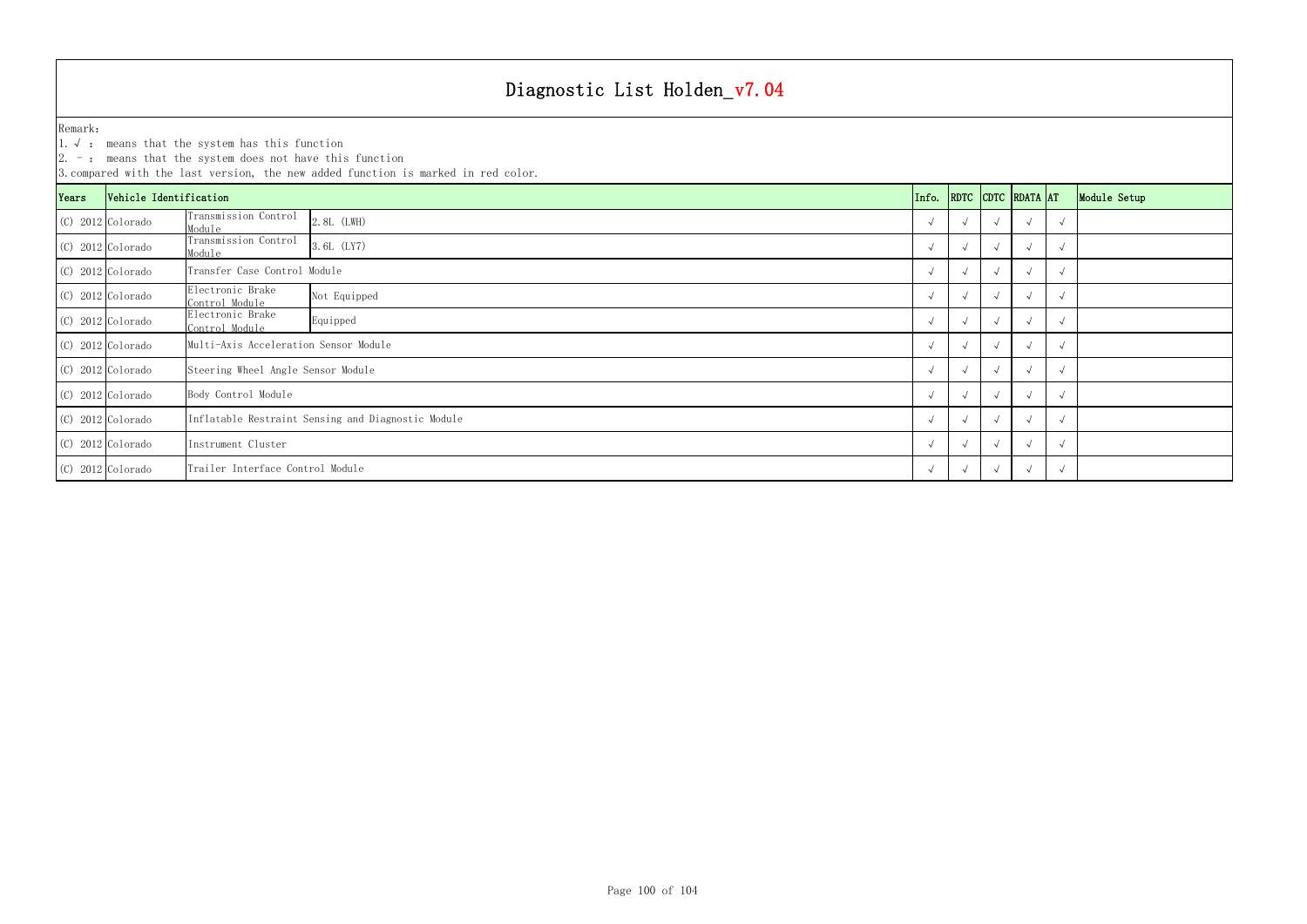| NO.              | Special function                                                      |
|------------------|-----------------------------------------------------------------------|
| 0001             | Crankshaft Position Variation Learn                                   |
| 0002             | HO2S Heater Learn                                                     |
| 0003             | Idle Learn                                                            |
| 0004             | Brake Pedal Position Sensor Learn                                     |
| 0005             | Engine Oil Life Reset                                                 |
| 0006             | Fuel Composition Reset                                                |
| 0007             | Fuel Pump Trim Reset                                                  |
| 0008             | Fuel Trim Reset                                                       |
| 0009             | Remote Vehicle Start Disable History Reset                            |
| 000A             | Inspection/Maintenance Data                                           |
| 000B             | Inspection/Maintenance System Status Data                             |
| 000C             | Clutch Pedal Position Learn                                           |
| 000D             | Neutral Position Sensor Learn                                         |
| 000E             | Transmission Service Fast Learn                                       |
| 000F             | Configure New Module                                                  |
| 0010             | Remote Vehicle Speed Limiting Reset                                   |
| 0011             | Vehicle Health Data Upload                                            |
| 0012             | WLAN Password Reset                                                   |
| 0013             | WLAN Service Set Identifier (SSID) Reset                              |
| 0014             | Clear Disable History Data                                            |
| 0015             | Frontview Camera Learn                                                |
| 0016             | CAN Bus Configuration Learn                                           |
| 0017             | B237D Easy Entry Seat Position Sensor - Driver Learn                  |
| 0018             | B237P Easy Entry Seat Position Sensor - Passenger Learn               |
| 0019             | Clear Driver Window Learned Values                                    |
| 001A             | Clear Passenger Window Learned Values                                 |
| 001B             | Clear Left Rear Window Learned Values                                 |
| 001C             | Clear Right Rear Window Learned Values                                |
| 001 <sub>D</sub> | Read LIN Bus Device ID Information                                    |
| 001E             | Tire Pressure Sensors Learn                                           |
| 001F             | Tire Pressure Sensor Signal Reset                                     |
| 0020             | Passenger Presence Sensor Learn                                       |
| 0021             | Headlamp Leveling Sensor Learn                                        |
| 0022             | HVAC Actuators Learn                                                  |
| 0023             | HVAC Afterblow Configuration                                          |
| 0024             | Transmission Adaptive Pressure Reset                                  |
| 0025             | Steering Wheel Angle Sensor Learn                                     |
| 0026             | Brake Pressure Sensor Calibration                                     |
| 0027             | Yaw Rate Sensor Learn                                                 |
| 0028             | Setup SDM Part Number in BCM                                          |
| 0029             | Liftgate Maximum Open Position Learn                                  |
| 002A             | Erase All Key Fobs                                                    |
| 002B             | Next Available Slot                                                   |
| 002C             | Key Fob 1                                                             |
| 002D             | Key Fob 2                                                             |
| 002E             | Key Fob 3                                                             |
| 002F             | Key Fob 4                                                             |
| 0030             | Ambient Air Temperature Instant Update                                |
| 0031             | Digital Radio Receiver Control Module                                 |
| 0032             | Clutch Control Module/Rear Drive System Matching Identification Setup |
| 0033             | Inspection/Maintenance System Status Data.                            |
| 0034             | Idle Speed Adjustment                                                 |
| 0035             | Control Module Reset                                                  |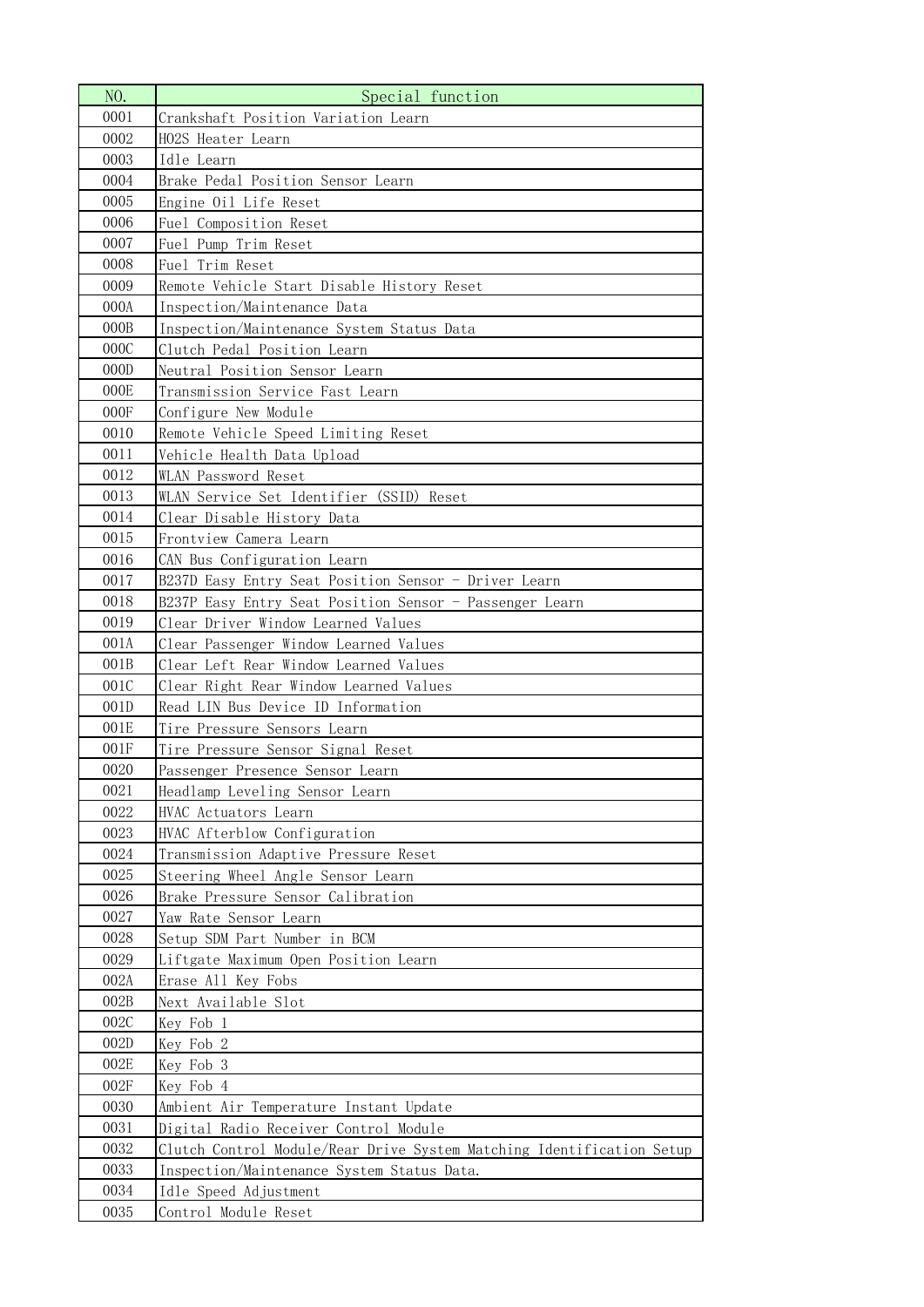| 0036 | Erase Valet Mode Code                                         |
|------|---------------------------------------------------------------|
| 0037 | Park Brake Calibration                                        |
| 0038 | Steering Wheel Angle Sensor Reset                             |
| 0039 | Steering Wheel Angle Sensor Centering                         |
| 003A | Distance Sensing Cruise Control Module                        |
| 003B | Reset Teen Driver Key PIN                                     |
| 003C | Tire Type/Pressure Selection                                  |
| 003D | Front Suspension Position Sensor Trim Height                  |
| 003E | Exhaust Flow Control Valve Learn                              |
| 003F | Cylinder Deactivation Exhaust Flow Control Valve Learn        |
| 0040 | Suspension Position Sensor Trim Height                        |
| 0041 | Long Range Radar Sensor Module Learn                          |
| 0042 | Stop/Start Capacitor State of Health Reset                    |
| 0043 | Gear Selector -N- Position Learn                              |
| 0044 | Learned Values Reset                                          |
| 0045 | Adaptive Pressure Control Learn                               |
| 0046 | Reset High Voltage Disable Request After Crash Event Detected |
| 0047 | Hands-Free Liftgate Sensor Control Module Calibration         |
| 0048 | Reset History Buffer                                          |
| 0049 | AWD Disabled-by-Malfunction Counter Reset                     |
| 004A | Idle Air Control Reset                                        |
| 004B | Crankshaft Position Reluctor Ring Learn                       |
| 004C | Gear Position Sensor Learn                                    |
| 004D | Rear Differential Clutch Service Calibration Setup            |
| 004E | Steering Wheel Angle Sensor Learn.                            |
| 004F | Ambient Air Temperature Calculation Reset                     |
| 0050 | Engine Serial Number                                          |
| 0051 | A/C Compressor Run-in                                         |
| 0052 | Clear Active Pull Compensation Learned Limits                 |
| 0053 | Fuel Pressure Regulator Learn                                 |
| 0054 | HO2S Learn                                                    |
| 0055 | DPF Reset                                                     |
| 0056 | DPF Service Regeneration                                      |
| 0057 | Injector Flow Rate Programming                                |
| 0058 | Fuel Injection Small Quantity Learn                           |
| 0059 | Catalyst Reset                                                |
| 005A | DPF Pressure Sensor Reset                                     |
| 005B | NOx Sensor 1 Reset                                            |
| 005C | NOx Sensor 2 Reset                                            |
| 005D | NOx Adsorber Catalyst Data Reset                              |
| 005E | NOx Adsorber Catalyst Reset                                   |
| 005F | Yaw Rate Sensor Reset                                         |
| 0060 | Range Actuator Learn                                          |
| 0061 | Battery Sensor Module Learn                                   |
| 0062 | Parking Assist Sensor Learn                                   |
| 0063 | Info Display/Infotainment Faceplate Reset                     |
| 0064 | Power Steering Softstops Reset                                |
| 0065 | Power Steering Softstops Learn                                |
| 0066 | Clear All Vehicle DTCs                                        |
| 0067 | Idle Speed Control Reset                                      |
| 0068 | <b>ECM</b> Reset                                              |
| 0069 | CO Adjust                                                     |
| 006A | Erase/Program All Key Fobs                                    |
| 006B | Key Fob 5                                                     |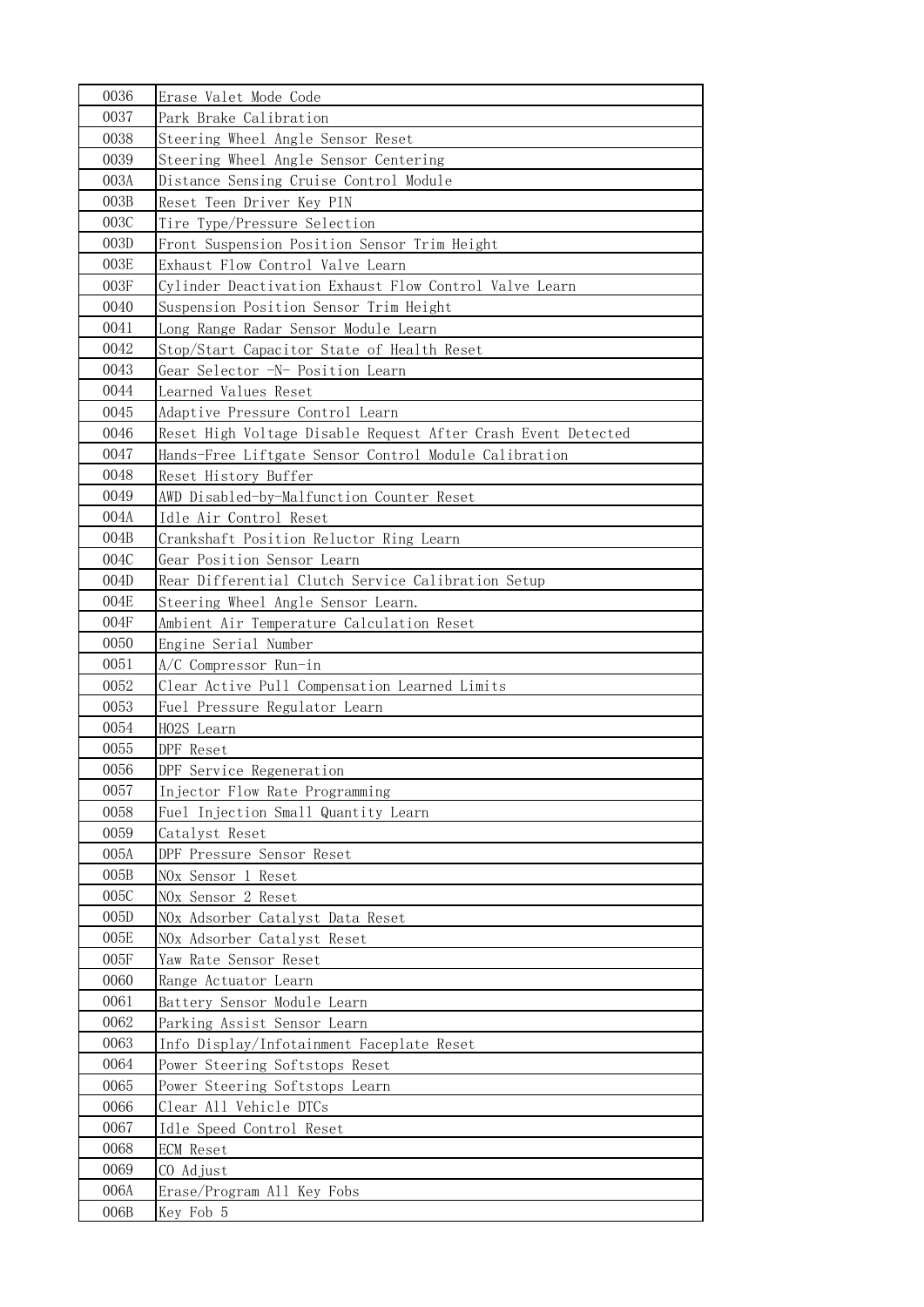| 006C         | Key Fob 6                                                         |
|--------------|-------------------------------------------------------------------|
| 006D         | Key Fob 7                                                         |
| 006E         | Key Fob 8                                                         |
| 006F         | Average Fuel Age Reset                                            |
| 0070         | Transmission Adaptive Torque Reset                                |
| 0071         | Hybrid/EV Battery Pack Capacity Learn                             |
| 0072         | Passenger Compartment Heater Coolant Control Solenoid Valve Learn |
| 0073         | Fuel Economy Reset                                                |
| 0074         | Hybrid/EV Battery Contactor Open Reasons Reset                    |
| 0075         | Hybrid/EV Battery Pack Charging Adaptive Learn Reset              |
| 0076         | Hybrid/EV Battery Pack Data Reset                                 |
| 0077         | Throttle Actuator Reset                                           |
| 0078         | HO2S Heater Resistance Learned Values Reset                       |
| 0079         | BARO Sensor Reset                                                 |
| 007A         | Throttle Body Idle Air Flow Compensation Reset                    |
| 007B         | TransMsion Adaptive Pressure Reset                                |
| 007C         | Copy and Restore Tire Pressure Monitoring Information             |
| 007D         | Module Setup                                                      |
| 007E         | Transfer Case Clutch Identifier                                   |
| 007F         | Transfer Case Clutch Overtemperature Counter Reset                |
| 0080         | Vehicle Model                                                     |
| 0081         | Turbocharger Learned Values Reset                                 |
| 0082         | Electronic Brake Control Module Learn                             |
| 0083         | Hybrid/EV Battery Pack Coolant Control Solenoid Valve Learn       |
| 0084         | Manual Service Disconnect Fuse Life Reset                         |
| 0085         | APP Learn                                                         |
| 0086         | DPF Pressure Sensor Learn                                         |
| 0087<br>0088 | EGR Valve Learn                                                   |
| 0089         | Exhaust Gas Temperature Sensor Learn<br>Flywheel Learn            |
| 008A         | Fuel Rail Pressure Sensor or Fuel Rail Learn                      |
| 008B         | Intake Air Flow Valve Learn                                       |
| 008C         | MAF Sensor Learn                                                  |
| 008D         | Turbocharger Learn                                                |
| 008E         | Glow Plug Control Module Reset                                    |
| 008F         | Fuel Pressure Regulator Fast Learn                                |
| 0090         | Intake Manifold Runner Control Valve Learn                        |
| 0091         | High Pressure Fuel Pump Learn                                     |
| 0092         | Boost Pressure Sensor Learn                                       |
| 0093         | Personalization                                                   |
| 0094         | Automatic Braking Active Signal                                   |
| 0095         | Transmission Oil Life Reset                                       |
| 0096         | Retained Accessory Power                                          |
| 0097         | Exhaust Gas Temperature Sensor Reset                              |
| 0098         | Exhaust Aftertreatment Fuel Injector Reset                        |
| 0099         | Fuel Filter Life Reset                                            |
| 009A         | NOx Catalyst Reductant Loading Reset                              |
| 009B         | NOx Catalyst Reset                                                |
| 009C         | Reductant System Data Reset                                       |
| 009D         | Reductant Fluid Tank Level Reset                                  |
| 009E         | Reductant Injector Reset                                          |
| 009F         | Reductant System Reset                                            |
| 00A0         | Cylinder 1 Injector Flow Identifier                               |
| 00A1         | Cylinder 2 Injector Flow Identifier                               |